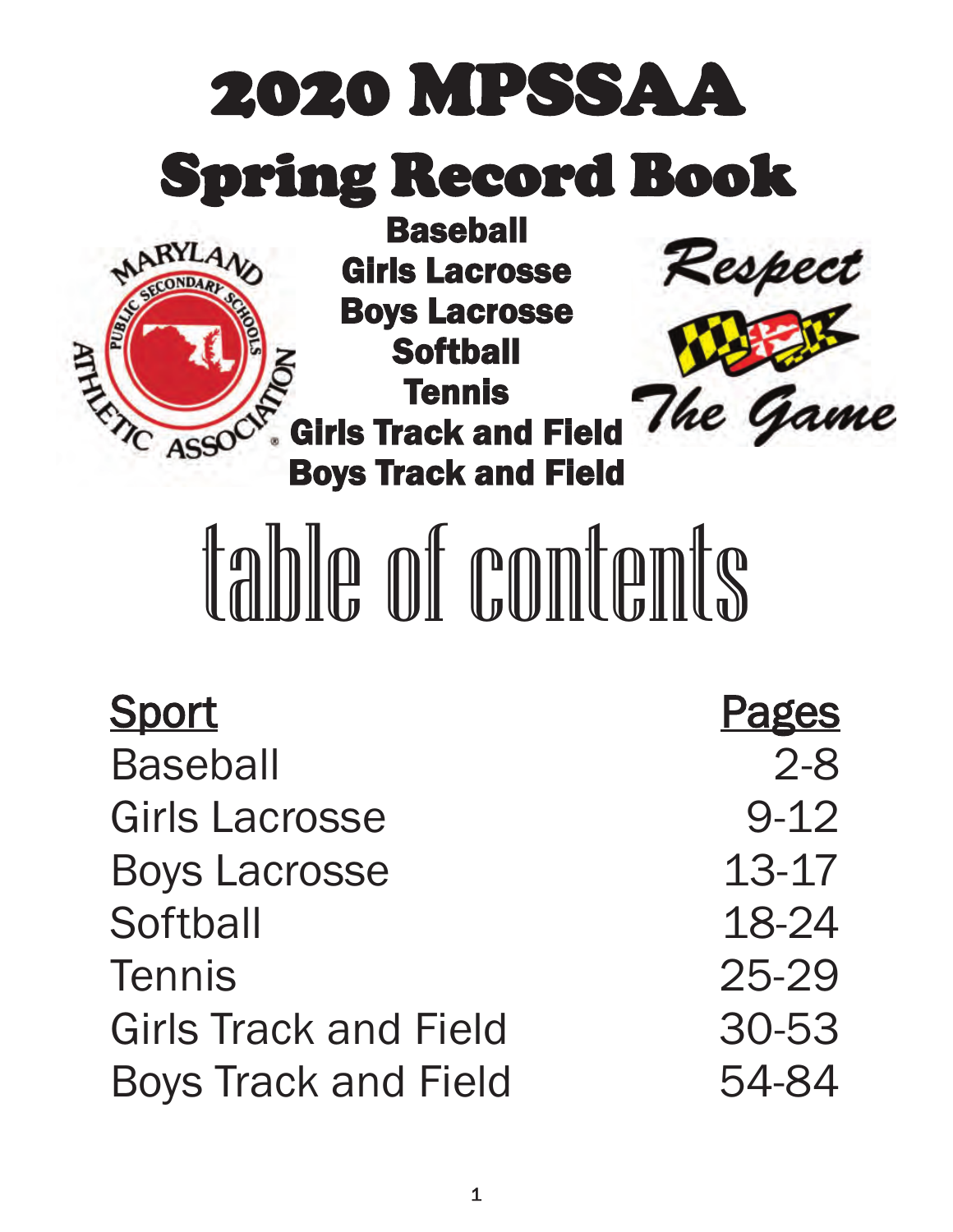# MPSSAA

# Baseball Records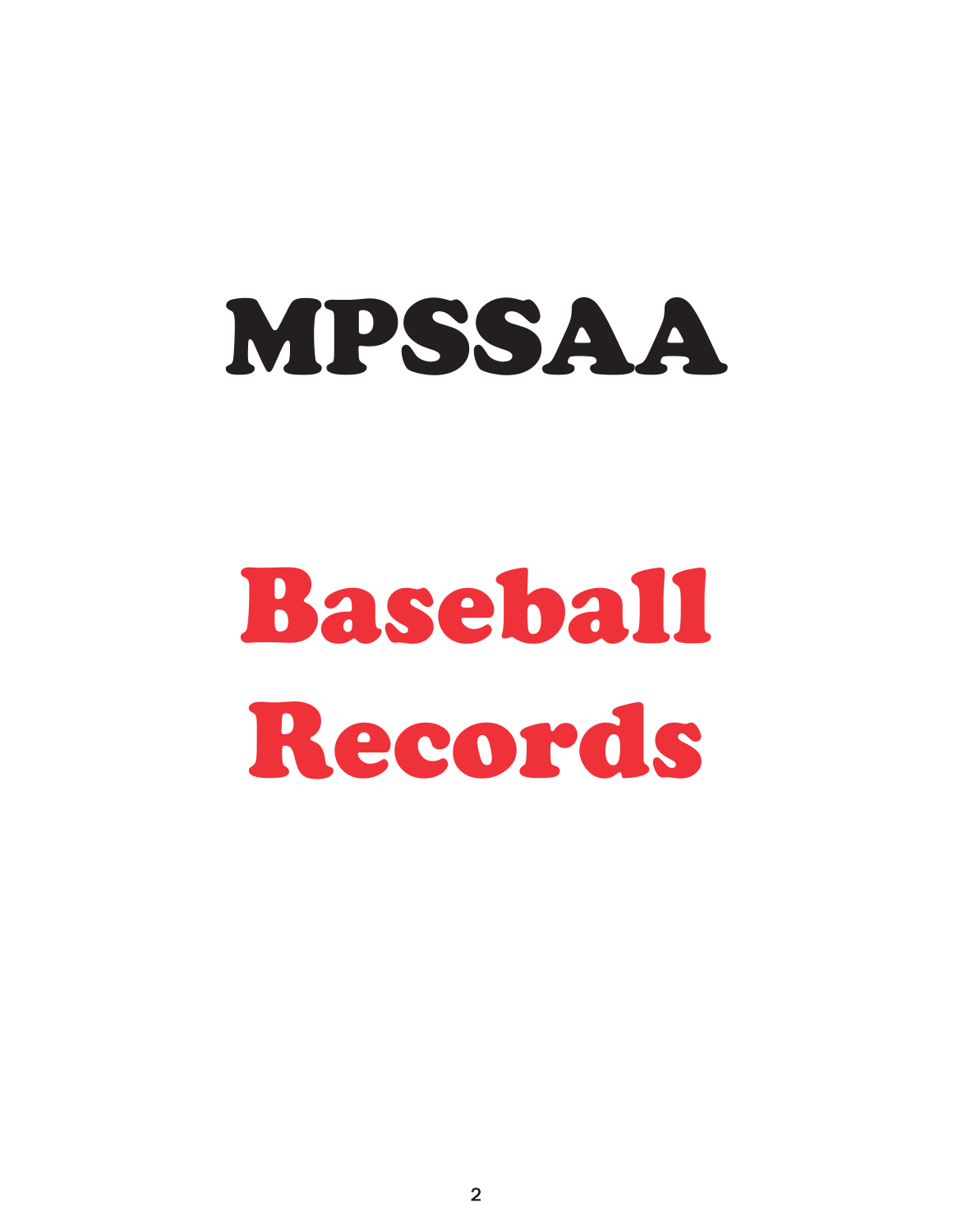# Honor Roll Of Team Champions

# CLASS AA CLASS A CLASS B CLASS C

1989 Old Mill 20-3 North Hagerstown 8-5 Allegany 4-2 Beall 11-4 Coach Mel Montgomery Chuck Zonis Toby Eirich Chuck Eberly 1990 **Perry Hall \* 10-6 Paint Branch \* 5-4 Allegany 9-2 Brunswick 3-0**<br>Coach Larry Butts **Paul Fahrner Paul Fahrner** Toby Eirich Jeff Warfle Coach Larry Butts Paul Fahrner Toby Eirich Jeff Warfle 1991 Arundel 8-1 Paint Branch 1-0 Northeast-AA \* 7-0 Brunswick 6-5 Coach Bernie Walter **Burner Bernie Bernie Warfle** Paul Fahrner Harry Lentz Harry Lentz American Beff Warfle 1992 **Perry Hall \* 7-1** Thomas Johnson 4-1 Northeast-AA 7-6 Brunswick 5-1 Coach Larry Butts **Larry Butts** Jim Foit **Harry Lentz** Harry Lentz Jeff Warfle 1993 Arundel 11-2 Lansdowne 3-0 Glenelg 7-1 Mount Savage 7-4 Coach Bernie Walter Ron Bareford Terry Coleman Joe Carter 1994 Perry Hall 5-3 Thomas Stone 4-0 Elkton 6-5 Easton 8-3 Coach Larry Butts Ed Glaeser Bill Russell Jack Anthony 1995 Arundel 11-0 Broadneck 2-1 Glenelg 3-2 Easton 14-1 Coach Bernie Walter **Mark Stover** Mark Stover Ed Ashwell **Goach Bark Anthony** 1996 Wootton 2-1 Bel Air 3-2 South Hagerstown 6-0 Brunswick 6-1 Coach Rhett Ross Mike Ennis Greg Eversole Roger Dawson 1997 Chesapeake-AA 5-2 Liberty 9-3 Great Mills 5-2 Rising Sun 9-3 Coach Jim Simms Steve Insley Steven Steven Wolfe Steven Wolfe Dave Fravel 1998 Arundel 12-1 Damascus 4-1 North Caroline 8-1 Glenelg 6-5 Coach Bernie Walter **Goach Coach Tom Thrasher** Vic Mollet Tom Thrasher Tom Thrasher 1999 Glen Burnie 3-1 South Carroll 8-1 Walkersville 9-5 Glenelg 12-2 Coach Bruce Sider George Richardson Paul Merrill Tom Thrasher 2000 Watkins Mill 3-2 Damascus \* 3-2 Towson 7-5 Rising Sun 8-2 Coach Men Brace Mental Communication Coach Bill Yosca Dave Fravel Dave Fravel 2001 Arundel 5-4 Northeast-AA 6-2 Centennial 6-4 St. Michaels 3-2 Coach Bernie Walter **Brian Femi** Marshall Kawecki **Dave Appleby** Brian Femi 2002 Thomas Johnson 13-3 South Carroll 3-1 Atholton 10-0 Boonsboro 11-3 Coach Jim Foit George Richardson Kevin Kelly Fred Kreiger 2003 Old Mill 7-0 Severna Park 7-1 Walkersville 5-4 South Hagerstown 8-4 Coach Mel Montgomery Jim Candless Mike O'Brien Mike O'Brien Ralph Stottlemyer 2004 Bowie 8-2 Centennial 10-1 Liberty 4-3 (9) Cambridge/SD 8-2 Coach William Seibert Denis Ahern Erik Barnes Kermit Hines 2005 **Quince Orchard 10-9** Severna Park 9-0 **Eastern Technical 9-4** Beall 7-6 **Beall 7-6**<br>Coach Jason Gasaway Jim McCandless Spike McElfish Sener Terry DeHaven Coach Jason Gasaway Jim McCandless 2006 Arundel 5-3 J. M. Bennett 3-2 (10) North East-C 2-1 (8) Snow Hill 2-1 Coach Bernie Walter Jay Fenoglietto Jim Barrow Todd Lampman 2007 Eleanor Roosevelt 8-1 Westminster 4-1 Eastern Technical 3-2 Col. Richardson 9-7

\* Denotes An Undefeated Season.

Coach Harry Lentz Brady Straub Larry Wadel George Wolfe 1976 Arundel 3-1 Catonsville 4-3 Paint Branch 3-2 Joppatowne 2-0 Coach Bernie Walter Jack Peddicord Kevin Kelly Dan Gaughan 1977 Arundel 9-6 Oxon Hill 5-2 Cambridge 6-2 Joppatowne 6-3 Coach Bernie Walter Donnie Keys Doug Fleetwood Dan Gaughan Coach Carroll Hess George Connolly John Sharp Tom Ford Tom Ford 1979 **Churchill 4-3 Churchill 4-3** Paint Branch 4-1 **Sparrows Point 7-1** Mt. Savage 3-2<br>Coach Chuck Stevens Kevin Kelly Rich Behmont Rich External George Bishield Coach Chuck Stevens Chuck Chuck Chuck Coach Coach Coach Chuck Stevens Kevin Kelly Rich Eshmont Chuck George Bishields 1980 Old Mill 4-3 Woodward 4-3 Brooklyn Park 4-2 Clear Spring 6-0 Coach 1981 Mel Montgomery Tom George Tim McMullen Tom Coach Jim Hutson<br>1981 **Bowie \* 3-2** Arundel 4-2 **The Edgewood 3-1** North East-Coach Bill Vaughn Bernie Walter Steve Williams Steve Williams Mel Bacon 1982 Bowie \* 3-0 Thomas Stone 10-2 Great Mills 8-3 Washington 8-0 Coach Bill Vaughn Bill Vaughn Ron Stover Stewart Steve Hoopengardner George Stewart<br>1983 **Dundalk 7-3** Thomas Johnson 13-9 Glenelg 8-7 George Stroadneck 5-0 1983 Dundalk 7-3 Thomas Johnson 13-9 Glenelg 8-7 Broadneck 5-0 Coach Bo Eibner Steve Parsons Terry Coleman Terry Coleman Tim McMullen Coach Bill Vaughn Ken Gentry David Wright Richard Long 1985 Randallstown 2-1 Franklin 7-4 North East-C 12-0 Boonsboro 2-1 Coach Jack Peddicord Rick Wiscott Mel Bacon Wayne Ridenour 1986 Woodlawn 7-4 **North Hagerstown 3-2** Pikesville 8-0 Mt. Savage 4-3<br>Coach George McClure Chuck Zonis Michael Bruner Michael Bruner Joe Carter Coach George McClure Chuck Zonis Chuck 2019 Michael Bruner Joe Carter<br>1987 **Carter Arundel 1-0 Conardtown 8-1 Conary Arundel 1-0 Caston \* 4-3** Leonardtown 8-1 Coach Bernie Walter Glenn Larnerd Mel Bacon James Knauss 1988 Annapolis 8-1 Thomas Stone 4-3 North East-C 1-0 Havre de Grace 6-2 Coach Larry Brogden Ed Glaeser Mel Bacon Shawn Baker

1975 Northeast-AA 8-4 Northwood 4-3 Williamsport 9-1 Bruce 4-0 Queen Anne's 2-0

Coach Andrew Capece **Bryan Harman** Spike McElfish Scott Milligan Scott Milligan

North East-C \* 6-4 1984 **Bowie 2-1 Gwynn Park 6-5** Milford Mill 11-6 Francis Scott Key 15-4 Coach Bill Vaughn **Francis Scott Key 15-4**<br>Coach Bill Vaughn **Francis Scott Key 15-4** Ken Gentry **Francis Scott August** David Wright

# CLASS 4A CLASS 3A CLASS 2A CLASS 1A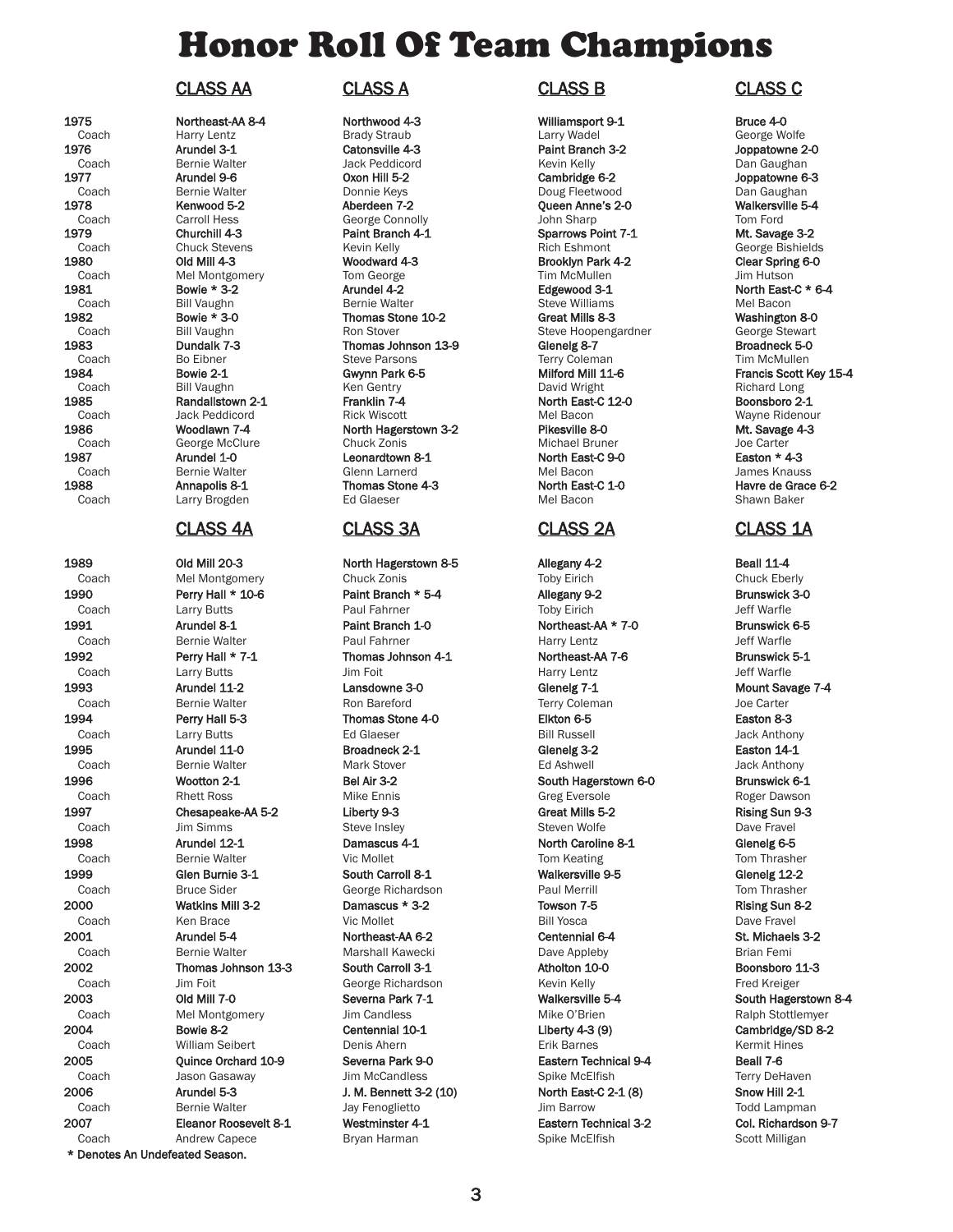# Honor Roll Of Team Champions

|       | <b>CLASS 4A</b>       | <b>CLASS 3A</b>                                                                                                             | <b>CLASS 2A</b>           | <b>CLASS 1A</b>          |
|-------|-----------------------|-----------------------------------------------------------------------------------------------------------------------------|---------------------------|--------------------------|
| 2008  | Sherwood 7-6          | La Plata 8-2                                                                                                                | Kent Island 6-5           | St. Michael's 4-3        |
| Coach | <b>Bill Goodman</b>   | <b>Daniel DeVitis</b>                                                                                                       | Rocco Barletta            | <b>Brian Femi</b>        |
| 2009  | Severna Park 11-1 (5) | Frederick 7-2                                                                                                               | River Hill 3-2            | Bohemia Manor 6-0        |
| Coach | Jim McCandless        | <b>Phil Rhodes</b>                                                                                                          | Wes McCoy                 | Russ Morgan              |
| 2010  | Sherwood 2-1          | C.M. Wright* 4-1                                                                                                            | North Hagerstown 10-7 (9) | St. Michael's 4-0        |
| Coach | <b>Bill Goodman</b>   | Tony Blackburn                                                                                                              | <b>Steve Myers</b>        | <b>Brian Femi</b>        |
| 2011  | Westminster* 8-7      | James M. Bennett* 5-2 (8)                                                                                                   | North Caroline 4-0        | St. Michael's 4-0        |
| Coach | Bryan Harman          | Jay Fenoglietto                                                                                                             | <b>Henry Ward</b>         | <b>Brian Femi</b>        |
| 2012  | Northwest 7-6 (12)    | James M. Bennett* 4-2                                                                                                       | Williamsport 2-1 (9)      | Mountain Ridge 2-1       |
| Coach | <b>Todd Varesco</b>   | Jay Fenoglietto & Mike Shockley                                                                                             | David Warrenfeltz         | John O'Neal              |
| 2013  | South River 6-0       | Bel Air 3-2                                                                                                                 | Catoctin 4-2              | Cambridge-SD 15-0 (6)    |
| Coach | Ken Dunn              | John Swanson                                                                                                                | Mike Franklin             | Troy Brohawn             |
| 2014  | Chesapeake-AA 2-0     | Reservoir 2-0                                                                                                               | Southern-AA 3-2           | Smithsburg 9-0           |
| Coach | Ken King              | Adam Leader                                                                                                                 | Frank Hood                | <b>Trey Cobb</b>         |
| 2015  | Gaithersburg 5-3      | Chopticon 1-0                                                                                                               | Southern-AA 6-1           | Brunswick 4-0            |
| Coach | Jeff Rabberman        | Ray Sapp                                                                                                                    | Frank Hood                | Roger Dawson             |
| 2016  | Bel Air 8-1           | Huntingtown 4-3                                                                                                             | La Plata 4-1              | Brunswick 4-0            |
| Coach | John Swanson          | <b>Guy Smith</b>                                                                                                            | John Childers             | Roger Dawson             |
| 2017  | Northwest 8-0         | Poolesville 4-3                                                                                                             | Middletown 8-0            | St. Michael's 12-1       |
| Coach | <b>Todd Varesco</b>   | Steve Orsini                                                                                                                | Andy Baker                | <b>Brian Femi</b>        |
| 2018  | Howard 5-4            | Gov. Thomas Johnson 3-2                                                                                                     | Century 4-1               | Boonsboro 12-9 (9)       |
| Coach | Nick Hoffner          | <b>Billy Gross</b>                                                                                                          | <b>Michael Marrale</b>    | Steve Mason              |
| 2019  | Old Mill 4-3 (9)      | James M. Bennett 5-3                                                                                                        | La Plata 4-2              | Col. Richardson* 6-0 (9) |
| Coach | Charlie Chaffin       | Jay Fenoglietto & Jesse Serig                                                                                               | John Childers             | Dan Mangum               |
| 2020  |                       | Spring season postponed on March 13th and ultimately cancelled on April 28th due to the COVID-19 pandemic. No games played. |                           |                          |
| Coach |                       | Spring season postponed on March 13th and ultimately cancelled on April 28th due to the COVID-19 pandemic. No games played. |                           |                          |

## \* Denotes An Undefeated Season.

# PAUL FAHRNER SPORTSMANSHIP AWARD

The Maryland Public Secondary Schools Athletic Association presents an annual sportsmanship award at the Baseball Finals, a tradition established for the first time in 2009. The trophy will be presented to the one school that displays the best overall sportsmanship while participating in the state tournament.

Coaches, players, cheerleaders, and spectators from each participating school will be evaluated and rated by judges appointed at the tournament. Immediately following the last game, the trophy will be awarded to the Principal or a designated representative of the school achieving the highest overall score.

# Previous winners:

2009—Fallston HS 2015—North Harford HS 2010—Clear Spring HS 2016—Williamsport HS 2011—North Harford HS 2017—Fallston HS 2012—Patuxent HS 2018—St. Michaels HS 2013—South River HS 2019—Sherwood HS 2014—Sparrows Point HS 2020—No Tournament



# SHERWOOD HIGH SCHOOL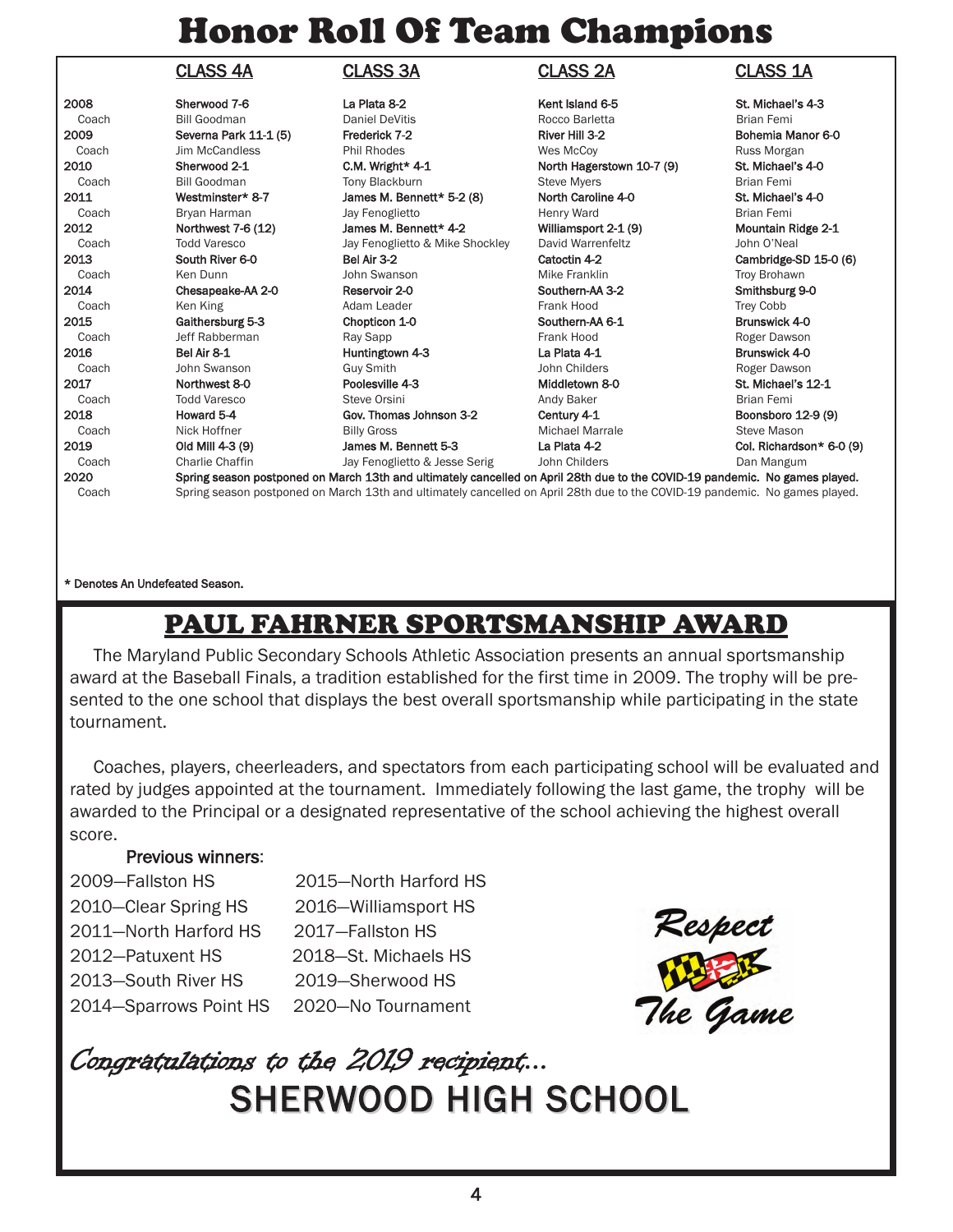# MPSSAA Boys Baseball Championships (Tournament History 1975-2020)

ABERDEEN Ch: 1978 Sf: 2016 ALLEGANY Ch: 1989, 1990 Fn: 2013 ANNAPOLIS Ch: 1988 ARUNDEL Ch: 1976, 1977, 1981, 1987, 1991, 1993, 1995, 1998, 2001, 2006 Fn: 1979, 1994, 1996, 2005, 2012 Sf: 1992 **ATHOLTON** Ch: 2002 Fn: 1994, 1996 Sf: 1986, 2006, 2010 BEALL Ch: 1989, 2005 BEL AIR Ch: 1996, 2013, 2016 Sf: 1979, 2005 JAMES M. BENNETT Ch: 2006, 2011, 2012, 2019 Fn: 1975, 1985, 2004 Sf: 1976, 1977, 1980, 1984, 1986, 1992, 2003 BETHESDA-CHEVY CHASE Fn: 1988, 1989 Sf: 2018 JAMES HUBERT BLAKE Fn: 2001 BOHEMIA MANOR Ch: 2009 Fn: 1986, 2006 Sf: 2012, 2013 BOONSBORO Ch: 1985, 2002, 2018 Fn: 1987, 1988, 2017 Sf: 1980, 1983, 1986, 1994, 1995, 2006, 2019 BOWIE Ch: 1981, 1982, 1984, 2004 Fn: 1978 Sf: 1975, 1977, 1986, 1988, 1994, 1995, 2005, 2009, 2012, 2016 BROADNECK Ch: 1983, 1995 BROOKLYN PARK Ch: 1980 Fn: 1981 Sf: 1978, 1982, 1988 **BRUCE** Ch: 1975 Sf: 1977, 1982, 1984 **BRUNSWICK** Ch: 1990, 1991, 1992, 1996, 2015, 2016 Fn: 1993, 2001 Sf: 1989, 1997, 2000, 2005 CALVERT Sf: 1989, 1998, 1999, 2007, 2011 **CAMBRIDGE** Fn: 1976 CAMBRIDGE/SD Ch: 1977, 2004, 2013 Sf: 1992, 1996, 1998, 2003, 2014

**CATOCTIN** Ch: 2013 Fn: 2002, 2003, 2009 Sf: 2004, 2006 **CATONSVILLE** Ch: 1976 Fn: 2013 Sf: 1975, 1978, 1990, 2007 **CENTENNIAL** Ch: 2001, 2004 Fn: 1993, 1997, 1999, 2007 Sf: 1980, 1984, 1985, 1994, 2008 **CENTURY** Ch: 2018 CHESAPEAKE (AA) Ch: 1997, 2014 Fn: 1983, 1987, 2010, 2016, 2017 Sf: 1986, 2018 CHESAPEAKE (BC) Fn: 1985 **CHOPTICON** Ch: 2015 WINSTON CHURCHILL Ch: 1979 Fn: 1985 Sf: 1980, 2013 CLEAR SPRING Ch: 1980 Fn: 1981, 2010 Sf: 1992, 2008 **CROSSLAND** Sf: 1978 **DAMASCUS** Ch: 1998, 2000 Fn: 1978 Sf: 1988, 2002, 2016 STEPHEN DECATUR Sf: 2013 DOUGLASS-B Sf: 2015 DULANEY Fn: 2000, 2001 Sf: 1993 DUNBAR Sf: 2011, 2012, 2013 DUNDALK Ch: 1983 Sf: 1989, 1991, 1994, 2013 **DUVAL** Sf: 1979, 1980 EASTERN TECHNICAL Ch: 2005, 2007 Fn: 2003, 2006, 2009, 2015 Sf: 2004, 2010, 2016, 2017 EASTON Ch: 1987, 1994, 1995 Fn: 1997 Sf: 1988, 2002 EDGEWOOD Ch: 1981 Fn: 1989, 1990 Sf: 1982, 1991 ELKTON Ch: 1994 Sf: 1975, 1979, 1983, 1996, 2003 FALLSTON Fn: 2000, 2009, 2017 Sf: 1993, 2002, 2003, 2019

CHARLES H. FLOWERS Sf: 2018 FORT HILL Sf: 1987, 1998 FRANKLIN Ch: 1985 Fn: 1986 Sf: 1995, 2001, 2006 **FREDERICK** Ch: 2009 Sf: 1985, 1988, 1996, 1999, 2005 **GAITHERSBURG** Ch: 2015 Fn: 1992, 1993, 1997 Sf: 1988, 1991, 1998, 2011, 2014 GLEN BURNIE Ch: 1999 Sf: 1977 GLENELG Ch: 1983, 1993, 1995, 1998, 1999 Fn: 1979 Sf: 1989, 1996 GREAT MILLS Ch: 1982, 1997 Fn: 1977, 1987 GWYNN PARK Ch: 1984 Fn: 1985 Sf: 1980, 1983 **HAMMOND** Fn: 1991 Sf: 1993, 2010 **HANCOCK** Fn: 1995 HARFORD TECHNICAL Fn: 2008 Sf: 2007, 2010 HAVRE DE GRACE Ch: 1988 Sf: 1989, 1991, 1998, 2004, 2005 **HEREFORD** Fn: 1975 Sf: 2001, 2014, 2018, 2019 HIGH POINT Fn: 1990, 2002 Sf: 1984 **HOWARD** Ch: 2018 Fn: 2017 Sf: 1998 **HUNTINGTOWN** Ch: 2016 Fn: 2006, 2010, 2018 Sf: 2007, 2017 GOV. THOMAS JOHNSON Ch: 1983, 1992, 2002, 2018 Fn: 1994 Sf: 1979, 2004, 2014, 2019 **JOPPATOWNE** Ch: 1976, 1977 Fn: 1992 Sf: 1975 KENT COUNTY Sf: 1990, 1999 KENT ISLAND Ch: 2008

KENWOOD Ch: 1978 Fn: 1980 Sf: 1976 FRANCIS SCOTT KEY Ch: 1984 Sf: 1977 LA PLATA Ch: 2008, 2016, 2019 Fn: 2002, 2011, 2013, 2018 Sf: 1975, 1986, 1993, 2000, 2012, 2014, 2017 HENRY E. LACKEY Sf: 2000 LANSDOWNE Ch: 1993 Fn: 1992, 1998, 2011 LAUREL Sf: 1987, 1989 LEONARDTOWN Ch: 1987 Fn: 1999 Sf: 1998, 2004, 2016 **LIBERTY** Ch: 1997, 2004 Sf: 1985, 2001, 2006 LINGANORE Sf: 1990, 2009 LOCH RAVEN Sf: 1980, 1997, 2008, 2012 COL. ZADOK MAGRUDER Sf: 1977 MARITIME ACADEMY Sf: 2014 MARRIOTTS RIDGE Fn: 2008 Sf: 2007 MAURICE J. McDONOUGH Fn: 2015, 2019 Sf: 2018 MERGENTHALER Sf: 1997 MIDDLETOWN Ch: 2017 Fn: 1982, 2007, 2019 Sf: 1976, 1987, 1991, 2011 MILFORD MILL Ch: 1984 Sf: 1982, 1983 RICHARD MONTGOMERY Sf: 1983 MOUNT HEBRON Fn: 1980, 2015 MOUNT SAVAGE Ch: 1979, 1986, 1993 Fn: 1994 Sf: 1985 MOUNTAIN RIDGE Ch: 2012 NEW TOWN Sf: 2009 NORTH CAROLINE Ch: 1998, 2011 Fn: 2005, 2013 Sf: 1990, 1991 NORTH CARROLL Sf: 2006 Ch = Champion Fn = Finalist Sf = Semifinalist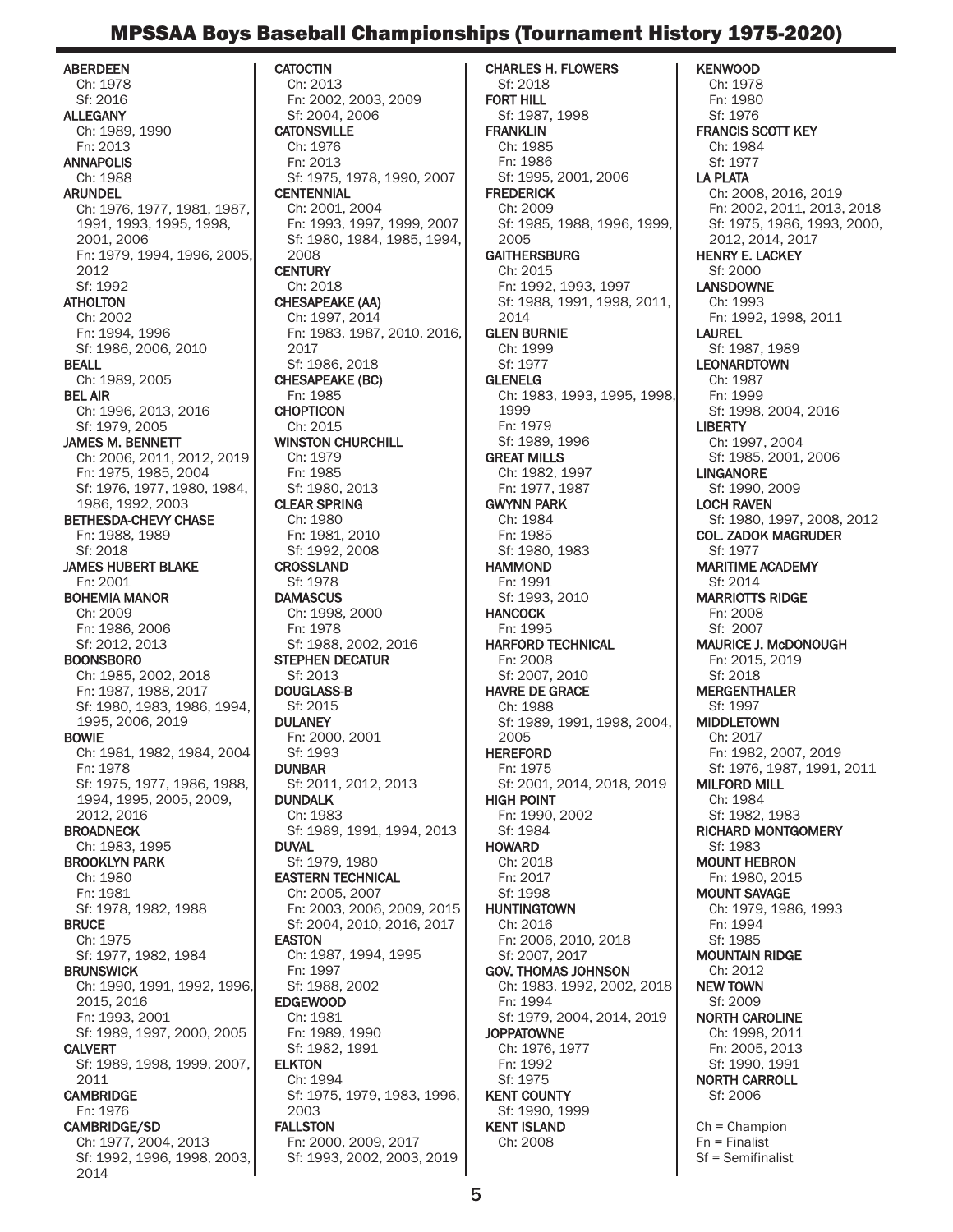# MPSSAA Boys Baseball Championships (Tournament History 1975-2020)

NORTH EAST (Cecil) Ch: 1981, 1985, 1987, 1988, 2006 Fn: 1977, 1978, 1986 Sf: 1996, 2018 NORTH HAGERSTOWN Ch: 1986, 1989, 2010 Fn: 1984, 2005 Sf: 1994, 2012, 2013 NORTH HARFORD Fn: 2012, 2014 Sf: 1999, 2000, 2005, 2011, 2015 NORTHEAST (AA) Ch: 1975, 1991, 1992, 2001 Fn: 1980, 1996 Sf: 1988, 1990 NORTHERN (Cal.) Fn: 1989, 1990 Sf: 1976, 1978, 1992, 2009, 2019 NORTHERN-GARRETT Fn: 2007 NORTHWEST Ch: 2012, 2017 NORTHWOOD Ch: 1975 Sf: 1981, 1985 OAKLAND MILLS Sf: 1987 OLD MILL Ch: 1980, 1989, 2003, 2019 Fn: 1984 Sf: 1978, 1985, 1990, 2000, 2002 **OVERLEA** Fn: 1981 Sf: 1982, 1987, 1995, 2002 OXON HILL Ch: 1977 Fn: 1987 Sf: 1975, 1991 PAINT BRANCH Ch: 1976, 1979, 1990, 1991 Fn: 1982 Sf: 1977, 1988 PARKDALE Sf: 1985, 1997 PARKSIDE Fn: 2010, 2014 Sf: 1994, 2007, 2009 PARKVILLE Fn: 1979 Sf: 1975, 1982, 1984, 1997, 2002 **PATAPSCO** Fn: 2008 Sf: 1992 **PATTERSON** Fn: 1998 PATTERSON MILL Fn: 2011, 2016 Sf: 2012, 2015, 2017 PATUXENT Fn: 2003, 2012 Sf: 2013 ROBERT E. PEARY Fn: 1977

PERRY HALL Ch: 1990, 1992, 1994 Fn: 1991, 1995, 1999, 2003 Sf: 1996, 2015 **PERRYVILLE** Fn: 1979 PIKESVILLE Ch: 1986 Sf: 2016, 2017 POCOMOKE Fn: 1976 Sf: 1977 POOLESVILLE Ch: 2017 Sf: 2014 POTOMAC Fn: 1976 QUEEN ANNE'S Ch: 1978 Sf: 2016 QUINCE ORCHARD Ch: 2005 Fn: 2009, 2016 Sf: 2003, 2006, 2007, 2010, 2011 RANDALLSTOWN Ch: 1985 Sf: 1989, 2019 RESERVOIR Ch: 2014 COLONEL RICHARDSON Ch: 2007, 2019 Sf: 1975, 1993, 2002, 2015 RISING SUN Ch: 1997, 2000 Sf: 1976, 1994, 1995, 1999, 2001, 2002 RIVER HILL Ch: 2009 Sf: 2000 **ROCKVILLE** Fn: 1993 Sf: 1981, 1986 ELEANOR ROOSEVELT Ch: 2007 Sf: 1983, 1989, 1996, 1998, 1999, 2000, 2001, 2003, 2006, 2008, 2010, 2013, 2014, 2017, 2019 ST. MICHAELS Ch: 2001, 2008, 2010, 2011, 2017 Fn: 2000, 2012, 2018 Sf: 2009, 2016 SENECA VALLEY Sf: 2008 SEVERNA PARK Ch: 2003, 2005, 2009 Fn: 2011, 2015, 2018 Sf: 2002, 2017 **SHERWOOD** Ch: 2008, 2010 Fn: 2004, 2007, 2014, 2019 Sf: 2012 **SMITHSBURG** Ch: 2014 Fn: 1990 SNOW HILL Ch: 2006

SOUTH CARROLL Ch: 1999, 2002 Fn: 1981, 1995 Sf: 1991, 2003, 2015 SOUTH HAGERSTOWN Ch: 1996, 2003 Fn: 1995 Sf: 1981, 2008 SOUTH RIVER Ch: 2013 Fn: 1983 Sf: 2008 SOUTHERN (AA) Ch: 2014, 2015 Fn: 1977, 2002 Sf: 1995, 1997, 2003, 2004, 2005 SOUTHERN (G) Fn: 1996, 1998 Sf: 1986, 2000, 2001 SPARROWS POINT Ch: 1979 Fn: 1980, 1984, 2014 Sf: 1976, 1985, 1987, 2008, 2018 **SPRINGBROOK** Fn: 1982 Sf: 1981, 1983, 1990 THOMAS STONE Ch: 1982, 1988, 1994 Fn: 1978, 1986, 1991 Sf: 1992, 1993, 1995, 1997, 2004, 2007 SURRATTSVILLE Sf: 1979, 2010 **TOWSON** Ch: 2000 Sf: 1990, 2009, 2018 URBANA Sf: 2004, 2010, 2015 VALLEY Sf: 1987 WALKERSVILLE Ch: 1978, 1999, 2003 Fn: 1983, 1988, 1992, 1997, 2000 Sf: 2009 **WASHINGTON** Ch: 1982 Fn: 1975, 1989 Sf: 1980, 1983 WATKINS MILL Ch: 2000 Sf: 1992, 1993, 1994 WESTLAKE Fn: 2001 Sf: 1996 WESTMINSTER Ch: 2007, 2011 Sf: 1981, 1982, 1995, 2005 WHEATON Fn: 1975 Sf: 1976, 1984, 1987 WALT WHITMAN Sf: 2019 **WICOMICO** Fn: 1982 Sf: 1981, 1984, 1993, 1999,

WILDE LAKE Fn: 2005 WILLIAMSPORT Ch: 1975, 2012 Fn: 1983, 1984, 1991, 1999, 2004, 2016 Sf: 1979, 1982, 1997, 2011 DR. HENRY A. WISE, JR. Sf: 2011, 2015 WOODLAWN Ch: 1986 Sf: 1984 CHARLES W. WOODWARD Ch: 1980 Sf: 1978 THOMAS S. WOOTTON Ch: 1996 Fn: 1976 Sf: 2001 C. MILTON WRIGHT Ch: 2010 Fn: 1988, 1998, 2004, 2006, 2008, 2019 Sf: 1999, 2017

Ch = Champion Fn = Finalist Sf = Semifinalist

2001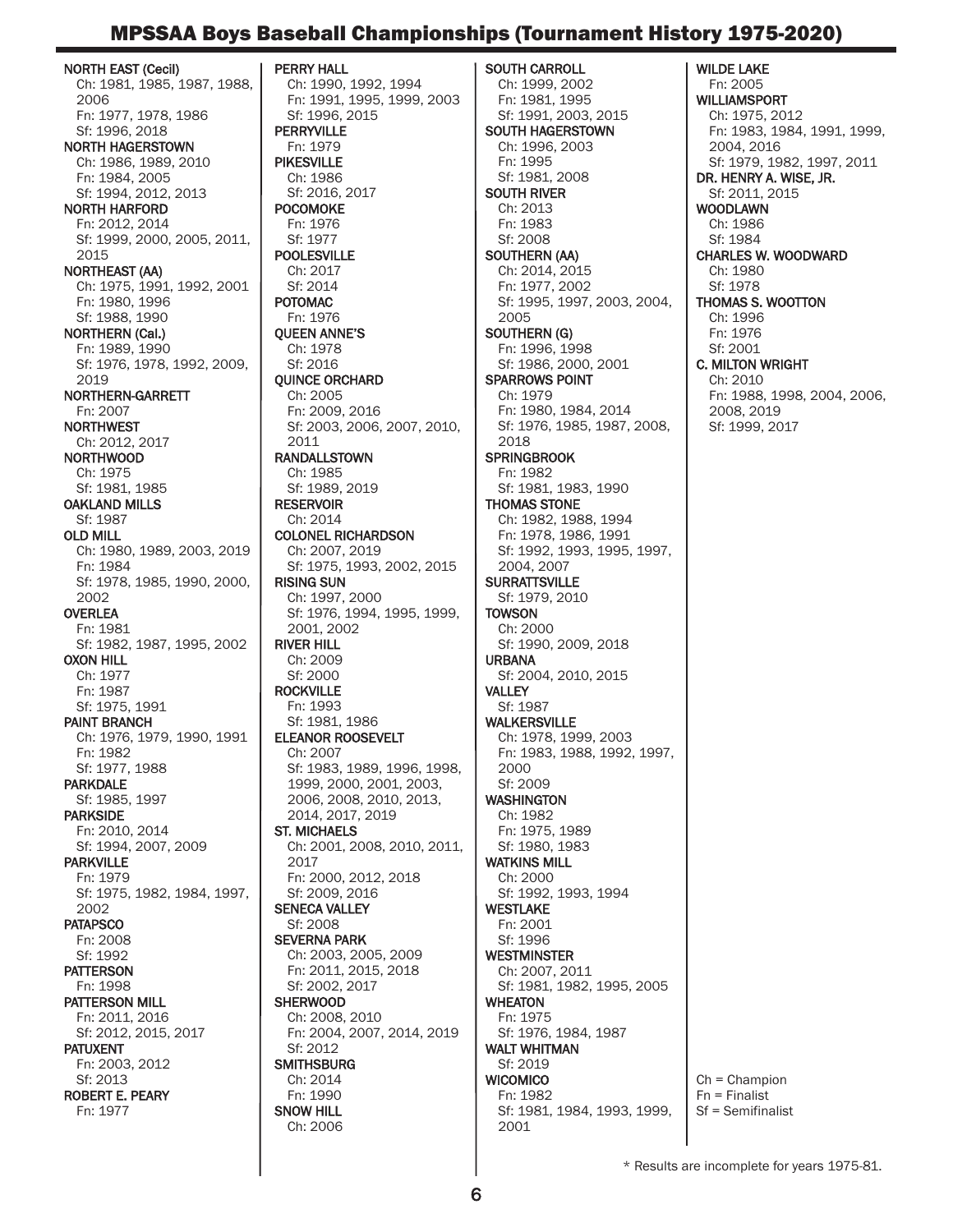# Dugout Chatter - Hits, Runs and Records

# State Team Records

# Home Runs

|  | Season 49 Brunswick 2000 |
|--|--------------------------|
|  |                          |
|  | 9 Parkside 2000          |
|  |                          |

# RBI's

# Bases on Balls

| Season 205 Eleanor Roosevelt 2019 |  |  |
|-----------------------------------|--|--|
|                                   |  |  |

# Stolen Bases

| Consecutive Wins 54 Bowie1981-83       |  |  |
|----------------------------------------|--|--|
|                                        |  |  |
| Shut-outs (season) 12 C.M. Wright 2010 |  |  |
| Strikeouts by Staff 243 Atholton 1990  |  |  |
|                                        |  |  |
| Double Plays (season)22  Arundel 1990  |  |  |
| Double Plays (game) 5 Annapolis 2008   |  |  |
|                                        |  |  |

# State Pitching Records

# Most Wins

Runs Scored Season ..............................331 ..Bowie ................................2016 Game ................................45 ....Charles H. Flowers ............2019 Game (two teams) ............52 ....Manchester Valley ............2011

Inning ................................24 ....Southern-Garrett ..............2001

Avg Runs/Game................15.7..Randallstown ....................2019

Hits Season ..............................343 ..Arundel ..............................2001 Game ................................33 ....Parkside ............................2000 Game (two teams) ............38 ....North Hagerstown ............1991

Inning ................................16 ....Parkside ............................2000

Doubles Season ..............................86 ....Arundel ..............................2001 Game ................................11 ....Bowie ..................1988 & 2015

**Triples** Season ..............................32 ....Bowie ................................2004 Game ................................5 ......South Carroll ....................1985

v. Winters Mill

v. South Hagerstown

Southern (AA) ....................2015

Southern-Garrett ..............2001

Career............39......Ken Loudermilk, North East-Cec ..1985-88 Season ..........16......Ken Loudermilk, North East-Cec ........1988

# **Shutouts**

| Career12Larry Meekins, Franklin1969-71 |  |  |                                    |
|----------------------------------------|--|--|------------------------------------|
| Season 7 Larry Meekins, Franklin1970   |  |  |                                    |
|                                        |  |  | 7Brvan "Moose" Haas. Franklin 1974 |

# Lowest ERA

|  |  |  | Career0.80 Mike Wesneski, Arundel 1978-79     |
|--|--|--|-----------------------------------------------|
|  |  |  | Season 0.00 Bryan "Moose" Haas, Franklin 1974 |

# No Hitters

| Career3AI Beckett, J. M. Bennett 1971-72 |  |
|------------------------------------------|--|
| 3Andre Gardner, Towson2000               |  |
| 3Joel Sanford, Southwestern 2005         |  |
| 3Kevin Brady, Gaithersburg 2007          |  |
| (one was a perfect game)                 |  |
| Season 3 Andre Gardner, Towson 2000      |  |
| 3Joel Sanford, Southwestern 2005         |  |
| 3Kevin Brady, Gaithersburg 2007          |  |
| (one was a perfect game)                 |  |
| 3Joe Cavalluzzo, J.M. Bennett 2012       |  |
| 3Todd Murphy, Eleanor Roosevelt 2019     |  |
| (one was a perfect game)                 |  |

# **Strikeouts**

| Career385 Larry Meekins, Franklin1969-71        |  |
|-------------------------------------------------|--|
| Season 154 Geoffrey Redgrave, T.S. Wootton 1981 |  |
| 154  Alex Pugliese, Atholton       1990         |  |
| 7-Inning Game                                   |  |
| 20 Eric Losten, Bohemia Manor 2001              |  |
| 20Joe Sanford, Southwestern2005                 |  |
| Extra Inning Game                               |  |
| (8 inn.) 19Joey Lucas, Brunswick 1990           |  |
| (10 inn.) 24 Ricky Dawson, Brunswick 1969       |  |
| (11 inn.) 19Mike Wesneski, Arundel 1979         |  |

# Consecutive Scoreless Innings

| 53 2/3 Larry Meekins, Franklin 1970 |
|-------------------------------------|
|-------------------------------------|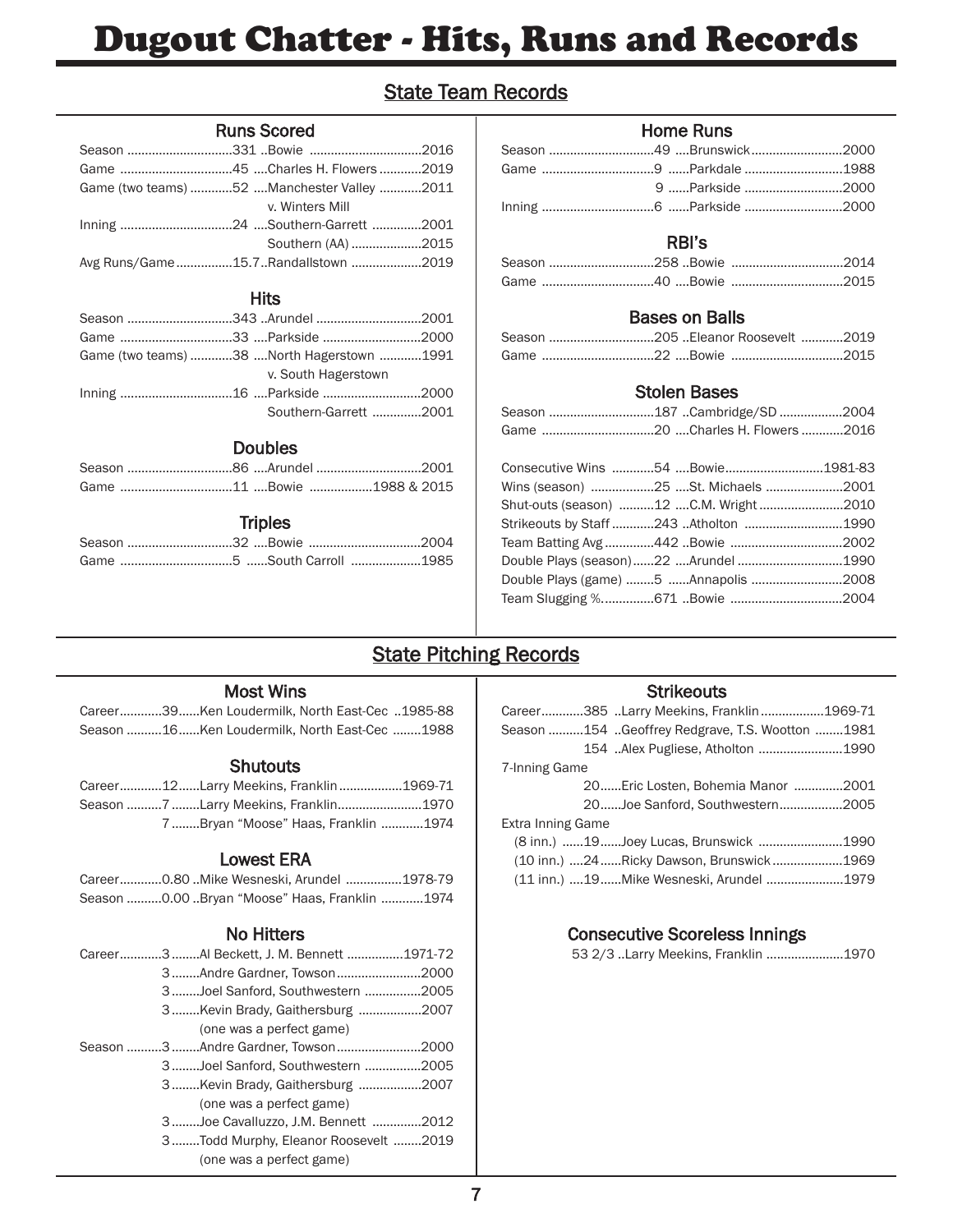# Dugout Chatter - Hits, Runs and Records

# State Individual Records

# Runs Scored

|  | Career 129 Tremayne Cobb Jr., C.H. Flowers 2016-19 |  |
|--|----------------------------------------------------|--|
|  | Season 51 Tony Aceves, Howard 1999                 |  |
|  | Game6 Gene Perkins, Northeast-AA 1971              |  |
|  | 6 Rick Wilson, Northeast-AA 1974                   |  |
|  | 6 Brian Shipe, Parkside 2000                       |  |
|  | 6 Matt Johnson, North Hagerstown2001               |  |
|  |                                                    |  |
|  | 6 Brian McAbee, Bowie2015                          |  |
|  | 6 Tremayne Cobb Jr., C.H. Flowers2019              |  |
|  | 6 Keith Wallace, Charles H. Flowers 2019           |  |

## **Hits**

|                          | Career 131  Jason Maxey, Hammond 1998-2001 |  |
|--------------------------|--------------------------------------------|--|
|                          |                                            |  |
|                          | Game6 Matt Johnson, North Hagerstown2001   |  |
|                          | 6 Anthony Barnes, Bowie 2015               |  |
| <b>Consecutive Games</b> |                                            |  |
|                          | 29 Brad Powell, Parkside 2003-2004         |  |

# Home Runs

| Career 35 Jason Maxey, Hammond 1998-2001    |  |
|---------------------------------------------|--|
| Season 13  Kevin Goode, Brunswick 1999      |  |
| 13 Brian Brewer, Hammond 2000               |  |
| Game4 John Childers, Parkdale1988           |  |
| 4 Brad Taylor, South Hagerstown1996         |  |
| Inning 2 Randy Butts, North Hagerstown 1983 |  |
| 2 Steve Thomshack, North County 1994        |  |
| 2 Jason Sieklicki, Old Mill1995             |  |
| 2 Craig Gaskins, Bowie1999                  |  |
| 2 Kevin Goode, Brunswick 1999               |  |
| 2 Kevin Murray, Eastern Technical 2000      |  |
| 2 Nick Andryszak, Eastern Technical2002     |  |
| 2 Brian Hobbs, Arundel 2004                 |  |
| 2 Ben Cross, Gaithersburg2005               |  |
| 2 Matt Schrader, James Hubert Blake 2005    |  |
| 2 Shane Troyer, Chesapeake-AA2010           |  |
| 2 Trey Martinez, Gaithersburg 2015          |  |
|                                             |  |

# Home Runs in Consecutive Games

Games........7 ........Ryan Robertson, James Hubert Blake ..2001

# Consecutive Grand Slams

|  |  |  |  | Game3 Allen Webber, Brunswick2000 |
|--|--|--|--|-----------------------------------|
|--|--|--|--|-----------------------------------|

# **Triples**

|  | Career 27 Harold Brantley, Springbrook 2003-06 |  |
|--|------------------------------------------------|--|
|  | Season 11 Harold Brantley, Springbrook 2006    |  |
|  | Game3 Todd Smith, Glenelg 1988                 |  |
|  |                                                |  |
|  | 3 Darius Jones, Patuxent 2012                  |  |
|  | 3 Sarunas Matalavage, Man. Valley 2015         |  |
|  | Inning 2 Andy Suder, North Hagerstown1986      |  |

# Doubles

|  | Career 36 Alex Udwari, Blake 2000-03 |  |
|--|--------------------------------------|--|
|  |                                      |  |
|  | Game4 Anthony Barnes, Bowie 2015     |  |

# RBI's

|  | Career 156 Jason Maxey, Hammond 1998-2001      |  |
|--|------------------------------------------------|--|
|  | Season  51  Andrew Yacyk, North Hagerstown2012 |  |
|  | Game12 Garrett Magaha, North Caroline 1998     |  |
|  | Inning 7 Kyle Butts, North Hagerstown1983      |  |
|  |                                                |  |

# Batting Average

|  | Career 601  Will Crampton, Boonsboro1984-86 |  |
|--|---------------------------------------------|--|
|  | Season 711Travis Ezi, Southwestern 2001     |  |

# **Walks**

|  | Career 77 Tremayne Cobb Jr., C.H. Flowers 2016-19 |  |
|--|---------------------------------------------------|--|
|  | 77 Christopher Jones, El. Roosevelt2016-19        |  |
|  | Season 39 Christopher Jones, El. Roosevelt2019    |  |
|  | Game 5Eric Seymour, Chesapeake-AA 1988            |  |
|  |                                                   |  |
|  | 5 Graysen Porter, Bowie 2015                      |  |

# Stolen Bases

|  | Career 126 Tremayne Cobb Jr., C.H. Flowers 2016-19 |  |
|--|----------------------------------------------------|--|
|  | Season 51 Raynel Gibson, Laurel 2007               |  |
|  | Game7 Cheyne Griswold, Magruder 1996               |  |

*Thanks to former State Baseball Committee member Bruce Sider for maintaining these records. To make additions, updates, or corrections, please contact Bruce directly via email at: siderb@comcast.net.*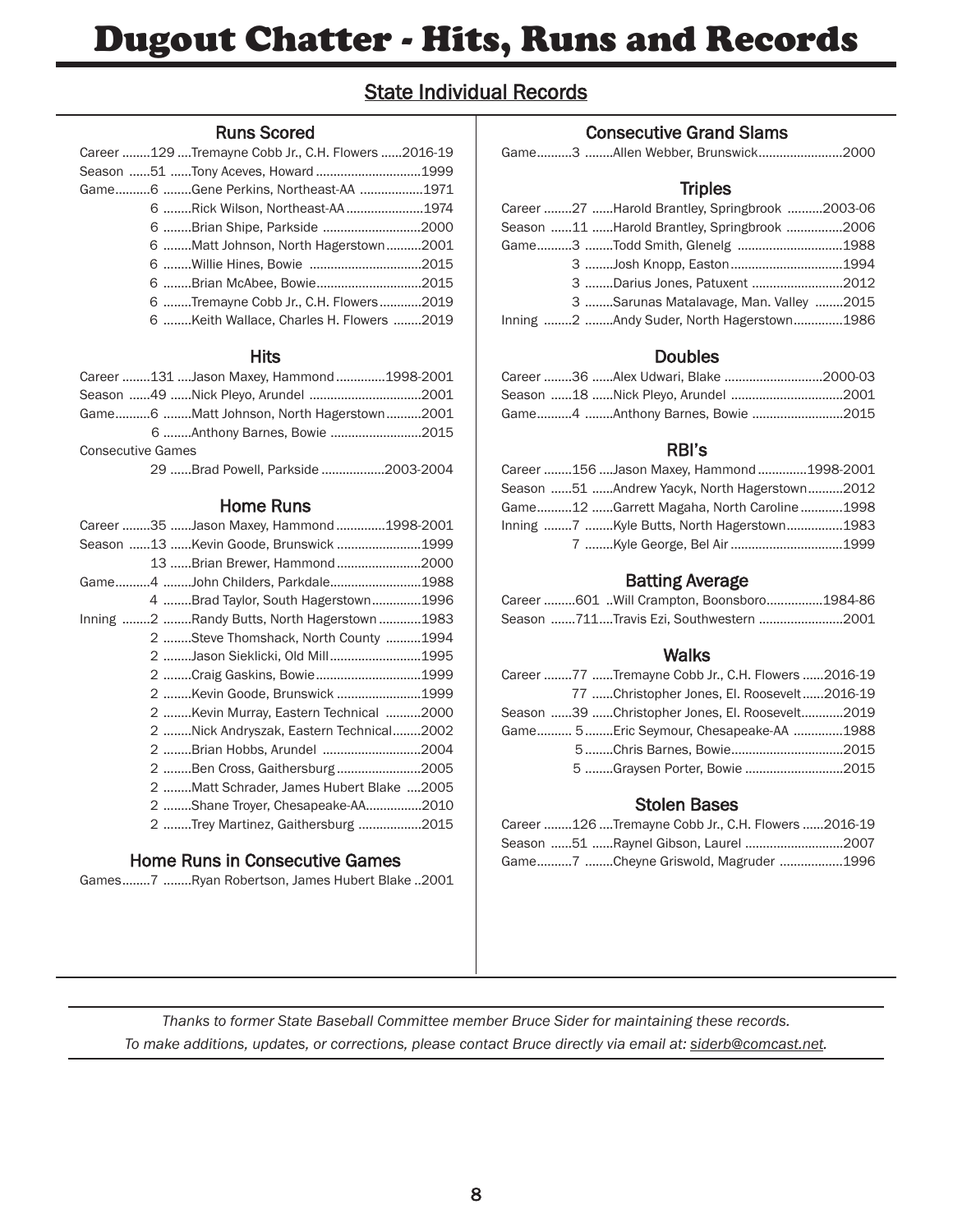# MPSSAA

# Girls Lacrosse Records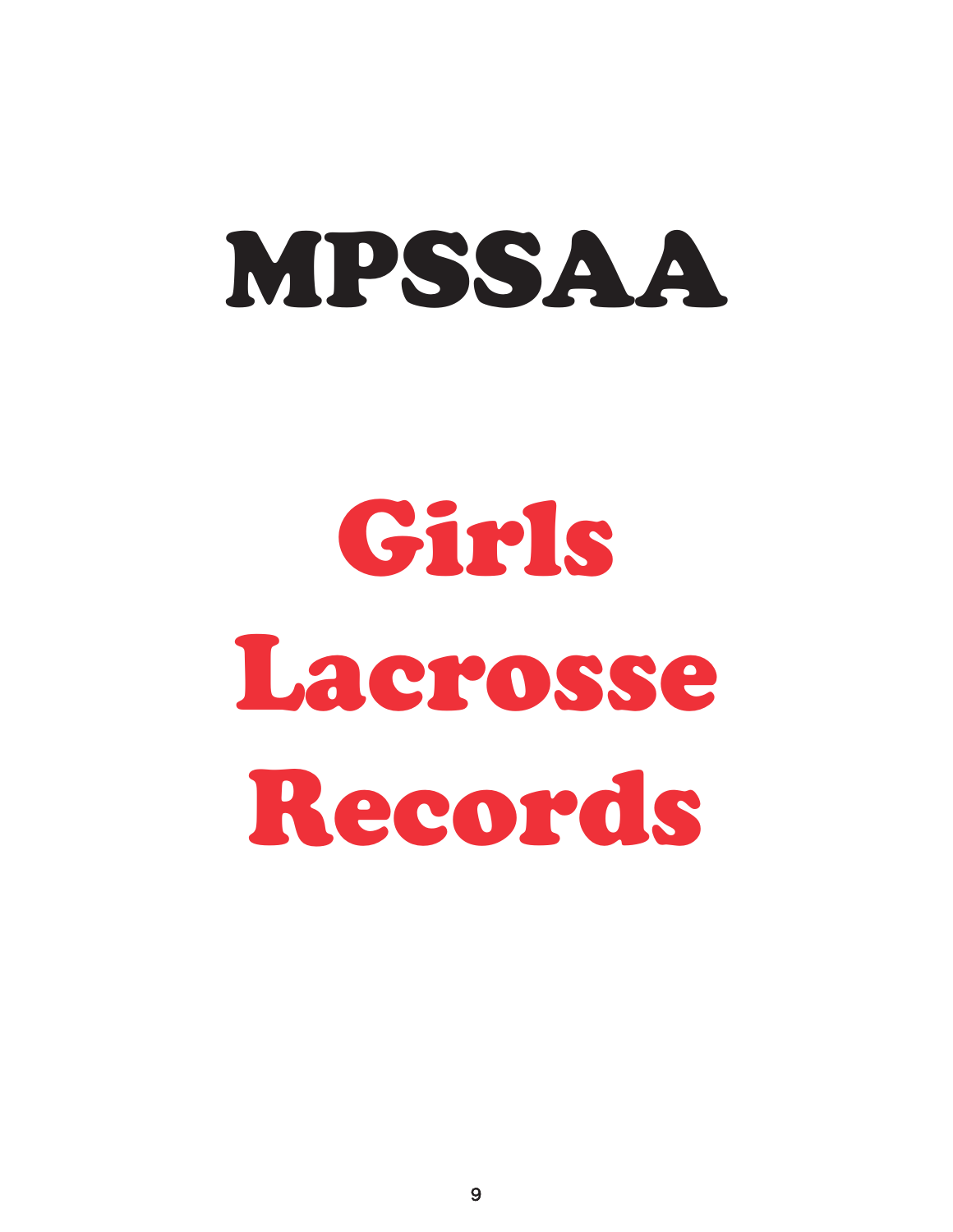# Honor Roll Of Team Champions

| 1990 | Severna Park 12-10-Carin Petersor |
|------|-----------------------------------|
| 1991 | Severna Park 9-5-Carin Peterson   |
| 1992 | Severna Park 19-9-Carin Peterson  |
| 1993 | Severna Park 14-6-Carin Peterson  |
| 1994 | Mount Hebron 19-8-P. J. Kesmodel  |
| 1995 | Mount Hebron 20-7-P. J. Kesmodel  |
| 1996 | Annapolis 11-10, OT-Dave Gehrdes  |
| 1997 | Mount Hebron 8-6-Chris Robinson   |
| 1998 | Annapolis 17-2-Dave Gehrdes       |
| 1999 | Annapolis 13-4-Dave Gehrdes       |
|      |                                   |

## CLASS 4A-3A CLASS 3A-2A CLASS 2A-1A

2001 Severna Park 7-6—Carin Peterson Mount Hebron 19-6—Chris Robinson Hereford 12-3—Anne Ensor 2002 Broadneck 10-3—Karen Tengwall Mount Hebron 18-7—Brooke Kuhl-McClelland Hereford 21-4—Anne Ensor 2003 Broadneck 9-8, 2 OT—Karen Tengwall Mount Hebron 18-6—Brooke Kuhl-McClelland Hereford 14-9—Anne Ensor 2004 C. Milton Wright 19-6—Carl Greenberg Mount Hebron 21-7—Brooke Kuhl-McClelland Century 15-7—Rose Pentz 2005 Dulaney 9-4—Tina McGinn Mount Hebron 11-5—Brooke Kuhl-McClelland Glenelg 11-10—Ginger Kincaid 2006 Dulaney 11-9—Kristi Korrow Mount Hebron 16-0—Brooke Kuhl-McClelland Century 16-6—Rose Pentz 2007 Severna Park 13-9—Carin Peterson Mount Hebron 7-6—Brooke Kuhl-McClelland Century 15-5—Rose Pentz 2008 Severna Park 17-6—Carin Peterson Winters Mill 14-13, 2OT—Courtney Vaughn Glenelg 17-11—Ginger Kincaid 2009 Severna Park 7-5—Carin Peterson Fallston 16-1—Michael McTeague Century 25-9—Rose Pentz 2010 South River 12-10—Kim McNemar Century 14-7—Rose Pentz Winters Mill 19-8—Courtney Vaughn 2011 Severna Park 14-7—Carin Peterson Marriotts Ridge 8-4—Natalie Gaieski Winters Mill 13-2—Courtney Vaughn 2012 Severna Park 13-6—Carin Peterson Century 12-9—Becky Groves Fallston 12-8—Michael McTeague 2013 Broadneck 21-5—Karen Tengwall Marriotts Ridge 15-5—Natalie Gaieski Winters Mill 8-7—Courtney Vaughn 2014 Severna Park 15-5—Carin Peterson Marriotts Ridge 18-5—Amanda Brady Manchester Valley 13-10—Shelly Brezicki 2015 Severna Park 18-15—Kaitlyn Fuller Century 10-7—Becky Groves Manchester Valley 16-5—Shelly Brezicki 2016 Dulaney 15-11—Kristi Korrow Glenelg 14-1—Ginger Kincaid Manchester Valley 22-3—Shelly Brezicki 2017 Bel Air 10-9—Kristen Barry Glenelg 12-3—Nicole Trunzo Century 13-5—Becky Groves

2020 Spring season postponed on March 13th and ultimately cancelled on April 28th due to the COVID-19 pandemic. No games played.

2018 South River 11-9 Westminster 9-5 Glenelg 6-5 Patterson Mill 16-8

Coach Caroline Cochran Jackie Stevens Nicole Trunzo Kim Burgasser 2019 Severna Park 10-5 Westminster 15-9 South Carroll 10-9 Patterson Mill 20-4 Coach Coach Kaitlyn Hines Jackie Stevens Brigid Scanlon Kim Burgasser

# Class 4A-3A Class 2A-1A

Loch Raven 14-10-Wendy Galinn Loch Raven 14-9-Wendy Galinn Mount Hebron 15-10-P. J. Kesmodel Mount Hebron 9-7-P. J. Kesmodel Loch Raven 19-7-Wendy Galinn Loch Raven 18-5-Wendy Galinn Catonsville 17-5-Kim McNemar Towson 12-6-Wendy Kridel Mount Hebron 9-7-Chris Robinson Mount Hebron 16-4-Chris Robinson

# CLASS 4A-3A CLASS 3A-2A-1A

2000 Severna Park 5-4 (OT)—Carin Peterson Mount Hebron 16-4—Chris Robinson

# CLASS 4A CLASS 3A CLASS 2A CLASS 1A

# Coach Spring season postponed on March 13th and ultimately cancelled on April 28th due to the COVID-19 pandemic. No games played.

# Did You Know?

- The first two times that the Glenelg Gladiators won a state championship (2005 and 2008) they also won the tournament sportsmanship award.

- Since the inaugural state tournament, only two schools have achieved championships in their first tournament appearance. Winters Mill did so in 2008 and Manchester Valley in 2014.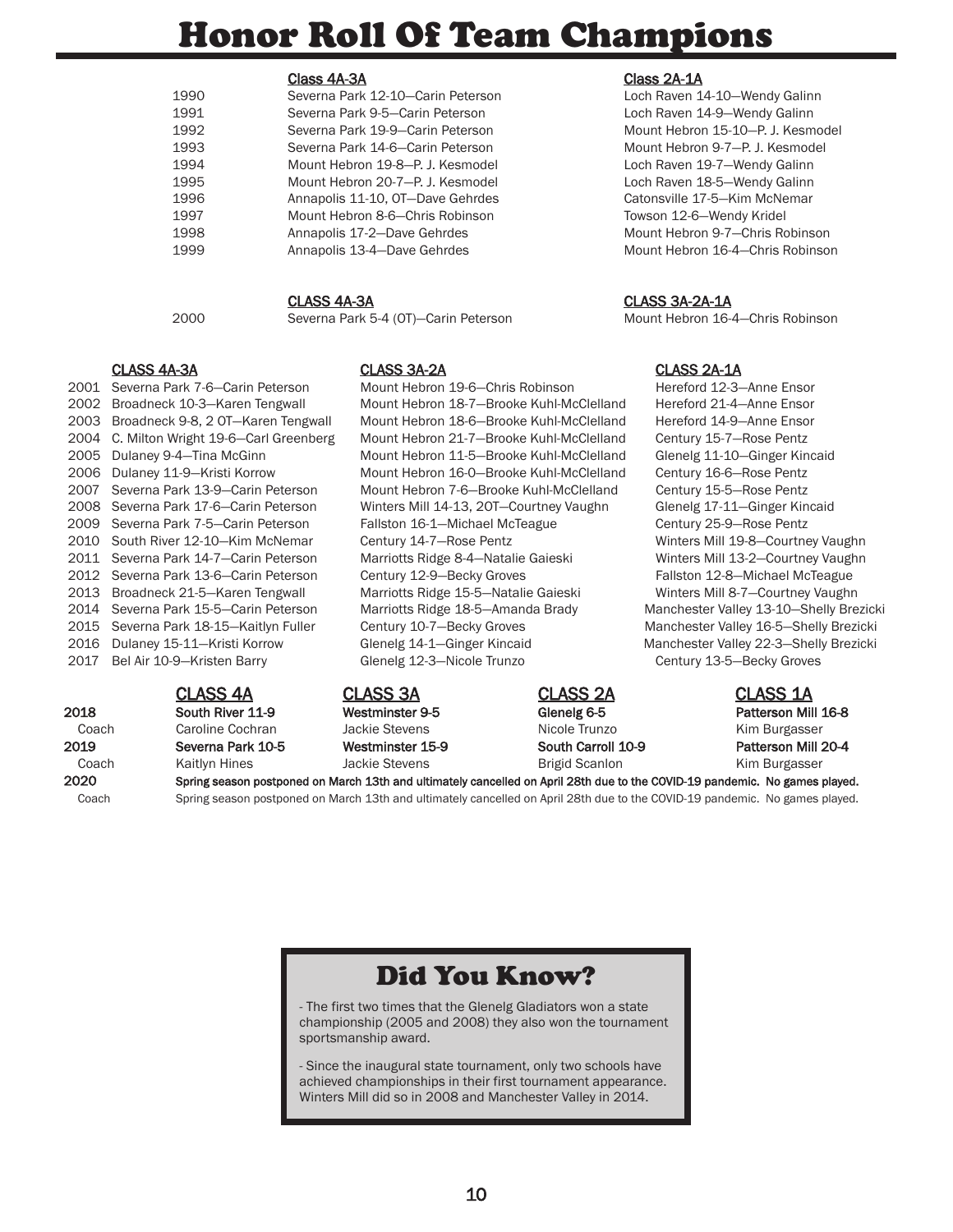# MPSSAA Girls Lacrosse Championships (Tournament History 1990-2020)

ANNAPOLIS Ch:1996, 1998, 1999 Fn: 2002, 2003 Sf: 1994, 1995, 2008, 2009 BEL AIR Ch: 2017 Fn: 2015 Sf: 2018 BETHESDA-CC Sf: 2003 MONTGOMERY BLAIR Sf: 2017 JAMES HUBERT BLAKE Sf: 2006, 2007 BOONSBORO Fn: 2018 Sf: 2019 **BROADNECK** Ch: 2002, 2003, 2013 Fn: 1990, 2005 CALVERT Sf: 2004 **CATONSVILLE** Ch: 1996 Fn: 2004, 2008, 2014 Sf: 1992, 2001, 2002, 2005, 2012, 2013 Qf: 1990, 1991 **CENTENNIAL** Sf: 1990, 2008 **CENTURY** Ch: 2004, 2006, 2007, 2009, 2010, 2012, 2015, 2017 Fn: 2003, 2005, 2011, 2013 Sf: 2018 CHESAPEAKE (AA) Fn: 1991 **CHOPTICON** Sf: 2005 WINSTON CHURCHILL Sf: 2010, 2011, 2012, 2016 STEPHEN DECATUR Fn: 2006, 2015 Sf: 2010, 2011, 2014, 2016, 2017, 2019 **DULANEY** Ch: 2005, 2006, 2016 Fn: 1994, 2001, 2002, 2007, 2018, 2019 Sf: 1991, 1992, 1995, 1997, 1999, 2000, 2003, 2009 Qf: 1990 EASTON Fn: 2013 Sf: 2003, 2005, 2006 EDGEWOOD Sf: 1999 FALLSTON Ch: 2009, 2012 Fn: 1991, 2014, 2016, 2017 Sf: 1992, 1993, 1994, 1995, 2011, 2013 Qf: 1990 FRANKLIN Sf: 2003

GLENELG Ch: 2005, 2008, 2016, 2017, 2018 Fn: 2000 Sf: 2001, 2002, 2003, 2004, 2019 Qf: 1990 **HAMMOND** Sf: 1997 HAVRE DE GRACE Sf: 2007 HEREFORD Ch: 2001, 2002, 2003 Fn: 2018, 2019 Sf: 2000, 2014, 2015 Qf: 1990, 1991 **HOWARD** Sf: 2013, 2015, 2016 HUNTINGTOWN Sf: 2018, 2019 WALTER JOHNSON Sf: 2005, 2009 **JOPPATOWNE** Sf: 1991 Qf: 1990 KENT COUNTY Sf: 2000 KENT ISLAND Sf: 2018 FRANCIS SCOTT KEY Sf: 2002 LANSDOWNE Qf: 1990 LEONARDTOWN Fn: 2016 **LIBERTY** Fn: 1994, 1995, 1999, 2000 Sf: 1998, 2017 Qf: 1991 LOCH RAVEN Ch: 1990, 1991, 1994, 1995 Fn: 1992, 1993, 1997, 2008, 2010, 2011, 2019 Sf: 1996, 2004, 2009, 2012, 2013, 2014, 2015, 2018 MANCHESTER VALLEY Ch: 2014, 2015, 2016 MARRIOTTS RIDGE Ch: 2011, 2013, 2014 Sf: 2010 MAURICE J. McDONOUGH Sf: 2018, 2019 MIDDLETOWN Sf: 2015 MOUNT HEBRON Ch: 1992, 1993, 1994, 1995, 1997, 1998, 1999, 2000, 2001, 2002, 2003, 2004, 2005, 2006, 2007 Fn: 1996, 2009, 2018 Sf: 1990, 1991, 2012 NORTH CARROLL Sf: 2004 Qf: 1991 NORTH COUNTY Sf: 1993

NORTH HARFORD Fn: 2007, 2010 Sf: 1998 NORTHWEST Sf: 2001 OAKDALE Fn: 2014, 2016 Sf: 2017 OAKLAND MILLS Qf: 1990 OVERLEA Qf: 1991 PAINT BRANCH Sf: 2002 PARKSIDE Sf: 2012 PARKVILLE Sf: 1997, 1998 Qf: 1991 PATTERSON MILL Ch: 2018, 2019 Fn: 2009 Sf: 2010, 2011 PERRY HALL Fn: 1992 Sf: 1990, 1991 PIKESVILLE Fn: 2006, 2007 Sf: 1991, 2005 Qf: 1990 QUEEN ANNE'S Fn: 2012, 2015 Sf: 2007, 2009, 2010, 2011, 2013, 2014, 2016, 2017, 2019 RISING SUN Sf: 2008 ELEANOR ROOSEVELT Sf: 2018, 2019 SEVERNA PARK Ch: 1990, 1991, 1992, 1993, 2000, 2001, 2007, 2008, 2009, 2011, 2012, 2014, 2015, 2019 Fn: 1997, 2006, 2017 **SHERWOOD** Fn: 2013 Sf: 2014, 2017 SOUTH CARROLL Ch: 2019 Fn: 1993 SOUTH RIVER Ch: 2010, 2018 Fn: 2001 Sf: 1994, 1998, 1999, 2004 SOUTHERN (AA) Fn: 1990, 2001, 2002, 2004 Sf: 1992, 1996, 1997, 2008, 2015 STEPHEN DECATUR Sf: 2007 SPARROWS POINT Sf: 2006, 2016

**TOWSON** Ch: 1997 Fn: 1996, 1998, 1999, 2008 Sf: 1993, 1995, 2006 Qf: 1991 URBANA Fn: 2005 Sf: 2001 WALKERSVILLE Sf: 2006, 2007 WESTMINSTER Ch: 2018, 2019 Fn: 2004, 2009, 2011, 2012 Sf: 2005, 2006, 2007, 2008, 2010 WALT WHITMAN Sf: 2000, 2001, 2002, 2003, 2004, 2014, 2015, 2018, 2019 WINTERS MILL Ch: 2008, 2010, 2011, 2013 Fn: 2012 Sf: 2009 THOMAS S. WOOTTON Sf: 2008 C. MILTON WRIGHT Ch: 2004 Fn: 1995, 1998, 2003, 2010, 2017, 2019 Sf: 1993, 1996, 1999, 2001, 2002, 2011, 2012, 2013, 2016

Ch = Champion Fn = Finalist Sf = Semifinalist Qf= Quarterfinalist *('90 & '91 only)*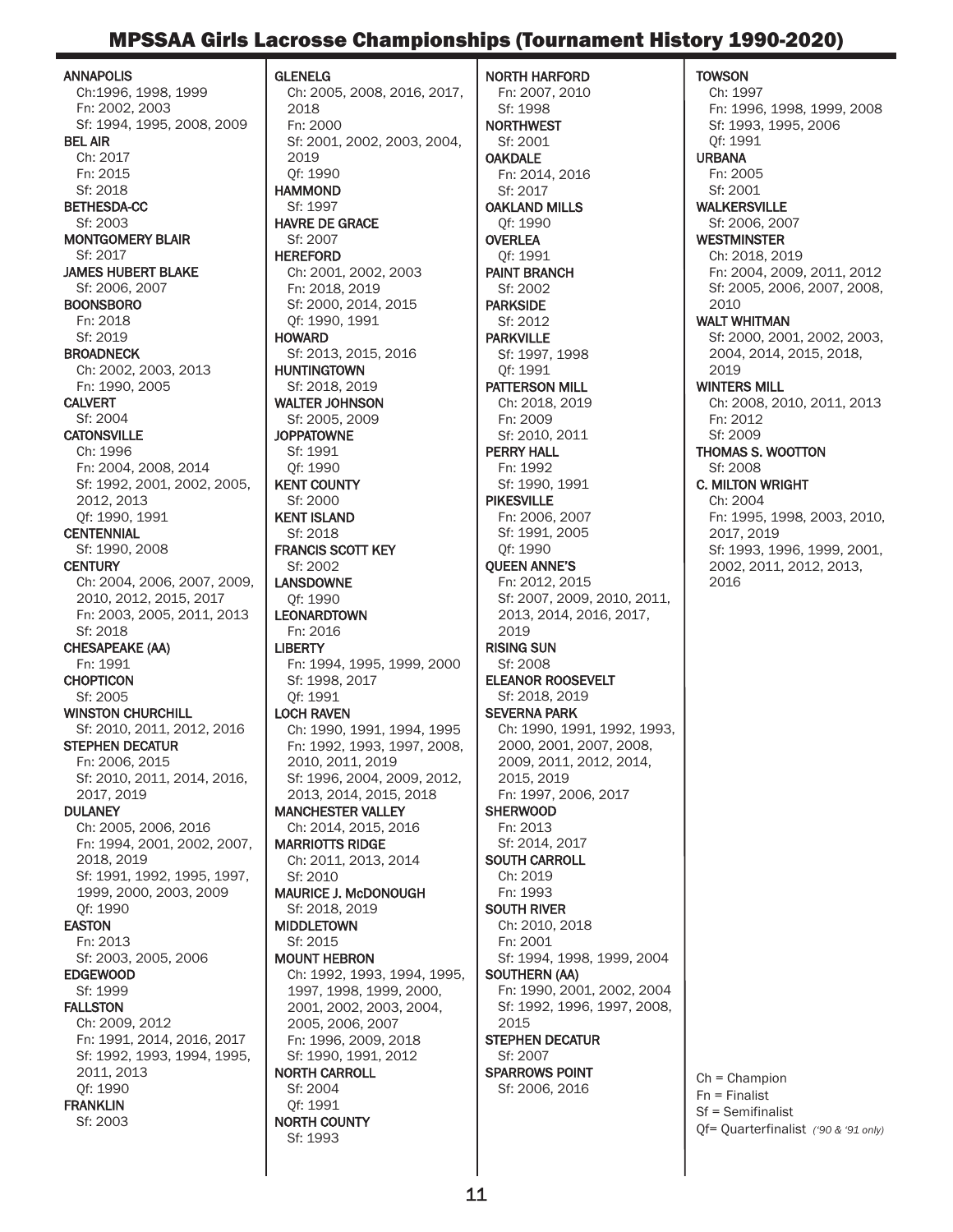# *Girls Tournament TEAM Records*

# Most Tournament Appearances

| 21 | Mount Hebron     |
|----|------------------|
| 19 | Loch Raven       |
| 18 | Dulanev          |
| 17 | Severna Park     |
| 16 | C. Milton Wright |
| 13 | Century          |
|    | Fallston         |
| 12 | Glenelg          |
| 11 | Catonsville      |
|    | Queen Anne's     |
|    | Westminster      |
|    | Hereford         |
|    |                  |

9 Annapolis Southern-AA Towson Walt Whitman

# Number of Championships

- 15 Mount Hebron
- 14 Severna Park
- 
- Number of Consecutive Championships 11 Mount Hebron, 1997-2007

# Most Goals In Championship Game

| CLASS 4A: | -21   | Broadneck-2013         |
|-----------|-------|------------------------|
| CLASS 3A: | 21    | Mount Hebron-2004      |
| CLASS 2A: | 25    | Century-2009           |
| CLASS 1A: | -22 - | Manchester Valley-2016 |
|           |       |                        |

# Most Goals in Semifinal and Final Games Combined

| CLASS 4A: 37 |    | Severna Park-2008                |
|--------------|----|----------------------------------|
| CLASS 3A:    | 45 | Mount Hebron-2004                |
| CLASS 2A:    |    | 43 Century-2009                  |
|              |    | <b>CLASS 1A:</b> 39 Glenelg-2008 |
|              |    | Manchester Valley-2016           |

# *Girls Tournament INDIVIDUAL Records*

# Most Total Points in Championship Game (goals + assists)

| CLASS 4A: | 12 Kadie Stamper, C.M. Wright-2004       |
|-----------|------------------------------------------|
| CLASS 3A: | 8 Cathy Nelson, Mount Hebron-1994        |
|           | Danielle Vissers, Mount Hebron-1995      |
| CLASS 2A: | 11 Claire Brady, Century-2009            |
|           | Kaitlin Schwarzmann, Century-2009        |
| CLASS 1A: | 12 Lizzie Colson, Manchester Valley-2016 |

# Most Goals in Championship Game

| CLASS 4A:            | 8 Kadie Stamper, C.M. Wright-2004       |
|----------------------|-----------------------------------------|
| CLASS 3A:            | 7 Cathy Nelson, Mount Hebron-1994       |
| CLASS <sub>2A:</sub> | 9 Kaitlin Schwarzmann, Century-2009     |
| CLASS 1A:            | 8 Lizzie Colson, Manchester Valley-2016 |

## Most Assists in Championship Game

| <b>CLASS 4A:</b> | 4 Sarah Oliphant, Annapolis-1999    |
|------------------|-------------------------------------|
|                  | Kadie Stamper, C.M. Wright-2004     |
| CLASS 3A:        | 5 Kristen Waagbo, Mount Hebron-2002 |
| CLASS 2A:        | 11 Claire Brady, Century-2009       |
| CLASS 1A:        | 5 Kristy Black, Glenelg-2008        |
|                  | Anna Geist, Manchester Valley-2016  |

## Most Saves in Championship Game

- CLASS 4A: 13 Erica Webb, Broadneck—2005
- CLASS 3A: 16 Jen McHugh, C.M. Wright—1998
- CLASS 2A: 18 Amanda Church, Southern-AA—2004
- CLASS 1A: 10 Katie Beaver, Glenelg—2008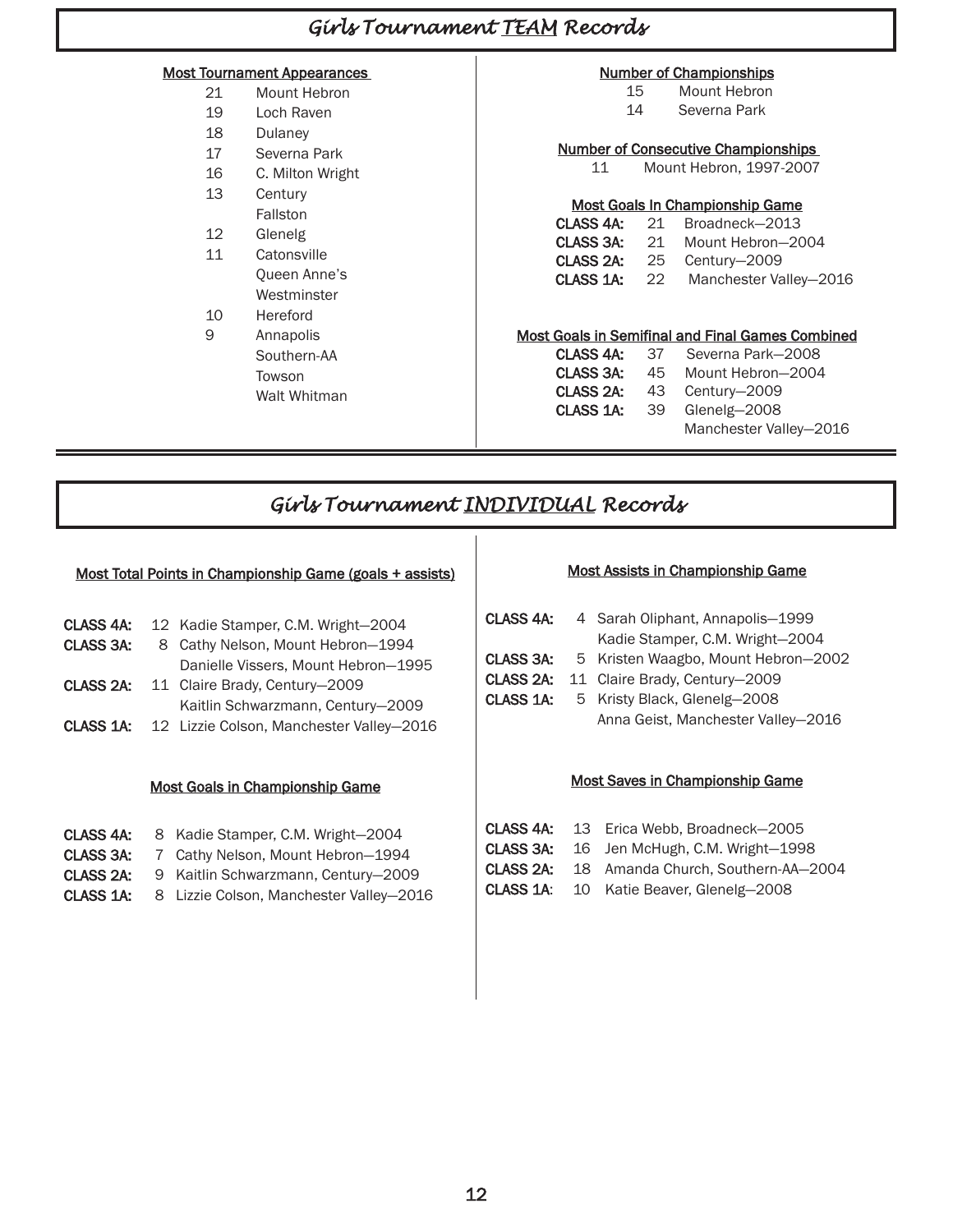

# Boys Lacrosse Records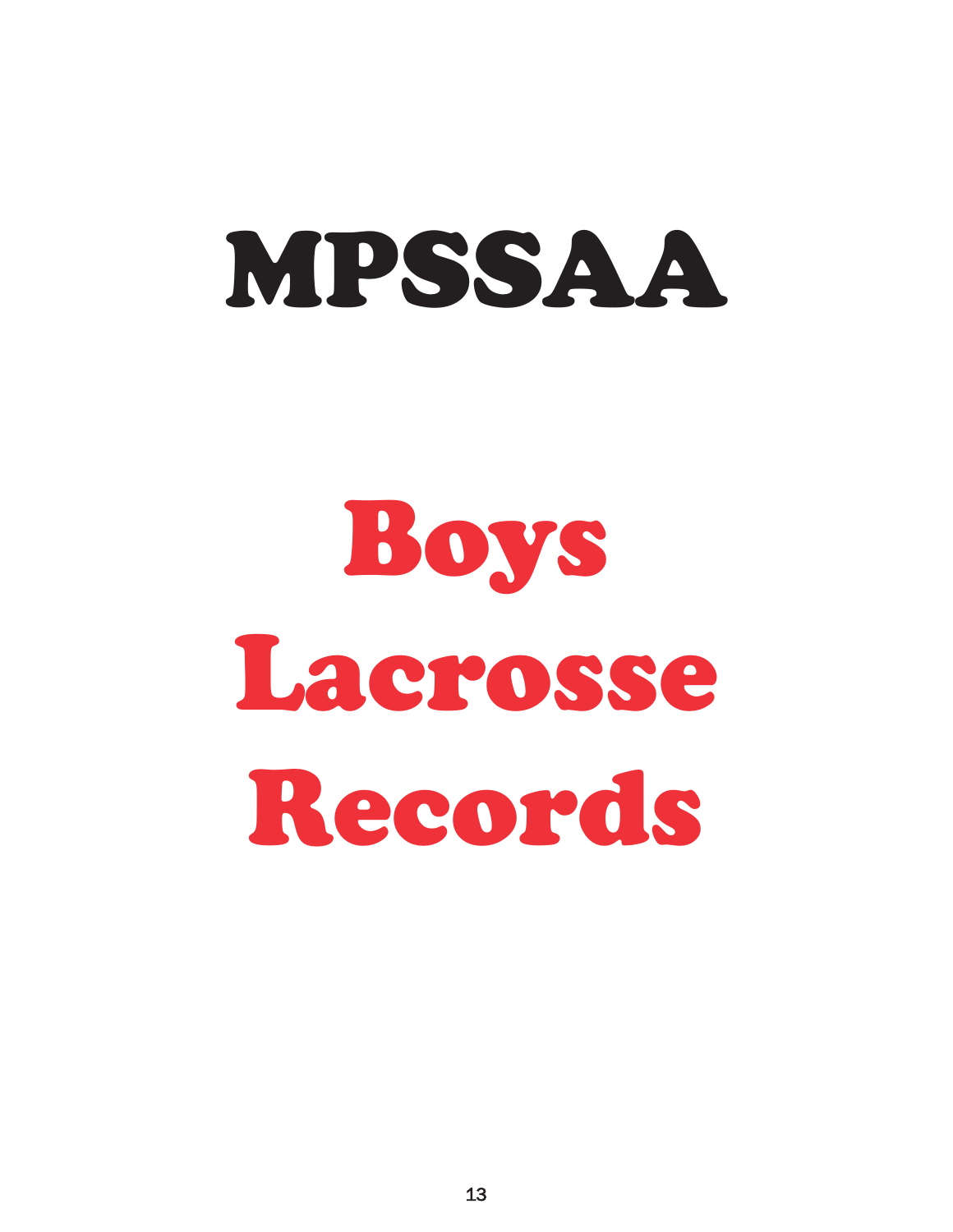# Honor Roll Of Team Champions

## Class 4A-3A Class 2A-1A

| 1990 | Dulaney 17-6-Gary Schreiber     |
|------|---------------------------------|
| 1991 | Dulaney 13-4-Gary Schreiber     |
| 1992 | Broadneck 1-7-Clay White        |
| 1993 | Broadneck 13-7-Clay White       |
| 1994 | Annapolis 7-5-Dan Hart          |
| 1995 | Arundel 11-10, OT-Clint Gosnell |
| 1996 | Broadneck 10-9, 20T-Clay White  |
| 1997 | Broadneck 9-8, OT-Clay White    |
| 1998 | Annapolis 12-7-Dan Hart         |
| 1999 | Severna Park 12-8-Mike Bellotte |
|      |                                 |

2000 Dulaney 10-8—Gary Schreiber Hereford 11-8—Whit Morrill

# CLASS 4A-3A CLASS 3A-2A CLASS 2A-1A

2001 Dulaney 11-10—Gary Schreiber Fallston 11-10, OT—Matt Parks Pikesville 17-7—Tano Arrogancia 2002 Dulaney 16-15, 2 OT—Gary Schreiber Mount Hebron 18-9—Tom Minard Centennial 16-6—Mike Siegert 2003 Dulaney 13-12—Gary Schreiber Annapolis 9-6—Joe Keenan Hereford 11-9—Carl Runk 2004 Severna Park 13-11—Jim Beardmore Centennial 9-7—Mike Siegert Pikesville 11-6—Craig Campbell 2005 Dulaney 14-13—Gary Schreiber Centennial 10-7—Mike Siegert Parkside 16-6—Jeremy Michalski 2006 Severna Park 7-4—Jim Beardmore Mount Hebron 9-7—Tom Minard Loch Raven 10-7—Rob Persing 2007 Severna Park 15-6—Larry Kramer Glenelg 6-3—Josh Hatmaker Winters Mill 7-6, OT—Sal Picataggi 2008 Dulaney 8-7—Jake Reed Hereford 15-7—Carl Runk Glenelg 7-4—Josh Hatmaker 2009 South River 11-6-Paul Noone Hereford 13-8-Brian King Pikesville 6-5-Craig Campbell 2010 Severna Park 13-7—Larry Kramer Hereford 13-9—Brian King Queen Anne's 7-6—Mike Ransom 2011 Linganore 13-12—Stan Aldridge Hereford 14-7—Brian King Glenelg 5-4—Josh Hatmaker 2012 South River 10-8—Paul Noone Hereford 13-8—Brian King Fallston 14-7—Matt Parks 2013 Westminster 13-10-Steve DeFeo Hereford 13-3-Brian King Fallston 15-5-Matt Parks 2014 South River 10-8-Paul Noone Kent Island 8-6-Davey Jones Fallston 17-7-Matt Parks 2015 Howard 14-6-Jimmy Creighton Kent Island 20-7-Davey Jones Easton 8-4-Dennis Keenan 2016 Severna Park 9-3—Dave Earl Linganore 9-7—Rich Thompson Fallston 12-5—Matt Parks 2017 Severna Park 7-6—Dave Earl Northern-Calvert 5-4—Joe Casalino Southern-AA 20-7—Brendan Brace

# CLASS 4A CLASS 3A CLASS 2A CLASS 1A

2018 Severna Park 8-7, OT Westminster 12-8 Marriotts Ridge 8-6 Patterson Mill 18-8 Coach Dave Earl Steve DeFeo Tony Incontrera Jason Bellamy 2019 Severna Park 9-6 Westminster 9-8 Glenelg 11-7 Patterson Mill 14-3 Coach Dave Earl Steve DeFeo Josh Hatmaker Jason Bellamy

North Harford 5-1-John Grubb Mount Hebron 8-7, OT—Warren Michael Towson 8-7-Randy Dase Towson 9-7-Randy Dase Towson 9-8, OT-Randy Dase North Harford 12-5-John Grubb Hereford 8-7-Whit Morrill Towson 6-4-Randy Dase Centennial 10-5-Mike Siegert Mount Hebron 7-5-Jeff Doolan

# CLASS 4A-3A CLASS 3A-2A-1A

2020 Spring season postponed on March 13th and ultimately cancelled on April 28th due to the COVID-19 pandemic. No games played. Coach Spring season postponed on March 13th and ultimately cancelled on April 28th due to the COVID-19 pandemic. No games played.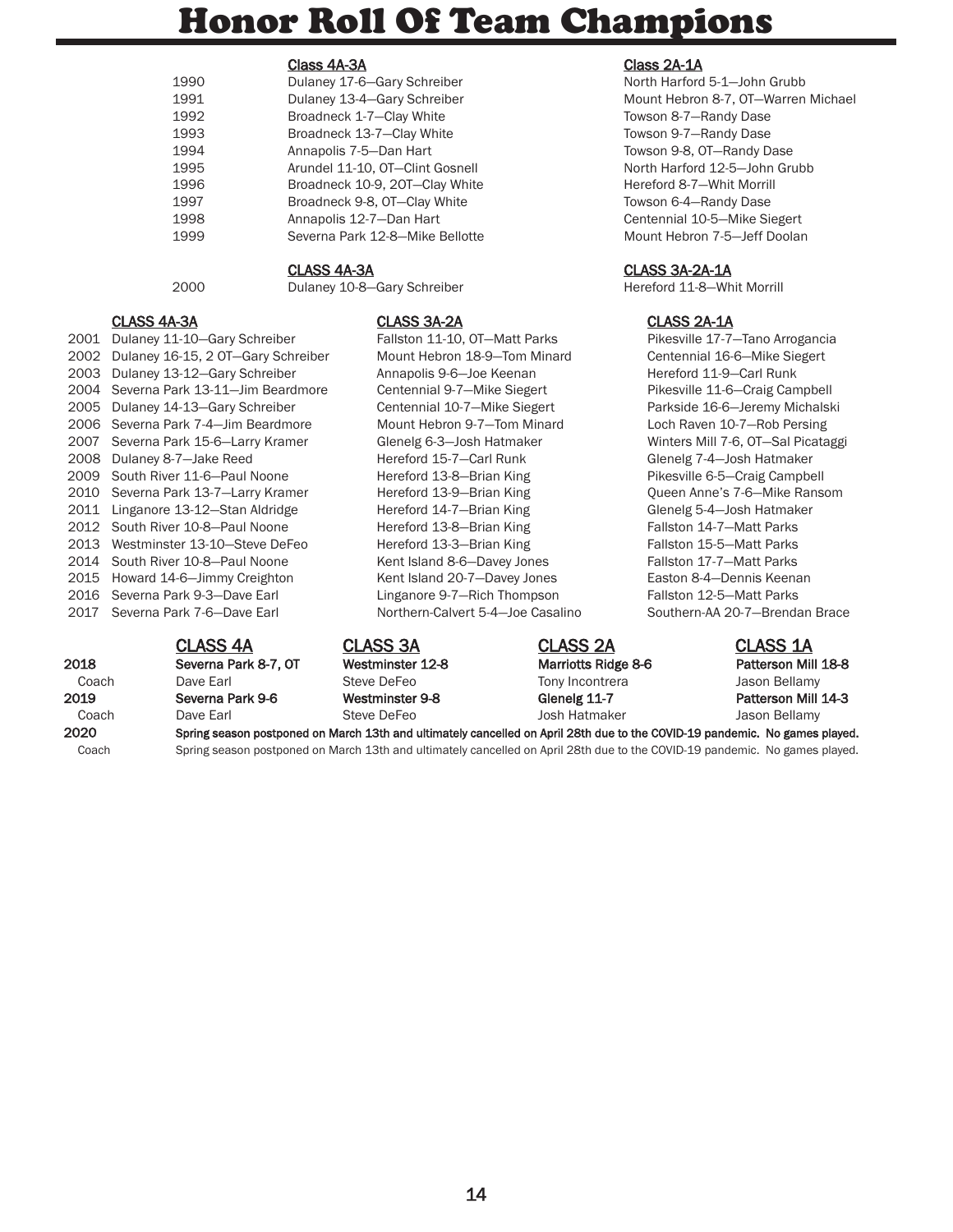# MPSSAA Boys Lacrosse Championships (Tournament History 1990-2020)

ANDOVER Fn: 1990 ANNAPOLIS Ch: 1994, 1998, 2003 Fn: 1990, 2002 Sf: 1991 ARUNDEL Ch: 1995 Fn: 2001 BEL AIR Sf: 2012, 2016 JAMES M. BENNETT Sf: 2019 MONTGOMERY BLAIR Sf: 2017 BOWIE Sf: 2019 **BROADNECK** Ch: 1992, 1993, 1996, 1997 Qf: 1991 CAMBRIDGE-SD Sf: 1996 **CATONSVILLE** Fn: 1996 Sf: 1995, 2002, 2009 Qf: 1990, 1991 **CENTENNIAL** Ch: 1998, 2002, 2004, 2005 Fn: 1994, 2009 Sf: 1992, 1993, 2001, 2008, 2018 **CENTURY** Fn: 2019 Sf: 2013 WINSTON CHURCHILL Fn: 2015, 2017, 2018 Sf: 2002, 2012, 2013, 2016, 2019 **DAMASCUS** Sf: 2001, 2018 STEPHEN DECATUR  $St: 2006$ **DULANEY** Ch: 1990, 1991, 2000, 2001, 2002, 2003, 2005, 2008 Fn: 1992, 1998, 2006 Sf: 1995, 1996, 1997, 1999, 2004, 2007, 2011, 2014, 2015 EASTERN TECHNICAL Sf: 2001, 2008, 2015 EASTON Ch: 2015 Sf: 1993, 2009 EDGEWOOD Sf: 1990 EDMONDSON Sf: 1994 FALLSTON Ch: 2001, 2012, 2013, 2014, 2016 Fn: 1993, 1999, 2007 Sf: 1992, 1998, 2002, 2017 Qf: 1991 FRANKLIN Fn: 2003 GLENELG Ch: 2007, 2008, 2011, 2019 Fn: 1997, 2000, 2004, 2010, 2012, 2013, 2017

Sf: 2003, 2005, 2009, 2014

HAMMOND Qf: 1991 HAVRE DE GRACE Sf: 2006 HEREFORD Ch: 1996, 2000, 2003, 2008, 2009, 2010, 2011, 2012, 2013 Fn: 2014, 2018 Sf: 1998, 1999, 2015, 2016, 2017, 2019 Qf: 1990 **HOWARD** Ch: 2015 Fn: 2014, 2016, 2019 Sf: 2013, 2018 Qf: 1990 GOV. THOMAS JOHNSON Sf: 2010 WALTER JOHNSON Sf: 2004, 2005 **JOPPATOWNE** Sf: 2008, 2009 KENT COUNTY Sf: 1994, 1996, 1997, 1998 Qf: 1990, 1991 KENT ISLAND Ch: 2014, 2015 Sf: 2008, 2011, 2012, 2013, 2018 KENWOOD Qf: 1990 FRANCIS SCOTT KEY Sf: 2001 LAKE CLIFTON Sf: 1995 **LIBERTY** Fn: 2005, 2016 Sf: 2003, 2004, 2015, 2017 LINGANORE Ch: 2011, 2016 Sf: 2017 LOCH RAVEN Ch: 2006 Sf: 1991, 2010, 2011, 2014 MARRIOTTS RIDGE Ch: 2018 Sf: 2007, 2011 MAURICE J. McDONOUGH Sf: 2018, 2019 MIDDLETOWN Fn: 2011 Sf: 2010, 2015 MOUNT HEBRON Ch: 1991, 1999, 2002, 2006 Fn: 1992, 1995, 1996, 1997, 2016 Sf: 1990, 2000 NORTH CARROLL Fn: 2014 NORTH COUNTY Fn: 1991 Sf: 1992, 1993 NORTH EAST (Cecil) Sf: 2014 NORTH HARFORD Ch: 1990, 1995 Fn: 1991, 1994 Sf: 2006 NORTHEAST (AA) Sf: 2004, 2007

NORTHERN (Cal.) Ch: 2017 Fn: 2018, 2019 Sf: 2005, 2016 NORTHWESTERN-B Sf: 2012, 2013 **OAKDALE** Sf: 2013 OAKLAND MILLS Sf: 1993, 1994, 1995 OVERLEA Qf: 1991 PARKSIDE Ch: 2005 Fn: 2003, 2006, 2007 Sf: 2004, 2010, 2019 **PATTERSON** Sf: 1996, 1997 PATTERSON MILL Ch: 2018, 2019 Fn: 2011, 2013 Sf: 2010, 2012 PERRY HALL Fn: 1993 Sf: 1990, 1994 Qf: 1991 PIKESVILLE Ch: 2001, 2004, 2009 Sf: 2002. 2005, 2016 QUEEN ANNE'S Ch: 2010 Fn: 2009 Sf: 1999, 2000, 2011 RIVER HILL Fn: 2010, 2015 ELEANOR ROOSEVELT Sf: 2018 SENECA VALLEY Sf: 2000, 2002, 2003 SEVERNA PARK Ch: 1999, 2004, 2006, 2007, 2010, 2016, 2017, 2018, 2019 Fn: 2000, 2002, 2003, 2005 Sf: 1990, 2008 **SHERWOOD** Sf: 2003 **SMITHSBURG** Fn: 2018 Sf: 2003, 2019 SOUTH CARROLL Fn: 2012, 2017 Sf: 1991, 1998, 2006 Qf: 1990 SOUTH RIVER Ch: 2009, 2012, 2014 Fn: 1995, 2001, 2011, 2013 Sf: 2015 SOUTHERN (AA) Ch: 2017 Fn: 2001, 2002, 2008, 2015 Sf: 1992, 1997, 2016 Qf: 1990 SPARROWS POINT Fn: 2019 Sf: 2007, 2018 **TOWSON** Ch: 1992, 1993, 1994, 1997 Fn: 1998, 1999, 2004, 2005

URBANA Fn: 2006, 2008, 2009 Sf: 2004, 2005, 2007, 2014 **WALKERSVILLE** Fn: 2008 Sf: 2002, 2009 **WESTMINSTER** Ch: 2013, 2018, 2019 Fn: 2004, 2012 Sf: 1999, 2003, 2005, 2006, 2007, 2017 WALT WHITMAN Sf: 2001 WINTERS MILL Ch: 2007 Sf: 2012 THOMAS S. WOOTTON Fn: 2007, 2010 Sf: 2006, 2008, 2009, 2011, 2014 C. MILTON WRIGHT Sf: 2000, 2001, 2010 Qf: 1991

Ch = Champion Fn = Finalist Sf = Semifinalist Qf= Quarterfinalist *('90 & '91 only)*

Sf: 1991, 2018, 2019

Qf: 1990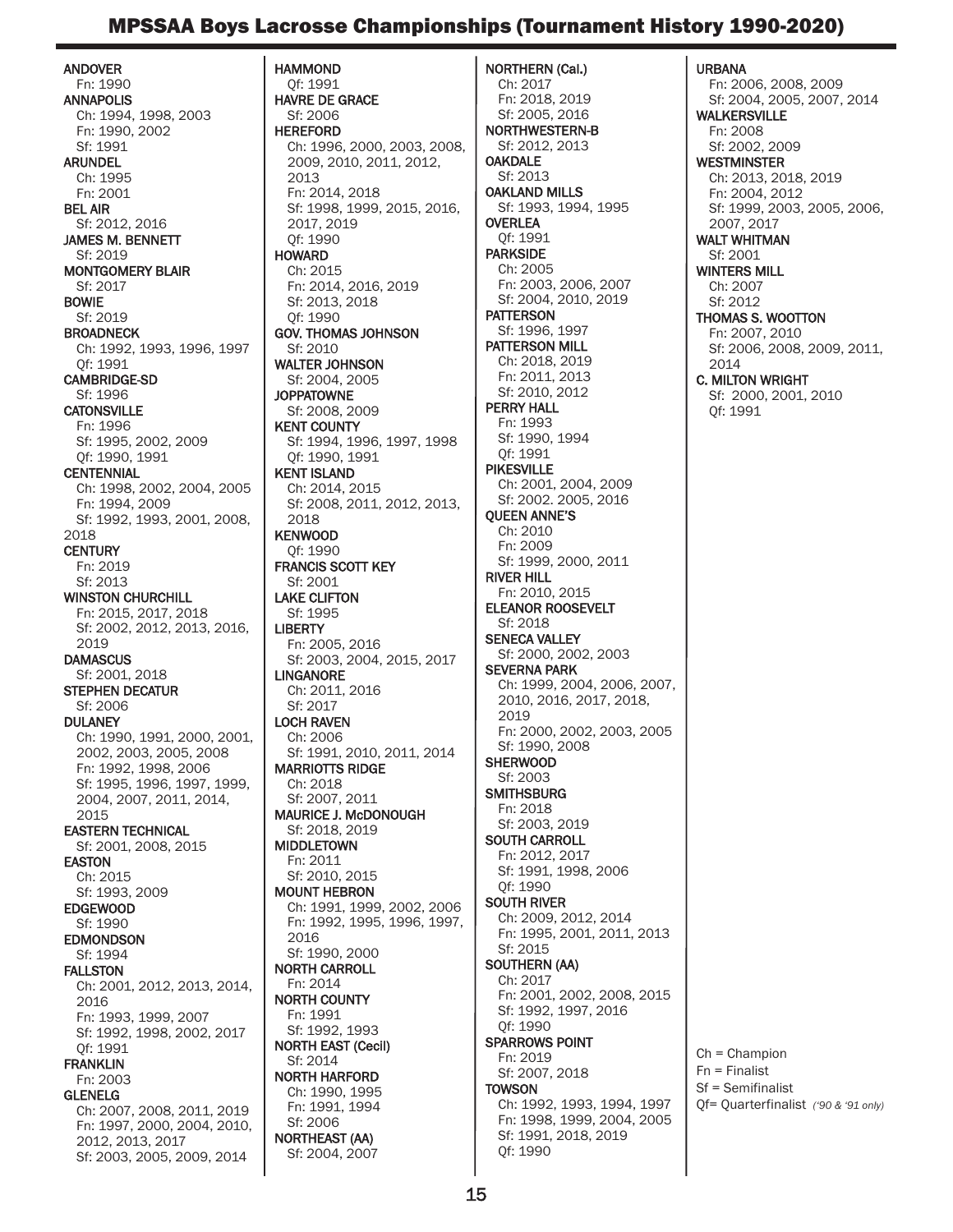# Most Tournament Appearances

| 20 | Dulaney                        | <b>Number of Consecutive Championships</b> |    |                                                         |
|----|--------------------------------|--------------------------------------------|----|---------------------------------------------------------|
| 18 | Hereford                       | 6                                          |    | Hereford, 2008-2013                                     |
| 15 | Glenelg                        |                                            |    |                                                         |
|    | Severna Park                   |                                            |    |                                                         |
| 14 | Fallston                       |                                            |    |                                                         |
| 12 | Towson                         |                                            |    | <b>Most Goals in Championship Game</b>                  |
| 11 | Centennial                     |                                            |    |                                                         |
|    | Mount Hebron                   | CLASS 4A:                                  | 17 | Dulaney-1990                                            |
|    | Westminster                    | CLASS 3A:                                  | 18 | Mount Hebron-2002                                       |
| 9  | Southern-AA                    | CLASS 2A:                                  | 20 | Kent Island-2015                                        |
| 8  | South River                    |                                            |    | Southern-AA-2017                                        |
|    | <b>Winston Churchill</b>       | CLASS 1A:                                  | 18 | Patterson Mill-2018                                     |
| 7  | Howard                         |                                            |    |                                                         |
|    | Kent Island                    |                                            |    |                                                         |
|    | Parkside                       |                                            |    | <b>Most Goals in Semifinal and Final Games Combined</b> |
|    | Urbana                         |                                            |    |                                                         |
|    | Thomas S. Wootton              | CLASS 4A:                                  | 36 | Westminster-2013                                        |
|    |                                | CLASS 3A:                                  | 36 | Mount Hebron-2002                                       |
|    |                                | CLASS 2A:                                  | 39 | Fallston-2013                                           |
|    | <b>Number of Championships</b> | CLASS 1A:                                  | 35 | Patterson Mill-2018                                     |
| 9  | Hereford                       |                                            |    |                                                         |

9 Severna Park

# *Boys Tournament INDIVIDUAL Records*

| Most Total Points in Championship Game (goals + assists) |    |                                                              | <b>Most Assists in Championship Game</b> |    |                                                                |
|----------------------------------------------------------|----|--------------------------------------------------------------|------------------------------------------|----|----------------------------------------------------------------|
| CLASS 4A:                                                | 10 | Sean Heffernan, Dulaney-1990                                 | CLASS 4A:                                | 9  | Sean Heffernan, Dulaney-1990                                   |
| <b>CLASS 3A:</b>                                         | 9  | Ryan Rock, Hereford-2008                                     | <b>CLASS 3A:</b>                         | 6  | Trey Hilberg, Hereford-2008                                    |
| CLASS 2A:                                                | 10 | Zach Wheeler, Fallston-2012                                  | CLASS <sub>2A</sub> :                    | 5  | Bryan Warner, Mount Hebron-1999<br>Zach Wheeler, Fallston-2012 |
| <b>CLASS 1A:</b>                                         | 8  | Kevin Dyke, Patterson Mill-2019                              |                                          |    |                                                                |
|                                                          |    |                                                              | CLASS 1A:                                | 5  | Chance Urban, Patterson Mill-2018                              |
|                                                          |    |                                                              |                                          |    |                                                                |
|                                                          |    | <b>Most Goals in Championship Game</b>                       |                                          |    | <b>Most Saves in Championship Game</b>                         |
| <b>CLASS 4A:</b>                                         | 6  | Damon Scordo, Dulaney-1991                                   | <b>CLASS 4A:</b>                         | 26 | Phil Reed, Dulaney-2000                                        |
|                                                          |    | Mike Haertel, Arundel-1995<br>Ben Chisholm, South River-2011 | CLASS 3A:                                | 15 | Alex Sheehan, Northern-Calvert-2018                            |
| <b>CLASS 3A:</b>                                         | 7  | Rustin Bryant, Hereford-2010                                 | CLASS 2A:                                | 22 | Tom Kurtzman, Loch Raven-2006                                  |
| CLASS 2A:                                                | 9  | Sean Dougherty, Centennial-2002                              | CLASS 1A:                                | 22 | Jamie Auer, Fallston-1993                                      |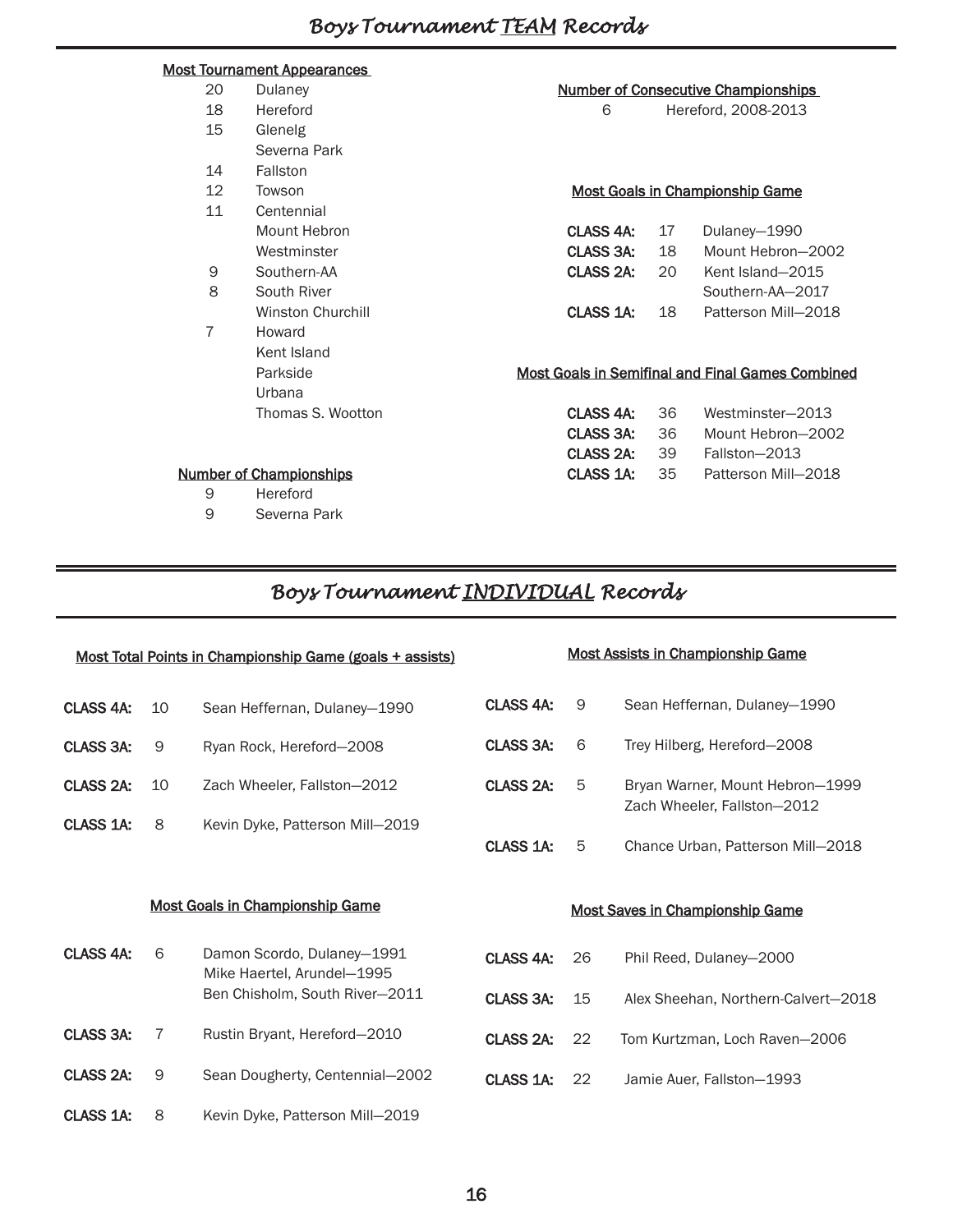# Sportsmanship Awards

The Maryland Public Secondary Schools Athletic Association presents an annual sportsmanship award at the Lacrosse Finals, a tradition established in 1998. The trophy will be presented to the one boys' team and the one girls' team displaying the best sportsmanship during the state tournament.

Coaches, players, cheerleaders, and spectators from each participating school are evaluated. Raters will include state committee members, region directors, officials, and table personnel. Immediately following the last game, the trophy will be awarded to the Principal of the school achieving the highest score.

| <u>Previous Winners</u>                        |      |                             |  |  |
|------------------------------------------------|------|-----------------------------|--|--|
| <u> Boys - Ron Belinko Sportsmanship Award</u> | Year | Girls - Sportsmanship Award |  |  |
| Centennial                                     | 1998 | North Harford               |  |  |
| Queen Anne's                                   | 1999 | C. Milton Wright            |  |  |
| Queen Anne's                                   | 2000 | Whitman                     |  |  |
| C. Milton Wright                               | 2001 | South River                 |  |  |
| Pikesville                                     | 2002 | Hereford                    |  |  |
| Glenelg                                        | 2003 | Bethesda-Chevy Chase        |  |  |
| Westminster                                    | 2004 | Southern-AA                 |  |  |
| Parkside                                       | 2005 | Glenelg                     |  |  |
| Urbana                                         | 2006 | Stephen Decatur             |  |  |
| Parkside                                       | 2007 | North Harford               |  |  |
| Southern-AA                                    | 2008 | Glenelg                     |  |  |
| South River                                    | 2009 | Fallston                    |  |  |
| Queen Anne's                                   | 2010 | <b>Patterson Mill</b>       |  |  |
| Middletown                                     | 2011 | <b>Marriotts Ridge</b>      |  |  |
| Glenelg                                        | 2012 | Severna Park                |  |  |
| Century                                        | 2013 | <b>Marriotts Ridge</b>      |  |  |
| North East-C                                   | 2014 | <b>Walt Whitman</b>         |  |  |
| North East-C                                   | 2015 | <b>Manchester Valley</b>    |  |  |
| Northern-Calvert                               | 2016 | <b>Sparrows Point</b>       |  |  |
| Liberty                                        | 2017 | Sherwood                    |  |  |
| <b>Eleanor Roosevelt</b>                       | 2018 | <b>Eleanor Roosevelt</b>    |  |  |
| Westminster                                    | 2019 | Boonsboro                   |  |  |
| No Tournament                                  | 2020 | No Tournament               |  |  |

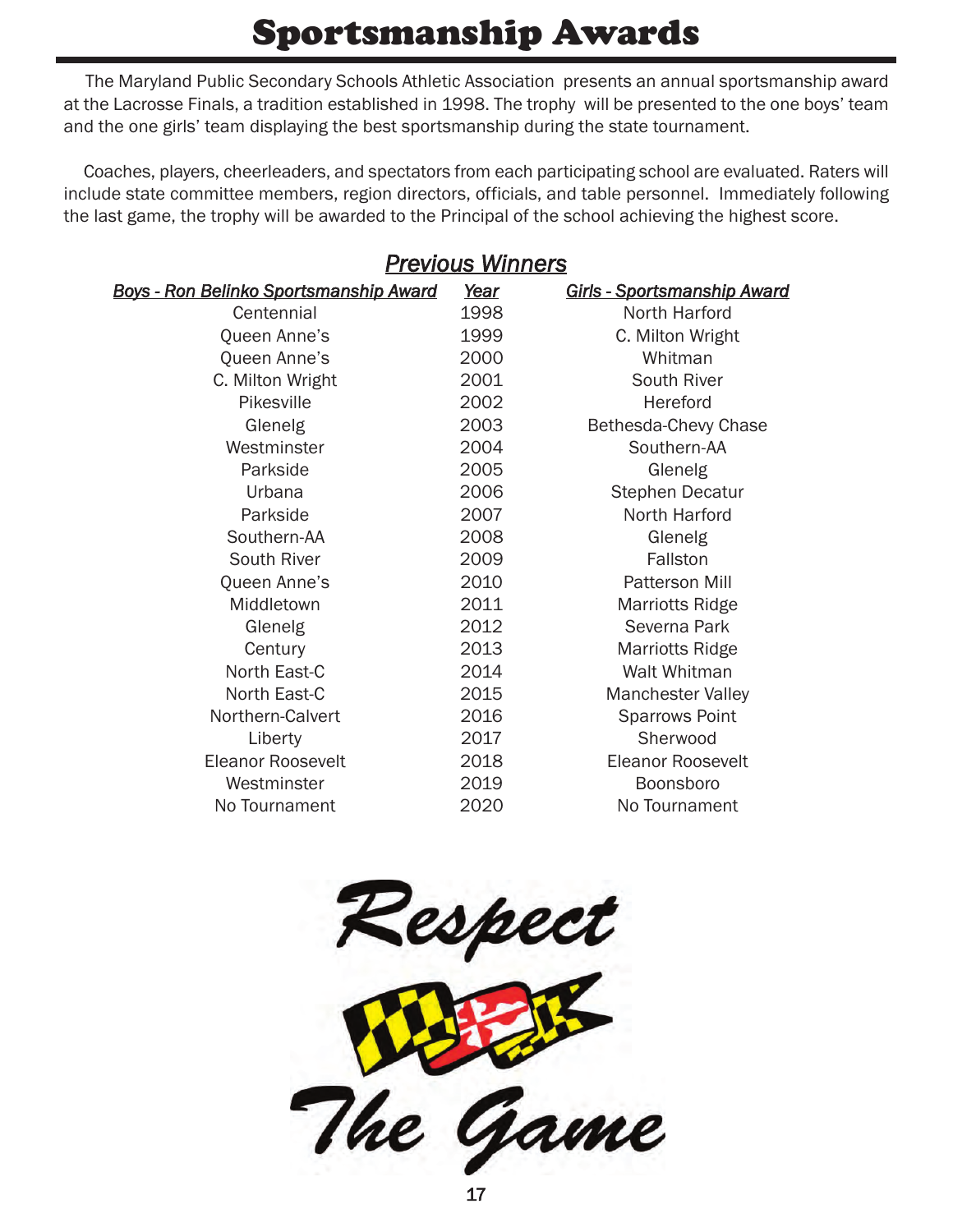# MPSSAA

# Softball Records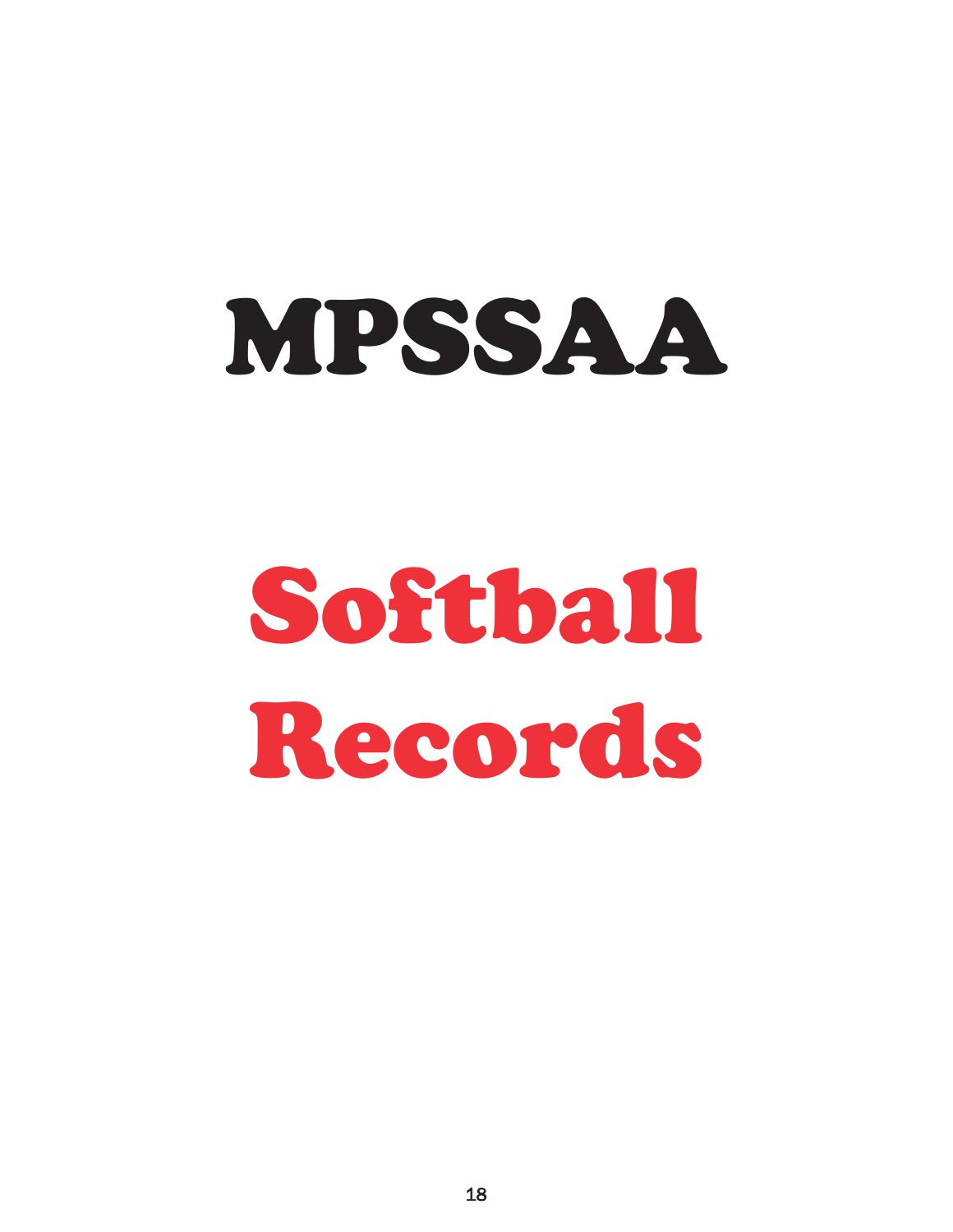# Honor Roll Of Team Champions

1976 Bel Air 3-0

Coach Connie Fassett

Class AA Class ABC

1977 Bel Air 5-1 Aberdeen 17-3 Coach Connie Fassett **Connie Anderson** 

CLASS AA CLASS A CLASS B CLASS C

1978 Bel Air 10-8 **Meade 7-6** Elkton 5-3 Elkton 5-3 North Carroll 5-4 North Carroll 5-4 Coach Connie Fassett Katherine Belmonte Roberta Struble **1988** Linda Richards Coach Connie Fassett Katherine Belmonte Roberta Struble Linda Richards 1919 **Perry Hall 6-3 Aberdeen 7-0 Chesapeake-B 6-3** North Carroll 6-2<br>Coach Emily Thon Carroll Danie Anderson Carol Ansell Carrol Ansell Linda Richards Coach Emily Thon **Coach Emily Thon Coach Emily Thon** Janie Anderson Carol Ansell Linda Richards<br>1980 **Bowie 5-4 Carol Coach Coach Carol Andreis Coach Coach Coach Coach Surrattsville 9-0 Parkside 8-7 Carol Andreis 10-**1991 Bowie 5-4 Surrattsville 9-0<br>1991 Boerald Lancaster Surrattsville 9-0 Marie Grouby Coach Gerald Lancaster **Marie Grouby** Lance Lewandowski **Lance Lewandowski** Eric Haldeman<br>1981 **Overlea 5-1 C. Milton Wright Constant Constant Constant Constant Constant Constant Constant Constant Const** Coach Donna Harrold **Marie Grouby** Marie Grouby James Boesler Spike Updegrove<br>1982 **Springbrook 2-1 (11 inns.) Northeast-AA 9-8** Parkside 12-0 **C. Milton Wright 6-2** Springbrook 2-1 (11 inns.) Coach John Haberman Lynn Pitonzo Lance Lewandowski Spike Updegrove<br>1983 **Arundel 11-1** Surrattsville 22-2 North East-Cec 7-1 Rising Sun 10-8 Coach Rod Clark Jim St. Ledger Mary Etta Reedy K. Robert James<br>1984 **High Point 12-5 C. Milton Wright 13-1 Northeast-AA 12-0** Rising Sun 12-1 Coach Wayne Snyder Spike Updegrove Lynn Pitonzo Coach Wayne Snyder James<br>1985 **Eleanor Roosevelt 12-5 C. Milton Wright 9-6** Chopticon 6-5 **C. Nilton Wright 9-6** Chopticon 6-5 1985 **Eleanor Roosevelt 12-5 C. Milton Wright 9-6 Chopticon 6-5** Coach **Robert Dredger Coach Robert Dredger**<br>Coach Robert Dredger **Coach State System Coach Coach Article Coach Article Coach Article Coach Article Susan Grud** 1986 Glen Burnie 5-1 North Carroll 4-3 Northeast-AA 5-1 Catoctin 14-5 Coach Tom Newman **Coach Tom Newman** James Boesler Lynn Pitonzo **Dave Schrodel**<br>1987 **Severna Park 12-10 Paint Branch 2-1 Damascus 2-0 Communished American Schrodel 1987 Severna Park 12-10** Paint Branch Paul Yannuzzi Coach Paul Yannuzzi Bill Mahoney Don Contesti Susan Cianelli Chesapeake-AA 7-1 Coach Dennis Thiele **Goach Coach Dennis Thiele** Jim St. Ledger Lynn Pitonzo **Margie Knight** 

1989 Glen Burnie 10-0 Surrattsville 2-0 Northeast-AA 4-0 Brooklyn Park 2-1 Coach Bob Broccolino Jim St. Ledger Lynn Pitonzo Susan Fitchett Coach Dennis Thiele Phil Bonnell Lynn Pitonzo Susan Fitchett 1991 Chesapeake-AA 6-0 North Carroll 5-4 Northeast-AA 1-0 North Caroline 3-0 Coach Dennis Thiele **Phil Bonnell** Lynn Pitonzo **Margie Knight** Margie Knight 1992 Chesapeake-AA 2-0 Calvert 7-1 Damascus 5-1 Bohemia Manor 10-3 Coach Dennis Thiele **Frank Moore Barb King Ed Bailey** Ed Bailey 1993 Chesapeake-AA 1-0 (8 inns.) Calvert 3-2 North East-Cec 5-3 Col. Richardson 6-3 Coach Dennis Thiele **Frank Moore** Frank Moore John Sobon **Earl Jester** Earl Jester 1994 **Northern-Cal 10-0** Thomas Johnson 8-2 Damascus 6-1 Bohemia Manor 13-2 Danascus 6-1 Bohemia Manor 13-2 Damascus 6-1 Bohemia Manor 13-2 Coach Michael Johnson Steve Nibbs Barb King Ed Bailey 1995 Northern-Cal 1-0 McDonough 6-4 Parkside 3-2 Bohemia Manor 4-2 Coach Michael Johnson **Paula Roberts** Amy Feinman **Ed Bailey** Ed Bailey 1996 Northern-Cal 4-0 McDonough 11-0 Walkersville 4-2 Col. Richardson 8-1 Coach Michael Johnson Paula Roberts Dave Schrodel Earl Jester 1997 Calvert 1-0 McDonough 4-0 Northeast-AA 6-5 Rising Sun 5-0 (8 inns.) Coach Frank Moore Paula Roberts Lynn Pitonzo Keith Porter 1998 Glen Burnie 3-1 Calvert 6-4 (10) McDonough 2-0 Rising Sun 4-3 Coach Bob Broccolino Frank Moore Paula Roberts Keith Porter 1999 Gaithersburg 1-0 (8 inns.) Northeast-AA 9-0 Walkersville 2-1 Allegany 9-1 Coach Don Dillingham Marianne Shultz Dave Schrodel Barbara Lennox 2000 North County 12-0 (5 inns.) Thomas Stone 1-0 Easton 2-1 Rising Sun 2-1 (8 inns.) Coach Brian Love Linda Curry Durrie Hayes Keith Porter 2001 Westminster 1-0 Northern-Cal 4-0 North Caroline 10-0 (5 inns.) Southern Garrett 5-0 Coach Brian Shumaker Michael Johnson Larry Nuttall Dave Bosley 2002 North County 12-6 Thomas Stone 6-2 Easton 9-2 Southern Garrett 2-0 Coach Bob Boyd **Coach Bob Boyd** Linda Curry **Coach Durrie Hayes** Dave Bosley 2003 North County 1-0 Severna Park 1-0 North Caroline 1-0 (8 inns.) Rising Sun 5-2 Coach Bob Boyd Jeff Shepherd Larry Nuttall Keith Porter 2004 Westminster 4-2 Fallston 3-1 (8 inns.) Easton 2-0 Beall 2-0 Coach Byron Moore **Pat Gauss** Pat Gauss **Pat Byron Durrie Hayes** Purrie Hayes **Martha Mauzy** 2005 North County 4-2 Huntingtown 6-1 Calvert 5-0 North Caroline 15-2 Coach Tommy Thompson Michael Johnson Frank Moore Larry Nuttall 2006 C. M. Wright 4-3 Huntingtown 1-0 (5 inns.) Calvert 2-1 (9 inns.) Catoctin 4-0 Coach Joe Dunch Michael Johnson Frank Moore Amy Hunt

1991 **1982 Surrattsville 5-3** North Carroll 2-1 **C. Milton Wright 8-3**<br>1991 Marie Grouby Mannes Boesler Communication Spike Updegrove **1984 C. Milton Wright 13-1 Northeast-AA**<br>1984 Spike Updegrove **Northeast-AA** Spike Updegrove

# CLASS 4A CLASS 3A CLASS 2A CLASS 1A

North East-Cec 7-1

1990 Chesapeake-AA 11-3 North Carroll 6-1 Northeast-AA 3-0 Brooklyn Park 2-0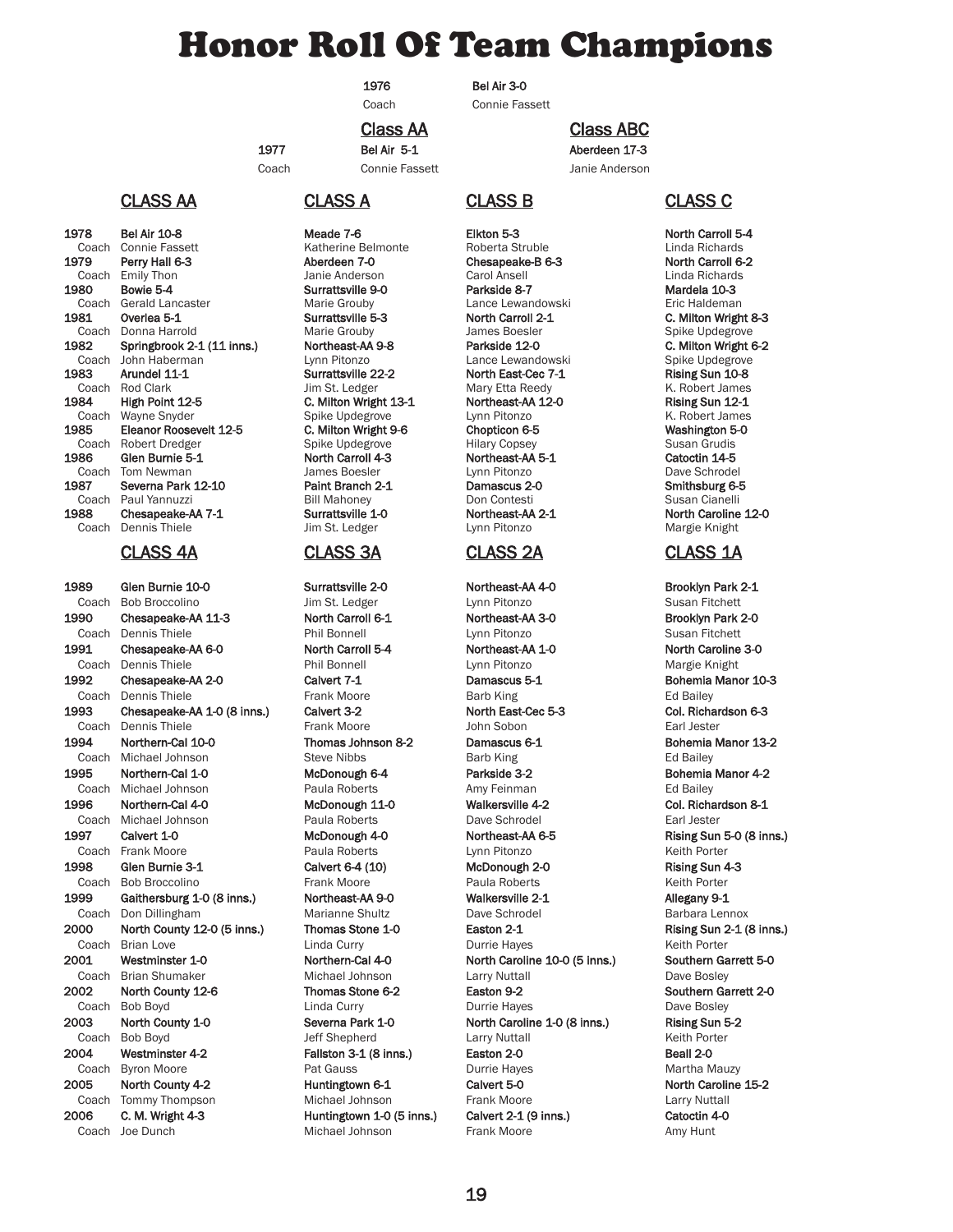# Honor Roll Of Team Champions

# CLASS 4A CLASS 3A CLASS 2A CLASS 1A

| 2007  | Chesapeake-AA 2-0           |
|-------|-----------------------------|
| Coach | Don Ellenberger             |
| 2008  | Chesapeake-AA 7-0           |
| Coach | Don Ellenberger             |
| 2009  | Broadneck 5-2               |
| Coach | Reese Kiple                 |
| 2010  | Broadneck 11-1 (5 inns.)    |
| Coach | Reese Kiple                 |
| 2011  | Urbana 5-3                  |
| Coach | Frank Husson                |
| 2012  | Sherwood 1-0                |
| Coach | Patricia Flanagan           |
| 2013  | Sherwood 5-0                |
| Coach | Patricia Flanagan           |
| 2014  | Sherwood 12-1               |
| Coach | <b>Ashley Barber-Strunk</b> |
| 2015  | Sherwood 4-0                |
| Coach | <b>Ashley Barber-Strunk</b> |
| 2016  | Sherwood 7-2                |
| Coach | <b>Ashley Barber-Strunk</b> |
| 2017  | Northwest 8-4               |
| Coach | Mike Horton                 |
| 2018  | Severna Park 13-0 (5 inns   |
|       | Coach Meredith McAlister    |
| 2019  | Sherwood 8-7                |
| Coach | <b>Ashley Barber-Strunk</b> |
|       |                             |

2-6 Huntingtown 4-0 Hammond 4-0 Williamsport 7-6 Michael Johnson **Ellena Elian Elizabeth Pond Thomas Dzur** Thomas Dzur Northern-Cal 7-0 Easton 2-1 Fort Hill 9-4 Robert Earl Radford Jan Greenhawk Mike Bittner **Northern-Cal 4-0 Broadness McDonough 4-0 Pocomoke 2-0 Robert Earl Radford 3-0** Julie Snavely **Property Property** Ron Trostle Robert Earl Radford Julie Snavely Northern-Cal 11-0 (5 inns.) Easton 6-0 Allegany 8-2 Robert Earl Radford Jan Greenhawk **Rick Twigg** Northern-Cal 3-0 Easton 8-5 Catoctin 10-0 (6 inns.) Robert Earl Radford Jennifer Powell **Goach Husson Husson Automobile Automobile Automobile Automobile Automobile** Northern-Cal 10-0 Liberty 3-2 Mountain Ridge 4-3 Robert Earl Radford Chris Szocik Martha Mauzy Northern-Cal 3-0 Easton 10-0 (5 inns.) Mountain Ridge 9-8 (8 inns.) Robert Earl Radford Jennifer Powell **Martha Mauzy** 2014 Sherwood 12-1 Northern-Cal 4-2 Eastern Technical 3-1 Manchester Valley 9-0 Robert Earl Radford Jack Meyers **Mike Hernandez** Northern-Cal 9-4 Middletown 4-1 Manchester Valley 11-0 Robert Earl Radford Charley Toms Charley Toms Mike Hernandez<br> **Westminster 10-5 Carl Robert Charl Robert Charles Ashley Charles Are Referent Robert Robert Charles Message Michael Struck Robert Robert Robert Charles Messa** Amanda Lahner/Ashley Harford Dave Krahling David Ruark David Ruark 2017 C. Milton Wright 6-1 North Caroline 8-1 North Caroline 8-1 Coach Mike Horton Russell Kovach Andrea Ward Russ Morgan 2018 Severna Park 13-0 (5 inns.) Huntingtown 5-0 La Plata 3-2 Bohemia Manor 4-2 Michael Johnson Tara Larkin Tara Larkin Russ Morgan Huntingtown 2-0 La Plata 9-0 La Plata 9-0 Bohemia Manor 8-0 Michael Johnson Tara Larkin Tara Larkin Ed Abshagen

Perryville 10-9 (9 inns.)

2020 Spring season postponed on March 13th and ultimately cancelled on April 28th due to the COVID-19 pandemic. No games played. Coach Spring season postponed on March 13th and ultimately cancelled on April 28th due to the COVID-19 pandemic. No games played.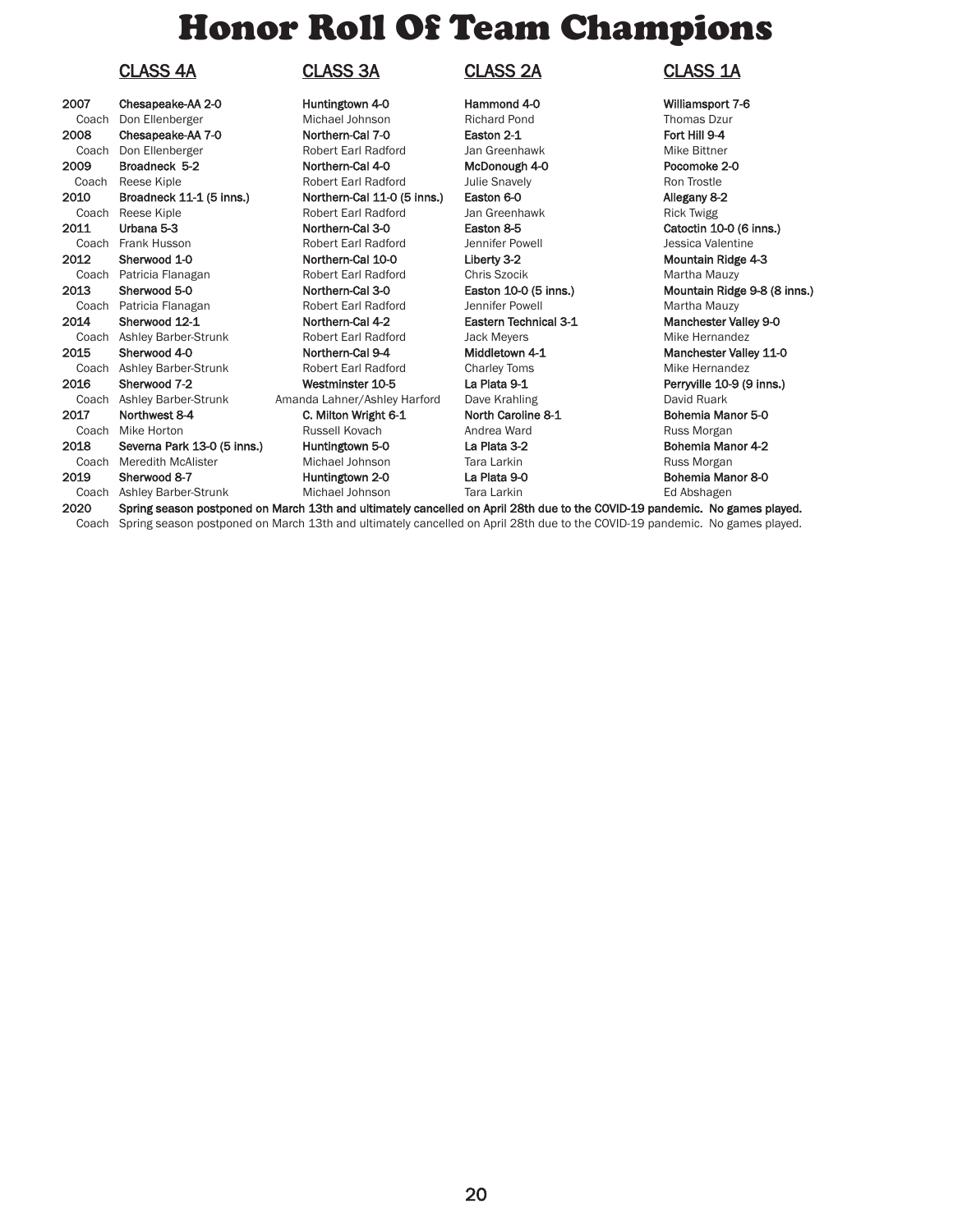# State Tournament Records

### Home Runs

|--|--|

### **Triples**

| 3Sonya Wilmoth, C. Milton Wright 1984           |  |
|-------------------------------------------------|--|
| 3Joanne Ferguson, Damascus 1990-92              |  |
| 3Amanda Shifflett, Northeast-AA1996. 1997. 1999 |  |
| 3Heather Frye, North County2000, 2002           |  |
|                                                 |  |

### **Doubles**

| 5Adrienne Gebele, Broadneck2009, 2010        |  |
|----------------------------------------------|--|
| 5Kaitlyn Schmeiser, Northern-Calvert 2008-11 |  |

# Pitchers — State Championship Wins

| 4Kaitlyn Schmeiser, Northern-Calvert 2008-11 |  |
|----------------------------------------------|--|
|                                              |  |

# Pitchers — Tournament Wins

|  |  | 8Kaitlyn Schmeiser, Northern-Calvert 2008-11 |
|--|--|----------------------------------------------|
|  |  |                                              |

## Pitchers — No Hitters

| 3Kelly Shipman, Northern-Calvert1994, 1995 |  |
|--------------------------------------------|--|
| 3Clarissa Crowell, McDonough 1996, 1997    |  |

## Pitchers — Shutouts

6........Kaitlyn Schmeiser, Northern-Calvert ..................2008-11

## Pitchers — Perfect Games

| 1Kelly Shipman, Northern-Calvert 1995 |  |
|---------------------------------------|--|
|                                       |  |
|                                       |  |
| 1Stephanie Speierman, Hammond 2007    |  |
|                                       |  |

## Pitchers — Strikeouts in a Game

| Stephanie Speierman, Hammond2007  |  |
|-----------------------------------|--|
|                                   |  |
| Madison Penta. Bohemia Manor 2019 |  |
|                                   |  |

## Longest State Tournament Game

|  |  |  | 23 innSurrattsville (2) vs. North Carroll (1)1989 |
|--|--|--|---------------------------------------------------|
|--|--|--|---------------------------------------------------|

# Career and Season Records

# **PITCHING**

| Wins                                          |  |
|-----------------------------------------------|--|
| Career88  Megan Elliott, Calvert 2003-06      |  |
| Season 23 Candice Rice, Northern-Calvert 1996 |  |
| 23 Amy Burdette, Walkersville1999             |  |
|                                               |  |
| 23 Stephanie Speierman, Hammond 2007          |  |
|                                               |  |

## Perfect Games

| Career12  Megan Elliott, Calvert 2003-06 |  |
|------------------------------------------|--|
| Season 6 Marci Whitehead, Damascus 1992  |  |

## ERA

| Career0.10 Megan Elliott, Calvert 2003-06       |  |
|-------------------------------------------------|--|
| Season 0.00 Michelle Collins, Surrattsville1990 |  |
| 0.00 Marci Whitehead, Damascus 1992             |  |
|                                                 |  |
| 0.00 Melanie Mitchell, McDonough 2009           |  |
| 0.00 Jessica Cummings, Northern-Calvert 2013    |  |
| 0.00 Madison Penta, Bohemia Manor 2017          |  |

## **Shutouts**

|  | Career76 Megan Elliott, Calvert 2003-06    |  |
|--|--------------------------------------------|--|
|  |                                            |  |
|  | 21 Jessica Cummings, Northern-Calvert 2013 |  |

## No-Hitters

| Career32 Megan Elliott, Calvert 2003-06  |  |
|------------------------------------------|--|
| Season 15 Marci Whitehead, Damascus 1991 |  |

## **Strikeouts**

| Career1,361Stephanie Speierman, Hammond 2006-09 |  |  |
|-------------------------------------------------|--|--|
| Season 426Stephanie Speierman, Hammond 2007     |  |  |

## **OFFENSE**

## Runs Scored

Career ....160 ....Lindsey Schmeiser, Northern-Calvert 2009-12 Season ..59 ......Lindsey Schmeiser, Northern-Calvert ......2012

## **Hits**

Career ....185 ....Campbell Kline, Severna Park ............2016-19 Season ..69 ......Campbell Kline, Severna Park ..................2018

# OFFENSE (con't.) Career ....39 ......Nicole Stockinger, Sherwood ..............2012-15

# Season ..16 ......Jessi Bryant, Catoctin ................................2016 **Triples**

| Career24 Ashley Prince, Northeast-AA 2012-15 |  |
|----------------------------------------------|--|
| Season 10 Lauren Marcotte, Centennail 2017   |  |

## Doubles

Home Runs

| Career44 Haley Downin, Chesapeake-AA2016-19    |  |
|------------------------------------------------|--|
| Season 17 Kelly Shipman, Northern-Calvert 1994 |  |

## RBI's

Career ....165 ....Toni Staunton, Northwestern-PG ........1984-87 Season ..59 ......Breanna Casper, Eastern Technical..........2014

## **Walks**

Career ....104 ....Stephanie Speierman, Hammond ......2006-09 Season ..37 ......Stephanie Speierman, Hammond ............2007

### Stolen Bases

| Career121Sydney Goertzen, Mardela 2014-17 |  |
|-------------------------------------------|--|
| Season 44 Michelle Lloyd, Crossland2001   |  |

## **Sacrifices**

| Career27 Candi Schmidt, Northeast-AA1985-88 |  |
|---------------------------------------------|--|
| Season 14 Candi Schmidt, Northeast-AA1987   |  |

## **TEAMS**

| Games Won |  |  |
|-----------|--|--|
|           |  |  |
|           |  |  |

## State Championships Won

|  | Consecutive8Northern-Calvert2008-15 |  |
|--|-------------------------------------|--|
|  | Total 12 Northern-Calvert 1993-2015 |  |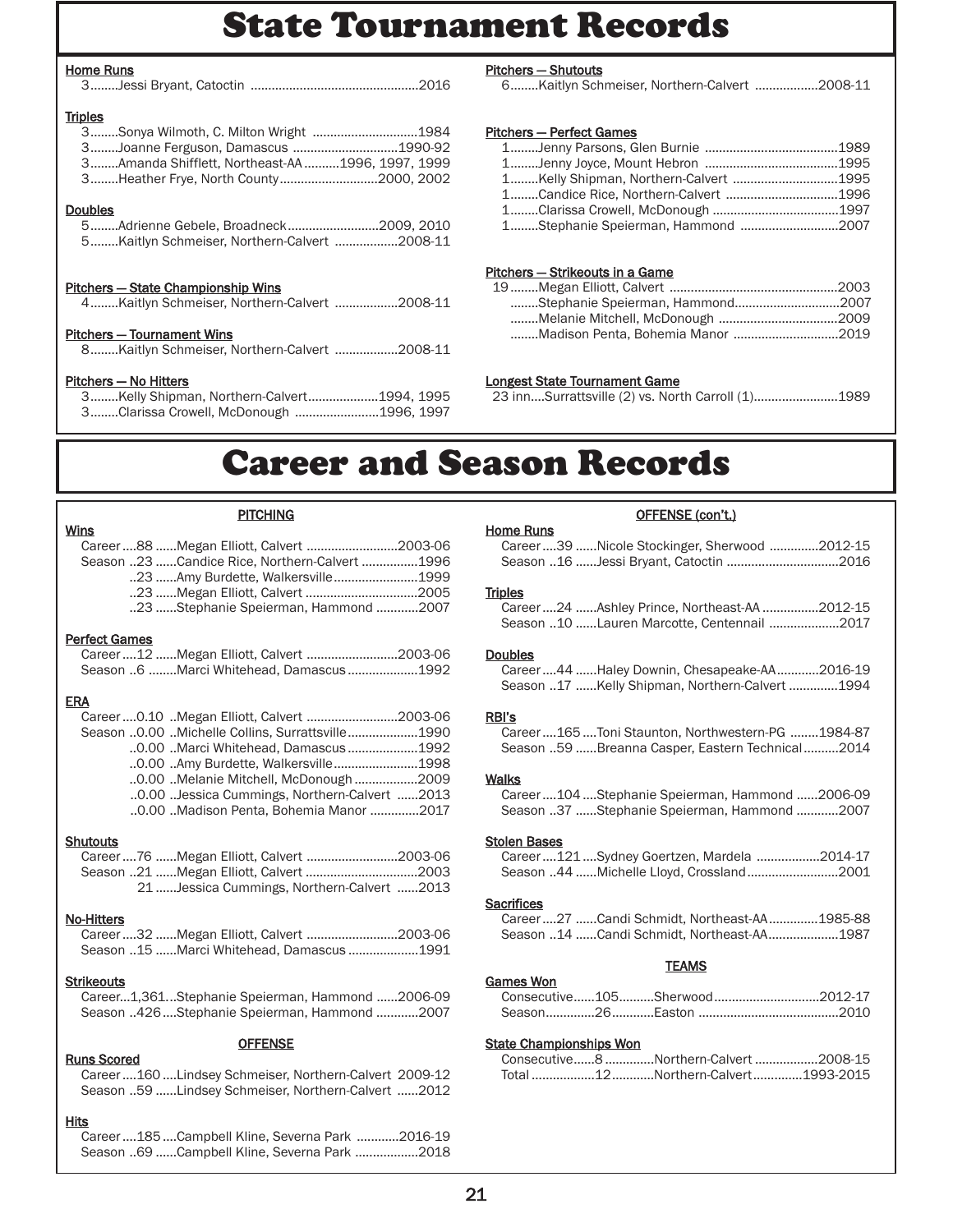# MPSSAA Girls Softball Championships (Tournament History 1976-2020)

ABERDEEN Ch: 1977, 1979 Fn: 1980 Sf: 1992 **ALLEGANY** Ch: 1999, 2010 Fn: 2017 ANDOVER Fn: 1981 Sf: 1983 ARUNDEL Ch: 1983 Sf: 1982, 2017 **ATHOLTON** Fn: 1994, 2000, 2001, 2008 BEALL Ch: 2004 Fn: 2005 Sf: 2003 BEL AIR Ch: 1976, 1977, 1978 Sf: 1979, 1994, 2019 JAMES M. BENNETT Sf: 1986, 1997 MONTGOMERY BLAIR Sf: 2011, 2014, 2016 J. HUBERT BLAKE Sf: 2010 BOHEMIA MANOR Ch: 1992, 1994, 1995, 2017, 2018, 2019 Fn: 1996, 2001 Sf: 2007, 2008, 2014 BOONSBORO Fn: 2016 BOWIE Ch: 1980 Fn: 1977, 2003, 2005 Sf: 1978, 1988, 1997, 1999, 2006, 2010, 2011, 2014, 2019 BROADNECK Ch: 2009, 2010 BROOKLYN PARK Ch: 1989, 1990 Fn: 1986, 1987 **BRUNSWICK** Sf: 2019 CALVERT Ch: 1992, 1993, 1997, 1998, 2005, 2006 Fn: 2003 Sf: 1991 **CATOCTIN** Ch: 1986, 2006, 2011 Fn: 1979, 1980, 1982, 1983, 1990, 1995, 1999, 2002, 2004, 2013, 2016, 2018 Sf: 1981, 1996, 1997, 2000, 2001, 2003

### **CATONSVILLE**

Fn: 1978, 2003 Sf: 2000, 2001, 2006

**CENTENNIAL** Fn: 1980, 1986, 1993 Sf: 1982, 1989, 1992 **CENTURY** Sf: 2006, 2007, 2008 CHESAPEAKE (AA) Ch: 1988, 1990, 1991, 1992, 1993, 2007, 2008 Fn: 1987, 2004, 2006, 2011, 2012, 2014, 2019 CHESAPEAKE (BC) Ch: 1979 Sf: 1985, 1988, 1989, 1990, 1992, 1995 **CHOPTICON** Ch: 1985 Fn: 2016 WINSTON CHURCHILL Sf: 1994 CLEAR SPRING Fn: 1991, 1992 Sf: 1996, 1997 **CROSSLAND** Fn: 1982, 1983 Sf: 1981 **DAMASCUS** Ch: 1987, 1992, 1994 Fn: 1982, 1991, 1993, 2000, 2005, 2007 Sf: 1986, 1990, 1998, 2008, 2011, 2013 STEPHEN DECATUR Sf: 1991 FREDERICK DOUGLASS (PG) Sf: 2015 Fn: 1978 **DULANEY** Fn: 2001 Sf: 1993, 1998, 2003 DUNBAR Sf: 2010, 2012, 2013 DUNDALK Sf: 1982, 1993 EASTERN TECHNICAL Ch: 2014 Fn: 2013, 2018 Sf: 1995, 2002, 2006, 2008, 2010, 2012, 2016, 2017, 2019 EASTON Ch: 2000, 2002, 2004, 2008, 2010, 2011, 2013 Fn: 1997, 2005, 2006, 2014, 2015 Sf: 1993, 2009 ALBERT EINSTEIN Fn: 1985 **ELKTON** Ch: 1978 Fn: 1990, 1991, 1992 Sf: 1994, 2006

FALLSTON Ch: 2004 Fn: 1981 Sf: 1980, 1982, 1984, 1999, 2001, 2002, 2009 CHARLES H. FLOWERS Sf: 2009, 2012, 2018 FORT HILL Ch: 2008 Fn: 2004, 2009 Sf: 2002, 2006 FRANKLIN Fn: 1996, 2009 Sf: 1981, 1997, 2000, 2007, 2008 **FREDERICK** Fn: 1988, 1991, 1992 Sf: 2004, 2005 **GAITHERSBURG** Ch: 1999 Sf: 1987, 2006 GLEN BURNIE Ch: 1986, 1989, 1998 Fn: 2013, 2019 Sf: 1985 GLENELG Sf: 1998, 2003, 2004, 2009, 2010 GREAT MILLS Sf: 1996 **HAMMOND** Ch: 2007 **HANCOCK** Fn: 1993 Sf: 1994 **HEREFORD** Sf: 2004, 2007 HIGH POINT Ch: 1984 Sf: 1983, 1985 **HOWARD** Fn: 2011 Sf: 1996, 1999, 2010, 2018 **HUNTINGTOWN** Ch: 2005, 2006, 2007, 2018, 2019 Fn: 2016, 2017 GOV. THOMAS JOHNSON Ch: 1994 Sf: 1985, 1993, 1996 **JOPPATOWNE** Sf: 1978 KENT COUNTY Sf: 2010 FRANCIS SCOTT KEY Sf: 1991 LA PLATA Ch: 2016, 2018, 2019 Fn: 1985, 1998 Sf: 1987, 1992 HENRY E. LACKEY Fn: 1977, 2002 Sf: 1995, 1997, 2003, 2018, 2019

LAKE CLIFTON Sf: 2014 LANSDOWNE Fn: 1981, 2009, 2011 Sf: 1987, 2012, 2015 **LAUREL** Sf: 1979, 1991 LEONARDTOWN Sf: 2015 **LIBERTY** Ch: 2012 Fn: 1983 LINGANORE Fn: 2012, 2014 Sf: 2007, 2008, 2015, 2017, 2019 LOCH RAVEN Fn: 1989, 2011 Sf: 1983 COL.. ZADOK MAGRUDER Sf: 1984, 2001, 2002, 2012 MANCHESTER VALLEY Ch: 2014, 2015 MARDELA Ch: 1980 Fn: 1978, 1981, 2012 Sf: 1976, 1987, 1989, 1991, 1994, 2016, 2017 MCDONOUGH Ch: 1995, 1996, 1997, 1998, 2009 Fn: 2008, 2012 Sf: 1989, 1994, 2011, 2014 MEADE Ch: 1978 MIDDLETOWN Ch: 2015 Fn: 1997 Sf: 2005, 2019 MILFORD MILL Sf: 1979 MOUNT HEBRON Fn: 1984, 1994, 1995 Sf: 1981, 1987, 1988, 1991, 2004, 2005, 2014 MOUNTAIN RIDGE Ch: 2012, 2013 NORTH CAROLINE Ch: 1988, 1991, 2001, 2003, 2005, 2017 Fn: 1999 Sf: 1986, 1987, 1990, 2004 NORTH CARROLL Ch: 1978, 1979, 1981, 1986, 1990, 1991 Fn: 1995, 1997, 1999, 2002, 2009, 2010 Sf: 1989, 1992, 1993, 2001, 2003, 2011

Ch = Champion Fn = Finalist Sf = Semifinalist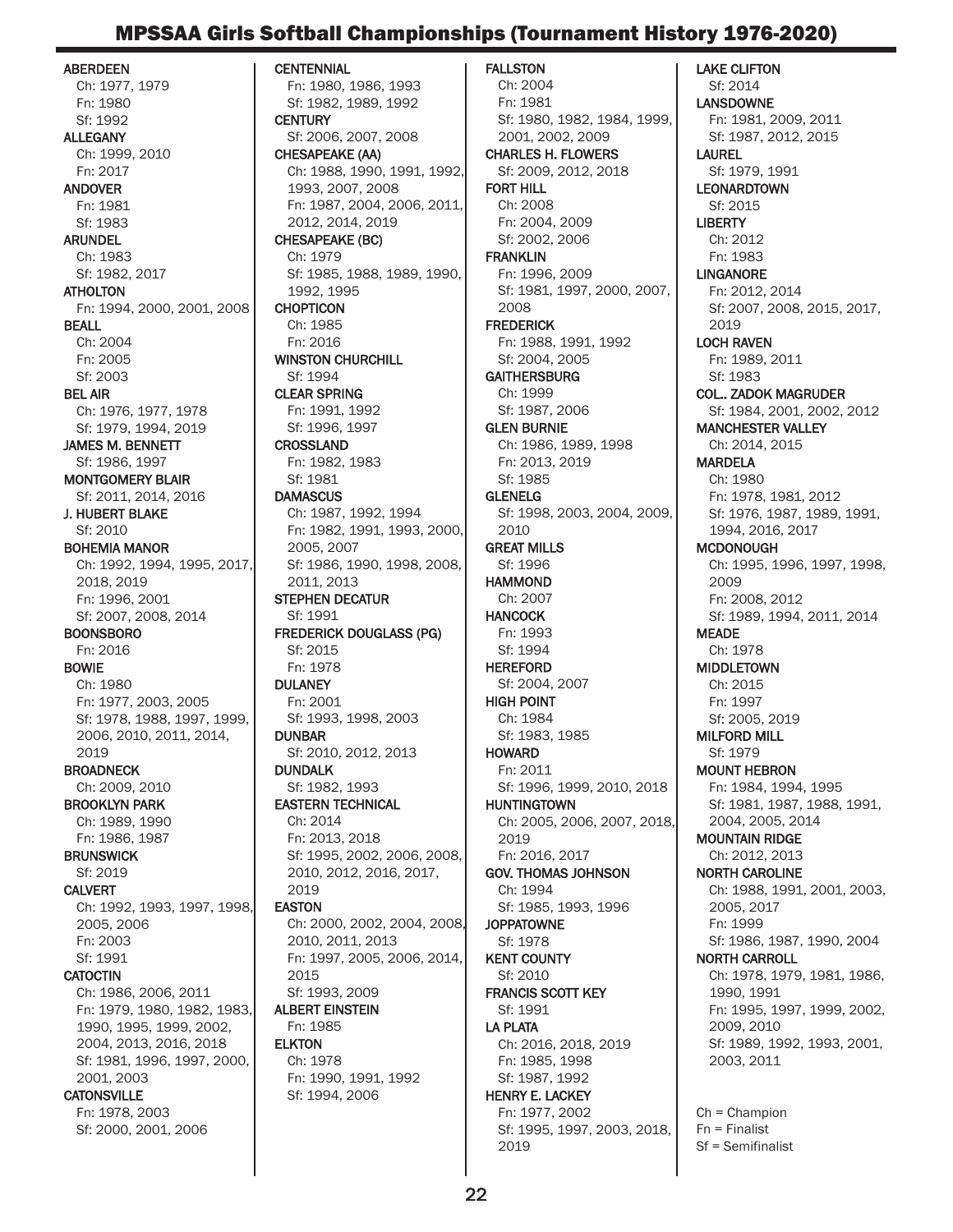# MPSSAA Girls Softball Championships (Tournament History 1976-2020)

NORTH COUNTY Ch: 2000, 2002, 2003, 2005 NORTH EAST (Cecil) Ch: 1983, 1993 Fn: 1979, 1988, 1989, 1990, 2007 Sf: 1987, 1996, 1997, 1998, 1999, 2002, 2016 NORTH POINT Sf: 2007 NORTHEAST (AA) Ch: 1982, 1984, 1986, 1988, 1989, 1990, 1991, 1997, 1999 Fn: 1987, 1996, 2001, 2007 Sf: 1985, 2000, 2016, 2017 NORTHERN (Cal.) Ch: 1994, 1995, 1996, 2001, 2008, 2009, 2010, 2011, 2012, 2013, 2014, 2015 Fn: 1993 Sf: 1990 **NORTHWEST** Ch: 2017 Fn: 2015, 2018 Sf: 2013 NORTHWESTERN (PG) Sf: 1987 **OVERLEA** Ch: 1981 Sf: 1982, 1986 OWINGS MILLS Fn: 1994 Sf: 1992, 1993, 1995 OXON HILL Fn: 1989 Sf: 1978, 1991 PAINT BRANCH Ch: 1987 Sf: 1985 PARKDALE Fn: 1980 Sf: 1996 PARKSIDE Ch: 1980, 1982, 1995 Sf: 1979, 1998 PARKVILLE Sf: 2000

PATUXENT Sf: 2013, 2015 ROBERT E. PEARY Fn: 1976 PERRY HALL Ch: 1979 Fn: 1978, 1994 Sf: 1980, 1983, 1989, 1995, 1996, 1997, 1999, 2002, 2003 PERRYVILLE Ch: 2016 Fn: 2010 Sf: 1999, 2004, 2005, 2012, 2013 PIKESVILLE Sf: 2009, 2016, 2017 POCOMOKE Ch: 2009 Sf: 1983, 1988, 1990, 1992 QUEEN ANNE'S Fn: 2019 QUINCE ORCHARD Sf: 1993 RANDALLSTOWN Fn: 1985 Sf: 1984 **RESERVOIR** Sf: 2012, 2018 COLONEL RICHARDSON Ch: 1993, 1996 Fn: 2006, 2007, 2008, 2013 Sf: 1982, 2001, 2011, 2015 RISING SUN Ch: 1983, 1984, 1997, 1998, 2000, 2003 Fn: 1989 Sf: 1985, 2012, 2018 RIVER HILL Sf: 2013, 2015 ROCKVILLE Fn: 1979, 1982, 1983 Sf: 1978, 1981. 1984 ELEANOR ROOSEVELT Ch: 1985 Fn: 1987, 1995, 1998, 2000, 2001, 2002 Sf: 1984, 1986, 1990, 1994, 2004, 2007, 2008, 2013, 2015, 2016, 2017

ST. MICHAELS Fn: 2003 Sf: 1998, 1999, 2000, 2002 SENECA VALLEY Fn: 1990, 1992 Sf: 1995 SEVERNA PARK Ch: 1987, 2003, 2018 Fn: 1999, 2004, 2006 Sf: 2002 **SHERWOOD** Ch: 2012, 2013, 2014, 2015, 2016, 2019 Fn: 2008, 2010, 2017 Sf: 1984, 2007, 2009 **SMITHSBURG** Ch: 1987 Fn: 1985, 1988 Sf: 1984, 1989 SOUTH CARROLL Fn: 2017 Sf: 2014 SOUTH HAGERSTOWN Fn: 1998 SOUTH RIVER Fn: 1984, 1986 Sf: 1988, 1994 SOUTHERN (AA) Sf: 2017 SOUTHERN (G) Ch: 2001, 2002 Fn: 2000 SPARROWS POINT Fn: 1984, 2014, 2015, 2019 Sf: 1985, 1988, 2018 **SPRINGBROOK** Ch: 1982 Fn: 1988, 1997 Sf: 1981, 1986, 1989, 1990, 1991, 1992, 2000 THOMAS STONE Ch: 2000, 2002 Fn: 1986 Sf: 1999 **SURRATTSVILLE** Ch: 1980, 1981, 1983, 1988, 1989 Sf: 1982, 1986, 1990, 2011 **TOWSON** Sf: 1993

**TUSCARORA** Sf: 2005, 2006 URBANA Ch: 2011 Sf: 2000, 2009, 2010 WALKERSVILLE Ch: 1996, 1999 Fn: 1998 Sf: 2001, 2009, 2018 **WASHINGTON** Ch: 1985 Sf: 1984, 1995 WATKINS MILL Fn: 1996 Sf: 1995, 1998, 2003, 2004 WESTERN STES Sf: 2005, 2008 WESTMINSTER Ch: 2001, 2004, 2016 Fn: 1984, 2018 Sf: 1988, 2005 **WHEATON** Fn: 1979 Sf: 1978 WALT WHITMAN Sf: 2019 WILLIAMSPORT Ch: 2007 Sf: 1978, 1980 WOODLAWN Sf: 1977 C. MILTON WRIGHT Ch: 1981, 1982, 1984, 1985, 2006, 2017 Fn: 2005, 2010, 2015 Sf: 1983, 1986, 1988, 1998, 2011, 2014, 2016, 2018 Ch = Champion Fn = Finalist \* Results are incomplete for years 1976-83.

Sf = Semifinalist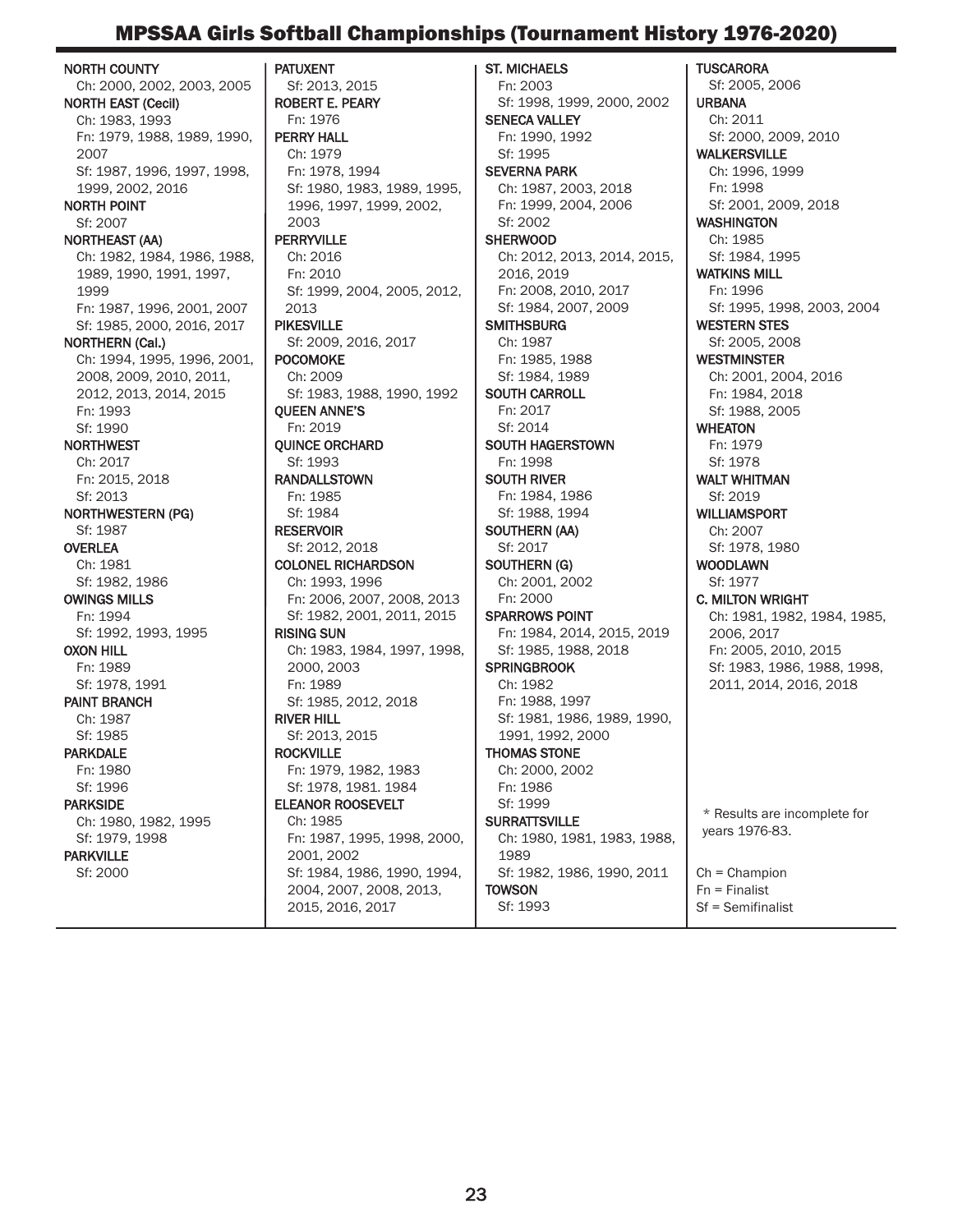# EUGENE ROBERTSON SPORTSMANSHIP AWARD

The Maryland Public Secondary Schools Athletic Association presents an annual sportsmanship award at the Softball Finals, a tradition established in 1997. The trophy will be presented to the one school that displays the best overall sportsmanship while participating in the state tournament.

Coaches, players, cheerleaders, and spectators from each participating school will be evaluated and rated on a score of 1- 10 by judges appointed at the tournament. Immediately following the last game, the trophy will be awarded to the Principal or a designated representative of the school achieving the highest overall average score.

# Previous winners:

- 2000—Catonsville 2001—Northeast-AA 2002—Catoctin 2003—Dulaney & North County 2004—Glenelg & Hereford 2005—Tuscarora 2006—Huntingtown 2007—Hereford 2008—Franklin 2009—North Carroll 2010—Easton 2011—C. Milton Wright 2012—Lansdowne 2013—River Hill 2014—Bohemia Manor 2015—Leonardtown 2016—Montgomery Blair 2017—Pikesville 2018—Reservoir 2019—Walt Whitman 2020—No Tournament
- 1997—Henry E. Lackey 1998—Eleanor Roosevelt 1999—Catoctin
	-

Congratulations to the 2019 recipient... Walt Whitman High School Walt Whitman High School

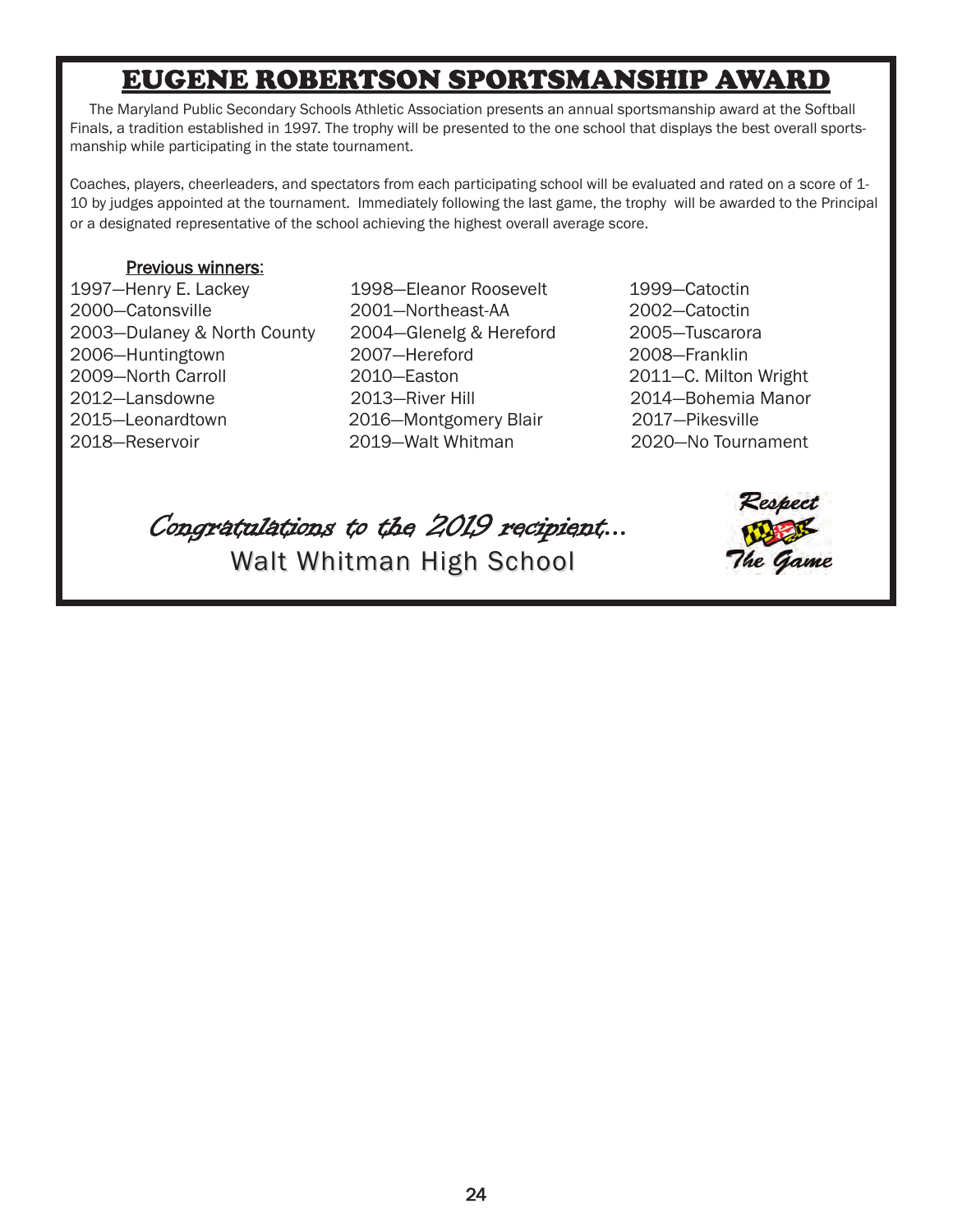# MPSSAA

# Tennis Records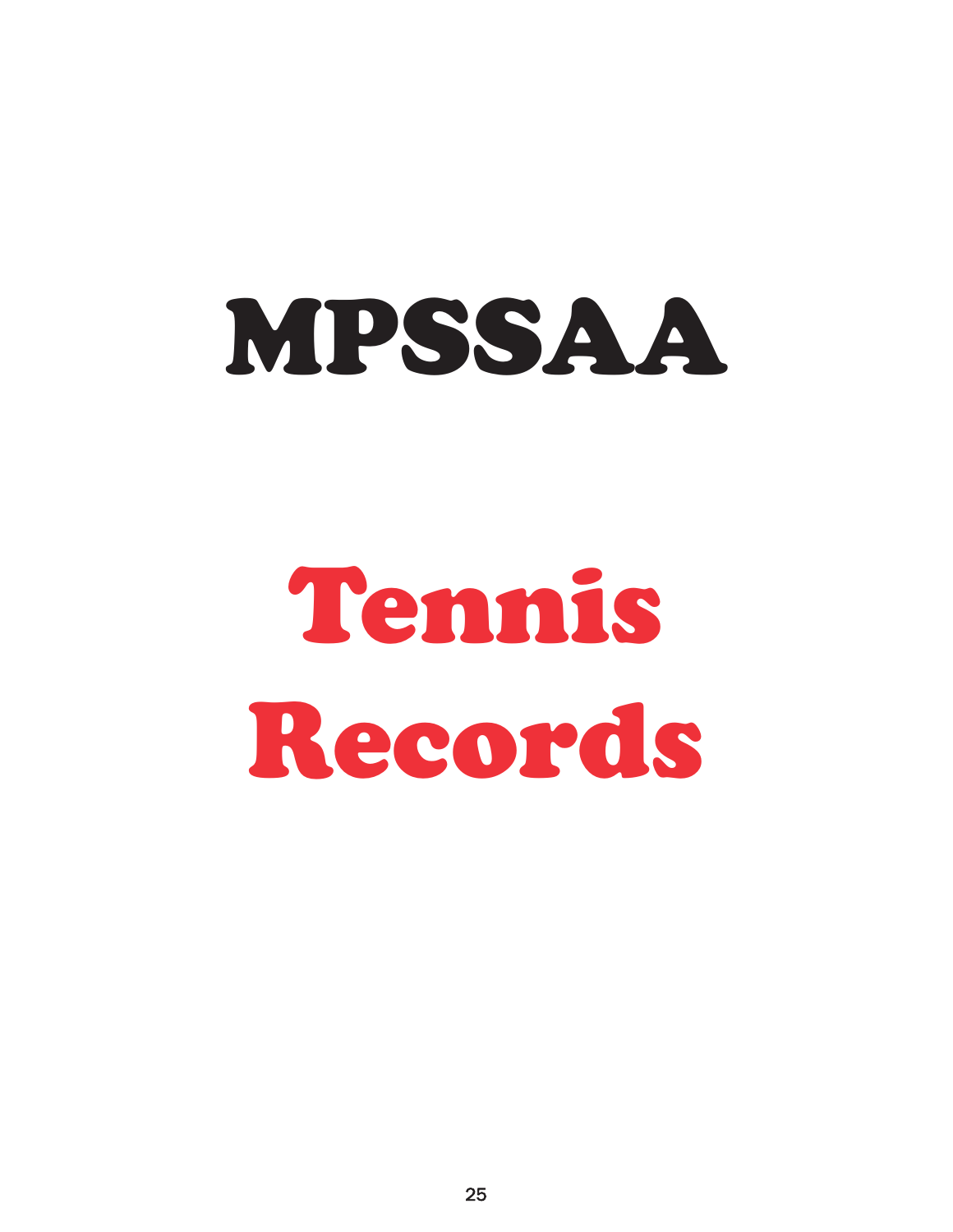| <u>Year</u> | <b>Boys Singles Champion</b>                                                                             | <b>Boys Doubles Champions</b>                                 |
|-------------|----------------------------------------------------------------------------------------------------------|---------------------------------------------------------------|
| 1975        | John Olson, Bowie 6-7, 7-6, 7-6                                                                          | Ken Lerch & Paul Belanger, Bowie 7-6, 6-3                     |
| 1976        | Steve Epstein, Whitman 6-2, 6-3                                                                          | Kevin Lerch & Paul Belanger, Bowie 7-6, 6-2                   |
| 1977        | John Graybeal, Bel Air 6-3, 6-4                                                                          | Greg Stephanides & Paul Smith, JM Bennett 6-3, 6-3            |
| 1978        | John Albert, Churchill 6-3, 6-2                                                                          | Jack Dowle & Andy New, Churchill 6-1, 7-5                     |
| 1979        | George Myers, Bethesda-CC 6-4, 6-2                                                                       | Jack Dowle & Dave Perimutter, Churchill 7-6, 6-3              |
| 1980        | Andy New, Churchill 6-2, 6-7, 5-5 (retired)                                                              | Jay Metzler & Paul Grief, Churchill 6-4, 7-6                  |
| 1981        | Kevin Lubbers, Bethesda-CC 6-2, 3-6, 6-4                                                                 | Todd Hall & Frank Bender, Annapolis 6-2, 6-2                  |
| 1982        | Scott McTeer, Severna Park 6-2, 6-4                                                                      | John Corn & Brian Schwartz, Churchill 4-6, 7-6, 6-3           |
| 1983        | Tom Bender, Dulaney 7-6, 6-2                                                                             | Bryan Kay & Geoff Cogan, Whitman 6-7, 6-2, 6-2                |
| 1984        | Billy Schief, Whitman 6-2, 6-2                                                                           | Hugh Lynch & Andy Sohn, Churchill 6-2, 6-0                    |
| 1985        | Steve Miguel, North Hagerstown 6-4, 6-1                                                                  | Vince Lascosas & Jeremy Loomis, Wilde Lake 6-2, 6-2           |
| 1986        | Danny Cantwell, Parkside 1-6, 7-5, 6-4                                                                   | Larry Johnson & David Scott, Einstein 6-2, 6-3                |
| 1987        | Danny Cantwell, Parkside 6-4, 5-7, 6-2                                                                   | Sam Shelburne & Andy Mathis, Whitman 6-1, 6-2                 |
| 1988        | Scott Corey, Annapolis 4-6, 6-2, 6-2                                                                     | Sam Shelburne & Brian Nunn, Whitman 6-2, 7-5                  |
| 1989        | Andy Mathis, Whitman 5-7, 6-1, 6-0                                                                       | Sam Shelburne & Todd Wincup, Whitman 3-6, 6-0, 6-3            |
| 1990        | Andy Mathis, Whitman 7-5, 6-3                                                                            | Felix Nacson & Josh Barr, Springbrook 6-2, 6-1                |
| 1991        | Neil Maurer, Parkside 7-5, 1-6, 7-6 (7-1)                                                                | Brent Layman & Phil White, Old Mill 0-6, 6-1, 6-4             |
| 1992        | Hyan Yoo, Wheaton 6-3, 6-3                                                                               | Phil White & Matt Pharr, Old Mill 5-7, 6-3, 7-6 (7-6)         |
| 1993        | Hyan Yoo, Wheaton 6-2, 6-4                                                                               | James Legat & Lucas Lipinski, Whitman 4-6, 6-4, 7-5           |
| 1994        | Dale Cathell, Stephen Decatur 6-1, 6-2                                                                   | Matt Brown & Larry Cho, Churchill 6-2, 7-6 (9-7)              |
| 1995        | Marc Dorfman, Wootton 6-3, 2-6, 7-5                                                                      | Andrew Carlson & Florian Jung, Arundel 6-3, 4-6, 6-1          |
| 1996        | Derrick Nguyen, Quince Orchard 6-4, 6-4                                                                  | Chris Zielinski & Greg Zielinski, Stephen Decatur 6-4, 6-3    |
| 1997        | Greg Zielinski, Stephen Decatur 6-2, 6-2                                                                 | Howie Edelstein & Matt Hanna, South River 6-2, 6-1            |
| 1998        | Chris Zielinski, Stephen Decatur 6-1, 6-4                                                                | Don Nguyen & Brian Wu, Wootton 6-7, 7-5, 6-0                  |
| 1999        | Chris Brown, Churchill 6-2, 6-1                                                                          | Daniel Min & Russell Bryan, Springbrook 6-4, 6-4              |
| 2000        | Troy Demers, Annapolis 6-4, 6-2                                                                          | Tim Dorman & Mark Groch, Cambridge-SD 7-5, 6-3                |
| 2001        | Jason Pinsky, Churchill 6-3, 6-3                                                                         | Shaul Yecheksel & Tim Visser, Bethesda-CC 6-3, 7-5            |
| 2002        | Jake Benzel, Franklin 6-4, 6-4                                                                           | Krishna Potarazu & Victor Ng, Wootton 6-4, 6-4                |
| 2003        | Mike Goodwin, Richard Montgomery 6-4, 7-6 (7-4)                                                          | Brendan Kincaid & Yusuf Shariff, Cambridge/SD 6-2, 6-3        |
| 2004        | Jared Pinsky, Churchill 6-4, 6-4                                                                         | Jeffrey Luse & Nima Ossareh, Whitman 0-6, 6-2, 6-4            |
| 2005        | Jared Pinsky, Churchill 6-3, 6-2                                                                         | Jeffrey Luse & Dan Stahl, Whitman 7-5, 6-2                    |
| 2006        | David Nguyen, Wilde Lake 6-3, 6-4                                                                        | Andrew Marcus & Felix Sun, Churchill 6-2, 4-6, 6-1            |
| 2007        | Jared Pinsky, Churchill 6-1, 6-4                                                                         | Andrew Marcus & Felix Sun, Churchill, 6-1, 6-4                |
| 2008        | Chris Goodwin, Rockville 6-1, 6-0                                                                        | Kirby Mayo & Ian Epperson, Walt Whitman 6-4, 6-2              |
| 2009        | Timothy Klanke, Walt Whitman 1-6, 7-5, 6-1                                                               | Kevin Chu & Abdoulaye Camara, Winston Churchill 6-2, 6-1      |
| 2010        | Michael Razumovsky, Pikesville 6-3, 7-6 (7-5)                                                            | Mateo Cevallos & Alex Hahn, Thomas Wootton 7-6 (7-4), 3-6, 7- |
| 2011        | Kevin Chu, Winston Churchill 6-2, 6-3                                                                    | Sean Ngo & Aries Wong, Walt Whitman 6-4, 7-5                  |
| 2012        | Mateo Cevalles, Thomas Wootton 7-5, 6-7 (2-7), 3-3 (retire) Sean Ngo & Aries Wong, Walt Whitman 6-4, 6-1 |                                                               |
| 2013        | Biyik Akinshemoyin, Reservoir 6-2, 6-1                                                                   | Gabriel Fan & Titas Bera, Thomas Wootton 6-1, 6-2             |
| 2014        | Aries Wong, Walt Whitman 6-1, 6-0                                                                        | Nicholas Zhu & Prateek Swamykumar, River Hill 7-6 (7-4), 6-3  |
| 2015        | Alex Caunec, Severna Park 2-6, 6-1, 6-4                                                                  | Luke Blackman & Eric Dubrow, Bethesda-CC 7-6 [7-2], 5-7, 6-2  |
| 2016        | Joseph Brailovsky, Thomas Wootton 6-2, 3-6, 7-5                                                          | Jack Welch & Andrew Leung, Walt Whitman 6-2, 6-1              |
| 2017        | Joseph Brailovsky, Thomas Wootton 6-4, 7-6 (4)                                                           | William Karpinski & Michael Chen, Winston Churchill 6-3, 6-3  |
| 2018        | Joseph Brailovsky, Thomas Wootton 6-0, 7-6 (9-8)                                                         | Justin Song & Arno Babcock, Richard Montgomery 4-6, 6-3, 6-4  |

Bowie 7-6, 6-3 , Bowie 7-6, 6-2 nith, JM Bennett 6-3, 6-3  $1$ urchill 6-1, 7-5 er, Churchill 7-6, 6-3 urchill 6-4, 7-6 nnapolis 6-2, 6-2 Churchill 4-6, 7-6, 6-3 hitman 6-7, 6-2, 6-2 1urchill 6-2, 6-0 omis, Wilde Lake 6-2, 6-2 Einstein 6-2, 6-3 his, Whitman 6-1, 6-2 n, Whitman 6-2, 7-5 tup, Whitman 3-6, 6-0, 6-3 ringbrook 6-2, 6-1 01d Mill 0-6, 6-1, 6-4 Mill 5-7, 6-3, 7-6 (7-6) ki, Whitman 4-6, 6-4, 7-5 urchill 6-2, 7-6 (9-7) ng, Arundel 6-3, 4-6, 6-1 1996 Biki, Stephen Decatur 6-4, 6-3 na, South River 6-2, 6-1 otton 6-7, 7-5, 6-0 Springbrook 6-4, 6-4 Cambridge-SD 7-5, 6-3 er, Bethesda-CC 6-3, 7-5 g, Wootton 6-4, 6-4 ariff, Cambridge/SD 6-2, 6-3 h, Whitman 0-6, 6-2, 6-4  $n$ itman 7-5, 6-2 Churchill 6-2, 4-6, 6-1 Churchill, 6-1, 6-4 Walt Whitman 6-4, 6-2 ara, Winston Churchill 6-2, 6-1 Thomas Wootton 7-6 (7-4), 3-6, 7-5 1t Whitman 6-4, 7-5 It Whitman 6-4, 6-1 omas Wootton 6-1, 6-2 mykumar, River Hill 7-6 (7-4), 6-3 w, Bethesda-CC 7-6 [7-2], 5-7, 6-2 Walt Whitman 6-2, 6-1 Chen, Winston Churchill 6-3, 6-3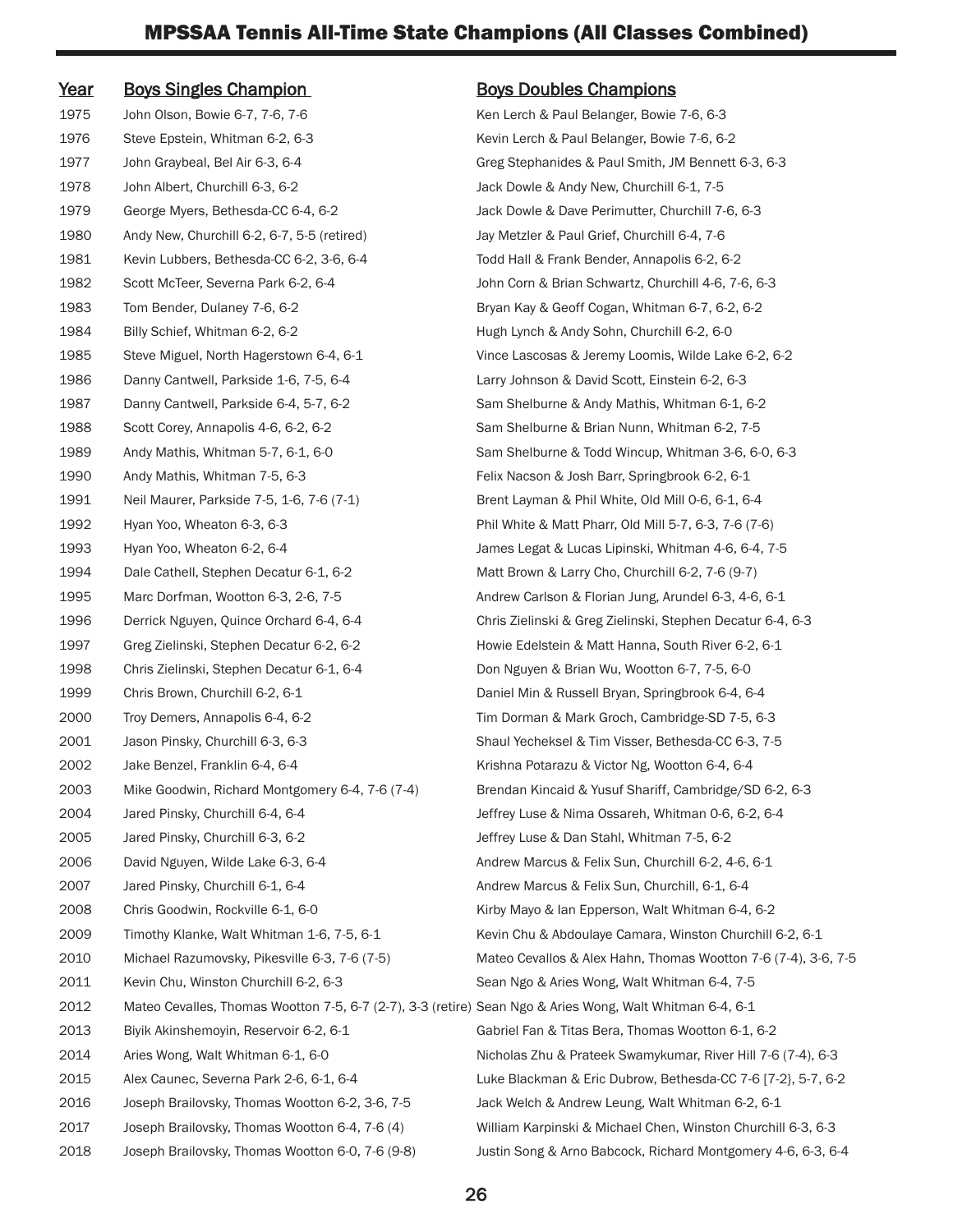# Year Girls Singles Champion Girls Doubles Champions

1975 Ann Beasley, Bethesda-CC 2-6, 6-2, 6-3 Caryn Shave & Cathy Tyler, JM Bennett 6-4, 4-6, 7-5 1976 Tracey Hamburg, Milford Mill 7-5, 7-6 Maria Bowden & Laura Rhodes, Whitman 1-6, 6-1, 6-1 1977 Sue Wissler, Great Mills 6-4, 6-4 Sue Wheeler & Margaret Gressans, Towson 6-2, 6-2 1978 Diane Sawyer, Walter Johnson 6-0, 6-7, 6-0 Patty Owen & Kim Fleming, Bel Air 6-2, 6-3 1979 Laurie MacGill, Catonsville 5-7, 6-0, 6-1 Linda Borish & Ann Borish, Walter Johnson 7-5, 2-6, 6-1 1980 Laurie MacGill, Catonsville 6-2, 6-4 Stefi Huber & Cecilia Valdes, Whitman 6-3, 6-4 1982 Lee Shelburne, Whitman 6-3, 6-4 Debra Lubman & Barbara Dixon, Pikesville 7-5, 6-3 1983 Charlotte Haberstroh, JM Bennett 7-6, 4-6, 6-3 Debra Lubman & Barbara Dixon, Pikesville 6-2, 6-2 1984 Lee Shelburne, Whitman 6-2, 6-2 **Debra Lubman & Barbara Dixon, Pikesville 6-1**, 6-3 1985 Jeri Ingram, Springbrook 6-1, 6-2 Katy Storch & Michelle Devine, Easton 6-2, 6-4 1986 Jeri Ingram, Springbrook 6-3, 6-0 Katy Storch & Michelle Devine, Easton 7-6 (7-5), 6-0 1987 Jeri Ingram, Springbrook 6-2, Retire Katy Storch & Michelle Devine, Easton 6-3, 6-3 1992 Bresha Byrd, Middletown 6-0, 6-0 Liz Henkins & Lauren Martin, Whitman 6-1, 6-3 1993 Julia Kim, Churchill 7-5, 5-7, 6-3 Dori Feldman & Payton Goldman, Pikesville 6-3, 6-4 1995 Meghan Cornwall, Annapolis 6-2, 0-6, 6-2 Lindsay Carlson & Neely Harris, Aundel 5-7, 6-0, 6-4 1998 Leslie Harvey, Randallstown 6-4, 6-4 Charitha Gowda & Jodi Min, Blair 6-4, 6-4 2000 Leslie Price, Eleanor Roosevelt 7-6 (11-9), 6-0 Kristin Manglitz & Devon Humphries, River Hill 7-5, 6-4 2002 Marianne Baker, Glenelg 6-0, 6-3 Allison Daciek & Lindsay Suller, Severna Park 6-4, 6-4 2004 Maggie MacKeever, Churchill 7-5, 6-4 Jessica Ahn & Anita Sahu, CM Wright 6-1, 6-1 2007 Katelyn Stokes, Eleanor Roosevelt 6-3, 4-6, 6-4 Tiffany Lin & Maraya Pratt, Walter Johnson 7-6 (7-4), 6-2 2008 Kathryn Schafer, Linganore 6-4, 4-6, 6-2 Tiffany Lin & Maraya Pratt, Walter Johnson 6-0, 6-0 2009 Katelyn Stokes, Eleanor Roosevelt 6-4, 6-1 Tiffany Lin & Alysia Rogers, Walter Johnson 7-5, 6-1 2010 Katelyn Stokes, Eleanor Roosevelt 6-0, 4-6, 6-3 Nicky Gottret & Sarah Macy, Whitman 6-4, 6-4 2012 Megan Hahn, Wootton 7-6 (7-3), 7-5 Hannah Stahl & Kamilla Beisenova, Whitman 6-3, 6-4 2013 Irene Lu, Atholton 6-1), 6-4 Haley Keats & Sriya Movva, Churchill 6-0, 6-0 2014 Miranda Deng, Wootton 6-4, 4-6, 7-5 Haley Keats & Sriya Movva, Churchill 4-6, 6-4, 6-2 2015 MIranda Deng, Wootton 6-2, 6-3 Katie Gauch & Sriya Movva, Churchill 6-0, 6-1 2016 MIranda Deng, Wootton 6-0, 6-3 Carina Greenberg & Saarinah Wahl, Whitman 6-2, 6-1

1981 Charlotte Haberstroh, JM Bennett 6-7, 6-3 Sarah Reusing & Grace Reusing, North Hagerstown 6-4, 6-4 1988 Jeri Ingram, Springbrook 6-2, 6-0 Jenny Schneck & Kendell Miller, Severna Park 6-3, 3-6, 6-3 1989 Diane McKeon, Seneca Valley 6-3, 6-2 Simone Matthey & Stacy Seawright, Whitman 6-4, 2-6, 6-2 1990 Danielle Dilloff, Pikesville 2-6, 6-2, 6-2 Heidi McWilliams & Abby Messick, Cambridge-SD 6-3, 7-6 (7-4) 1991 Katherine Hobbs, Severna Park 6-1, 6-4 Heidi McWilliams & Abby Messick, Cambridge-SD 6-1, 6-0 1994 Meghan Cornwall, Annapolis 6-7 (7-3), 7-6 (7-0), 6-3 Becky Knouse & Stephanie Knouse, Centennial 6-3, 6-7 (7-2), 6-2 1996 Meghan Cornwall, Annapolis 5-7, 7-6 (7-4), 6-3 Julia Dougherty & Katie Dougherty, Centennial 6-3, 4-6, 6-2 1997 Katie Dougherty, Centennial 6-3, 6-3 Teresa Whiteside & Rachel Solomon, Springbrook 6-2, 6-2 1999 Anna Goldstein, Wootton 6-3, 6-3 Brooke Foster & Heather Easter, North Carroll 2-6, 6-4, 6-4 2001 Marianne Baker, Glenelg 6-3, 6-0 Lindsay Suller & Jamie deGraffenreid, Severna Park 7-6 (8-6), 6-4 2003 Beatrice Grasu. Franklin 7-6 (7-5), 7-6 (7-5) Maxine Norcross & Debbie Lin, Walter Johnson 4-6, 6-2, 6-4 2005 Maggie MacKeever, Churchill 6-2, 6-1 Melissa Wallace & Alissa Thayer, Westminster 2-6, 6-4, 6-3 2006 Maggie MacKeever, Churchill 6-4, 7-5 Tiffany Lin & Lauren Wolman, Walter Johnson 6-2, 2-6, 6-2 2011 Taylor Neudecker, North Carroll 6-5, 7-6 (7-5) Emma Baker & Anna Rozenberg, Bethesda-Chevy Chase 7-6 (7-3), 6-2 2017 Ayana Akli, Wheaton 6-2, 6-0 Abby Thornton & Veronica Cueller, Marriotts Ridge 6-4, 7-6 (5) 2018 Ayana Akli, Wheaton 6-1, 6-0 Annie Dong & Ellie Esterowitz, Thomas Wootton 6-3, 6-4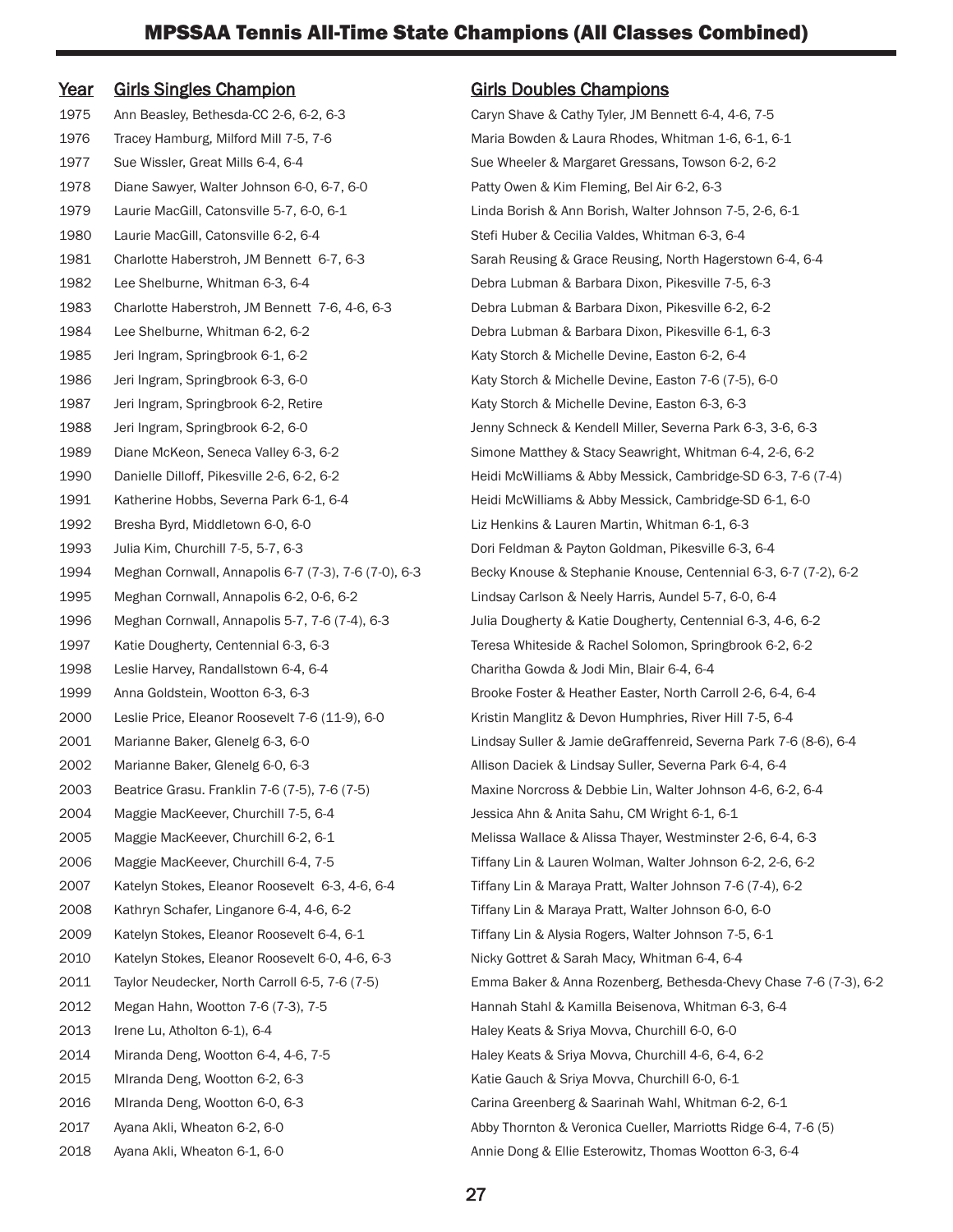# Year Mixed Doubles Champion Network Team Champions

1975 Sari Betsh & Glen Burke, Kennedy 6-3, 6-7, 6-2 District VI - Baltimore County 1976 Wendy Thomas & Harold Burgin, Pikesville 6-1, 6-4 District II - Montgomery County 1977 Bob Petrasek & Moira Bowden, Whitman 6-4, 6-3 District II - Montgomery County 1978 Nancy Koran & Howard Goodstat, Kennedy 6-1, 6-4 District II - Montgomery County 1979 Tom Ransahoff & Jan Shelburne, Whitman 6-1, 6-4 District II - Montgomery County 1980 Daryl Kimche & Richard Hoe, Whitman 6-2, 6-1 District II - Montgomery County 1981 Cindy Lubman & Louis Chernak, Pikesville 6-4, 5-7, 6-4 District VI - Baltimore County 1982 Bryan Kay & Katie Drewyer, Whitman 6-0, 6-1 District II - Montgomery County 1983 Carter Gooch & Edward Thompson, Easton 6-2, 6-2 District VIII - Eastern Shore schools 1984 Jennifer Clark & Cliff Rees, Mount Hebron 6-1, 6-1 District II - Montgomery County 1985 Liz Chabner & Scott Seidel, Churchill 6-2, 6-0 District V - Howard County 1986 Jeremy Loomis & Jennifer Loundes, Wilde Lake 6-4, 6-3 District II - Montgomery County 1987 Tonya Thompson & Matt Herman, JM Bennett 6-7 (7-5), 7-6 (8-6), 6-1 District II - Montgomery County 1988 Rob Greenwald & Leslie McCrea, Centennial 3-6, 6-1, 6-1 District V - AA/Carroll/Harford/Howard Counties 1989 Catherine Spaulding & Bret Ellwood, Severna Park 6-4, 6-2 District II - Montgomery County 1990 Eython Sontag & Genevra Kyle, Wootton 6-3, 6-1 District II - Montgomery County 1991 Herman Swart & Liz Henkin, Whitman 6-3, 6-2 District V - AA/Carroll/Harford/Howard Counties 1992 Erica Fulton & Ben Rawitt, Severna Park 6-1, 6-4 District II - Montgomery County 1993 Kelly Moler & Zach Tran, North Hagerstown 1-6, 6-3, 6-2 District II - Montgomery County 1994 Alex Chi & Negeen Pegahi, Quince Orchard 6-3, 7-5 Region II - Montgomery County 1995 Karen Prangley & Josh Prangley, Atholton 6-0, 6-2 Region II - Montgomery County 1996 Katie Gibbons & Will Cathell, Stephen Decatur 2-6, 6-4, 6-3 Region VI - Baltimore County 1997 Katie Gibbons & Chris Zielinski, Stephen Decatur 1-6, 7-6 (7-5), 6-3 Region II - Montgomery County 1998 Katie Gibbons & Greg Zielinski, Stephen Decatur 6-2, 6-2 Region II - Montgomery County 1999 Brooke Fleetwood & Shan Shariff, Cambridge/SD 6-2, 6-3 Region II - Montgomery County 2000 Danielle Hess & Timothy Rohrbaugh, Bel Air 6-1, 6-3 Region III - Prince George's County 2001 Lauren Bendoff & David Lax, Wilde Lake 6-1, 6-3 Region II - Montgomery County 2002 Lesley Price & Chris Jacob, Eleanor Roosevelt 6-3, 6-4 Region II - Montgomery County 2003 Ellen Wallenjack & Oliver Gaines, Walter Johnson 6-0, 6-3 Region II - Montgomery County 2004 Jacquie Foelster & Larry Tran, Walter Johnson 6-1, 6-1 Region II - Montgomery County 2005 Tiffany Hodges & Larry Tran, Walter Johnson 6-3, 6-1 Region II - Montgomery County 2006 Jessica Kahlenberg & Kirby Mayo, Whitman 6-4, 6-3 Region II - Montgomery County 2007 Julia Southerland & John Healey, Atholton 6-2, 6-1 Region II - Montgomery County 2008 Sarah Macy & Pablo Gottret, Whitman 6-2, 6-1 Region II - Montgomery County 2009 Sarah Macy & Aaron Hoffman, Whitman 6-1, 6-7 (7-5), 6-3 Region II - Montgomery County 2010 Audrey Cheng & Nathan Huber, River Hill 3-6, 6-3, 6-1 Region II - Montgomery County 2011 Megan Hahn & Gabriel Fan, Wootton 6-4, 6-0 Region II - Montgomery County 2012 Aishu Iyer & Julian Mu, Wootton 6-3, 6-1 Region II - Montgomery County 2013 Katie Gauch & Michael Gauch, Churchill 6-3, 6-1 Region II - Montgomery County 2014 Katie Gauch & Elliott Thacker, Churchill 6-3, 6-2 Region II - Montgomery County 2015 Kelly Chen & Jake Gordon, Wootton 6-2, 6-2 Region II - Montgomery County 2016 Jessica Fatemi & Ethan Kowalski, Walter Johnson 6-1, 6-1 (Team Champion award discontinued.) 2017 Anna Radeviciute & Ethan Kowalski, Walter Johnson 6-1, 6-1 (No Team Champion award given.) 2018 Lea Kosanovic & Ethan Kowalski, Walter Johnson 6-2, 6-1 (No Team Champion award given.)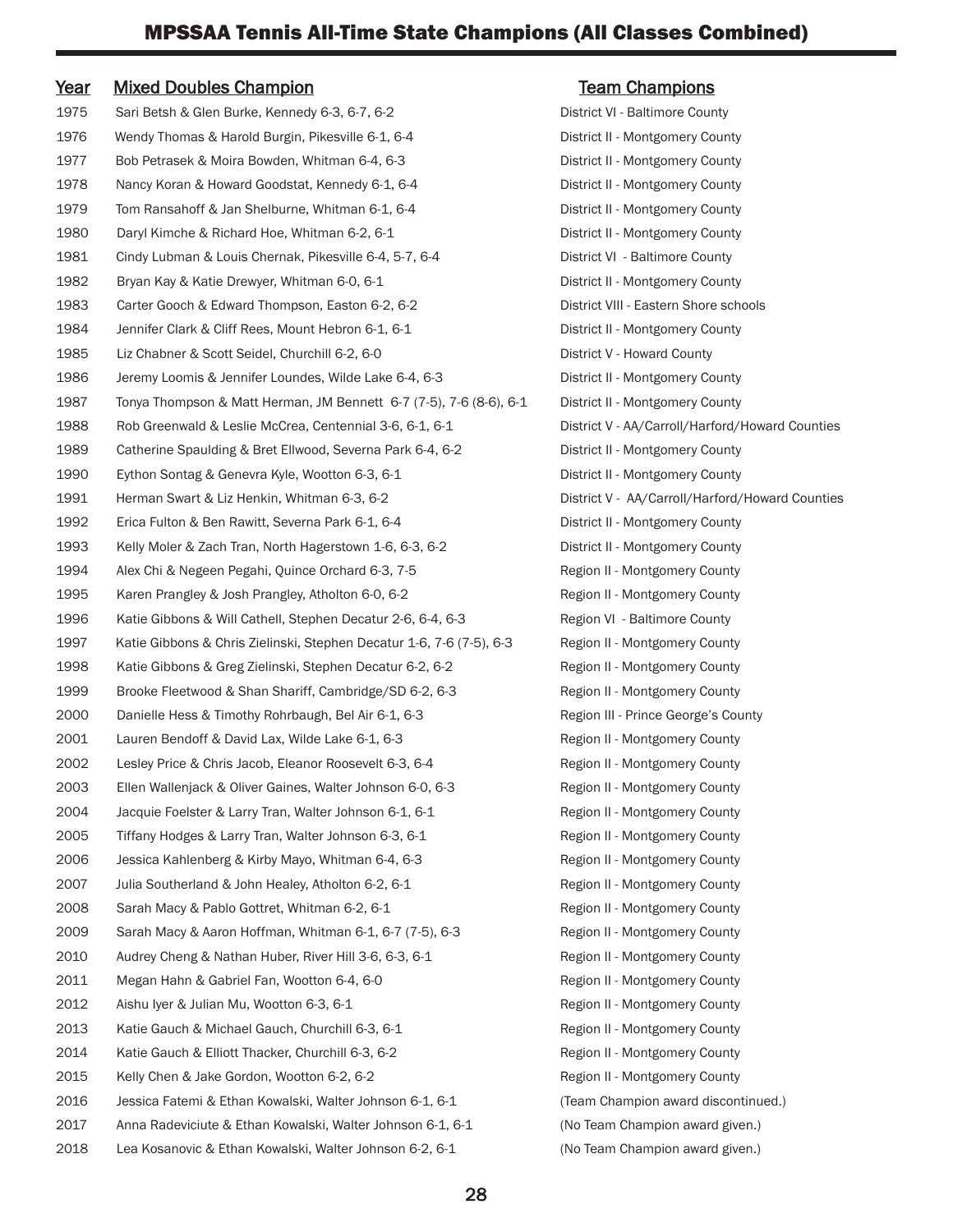# MPSSAA Tennis All-Time State Champions (Four Separate Classes)

| <b>Event: Boys Singles</b><br>Year<br>Class<br>Athlete-School-Score<br>2019<br>4A<br>Evin McDonald, Walt Whitman (6-3, 6-3)<br>Taiyo Tougas, Huntingtown (6-3, 6-3)<br>2019<br>ЗA<br>2019<br>2A<br>Origen Grear, Hammond (3-6, 7-5, 1-0 [5])<br>2019<br>1A<br>Daniel Smith, Frederick Douglass-PG (6-1, 6-3)<br>2020<br>Spring season postponed on March 13th and ultimately<br>cancelled on April 28th due to the COVID-19 pandemic.<br>No tournament held.<br><b>Event: Girls Singles</b><br>Year<br>Class<br>Athlete-School-Score<br>2019<br>4A<br>Ayana Akli, Wheaton (6-1, 6-4)<br>2019<br>ЗA<br>Sania Suchinsky, Rockville (6-0, 6-1)<br>Rani Jones, Oakdale (6-1, 6-0)<br>2019<br>2Α<br>2019<br>Meadow Santoriello, Patterson Mill (6-0, 6-0)<br>1A<br>2020<br>Spring season postponed on March 13th and ultimately<br>cancelled on April 28th due to the COVID-19 pandemic.<br>No tournament held.<br><b>Event: Boys Doubles</b><br>Year<br>Class<br>Athletes-School-Score<br>2019<br>4A<br>Zach Rosen & Hugh Markham,<br>Walt Whitman (6-3, 7-5)<br>2019<br>ЗA<br>Dennis Piliptchak & Keeyan Mirzai,<br>Rockville (6-2, 6-1)<br>2019<br>2A<br>Lucas Joshi & Aiden Steinly,<br>Easton (6-3, 7-5)<br>2019<br>1A<br>Evan Row & lan Barbour,<br>Boonsboro (6-2, 6-3)<br>2020<br>Spring season postponed on March 13th and ultimately<br>cancelled on April 28th due to the COVID-19 pandemic.<br>No tournament held.<br><b>Event: Girls Doubles</b><br>Year<br>Class<br>Athletes-School-Score<br>4A<br>Abby Moghtader & Miriam Moghtader,<br>2019<br>Severna Park (6-2, 7-6 [5])<br>2019<br>ЗA<br>Emma O'Kane & Alexandra Pinkham,<br>Northern-Calvert (6-2, 4-6, 1-0 [7])<br>2019<br>2A<br>Noelle Htwar & Emily Brecker,<br>Liberty (7-6 [3], 6-4)<br>2019<br>1A<br>Madison Jenkins & Paige Seibert,<br>Clear Spring (6-2, 6-4)<br>2020<br>Spring season postponed on March 13th and ultimately<br>cancelled on April 28th due to the COVID-19 pandemic. |
|----------------------------------------------------------------------------------------------------------------------------------------------------------------------------------------------------------------------------------------------------------------------------------------------------------------------------------------------------------------------------------------------------------------------------------------------------------------------------------------------------------------------------------------------------------------------------------------------------------------------------------------------------------------------------------------------------------------------------------------------------------------------------------------------------------------------------------------------------------------------------------------------------------------------------------------------------------------------------------------------------------------------------------------------------------------------------------------------------------------------------------------------------------------------------------------------------------------------------------------------------------------------------------------------------------------------------------------------------------------------------------------------------------------------------------------------------------------------------------------------------------------------------------------------------------------------------------------------------------------------------------------------------------------------------------------------------------------------------------------------------------------------------------------------------------------------------------------------------------------------------------------------------------------------------------------------------------------|
|                                                                                                                                                                                                                                                                                                                                                                                                                                                                                                                                                                                                                                                                                                                                                                                                                                                                                                                                                                                                                                                                                                                                                                                                                                                                                                                                                                                                                                                                                                                                                                                                                                                                                                                                                                                                                                                                                                                                                                |
|                                                                                                                                                                                                                                                                                                                                                                                                                                                                                                                                                                                                                                                                                                                                                                                                                                                                                                                                                                                                                                                                                                                                                                                                                                                                                                                                                                                                                                                                                                                                                                                                                                                                                                                                                                                                                                                                                                                                                                |
|                                                                                                                                                                                                                                                                                                                                                                                                                                                                                                                                                                                                                                                                                                                                                                                                                                                                                                                                                                                                                                                                                                                                                                                                                                                                                                                                                                                                                                                                                                                                                                                                                                                                                                                                                                                                                                                                                                                                                                |
|                                                                                                                                                                                                                                                                                                                                                                                                                                                                                                                                                                                                                                                                                                                                                                                                                                                                                                                                                                                                                                                                                                                                                                                                                                                                                                                                                                                                                                                                                                                                                                                                                                                                                                                                                                                                                                                                                                                                                                |
|                                                                                                                                                                                                                                                                                                                                                                                                                                                                                                                                                                                                                                                                                                                                                                                                                                                                                                                                                                                                                                                                                                                                                                                                                                                                                                                                                                                                                                                                                                                                                                                                                                                                                                                                                                                                                                                                                                                                                                |
|                                                                                                                                                                                                                                                                                                                                                                                                                                                                                                                                                                                                                                                                                                                                                                                                                                                                                                                                                                                                                                                                                                                                                                                                                                                                                                                                                                                                                                                                                                                                                                                                                                                                                                                                                                                                                                                                                                                                                                |
|                                                                                                                                                                                                                                                                                                                                                                                                                                                                                                                                                                                                                                                                                                                                                                                                                                                                                                                                                                                                                                                                                                                                                                                                                                                                                                                                                                                                                                                                                                                                                                                                                                                                                                                                                                                                                                                                                                                                                                |
|                                                                                                                                                                                                                                                                                                                                                                                                                                                                                                                                                                                                                                                                                                                                                                                                                                                                                                                                                                                                                                                                                                                                                                                                                                                                                                                                                                                                                                                                                                                                                                                                                                                                                                                                                                                                                                                                                                                                                                |
|                                                                                                                                                                                                                                                                                                                                                                                                                                                                                                                                                                                                                                                                                                                                                                                                                                                                                                                                                                                                                                                                                                                                                                                                                                                                                                                                                                                                                                                                                                                                                                                                                                                                                                                                                                                                                                                                                                                                                                |
|                                                                                                                                                                                                                                                                                                                                                                                                                                                                                                                                                                                                                                                                                                                                                                                                                                                                                                                                                                                                                                                                                                                                                                                                                                                                                                                                                                                                                                                                                                                                                                                                                                                                                                                                                                                                                                                                                                                                                                |
|                                                                                                                                                                                                                                                                                                                                                                                                                                                                                                                                                                                                                                                                                                                                                                                                                                                                                                                                                                                                                                                                                                                                                                                                                                                                                                                                                                                                                                                                                                                                                                                                                                                                                                                                                                                                                                                                                                                                                                |
|                                                                                                                                                                                                                                                                                                                                                                                                                                                                                                                                                                                                                                                                                                                                                                                                                                                                                                                                                                                                                                                                                                                                                                                                                                                                                                                                                                                                                                                                                                                                                                                                                                                                                                                                                                                                                                                                                                                                                                |
|                                                                                                                                                                                                                                                                                                                                                                                                                                                                                                                                                                                                                                                                                                                                                                                                                                                                                                                                                                                                                                                                                                                                                                                                                                                                                                                                                                                                                                                                                                                                                                                                                                                                                                                                                                                                                                                                                                                                                                |
|                                                                                                                                                                                                                                                                                                                                                                                                                                                                                                                                                                                                                                                                                                                                                                                                                                                                                                                                                                                                                                                                                                                                                                                                                                                                                                                                                                                                                                                                                                                                                                                                                                                                                                                                                                                                                                                                                                                                                                |
|                                                                                                                                                                                                                                                                                                                                                                                                                                                                                                                                                                                                                                                                                                                                                                                                                                                                                                                                                                                                                                                                                                                                                                                                                                                                                                                                                                                                                                                                                                                                                                                                                                                                                                                                                                                                                                                                                                                                                                |
|                                                                                                                                                                                                                                                                                                                                                                                                                                                                                                                                                                                                                                                                                                                                                                                                                                                                                                                                                                                                                                                                                                                                                                                                                                                                                                                                                                                                                                                                                                                                                                                                                                                                                                                                                                                                                                                                                                                                                                |
|                                                                                                                                                                                                                                                                                                                                                                                                                                                                                                                                                                                                                                                                                                                                                                                                                                                                                                                                                                                                                                                                                                                                                                                                                                                                                                                                                                                                                                                                                                                                                                                                                                                                                                                                                                                                                                                                                                                                                                |
|                                                                                                                                                                                                                                                                                                                                                                                                                                                                                                                                                                                                                                                                                                                                                                                                                                                                                                                                                                                                                                                                                                                                                                                                                                                                                                                                                                                                                                                                                                                                                                                                                                                                                                                                                                                                                                                                                                                                                                |
|                                                                                                                                                                                                                                                                                                                                                                                                                                                                                                                                                                                                                                                                                                                                                                                                                                                                                                                                                                                                                                                                                                                                                                                                                                                                                                                                                                                                                                                                                                                                                                                                                                                                                                                                                                                                                                                                                                                                                                |
|                                                                                                                                                                                                                                                                                                                                                                                                                                                                                                                                                                                                                                                                                                                                                                                                                                                                                                                                                                                                                                                                                                                                                                                                                                                                                                                                                                                                                                                                                                                                                                                                                                                                                                                                                                                                                                                                                                                                                                |
|                                                                                                                                                                                                                                                                                                                                                                                                                                                                                                                                                                                                                                                                                                                                                                                                                                                                                                                                                                                                                                                                                                                                                                                                                                                                                                                                                                                                                                                                                                                                                                                                                                                                                                                                                                                                                                                                                                                                                                |
|                                                                                                                                                                                                                                                                                                                                                                                                                                                                                                                                                                                                                                                                                                                                                                                                                                                                                                                                                                                                                                                                                                                                                                                                                                                                                                                                                                                                                                                                                                                                                                                                                                                                                                                                                                                                                                                                                                                                                                |
|                                                                                                                                                                                                                                                                                                                                                                                                                                                                                                                                                                                                                                                                                                                                                                                                                                                                                                                                                                                                                                                                                                                                                                                                                                                                                                                                                                                                                                                                                                                                                                                                                                                                                                                                                                                                                                                                                                                                                                |
|                                                                                                                                                                                                                                                                                                                                                                                                                                                                                                                                                                                                                                                                                                                                                                                                                                                                                                                                                                                                                                                                                                                                                                                                                                                                                                                                                                                                                                                                                                                                                                                                                                                                                                                                                                                                                                                                                                                                                                |
|                                                                                                                                                                                                                                                                                                                                                                                                                                                                                                                                                                                                                                                                                                                                                                                                                                                                                                                                                                                                                                                                                                                                                                                                                                                                                                                                                                                                                                                                                                                                                                                                                                                                                                                                                                                                                                                                                                                                                                |
|                                                                                                                                                                                                                                                                                                                                                                                                                                                                                                                                                                                                                                                                                                                                                                                                                                                                                                                                                                                                                                                                                                                                                                                                                                                                                                                                                                                                                                                                                                                                                                                                                                                                                                                                                                                                                                                                                                                                                                |
|                                                                                                                                                                                                                                                                                                                                                                                                                                                                                                                                                                                                                                                                                                                                                                                                                                                                                                                                                                                                                                                                                                                                                                                                                                                                                                                                                                                                                                                                                                                                                                                                                                                                                                                                                                                                                                                                                                                                                                |
|                                                                                                                                                                                                                                                                                                                                                                                                                                                                                                                                                                                                                                                                                                                                                                                                                                                                                                                                                                                                                                                                                                                                                                                                                                                                                                                                                                                                                                                                                                                                                                                                                                                                                                                                                                                                                                                                                                                                                                |
|                                                                                                                                                                                                                                                                                                                                                                                                                                                                                                                                                                                                                                                                                                                                                                                                                                                                                                                                                                                                                                                                                                                                                                                                                                                                                                                                                                                                                                                                                                                                                                                                                                                                                                                                                                                                                                                                                                                                                                |
|                                                                                                                                                                                                                                                                                                                                                                                                                                                                                                                                                                                                                                                                                                                                                                                                                                                                                                                                                                                                                                                                                                                                                                                                                                                                                                                                                                                                                                                                                                                                                                                                                                                                                                                                                                                                                                                                                                                                                                |
| No tournament held.                                                                                                                                                                                                                                                                                                                                                                                                                                                                                                                                                                                                                                                                                                                                                                                                                                                                                                                                                                                                                                                                                                                                                                                                                                                                                                                                                                                                                                                                                                                                                                                                                                                                                                                                                                                                                                                                                                                                            |
| <b>Event: Mixed Doubles</b>                                                                                                                                                                                                                                                                                                                                                                                                                                                                                                                                                                                                                                                                                                                                                                                                                                                                                                                                                                                                                                                                                                                                                                                                                                                                                                                                                                                                                                                                                                                                                                                                                                                                                                                                                                                                                                                                                                                                    |
| Year<br>Class<br>Athletes-School-Score                                                                                                                                                                                                                                                                                                                                                                                                                                                                                                                                                                                                                                                                                                                                                                                                                                                                                                                                                                                                                                                                                                                                                                                                                                                                                                                                                                                                                                                                                                                                                                                                                                                                                                                                                                                                                                                                                                                         |
| 2019<br>4A<br>Ellie Esterowitz & Jakob Esterowitz,                                                                                                                                                                                                                                                                                                                                                                                                                                                                                                                                                                                                                                                                                                                                                                                                                                                                                                                                                                                                                                                                                                                                                                                                                                                                                                                                                                                                                                                                                                                                                                                                                                                                                                                                                                                                                                                                                                             |
| Thomas S. Wootton (6-1, 6-2)                                                                                                                                                                                                                                                                                                                                                                                                                                                                                                                                                                                                                                                                                                                                                                                                                                                                                                                                                                                                                                                                                                                                                                                                                                                                                                                                                                                                                                                                                                                                                                                                                                                                                                                                                                                                                                                                                                                                   |
| 2019<br>3A<br>Ally Frushour & Mike Moler,                                                                                                                                                                                                                                                                                                                                                                                                                                                                                                                                                                                                                                                                                                                                                                                                                                                                                                                                                                                                                                                                                                                                                                                                                                                                                                                                                                                                                                                                                                                                                                                                                                                                                                                                                                                                                                                                                                                      |
| South Hagerstown (6-3, 6-3)                                                                                                                                                                                                                                                                                                                                                                                                                                                                                                                                                                                                                                                                                                                                                                                                                                                                                                                                                                                                                                                                                                                                                                                                                                                                                                                                                                                                                                                                                                                                                                                                                                                                                                                                                                                                                                                                                                                                    |
| 2019<br>2A<br>Veronica Cuellar & Stephen Alam,                                                                                                                                                                                                                                                                                                                                                                                                                                                                                                                                                                                                                                                                                                                                                                                                                                                                                                                                                                                                                                                                                                                                                                                                                                                                                                                                                                                                                                                                                                                                                                                                                                                                                                                                                                                                                                                                                                                 |
| Marriotts Ridge (7-6 [3], 6-3)<br>2019<br>1A<br>Megan Murphy & Seth Jones,                                                                                                                                                                                                                                                                                                                                                                                                                                                                                                                                                                                                                                                                                                                                                                                                                                                                                                                                                                                                                                                                                                                                                                                                                                                                                                                                                                                                                                                                                                                                                                                                                                                                                                                                                                                                                                                                                     |
| Mountain Ridge (6-0, 6-2)                                                                                                                                                                                                                                                                                                                                                                                                                                                                                                                                                                                                                                                                                                                                                                                                                                                                                                                                                                                                                                                                                                                                                                                                                                                                                                                                                                                                                                                                                                                                                                                                                                                                                                                                                                                                                                                                                                                                      |
| 2020<br>Spring season postponed on March 13th and ultimately<br>cancelled on April 28th due to the COVID-19 pandemic.<br>No tournament held.                                                                                                                                                                                                                                                                                                                                                                                                                                                                                                                                                                                                                                                                                                                                                                                                                                                                                                                                                                                                                                                                                                                                                                                                                                                                                                                                                                                                                                                                                                                                                                                                                                                                                                                                                                                                                   |
|                                                                                                                                                                                                                                                                                                                                                                                                                                                                                                                                                                                                                                                                                                                                                                                                                                                                                                                                                                                                                                                                                                                                                                                                                                                                                                                                                                                                                                                                                                                                                                                                                                                                                                                                                                                                                                                                                                                                                                |
| State Team Champions & Finalists                                                                                                                                                                                                                                                                                                                                                                                                                                                                                                                                                                                                                                                                                                                                                                                                                                                                                                                                                                                                                                                                                                                                                                                                                                                                                                                                                                                                                                                                                                                                                                                                                                                                                                                                                                                                                                                                                                                               |
| Year<br>Class<br>School-Coach(es)-Score<br>Whitman - Jasen Gohn/Meg Thatcher 49                                                                                                                                                                                                                                                                                                                                                                                                                                                                                                                                                                                                                                                                                                                                                                                                                                                                                                                                                                                                                                                                                                                                                                                                                                                                                                                                                                                                                                                                                                                                                                                                                                                                                                                                                                                                                                                                                |
| 2019<br>4A Champion<br><b>4A Finalist</b><br>Broadneck - Kathy Perotta 39                                                                                                                                                                                                                                                                                                                                                                                                                                                                                                                                                                                                                                                                                                                                                                                                                                                                                                                                                                                                                                                                                                                                                                                                                                                                                                                                                                                                                                                                                                                                                                                                                                                                                                                                                                                                                                                                                      |
| Centennial - Erin Parisi 62<br>2019<br>3A Champion                                                                                                                                                                                                                                                                                                                                                                                                                                                                                                                                                                                                                                                                                                                                                                                                                                                                                                                                                                                                                                                                                                                                                                                                                                                                                                                                                                                                                                                                                                                                                                                                                                                                                                                                                                                                                                                                                                             |
| Huntingtown - Amy Trainer 52<br><b>3A Finalist</b>                                                                                                                                                                                                                                                                                                                                                                                                                                                                                                                                                                                                                                                                                                                                                                                                                                                                                                                                                                                                                                                                                                                                                                                                                                                                                                                                                                                                                                                                                                                                                                                                                                                                                                                                                                                                                                                                                                             |
| 2A Champion<br>Marriotts Ridge - Scott Dingman 55<br>2019                                                                                                                                                                                                                                                                                                                                                                                                                                                                                                                                                                                                                                                                                                                                                                                                                                                                                                                                                                                                                                                                                                                                                                                                                                                                                                                                                                                                                                                                                                                                                                                                                                                                                                                                                                                                                                                                                                      |
| Hereford - Hal McVeigh 48<br>2A Finalist                                                                                                                                                                                                                                                                                                                                                                                                                                                                                                                                                                                                                                                                                                                                                                                                                                                                                                                                                                                                                                                                                                                                                                                                                                                                                                                                                                                                                                                                                                                                                                                                                                                                                                                                                                                                                                                                                                                       |
| 1A Champion<br>Sparrows Point - C. Snyder/S. Quach 39<br>2019<br>1A Finalist<br>Frederick Douglass-PG - Brian Wilson 38                                                                                                                                                                                                                                                                                                                                                                                                                                                                                                                                                                                                                                                                                                                                                                                                                                                                                                                                                                                                                                                                                                                                                                                                                                                                                                                                                                                                                                                                                                                                                                                                                                                                                                                                                                                                                                        |
| Spring season postponed on March 13th and ultimately<br>2020<br>cancelled on April 28th due to the COVID-19 pandemic.<br>No tournament held.                                                                                                                                                                                                                                                                                                                                                                                                                                                                                                                                                                                                                                                                                                                                                                                                                                                                                                                                                                                                                                                                                                                                                                                                                                                                                                                                                                                                                                                                                                                                                                                                                                                                                                                                                                                                                   |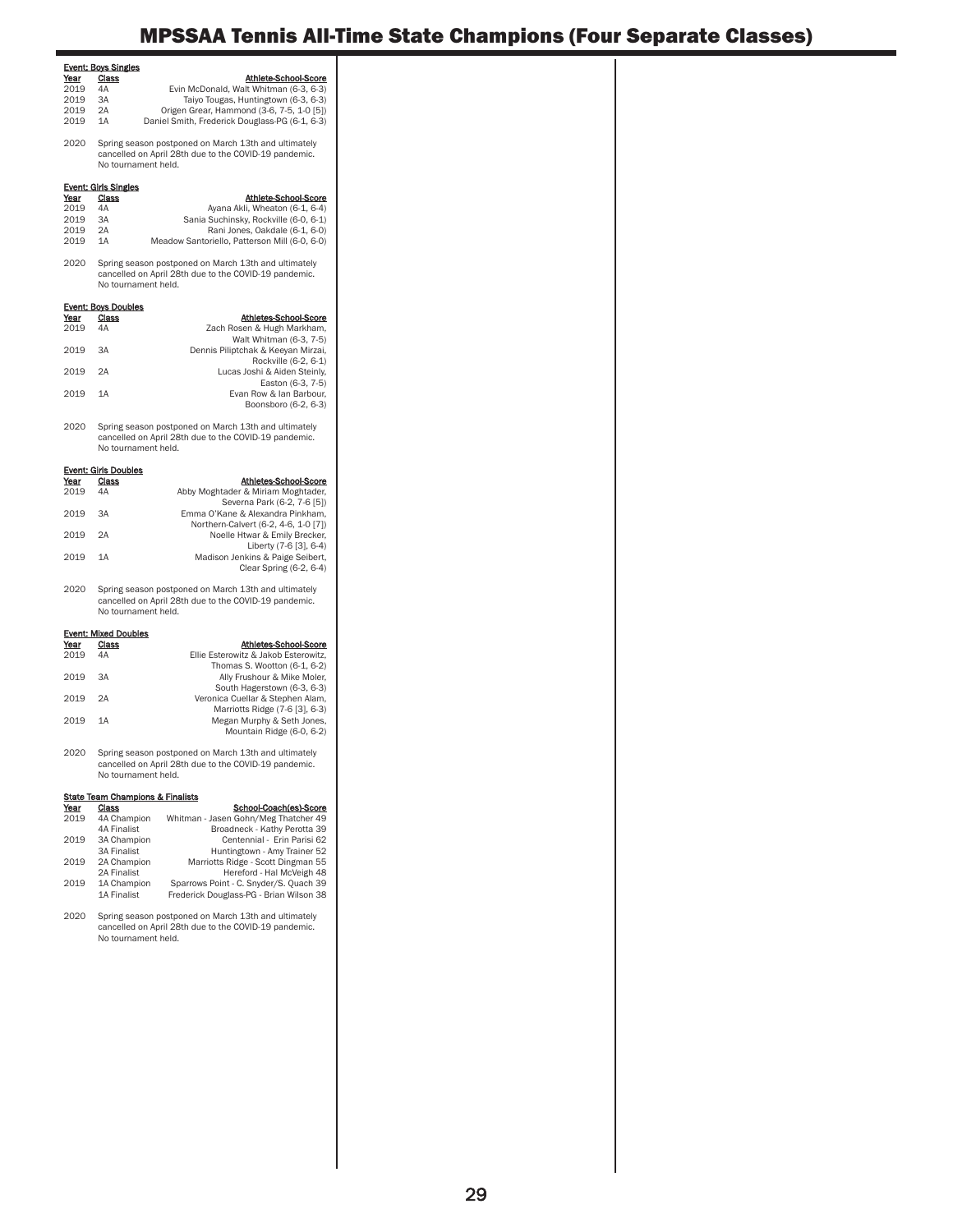# MPSSAA

# Girls Track & Field Records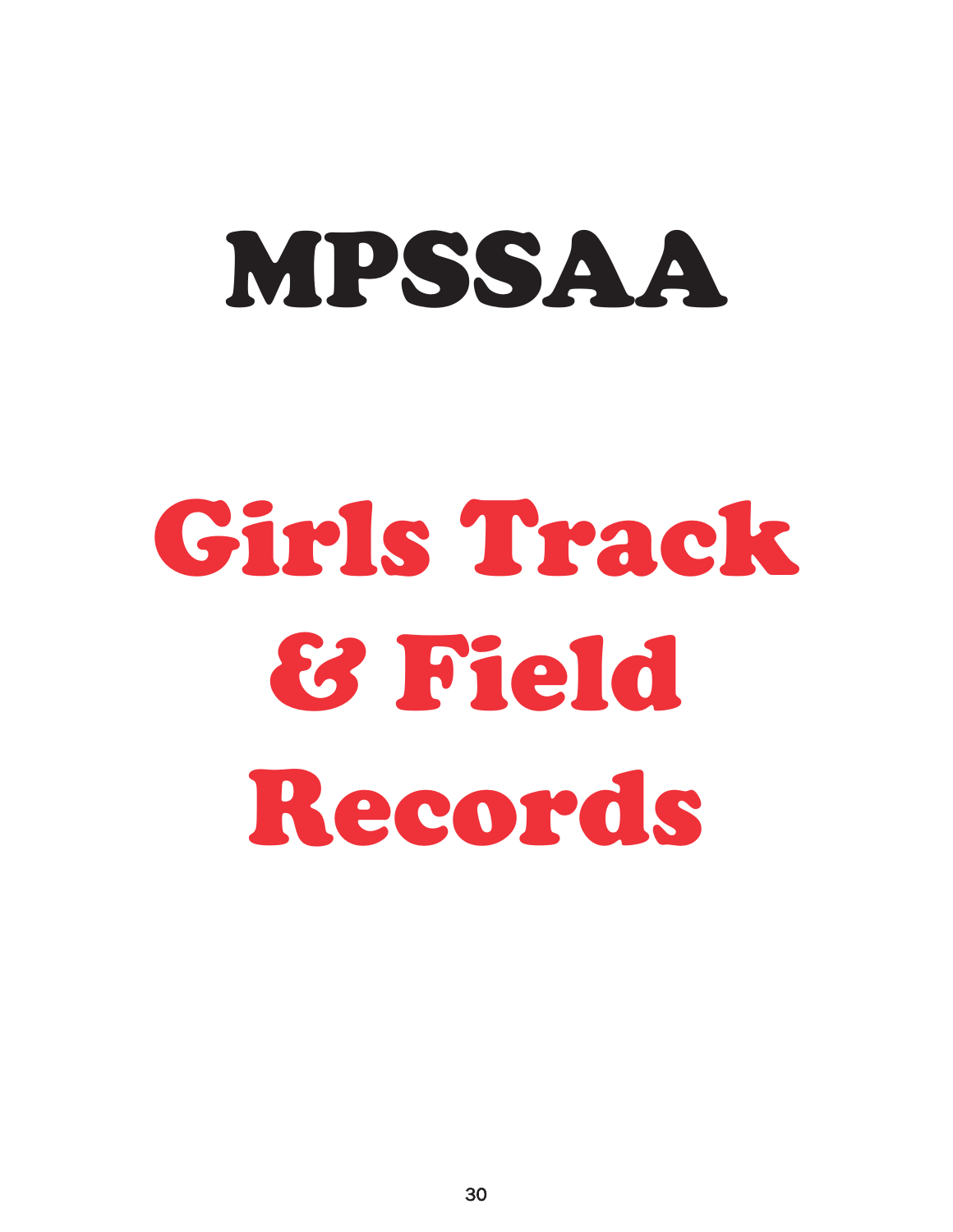# Honor Roll Of Girls Team Champions

## SEGREGATED SCHOOL CHAMPIONSHIPS

|      | <b>YEAR</b><br>1950<br>1950   | <b>CLASS</b><br>Β<br>C                                | <b>CHAMPION</b><br>Bates-53<br>Bel Alton-41.5                 |                                                               | <b>COACH</b>                                                      |                                               | <b>FINALIST</b><br>Worcester-26<br>Havre de Grace-26.5                                                           | <b>COACH</b>                                                                                   |
|------|-------------------------------|-------------------------------------------------------|---------------------------------------------------------------|---------------------------------------------------------------|-------------------------------------------------------------------|-----------------------------------------------|------------------------------------------------------------------------------------------------------------------|------------------------------------------------------------------------------------------------|
|      |                               |                                                       |                                                               |                                                               |                                                                   |                                               | <b>CHAMPIONSHIPS UNDER THE DIRECTION OF MPSSAA</b>                                                               |                                                                                                |
|      |                               |                                                       |                                                               | 1975                                                          | 1st<br>2nd                                                        | DuVal - Beverly Bigham<br>Largo - Lee Markley |                                                                                                                  |                                                                                                |
|      |                               | 1976 AA Champion                                      | 1st<br>2 <sub>nd</sub>                                        | Suitland - Patricia Johnson<br>Springbrook - James Castonguay |                                                                   |                                               | 1976 ABC Champion                                                                                                | Largo - Lee Markley<br>Old Mill - Roy Payne                                                    |
| 1977 | 1st                           | <b>CLASS AA</b>                                       | <b>Crossland - Lindsay Thomas</b>                             | <b>CLASS A</b>                                                | Old Mill - Roy Payne                                              |                                               | <b>CLASS B</b><br>Central-PG - Vera Stevenson                                                                    | <b>CLASS C</b><br>Smithsburg - Don Stoner                                                      |
| 1978 | 2 <sub>nd</sub><br>1st        |                                                       | Bladensburg - Mary Lucas<br>Severna Park - Donn Gregg         |                                                               | Largo - Barbara Stinson<br>E. Roosevelt - Robyn Tabron            |                                               | Meade - Jay Cuthbert<br>Oakland Mills - Sylvester Burke                                                          | Oakland Mills - Alice Frazier<br>Smithsburg - Don Stoner                                       |
| 1979 | 2 <sub>nd</sub><br>1st        |                                                       | Crossland - Lindsay Thomas<br>Crossland - Lindsay Thomas      |                                                               | B-CC - Kerry Ward                                                 |                                               | Frederick - Bill Price<br>Fairmont Heights - Bob Rothenberg Frederick - Bill Price                               | Col Richardson - Doug Canan<br>Smithsburg - Don Stoner                                         |
| 1980 | 2nd<br>1st                    | Annapolis - Bob Walleck                               | <b>Bladensburg - Mary Lucas</b>                               |                                                               | E. Roosevelt - Ralph White<br><b>B-CC - Kerry Ward</b>            |                                               | Damascus - Michael Fekete<br>Frederick - Harry Nogle                                                             | Leonardtown - Robert Taylor<br>Linganore-Barbara Ferguson                                      |
| 1981 | 2 <sub>nd</sub><br>1st        |                                                       | Crossland - Lindsay Thomas<br><b>Bladensburg - Mary Lucas</b> |                                                               | Central--PG - Ed Bowie                                            |                                               | Fairmont Heights - Bob Rothenberg Sherwood - Sue Gorsuch<br>Frederick - Harry Nogle<br>Northern-C - Vicki Foster | Brunswick - Carol Smith<br>Linganore-Barbara Ferguson                                          |
| 1982 | 2 <sub>nd</sub><br>1st<br>2nd | Dulaney - Kathy Schmidt                               | Suitland - Anne Rothenberg<br>Crossland - Lindsay Thomas      |                                                               | B-CC - Kerry Ward<br>Central-PG - Ed Bowie<br>DuVal - Bev McMahon |                                               | <b>Frederick - Harry Nogle</b><br>Atholton - Graydon Webster                                                     | North Caroline - Dan Cunningham<br>North Caroline - Dan Cunningham<br>Middletown - Ron Albaugh |
| 1983 | 1st<br>2 <sub>nd</sub>        | Oxon Hill - Bernard Burns                             | Suitland - Anne Rothenberg                                    |                                                               | Central-PG - Ed Bowie<br>DuVal - Bev McMahon                      |                                               | <b>Frederick - Mitch Thomas</b><br>Oakland Mills-Sylvester Burke                                                 | <b>Brunswick - Carol Smith</b><br>Middletown - Ron Albaugh                                     |
| 1984 | 1st<br>2 <sub>nd</sub>        | Old Mill - Ron Evans<br>Suitland - Fletcher James     |                                                               |                                                               | Central--PG - Ed Bowie<br>McDonough - Larry Johnson               |                                               | North Carroll - Henry Adami<br>Einstein - Jim Brown                                                              | Boonsboro - Dwight Scott<br>Middletown - Ron Albaugh                                           |
| 1985 | 1st<br>2nd                    | Suitland - Fletcher James                             | Westminster - Doug Renner                                     |                                                               | Central-PG - Ed Bowie<br>McDonough - Larry Johnson                |                                               | North Carroll - Henry Adami<br>Leonardtown - Krista Taylor                                                       | Boonsboro - Dwight Scott<br>Francis Scott Key - John Seaman                                    |
| 1986 | 1st<br>2 <sub>nd</sub>        | Old Mill - Ron Evans<br>Oxon Hill - Bernard Burns     |                                                               |                                                               | McDonough - Larry Johnson<br>Douglass-PG - Vaughn Johnson         |                                               | Central-PG - Ed Bowie<br>Fallston - Gary Trott                                                                   | Boonsboro - Dwight Scott<br>Francis Scott Key - John Seaman                                    |
| 1987 | 1st<br>2 <sub>nd</sub>        | Old Mill - Ron Evans<br>Whitman - Kerry Ward          |                                                               |                                                               | McDonough - Larry Johnson<br>North Carroll - Steve Guthrie        |                                               | Central-PG - Ed Bowie<br>Milford Mill - Jesse Hannon                                                             | Francis Scott Key - John Seaman<br>Boonsboro - Dwight Scott                                    |
| 1988 | 1st<br>2nd                    | Old Mill - Ron Evans<br>Einstein - Jim Brown          |                                                               |                                                               | Linganore - John Grim<br>Douglass-PG - Vaughn Johnson             |                                               | Central-PG - Ed Bowie<br>Centennial - Beth Freeman                                                               | TIE: Boonsboro - Dwight Scott<br>& Milford Mill - Jesse Hannon                                 |
|      |                               | <b>CLASS 4A</b>                                       |                                                               | <b>CLASS 3A</b>                                               |                                                                   |                                               | <b>CLASS 2A</b>                                                                                                  | <b>CLASS 1A</b>                                                                                |
| 1989 | 1st<br>2 <sub>nd</sub>        | Old Mill - Ron Evans                                  | Roosevelt - Debbie McCracken                                  |                                                               | Linganore - John Grim<br>Paint Branch - Earl Hoffman              |                                               | Central-PG - Ed Bowie<br>Great Mills - Tim Sandstrom                                                             | Francis Scott Key - John Seaman<br>Boonsboro - Dwight Scott                                    |
| 1990 | 1st<br>2 <sub>nd</sub>        | Old Mill - Ron Evans                                  | Roosevelt-Debbie McCracken                                    |                                                               | Bladensburg - Darryl Hamilton<br>Leonardtown - Bob Taylor         |                                               | Central-PG - Ed Bowie<br>Middletown - Valerie Grim                                                               | Boonsboro - Dwight Scott<br>Francis Scott Key - Tom Hill                                       |
| 1991 | 1st                           |                                                       | Roosevelt-Debbie McCracken                                    |                                                               | Bladensburg - Darryl Hamilton                                     |                                               | Central-PG - Ed Bowie                                                                                            | Milford Mill - Jesse Hannon                                                                    |
| 1992 | 2nd<br>1st                    | Whitman - Kerry Ward<br>Roosevelt - Larry Colbert     |                                                               |                                                               | Linganore - John Grim<br>Howard - Joe Thomas                      |                                               | Hammond - Joe Russo<br>Central-PG - Ed Bowie                                                                     | Smithsburg - Walter Orndorff<br>Smithsburg - Walter Orndorff                                   |
|      | 2nd                           | Old Mill - Ron Evans                                  |                                                               |                                                               | McDonough - Ken Lane                                              |                                               | North Hagerstown - Ray Shriver                                                                                   | Francis Scott Key - Tom Hill                                                                   |
| 1993 | 1st<br>2nd                    | Roosevelt - Larry Colbert<br>Old Mill - Ron Evans     |                                                               |                                                               | McDonough - Ken Lane<br>Walter Johnson - Jerry Kline              |                                               | Glenelg - Bill Godwin<br>Surrattsville - Nathan Dinkins                                                          | Smithsburg - Walter Orndorff<br>Boonsboro - Dwight Scott                                       |
| 1994 | 1st                           | Roosevelt - Larry Colbert                             |                                                               |                                                               | Linganore - John Grim                                             |                                               | Fairmont Heights-Vaughn Johnson                                                                                  | Central-PG - Ed Bowie                                                                          |
|      | 2nd                           |                                                       | Frederick - Frank Strakonsky                                  |                                                               | Walter Johnson - Greg Dunston                                     |                                               | Glenelg - Bill Godwin                                                                                            | Francis Scott Key - Tom Hill                                                                   |
| 1995 | 1st<br>2nd                    | Roosevelt - Larry Colbert                             | Frederick - Frank Strakonsky                                  |                                                               | Howard - Joe Thomas<br>Linganore - John Grim                      |                                               | Fairmont Heights-Vaughn Johnson<br>Surrattsville - Nathan Dinkins                                                | Central-PG - Ed Bowie<br>Wilde Lake - Albert Merrills                                          |
| 1996 | 1st                           | Largo - Darryl Hamilton                               |                                                               |                                                               | Frederick - Frank Strakonsky                                      |                                               | Linganore - John Grim                                                                                            | Smithsburg - Walter Orndorff                                                                   |
| 1997 | 2nd<br>1st                    | Roosevelt - Larry Colbert<br>Roosevelt - Mary Wilkins |                                                               |                                                               | Howard - Joe Thomas<br>Douglass-PG - Jim Storey                   |                                               | Central-PG - Ed Bowie<br>Central-PG - Ed Bowie                                                                   | Catoctin - Margaret Baker<br>Smithsburg - Walter Orndorff                                      |
|      | 2nd                           | Largo - Daryl Hamilton                                |                                                               |                                                               | Damascus - Robert Youngblood                                      |                                               | Howard - Tony Holland                                                                                            | Catoctin - Margaret Baker                                                                      |
| 1998 | 1st                           | Roosevelt - Mary Wilkins                              |                                                               |                                                               | Douglass-PG - Jim Storey                                          |                                               | Long Reach - Joe Thomas                                                                                          | Smithsburg - Walter Orndorff                                                                   |
|      | 2nd                           |                                                       | Western-B - Jerry Molyneaux                                   |                                                               | Northern-Cal - Brad Criss                                         |                                               | Central-PG - Ed Bowie                                                                                            | Oakland Mills - Bryan Winfield                                                                 |
| 1999 | 1st<br>2nd                    | Roosevelt - Mary Wilkins                              | Western-B - Jerry Molyneaux                                   |                                                               | Douglass-PG - Jim Storey<br>Walter Johnson - Greg Dunston         |                                               | Long Reach - Joe Thomas<br>Central-PG - Ed Bowie                                                                 | Smithsburg - Walter Orndorff<br>Southern Garrett - Bill Freyman                                |
| 2000 | 1st                           | Roosevelt - Katrina Allen                             |                                                               |                                                               | Long Reach - Joe Thomas                                           |                                               | Middletown - Jen Zeltwanger                                                                                      | Smithsburg - Walter Orndorff                                                                   |
|      | 2nd                           | Largo - Darryl Hamilton                               |                                                               |                                                               | Walter Johnson - Greg Dunston                                     |                                               | Central-PG - Ed Bowie                                                                                            | Oakland Mills - Bryan Winfield                                                                 |
| 2001 | 1st                           | Largo - Darryl Hamilton                               |                                                               |                                                               | Long Reach - Leslie Thomas                                        |                                               | Atholton - James Ivory                                                                                           | Smithsburg - Walter Orndorff                                                                   |
| 2002 | 2nd                           | Roosevelt - Katrina Allen                             |                                                               |                                                               | Walter Johnson - Greg Dunston                                     |                                               | Middletown - Jen Zeltwanger                                                                                      | Boonsboro - Jason Orensi                                                                       |
|      | 1st<br>2nd                    | Largo - Darryl Hamilton                               | Western - Jerry Molyneaux                                     |                                                               | Long Reach - Joe Thomas<br>Walter Johnson - Greg Dunston          |                                               | Glenelg - Mike Selmer<br>Central-PG - Ed Bowie                                                                   | Smithsburg - Walter Orndorff<br>Poolesvil-le - Scott Mathias                                   |

2003 1st Roosevelt - Ameerah Bello Walter Johnson - Greg Dunston Bethesda-CC - Tim Gilmore TIE: Poolesville - Scott Mathias 2nd Western-B - Jerry Molyneaux Long Reach - Ferdan Carter Glenelg - Mike Selmer & Smithsburg - Walter Orndorff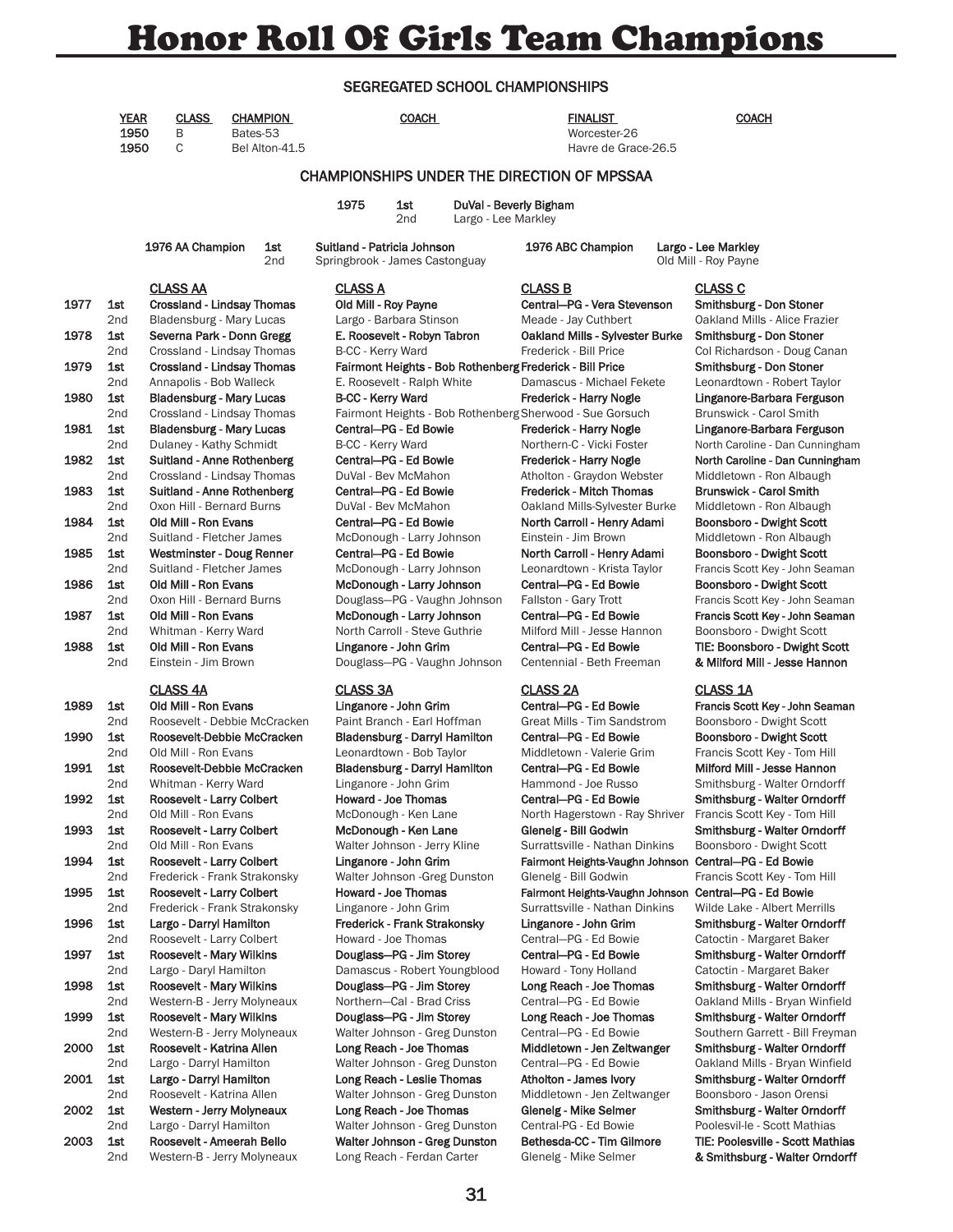# Honor Roll Of Girls Team Champions

## CLASS 4A CLASS 3A CLASS 2A CLASS 1A

| 2004 | 1st             | Largo - Darryl Hamilton                                                                                                   | Westlake - Beth Shook              | J. M. Bennett - Tina Russell                                | Boonsboro - Jason Oren            |
|------|-----------------|---------------------------------------------------------------------------------------------------------------------------|------------------------------------|-------------------------------------------------------------|-----------------------------------|
|      | 2nd             | C. H. Flowers - Carlyle Rose                                                                                              | Western - Jerry Molyneaux          | Edmondson - Ebony Crawford                                  | Smithsburg - Walter Orn           |
| 2005 | 1st             | Roosevelt - Ameerah Bello                                                                                                 | Western - Jerry Molyneaux          | Atholton - Brian Funk                                       | Boonsboro - David Burre           |
|      | 2 <sub>nd</sub> | Largo - Darryl Hamilton                                                                                                   | Long Reach - Greg Johnson          | Edmondson - Amili Lumumba                                   | Brunswick - Anne Zumba            |
| 2006 | 1st             | Largo - Darryl Hamilton                                                                                                   | Western - Jerry Molyneaux          | Central-PG - Ed Bowie                                       | Williamsport - John Baile         |
|      | 2 <sub>nd</sub> | Churchill - S. Bettis/S. Silverstein                                                                                      | Westlake - Beth Shook              | McDonough - Anton Wallace                                   | New Town - Morgan Lisb            |
| 2007 | 1st             | Roosevelt - Desmond Dunham                                                                                                | Largo - Darryl Hamilton            | <b>Middletown - Frank Davis</b>                             | Digital Harbor - L. Bakar         |
|      | 2 <sub>nd</sub> | Churchill - S.Bettis/ M.Silverstein                                                                                       | Mount Hebron - Anthony Bell        | Hereford - Jason Bowman                                     | Poolesville - Bryan Bless         |
| 2008 | 1st             | Roosevelt - Desmond Dunham                                                                                                | Westlake - Beth Shook              | <b>Middletown - Frank Davis</b>                             | Williamsport - John Baile         |
|      | 2 <sub>nd</sub> | Wootton - Kelli Redmond                                                                                                   | Annapolis - Brian Brown            | River Hill - Cristin Romano                                 | Western STES - Shedrick           |
| 2009 | 1st             | Roosevelt - Greg Johnson                                                                                                  | Western-B - Alicia Williams        | North Point - Ryan Gick                                     | Williamsport - John Baile         |
|      | 2 <sub>nd</sub> | C.H. Flowers - Carlyle Rose                                                                                               | Catonsville - Sarah Sheetz         | TIE: Polytechnic - Latisha Moulds Digital Harbor - Lutalo B |                                   |
|      |                 |                                                                                                                           |                                    | & River Hill - Earl Lauer                                   |                                   |
| 2010 | 1st             | C.H. Flowers - Carlyle Rose                                                                                               | Western-B - Alicia Williams        | N. Hagerstown - Robert Waugh                                | Smithsburg - Ray Shriver          |
|      | 2 <sub>nd</sub> | Northwest - Beth Muehl                                                                                                    | Northwood - Mark Brown             | Digital Harbor - Lutalo Bakari                              | Harford Tech - Stanley D          |
| 2011 | 1st             | Northwest - Beth Muehl                                                                                                    | Huntingtown - Valerie Harrington   | Liberty - Bobby Ward & B. Lutz                              | Boonsboro - Rebecca Wal           |
|      | 2 <sub>nd</sub> | Th. Johnson - Becky Somerville                                                                                            | Catonsville - Sarah Sheetz         | N. Hagerstown - Robert Waugh                                | Harford Technical - Stan          |
| 2012 | 1st             | <b>Bowie - Richard Andrulonis</b>                                                                                         | Thomas Johnson - Jen Spivey        | Liberty - Bobby Ward & B. Lutz                              | Boonsboro - Rebecca Wal           |
|      | 2nd             | Northwest - Lexi & Dave Knight                                                                                            | Hereford - B. Duvall/J. Bowman     | Largo - D. Hamilton/M. Roberts                              | Western STES - Shedrick           |
| 2013 | 1st             | <b>Bowie - Richard Andrulonis</b>                                                                                         | Thomas Stone - Paul Jenkins        | Oakdale - Chris Lewis                                       | Boonsboro - Rebecca Wal           |
|      | 2nd             | Wootton - Kellie Redmond                                                                                                  | Howard - Tyler Wade                | Middletown - Frank Davis                                    | Western STES - Shedrick           |
| 2014 |                 | TIE: Magruder - Lubin Hernandez Palomino Huntingtown - Valerie Harrington                                                 |                                    | Oakdale - Chris Lewis                                       | <b>Manchester Valley - Eric B</b> |
|      |                 | & Dr. Henry A. Wise, Jr. - Gideon Tinch Milford Mill - James Simms                                                        |                                    | Boonsboro - Rebecca Walter                                  | Perryville - Raissa Moore         |
| 2015 | 1st             | <b>Clarksburg - Scott Mathias</b>                                                                                         | Milford Mill - James Simms         | Oakdale - Chris Lewis                                       | Smithsburg - Thomas Jose          |
|      | 2 <sub>nd</sub> | James H. Blake - Brandon Tynes                                                                                            | Urbana - C.J. Ecalono              | Boonsboro - Rebecca Walter                                  | Manchester Valley - Eric B        |
| 2016 | 1st             | C.H. Flowers - H. Brady/B. Brown                                                                                          | Urbana - C.J. Ecalono              | Henry E. Lackey - Jimari Jones                              | Boonsboro - R. Walter/S           |
|      | 2 <sub>nd</sub> | Clarksburg - Scott Mathias                                                                                                | Polytechnic - Latoya Brown-Johnson | Hereford - B. Duvall/W. Fellows                             | Perryville - Raissa Moore/        |
| 2017 | 1st             | C.H. Flowers - H. Brady/B. Brown                                                                                          | Frederick - R. Dixon/T. Williams   | Henry E. Lackey - Jimari Jones                              | Boonsboro - R. Walter/S           |
|      | 2 <sub>nd</sub> | Northwest - R.Youngblood/F.Parry                                                                                          | Urbana - C.J. Ecalono/Dan Sipe     | Hereford - B. Duvall/A. Hittner                             | Smithsburg - R. Shriver/M         |
| 2018 | 1st             | Northwest - R.Youngblood/N.Parry Frederick - R. Dixon/J. Whiten                                                           |                                    | Harford Tech-M.Davis/D.Diamond                              | Henry E. Lackey - Jimari          |
|      | 2 <sub>nd</sub> | Dr. Henry A. Wise, Jr. - Gideon Tinch Franklin - Paul Hannsen                                                             |                                    | River Hill - P. Hugus/D. Richmond                           | Friendly - Ned Gunter             |
| 2019 | 1st             | Urbana - C.J. Ecalono                                                                                                     | Northern-Calvert - Josh Dawson     | <b>Hereford - Brad Duvall</b>                               | Largo - Darryl Hamilton           |
|      | 2 <sub>nd</sub> | Northwest - Robert Youngblood/                                                                                            | TIE: Frederick - Robert Dixon &    | Harford Tech-M.Davis/D.Diamond Frederick Douglass-PG - I    |                                   |
|      |                 | Nate Parry/Fran Parry                                                                                                     | Mt. Hebron - C. Matsakis/T. Carter |                                                             |                                   |
| 2020 | 1st             | Spring season postponed on March 13th and ultimately cancelled on April 28th due to the COVID-19 pandemic. No meets held. |                                    |                                                             |                                   |

m STES - Shedrick Elliott, III ester Valley - Eric Baumgardner ille - Raissa Moore burg - Thomas Joseph Hood ester Valley - Eric Baumgardner boro - R. Walter/S. Cutsail lle - Raissa Moore/Dana Brown boro - R. Walter/S. Cutsail burg - R. Shriver/M. Keplinger E. Lackey - Jimari Jones Darryl Hamilton ick Douglass-PG - Darryl Haraway

boro - Jason Orensi **2** and Cherry Supers Fundorff boro - David Burrell wick - Anne Zumbach nsport - John Bailey **2008 - S. Bettish**<br>Swin - Morgan Lisby Harbor - L. Bakari/S. Darby ville - Bryan Blessing nsport - John Bailey m STES - Shedrick Elliott, III nsport - John Bailey Harbor - Lutalo Bakari burg - Ray Shriver d Tech - Stanley DeCusatis ooro - Rebecca Walter d Technical - Stanley DeCusatis 2010 - Rebecca Walter m STES - Shedrick Elliott, III oro - Rebecca Walter

2nd Spring season postponed on March 13th and ultimately cancelled on April 28th due to the COVID-19 pandemic. No meets held.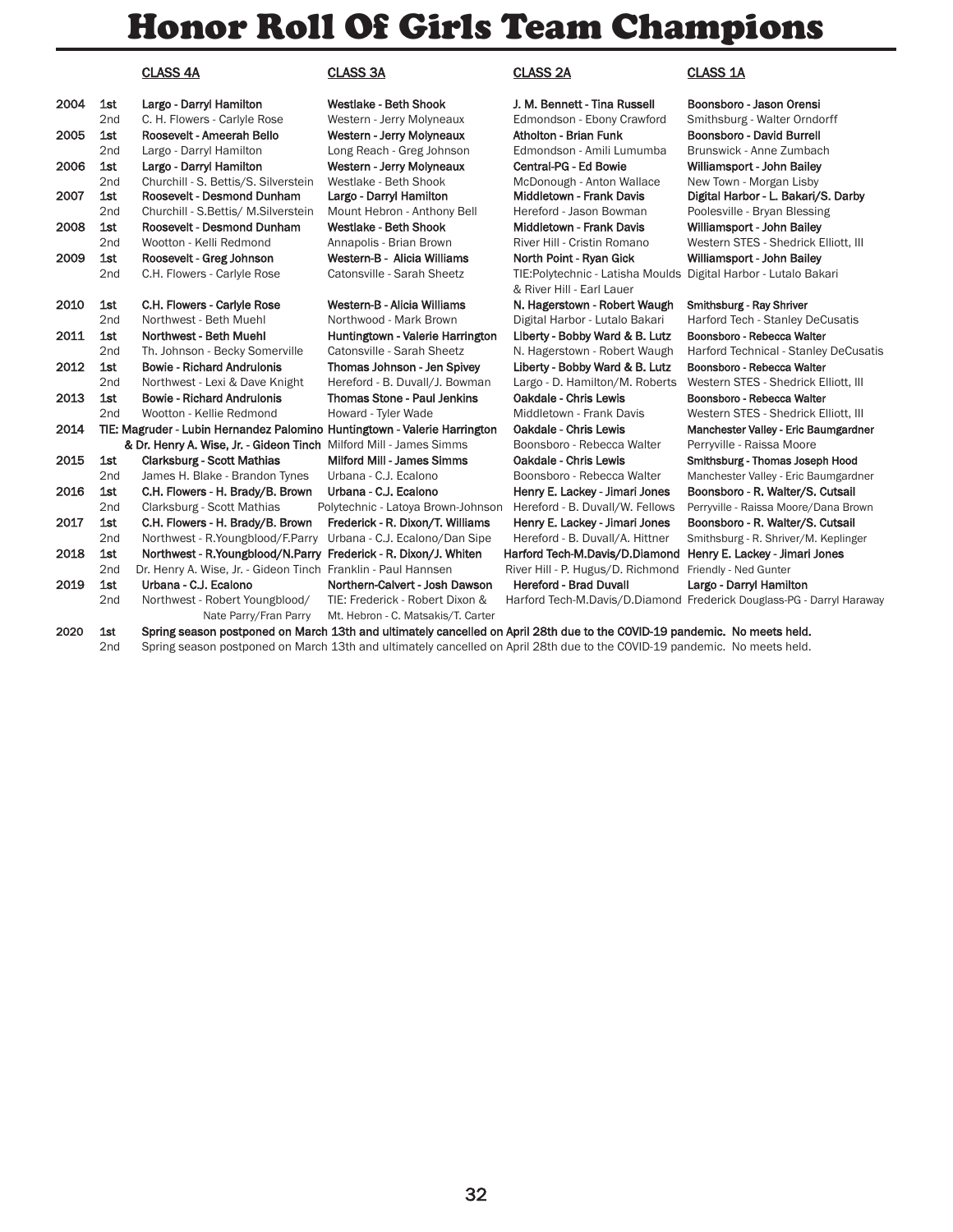# MPSSAA Girls Track and Field Championships (Tournament History 1972-2020)

ANNAPOLIS Fn: 1979, 2008 ATHOLTON Ch: 2001, 2005 Fn: 1982 JAMES M. BENNETT Ch: 2004 BETHESDA-CHEVY CHASE Ch: 1980, 2003 Fn: 1978, 1981 BLADENSBURG Ch: 1980, 1981, 1990, 1991 Fn: 1977 JAMES H. BLAKE Fn: 2015 BOONSBORO Ch: 1984, 1985, 1986, 1988, 1990, 2004, 2005, 2011, 2012, 2013, 2016, 2017 Fn: 1987, 1989, 1993, 2001, 2014, 2015 BOWIE Ch: 2012, 2013 **BRUNSWICK** Ch: 1983 Fn: 1980, 2005 **CATOCTIN** Fn: 1996, 1997 **CATONSVILLE** Fn: 2009, 2011 **CENTENNIAL** Fn: 1988 CENTRAL (PG) Ch: 1977, 1981, 1982, 1983, 1984, 1985, 1986, 1987, 1988, 1989, 1990, 1991, 1992, 1994, 1995, 1997, 2006 Fn: 1996, 1998, 1999, 2000, 2002 WINSTON CHURCHILL Fn: 2006, 2007 **CLARKSBURG** Ch: 2015 Fn: 2016 CROSSLAND Ch: 1977, 1979 Fn: 1978, 1980, 1982 **DAMASCUS** Fn: 1979, 1997 DIGITAL HARBOR Ch: 2007 Fn: 2009, 2010 FREDERICK DOUGLASS (PG) Ch: 1997, 1998, 1999 Fn: 1986, 1988, 2019 **DULANEY** Fn: 1981 DUVAL Ch: 1975 Fn: 1982, 1983

EDMONDSON/WESTSIDE Fn: 2004, 2005 ALBERT EINSTEIN Fn: 1984, 1987, 1988 FAIRMONT HEIGHTS Ch: 1979, 1994, 1995 Fn: 1980 FALLSTON Fn: 1986 CHARLES H. FLOWERS Ch: 2010, 2016, 2017 Fn: 2004, 2009 FRANKLIN Fn: 2018 FREDERICK Ch: 1979, 1980, 1981, 1982, 1983, 1996, 2017, 2018 Fn: 1978, 1994, 1995, 2019 **FRIENDLY** Fn: 2018 **GLENELG** Ch: 1993, 2002 Fn: 1994, 2003 GREAT MILLS Fn: 1989 HAMMOND Fn: 1991 HARFORD TECHNICAL Ch: 2018 Fn: 2010, 2011, 2019 HEREFORD Ch: 2019 Fn: 2007, 2012, 2016, 2017 HOWARD Ch: 1992, 1995 Fn: 1996, 1997, 2013 HUNTINGTOWN Ch: 2011, 2014 GOV. THOMAS JOHNSON Ch: 2012 Fn: 2011 WALTER JOHNSON Ch: 1993, 2003 Fn: 1994, 1999, 2000, 2001, 2002 FRANCIS SCOTT KEY Ch: 1987, 1989 Fn: 1985, 1986, 1990, 1992, 1994 HENRY E. LACKEY Ch: 2016, 2017, 2018 LARGO Ch: 1976, 1996, 2001, 2004, 2006, 2007, 2019 Fn: 1975, 1977, 1997, 2000, 2002, 2005, 2012 **LEONARDTOWN** Fn: 1979, 1985, 1990 LIBERTY Ch: 2011, 2012

LINGANORE Ch: 1980, 1981, 1988, 1989, 1994, 1996 Fn: 1991, 1995 LONG REACH Ch: 1998, 1999, 2000, 2001, 2002 Fn: 2003, 2005 MANCHESTER VALLEY Ch: 2014 Fn: 2015 MAGRUDER Ch: 2014 MAURICE J. MCDONOUGH Ch: 1986, 1987, 1993 Fn: 1984, 1985, 1992, 2006 **MEADE** Fn: 1977 MIDDLETOWN Ch: 2000, 2007, 2008 Fn: 1982, 1983, 1984, 1990, 2001 MILFORD MILL Ch: 1991, 2015 Fn: 1987, 1988, 2014 MOUNT HEBRON Fn: 2007, 2019 NEW TOWN Fn: 2006 NORTH CAROLINE Ch: 1982 Fn: 1981 NORTH CARROLL Ch: 1984, 1985 Fn: 1987 NORTH HAGERSTOWN Ch: 2010 Fn: 1992, 2011 NORTH POINT Ch: 2009 NORTHERN (Cal.) Ch: 2019 Fn: 1981, 1998 NORTHWEST Ch: 2011, 2018 Fn: 2010, 2012, 2017, 2019 NORTHWOOD Fn: 2010 **OAKDALE** Ch: 2013, 2014, 2015 OAKLAND MILLS Ch: 1978 Fn: 1977, 1983, 1998, 2000 OLD MILL Ch: 1977, 1984, 1986, 1987, 1988, 1989 Fn: 1976, 1990, 1992, 1993 Ch = Champion

Fn = Finalist

NOTE: No team champion recognized in 1972, 1973, or 1974. First team champion named in 1975.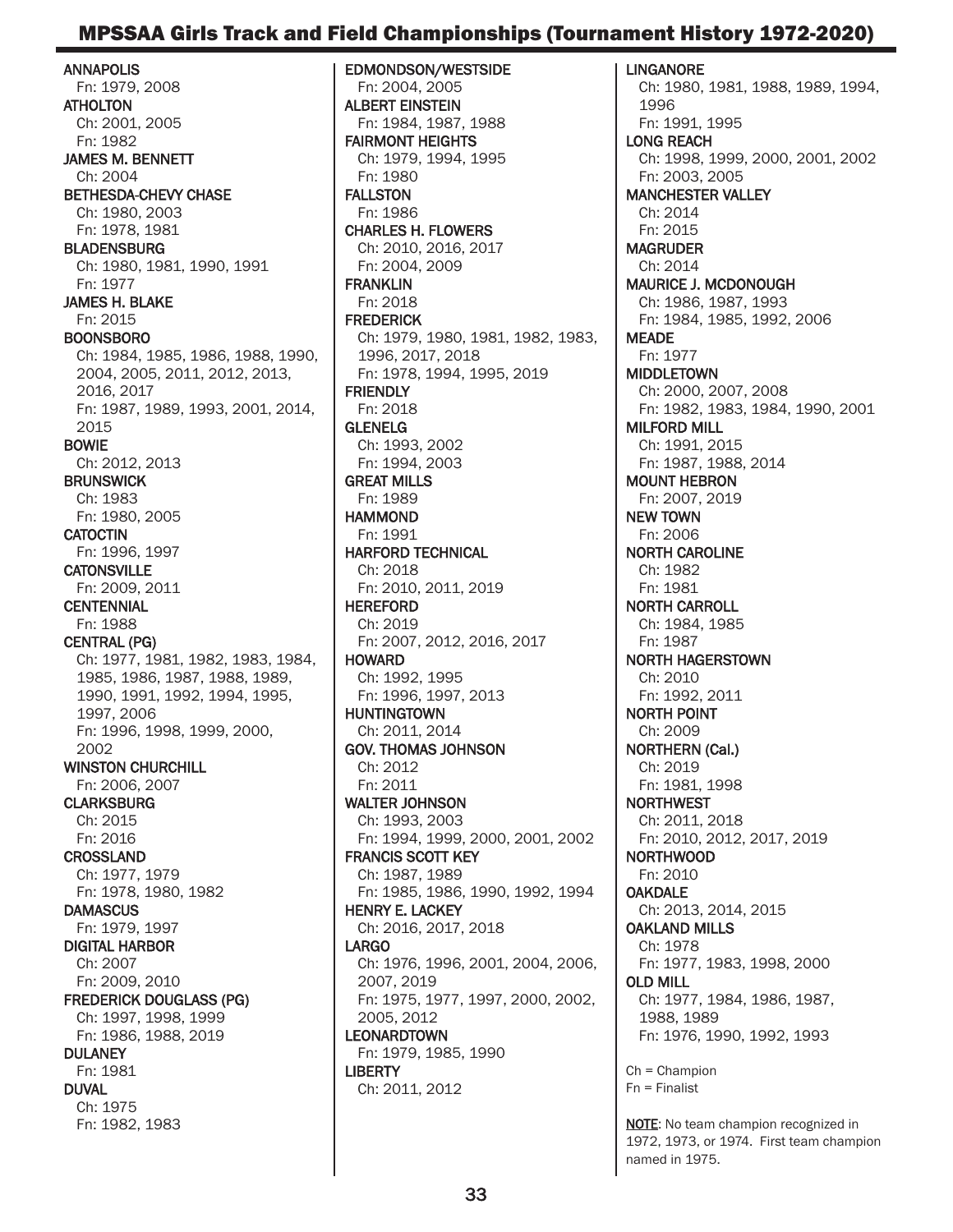# MPSSAA Girls Track and Field Championships (Tournament History 1972-2020)

OXON HILL Fn: 1983, 1986 PAINT BRANCH Fn: 1989 PERRYVILLE Fn: 2014, 2016 BALTIMORE POLYTECHNIC INSTITUTE Fn: 2009, 2016 POOLESVILLE Ch: 2003 Fn: 2002, 2007 COLONEL RICHARDSON Fn: 1978 RIVER HILL Fn: 2008, 2009, 2018 ELEANOR ROOSEVELT Ch: 1978, 1990, 1991, 1992, 1993, 1994, 1995, 1997, 1998, 1999, 2000, 2003, 2005, 2007, 2008, 2009 Fn: 1979, 1989, 1996, 2001 **SHERWOOD** Fn: 1980 SEVERNA PARK Ch: 1978 **SMITHSBURG** Ch: 1977, 1978, 1979, 1992, 1993, 1996, 1997, 1998, 1999, 2000, 2001, 2002, 2003, 2010, 2015 Fn: 1991, 2004, 2017 SOUTHERN (G) Fn: 1999 **SPRINGBROOK** Fn: 1976 THOMAS STONE Ch: 2013 **SUITLAND** Ch: 1976, 1982, 1983 Fn: 1984, 1985 **SURRATTSVILLE** Fn: 1993, 1995 URBANA Ch: 2016, 2019 Fn: 2015, 2017 WESTERN-B Ch: 2002, 2005, 2006, 2009, 2010 Fn: 1998, 1999, 2003, 2004 WESTERN STES Fn: 2008, 2012, 2013 WESTLAKE Ch: 2004, 2008 Fn: 2006 **WESTMINSTER** Ch: 1985 WALT WHITMAN Fn: 1991 WILDE LAKE Fn: 1995 WILLIAMSPORT Ch: 2006, 2008, 2009 DR. HENRY A. WISE, JR. Ch: 2014 Fn: 2018 THOMAS S. WOOTTON Fn: 2008, 2013

Ch = Champion Fn = Finalist

NOTE: No team champion recognized in 1972, 1973, or 1974. First team champion named in 1975.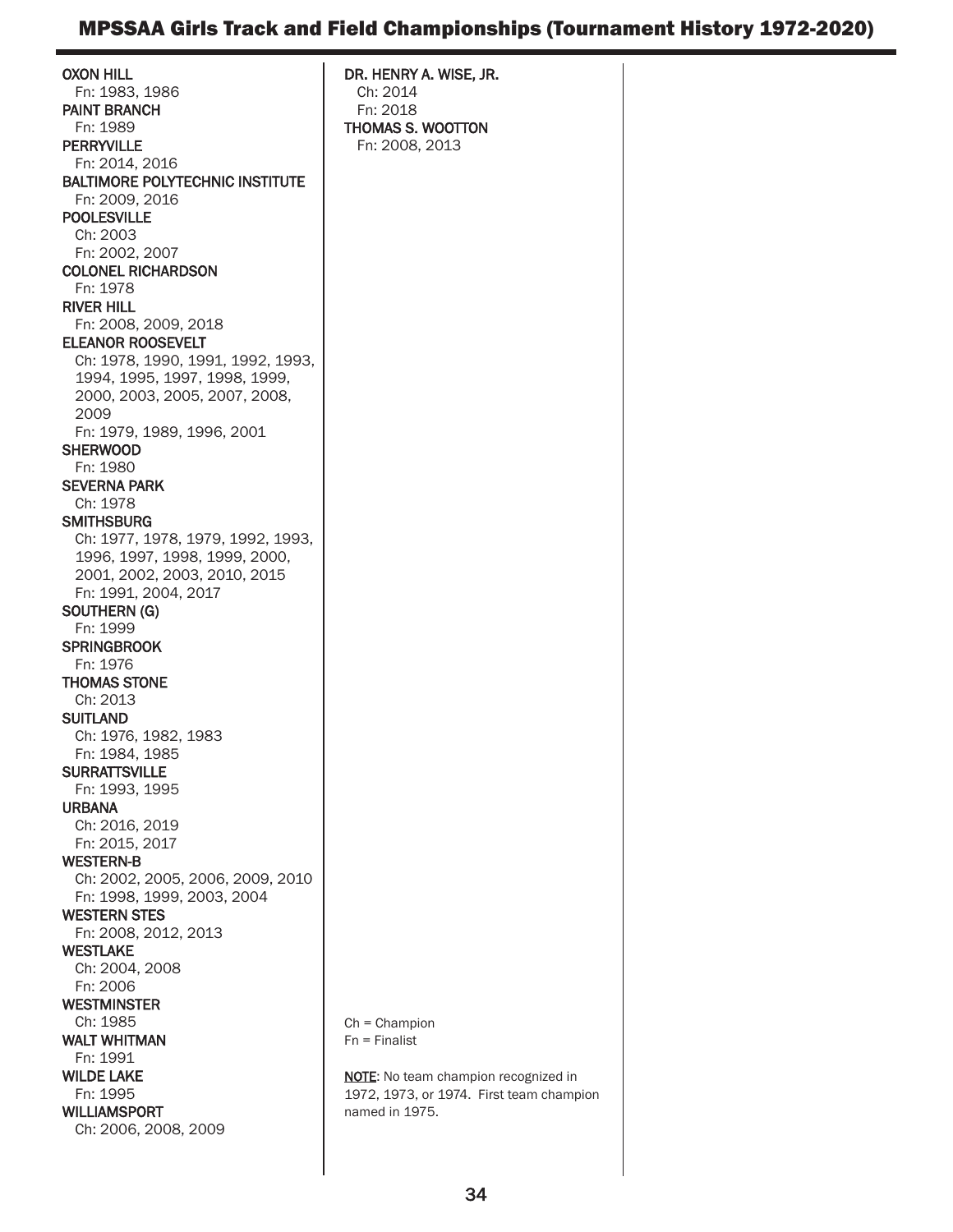# Girls Track and Field Records (1972-2020)

| <b>EVENT</b> | <b>RECORD</b> | <b>RECORD HOLDER</b> (hand time)                                                                                                                                                                                                                    | <b>SCHOOL</b> | <b>YEAR</b> |
|--------------|---------------|-----------------------------------------------------------------------------------------------------------------------------------------------------------------------------------------------------------------------------------------------------|---------------|-------------|
|              |               | 100 meters:11.63 Jaida Smith Frederick 2018                                                                                                                                                                                                         |               |             |
|              |               | 200 meters:23.64 Ebony Robinson (0:23.4ht) Eleanor Roosevelt1992<br>200m Wheelchair 29.62 Tatyana McFadden Atholton 2008                                                                                                                            |               |             |
|              |               | 400m Wheelchair 56.45 Tatyana McFadden Atholton 2007                                                                                                                                                                                                |               |             |
|              |               | 800 meters 2:11.00 Donna Neale 0akland Mills 1982<br>800m Wheelchair 1:59.77 Tatyana McFadden Atholton 2008                                                                                                                                         |               |             |
|              |               | 1600 meters 4:46.20 Kristen Nicolini Annapolis 1995<br>1600m Wheelchair4:10.05Tatyana McFadden Atholton2008                                                                                                                                         |               |             |
|              |               |                                                                                                                                                                                                                                                     |               |             |
|              |               | 100m High Hurdles13.64sfTheresa LewisWestern2005                                                                                                                                                                                                    |               |             |
|              |               | 4x100m Relay :46.83 Natalie McKenzie Largo 2002<br>Sirdonea Davis<br>Vanessa Sessa<br>India Ransom                                                                                                                                                  |               |             |
|              |               | 4x200m Relay 1:37.41Doris AnyanwuEleanor Roosevelt2006<br>Elan Hilaire<br>Tameka Jameson<br>Takecia Jameson                                                                                                                                         |               |             |
|              |               | 4x400m Relay3:46.22Tiara Wellman Northwest 2011<br><b>Britt Eckerstrom</b><br>India Knight<br>Olivia Ekponé                                                                                                                                         |               |             |
|              |               | 4x800m Relay9:04.39 Corinne Duvall Thomas S. Wootton 2010<br>Jessie Rubin<br>Andrea Maxwell<br><b>Grace Corbett</b>                                                                                                                                 |               |             |
|              |               | Long Jump 20-01 1/2 Pun Chittchang South Carroll 1999                                                                                                                                                                                               |               |             |
|              |               | Triple Jump 42-05 3/4 Valerie Williams Frederick 1996                                                                                                                                                                                               |               |             |
|              |               |                                                                                                                                                                                                                                                     |               |             |
|              |               | Pole Vault 12-04 Jackie McNulty0akdale 2015                                                                                                                                                                                                         |               |             |
|              |               | Shot Put 48-07 3/4 Emily Vannoy Thomas Johnson 2008                                                                                                                                                                                                 |               |             |
|              |               | NOTE: Records set in 100, 200, High Hurdles, Long Jump, and Triple Jump meet wind readings of 2.0 meters per second or less.<br>The symbol (-sf) appears following the time for a record established in a 100, 200, or High Hurdles semifinal race. |               |             |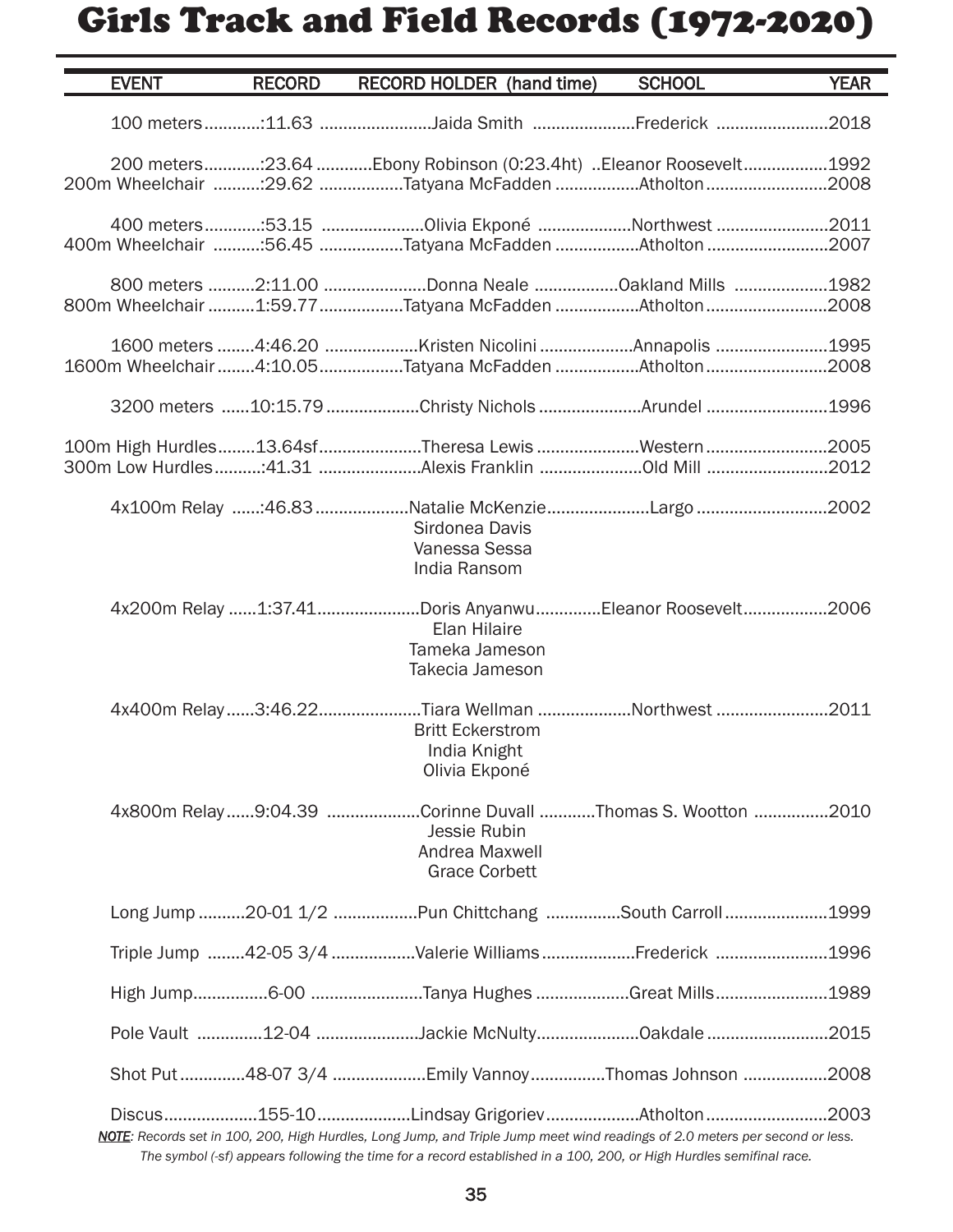# Girls Track and Field Classification Records

100 METERS Class 1A (C) -----<br>Alyssa McClure, Digital Harbor<br>:11.86 2009  $:11.86$ Class 2A (B) Kisha Jett, Hammond :11.74-sf (:11.5ht) 1994 Class 3A (A) & MEET RECORD Jaida Smith, Frederick<br>:11.63 2018  $:11.63$ Kiara Parker, Westlake<br>:11.51-sf-wind 2015  $:11.51$ -sf-wind Class 4A (AA) India Ransom, Largo<br>:11.64 sf 2002  $:11.64$  sf 200 METERS Class 1A (C) Chelsea Walker, Digital Harbor<br>:24.60 2008 2008 Class 2A (B) Kisha Jett, Hammond<br>:24.14 sf 1994  $:24.14$  sf Class 3A (A) Jaida Smith, Frederick<br>:23.91 2018  $:23.91$ Class 4A (AA) & MEET RECORD Ebony Robinson, Eleanor Roosevelt :23.64 (:23.4 ht) 1992 WHEELCHAIR 200 METERS All Classes Combined Tatyana McFadden, Atholton (3A) :29.62 2008 400 METERS Class 1A (C) Ekundayo Sogbesan, Forestville :55.26 Class 2A (B) Caitlyn Bobb, Harford Technical<br>:54.02 2019  $:54.02$ Class 3A (A) Sharkara Grant, Wheaton<br>:54.35 1995 :54.35 Class 4A (AA) & MEET RECORD

Olivia Ekponé, Northwest :53.15 2011

### WHEELCHAIR 400 METERS All Classes Combined

Tatyana McFadden, Atholton (2A)<br>:56.45 2007  $:56.45$ 

### 800 METERS Class 1A (C)

Rebeka Holt, Western STES 2:15.62 2012 Class 2A (B) & MEET RECORD Donna Neale, Oakland Mills<br>2:11.00 ht<br>1982  $2:11.00$  ht

Class 3A (A)

Nyjari McNeil, Franklin 2:11.27 2017

Class 4A (AA) Kristen Nicolini, Annapolis 2:11.27 1995

WHEELCHAIR 800 METERS All Classes Combined Tatyana McFadden, Atholton (3A)<br>1:59.77 2008 1:59.77 1600 METERS Class 1A (C) Haley Wright, Boonsboro<br>5:01.43 2016 5:01.43 Class 2A (B) Hayley Jackson, Patuxent 4:51.21 2017 Class 3A (A) Sally Glynn, Walter Johnson 4:49.85 1994 Class 4A (AA) & MEET RECORD Kristen Nicolini, Annapolis<br>4:46.20 ht 1995 4:46.20 ht WHEELCHAIR 1600 METERS All Classes Combined Tatyana McFadden, Atholton (3A)<br>4:10.05 2008  $4:10.05$ 3200 METERS Class 1A (C) Korin Miller, Rising Sun<br>11:06.29 1998 11:06.29 Class 2A (B) Hayley Jackson, Patuxent<br>10:21.73 2017 10:21.73 Class 3A (A) Sally Glynn, Walter Johnson 10:24.77 1995 Class 4A (AA) & MEET RECORD Christy Nichols, Arundel 10:15.79 1996 100 METER HIGH HURDLES Class 1A (C) Mya King, Sparrows Point<br>:14.28 sf 2019  $:14.28$  sf Class 2A (B) Nyjla Littlejohn, Wilde Lake :14.12 1997 Class 3A (A) & MEET RECORD Theresa Lewis, Western-B<br>:13.64 sf 2005  $:13.64$  sf Class 4A (AA) Mobolaji Adeokun, DuVal :13.75 2012 Tiffany Nesfield, Charles H. Flowers<br>:13.72-wind 2004  $:13.72$ -wind 300 METER LOW HURDLES Class 1A (C) Mya King, Sparrows Point<br>:43.13 2019  $:43.13$ Class 2A (B) Maggie Sullivan, Boonsboro  $:43.39$ Class 3A (A) Karen Woods, Central-PG :43.44 (43.2 ht) 1982 Class 4A (AA) & MEET RECORD

Alexis Franklin, Old Mill<br>:41.31 2012

 $:41.31$ 

4X100 METER RELAY Class 1A (C) Western STES :48.46 2008 Jaylin Gethers Lauren Campbell Kelly Yam Jermia Dix Class 2A (B) Oakland Mills :48.25 2016 Rayonna Williams Mik-yla Stephens Lauren Wood Seun Sule Class 3A (A) Howard :47.49 1995 Tominka Howard Kim Morehouse Donna Mullings Suzette Mullings Class 4A (AA) & MEET RECORD Largo :46.83 2002 Natalie McKenzie Sirdonea Savis Vanessa Sessa India Ransom 4X200 METER RELAY Class 1A (C) Harford Technical 1:42.20 2011 Charice Corbin Kayla Watson Marietta Corbin Paige Chapman Class 2A (B) Harford Technical 1:41.36 2019 Caitlyn Bobb Petronilla Onyebadi Nya Ray Beyonce Kelly Class 3A (A) James Hubert Blake 1:38.43 2019 Cyan Peoples Noelani Phillips Geligne Franklin Serena Harrison Class 4A (AA) & MEET RECORD Eleanor Roosevelt 1:37.41 2006 Doris Anyanwu Elan Hilaire Tameka Jameson Takecia Jameson Eleanor Roosevelt 1:37.41 2009 Abidemi Adenikinju Jenea Mccammon Aurieyall Scott Afia Charles 4X400 METER RELAY Class 1A (C) Western STES 3:56.15 2012 Taylor Folk Ashley Linton Tori Taylor Rebeka Holt Class 2A (B) Fairmont Heights 3:53.38 1995 Debbie Dunn Geraldine Ajagba Odelia Muir

4X400 METER RELAY (con't.) Class 3A (A)<br>Mount Hebron 3:50.68 2019 Sierrah Matthews Jaiden Ritter Garcelle Pierre Satori Valentine Class 4A (AA) & MEET RECORD<br>Northwest 3:46.22 Northwest 3:46.22 2011 Tiara Wellman Britt Eckerstrom India Knight Olivia Ekpone 4X800 METER RELAY Class 1A (C) Mountain Ridge 9:25.82 2013 Madison Offstein Casey Felker Aleks Knepper Erica Wilson Class 2A (B) Western STES 9:16.43 2014 Sharon Dorsey Alexandria Willridge Tori Taylor Rebeka Holt Class 3A (A) Western-B 9:17.20 2009 Syrita Hunt Brittany Williams Brinae Robinson Danielle Douglas Class 4A (AA) & MEET RECORD Thom. S. Wootton 9:04.39 2010 Corinne Duvall Jessie Rubin Andrea Maxwell Grace Corbett LONG JUMP Class 1A (C) Kim Brooks, Colonel Richardson<br>19-06 1978  $19-06$ Class 2A (B) Tanya Hughes, Great Mills<br>18-09 1/2 1989 18-09 1/2 Class 3A (A) & MEET RECORD Pun Chittchang, South Carroll 20-01 1/2 1999 Class 4A (AA)

Mobolaji Adeokun, DuVal<br>19-06 1/2 2012 19-06 1/2 Madeleine Akobundu, DuVal 20-04 (wind) 2016

# TRIPLE JUMP

Class 1A (C) Kathy Messner, Catoctin 38-02 1/2 1996 Class 2A (B) Amiya Anoma, Randallstown<br>40-09 1/2 2016 40-09 1/2 Class 3A (A) & MEET RECORD

Valerie Williams, Frederick<br>42-05 3/4 1996 42-05 3/4 Class 4A (AA)

Tyra Moore, Largo 41-02 1/4 1992 Valerie Williams, Frederick 42-08 1/4-wind 1997

Leigh Hancil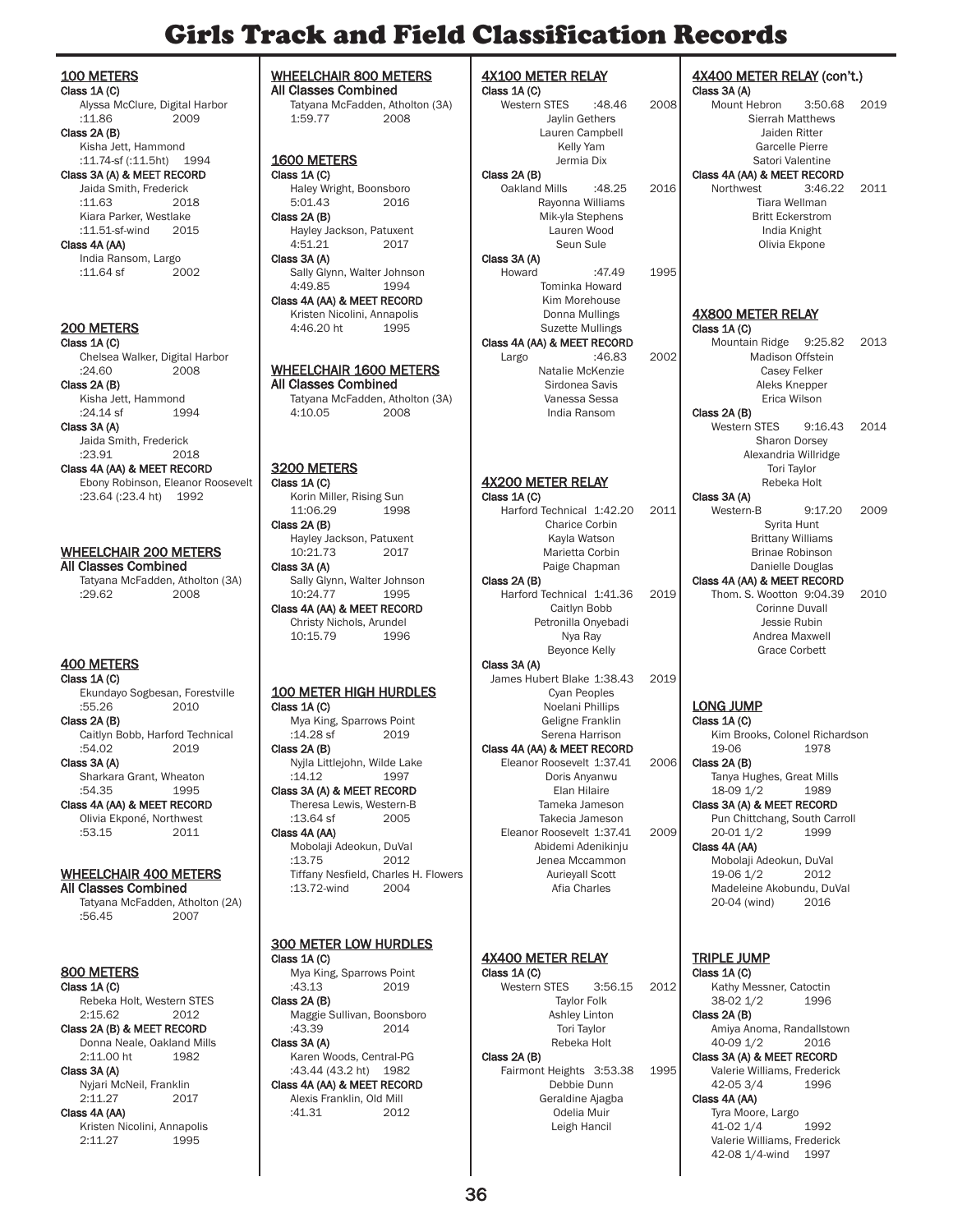#### HIGH JUMP

Class 1A (C) Record Kathy Messner, Catoctin<br>5-09 1997

5-09 1997 Class 2A (B) & MEET RECORD

### Tanya Hughes, Great Mills<br>6-00 1989

### Class 3A (A)

Nana Jeffrey-Idun, Wheaton 5-09 1995

1989

### Class 4A (AA)

Taylor Wright, Northwest<br>5-08 1/4 2018  $5-08$   $1/4$ 

### POLE VAULT

Class 1A (C) Emma Gerhold, Smithsburg 2014 Class 2A (B) & MEET RECORD Jackie McNulty, Oakdale<br>12-04 2015 2015 Class 3A (A) Olivia Gruver, Franklin  $12-00$ Class 4A (AA) Megan Wall, Dulaney<br>12-01 2011  $12-01$ 

#### **SHOT PUT**

Class 1A (C) Courtney Hawkins, Henry E. Lackey<br>41-03 2018  $2018$ Class 2A (B) Lindsay Grigoriev, Atholton<br>44-01 1/4 2003  $44-01$   $1/4$ 

Class 3A (A)

Amanda Deller, Aberdeen<br>43-11 1/4 2009 43-11 1/4 Class 4A (AA) & MEET RECORD

Emily Vannoy, Thomas Johnson<br>48-07 3/4 2008 48-07 3/4

### **DISCUS**

 $\overline{\text{Class }1\text{A}}$  (C) Byrna Jones, Wilde Lake<br>138-01 1983 138-01 Class 2A (B) & MEET RECORD Lindsay Grigoriev, Atholton  $12003$ Class 3A (A)

Amy Bilmanis, Thomas Stone<br>152-07 2003  $152-07$ 

#### Class 4A (AA)

Amy Bilmanis, Thomas Stone<br>153-06 2004  $153-06$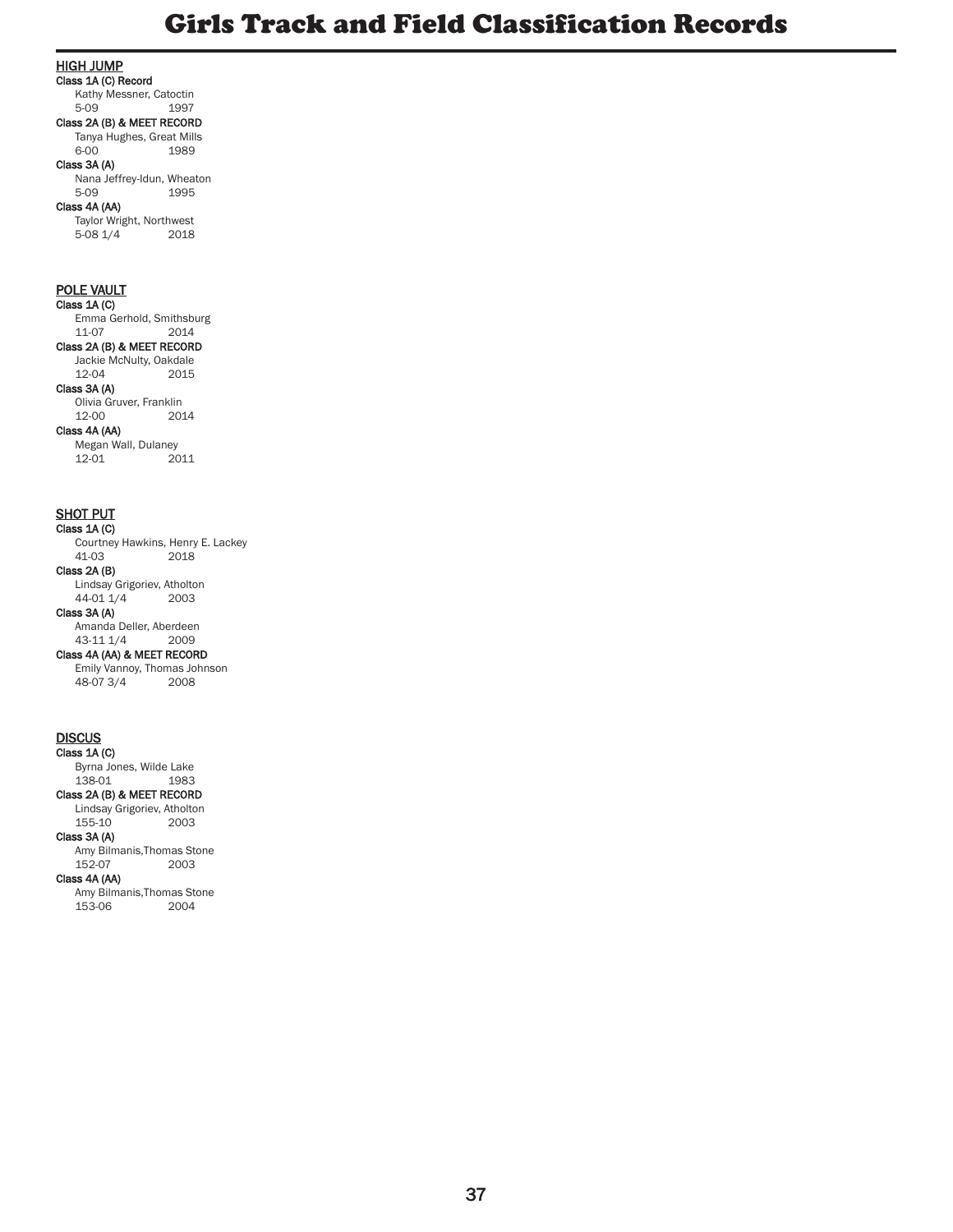# Girls State Meet Top-10 (1972-2020)

### 100 METERS

|                                                 |  | :11.63      |
|-------------------------------------------------|--|-------------|
|                                                 |  | $:11.64$ sf |
| EBONY ROBINSON ELEANOR ROOSEVELT 1992           |  | $:11.66$ sf |
| OLIVIA EKPONE THOMAS S. WOOTTON 2008            |  | $:11.68$ sf |
| EBONY ROBINSON (ht-11.5)ELEANOR ROOSEVELT 1992  |  | :11.74      |
| KISHA JETT (ht-11.5)HAMMOND 1994                |  | $:11.74$ sf |
|                                                 |  | :11.80      |
| FUNMI ALABI LONG REACH2009                      |  | :11.81      |
|                                                 |  | :11.82      |
| FUNMI ALABI LONG REACH (2nd)2007                |  | :11.83      |
| wind-aided:                                     |  |             |
|                                                 |  | :11.51sf    |
| AMBER ROBINSON (ht-11.4) ELEANOR ROOSEVELT 1998 |  | $:11.64$ sf |
| AMBER ROBINSON ELEANOR ROOSEVELT 1997           |  | :11.71      |
| PHARIST O'NEAL CHARLES H. FLOWERS2017           |  | $:11.73$ sf |
| JANELLE RALPH (ht-11.5) SPRINGBROOK 1998        |  | $:11.74$ sf |
| TENESHA HILL GAITHERSBURG 2005                  |  | $:11.75$ sf |
| OLIVIA EKPONE THOMAS S. WOOTTON 2008            |  | :11.77      |
| FUNMI ALABI LONG REACH2008                      |  | :11.81      |
| SHANIA COLLINS HUNTINGTOWN 2014                 |  | :11.81      |
|                                                 |  |             |

### 200 METERS

| EBONY ROBINSON (ht-23.4)ELEANOR ROOSEVELT 1992 :23.64 |  |  |
|-------------------------------------------------------|--|--|
| AMBER ROBINSON ELEANOR ROOSEVELT 1997 :23.76          |  |  |
| EBONY ROBINSON ELEANOR ROOSEVELT 1992 :23.78sf        |  |  |
| OLIVIA EKPONE NORTHWEST 2010 :23.89                   |  |  |
|                                                       |  |  |
| TAKECIA JAMESON ELEANOR ROOSEVELT 2007 :23.95         |  |  |
| OLIVIA EKPONE THOMAS S. WOOTTON 2008 :23.98sf         |  |  |
|                                                       |  |  |
|                                                       |  |  |
| TIANDRA PONTEEN ELEANOR ROOSEVELT 2003 :24.11         |  |  |
| wind-aided:                                           |  |  |
| AMBER ROBINSON ELEANOR ROOSEVELT 1998 :23.86          |  |  |
| SHANIA COLLINS HUNTINGTOWN 2014 :23.97                |  |  |
|                                                       |  |  |

### WHEELCHAIR 200 METERS

| GAIL GAENGTHOMAS JOHNSON2009 :36.51 |  |
|-------------------------------------|--|

### 400 METERS

| OLIVIA EKPONE NORTHWEST 2011 :53.15           |  |
|-----------------------------------------------|--|
| TIANDRA PONTEEN ELEANOR ROOSEVELT 2003 :53.22 |  |
| SUZIANN REID ELEANOR ROOSEVELT 1995 :53.41    |  |
| 0LIVIA EKPONE NORTHWEST 2010 :53.60           |  |
| SUZIANN REID ELEANOR ROOSEVELT 1994 :53.89    |  |
| CAITLYN BOBB HARFORD TECHNICAL 2019 :54.02    |  |
| 0LIVIA EKPONE THOMAS S. WOOTTON 2008 :54.18   |  |
| 0LIVIA EKPONE NORTHWEST 2009 :54.24           |  |
| ALEXIS FRANKLIN OLD MILL (2nd)2011 :54.26     |  |
|                                               |  |

### WHEELCHAIR 400 METERS

| GAIL GAENGTHOMAS JOHNSON2009 1:10.67 |  |
|--------------------------------------|--|

### 800 METERS

| KRISTEN NICOLINIANNAPOLIS 1995 2:11.27      |  |  |
|---------------------------------------------|--|--|
|                                             |  |  |
| TASHA STANLEYELEANOR ROOSEVELT 2008 2:11.31 |  |  |
| MORGANE GAY WALT WHITMAN (2nd) 2008 2:11.58 |  |  |
| KELLI ROBERTSCENTRAL-PG 1987 2:11.60        |  |  |
| TAMIKA COOMBSNORTHWESTERN-PG 1994 2:11.78   |  |  |
| MICHAELA WILKINS MOUNT HEBRON 2012 2:12.02  |  |  |
| BRITT ECKERSTROM NORTHWEST 2011 2:12.32     |  |  |
| SALLY GLYNN WALTER JOHNSON 1994 2:12.47     |  |  |

### WHEELCHAIR 800 METERS

### 1600 METERS

| KRISTEN NICOLINIANNAPOLIS 1995 4:46.20                |  |  |
|-------------------------------------------------------|--|--|
| SALLY GLYNN WALTER JOHNSON 1994 4:49.85               |  |  |
| SALLY GLYNN WALTER JOHNSON 1996 4:50.39               |  |  |
| SALLY GLYNN WALTER JOHNSON 1995 4:51.20               |  |  |
|                                                       |  |  |
| ABIGAIL GREEN WALTER JOHNSON 2018 4:51.43             |  |  |
|                                                       |  |  |
|                                                       |  |  |
| KRISTEN NICOLINIANNAPOLIS 1994 4:53.63                |  |  |
| AILEEN O'CONNOR HIGH POINT (ht-4:56.1 Mi)1978 4:54.40 |  |  |

### WHEELCHAIR 1600 METERS

| TATYANA MCFADDEN ATHOLTON 2008 4:10.05 |  |
|----------------------------------------|--|
|                                        |  |

### 3200 METERS

| CHRISTY NICHOLSARUNDEL 1996 10:15.79                       |  |  |
|------------------------------------------------------------|--|--|
|                                                            |  |  |
| ABIGAIL GREEN WALTER JOHNSON 2018 10:22.23                 |  |  |
| SALLY GLYNN WALTER JOHNSON 1995 10:24.77                   |  |  |
|                                                            |  |  |
| KRISTEN NICOLINIANNAPOLIS1995 10:29.22                     |  |  |
| AILEEN O'CONNOR HIGH POINT (ht-10:34.2 2-Mi) 1978 10:30.60 |  |  |
| KRISSY JOST PERRY HALL (2nd) 1995 10:33.50                 |  |  |
|                                                            |  |  |
| JULIEN WEBSTER CATOCTIN (2nd) 2017 10:37.35                |  |  |

### 100 METER HIGH HURDLES

|                                              |  | $:13.64$ sf |
|----------------------------------------------|--|-------------|
|                                              |  | :13.75      |
|                                              |  | :13.76      |
|                                              |  | :13.89      |
| LORRAINE GRAHAM CHARLES H. FLOWERS2009       |  | :13.92      |
|                                              |  | :13.96      |
|                                              |  | :13.96      |
|                                              |  | :14.01sf    |
| ALEXIS FRANKLIN OLD MILL (2nd)2012           |  | :14:02sf    |
| AUDREY GARIEPY-BOGUI WINSTON CHURCHILL 2007  |  | :14.10sf    |
| wind-aided:                                  |  |             |
| TIFFANY NESFIELD CHARLES H. FLOWERS2004      |  | :13.72sf    |
| AUDREY GARIEPY-BOGUL WINSTON CHURCHILL 2007  |  | :13.77      |
| TAKECIA JAMESON ELEANOR ROOSEVELT (2nd) 2007 |  | :13.91      |
|                                              |  | :13.99      |
| THERESA LEWIS WESTERN-B2006                  |  | :14.04      |
| IMANI COLBERTCHARLES H. FLOWERS2008          |  | :14.06      |
| THERESA LEWIS WESTERN-B2004                  |  | :14.10sf    |

### 300 METER LOW HURDLES

|                                              |  | :41.31 |
|----------------------------------------------|--|--------|
| TAKECIA JAMESON ELEANOR ROOSEVELT 2007       |  | :41.79 |
|                                              |  | :41.94 |
| LORRAINE GRAHAM CHARLES H. FLOWERS (2nd)2010 |  | :42.97 |
|                                              |  | :43.13 |
| ADRIENNE MCCRAYNORTH COUNTY 1992             |  | :43.14 |
| LORRAINE GRAHAM CHARLES H. FLOWERS2009       |  | :43.15 |
| LAILA ISMAIL BETHESDA-CC2014                 |  | :43.17 |
| JENNA McCAMMON ELEANOR ROOSEVELT (2nd) 2009  |  | :43.33 |
| ALEXIS FRANKLIN OLD MILL (3rd) 2009          |  | :43.35 |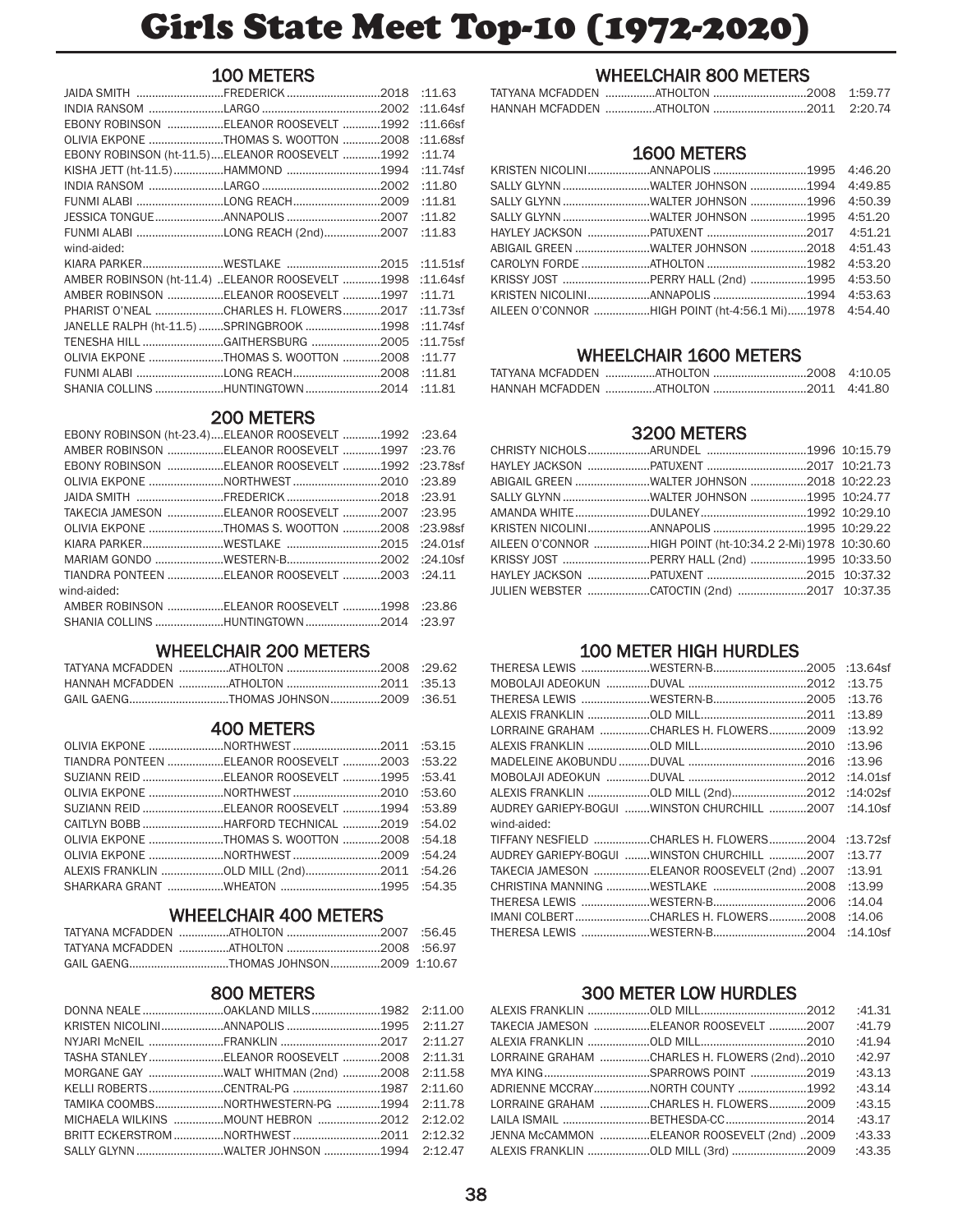# Girls State Meet Top-10 (1972-2020)

### LONG JUMP

|                                          |  | 20-01 1/2 |
|------------------------------------------|--|-----------|
|                                          |  | 19-09     |
|                                          |  | 19-06 1/2 |
|                                          |  | 19-06     |
| ALISHA MCCLINTON PERRY HALL 1996         |  | 19-04     |
|                                          |  | 19-03 1/2 |
|                                          |  | 19-03     |
| OLA SESAY ELEANOR ROOSEVELT 1997         |  | $19-03$   |
| TONI JEFFERSON WESTERN-B 1998            |  | 19-03     |
| CATHY BARBERFAIRMONT HEIGHTS 1978        |  | 19-02 1/2 |
| JESSICA DEFREITAS ELEANOR ROOSEVELT 1999 |  | 19-02 1/2 |
| wind-aided:                              |  |           |
|                                          |  | 20-04     |
| VAL WILLIAMS FREDERICK 1996              |  | 19-10 1/2 |
| JAZMINE WIGGS BOWIE (2nd) 2016           |  | 19-06 1/2 |

### TRIPLE JUMP

| VAL WILLIAMS FREDERICK 1996            |  | 42-053/4  |
|----------------------------------------|--|-----------|
|                                        |  |           |
| HARLEIGH WHITEHUNTINGTOWN 2017         |  | 41-04     |
|                                        |  |           |
| TAYLOR WRIGHT NORTHWEST 2019 41-00 1/2 |  |           |
| AMIYA ANOMA RANDALLSTOWN 2016          |  | 40-09 1/2 |
| OLA SESAY ELEANOR ROOSEVELT 1997       |  | 40-08     |
| ARIELLE STATHAM PAINT BRANCH 2009      |  | 40-04     |
|                                        |  | 40-02 1/2 |
| PUN CHITTCHANG SOUTH CARROLL1999       |  | 40-01     |
| wind-aided:                            |  |           |
| VAL WILLIAMS FREDERICK 1997 42-08 1/2  |  |           |

### HIGH JUMP

| TANYA HUGHES  GREAT MILLS 1989             |  | $6 - 00$  |
|--------------------------------------------|--|-----------|
| TANYA HUGHES  GREAT MILLS 1988             |  | $5 - 10$  |
| NANA JEFFREY-IDUN WHEATON1995              |  | 5-09      |
|                                            |  | $5-09$    |
| TAYLOR WRIGHTNORTHWEST2018                 |  | $5-081/4$ |
|                                            |  | $5 - 08$  |
|                                            |  | 5-08      |
| TANYA HUGHES  GREAT MILLS 1990             |  | $5 - 08$  |
| VANESSA JONESSHERWOOD 1997                 |  | $5 - 08$  |
| AUDREY GARIEPY-BOGUI WINSTON CHURCHILL2007 |  | $5 - 08$  |
| AMINA SMITH PATUXENT  2008                 |  | $5-08$    |
|                                            |  | $5 - 08$  |
| ERIKA HURD MANCHESTER VALLEY 2011          |  | $5 - 08$  |
| TAYLOR WRIGHTNORTHWEST2019                 |  | $5-08$    |

### POLE VAULT

|                                    |  | 12-04     |
|------------------------------------|--|-----------|
|                                    |  | $12 - 03$ |
|                                    |  | $12 - 01$ |
|                                    |  | $12 - 00$ |
|                                    |  | $12 - 00$ |
| KELCIE ROBERTSON WALKERSVILLE 2017 |  | 11-09     |
|                                    |  | 11-08     |
|                                    |  | 11-08     |
|                                    |  | 11-07     |
| EMMA GERHOLD SMITHSBURG 2014 11-07 |  |           |

### SHOT PUT

| EMILY VANNOY GOV. THOMAS JOHNSON 2008 48-07 3/4 |  |           |
|-------------------------------------------------|--|-----------|
| EMILY VANNOY GOV. THOMAS JOHNSON 2007 46-00     |  |           |
|                                                 |  | 45-05 1/4 |
|                                                 |  | 44-08 1/2 |
|                                                 |  |           |
| CLAUDIO ABABIO CLARKSBURG 2014 43-11 1/2        |  |           |
| AMANDA DELLER ABERDEEN2009 43-11 1/4            |  |           |
|                                                 |  |           |
|                                                 |  |           |
|                                                 |  |           |

|  | SEASONS USUAL DOUGLASS-PG2017 |  | 43-01 |
|--|-------------------------------|--|-------|
|--|-------------------------------|--|-------|

### **DISCUS**

|                                             |  | 155-10 |
|---------------------------------------------|--|--------|
| AMY BILMANIS THOMAS STONE 2004              |  | 153-06 |
| AMY BILMANIS THOMAS STONE 2003              |  | 152-07 |
| MATTIE CYMEKCHESAPEAKE-AA 1992              |  | 151-04 |
| LAUREN ALLAM CHESAPEAKE-AA 2010             |  | 150-01 |
| AMY BILMANIS THOMAS STONE 2005              |  | 149-08 |
| SEASONS USUAL DOUGLASS-PG 2017              |  | 149-05 |
| SHIRL DORSEY THE WESTMINSTER THE THIRD 1986 |  | 147-09 |
| SEASONS USUAL DOUGLASS-PG 2016              |  | 146-10 |
|                                             |  | 146-03 |

### 4X100 METER RELAY

|                                  | :46.83 |
|----------------------------------|--------|
| ELEANOR ROOSEVELT (ht-46.7) 1992 | :46.84 |
|                                  | :46.94 |
|                                  | :46.99 |
|                                  | :47.19 |
|                                  | :47.20 |
|                                  | :47.22 |
|                                  | :47.43 |
|                                  | :47.44 |
|                                  | :47.47 |

### 4X200 METER RELAY

|  | 1:37.41 |
|--|---------|
|  | 1:37.41 |
|  | 1:38.43 |
|  | 1:38.90 |
|  | 1:38.98 |
|  | 1:39.08 |
|  | 1:39.43 |
|  | 1:39.74 |
|  |         |
|  |         |

### 4X400 METER RELAY

|  | 3:46.22 |
|--|---------|
|  | 3:47.48 |
|  | 3:47.76 |
|  | 3:48.28 |
|  | 3:48.54 |
|  | 3:49.50 |
|  | 3:50.10 |
|  | 3:50.45 |
|  | 3:50.68 |
|  | 3:50.70 |

### 4X800 METER RELAY

|  | 9:10.85 |
|--|---------|
|  | 9:12.14 |
|  | 9:14.64 |
|  | 9:15.64 |
|  |         |
|  | 9:16.43 |
|  | 9:16.74 |
|  | 9:17.20 |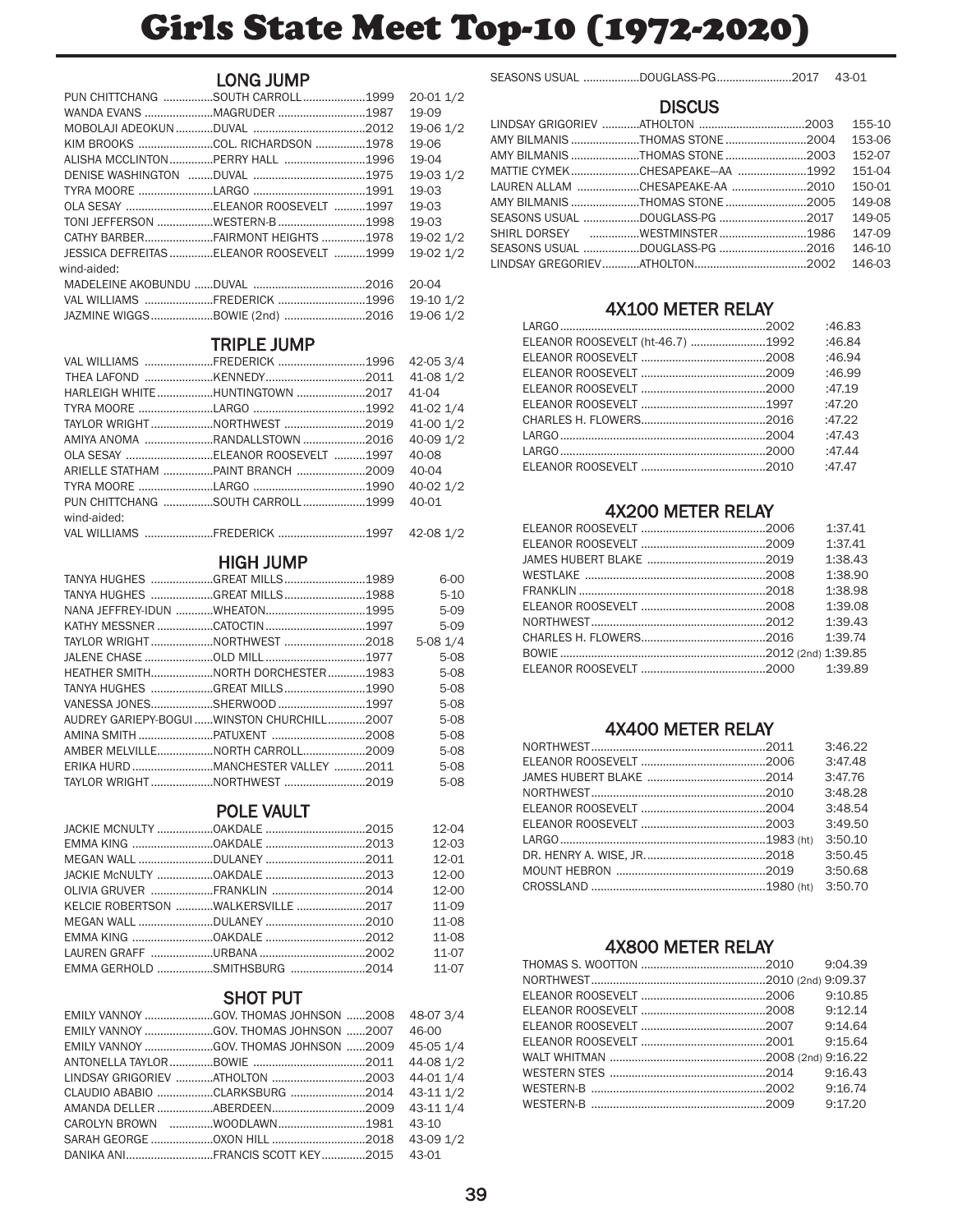|              | Event: 100 Meters      |                                                        |              | Event: 100 Meters (con't.) |                                                            |              | Event: 100 Meters (con't.) |                                                                                                               |
|--------------|------------------------|--------------------------------------------------------|--------------|----------------------------|------------------------------------------------------------|--------------|----------------------------|---------------------------------------------------------------------------------------------------------------|
| Year         | Class                  | Athlete-School-Mark                                    | Year         | Class                      | Athlete-School-Mark                                        | Year         | Class                      | Athlete-School-Mark                                                                                           |
| 1972         | Comb                   | D. Jones JMB 11.2y                                     | 1994<br>1994 | 4A<br>3A                   | Suziann Reid ELR 12.13<br>Stacy Jordan DUV 12.55           | 2014<br>2014 | 4A<br>3A                   | Stephanie Davis CZM 12.01-w<br>Shania Collins HUN 11.81-w                                                     |
| 1973<br>1973 | Comb<br>Comb - 60 yds. | Marilyn McRoy LAU 11.5y<br>Carolyn McRoy LAU 7.1y      | 1994<br>1994 | 2A<br>1A                   | Kisha Jett HAM 12.04<br>Sirena Williams CEN 12.70          | 2014<br>2014 | 2A<br>1A                   | Paige Chapman HVT 12.23-w<br>Mary Foday CEN 12.34-w                                                           |
| 1974<br>1974 | Comb<br>Comb - 60 yds. | Carol Ihrig FRI 11.4y<br>Denise Washington DUV 7.2y    | 1995<br>1995 | 4A<br>3A                   | Suziann Reid ELR 11.85<br>Natalie Johnson PBR 12.25        | 2015<br>2015 | 4A<br>3A                   | Martha Sam JHB 12.04<br>Kiara Parker WLA 11.97                                                                |
|              |                        |                                                        | 1995         | 2A                         | Debbie Dunn FAH 12.31                                      | 2015         | 2A                         | Micah Meekins MRR 12.43                                                                                       |
| 1975         | Comb                   | Carolyn Groom LAR 11.4y                                | 1995         | 1A                         | Sirena Williams CEN 12.70                                  | 2015         | 1A                         | Mary Foday CEN 12.40                                                                                          |
| 1976         | AA                     | Terry Matthews BLA 11.1y                               | 1996         | 4A                         | Amber Robinson ELR 12.41                                   | 2016         | 4A                         | Pharist O'Neal CHF 11.93                                                                                      |
| 1976         | ABC                    | Roxanne White WLD 10.8y                                | 1996<br>1996 | 3A<br>2A                   | Michelle Higginbottom FRE 12.57<br>Miranda Baker SUR 13.10 | 2016<br>2016 | 3A<br>2A                   | Jaida Smith FRE 12.03<br>Mary Foday CEN 12.30                                                                 |
| 1977         | AA                     | Terry Matthews BLA 11.5y                               | 1996         | 1A                         | Kathy Messner CTT 13.08                                    | 2016         | 1A                         | Khaalea Collins SUR 12.65                                                                                     |
| 1977         | Α                      | Winnie Spence CHA 10.8y                                |              |                            |                                                            |              |                            |                                                                                                               |
| 1977         | B                      | Renee Keck CEN 11.2y                                   | 1997         | 4A                         | Amber Robinson ELR 11.71                                   | 2017         | 4A                         | Pharist O'Neal CHF 11.92                                                                                      |
| 1977         | C                      | Kim Brooks CLR 11.4y                                   | 1997<br>1997 | ЗA<br>2A                   | Sharell Augusta FRD 12.30<br>Tameca Riley LAC 12.13        | 2017<br>2017 | 3A<br>2A                   | Jaida Smith FRE 12.15<br>Sydney Williams LAC 12.17                                                            |
| 1978         | AA                     | Paula Hines BLA 10.9y                                  | 1997         | 1A                         | Teyarnte Carter LGR 12.07                                  | 2017         | 1A                         | Aubree Boyle ALL 12.61                                                                                        |
| 1978         | Α                      | Cathy Barber FAH 11.2y                                 |              |                            |                                                            |              |                            |                                                                                                               |
| 1978<br>1978 | В<br>C                 | Renita Dingle FRD 10.9y                                | 1998         | 4A<br>3A                   | Janelle Ralph SPB 12.22                                    | 2018<br>2018 | 4A                         | Carmen Henderson NPT 12.16                                                                                    |
|              |                        | Kim Brooks CLR 11.5y                                   | 1998<br>1998 | 2A                         | Chanel Spriggs NOC 12.47<br>Teyarnte Carter LGR 12.39      | 2018         | 3A<br>2A                   | Jaida Smith FRE 11.63<br>Sydney Robinson RVH 12.08                                                            |
| 1979         | AA                     | Debbie Murphy MTB 11.4y                                | 1998         | 1A                         | Amber Day OAK 12.47                                        | 2018         | 1A                         | Crystal Johnson WTE 11.99                                                                                     |
| 1979         | Α                      | Darlene Jefferson ELR 10.8y                            |              |                            |                                                            |              |                            |                                                                                                               |
| 1979<br>1979 | B<br>C                 | Nannette Seth NCN 11.1y<br>Monique Bankins LEO 11.4y   | 1999<br>1999 | 4A<br>3A                   | Jessica Defreitas ELR 11.80<br>Mylennie Dade WLA 12.60     | 2019<br>2019 | 4A<br>3A                   | Taylor Wright NWM 12.29<br>Jada Sobratti FRE 12.25                                                            |
|              |                        |                                                        | 1999         | 2A                         | Lekisha Barnaby CEN 11.99                                  | 2019         | 2A                         | Olivia Garner WLA 12.39                                                                                       |
| 1980         | AA                     | Paula Hines BLA 11.7                                   | 1999         | 1A                         | Tiesha Nickson CLR 12.70                                   | 2019         | 1A                         | Malia Watkins FRD 12.30                                                                                       |
| 1980         | Α                      | Cathy Rattray BCC 12.1                                 |              |                            |                                                            |              |                            |                                                                                                               |
| 1980<br>1980 | В<br>C                 | Sherri Bullard NOC 12.2<br>Jackie Mowatt HAM 12.3      | 2000<br>2000 | 4A<br>3A                   | Imani White FRE 12.15<br>Teyarnte Carter LGR 12.18         | 2020<br>2020 |                            | Spring season postponed on March 13th and ultimately<br>cancelled on April 28th due to the COVID-19 pandemic. |
|              |                        |                                                        | 2000         | 2A                         | Laura Ryans QAN 12.84                                      | 2020         | No meets held.             |                                                                                                               |
| 1981         | AA                     | Jenny Buckler DUL 12.0                                 | 2000         | 1A                         | Emilie Bonano SHG 12.92                                    |              |                            |                                                                                                               |
| 1981         | Α                      | Pam Carter CEN 12.1<br>Sherri Bullard NOC 11.9         |              |                            |                                                            |              | Event: 200 Meters          |                                                                                                               |
| 1981<br>1981 | В<br>C                 | Nannette Seth NCN 12.3                                 | 2001<br>2001 | 4A<br>3A                   | India Ransom LAR 12.06<br>Leonie Prao WLD 12.68            | Year<br>1972 | Class<br>Comb              | Athlete-School-Mark<br>Tina Leatherman GTJ 26.4y                                                              |
|              |                        |                                                        | 2001         | 2A                         | Christa Brown CEN 12.84                                    |              |                            |                                                                                                               |
| 1982         | AA                     | Linda White ARU 12.3                                   | 2001         | 1A                         | Tiesha Nixon CLR 12.77                                     | 1973         | Comb                       | Carolyn McRoy LAU 26.1y                                                                                       |
| 1982<br>1982 | Α<br>B                 | Robin Benjamin CEN 12.2<br>Heather Pyle CWW 13.1       | 2002         | 4A                         | India Ransom LAR 11.80                                     | 1974         | Comb                       | Terri Walker ABE 25.5y                                                                                        |
| 1982         | C                      | Nannette Seth NCN 12.3                                 | 2002         | 3A                         | Kelly Ennis LEO 12.47                                      | 1975         | Comb                       | Paulette Clagon LAR 25.4y                                                                                     |
|              |                        |                                                        | 2002         | 2A                         | Shad2 Smith HAM 12.47                                      |              |                            |                                                                                                               |
| 1983<br>1983 | AA<br>Α                | Sonora Clark OXH 12.0<br>Robin Benjamin CEN 11.9       | 2002         | 1A                         | Melissa Wynn SHG 12.85                                     | 1976<br>1976 | AA<br>ABC                  | Bonnie Bataglia PKV 25.7y<br>Terri Walker WIC 25.4y                                                           |
| 1983         | B                      | Michelle Dixon FAL 12.6                                | 2003         | 4A                         | Tiandra Ponteen ELR 12.08                                  |              |                            |                                                                                                               |
| 1983         | C                      | Heather Smith NDC 12.1                                 | 2003         | 3A                         | Damara Parrish LGR 12.54                                   | 1977         | AA                         | Louise Osborne SUI 25.7y                                                                                      |
|              |                        |                                                        | 2003         | 2A                         | ShadZ Smith HAM 12.43                                      | 1977         | Α                          | Winnie Spence CHA 25.0y                                                                                       |
| 1984<br>1984 | AA<br>Α                | Martrell Gamble PKD 12.1<br>Helen Jessie NHG 12.3      | 2003         | 1A                         | Caitlin Witman WIL 12.93                                   | 1977<br>1977 | B<br>C                     | Melissa Hill CEN 25.2y<br>Jennifer Whitfield OAK 26.0y                                                        |
| 1984         | В                      | Jennifer Koss GLG 12.1                                 | 2004         | 4A                         | Michaylin Golladay LAR 12.12                               |              |                            |                                                                                                               |
| 1984         | C                      | Darlene Brown NCN 12.4                                 | 2004         | 3A                         | Alyssa Evering FAL 12.11                                   | 1978         | AA                         | Paula Hines BLA 24.6y                                                                                         |
| 1985         | AA                     | Lashawn Haythe GAI 12.1                                | 2004<br>2004 | 2A<br>1A                   | Cierra Layne EDW 12.06<br>Phoenix Ruff RFL 12.23           | 1978<br>1978 | Α<br>B                     | Cathy Barber FAH 25.7y<br>Renita Dingle FRD 25.0y                                                             |
| 1985         | Α                      | Nikki Young CEN 12.2                                   |              |                            |                                                            | 1978         | C                          | Kim Brooks CLR 25.0y                                                                                          |
| 1985         | B                      | Jennifer Koss GLG 12.3                                 | 2005         | 4A                         | Tenesha Hill GAI 11.97-wind                                |              |                            |                                                                                                               |
| 1985         | C                      | Heather Smith NDC 12.3                                 | 2005<br>2005 | 3A<br>2A                   | Alyssa Evbering FAL 12.19                                  | 1979         | AA                         | Paula Hines BLA 25.0y                                                                                         |
| 1986         | AA                     | Lashawn Haythe GAI 12.0                                | 2005         | 1A                         | Alexis Booker FRI 12.46<br>Rachel Mccallum BRN 12.76-wind  | 1979<br>1979 | Α<br>B                     | Darlene Jefferson ELR 24.2y<br>Rachel Clary SPP 24.7y                                                         |
| 1986         | Α                      | Helen Jessie NHG 12.1                                  |              |                            |                                                            | 1979         | C                          | Donna Bugg LIN 26.9y                                                                                          |
| 1986         | B                      | Teri Smith BAR 12.3                                    | 2006         | 4A                         | Elan Hilaire ELR 11.99                                     |              |                            |                                                                                                               |
| 1986         | C                      | Desiree Rowe BOO 12.6                                  | 2006<br>2006 | 3A<br>2A                   | Shalaiyah Sommerville WEB 12.24<br>Aunye Boone CAL 12.06   | 1980<br>1980 | AA<br>Α                    | Paula Hines BLA 24.0<br>Cathy Rattray BCC 24.4                                                                |
| 1987         | AA                     | Ania Sloan JFK 12.2                                    | 2006         | 1A                         | Rachel McCallum BRN 12.65                                  | 1980         | B                          | Sherri Bullard NOC 25.6                                                                                       |
| 1987         | Α                      | Flirtisha Harris CAL 12.3                              |              |                            |                                                            | 1980         | C                          | Jackie Mowatt HAM 25.7                                                                                        |
| 1987<br>1987 | B<br>C                 | Teri Smith BAR 12.2<br>Zelma Owens PEV 12.8            | 2007<br>2007 | 4A<br>3A                   | Waquesha Canty CHF 12.07<br>Jessica Tongue ANN 11.82       | 1981         | AA                         | Michelle Collins MTB 24.7                                                                                     |
|              |                        |                                                        | 2007         | 2A                         | Aunye Boone CAL 11.86                                      | 1981         | Α                          | Pam Carter CEN 24.9                                                                                           |
| 1988         | AA                     | Twanna Shields NWE 12.21                               | 2007         | 1A                         | Jermia Dix WTE 12.32                                       | 1981         | B                          | Sherri Bullard NOC 24.7                                                                                       |
| 1988<br>1988 | Α<br>B                 | Shaye Hardy SUR 12.30<br>Flirtisha Harris CAL 12.400   | 2008         | 4A                         | Olivia Ekpone TSW 11.77                                    | 1981         | C                          | Nannette Seth NCN 25.6                                                                                        |
| 1988         | C                      | Heather Crump MTS 12.7                                 | 2008         | 3A                         | Funmi Alabi LGR 11.81                                      | 1982         | AA                         | Michelle Collins MTB 24.7                                                                                     |
|              |                        |                                                        | 2008         | 2A                         | Alese Forbes NWB 12.27                                     | 1982         | Α                          | Robin Benjamin CEN 25.0                                                                                       |
| 1989<br>1989 | 4A<br>3A               | Melanie Etz SEV 12.27<br>Teresa Israel PBR 12.43       | 2008         | 1A                         | Alyssa McClure DGH 12.20                                   | 1982<br>1982 | B<br>C                     | Erin Cornelison CTN 25.6<br>Nannette Seth NCN 25.7                                                            |
| 1989         | 2A                     | Flirtisha Harris CAL 11.98                             | 2009         | 4A                         | Aurieyall Scott ELR 11.89                                  |              |                            |                                                                                                               |
| 1989         | 1A                     | Angie Green FSK 12.71                                  | 2009         | 3A                         | Funmi Alabi LGR 11.81                                      | 1983         | AA                         | Jan Harris OXH 24.5                                                                                           |
| 1990         | 4A                     |                                                        | 2009         | 2A<br>1A                   | Alese Forbes NWB 12.45<br>Alyssa McClure DGH 11.86         | 1983<br>1983 | Α<br>B                     | Robin Benjamin CEN 24.3<br>Michelle Dixon FAL 25.5                                                            |
| 1990         | 3A                     | Ebony Robinson ELR 12.25<br>Flirtisha Harris CAL 12.45 | 2009         |                            |                                                            | 1983         | C                          | Heather Smith NDC 25.5                                                                                        |
| 1990         | 2A                     | Mekka Richardson HAM 13.11                             | 2010         | 4A                         | Olivia Ekpone NWM 11.94                                    |              |                            |                                                                                                               |
| 1990         | 1A                     | Angie Green FSK 12.82                                  | 2010         | 3A                         | Mercedes Jackson HUN 12.01                                 | 1984         | AA                         | Pat Mobley SUI 25.3                                                                                           |
| 1991         | 4A                     | Ebony Robinson ELR 11.70                               | 2010<br>2010 | 2A<br>1A                   | Renee Phillips NHG 12.25<br>Abby DuncanBOO 12.26           | 1984<br>1984 | Α<br>B                     | Helen Jessee NHG 25.8<br>Teri Smith BAR 25.1                                                                  |
| 1991         | 3A                     | Teresa Israel PBR 12.21                                |              |                            |                                                            | 1984         | C                          | Dionne Smith NDC 27.0                                                                                         |
| 1991         | 2A                     | Kisha Jett HAM 12.14                                   | 2011         | 4A                         | Olivia Ekpone NWM 11.85                                    |              |                            |                                                                                                               |
| 1991         | 1A                     | Sheron Barton MLM 13.24                                | 2011<br>2011 | 3A<br>2A                   | Mercedes Jackson HUN 11.99<br>Aneesha Scott LGR 12.22      | 1985<br>1985 | AA<br>Α                    | Lashawn Haythe GAI 25.2<br>Nikki Young CEN 25.0                                                               |
| 1992         | 4A                     | Ebony Robinson ELR 11.50                               | 2011         | 1A                         | Abby Duncan BOO 12.31                                      | 1985         | $\sf B$                    | Jennifer Koss GLG 25.6                                                                                        |
| 1992         | 3A                     | Lisa Montgomery LAC 12.02                              |              |                            |                                                            | 1985         | C                          | Heather Smith NDC 25.7                                                                                        |
| 1992<br>1992 | 2A<br>1A               | Kisha Jett HAM 11.80<br>Zoe Hunt SMI 12.60             | 2012<br>2012 | 4A<br>3A                   | Mobolaji Adeokun DUV 11.91<br>Jimmia McCluskey ABE 12.36   | 1986         | AA                         | Lashawn Haythe GAI 24.7                                                                                       |
|              |                        |                                                        | 2012         | 2A                         | Dnique Phillip NEC 12.05                                   | 1986         | Α                          | Helen Jessie NHG 25.3                                                                                         |
| 1993         | 4A                     | Kakisha Addison GAI 12.00                              | 2012         | 1A                         | Abby Duncan BOO 12.13                                      | 1986         | B                          | Teri Smith BAR 25.1                                                                                           |
| 1993<br>1993 | 3A<br>2A               | Robin Smith WAJ 12.52<br>Kisha Jett HOW 12.04          | 2013         | 4A                         | Lexus Ramsey BOW 12.05                                     | 1986         | $\mathbb C$                | Desiree Rowe BOO 25.8                                                                                         |
| 1993         | 1A                     | Tominka Howard WLD 13.06                               | 2013         | 3A                         | Jimmia McCluskey ABE 12.06                                 | 1987         | AA                         | Camille Phillips LAR 25.2                                                                                     |
|              |                        |                                                        | 2013         | 2A                         | Kara Patrice LIB 12.48                                     | 1987         | Α                          | Flirtisha Harris CAL 25.4                                                                                     |
|              |                        |                                                        | 2013         | 1A                         | Valerie Mizansky NCL 12.48                                 | 1987         | B                          | Teri Smith BAR 24.7                                                                                           |
|              |                        |                                                        |              |                            |                                                            | 1987         | $\mathbb C$                | Jenny Achziger FSK 26.0                                                                                       |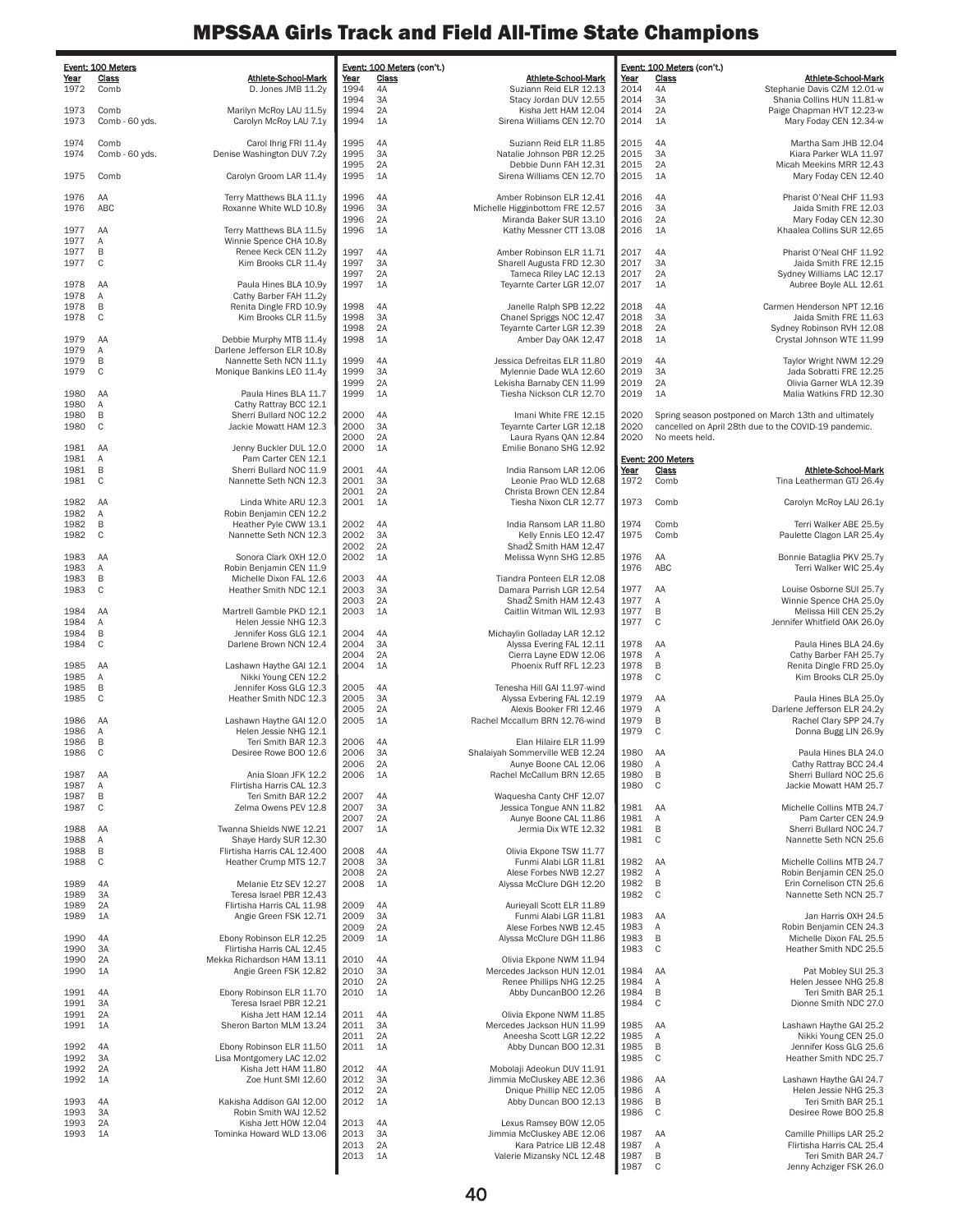|              | Event: 200 Meters (con't.) |                                                                |              | Event: 200 Meters (con't.)                   |                                                                                                               |              |             | Event: 400 Meters (con't.)                                          |
|--------------|----------------------------|----------------------------------------------------------------|--------------|----------------------------------------------|---------------------------------------------------------------------------------------------------------------|--------------|-------------|---------------------------------------------------------------------|
| Year<br>1988 | Class<br>AA                | Athlete-School-Mark<br>Camille Phillips LAR 24.74              | Year<br>2008 | Class<br>4A                                  | Athlete-School-Mark<br>Olivia Ekpone TSW 24.15                                                                | Year<br>1980 | Class<br>AA | Athlete-School-Mark<br>Rayshel Stewart DUV 55.7                     |
| 1988         | Α                          | Shaye Hardy SUR 25.20                                          | 2008         | 3A                                           | Jessica Tongue ANN 24.16                                                                                      | 1980         | Α           | Cathy Rattray BCC 54.5                                              |
| 1988<br>1988 | B<br>C                     | Flirtisha Harris CAL 25.30<br>Angie Green FSK 26.70            | 2008<br>2008 | 2A<br>1A                                     | Lequisha Parker NWD 24.59<br>Chelsea Walker DGH 24.60                                                         | 1980<br>1980 | B<br>C      | Rachel Clary SPP 55.1<br>Twanda Dorsey LIN 60.5                     |
| 1989         | 4A                         | Tamicka Maynard OLM 24.59                                      | 2009         | 4A                                           | Aurieyall Scott ELR 24.14                                                                                     | 1981         | AA          | Michelle Collins MTB 55.1                                           |
| 1989<br>1989 | 3A<br>2A                   | Jackie Israel PBR 25.00<br>Flirtisha Harris CAL 24.00          | 2009<br>2009 | 3A<br>2A                                     | Funmi Alabi LGR 24.84<br>Alese Forbes NWB 25.18                                                               | 1981<br>1981 | Α<br>B      | Karen Woods CEN 57.0<br>Angie Tyer CHO 55.8 ?                       |
| 1989         | 1A                         | Angie Green FSK 25.40                                          | 2009         | 1A                                           | Chelsea Walker DGH 25.12                                                                                      | 1981         | C           | Twanda Dorsey LIN 59.4                                              |
| 1990         | 4A                         | Ebony Robinson ELR 24.47                                       | 2010         | 4A                                           | Olivia Ekpone NWM 23.89                                                                                       | 1982         | AA          | Michelle Collins MTB 56.2                                           |
| 1990<br>1990 | 3A<br>2A                   | Flirtisha Harris CAL 24.76<br>Stephanie Love CEN 25.93         | 2010<br>2010 | 3A<br>2A                                     | Lequisha Parker NWD 24.58<br>Aneesha Scott LGR 25.18                                                          | 1982<br>1982 | Α<br>B      | Karen Woods CEN 56.3<br>Donna Neale OAK 54.8                        |
| 1990         | 1A                         | Angie Green FSK 26.66                                          | 2010         | 1A                                           | Abby Duncan BOO 25.33                                                                                         | 1982         | C           | Dana Giles WLK 58.9                                                 |
| 1991         | 4A                         | Ebony Robinson ELR 24.52                                       | 2011         | 4A                                           | Olivia Ekpone NWM 24.67                                                                                       | 1983         | AA          | Jan Harris OXH 56.2                                                 |
| 1991<br>1991 | 3A<br>2A                   | Angie Vaughn LAU 25.57<br>Kisha Jett HAM 25.24                 | 2011<br>2011 | 3A<br>2A                                     | Lequisha Parker NWD 24.64<br>Aneesha Scott LGR 25.20                                                          | 1983<br>1983 | Α<br>B      | Robin Benjamin CEN 55.5<br>Michelle Dixon FAL 56.8                  |
| 1991         | 1A                         | Sylestine Camper NDC 27.33                                     | 2011         | 1A                                           | Abby Duncan BOO 25.47                                                                                         | 1983         | C           | Elaine Duck MID 59.5                                                |
| 1992<br>1992 | 4A<br>3A                   | Ebony Robinson ELR 23.40<br>Lisa Montgomery LAC 25.00          | 2012<br>2012 | 4A<br>3A                                     | Mobolaji Adeokun DUV 24.55<br>Shania Collins HUN 25.03                                                        | 1984<br>1984 | AA<br>Α     | Pat Mobley SUI 57.1<br>Paula Bryant CEN 57.0                        |
| 1992         | 2A                         | Kisha Jett HAM 24.400                                          | 2012         | 2A                                           | Dnique Phillip NEC 24.57                                                                                      | 1984         | B           | Teri Smith BAR 57.5                                                 |
| 1992         | 1A                         | Zoe Hunt SMI 25.5                                              | 2012         | 1A                                           | Abby Duncan BOO 25.35                                                                                         | 1984         | C           | Elaine Duck MID 59.3                                                |
| 1993<br>1993 | 4A<br>3A                   | Suziann Reid ELR 24.61<br>Sharkara Grant WHE 25.57             | 2013<br>2013 | 4A<br>3A                                     | Lexus Ramsey BOW 24.51<br>Shania Collins HUN 25.06                                                            | 1985<br>1985 | AA<br>Α     | Carol Womack ELR 57.5<br>Kellie Roberts CEN 55.5                    |
| 1993         | 2A                         | Kisha Jett HOW 24.31                                           | 2013         | 2A                                           | Alexis Murry LAC 25.60                                                                                        | 1985         | B           | Teri Smith BAR 56.8                                                 |
| 1993         | 1A                         | Zoe Hunt SMI 25.34                                             | 2013         | 1A                                           | Sharon Dorsey WTE 24.95                                                                                       | 1985         | C           | Jenny Achziger FSK 59.3                                             |
| 1994<br>1994 | 4A<br>3A                   | Suziann Reid ELR 24.34                                         | 2014<br>2014 | 4A<br>3A                                     | Stephanie Davis CZM 24.47-w<br>Shania Collins HUN 23.97-w                                                     | 1986<br>1986 | AA<br>Α     | Shelia Davis OXH 57.2<br>Rhonda Williams FRD/Jody McKinnon SRI 58.4 |
| 1994         | 2A                         | Stacy Jordan DUV 25.05<br>Kisha Jett HAM 24.34                 | 2014         | 2A                                           | Sharon Dorsey WTE 24.49-w                                                                                     | 1986         | B           | Kellie Roberts CEN 55.6                                             |
| 1994         | 1A                         | Adelle Chenier WLD 26.46                                       | 2014         | 1A                                           | Vondasia Forbes FAH 25.54-w                                                                                   | 1986         | C           | Jenny Achziger FSK 59.8                                             |
| 1995         | 4A<br>3A                   | Amber Robinson ELR 24.63                                       | 2015<br>2015 | 4A                                           | Stephanie Davis CZM 24.41<br>Kiara Parker WLA 24.21                                                           | 1987<br>1987 | AA          | Camille Phillips LAR 56.4<br>Mona West POT 57.6                     |
| 1995<br>1995 | 2A                         | Natalie Johnson PBR 24.82<br>Debbie Dunn FAH 24.94             | 2015         | 3A<br>2A                                     | Micah Meekins MRR 24.95                                                                                       | 1987         | Α<br>B      | Kellie Roberts CEN 55.4                                             |
| 1995         | 1A                         | Adelle Chenier WLD 25.57                                       | 2015         | 1A                                           | Mary Foday CEN 25.31                                                                                          | 1987         | C           | Jenny Achziger FSK 59.1                                             |
| 1996         | 4A                         | Amber Robinson ELR 24.43                                       | 2016         | 4A                                           | Pharist O'Neal CHF 24.82                                                                                      | 1988         | AA          | Camille Phillips LAR 55.08                                          |
| 1996<br>1996 | 3A<br>2A                   | Michelle Higginbottom FRE 24.96<br>Tameka Riley LAC 25.60      | 2016<br>2016 | 3A<br>2A                                     | Jamila Brown WLD 24.75<br>Sidney Williams LAC 25.02                                                           | 1988<br>1988 | Α<br>B      | Marcia Lambert BLA 57.50<br>Indira Hamilton CEN 56.00               |
| 1996         | 1A                         | Zakiyya Muhammad HDG 26.51                                     | 2016         | 1A                                           | Rakiya Taylor SUR 26.31                                                                                       | 1988         | C           | Stephanie Smith BOO 60.00                                           |
| 1997         | 4A                         | Amber Robinson ELR 23.76                                       | 2017         | 4A                                           | Pharist O'Neal CHF 24.31                                                                                      | 1989         | 4A          | Melanie Etz SEV 57.20                                               |
| 1997<br>1997 | 3A<br>2A                   | Andrea Pressley FRD 24.79<br>Tameca Riley LAC 24.48            | 2017<br>2017 | 3A<br>2A                                     | Jaida Smith FRE 24.53<br>Dominique Jeffery LAC 24.94                                                          | 1989<br>1989 | 3A<br>2A    | Teresa Israel PBR 55.80<br>Indira Hamilton CEN 56.32                |
| 1997         | 1A                         | Teyarnte Carter LGR 24.67                                      | 2017         | 1A                                           | Aubree Boyle ALL 25.46                                                                                        | 1989         | 1A          | Tia Jackson MAR 59.16                                               |
| 1998         | 4A                         | Amber Robinson ELR 23.86                                       | 2018         | 4A                                           | Taylor Wright NWM 24.97                                                                                       | 1990         | 4A          | Traci Lewis FRI 57.22                                               |
| 1998<br>1998 | 3A<br>2A                   | Andrea Pressley FRD 25.07<br>Teyarnte Carter LGR 25.06         | 2018<br>2018 | 3A<br>2A                                     | Jaida Smith FRE 23.91<br>Caitlyn Bobb HVT 24.87                                                               | 1990<br>1990 | 3A<br>2A    | Marcia Lambert BLA 57.51<br>Stephanie Love CEN 57.95                |
| 1998         | 1A                         | Jinelle Edmund HVT 25.18                                       | 2018         | 1A                                           | Crystal Johnson WTE 24.86                                                                                     | 1990         | 1A          | Thori Staples JOP 57.74                                             |
| 1999         | 4A                         | Toni Jefferson WEB 24.74                                       | 2019         | 4A                                           | Taylor Wright NWM 25.26                                                                                       | 1991         | 4A          | Erica Radden ELR 57.54                                              |
| 1999<br>1999 | 3A<br>2A                   | Andrea Pressley FRD 24.93<br>Teyarnte Carter LGR 24.74         | 2019<br>2019 | 3A<br>2A                                     | Noelani Phillips JHB 24.82<br>Caitlyn Bobb HVT 24.64                                                          | 1991<br>1991 | 3A<br>2A    | Trina Hines BLA 59.25<br>Kisha Jett HAM 56.60                       |
| 1999         | 1A                         | Tiesha Nickson CLR 26.13                                       | 2019         | 1A                                           | Malia Watkins FRD 24.86                                                                                       | 1991         | 1A          | Thori Staples JOP 58.46                                             |
| 2000<br>2000 | 4A<br>3A                   | Sharronda Boone WEB 25.34<br>Teyarnte Carter LGR 25.00         | 2020<br>2020 |                                              | Spring season postponed on March 13th and ultimately<br>cancelled on April 28th due to the COVID-19 pandemic. | 1992<br>1992 | 4A<br>3A    | Suziann Reid ELR 55.20<br>Kisha Cole SEV 58.50                      |
| 2000         | 2A                         | Rachel Sigsbury LIN 26.01                                      | 2020         | No meets held.                               |                                                                                                               | 1992         | 2A          | Kisha Jett HAM 55.60                                                |
| 2000         | 1A                         | Emilie Bonano SHG 26.25                                        |              |                                              |                                                                                                               | 1992         | 1A          | Thori Staples JOP 56.60                                             |
| 2001<br>2001 | 4A<br>3A                   | India Ransom LAR 25.24<br>Regina rice WAJ 26.20                | Year         | Event: Wheelchair 200 Meters<br><b>Class</b> | Athlete-School-Mark                                                                                           | 1993<br>1993 | 4A<br>3A    | Suziann Reid ELR 55.40<br>Sharkara Grant WHE 55.63                  |
| 2001         | 2A                         | April Butler GWP 25.78                                         | 2008         | Comb                                         | Tatyana McFadden ATH 29.62                                                                                    | 1993         | 2A          | Kisha Jett HOW 57.24                                                |
| 2001         | 1A                         | Tiesha Nixon CLR 26.64                                         | 2011         | Comb                                         | Hannah McFadden ATH 35.13                                                                                     | 1993         | 1A          | Ali Jones FSK 59.57                                                 |
| 2002<br>2002 | 4A<br>3A                   | India Ransom LAR 24.15<br>Kelly Ennis LEO 24.96                |              |                                              |                                                                                                               | 1994<br>1994 | 4A<br>3A    | Suziann Reid ELR 53.80<br>Sharkara Grant WHE 55.00                  |
| 2002         | 2A                         | Shad2 Smith HAM 25.51                                          |              | Event: 400 Meters                            |                                                                                                               | 1994         | 2A          | Debbie Dunn FAH 56.50                                               |
| 2002         | 1A                         | Alisha Vaughn POO 26.01                                        | Year<br>1972 | Class<br>Comb                                | <b>Athlete-School-Mark</b><br>Lynn Davis BCC 64.5y                                                            | 1994         | 1A          | Tahira Anderson CEN 56.20                                           |
| 2003         | 4A                         | Tiandra Ponteen ELR 24.11                                      |              |                                              |                                                                                                               | 1995         | 4A          | Suziann Reid ELR 53.41                                              |
| 2003<br>2003 | 3A<br>2A                   | Kelly Ennis LEO 25.00<br>Cierra Layne EDW 25.38                | 1973         | Comb                                         | Robyn Perry POT 60.6y                                                                                         | 1995<br>1995 | 3A<br>2A    | Sharkara Grant WHE 54.35<br>Debbie Dunn FAH 56.00                   |
| 2003         | 1A                         | Caitlin Witman WIL 26.44                                       | 1974         | Comb                                         | Paula Clagon LAR 56.9y                                                                                        | 1995         | 1A          | Adelle Chenier WLD 58.23                                            |
| 2004         | 4A                         | Michaylin Golladay LAR 24.32                                   | 1975         | Comb                                         | Paula Clagon LAR 57.oy                                                                                        | 1996         | 4A          | Mikisha Lewis OXH 56.22                                             |
| 2004<br>2004 | 3A<br>2A                   | Alyssa Evering FAL 24.52<br>Cierra Layne EDW 25.06             | 1976<br>1976 | AA<br>ABC                                    | Nancy Grienke SEP 59.4y<br>Diane Carter LAR 58.1y                                                             | 1996<br>1996 | 3A<br>2A    | Michelle Higginbottom FRE 56.04<br>Sharkara Grant WHE 54.90         |
| 2004         | 1A                         | Phoenix Ruff RFL 25.49                                         |              |                                              |                                                                                                               | 1996         | 1A          | Al Jones FSK 59.16                                                  |
| 2005         | 4A                         | Michaylin Golladay LAR 24.29                                   | 1977<br>1977 | AA<br>Α                                      | Angie White FRI 57.8y<br>Joan Geibel WAJ 58.5y                                                                | 1997         | 4A          | Michelle Higginbottom FRE 55.99                                     |
| 2005<br>2005 | 3A                         | Shalaiyah Sommerville WEB 24.32<br>Cierra Layne EDW 25.08-wind | 1977<br>1977 | B<br>C                                       | Melissa Hill CEN 57.1y<br>Stacey Barnum OAK 60.0y                                                             | 1997<br>1997 | 3A          | Andrea Pressley FRD 57.54<br>Tameca Riley LAC 57.87                 |
| 2005         | 2A<br>1A                   | Rachel Mccallum BRN 25.37                                      | 1978         | AA                                           | Tracey Edwards NWE 57.4y                                                                                      | 1997         | 2A<br>1A    | Teyarnte Carter LGR 59.07                                           |
| 2006         | 4A                         | Elan Hilaire ELR 24.48                                         | 1978         | Α                                            | Vivian Scruggs ELR 56.9y                                                                                      | 1998         | 4A          | Amber Robinson ELR 55.67                                            |
| 2006<br>2006 | 3A<br>2A                   | Shalaiyah Sommerville WEB 24.36<br>Aunye Boone CAL 24.55       | 1978<br>1978 | B<br>$\mathbf C$                             | Jennifer Whitfield OAK 55.4y<br>Janet Grant CAL 61.5y                                                         | 1998<br>1998 | 3A<br>2A    | Andrea Pressley FRD 57.12<br>Teyarnte Carter LGR 56.88              |
| 2006         | 1A                         | Rachel McCallum BRN 25.42                                      |              |                                              |                                                                                                               | 1998         | 1A          | Amber Day OAK 57.00                                                 |
| 2007         | 4A                         | Takecia Jameson ELR 23.95                                      | 1979<br>1979 | AA<br>Α                                      | Dale Murray SEP 56.4y<br>Darlene Jefferson ELR 56.2y                                                          | 1999         | 4A          | Tia Burley WEB 56.95                                                |
| 2007<br>2007 | 3A<br>2A                   | Letecia Wright WEB 24.26<br>Aunye Boone CAL 24.49              | 1979<br>1979 | B<br>$\mathsf{C}$                            | Rachel Clary SPP 56.8y<br>Penny Bartol NCL 62.0y                                                              | 1999<br>1999 | 3A<br>2A    | Andrea Pressley FRD 56.68<br>Teyarnte Carter LGR 55.92              |
| 2007         | 1A                         | Rachel McCallum BRN 24.95                                      |              |                                              |                                                                                                               | 1999         | 1A          | Heather Jenkins SMI 57.49                                           |
|              |                            |                                                                |              |                                              |                                                                                                               |              |             |                                                                     |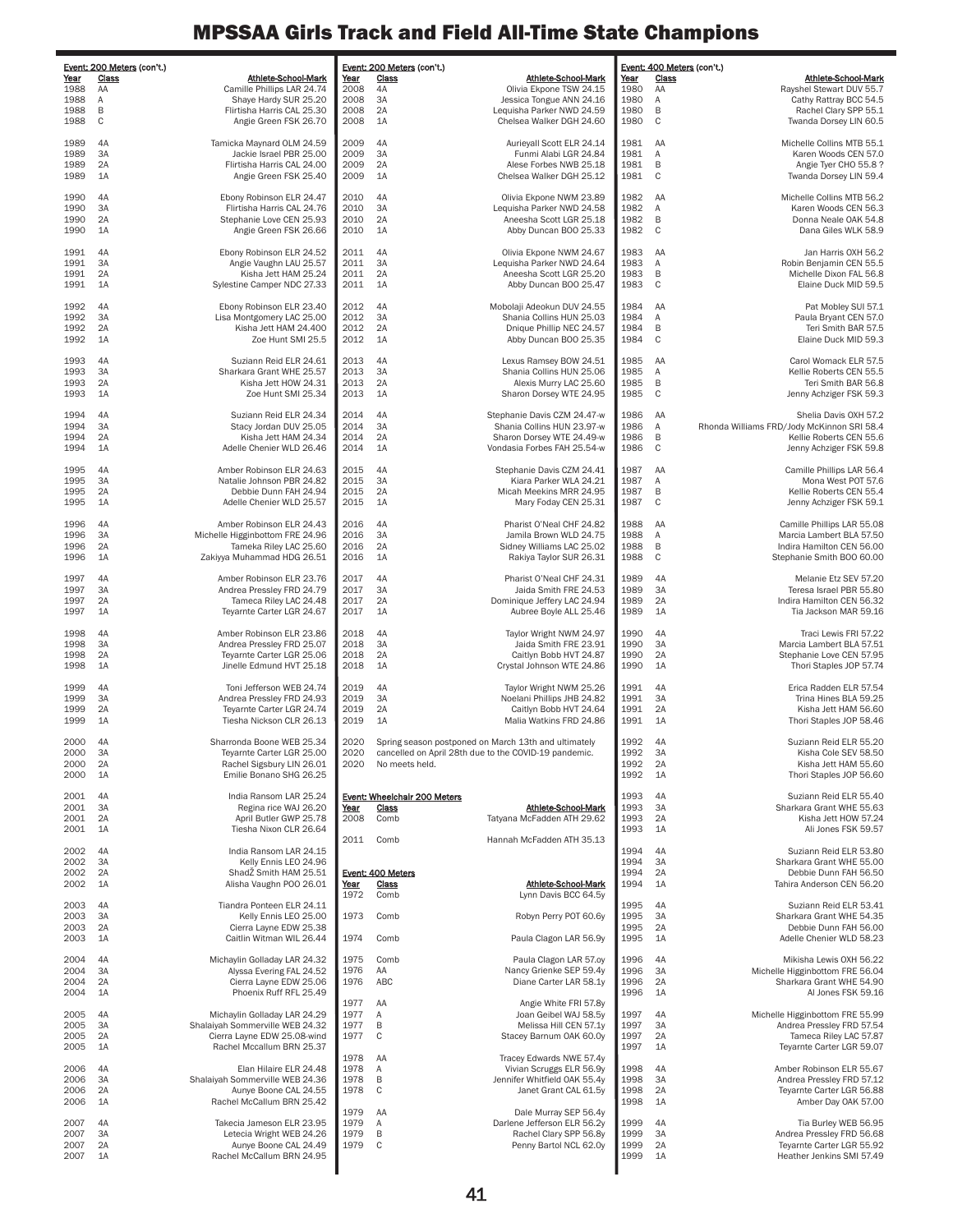|              | <u>Event: 400 Meters</u> (con't.) |                                                              |              | Event: 400 Meters (con't.)          |                                                                             |              | Event: 800 Meters (con't.) |                                                              |
|--------------|-----------------------------------|--------------------------------------------------------------|--------------|-------------------------------------|-----------------------------------------------------------------------------|--------------|----------------------------|--------------------------------------------------------------|
| Year<br>2000 | <u>Class</u><br>4A                | Athlete-School-Mark<br>Antoinette Gorham ELR 55.96           | Year<br>2020 | <b>Class</b>                        | Athlete-School-Mark<br>Spring season postponed on March 13th and ultimately | Year<br>1992 | <u>Class</u><br>4A         | Athlete-School-Mark<br>Suziann Reid ELR 2:14.50              |
| 2000         | 3A                                | Kelli Pace FRD 58.07                                         | 2020         |                                     | cancelled on April 28th due to the COVID-19 pandemic.                       | 1992         | 3A                         | Kerrie Bowes MDU 2:20.20                                     |
| 2000<br>2000 | 2A<br>1A                          | Pharyn Wynn CEN 57.38<br>Christina Mann POO 60.05            | 2020         | No meets held.                      |                                                                             | 1992<br>1992 | 2A<br>1A                   | Tahira Anderson CEN 2:19.80<br>Thori Staples JOP 2:20.60     |
|              |                                   |                                                              |              |                                     |                                                                             |              |                            |                                                              |
| 2001         | 4A                                | Antoinette Gorham ELR 55.14                                  |              | <b>Event: Wheelchair 400 Meters</b> |                                                                             | 1993         | 4A                         | Amanda White DUL 2:14.92                                     |
| 2001<br>2001 | 3A<br>2A                          | Kelly Ennis LEO 58.44<br>April Butler GWP 57.00              | Year<br>2007 | <b>Class</b><br>Comb                | <b>Athlete-School-Mark</b><br>Tatyana McFadden ATH 56.45                    | 1993<br>1993 | 3A<br>2A                   | Sally Glynn WAJ 2:16.25<br>Tahira Anderson CEN 2:19.88       |
| 2001         | 1A                                | Maggie Tierney BOO 59.52                                     |              |                                     |                                                                             | 1993         | 1A                         | Ali Jones FSK 2:25.04                                        |
|              |                                   |                                                              |              |                                     |                                                                             |              |                            |                                                              |
| 2002<br>2002 | 4A<br>ЗΑ                          | Latosha Wallace WEB 55.16<br>Novia Brown MLM 55.46           | Year         | Event: 800 Meters<br><u>Class</u>   | <b>Athlete-School-Mark</b>                                                  | 1994<br>1994 | 4A<br>3A                   | Tamika Coombs NWE 2:11.78<br>Sally Glynn WAJ 2:12.47         |
| 2002         | 2A                                | Tiffany Duncan CEN 57.72                                     | 1972         | Comb                                | G. Hendley MAR 2:34.3y                                                      | 1994         | 2A                         | Leigh Hancil FAH 2:18.10                                     |
| 2002         | 1A                                | Christina Mann POO 57.91                                     |              |                                     |                                                                             | 1994         | 1A                         | Tahira Anderson CEN 2:17.50                                  |
| 2003         | 4A                                | Tiandra Ponteen ELR 53.22                                    | 1973         | Comb                                | Debbie Scott DUV 2:28.8y                                                    | 1995         | 4A                         | Kristen Nicolini ANN 2:11.27                                 |
| 2003         | ЗA                                | Kelly Ennis LEO 56.03                                        | 1974         | Comb                                | Dottie Rowe GAI 2:23.6y                                                     | 1995         | 3A                         | Sally Glynn WAJ 2:12.50                                      |
| 2003         | 2A                                | Sierra Cary-Brown CTY 57.74                                  |              |                                     |                                                                             | 1995         | 2A                         | Leigh Hancil FAH 2:15.93                                     |
| 2003         | 1A                                | Brittney Woods DUB 58.43                                     | 1975         | Comb                                | Terri Walker BLA 2:19.9y                                                    | 1995         | 1A                         | Stephanie Anderson CEN 2:22.00                               |
| 2004         | 4A                                | Takecia Jameson ELR 55.80                                    | 1976         | AA                                  | Fran Howard SUI 2:23.6y                                                     | 1996         | 4A                         | Chika Chuku LAR 2:14.60                                      |
| 2004<br>2004 | 3A<br>2A                          | Jennie Strange SEP 57.28                                     | 1976         | ABC                                 | Sandy Massey LAR 2:21.1y                                                    | 1996<br>1996 | 3A<br>2A                   | Sally Glynn WAJ 2:14.74<br>Kristen Ritter LIN 2:16.00        |
| 2004         | 1A                                | Kora Hardy JMB 58.97<br>Hayley Harnett BOO 59.48             | 1977         | AA                                  | Sophia Sandifer ANN 2:20.4y                                                 | 1996         | 1A                         | Al Jones FSK 2:22.50                                         |
|              |                                   |                                                              | 1977         | Α                                   | Lanetta Minor LAR 2:14.9y                                                   |              |                            |                                                              |
| 2005<br>2005 | 4A<br>ЗΑ                          | Carliesa Meakes ELR 55.16<br>Shalaiyah Sommerville WEB 55.54 | 1977<br>1977 | B<br>C                              | Maria Grosz BOO 2:26.8y<br>Linda Oyster SMI 2:31.5y                         | 1997<br>1997 | 4A<br>3A                   | Chika Chuku LAR 2:16.11<br>Mary Beth Rollins CMW 2:21.46     |
| 2005         | 2A                                | Jamu Zarzar CEN 58.56                                        |              |                                     |                                                                             | 1997         | 2A                         | Coleen Parker HOW 2:20.65                                    |
| 2005         | 1A                                | Rachel Mccallum BRN 58.43                                    | 1978         | AA                                  | Anita Sutton SEP 2:17.9y                                                    | 1997         | 1A                         | Thema Napier LGR 2:22.79                                     |
| 2006         | 4A                                | Tameka Jameson ELR 54.80                                     | 1978<br>1978 | Α<br>B                              | Beverly Stell ELR 2:14.4y<br>Janet DeFries GLG 2:22.2y                      | 1998         | 4A                         | Chika Chuku LAR 2:17.39                                      |
| 2006         | ЗA                                | Danielle Brock WLA 55.95                                     | 1978         | C                                   | Jeanette Simms SMI 2:28.3y                                                  | 1998         | 3A                         | Joy Parker FRD 2:18.39                                       |
| 2006         | 2A                                | Nicole Smalls CAL 57.90                                      |              |                                     |                                                                             | 1998         | 2A                         | Thema Napier LGR 2:16.03                                     |
| 2006         | 1A                                | Tyshia Oliver RFL 57.56                                      | 1979<br>1979 | AA<br>Α                             | Mary Beth Golsen REP 2:20.0y<br>Carolyn Hughes BCC 2:16.2y                  | 1998         | 1A                         | Kate Gall ALL 2:18.92                                        |
| 2007         | 4A                                | Tameka Jameson ELR 56.23                                     | 1979         | B                                   | Grace DeFries GLG 2:19.9y                                                   | 1999         | 4A                         | Ohita Asein LAR 2:18.74                                      |
| 2007         | 3A<br>2A                          | Kellie Christian CAT 54.95                                   | 1979         | C                                   | Maria Zientok BOO 2:27.9y                                                   | 1999<br>1999 | 3A<br>2A                   | Brynn Dutcher WAJ 2:17.62<br>Randy Buzzell MID 2:21.97       |
| 2007<br>2007 | 1A                                | Aunye Boone CAL 55.21<br>Tyshia Oliver RGL 57.23             | 1980         | AA                                  | Tracey Edwards NWE 2:13.6                                                   | 1999         | 1A                         | Korin Miller RIS 2:21.10                                     |
|              |                                   |                                                              | 1980         | Α                                   | Margaret Salive TSW 2:16.6                                                  |              |                            |                                                              |
| 2008<br>2008 | 4A<br>ЗΑ                          | Olivia Ekpone TSW 54.18<br>Danielle Brock WLA 55.61          | 1980<br>1980 | B<br>C                              | Cindy Stover NCL 2:18.4<br>Shelly Smith WIL 2:26.5                          | 2000<br>2000 | 4A<br>3A                   | Crystal Anyanwu HPT 2:17.15<br>Erin Gaeng GTJ 2:17.70        |
| 2008         | 2A                                | Alese Forbes NWB 56.97                                       |              |                                     |                                                                             | 2000         | 2A                         | Randy Buzell MID 2:19.40                                     |
| 2008         | 1A                                | Tyshia Oliver RGL 55.63                                      | 1981         | AA                                  | Marcelle Gooding BLA 2:14.2                                                 | 2000         | 1A                         | Catherine Olsen CTT 2:22.44                                  |
| 2009         | 4A                                | Olivia Ekpone NWM 54.24                                      | 1981<br>1981 | Α<br>B                              | Paulette Turner CEN 2:18.8<br>Carolyn Forde ATH 2:13.8                      | 2001         | 4A                         | Crystal Anyanwu HPT 2:17.12                                  |
| 2009         | ЗA                                | Xauddina Whittington CAT 55.48                               | 1981         | C                                   | Shelly Smith WIL 2:22.6                                                     | 2001         | 3A                         | Jamie Smith PBR 2:19.02                                      |
| 2009         | 2A                                | Katie Ritter NHG 57.08                                       |              |                                     |                                                                             | 2001         | 2A                         | Randy Buzzell MID 2:19.17                                    |
| 2009         | 1A                                | Ekundayo Sogbesan FOR 55.36                                  | 1982<br>1982 | AA<br>A                             | Michelle Parker LAR 2:15.8<br>Paulette Turner CEN 2:18.6                    | 2001         | 1A                         | Catherine Olsen CTT 2:24.14                                  |
| 2010         | 4A                                | Olivia Ekpone NWM 53.60                                      | 1982         | B                                   | Donna Neale OAK 2:11.0                                                      | 2002         | 4A                         | Krystal Anywanu ELR 2:14.21                                  |
| 2010         | 3A<br>2A                          | Xauddina Whittington CAT 54.85<br>Alyssa McClure DGH 56.71   | 1982         | C                                   | Mary Lee Thompson MID 2:26.7                                                | 2002<br>2002 | 3A<br>2A                   | Jamie Smith PBR 2:17.00                                      |
| 2010<br>2010 | 1A                                | Ekundayo Sogbesan FOR 55.26                                  | 1983         | AA                                  | Michelle Parker LAR 2:17.1                                                  | 2002         | 1A                         | Mary Rollyson GLG 2:18.17<br>Erin Moore POO 2:21.33          |
|              |                                   |                                                              | 1983         | Α                                   | Paulette Turner CEN 2:16.5                                                  |              |                            |                                                              |
| 2011<br>2011 | 4A<br>ЗΑ                          | Olivia Ekpone NWM 53.15<br>Xauddina Whittington CAT 54.78    | 1983<br>1983 | B<br>C                              | Anne McKenzie WIC 2:18.0<br>Elaine Duck MID 2:26.3                          | 2003<br>2003 | 4A<br>3A                   | Krystal Anyanwu ELR 2:14.77<br>Leigh Rivlin WAJ 2:18.03      |
| 2011         | 2A                                | Aneesha Scott LGR 55.65                                      |              |                                     |                                                                             | 2003         | 2A                         | Katie Pencek GLG 2:19.86                                     |
| 2011         | 1A                                | Sharon Dorsey WTE 56.82                                      | 1984         | AA                                  | Carol Womack ELR 2:17.8                                                     | 2003         | 1A                         | Danielle Keely NEC 2:19.10                                   |
| 2012         | 4A                                | Gwen Shaw TSW 55.19                                          | 1984<br>1984 | A<br>B                              | Sabrae Hilliard CEN 2:18.6<br>Stacey Barnum OAK 2:26.8                      | 2004         | 4A                         | Lauren Centrowitz BDN 2:13.73                                |
| 2012         | 3A                                | Michaela Wilkins MTH 55.44                                   | 1984         | C                                   | Elaine Duck MID 2:23.7                                                      | 2004         | 3A                         | Quantikia Stepney MVT 2:16.68                                |
| 2012         | 2A                                | Dnique Phillip NEC 55.81                                     |              |                                     |                                                                             | 2004         | 2A                         | Katherine Nicholson ATH 2:16.73                              |
| 2012         | 1A                                | Rebeka Holt WTE 56.24                                        | 1985<br>1985 | AA<br>Α                             | Carol Womack ELR 2:16.1<br>Susan Culican GTJ 2:18.4                         | 2004         | 1A                         | Hayley Harnett BOO 2:24.81                                   |
| 2013         | 4A                                | Gwen Shaw TSW 56.60                                          | 1985         | B                                   | Danielle Sciano FAL 2:19.6                                                  | 2005         | 4A                         | Tameka Jameson ELR 2:15.88                                   |
| 2013         | 3A                                | Kolbi Sims THS 57.47                                         | 1985         | C                                   | Elaine Duck MID 2:20.2                                                      | 2005         | 3A                         | Starema Flood FRD 2:16.61                                    |
| 2013<br>2013 | 2A<br>1A                          | Tianya Hankerson PKS 58.27<br>Sharon Dorsey WTE 56.44        | 1986         | AA                                  | Shauna Clark NWE 2:17.4                                                     | 2005<br>2005 | 2A<br>1A                   | Alison Smith ATH 2:15.58<br>Hayley Harnett BOO 2:22.17       |
|              |                                   |                                                              | 1986         | Α                                   | Jody McKinnon SRI 2:19.9                                                    |              |                            |                                                              |
| 2014<br>2014 | 4A<br>ЗΑ                          | Martha Sam JHB 54.52<br>Toni Brown MLM 56.26                 | 1986<br>1986 | B<br>C                              | Danielle Sciano FAL 2:18.0<br>Jenny Shaw SMI 2:28.4                         | 2006<br>2006 | 4A<br>3A                   | Tasha Stanley ELR 2:15.21<br>Liz McCarter MTH 2:16.17        |
| 2014         | 2A                                | Sharon Dorsey WTE 55.24                                      |              |                                     |                                                                             | 2006         | 2A                         | Alison Smith ATH 2:15.96                                     |
| 2014         | 1A                                | Vondasia Forbes FAH 58.12                                    | 1987         | AA                                  | Shauna Clark NWE 2:14.2                                                     | 2006         | 1A                         | Meagan Smithyman BRN 2:24.32                                 |
| 2015         | 4A                                | Sarah Moore JHB 56.67                                        | 1987<br>1987 | Α<br>B                              | Jody McKinnon SRI 2:20.7<br>Kellie Roberts CEN 2:11.6                       | 2007         | 4A                         | Leslie Morrison WWH 2:14.02                                  |
| 2015         | 3A                                | Aliya Sharp MLM 56.94                                        | 1987         | C                                   | Sherri Dodson FSK 2:27.0                                                    | 2007         | 3A                         | Liz McCarter MTH 2:14.71                                     |
| 2015         | 2A                                | Micah Meekins MRR 57.24                                      |              |                                     |                                                                             | 2007         | 2A                         | Alison Smith ATH 2:16.06                                     |
| 2015         | 1A                                | Senait Weaver PIK 59.23                                      | 1988<br>1988 | AA<br>Α                             | Donna Zubalik OLM 2:18.20<br>Lynn Ziegler NHG 2:19.70                       | 2007         | 1A                         | Hayley Harnett BOO 2:19.57                                   |
| 2016         | 4A                                | Mallorie Smith NPT 56.42                                     | 1988         | B                                   | Karmen Roberts CEN 2:14.20                                                  | 2008         | 4A                         | Tasha Stanley ELR 2:11.31                                    |
| 2016         | 3A                                | Nyjari McNeil FRA 56.07                                      | 1988         | C                                   | Amy Kamps HER 2:24.50                                                       | 2008         | 3A                         | Nicole Franklin LAR 2:17.18                                  |
| 2016<br>2016 | 2A<br>1A                          | Micah Meekins MRR 55.63<br>Lauryn Daniels SMI 58.05          | 1989         | 4A                                  | Kendra Hickman ELR 2:21.76                                                  | 2008<br>2008 | 2A<br>1A                   | Brittney Caudle MID 2:18.48<br>Amanda Twigg FTH 2:19.63      |
|              |                                   |                                                              | 1989         | 3A                                  | Laura McGinley SCL 2:19.66                                                  |              |                            |                                                              |
| 2017         | 4A                                | Collese Daley CHF 56.18                                      | 1989         | 2A                                  | Karmen Roberts CEN 2:14.21                                                  | 2009         | 4A                         | Amirah Johnson ELR 2:17.21                                   |
| 2017<br>2017 | ЗΑ<br>2A                          | Nyjari McNeil FRA 55.08<br>Dominique Jeffery LAC 56.21       | 1989         | 1A                                  | Sherri Dodson FSK 2:24.50                                                   | 2009<br>2009 | 3A<br>2A                   | Brinae Robinson WEB 2:17.61<br>Maura Linde CNT 2:17.35       |
| 2017         | 1A                                | Lauryn Daniels SMI 57.47                                     | 1990         | 4A                                  | Stephanie Morningstar WES 2:18.07                                           | 2009         | 1A                         | Morgan Keplinger WIL 2:17.19                                 |
|              |                                   |                                                              | 1990         | 3A                                  | Joanna Boettinger LIN 2:22.10                                               |              |                            |                                                              |
| 2018<br>2018 | 4A<br>3A                          | Olivia Andrews HWI 56.28<br>Nyjari McNeil FRA 54.45          | 1990<br>1990 | 2A<br>1A                            | Michele Edwards CEN 2:21.30<br>Thori Staples JOP 2:23.40                    | 2010<br>2010 | 4A<br>3A                   | Deseree King OXH 2:13.54<br>Brinae Robinson WEB 2:20.00      |
| 2018         | 2A                                | Caitlyn Bobb HVT 55.84                                       |              |                                     |                                                                             | 2010         | 2A                         | Samantha McElroy LIB 2:18.51                                 |
| 2018         | 1A                                | Dominique Jeffery LAC 55.75                                  | 1991<br>1991 | 4A<br>3A                            | Craig Lake WWH 2:17.62<br>Joanna Boettinger LIN 2:23.94                     | 2010         | 1A                         | Jennifer Cleary BHM 2:19.19                                  |
| 2019         | 4A                                | Kyra Lyles QOR 56.48                                         | 1991         | 2A                                  | Jenny Howard FAL 2:20.57                                                    | 2011         | 4A                         | Britt Eckerstrom NWM 2:12.32                                 |
| 2019         | 3A                                | Satori Valentine MTH 55.49                                   | 1991         | 1A                                  | Thori Staples JOP 2:24.30                                                   | 2011         | 3A                         | Michaela Wilkins MTH 2:16.05                                 |
| 2019<br>2019 | 2A<br>1A                          | Caitlyn Bobb HVT 54.02<br>Karah Moore CVR 57.38              |              |                                     |                                                                             | 2011<br>2011 | 2A<br>1A                   | Samantha McElroy LIB 2:18.88<br>Savannah Steinly CTT 2:18.63 |
|              |                                   |                                                              |              |                                     |                                                                             |              |                            |                                                              |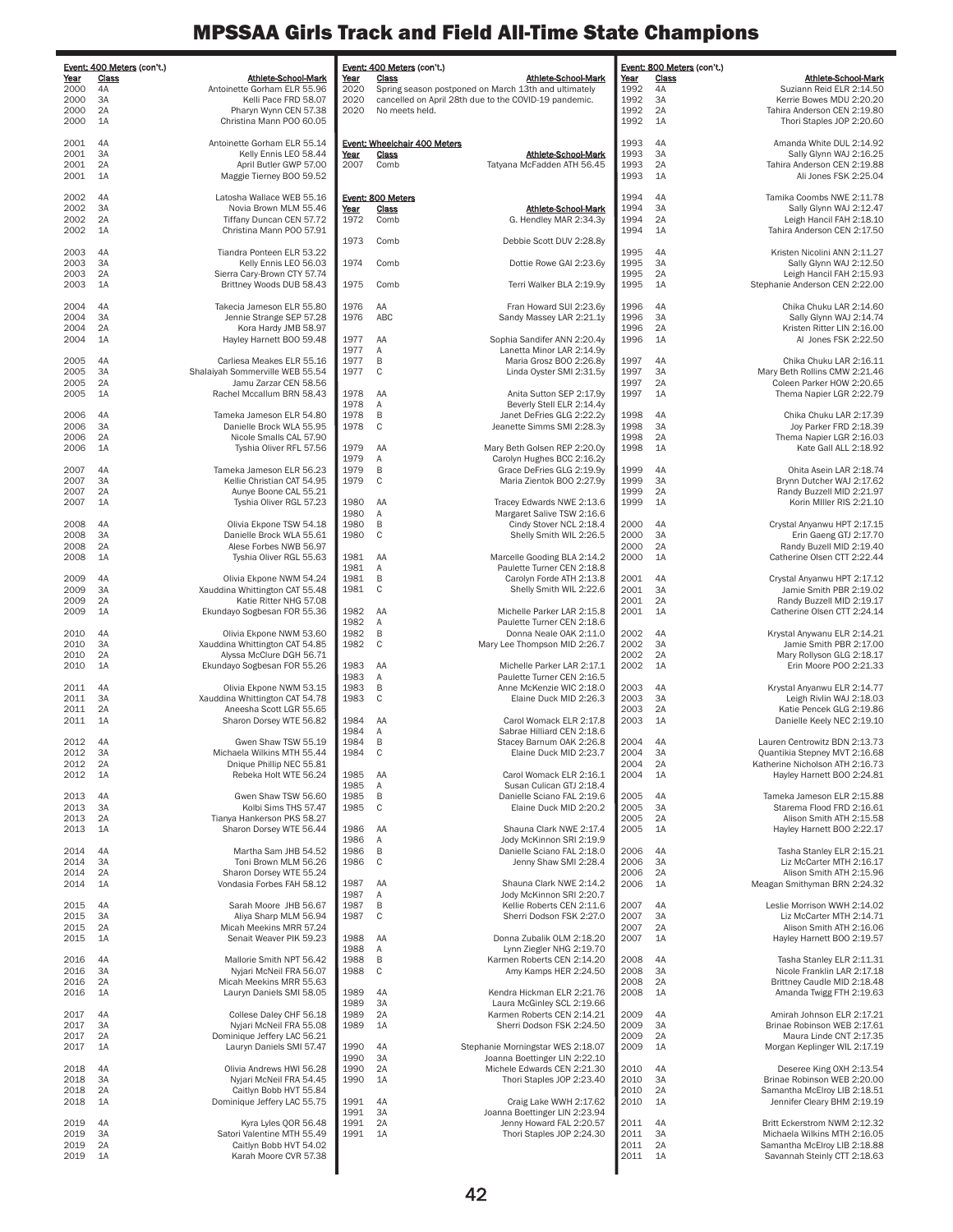|              | Event: 800 Meters (con't.)                            |                                                             |              | Event: 1600 Meters (con't.) |                                                               |              | Event: 1600 Meters (con't.)            |                                                            |
|--------------|-------------------------------------------------------|-------------------------------------------------------------|--------------|-----------------------------|---------------------------------------------------------------|--------------|----------------------------------------|------------------------------------------------------------|
| Year<br>2012 | Class<br>4A                                           | Athlete-School-Mark<br>Brittney Wade BCC 2:13.88            | Year<br>1984 | Class<br>AA                 | Athlete-School-Mark<br>Patsy Ellis CRO 5:05.3                 | Year<br>2004 | Class<br>4A                            | Athlete-School-Mark<br>Lauren Centrowitz BDN 4: 55.75      |
| 2012         | 3A                                                    | Michaela Wilkins MTH 2:12.02                                | 1984         | Α                           | Beth Hanlon SHE 5:13.3                                        | 2004         | 3A                                     | Kelli Buck CMW 5:08.62                                     |
| 2012<br>2012 | 2A<br>1A                                              | Caitlin Boyles LAR 2:21.32<br>Rebeka Holt WTE 2:15.62       | 1984<br>1984 | B<br>$\mathsf C$            | Mary Bodnar AEI 5:19.1<br>Jennifer Amyx WLK 5:21.1            | 2004<br>2004 | 2A<br>1A                               | Alison Smith ATH 5:06.40<br>Ashley Lockard CLS 5:15.48     |
|              |                                                       |                                                             |              |                             |                                                               |              |                                        |                                                            |
| 2013<br>2013 | 4A<br>3A                                              | Clare Severe WWH 2:17.27<br>Rachel Halmon THS 2:19.88       | 1985<br>1985 | AA<br>Α                     | Amy Harden WES 5:06.5<br>Vicki Avey FTH 5:12.5                | 2005<br>2005 | 4A<br>3A                               | Dominique Lockhart ELR 5:01.32<br>Katie Hursey NCL 5:00.13 |
| 2013         | 2A                                                    | Zoe Wolfe MID 2:19.08                                       | 1985         | B                           | Kim Flannery NCL 5:21.1                                       | 2005         | 2A                                     | Alison Smith ATH 4:56.92                                   |
| 2013         | 1A                                                    | Rebeka Holt WTE 2:19.35                                     | 1985         | $\mathbb C$                 | Billie Jo Hoffman BRN 5:29.9                                  | 2005         | 1A                                     | Julia Stone BHM 5:12.06                                    |
| 2014         | 4A                                                    | Clare Severe WWH 2:14.54                                    | 1986         | AA                          | Denise Knickman ELR 5:09.5                                    | 2006         | 4A                                     | Dominique Lockhart ELR 5:09.02                             |
| 2014         | 3A                                                    | Jennifer Bleakney ATH 2:18.37                               | 1986         | Α                           | Amanda McIntosh TOW 5:07.0                                    | 2006         | 3A                                     | Liz McCarter MTH 5:01.17                                   |
| 2014<br>2014 | 2A<br>1A                                              | Rebeka Holt WTE 2:13.45<br>Molly Walsh NCL 2:23.07          | 1986<br>1986 | B<br>C                      | Karen Eisemann CMW 5:15.8<br>Sharon Webb SMI 5:35.0           | 2006<br>2006 | 2A<br>1A                               | Meg Foley EVT 5:07.49<br>Jordan Atha WIL 5:23.19           |
|              |                                                       |                                                             |              |                             |                                                               |              |                                        |                                                            |
| 2015<br>2015 | 4A<br>3A                                              | Obichi Onwukwe PKD 2:16.67<br>Jennifer Bleakney ATH 2:14.21 | 1987<br>1987 | AA<br>Α                     | Shauna Clark NWE 5:12.1<br>Tracey Snyder NCL 5:19.4           | 2007<br>2007 | 4A<br>3A                               | Morgane Gay WWH 4:59.57<br>Katie Hursey NCL 4:57.44        |
| 2015         | 2A                                                    | Megan Grams B00 2:15.03                                     | 1987         | B                           | Steffi Rausch HOW 5:11.8                                      | 2007         | 2A                                     | Alison Smith ATH 4:58.84                                   |
| 2015         | 1A                                                    | Katie Leisher MVM 2:19.27                                   | 1987         | C                           | Sharon Webb SMI 5:27.9                                        | 2007         | 1A                                     | Amanda Twigg FTH 5:20.00                                   |
| 2016         | 4A                                                    | Kyra Badrian PBR 2:17.06                                    | 1988         | AA                          | Donna Zubalik OLM 5:06.51                                     | 2008         | 4A                                     | Leslie Morrison WWH 5:04.59                                |
| 2016<br>2016 | 3A<br>2A                                              | Nyjari McNeil FRA 2:14.45<br>Mone't Peterson THS 2:17.20    | 1988<br>1988 | Α<br>B                      | Lynn Ziegler NHG 5:11.50<br>Steffi Rausch HOW 5:25.50         | 2008<br>2008 | 3A<br>2A                               | Jenna Cimino HER 5:11.24<br>Maura Linde CNT 5:05.95        |
| 2016         | 1A                                                    | Haley Wright BOO 2:21.46                                    | 1988         | $\mathbb C$                 | Mary Leffel HER 5:26.20                                       | 2008         | 1A                                     | Amanda Twigg FTH 5:09.34                                   |
| 2017         | 4A                                                    | Morgan Casey MTB 2:16.22                                    | 1989         | 4A                          | Kendra Hickman ELR 5:09.60                                    | 2009         | 4A                                     | Amirah Johnson ELR 5:00.48                                 |
| 2017         | 3A                                                    | Nyjari McNeil FRA 2:11.27                                   | 1989         | 3A                          | Christine Barr NOC 5:24.90                                    | 2009         | 3A                                     | Addie Tousley BCC 5:15.37                                  |
| 2017<br>2017 | 2A<br>1A                                              | Hayley Jackson PTX 2:12.81<br>Kate Eckart PPM 2:21.82       | 1989<br>1989 | 2A<br>1A                    | Dana Colligan CTN 5:16.30<br>Allison Ellis MAR 5:26.40        | 2009<br>2009 | 2A<br>1A                               | Kaitlin Harmon RVH 5:04.07<br>Jennifer Cleary BHM 5:06.61  |
|              |                                                       |                                                             |              |                             |                                                               |              |                                        |                                                            |
| 2018<br>2018 | 4A<br>3A                                              | Abigail Green WAJ 2:12.64<br>Nyjari McNeil FRA 2:16.00      | 1990<br>1990 | 4A<br>3A                    | Stephanie Morningstar WES 5:11.30<br>Latashia Key NHG 5:31.60 | 2010<br>2010 | 4A<br>3A                               | Jessie Rubin TSW 5:00.17<br>Becky Yep MTH 5:08.73          |
| 2018         | 2A                                                    | Allison Zolkiewicz SCL 2:15.21                              | 1990         | 2A                          | Jenny Howard FAL 5:15.80                                      | 2010         | 2A                                     | Maura Linde CNT 5:01.93                                    |
| 2018         | 1A                                                    | Marissa Lapinsky PPM 2:21.69                                | 1990         | 1A                          | Lora Price BRN 5:31.10                                        | 2010         | 1A                                     | Jennifer Cleary BHM 5:06.71                                |
| 2019         | 4A                                                    | Ella Auderset URB 2:18.17                                   | 1991         | 4A                          | Amanda White DUL 5:03.60                                      | 2011         | 4A                                     | Camille Bouvett WAJ 5:00.25                                |
| 2019<br>2019 | 3A<br>2A                                              | Satori Valentine MTH 2:15.82<br>Kyra Schulties KTI 2:17.03  | 1991<br>1991 | 3A<br>2A                    | Alexandra Clark CAT 5:24.53<br>Jenny Howard FAL 5:10.32       | 2011<br>2011 | 3A<br>2A                               | Anna Demaree RVH 5:07.48<br>Hannah Oneda WMI 5:12.96       |
| 2019         | 1A                                                    | Brooke Walz BHM 2:22.11                                     | 1991         | 1A                          | Lora Price BRN 5:31.14                                        | 2011         | 1A                                     | Niema Eaves WTE 5:17.15                                    |
| 2020         | Spring season postponed on March 13th and ultimately  |                                                             | 1992         | 4A                          | Amanda White DUL 4:56.20                                      | 2012         | 4A                                     | Ashley Hayes SEP 5:00.42                                   |
| 2020         | cancelled on April 28th due to the COVID-19 pandemic. |                                                             | 1992         | 3A                          | Kerrie Bowes MDU 5:11.00                                      | 2012         | 3A                                     | Emily Vanderwater HER 5:11.81                              |
| 2020         | No meets held.                                        |                                                             | 1992<br>1992 | 2A<br>1A                    | Michell Barrett ALL 5:09.40<br>Rebecca Bell POO 5:13.20       | 2012<br>2012 | 2A<br>1A                               | Hannah Oneda WMI 5:03.96<br>Jordan Dodson PEV 5:13.01      |
|              |                                                       |                                                             |              |                             |                                                               |              |                                        |                                                            |
| Year         | Event: Wheelchair 800 Meters<br>Class                 | <b>Athlete-School-Mark</b>                                  | 1993<br>1993 | 4A<br>3A                    | Amanda White DUL 4:59.34<br>Sally Glynn WAJ 5:00.03           | 2013<br>2013 | 4A<br>3A                               | Clare Severe WWH 5:05.34<br>Erin Causey HER 5:11.74        |
| 2008         | Comb                                                  | Tatyana McFadden ATH 1:59.77                                | 1993         | 2A                          | Kelly Pelovitz GLG 5:19.50                                    | 2013         | 2A                                     | Sarah Rinehart LIB 5:12.00                                 |
| 2011         | Comb                                                  | Hannah McFadden ATH 2:20.74                                 | 1993         | 1A                          | Lora Price BRN 5:17.97                                        | 2013         | 1A                                     | Kortney Cunningham BOO 5:24.21                             |
|              |                                                       |                                                             | 1994         | 4A                          | Kristen Nicolini ANN 4:53.63                                  | 2013         | 4A                                     | Clare Severe WWH 5:05.34                                   |
|              | Event: 1600 Meters                                    |                                                             | 1994<br>1994 | 3A<br>2A                    | Sally Glynn WAJ 4:49.85<br>Dana Strickland ATH 5:13.70        | 2013<br>2013 | 3A<br>2A                               | Erin Causey HER 5:11.74<br>Sarah Rinehart LIB 5:12.00      |
| Year         | Class                                                 | Athlete-School-Mark                                         | 1994         | 1A                          | Adrian Unger BRN 5:29.20                                      | 2013         | 1A                                     | Kortney Cunningham BOO 5:24.21                             |
| 1972         | Comb                                                  |                                                             | 1995         | 4A                          | Kristen Nicolini ANN 4:46.20                                  | 2014         | 4A                                     | Nora McUmber BCC 5:01.74                                   |
| 1973         | Comb                                                  | Debbie Scott DUV 5:35.8y                                    | 1995         | 3A                          | Sally Glynn WAJ 4:51.20                                       | 2014         | 3A                                     | Jennifer Bleakney ATH 5:00.45                              |
| 1974         | Comb                                                  | Dottie Rowe GAI 5:26.1y                                     | 1995<br>1995 | 2A<br>1A                    | Leigh Hancil FAH 5:08.60<br>Adrian Unger BRN 5:17.80          | 2014<br>2014 | 2A<br>1A                               | Megan Grams BOO 4:56.94<br>Jessica Narr CSD 5:20.88        |
|              |                                                       |                                                             |              |                             |                                                               |              |                                        |                                                            |
| 1975         | Comb                                                  | Gale Morse BCC 5:27.9y                                      | 1996<br>1996 | 4A<br>3A                    | Renee Berry SEV 5:02.34<br>Sally Glynn WAJ 4:50.39            | 2015<br>2015 | 4A<br>3A                               | Clare Severe WWH 4:58.48<br>Jennifer Bleakney ATH 4:58.29  |
| 1976         | AA                                                    | Sharon Stuart PKD 5:17.4y                                   | 1996         | 2A                          | Kristen Ritter LIN 5:05.80                                    | 2015         | 2A                                     | Hayley Jackson PTX 4:55.14                                 |
| 1976         | ABC                                                   | Ruth Drengwitz NWD 5:09.7y                                  | 1996         | 1A                          | Liz Lowrie URB 5:18.81                                        | 2015         | 1A                                     | Katie Leisher MVM 5:09.30                                  |
| 1977         | AA                                                    | Debbie Pavik DUL 5:10.8y                                    | 1997         | 4A                          | Jennifer Ng ARU 5:12.56                                       | 2016         | 4A                                     | Maria Coffin ANN 4:56.93                                   |
| 1977<br>1977 | Α<br>B                                                | Ruth Drengwitz NWD 5:16.6y<br>Doreen Maraffa SHE 5:29.5y    | 1997<br>1997 | 3A<br>2A                    | Mary Beth Rollins CMW 5:11.96<br>Briged O'Connell CAT 5:20.88 | 2016<br>2016 | 3A<br>2A                               | Charlotte Kowalk OAD 5:04.30<br>Molly Offstein MTR 5:00.26 |
| 1977         | C                                                     | Jeanette Simms SMI 5:34.1y                                  | 1997         | 1A                          | Jen Linkous URB 5:26.37                                       | 2016         | 1A                                     | Haley Wright BOO 5:01.43                                   |
| 1978         | AA                                                    | Aileen O'Connor HPT 4:56.1y                                 | 1998         | 4A                          | Sarah Pettit CZM 5:10.94                                      | 2017         | 4A                                     | Maria Coffin ANN 4:58.34                                   |
| 1978         | Α                                                     | Carolyn Hughes BCC 5:05.5y                                  | 1998         | 3A                          | Jen Gerous PKV 5:06.73                                        | 2017         | 3A                                     | Annie Imhof GTM 5:05.52                                    |
| 1978<br>1978 | B<br>C                                                | Mendel Mathews OAK 5:27.4y<br>Jeanette Simms SMI 5:34.8y    | 1998<br>1998 | 2A<br>1A                    | Randy Buzzell MID 5:08.16<br>Korin Miller RIS 5:11.93         | 2017<br>2017 | 2A<br>1A                               | Hayley Jackson PTX 4:51.21<br>Emily McAllister SNH 5:16.67 |
|              |                                                       |                                                             |              |                             |                                                               |              |                                        |                                                            |
| 1979<br>1979 | AA<br>Α                                               | Laurie Taylor ANN 5:05.0y<br>Carolyn Hughes BCC 5:05.7y     | 1999<br>1999 | 4A<br>3A                    | Tenke Zoltani DUL 5:07.57<br>Cecily Garber RMT 5:11.46        | 2018<br>2018 | 4A<br>3A                               | Abigail Green WAJ 4:51.43<br>Jessica Rogers CMW 5:14.18    |
| 1979         | В                                                     | Grace DeFries GLG 5:14.5y                                   | 1999         | 2A                          | Liz Lowrie URB 5:11.10                                        | 2018         | 2A                                     | Nandina Satsangi POO 5:10.83                               |
| 1979         | C                                                     | Jeanette Simms SMI 5:43.0y                                  | 1999         | 1A                          | Korin Miller RIS 5:08.93                                      | 2018         | 1A                                     | Ashley Betz PPM 5:25.59                                    |
| 1980         | AA                                                    | Karin Wagner LAN 5:10.3                                     | 2000         | 4A                          | Tenke Zoltani DUL 5:04.06                                     | 2019         | 4A                                     | Emily Knight SEP 5:02.45                                   |
| 1980<br>1980 | Α<br>В                                                | Margaret Salive TSW 5:09.2<br>Grace DeFries GLG 5:15.5      | 2000<br>2000 | 3A<br>2A                    | Erin Masterson ANN 5:07.29<br>Randy Buzell MID 5:16.41        | 2019<br>2019 | 3A<br>2A                               | Oakley Olson NOC 5:06.52<br>Kyra Schulties KTI 5:05.56     |
| 1980         | C                                                     | Shelly Smith WIL 5:18.5                                     | 2000         | 1A                          | Catherine Olsen CTT 5:20.70                                   | 2019         | 1A                                     | Brooke Walz BHM 5:17.17                                    |
| 1981         | AA                                                    | Karin Wagner LAN 5:02.6                                     | 2001         | 4A                          | Cara Wettlauffer CMW 5:10.21                                  | 2020         |                                        | Spring season postponed on March 13th and ultimately       |
| 1981         | Α                                                     | Jill Violet BCC 5:08.3                                      | 2001         | 3A                          | Erin Masterson ANN 5:13.37                                    | 2020         |                                        | cancelled on April 28th due to the COVID-19 pandemic.      |
| 1981<br>1981 | B<br>C                                                | Carolyn Forde ATH 4:54.5<br>Shelly Smith WIL 5:15.0         | 2001<br>2001 | 2A<br>1A                    | Randy Buzzell MID 5:11.00<br>Laura Stouffer SMI 5:20.67       | 2020         | No meets held.                         |                                                            |
|              |                                                       |                                                             |              |                             |                                                               |              |                                        |                                                            |
| 1982<br>1982 | AA<br>Α                                               | Kris Kavetski BOW 5:06.7<br>Theresa Peck SHE 5:12.4         | 2002<br>2002 | 4A<br>3A                    | Lauren Centrowitz BDN 5:03.20<br>Susan Hendrick PTX 5:02.30   | Year         | Event: Wheelchair 1600 Meters<br>Class | Athlete-School-Mark                                        |
| 1982         | B                                                     | Carolyn Forde ATH 4:53.3                                    | 2002         | 2A                          | Carrie Selmer GLG 5:09.39                                     | 2008         | Comb                                   | Tatyana McFadden ATH 4:10.05                               |
| 1982         | C                                                     | Nadja DeSantis MID 5:25.6                                   | 2002         | 1A                          | Jenni Schappert RIS 5:13.79                                   | 2011         | Comb                                   | Hannah McFadden ATH 4:41.80                                |
| 1983         | AA                                                    | Lisa Winter GAI 5:07.1                                      | 2003         | 4A                          | Kelli Buck CMW 5:06.50                                        |              |                                        |                                                            |
| 1983<br>1983 | Α<br>В                                                | Kristine Ogris WHE 5:14.0<br>Cindy Kearns CWW 5:14.9        | 2003<br>2003 | 3A<br>2A                    | Susan Hendrick PTX 5:07.03<br>Beth Catherwood BCC 5:08.87     |              |                                        |                                                            |
| 1983         | C                                                     | Billie Jo Hoffman BRN 5:16.1                                | 2003         | 1A                          | Jenni Shapppert RIS 5:13.83                                   |              |                                        |                                                            |
|              |                                                       |                                                             |              |                             |                                                               |              |                                        |                                                            |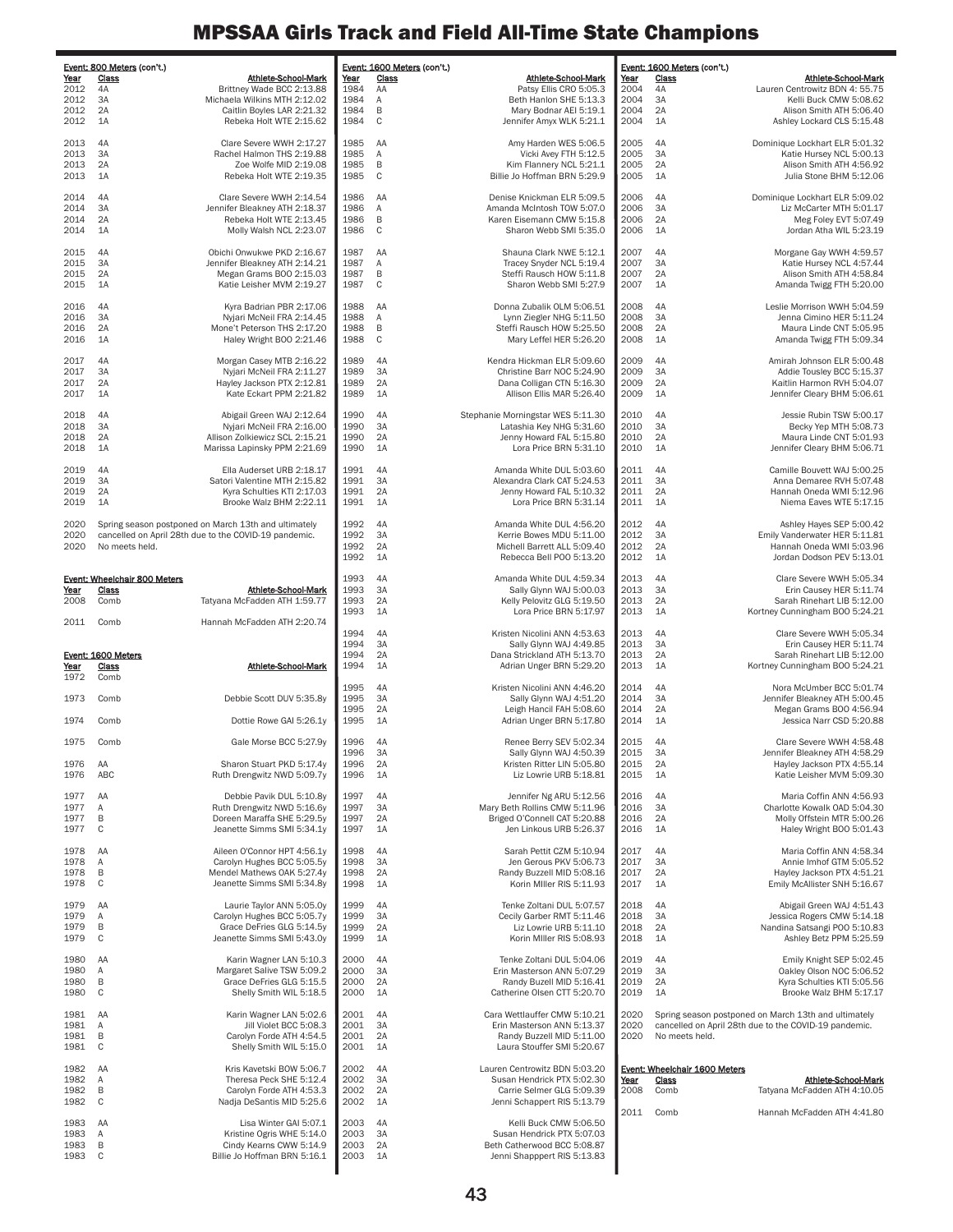| Class<br>Athlete-School-Mark<br><b>Class</b><br>Athlete-School-Mark<br>Class<br>Athlete-School-Mark<br>Year<br>Year<br>Year<br>1972<br>Comb<br>J. Jones JMB 6.0 (50y)<br>1997<br>4A<br>Nicole Behrns ELR 11:26.74<br>2017<br>4A<br>Abigail Green WAJ 10:45.66<br>3A<br>2017<br>1997<br>Jen Geroux PKV 11:23.35<br>3A<br>Nandini Satsangi POO 11:07.01<br>Jackie Brooks DUV 11:44.9y<br>2A<br>2017<br>2A<br>1977<br>AA<br>1997<br>Kari McCarty NHG 11:22.96<br>Hayley Jackson PTX 10:21.73<br>Mary Drengwitz NWD 11:49.2y<br>1A<br>Korin Miller RIS 11:41.49<br>2017<br>1977<br>Α<br>1997<br>1A<br>Erica Lindsay SMI 11:57.04<br>B<br>Maggie Caffery SEV 12:27.0y<br>1977<br>1977<br>C<br>Sallie Stewart OAK 12:01.7y<br>1998<br>Katie Sloan GLB 11:32.80<br>2018<br>4A<br>Abigail Green WAJ 10:22.23<br>4A<br>3A<br>Jen Gerous PKV 11:17.80<br>2018<br>3A<br>Abby Sweeney NOC 11:27.01<br>1998<br>1978<br>AA<br>Aileen O'Connor HPT 10:34.2y<br>1998<br>2A<br>Lee McDuff RVH 10:59.48<br>2018<br>2A<br>Faith Meininger RVH 11:13.31<br>1978<br>Α<br>1A<br>Korin Miller RIS 11:06.20<br>2018<br>1A<br>Elly Mcgillivray BRN 11:44.05<br>Stacey Browne BCC 11.20.0y<br>1998<br>В<br>Deena Higdon WIL 11:52.2y<br>1978<br>1978<br>C<br>Sharon Miller CLS 12:40.1y<br>2019<br>1999<br>4A<br>Tenke Zoltani DUL 11:10.21<br>4A<br>Mollie Fenn BDN 10:59.35<br>3A<br>2019<br>1999<br>Colleen Lawson NCL 11:40.70<br>3A<br>Oakley Olson NOC 11:28.38<br>2A<br>2019<br>2A<br>1979<br>AA<br>Laurie Taylor ANN 11:10.9y<br>1999<br>Lee McDuff RVH 11:30.00<br>Emily Kronkus HER 11:17.30<br>1979<br>2019<br>Α<br>Jill Cotten ELR 11:21.2y<br>1999<br>1A<br>Korin Miller RIS 11:13.10<br>1A<br>Macy Gerbes SPP 11:52.38<br>1979<br>В<br>Stacey Nicholson HER 11:43.9<br>1979<br>C<br>Jeanette Simms SMI 12:23.6y<br>2000<br>4A<br>Tenke Zoltani DUL 11:12.00<br>2020<br>Spring season postponed on March 13th and ultimately<br>3A<br>2000<br>Katie Poole DAM 11:33.08<br>2020<br>cancelled on April 28th due to the COVID-19 pandemic.<br>Karin Wagner LAN 11:13.9<br>2A<br>2020<br>1980<br>AA<br>2000<br>Prentiss Clark B-CC 11:25.11<br>No meets held.<br>Carrie Walker GWP 11:29.6<br>1A<br>1980<br>Α<br>2000<br>Jenni Schappert RIS 12:11.69<br>B<br>1980<br>Stacey Nicholson HER 11:45.4<br>1980<br>C<br>2001<br>4A<br>Event: 100 Meter High Hurdles<br>Nancy Davis VAL 12:08.4<br>Tenke Zoltani DUL 11:13.70<br>3A<br>Athlete-School-Mark<br>2001<br>Erin Masterson ANN 11:20.60<br>Year<br>Class<br>1981<br>AA<br>Karin Wagner LAN 11:00.1<br>2001<br>2A<br>Emily Buzzell MID 11:18.67<br>1972<br>Comb<br>D. Harrod SCL 7.5y (50yH)<br>1A<br>Janelle Thompson POO 11:40.11<br>1981<br>Α<br>Jackie Speelman GTJ 11:33.6<br>2001<br>B<br>Page Croyder TSW 7.0y (50yH)<br>1981<br>Alysia Terry WLD 11:19.3<br>1973<br>Comb<br>1981<br>C<br>Cheryl Carney NEC 11:31.3<br>2002<br>4A<br>Jamie Lemongelli GAI 11:57.12<br>2002<br>3A<br>1974<br>Pam Humphrey DUV 7.1y (50yH)<br>Tenke Zoltani DUL 11:18.59<br>Comb<br>Kris Kavetski BOW 11:04.9<br>2A<br>1982<br>AA<br>2002<br>Carrie Selmer GLG 11:21.00<br>1982<br>Α<br>Beth Jacobssen JFK 11:57.7<br>2002<br>1A<br>Jenni Schappert RIS 11:28.88<br>1975<br>Comb<br>Pam Humphrey DUV 6.9y (50yH)<br>B<br>Pam Humphrey DUV 11.0y (80yH)<br>1982<br>Carolyn Forde ATH 10:56.3<br>1975<br>Comb<br>1982<br>C<br>Jenny Chapman WLD 11:48.5<br>2003<br>4A<br>Lauren Centrowitz BDN 10:57.95<br>3A<br>2003<br>Susan Hendrick PTX 11:09.54<br>1976<br>AA<br>Peggy Pepperone SPB 10.8y (80yH)<br>Lisa Winter GAI 11:16.6<br>2A<br>1976<br>ABC<br>1983<br>AA<br>2003<br>Beth Catherwood BCC 11:10.73<br>Jalene Chase OLM 10.4y (80yH)<br>Beth Jacobssen JFK 11:04.7<br>2003<br>1A<br>1983<br>Α<br>Jenni Shapppert RIS 11:11.62<br>B<br>1983<br>Karen Scott GLG 11:16.1<br>1977<br>AA<br>Laura Lemire TOW 14.9 (30")<br>1983<br>C<br>Billie Jo Hoffman BRN 11:38.2<br>2004<br>4A<br>Halsey Sinclair MTB 11:04.10<br>1977<br>Α<br>Jalene Chase OLM 14.4 (30")<br>B<br>2004<br>3A<br>Lauren Capone TOW 11:03.07<br>1977<br>* Kathy Taylor LAP 14.2 (30")<br>Susan Striby COCK 15.3 (30")<br>1984<br>AA<br>Johanna Mansilla HPT 11:24.2<br>2004<br>2A<br>Joya Canfield STD 11:49.00<br>1977<br>C<br>1984<br>2004<br>1A<br>Α<br>Beth Hanlon SHE 11:01.7<br>Ashley Lockard CLS 11:46.60<br>B<br>Rhonda Evans POT 15.2 (33")<br>1984<br>Mary Bodnar AEI 11:36.2<br>1978<br>AA<br>C<br>1984<br>Jennifer Amyx WLK 12:02.0<br>2005<br>4A<br>Dominique Lockhart ELR 11:17.17<br>1978<br>Α<br>Vivian Scruggs ELR 14.6 (33")<br>3A<br>B<br>Kathy Taylor LAP 15.4 (33")<br>2005<br>Katie Hursey NCL 11:10.32<br>1978<br>Amy Harden WES 11:17.8<br>C<br>Susan Striby COCK 15.9 (33")<br>1985<br>AA<br>2005<br>2A<br>Alison Smith ATH 11:19.80<br>1978<br>1985<br>Α<br>Beth Jacobsen JFK 11:02.2<br>2005<br>1A<br>Julia Stone BHM 11:19.14<br>В<br>1979<br>Sue Striby DUL 15.2<br>1985<br>Karen Scott GLG 11:36.0<br>AA<br>1985<br>C<br>4A<br>Emma Eckerstrom NWM 11:05.80<br>1979<br>Mary Wilkins FAH 14.6<br>Jennifer Amyx WLK 11:53<br>2006<br>Α<br>3A<br>B<br>Valerie Pearce DAM 14.7<br>2006<br>Michelle Donadio FRA 11:08.91<br>1979<br>Denise Knickman ELR 11:25.5<br>2A<br>1979<br>C<br>1986<br>AA<br>2006<br>Alison Smith ATH 11:02.30<br>Patty Smith SMI 15.9<br>1986<br>Α<br>Kim Brackeen FRD 11:05.9<br>2006<br>1A<br>Cara Richardson PEV 11:50.63<br>1986<br>B<br>Kathy Beresh NHF 11:43.2<br>1980<br>AA<br>Myrtle Chester LAU 14.3<br>1986<br>C<br>4A<br>Marika Walker ELR 11:06.50<br>1980<br>Jennifer Amyx WLK 12:01<br>2007<br>Α<br>Yori Yerrell MLM 14.9<br>3A<br>Liz McCarter MTH 11:11.26<br>B<br>2007<br>1980<br>Rachel Clary SPP 14.6<br>Robin Quinlan BOW 11:32.5<br>2A<br>C<br>1987<br>AA<br>2007<br>Kristin Malloy HER 11:14.39<br>1980<br>Joppella Smith HAM 15.6<br>2007<br>1A<br>1987<br>Α<br>Audrey Cole CHA 11:55.6<br>Lauryn MacFawn ALL 11:39.37<br>B<br>Lynise Green OLM 14.5<br>1987<br>Steffi Rausch HOW 11:33.7<br>1981<br>AA<br>C<br>1987<br>Sharon Webb SMI 12:05.4<br>2008<br>4A<br>Teshika Rivers ELR 11:10.90<br>1981<br>Α<br>Michelle Smoot MDU 14.9<br>2008<br>3A<br>Rachel Pillion TOW 11:12.18<br>B<br>1981<br>Diane Thomas FRE 14.8<br>Robin Quinlan BOW 11:23.13<br>2A<br>1981<br>C<br>1988<br>AA<br>2008<br>Maura Linde CNT 10:57.51<br>Twanda Dorsey LIN 15.4<br>1988<br>Α<br>Lynn Ziegler NHG 11:34.70<br>2008<br>1A<br>Lauren MacFawn ALL 11:21.70<br>B<br>Kathy Mendel DUL 14.8<br>1988<br>Steffi Rausch HOW 11:37.40<br>1982<br>AA<br>C<br>Jessie Rubin TSW 11:03.80<br>1982<br>1988<br>Mary Leffel HER 12:18.30<br>2009<br>4A<br>Α<br>Karen Woods CEN 15.2<br>2009<br>3A<br>Addie Tousley BCC 11:23.59<br>1982<br>B<br>Diane Thomas FRE 14.4<br>4A<br>2009<br>C<br>1989<br>Kim Many JFK 11:32.60<br>2A<br>Kaitlin Harman RVH 11:06.94<br>1982<br>Carol Myers FSK 15.7<br>3A<br>Jenny Novak FRE 11:51.40<br>2009<br>1A<br>Jennifer Cleary BHM 11:19.97<br>1989<br>Jenny Howard FAL 11:47.41<br>1989<br>2A<br>1983<br>AA<br>Sharnet Rowlan DUL 14.1<br>Allison Ellis MAR 12:15.40<br>2010<br>4A<br>Jessie Rubin TSW 10:41.28<br>1983<br>Paulette Turner CEN 15.0<br>1989<br>1A<br>Α<br>3A<br>1983<br>B<br>2010<br>Becky Yep MTH 10:55.18<br>Diane Thomas FRE 14.6<br>Stephanie Morningstar WES 11:12.90<br>2A<br>1983<br>C<br>1990<br>4A<br>2010<br>Maura Linde CNT 11:24.57<br>Carmela Bolden NCN 15.5<br>3A<br>2010<br>1A<br>Jennifer Cleary BHM 11:26.56<br>1990<br>Latashia Key NHG 12:06.10<br>1984<br>1990<br>2A<br>Jenny Howard FAL 11:29.10<br>AA<br>Jean Wachter OLM 14.4<br>2011<br>1990<br>1A<br>Lora Price BRN 12:19.50<br>4A<br>Anna Bosse WAJ 11:14.36<br>1984<br>Α<br>Barb Williams FTH 15.8<br>2011<br>3A<br>1984<br>B<br>Megan Schott NHF 11:29.89<br>Lori Amos MLM 14.5<br>Amanda White DUL 10:49.70<br>2A<br>1984<br>C<br>1991<br>4A<br>2011<br>Hannah Oneda WMI 11:13.65<br>Deirdre Minor HDG 16.3<br>1A<br>1991<br>3A<br>Alexandra Clark CAT 2:01.10<br>2011<br>Jessica Peters BHM 11:35.43<br>1985<br>Ernestine Marsh NWE 14.9<br>1991<br>2A<br>Jenny Howard FAL 10:57.780<br>AA<br>Lora Price BRN 11:48.90<br>2012<br>4A<br>Caroline Guiot WWH 11:16.93<br>1985<br>1991<br>1A<br>Α<br>Jackie McKendree MDU 14.8<br>3A<br>B<br>2012<br>Sara Carter HER 11:15.25<br>1985<br>Lori Amos MLM 14.5<br>Amanda White DUL 10:29.10<br>2012<br>2A<br>1985<br>C<br>Olivia Hill FSK 16.7<br>1992<br>4A<br>Hannah Oneda WMI 10:52.01<br>1A<br>1992<br>3A<br>Amy Giardina CAT 11:34.30<br>2012<br>Sarah Zielinski BOO 11:27.04<br>Leslie Dancy NWE 14.9<br>1992<br>2A<br>Michell Barrett ALL 11:27.60<br>1986<br>AA<br>2013<br>4A<br>Caroline Beakes BCC 10:56.52<br>1986<br>1992<br>1A<br>Lora Price BRN 11:35.30<br>Α<br>Jackie McKendree MDU 14.3<br>2013<br>3A<br>Emily Mulhern URB 11:09.04<br>B<br>1986<br>Val Manning HAM 14.7<br>2A<br>C<br>Christy Nuice BOO 16.6<br>1993<br>4A<br>Amanda White DUL 10:47.13<br>2013<br>Julia Nardone GLG 11:14.43<br>1986<br>2013<br>1A<br>Abby Culp MVM 11:12.96<br>1993<br>3A<br>Sally Glynn WAJ 10:47.95<br>Stephanie Hinton OLM 14.9<br>1993<br>2A<br>Samantha Anderson HAM 11:38.64<br>1987<br>AA<br>2014<br>1993<br>1A<br>Adrian Unger BRN 11:34.90<br>4A<br>Nora McUmber BCC 10:45.68<br>1987<br>Α<br>Jackie McKendree MDU 14.7<br>2014<br>3A<br>Maria Carberry URB 11:09.64<br>B<br>1987<br>Kellie Roberts CEN 15.1<br>Christy Nichols ARU 10:58.70<br>2A<br>Megan Grams B00 10:55.95<br>C<br>Christy Nuice BOO 16.6<br>1994<br>4A<br>2014<br>1987<br>Sally Glynn WAJ 10:42.00<br>1994<br>ЗA<br>2014<br>1A<br>Jessica Narr CSD 11:33.67<br>Terry Hancil FAH 11:32.20<br>Judith Owens AEI 14.1<br>1994<br>2A<br>1988<br>AA<br>Adrian Unger BRN 11:54.50<br>Bethlehem Taye PBR 11:01.73<br>1994<br>1A<br>2015<br>4A<br>1988<br>Α<br>Rebecca Gregory LIN 15.9<br>3A<br>Tanya Hughes GTM 15.1<br>2015<br>Maria Carberry URB 11:05.95<br>1988<br>B<br>Kristen Nicolini ANN 10:29.22<br>2A<br>1988<br>C<br>Georgette Richardson MLM 15.1<br>1995<br>4A<br>2015<br>Hayley Jackson PTX 10:37.32<br>Sally Glynn WAJ 10:24.77<br>2015<br>1A<br>Katie Leisher MVM 11:19.24<br>1995<br>3A<br>Bridget OOConnell CAT 11:31.40<br>Judith Owens AEI 14.69<br>1995<br>2A<br>1989<br>4A<br>Adrian Unger BRN 11:20.13<br>2016<br>4A<br>1989<br>3A<br>1995<br>1A<br>Maria Coffin ANN 10:45.90<br>Tishona Watson SUR 15.40<br>3A<br>1989<br>2A<br>2016<br>Annie Imhof GTM 11:13.47<br>Tanya Hughes GTM 15.08<br>Christie Nichols ARU 10:15.79<br>2A<br>1996<br>4A<br>2016<br>Brit Lang OAK 10:48.41<br>1989<br>1A<br>Zakia Wilson MLM 14.80<br>Sally Glynn WAJ 10:51.92<br>2016<br>1A<br>Haley Wright BOO 11:06.96<br>1996<br>3A<br>Kristen Ritter LIN 11:22.56<br>1996<br>2A<br>1996<br>1A<br>Liz Lowrie URB11:34.90 | Event: 3200 Meters |  | Event: 3200 Meters (con't.) |  | Event: 3200 Meters (con't.) |  |
|------------------------------------------------------------------------------------------------------------------------------------------------------------------------------------------------------------------------------------------------------------------------------------------------------------------------------------------------------------------------------------------------------------------------------------------------------------------------------------------------------------------------------------------------------------------------------------------------------------------------------------------------------------------------------------------------------------------------------------------------------------------------------------------------------------------------------------------------------------------------------------------------------------------------------------------------------------------------------------------------------------------------------------------------------------------------------------------------------------------------------------------------------------------------------------------------------------------------------------------------------------------------------------------------------------------------------------------------------------------------------------------------------------------------------------------------------------------------------------------------------------------------------------------------------------------------------------------------------------------------------------------------------------------------------------------------------------------------------------------------------------------------------------------------------------------------------------------------------------------------------------------------------------------------------------------------------------------------------------------------------------------------------------------------------------------------------------------------------------------------------------------------------------------------------------------------------------------------------------------------------------------------------------------------------------------------------------------------------------------------------------------------------------------------------------------------------------------------------------------------------------------------------------------------------------------------------------------------------------------------------------------------------------------------------------------------------------------------------------------------------------------------------------------------------------------------------------------------------------------------------------------------------------------------------------------------------------------------------------------------------------------------------------------------------------------------------------------------------------------------------------------------------------------------------------------------------------------------------------------------------------------------------------------------------------------------------------------------------------------------------------------------------------------------------------------------------------------------------------------------------------------------------------------------------------------------------------------------------------------------------------------------------------------------------------------------------------------------------------------------------------------------------------------------------------------------------------------------------------------------------------------------------------------------------------------------------------------------------------------------------------------------------------------------------------------------------------------------------------------------------------------------------------------------------------------------------------------------------------------------------------------------------------------------------------------------------------------------------------------------------------------------------------------------------------------------------------------------------------------------------------------------------------------------------------------------------------------------------------------------------------------------------------------------------------------------------------------------------------------------------------------------------------------------------------------------------------------------------------------------------------------------------------------------------------------------------------------------------------------------------------------------------------------------------------------------------------------------------------------------------------------------------------------------------------------------------------------------------------------------------------------------------------------------------------------------------------------------------------------------------------------------------------------------------------------------------------------------------------------------------------------------------------------------------------------------------------------------------------------------------------------------------------------------------------------------------------------------------------------------------------------------------------------------------------------------------------------------------------------------------------------------------------------------------------------------------------------------------------------------------------------------------------------------------------------------------------------------------------------------------------------------------------------------------------------------------------------------------------------------------------------------------------------------------------------------------------------------------------------------------------------------------------------------------------------------------------------------------------------------------------------------------------------------------------------------------------------------------------------------------------------------------------------------------------------------------------------------------------------------------------------------------------------------------------------------------------------------------------------------------------------------------------------------------------------------------------------------------------------------------------------------------------------------------------------------------------------------------------------------------------------------------------------------------------------------------------------------------------------------------------------------------------------------------------------------------------------------------------------------------------------------------------------------------------------------------------------------------------------------------------------------------------------------------------------------------------------------------------------------------------------------------------------------------------------------------------------------------------------------------------------------------------------------------------------------------------------------------------------------------------------------------------------------------------------------------------------------------------------------------------------------------------------------------------------------------------------------------------------------------------------------------------------------------------------------------------------------------------------------------------------------------------------------------------------------------------------------------------------------------------------------------------------------------------------------------------------------------------------------------------------------------------------------------------------------------------------------------------------------------------------------------------------------------------------------------------------------------------------------------------------------------------------------------------------------------------------------------------------------------------------------------------------------------------------------------------------------------------------------------------------------------------------------------------------------------------------------------------------------------------------------------------------------------------------------------------------------------------------------------------------------------------------------------------------------------------------------------------------------------------------------------------------------------------------------------------------------------------------------------------------------------------------------------------------------------------------------------------------------------------------------------------------------------------------------------------------------------------------------------------------------------------------------------------------------------------------------------------------------------------------------------------------------------------------------------------------------------------------------------------------------------------------------------------------------------------------------------------------------------------------------------------------------------------------------------------------------------------------------------------------------------------------------------------------------------------------------------------------------------------------------------------------------------------------------------------------------------------------------------------------------------------------------------------------------------------------------------------------------------------------------------------------------------------------------------------------------------|--------------------|--|-----------------------------|--|-----------------------------|--|
|                                                                                                                                                                                                                                                                                                                                                                                                                                                                                                                                                                                                                                                                                                                                                                                                                                                                                                                                                                                                                                                                                                                                                                                                                                                                                                                                                                                                                                                                                                                                                                                                                                                                                                                                                                                                                                                                                                                                                                                                                                                                                                                                                                                                                                                                                                                                                                                                                                                                                                                                                                                                                                                                                                                                                                                                                                                                                                                                                                                                                                                                                                                                                                                                                                                                                                                                                                                                                                                                                                                                                                                                                                                                                                                                                                                                                                                                                                                                                                                                                                                                                                                                                                                                                                                                                                                                                                                                                                                                                                                                                                                                                                                                                                                                                                                                                                                                                                                                                                                                                                                                                                                                                                                                                                                                                                                                                                                                                                                                                                                                                                                                                                                                                                                                                                                                                                                                                                                                                                                                                                                                                                                                                                                                                                                                                                                                                                                                                                                                                                                                                                                                                                                                                                                                                                                                                                                                                                                                                                                                                                                                                                                                                                                                                                                                                                                                                                                                                                                                                                                                                                                                                                                                                                                                                                                                                                                                                                                                                                                                                                                                                                                                                                                                                                                                                                                                                                                                                                                                                                                                                                                                                                                                                                                                                                                                                                                                                                                                                                                                                                                                                                                                                                                                                                                                                                                                                                                                                                                                                                                                                                                                                                                                                                                                                                                                                                                                                                                                                                                                                                                                                                                                                                                                                                                                                                                                                                                                                                                                                                                                                                                                                                                                                                                              |                    |  |                             |  |                             |  |
|                                                                                                                                                                                                                                                                                                                                                                                                                                                                                                                                                                                                                                                                                                                                                                                                                                                                                                                                                                                                                                                                                                                                                                                                                                                                                                                                                                                                                                                                                                                                                                                                                                                                                                                                                                                                                                                                                                                                                                                                                                                                                                                                                                                                                                                                                                                                                                                                                                                                                                                                                                                                                                                                                                                                                                                                                                                                                                                                                                                                                                                                                                                                                                                                                                                                                                                                                                                                                                                                                                                                                                                                                                                                                                                                                                                                                                                                                                                                                                                                                                                                                                                                                                                                                                                                                                                                                                                                                                                                                                                                                                                                                                                                                                                                                                                                                                                                                                                                                                                                                                                                                                                                                                                                                                                                                                                                                                                                                                                                                                                                                                                                                                                                                                                                                                                                                                                                                                                                                                                                                                                                                                                                                                                                                                                                                                                                                                                                                                                                                                                                                                                                                                                                                                                                                                                                                                                                                                                                                                                                                                                                                                                                                                                                                                                                                                                                                                                                                                                                                                                                                                                                                                                                                                                                                                                                                                                                                                                                                                                                                                                                                                                                                                                                                                                                                                                                                                                                                                                                                                                                                                                                                                                                                                                                                                                                                                                                                                                                                                                                                                                                                                                                                                                                                                                                                                                                                                                                                                                                                                                                                                                                                                                                                                                                                                                                                                                                                                                                                                                                                                                                                                                                                                                                                                                                                                                                                                                                                                                                                                                                                                                                                                                                                                                              |                    |  |                             |  |                             |  |
|                                                                                                                                                                                                                                                                                                                                                                                                                                                                                                                                                                                                                                                                                                                                                                                                                                                                                                                                                                                                                                                                                                                                                                                                                                                                                                                                                                                                                                                                                                                                                                                                                                                                                                                                                                                                                                                                                                                                                                                                                                                                                                                                                                                                                                                                                                                                                                                                                                                                                                                                                                                                                                                                                                                                                                                                                                                                                                                                                                                                                                                                                                                                                                                                                                                                                                                                                                                                                                                                                                                                                                                                                                                                                                                                                                                                                                                                                                                                                                                                                                                                                                                                                                                                                                                                                                                                                                                                                                                                                                                                                                                                                                                                                                                                                                                                                                                                                                                                                                                                                                                                                                                                                                                                                                                                                                                                                                                                                                                                                                                                                                                                                                                                                                                                                                                                                                                                                                                                                                                                                                                                                                                                                                                                                                                                                                                                                                                                                                                                                                                                                                                                                                                                                                                                                                                                                                                                                                                                                                                                                                                                                                                                                                                                                                                                                                                                                                                                                                                                                                                                                                                                                                                                                                                                                                                                                                                                                                                                                                                                                                                                                                                                                                                                                                                                                                                                                                                                                                                                                                                                                                                                                                                                                                                                                                                                                                                                                                                                                                                                                                                                                                                                                                                                                                                                                                                                                                                                                                                                                                                                                                                                                                                                                                                                                                                                                                                                                                                                                                                                                                                                                                                                                                                                                                                                                                                                                                                                                                                                                                                                                                                                                                                                                                                              |                    |  |                             |  |                             |  |
|                                                                                                                                                                                                                                                                                                                                                                                                                                                                                                                                                                                                                                                                                                                                                                                                                                                                                                                                                                                                                                                                                                                                                                                                                                                                                                                                                                                                                                                                                                                                                                                                                                                                                                                                                                                                                                                                                                                                                                                                                                                                                                                                                                                                                                                                                                                                                                                                                                                                                                                                                                                                                                                                                                                                                                                                                                                                                                                                                                                                                                                                                                                                                                                                                                                                                                                                                                                                                                                                                                                                                                                                                                                                                                                                                                                                                                                                                                                                                                                                                                                                                                                                                                                                                                                                                                                                                                                                                                                                                                                                                                                                                                                                                                                                                                                                                                                                                                                                                                                                                                                                                                                                                                                                                                                                                                                                                                                                                                                                                                                                                                                                                                                                                                                                                                                                                                                                                                                                                                                                                                                                                                                                                                                                                                                                                                                                                                                                                                                                                                                                                                                                                                                                                                                                                                                                                                                                                                                                                                                                                                                                                                                                                                                                                                                                                                                                                                                                                                                                                                                                                                                                                                                                                                                                                                                                                                                                                                                                                                                                                                                                                                                                                                                                                                                                                                                                                                                                                                                                                                                                                                                                                                                                                                                                                                                                                                                                                                                                                                                                                                                                                                                                                                                                                                                                                                                                                                                                                                                                                                                                                                                                                                                                                                                                                                                                                                                                                                                                                                                                                                                                                                                                                                                                                                                                                                                                                                                                                                                                                                                                                                                                                                                                                                                              |                    |  |                             |  |                             |  |
|                                                                                                                                                                                                                                                                                                                                                                                                                                                                                                                                                                                                                                                                                                                                                                                                                                                                                                                                                                                                                                                                                                                                                                                                                                                                                                                                                                                                                                                                                                                                                                                                                                                                                                                                                                                                                                                                                                                                                                                                                                                                                                                                                                                                                                                                                                                                                                                                                                                                                                                                                                                                                                                                                                                                                                                                                                                                                                                                                                                                                                                                                                                                                                                                                                                                                                                                                                                                                                                                                                                                                                                                                                                                                                                                                                                                                                                                                                                                                                                                                                                                                                                                                                                                                                                                                                                                                                                                                                                                                                                                                                                                                                                                                                                                                                                                                                                                                                                                                                                                                                                                                                                                                                                                                                                                                                                                                                                                                                                                                                                                                                                                                                                                                                                                                                                                                                                                                                                                                                                                                                                                                                                                                                                                                                                                                                                                                                                                                                                                                                                                                                                                                                                                                                                                                                                                                                                                                                                                                                                                                                                                                                                                                                                                                                                                                                                                                                                                                                                                                                                                                                                                                                                                                                                                                                                                                                                                                                                                                                                                                                                                                                                                                                                                                                                                                                                                                                                                                                                                                                                                                                                                                                                                                                                                                                                                                                                                                                                                                                                                                                                                                                                                                                                                                                                                                                                                                                                                                                                                                                                                                                                                                                                                                                                                                                                                                                                                                                                                                                                                                                                                                                                                                                                                                                                                                                                                                                                                                                                                                                                                                                                                                                                                                                                              |                    |  |                             |  |                             |  |
|                                                                                                                                                                                                                                                                                                                                                                                                                                                                                                                                                                                                                                                                                                                                                                                                                                                                                                                                                                                                                                                                                                                                                                                                                                                                                                                                                                                                                                                                                                                                                                                                                                                                                                                                                                                                                                                                                                                                                                                                                                                                                                                                                                                                                                                                                                                                                                                                                                                                                                                                                                                                                                                                                                                                                                                                                                                                                                                                                                                                                                                                                                                                                                                                                                                                                                                                                                                                                                                                                                                                                                                                                                                                                                                                                                                                                                                                                                                                                                                                                                                                                                                                                                                                                                                                                                                                                                                                                                                                                                                                                                                                                                                                                                                                                                                                                                                                                                                                                                                                                                                                                                                                                                                                                                                                                                                                                                                                                                                                                                                                                                                                                                                                                                                                                                                                                                                                                                                                                                                                                                                                                                                                                                                                                                                                                                                                                                                                                                                                                                                                                                                                                                                                                                                                                                                                                                                                                                                                                                                                                                                                                                                                                                                                                                                                                                                                                                                                                                                                                                                                                                                                                                                                                                                                                                                                                                                                                                                                                                                                                                                                                                                                                                                                                                                                                                                                                                                                                                                                                                                                                                                                                                                                                                                                                                                                                                                                                                                                                                                                                                                                                                                                                                                                                                                                                                                                                                                                                                                                                                                                                                                                                                                                                                                                                                                                                                                                                                                                                                                                                                                                                                                                                                                                                                                                                                                                                                                                                                                                                                                                                                                                                                                                                                                              |                    |  |                             |  |                             |  |
|                                                                                                                                                                                                                                                                                                                                                                                                                                                                                                                                                                                                                                                                                                                                                                                                                                                                                                                                                                                                                                                                                                                                                                                                                                                                                                                                                                                                                                                                                                                                                                                                                                                                                                                                                                                                                                                                                                                                                                                                                                                                                                                                                                                                                                                                                                                                                                                                                                                                                                                                                                                                                                                                                                                                                                                                                                                                                                                                                                                                                                                                                                                                                                                                                                                                                                                                                                                                                                                                                                                                                                                                                                                                                                                                                                                                                                                                                                                                                                                                                                                                                                                                                                                                                                                                                                                                                                                                                                                                                                                                                                                                                                                                                                                                                                                                                                                                                                                                                                                                                                                                                                                                                                                                                                                                                                                                                                                                                                                                                                                                                                                                                                                                                                                                                                                                                                                                                                                                                                                                                                                                                                                                                                                                                                                                                                                                                                                                                                                                                                                                                                                                                                                                                                                                                                                                                                                                                                                                                                                                                                                                                                                                                                                                                                                                                                                                                                                                                                                                                                                                                                                                                                                                                                                                                                                                                                                                                                                                                                                                                                                                                                                                                                                                                                                                                                                                                                                                                                                                                                                                                                                                                                                                                                                                                                                                                                                                                                                                                                                                                                                                                                                                                                                                                                                                                                                                                                                                                                                                                                                                                                                                                                                                                                                                                                                                                                                                                                                                                                                                                                                                                                                                                                                                                                                                                                                                                                                                                                                                                                                                                                                                                                                                                                                              |                    |  |                             |  |                             |  |
|                                                                                                                                                                                                                                                                                                                                                                                                                                                                                                                                                                                                                                                                                                                                                                                                                                                                                                                                                                                                                                                                                                                                                                                                                                                                                                                                                                                                                                                                                                                                                                                                                                                                                                                                                                                                                                                                                                                                                                                                                                                                                                                                                                                                                                                                                                                                                                                                                                                                                                                                                                                                                                                                                                                                                                                                                                                                                                                                                                                                                                                                                                                                                                                                                                                                                                                                                                                                                                                                                                                                                                                                                                                                                                                                                                                                                                                                                                                                                                                                                                                                                                                                                                                                                                                                                                                                                                                                                                                                                                                                                                                                                                                                                                                                                                                                                                                                                                                                                                                                                                                                                                                                                                                                                                                                                                                                                                                                                                                                                                                                                                                                                                                                                                                                                                                                                                                                                                                                                                                                                                                                                                                                                                                                                                                                                                                                                                                                                                                                                                                                                                                                                                                                                                                                                                                                                                                                                                                                                                                                                                                                                                                                                                                                                                                                                                                                                                                                                                                                                                                                                                                                                                                                                                                                                                                                                                                                                                                                                                                                                                                                                                                                                                                                                                                                                                                                                                                                                                                                                                                                                                                                                                                                                                                                                                                                                                                                                                                                                                                                                                                                                                                                                                                                                                                                                                                                                                                                                                                                                                                                                                                                                                                                                                                                                                                                                                                                                                                                                                                                                                                                                                                                                                                                                                                                                                                                                                                                                                                                                                                                                                                                                                                                                                                              |                    |  |                             |  |                             |  |
|                                                                                                                                                                                                                                                                                                                                                                                                                                                                                                                                                                                                                                                                                                                                                                                                                                                                                                                                                                                                                                                                                                                                                                                                                                                                                                                                                                                                                                                                                                                                                                                                                                                                                                                                                                                                                                                                                                                                                                                                                                                                                                                                                                                                                                                                                                                                                                                                                                                                                                                                                                                                                                                                                                                                                                                                                                                                                                                                                                                                                                                                                                                                                                                                                                                                                                                                                                                                                                                                                                                                                                                                                                                                                                                                                                                                                                                                                                                                                                                                                                                                                                                                                                                                                                                                                                                                                                                                                                                                                                                                                                                                                                                                                                                                                                                                                                                                                                                                                                                                                                                                                                                                                                                                                                                                                                                                                                                                                                                                                                                                                                                                                                                                                                                                                                                                                                                                                                                                                                                                                                                                                                                                                                                                                                                                                                                                                                                                                                                                                                                                                                                                                                                                                                                                                                                                                                                                                                                                                                                                                                                                                                                                                                                                                                                                                                                                                                                                                                                                                                                                                                                                                                                                                                                                                                                                                                                                                                                                                                                                                                                                                                                                                                                                                                                                                                                                                                                                                                                                                                                                                                                                                                                                                                                                                                                                                                                                                                                                                                                                                                                                                                                                                                                                                                                                                                                                                                                                                                                                                                                                                                                                                                                                                                                                                                                                                                                                                                                                                                                                                                                                                                                                                                                                                                                                                                                                                                                                                                                                                                                                                                                                                                                                                                                              |                    |  |                             |  |                             |  |
|                                                                                                                                                                                                                                                                                                                                                                                                                                                                                                                                                                                                                                                                                                                                                                                                                                                                                                                                                                                                                                                                                                                                                                                                                                                                                                                                                                                                                                                                                                                                                                                                                                                                                                                                                                                                                                                                                                                                                                                                                                                                                                                                                                                                                                                                                                                                                                                                                                                                                                                                                                                                                                                                                                                                                                                                                                                                                                                                                                                                                                                                                                                                                                                                                                                                                                                                                                                                                                                                                                                                                                                                                                                                                                                                                                                                                                                                                                                                                                                                                                                                                                                                                                                                                                                                                                                                                                                                                                                                                                                                                                                                                                                                                                                                                                                                                                                                                                                                                                                                                                                                                                                                                                                                                                                                                                                                                                                                                                                                                                                                                                                                                                                                                                                                                                                                                                                                                                                                                                                                                                                                                                                                                                                                                                                                                                                                                                                                                                                                                                                                                                                                                                                                                                                                                                                                                                                                                                                                                                                                                                                                                                                                                                                                                                                                                                                                                                                                                                                                                                                                                                                                                                                                                                                                                                                                                                                                                                                                                                                                                                                                                                                                                                                                                                                                                                                                                                                                                                                                                                                                                                                                                                                                                                                                                                                                                                                                                                                                                                                                                                                                                                                                                                                                                                                                                                                                                                                                                                                                                                                                                                                                                                                                                                                                                                                                                                                                                                                                                                                                                                                                                                                                                                                                                                                                                                                                                                                                                                                                                                                                                                                                                                                                                                                              |                    |  |                             |  |                             |  |
|                                                                                                                                                                                                                                                                                                                                                                                                                                                                                                                                                                                                                                                                                                                                                                                                                                                                                                                                                                                                                                                                                                                                                                                                                                                                                                                                                                                                                                                                                                                                                                                                                                                                                                                                                                                                                                                                                                                                                                                                                                                                                                                                                                                                                                                                                                                                                                                                                                                                                                                                                                                                                                                                                                                                                                                                                                                                                                                                                                                                                                                                                                                                                                                                                                                                                                                                                                                                                                                                                                                                                                                                                                                                                                                                                                                                                                                                                                                                                                                                                                                                                                                                                                                                                                                                                                                                                                                                                                                                                                                                                                                                                                                                                                                                                                                                                                                                                                                                                                                                                                                                                                                                                                                                                                                                                                                                                                                                                                                                                                                                                                                                                                                                                                                                                                                                                                                                                                                                                                                                                                                                                                                                                                                                                                                                                                                                                                                                                                                                                                                                                                                                                                                                                                                                                                                                                                                                                                                                                                                                                                                                                                                                                                                                                                                                                                                                                                                                                                                                                                                                                                                                                                                                                                                                                                                                                                                                                                                                                                                                                                                                                                                                                                                                                                                                                                                                                                                                                                                                                                                                                                                                                                                                                                                                                                                                                                                                                                                                                                                                                                                                                                                                                                                                                                                                                                                                                                                                                                                                                                                                                                                                                                                                                                                                                                                                                                                                                                                                                                                                                                                                                                                                                                                                                                                                                                                                                                                                                                                                                                                                                                                                                                                                                                                              |                    |  |                             |  |                             |  |
|                                                                                                                                                                                                                                                                                                                                                                                                                                                                                                                                                                                                                                                                                                                                                                                                                                                                                                                                                                                                                                                                                                                                                                                                                                                                                                                                                                                                                                                                                                                                                                                                                                                                                                                                                                                                                                                                                                                                                                                                                                                                                                                                                                                                                                                                                                                                                                                                                                                                                                                                                                                                                                                                                                                                                                                                                                                                                                                                                                                                                                                                                                                                                                                                                                                                                                                                                                                                                                                                                                                                                                                                                                                                                                                                                                                                                                                                                                                                                                                                                                                                                                                                                                                                                                                                                                                                                                                                                                                                                                                                                                                                                                                                                                                                                                                                                                                                                                                                                                                                                                                                                                                                                                                                                                                                                                                                                                                                                                                                                                                                                                                                                                                                                                                                                                                                                                                                                                                                                                                                                                                                                                                                                                                                                                                                                                                                                                                                                                                                                                                                                                                                                                                                                                                                                                                                                                                                                                                                                                                                                                                                                                                                                                                                                                                                                                                                                                                                                                                                                                                                                                                                                                                                                                                                                                                                                                                                                                                                                                                                                                                                                                                                                                                                                                                                                                                                                                                                                                                                                                                                                                                                                                                                                                                                                                                                                                                                                                                                                                                                                                                                                                                                                                                                                                                                                                                                                                                                                                                                                                                                                                                                                                                                                                                                                                                                                                                                                                                                                                                                                                                                                                                                                                                                                                                                                                                                                                                                                                                                                                                                                                                                                                                                                                                              |                    |  |                             |  |                             |  |
|                                                                                                                                                                                                                                                                                                                                                                                                                                                                                                                                                                                                                                                                                                                                                                                                                                                                                                                                                                                                                                                                                                                                                                                                                                                                                                                                                                                                                                                                                                                                                                                                                                                                                                                                                                                                                                                                                                                                                                                                                                                                                                                                                                                                                                                                                                                                                                                                                                                                                                                                                                                                                                                                                                                                                                                                                                                                                                                                                                                                                                                                                                                                                                                                                                                                                                                                                                                                                                                                                                                                                                                                                                                                                                                                                                                                                                                                                                                                                                                                                                                                                                                                                                                                                                                                                                                                                                                                                                                                                                                                                                                                                                                                                                                                                                                                                                                                                                                                                                                                                                                                                                                                                                                                                                                                                                                                                                                                                                                                                                                                                                                                                                                                                                                                                                                                                                                                                                                                                                                                                                                                                                                                                                                                                                                                                                                                                                                                                                                                                                                                                                                                                                                                                                                                                                                                                                                                                                                                                                                                                                                                                                                                                                                                                                                                                                                                                                                                                                                                                                                                                                                                                                                                                                                                                                                                                                                                                                                                                                                                                                                                                                                                                                                                                                                                                                                                                                                                                                                                                                                                                                                                                                                                                                                                                                                                                                                                                                                                                                                                                                                                                                                                                                                                                                                                                                                                                                                                                                                                                                                                                                                                                                                                                                                                                                                                                                                                                                                                                                                                                                                                                                                                                                                                                                                                                                                                                                                                                                                                                                                                                                                                                                                                                                                              |                    |  |                             |  |                             |  |
|                                                                                                                                                                                                                                                                                                                                                                                                                                                                                                                                                                                                                                                                                                                                                                                                                                                                                                                                                                                                                                                                                                                                                                                                                                                                                                                                                                                                                                                                                                                                                                                                                                                                                                                                                                                                                                                                                                                                                                                                                                                                                                                                                                                                                                                                                                                                                                                                                                                                                                                                                                                                                                                                                                                                                                                                                                                                                                                                                                                                                                                                                                                                                                                                                                                                                                                                                                                                                                                                                                                                                                                                                                                                                                                                                                                                                                                                                                                                                                                                                                                                                                                                                                                                                                                                                                                                                                                                                                                                                                                                                                                                                                                                                                                                                                                                                                                                                                                                                                                                                                                                                                                                                                                                                                                                                                                                                                                                                                                                                                                                                                                                                                                                                                                                                                                                                                                                                                                                                                                                                                                                                                                                                                                                                                                                                                                                                                                                                                                                                                                                                                                                                                                                                                                                                                                                                                                                                                                                                                                                                                                                                                                                                                                                                                                                                                                                                                                                                                                                                                                                                                                                                                                                                                                                                                                                                                                                                                                                                                                                                                                                                                                                                                                                                                                                                                                                                                                                                                                                                                                                                                                                                                                                                                                                                                                                                                                                                                                                                                                                                                                                                                                                                                                                                                                                                                                                                                                                                                                                                                                                                                                                                                                                                                                                                                                                                                                                                                                                                                                                                                                                                                                                                                                                                                                                                                                                                                                                                                                                                                                                                                                                                                                                                                                              |                    |  |                             |  |                             |  |
|                                                                                                                                                                                                                                                                                                                                                                                                                                                                                                                                                                                                                                                                                                                                                                                                                                                                                                                                                                                                                                                                                                                                                                                                                                                                                                                                                                                                                                                                                                                                                                                                                                                                                                                                                                                                                                                                                                                                                                                                                                                                                                                                                                                                                                                                                                                                                                                                                                                                                                                                                                                                                                                                                                                                                                                                                                                                                                                                                                                                                                                                                                                                                                                                                                                                                                                                                                                                                                                                                                                                                                                                                                                                                                                                                                                                                                                                                                                                                                                                                                                                                                                                                                                                                                                                                                                                                                                                                                                                                                                                                                                                                                                                                                                                                                                                                                                                                                                                                                                                                                                                                                                                                                                                                                                                                                                                                                                                                                                                                                                                                                                                                                                                                                                                                                                                                                                                                                                                                                                                                                                                                                                                                                                                                                                                                                                                                                                                                                                                                                                                                                                                                                                                                                                                                                                                                                                                                                                                                                                                                                                                                                                                                                                                                                                                                                                                                                                                                                                                                                                                                                                                                                                                                                                                                                                                                                                                                                                                                                                                                                                                                                                                                                                                                                                                                                                                                                                                                                                                                                                                                                                                                                                                                                                                                                                                                                                                                                                                                                                                                                                                                                                                                                                                                                                                                                                                                                                                                                                                                                                                                                                                                                                                                                                                                                                                                                                                                                                                                                                                                                                                                                                                                                                                                                                                                                                                                                                                                                                                                                                                                                                                                                                                                                                              |                    |  |                             |  |                             |  |
|                                                                                                                                                                                                                                                                                                                                                                                                                                                                                                                                                                                                                                                                                                                                                                                                                                                                                                                                                                                                                                                                                                                                                                                                                                                                                                                                                                                                                                                                                                                                                                                                                                                                                                                                                                                                                                                                                                                                                                                                                                                                                                                                                                                                                                                                                                                                                                                                                                                                                                                                                                                                                                                                                                                                                                                                                                                                                                                                                                                                                                                                                                                                                                                                                                                                                                                                                                                                                                                                                                                                                                                                                                                                                                                                                                                                                                                                                                                                                                                                                                                                                                                                                                                                                                                                                                                                                                                                                                                                                                                                                                                                                                                                                                                                                                                                                                                                                                                                                                                                                                                                                                                                                                                                                                                                                                                                                                                                                                                                                                                                                                                                                                                                                                                                                                                                                                                                                                                                                                                                                                                                                                                                                                                                                                                                                                                                                                                                                                                                                                                                                                                                                                                                                                                                                                                                                                                                                                                                                                                                                                                                                                                                                                                                                                                                                                                                                                                                                                                                                                                                                                                                                                                                                                                                                                                                                                                                                                                                                                                                                                                                                                                                                                                                                                                                                                                                                                                                                                                                                                                                                                                                                                                                                                                                                                                                                                                                                                                                                                                                                                                                                                                                                                                                                                                                                                                                                                                                                                                                                                                                                                                                                                                                                                                                                                                                                                                                                                                                                                                                                                                                                                                                                                                                                                                                                                                                                                                                                                                                                                                                                                                                                                                                                                                              |                    |  |                             |  |                             |  |
|                                                                                                                                                                                                                                                                                                                                                                                                                                                                                                                                                                                                                                                                                                                                                                                                                                                                                                                                                                                                                                                                                                                                                                                                                                                                                                                                                                                                                                                                                                                                                                                                                                                                                                                                                                                                                                                                                                                                                                                                                                                                                                                                                                                                                                                                                                                                                                                                                                                                                                                                                                                                                                                                                                                                                                                                                                                                                                                                                                                                                                                                                                                                                                                                                                                                                                                                                                                                                                                                                                                                                                                                                                                                                                                                                                                                                                                                                                                                                                                                                                                                                                                                                                                                                                                                                                                                                                                                                                                                                                                                                                                                                                                                                                                                                                                                                                                                                                                                                                                                                                                                                                                                                                                                                                                                                                                                                                                                                                                                                                                                                                                                                                                                                                                                                                                                                                                                                                                                                                                                                                                                                                                                                                                                                                                                                                                                                                                                                                                                                                                                                                                                                                                                                                                                                                                                                                                                                                                                                                                                                                                                                                                                                                                                                                                                                                                                                                                                                                                                                                                                                                                                                                                                                                                                                                                                                                                                                                                                                                                                                                                                                                                                                                                                                                                                                                                                                                                                                                                                                                                                                                                                                                                                                                                                                                                                                                                                                                                                                                                                                                                                                                                                                                                                                                                                                                                                                                                                                                                                                                                                                                                                                                                                                                                                                                                                                                                                                                                                                                                                                                                                                                                                                                                                                                                                                                                                                                                                                                                                                                                                                                                                                                                                                                                              |                    |  |                             |  |                             |  |
|                                                                                                                                                                                                                                                                                                                                                                                                                                                                                                                                                                                                                                                                                                                                                                                                                                                                                                                                                                                                                                                                                                                                                                                                                                                                                                                                                                                                                                                                                                                                                                                                                                                                                                                                                                                                                                                                                                                                                                                                                                                                                                                                                                                                                                                                                                                                                                                                                                                                                                                                                                                                                                                                                                                                                                                                                                                                                                                                                                                                                                                                                                                                                                                                                                                                                                                                                                                                                                                                                                                                                                                                                                                                                                                                                                                                                                                                                                                                                                                                                                                                                                                                                                                                                                                                                                                                                                                                                                                                                                                                                                                                                                                                                                                                                                                                                                                                                                                                                                                                                                                                                                                                                                                                                                                                                                                                                                                                                                                                                                                                                                                                                                                                                                                                                                                                                                                                                                                                                                                                                                                                                                                                                                                                                                                                                                                                                                                                                                                                                                                                                                                                                                                                                                                                                                                                                                                                                                                                                                                                                                                                                                                                                                                                                                                                                                                                                                                                                                                                                                                                                                                                                                                                                                                                                                                                                                                                                                                                                                                                                                                                                                                                                                                                                                                                                                                                                                                                                                                                                                                                                                                                                                                                                                                                                                                                                                                                                                                                                                                                                                                                                                                                                                                                                                                                                                                                                                                                                                                                                                                                                                                                                                                                                                                                                                                                                                                                                                                                                                                                                                                                                                                                                                                                                                                                                                                                                                                                                                                                                                                                                                                                                                                                                                                              |                    |  |                             |  |                             |  |
|                                                                                                                                                                                                                                                                                                                                                                                                                                                                                                                                                                                                                                                                                                                                                                                                                                                                                                                                                                                                                                                                                                                                                                                                                                                                                                                                                                                                                                                                                                                                                                                                                                                                                                                                                                                                                                                                                                                                                                                                                                                                                                                                                                                                                                                                                                                                                                                                                                                                                                                                                                                                                                                                                                                                                                                                                                                                                                                                                                                                                                                                                                                                                                                                                                                                                                                                                                                                                                                                                                                                                                                                                                                                                                                                                                                                                                                                                                                                                                                                                                                                                                                                                                                                                                                                                                                                                                                                                                                                                                                                                                                                                                                                                                                                                                                                                                                                                                                                                                                                                                                                                                                                                                                                                                                                                                                                                                                                                                                                                                                                                                                                                                                                                                                                                                                                                                                                                                                                                                                                                                                                                                                                                                                                                                                                                                                                                                                                                                                                                                                                                                                                                                                                                                                                                                                                                                                                                                                                                                                                                                                                                                                                                                                                                                                                                                                                                                                                                                                                                                                                                                                                                                                                                                                                                                                                                                                                                                                                                                                                                                                                                                                                                                                                                                                                                                                                                                                                                                                                                                                                                                                                                                                                                                                                                                                                                                                                                                                                                                                                                                                                                                                                                                                                                                                                                                                                                                                                                                                                                                                                                                                                                                                                                                                                                                                                                                                                                                                                                                                                                                                                                                                                                                                                                                                                                                                                                                                                                                                                                                                                                                                                                                                                                                                              |                    |  |                             |  |                             |  |
|                                                                                                                                                                                                                                                                                                                                                                                                                                                                                                                                                                                                                                                                                                                                                                                                                                                                                                                                                                                                                                                                                                                                                                                                                                                                                                                                                                                                                                                                                                                                                                                                                                                                                                                                                                                                                                                                                                                                                                                                                                                                                                                                                                                                                                                                                                                                                                                                                                                                                                                                                                                                                                                                                                                                                                                                                                                                                                                                                                                                                                                                                                                                                                                                                                                                                                                                                                                                                                                                                                                                                                                                                                                                                                                                                                                                                                                                                                                                                                                                                                                                                                                                                                                                                                                                                                                                                                                                                                                                                                                                                                                                                                                                                                                                                                                                                                                                                                                                                                                                                                                                                                                                                                                                                                                                                                                                                                                                                                                                                                                                                                                                                                                                                                                                                                                                                                                                                                                                                                                                                                                                                                                                                                                                                                                                                                                                                                                                                                                                                                                                                                                                                                                                                                                                                                                                                                                                                                                                                                                                                                                                                                                                                                                                                                                                                                                                                                                                                                                                                                                                                                                                                                                                                                                                                                                                                                                                                                                                                                                                                                                                                                                                                                                                                                                                                                                                                                                                                                                                                                                                                                                                                                                                                                                                                                                                                                                                                                                                                                                                                                                                                                                                                                                                                                                                                                                                                                                                                                                                                                                                                                                                                                                                                                                                                                                                                                                                                                                                                                                                                                                                                                                                                                                                                                                                                                                                                                                                                                                                                                                                                                                                                                                                                                                              |                    |  |                             |  |                             |  |
|                                                                                                                                                                                                                                                                                                                                                                                                                                                                                                                                                                                                                                                                                                                                                                                                                                                                                                                                                                                                                                                                                                                                                                                                                                                                                                                                                                                                                                                                                                                                                                                                                                                                                                                                                                                                                                                                                                                                                                                                                                                                                                                                                                                                                                                                                                                                                                                                                                                                                                                                                                                                                                                                                                                                                                                                                                                                                                                                                                                                                                                                                                                                                                                                                                                                                                                                                                                                                                                                                                                                                                                                                                                                                                                                                                                                                                                                                                                                                                                                                                                                                                                                                                                                                                                                                                                                                                                                                                                                                                                                                                                                                                                                                                                                                                                                                                                                                                                                                                                                                                                                                                                                                                                                                                                                                                                                                                                                                                                                                                                                                                                                                                                                                                                                                                                                                                                                                                                                                                                                                                                                                                                                                                                                                                                                                                                                                                                                                                                                                                                                                                                                                                                                                                                                                                                                                                                                                                                                                                                                                                                                                                                                                                                                                                                                                                                                                                                                                                                                                                                                                                                                                                                                                                                                                                                                                                                                                                                                                                                                                                                                                                                                                                                                                                                                                                                                                                                                                                                                                                                                                                                                                                                                                                                                                                                                                                                                                                                                                                                                                                                                                                                                                                                                                                                                                                                                                                                                                                                                                                                                                                                                                                                                                                                                                                                                                                                                                                                                                                                                                                                                                                                                                                                                                                                                                                                                                                                                                                                                                                                                                                                                                                                                                                                              |                    |  |                             |  |                             |  |
|                                                                                                                                                                                                                                                                                                                                                                                                                                                                                                                                                                                                                                                                                                                                                                                                                                                                                                                                                                                                                                                                                                                                                                                                                                                                                                                                                                                                                                                                                                                                                                                                                                                                                                                                                                                                                                                                                                                                                                                                                                                                                                                                                                                                                                                                                                                                                                                                                                                                                                                                                                                                                                                                                                                                                                                                                                                                                                                                                                                                                                                                                                                                                                                                                                                                                                                                                                                                                                                                                                                                                                                                                                                                                                                                                                                                                                                                                                                                                                                                                                                                                                                                                                                                                                                                                                                                                                                                                                                                                                                                                                                                                                                                                                                                                                                                                                                                                                                                                                                                                                                                                                                                                                                                                                                                                                                                                                                                                                                                                                                                                                                                                                                                                                                                                                                                                                                                                                                                                                                                                                                                                                                                                                                                                                                                                                                                                                                                                                                                                                                                                                                                                                                                                                                                                                                                                                                                                                                                                                                                                                                                                                                                                                                                                                                                                                                                                                                                                                                                                                                                                                                                                                                                                                                                                                                                                                                                                                                                                                                                                                                                                                                                                                                                                                                                                                                                                                                                                                                                                                                                                                                                                                                                                                                                                                                                                                                                                                                                                                                                                                                                                                                                                                                                                                                                                                                                                                                                                                                                                                                                                                                                                                                                                                                                                                                                                                                                                                                                                                                                                                                                                                                                                                                                                                                                                                                                                                                                                                                                                                                                                                                                                                                                                                                              |                    |  |                             |  |                             |  |
|                                                                                                                                                                                                                                                                                                                                                                                                                                                                                                                                                                                                                                                                                                                                                                                                                                                                                                                                                                                                                                                                                                                                                                                                                                                                                                                                                                                                                                                                                                                                                                                                                                                                                                                                                                                                                                                                                                                                                                                                                                                                                                                                                                                                                                                                                                                                                                                                                                                                                                                                                                                                                                                                                                                                                                                                                                                                                                                                                                                                                                                                                                                                                                                                                                                                                                                                                                                                                                                                                                                                                                                                                                                                                                                                                                                                                                                                                                                                                                                                                                                                                                                                                                                                                                                                                                                                                                                                                                                                                                                                                                                                                                                                                                                                                                                                                                                                                                                                                                                                                                                                                                                                                                                                                                                                                                                                                                                                                                                                                                                                                                                                                                                                                                                                                                                                                                                                                                                                                                                                                                                                                                                                                                                                                                                                                                                                                                                                                                                                                                                                                                                                                                                                                                                                                                                                                                                                                                                                                                                                                                                                                                                                                                                                                                                                                                                                                                                                                                                                                                                                                                                                                                                                                                                                                                                                                                                                                                                                                                                                                                                                                                                                                                                                                                                                                                                                                                                                                                                                                                                                                                                                                                                                                                                                                                                                                                                                                                                                                                                                                                                                                                                                                                                                                                                                                                                                                                                                                                                                                                                                                                                                                                                                                                                                                                                                                                                                                                                                                                                                                                                                                                                                                                                                                                                                                                                                                                                                                                                                                                                                                                                                                                                                                                                              |                    |  |                             |  |                             |  |
|                                                                                                                                                                                                                                                                                                                                                                                                                                                                                                                                                                                                                                                                                                                                                                                                                                                                                                                                                                                                                                                                                                                                                                                                                                                                                                                                                                                                                                                                                                                                                                                                                                                                                                                                                                                                                                                                                                                                                                                                                                                                                                                                                                                                                                                                                                                                                                                                                                                                                                                                                                                                                                                                                                                                                                                                                                                                                                                                                                                                                                                                                                                                                                                                                                                                                                                                                                                                                                                                                                                                                                                                                                                                                                                                                                                                                                                                                                                                                                                                                                                                                                                                                                                                                                                                                                                                                                                                                                                                                                                                                                                                                                                                                                                                                                                                                                                                                                                                                                                                                                                                                                                                                                                                                                                                                                                                                                                                                                                                                                                                                                                                                                                                                                                                                                                                                                                                                                                                                                                                                                                                                                                                                                                                                                                                                                                                                                                                                                                                                                                                                                                                                                                                                                                                                                                                                                                                                                                                                                                                                                                                                                                                                                                                                                                                                                                                                                                                                                                                                                                                                                                                                                                                                                                                                                                                                                                                                                                                                                                                                                                                                                                                                                                                                                                                                                                                                                                                                                                                                                                                                                                                                                                                                                                                                                                                                                                                                                                                                                                                                                                                                                                                                                                                                                                                                                                                                                                                                                                                                                                                                                                                                                                                                                                                                                                                                                                                                                                                                                                                                                                                                                                                                                                                                                                                                                                                                                                                                                                                                                                                                                                                                                                                                                                              |                    |  |                             |  |                             |  |
|                                                                                                                                                                                                                                                                                                                                                                                                                                                                                                                                                                                                                                                                                                                                                                                                                                                                                                                                                                                                                                                                                                                                                                                                                                                                                                                                                                                                                                                                                                                                                                                                                                                                                                                                                                                                                                                                                                                                                                                                                                                                                                                                                                                                                                                                                                                                                                                                                                                                                                                                                                                                                                                                                                                                                                                                                                                                                                                                                                                                                                                                                                                                                                                                                                                                                                                                                                                                                                                                                                                                                                                                                                                                                                                                                                                                                                                                                                                                                                                                                                                                                                                                                                                                                                                                                                                                                                                                                                                                                                                                                                                                                                                                                                                                                                                                                                                                                                                                                                                                                                                                                                                                                                                                                                                                                                                                                                                                                                                                                                                                                                                                                                                                                                                                                                                                                                                                                                                                                                                                                                                                                                                                                                                                                                                                                                                                                                                                                                                                                                                                                                                                                                                                                                                                                                                                                                                                                                                                                                                                                                                                                                                                                                                                                                                                                                                                                                                                                                                                                                                                                                                                                                                                                                                                                                                                                                                                                                                                                                                                                                                                                                                                                                                                                                                                                                                                                                                                                                                                                                                                                                                                                                                                                                                                                                                                                                                                                                                                                                                                                                                                                                                                                                                                                                                                                                                                                                                                                                                                                                                                                                                                                                                                                                                                                                                                                                                                                                                                                                                                                                                                                                                                                                                                                                                                                                                                                                                                                                                                                                                                                                                                                                                                                                                              |                    |  |                             |  |                             |  |
|                                                                                                                                                                                                                                                                                                                                                                                                                                                                                                                                                                                                                                                                                                                                                                                                                                                                                                                                                                                                                                                                                                                                                                                                                                                                                                                                                                                                                                                                                                                                                                                                                                                                                                                                                                                                                                                                                                                                                                                                                                                                                                                                                                                                                                                                                                                                                                                                                                                                                                                                                                                                                                                                                                                                                                                                                                                                                                                                                                                                                                                                                                                                                                                                                                                                                                                                                                                                                                                                                                                                                                                                                                                                                                                                                                                                                                                                                                                                                                                                                                                                                                                                                                                                                                                                                                                                                                                                                                                                                                                                                                                                                                                                                                                                                                                                                                                                                                                                                                                                                                                                                                                                                                                                                                                                                                                                                                                                                                                                                                                                                                                                                                                                                                                                                                                                                                                                                                                                                                                                                                                                                                                                                                                                                                                                                                                                                                                                                                                                                                                                                                                                                                                                                                                                                                                                                                                                                                                                                                                                                                                                                                                                                                                                                                                                                                                                                                                                                                                                                                                                                                                                                                                                                                                                                                                                                                                                                                                                                                                                                                                                                                                                                                                                                                                                                                                                                                                                                                                                                                                                                                                                                                                                                                                                                                                                                                                                                                                                                                                                                                                                                                                                                                                                                                                                                                                                                                                                                                                                                                                                                                                                                                                                                                                                                                                                                                                                                                                                                                                                                                                                                                                                                                                                                                                                                                                                                                                                                                                                                                                                                                                                                                                                                                                              |                    |  |                             |  |                             |  |
|                                                                                                                                                                                                                                                                                                                                                                                                                                                                                                                                                                                                                                                                                                                                                                                                                                                                                                                                                                                                                                                                                                                                                                                                                                                                                                                                                                                                                                                                                                                                                                                                                                                                                                                                                                                                                                                                                                                                                                                                                                                                                                                                                                                                                                                                                                                                                                                                                                                                                                                                                                                                                                                                                                                                                                                                                                                                                                                                                                                                                                                                                                                                                                                                                                                                                                                                                                                                                                                                                                                                                                                                                                                                                                                                                                                                                                                                                                                                                                                                                                                                                                                                                                                                                                                                                                                                                                                                                                                                                                                                                                                                                                                                                                                                                                                                                                                                                                                                                                                                                                                                                                                                                                                                                                                                                                                                                                                                                                                                                                                                                                                                                                                                                                                                                                                                                                                                                                                                                                                                                                                                                                                                                                                                                                                                                                                                                                                                                                                                                                                                                                                                                                                                                                                                                                                                                                                                                                                                                                                                                                                                                                                                                                                                                                                                                                                                                                                                                                                                                                                                                                                                                                                                                                                                                                                                                                                                                                                                                                                                                                                                                                                                                                                                                                                                                                                                                                                                                                                                                                                                                                                                                                                                                                                                                                                                                                                                                                                                                                                                                                                                                                                                                                                                                                                                                                                                                                                                                                                                                                                                                                                                                                                                                                                                                                                                                                                                                                                                                                                                                                                                                                                                                                                                                                                                                                                                                                                                                                                                                                                                                                                                                                                                                                                              |                    |  |                             |  |                             |  |
|                                                                                                                                                                                                                                                                                                                                                                                                                                                                                                                                                                                                                                                                                                                                                                                                                                                                                                                                                                                                                                                                                                                                                                                                                                                                                                                                                                                                                                                                                                                                                                                                                                                                                                                                                                                                                                                                                                                                                                                                                                                                                                                                                                                                                                                                                                                                                                                                                                                                                                                                                                                                                                                                                                                                                                                                                                                                                                                                                                                                                                                                                                                                                                                                                                                                                                                                                                                                                                                                                                                                                                                                                                                                                                                                                                                                                                                                                                                                                                                                                                                                                                                                                                                                                                                                                                                                                                                                                                                                                                                                                                                                                                                                                                                                                                                                                                                                                                                                                                                                                                                                                                                                                                                                                                                                                                                                                                                                                                                                                                                                                                                                                                                                                                                                                                                                                                                                                                                                                                                                                                                                                                                                                                                                                                                                                                                                                                                                                                                                                                                                                                                                                                                                                                                                                                                                                                                                                                                                                                                                                                                                                                                                                                                                                                                                                                                                                                                                                                                                                                                                                                                                                                                                                                                                                                                                                                                                                                                                                                                                                                                                                                                                                                                                                                                                                                                                                                                                                                                                                                                                                                                                                                                                                                                                                                                                                                                                                                                                                                                                                                                                                                                                                                                                                                                                                                                                                                                                                                                                                                                                                                                                                                                                                                                                                                                                                                                                                                                                                                                                                                                                                                                                                                                                                                                                                                                                                                                                                                                                                                                                                                                                                                                                                                                              |                    |  |                             |  |                             |  |
|                                                                                                                                                                                                                                                                                                                                                                                                                                                                                                                                                                                                                                                                                                                                                                                                                                                                                                                                                                                                                                                                                                                                                                                                                                                                                                                                                                                                                                                                                                                                                                                                                                                                                                                                                                                                                                                                                                                                                                                                                                                                                                                                                                                                                                                                                                                                                                                                                                                                                                                                                                                                                                                                                                                                                                                                                                                                                                                                                                                                                                                                                                                                                                                                                                                                                                                                                                                                                                                                                                                                                                                                                                                                                                                                                                                                                                                                                                                                                                                                                                                                                                                                                                                                                                                                                                                                                                                                                                                                                                                                                                                                                                                                                                                                                                                                                                                                                                                                                                                                                                                                                                                                                                                                                                                                                                                                                                                                                                                                                                                                                                                                                                                                                                                                                                                                                                                                                                                                                                                                                                                                                                                                                                                                                                                                                                                                                                                                                                                                                                                                                                                                                                                                                                                                                                                                                                                                                                                                                                                                                                                                                                                                                                                                                                                                                                                                                                                                                                                                                                                                                                                                                                                                                                                                                                                                                                                                                                                                                                                                                                                                                                                                                                                                                                                                                                                                                                                                                                                                                                                                                                                                                                                                                                                                                                                                                                                                                                                                                                                                                                                                                                                                                                                                                                                                                                                                                                                                                                                                                                                                                                                                                                                                                                                                                                                                                                                                                                                                                                                                                                                                                                                                                                                                                                                                                                                                                                                                                                                                                                                                                                                                                                                                                                                              |                    |  |                             |  |                             |  |
|                                                                                                                                                                                                                                                                                                                                                                                                                                                                                                                                                                                                                                                                                                                                                                                                                                                                                                                                                                                                                                                                                                                                                                                                                                                                                                                                                                                                                                                                                                                                                                                                                                                                                                                                                                                                                                                                                                                                                                                                                                                                                                                                                                                                                                                                                                                                                                                                                                                                                                                                                                                                                                                                                                                                                                                                                                                                                                                                                                                                                                                                                                                                                                                                                                                                                                                                                                                                                                                                                                                                                                                                                                                                                                                                                                                                                                                                                                                                                                                                                                                                                                                                                                                                                                                                                                                                                                                                                                                                                                                                                                                                                                                                                                                                                                                                                                                                                                                                                                                                                                                                                                                                                                                                                                                                                                                                                                                                                                                                                                                                                                                                                                                                                                                                                                                                                                                                                                                                                                                                                                                                                                                                                                                                                                                                                                                                                                                                                                                                                                                                                                                                                                                                                                                                                                                                                                                                                                                                                                                                                                                                                                                                                                                                                                                                                                                                                                                                                                                                                                                                                                                                                                                                                                                                                                                                                                                                                                                                                                                                                                                                                                                                                                                                                                                                                                                                                                                                                                                                                                                                                                                                                                                                                                                                                                                                                                                                                                                                                                                                                                                                                                                                                                                                                                                                                                                                                                                                                                                                                                                                                                                                                                                                                                                                                                                                                                                                                                                                                                                                                                                                                                                                                                                                                                                                                                                                                                                                                                                                                                                                                                                                                                                                                                                              |                    |  |                             |  |                             |  |
|                                                                                                                                                                                                                                                                                                                                                                                                                                                                                                                                                                                                                                                                                                                                                                                                                                                                                                                                                                                                                                                                                                                                                                                                                                                                                                                                                                                                                                                                                                                                                                                                                                                                                                                                                                                                                                                                                                                                                                                                                                                                                                                                                                                                                                                                                                                                                                                                                                                                                                                                                                                                                                                                                                                                                                                                                                                                                                                                                                                                                                                                                                                                                                                                                                                                                                                                                                                                                                                                                                                                                                                                                                                                                                                                                                                                                                                                                                                                                                                                                                                                                                                                                                                                                                                                                                                                                                                                                                                                                                                                                                                                                                                                                                                                                                                                                                                                                                                                                                                                                                                                                                                                                                                                                                                                                                                                                                                                                                                                                                                                                                                                                                                                                                                                                                                                                                                                                                                                                                                                                                                                                                                                                                                                                                                                                                                                                                                                                                                                                                                                                                                                                                                                                                                                                                                                                                                                                                                                                                                                                                                                                                                                                                                                                                                                                                                                                                                                                                                                                                                                                                                                                                                                                                                                                                                                                                                                                                                                                                                                                                                                                                                                                                                                                                                                                                                                                                                                                                                                                                                                                                                                                                                                                                                                                                                                                                                                                                                                                                                                                                                                                                                                                                                                                                                                                                                                                                                                                                                                                                                                                                                                                                                                                                                                                                                                                                                                                                                                                                                                                                                                                                                                                                                                                                                                                                                                                                                                                                                                                                                                                                                                                                                                                                                              |                    |  |                             |  |                             |  |
|                                                                                                                                                                                                                                                                                                                                                                                                                                                                                                                                                                                                                                                                                                                                                                                                                                                                                                                                                                                                                                                                                                                                                                                                                                                                                                                                                                                                                                                                                                                                                                                                                                                                                                                                                                                                                                                                                                                                                                                                                                                                                                                                                                                                                                                                                                                                                                                                                                                                                                                                                                                                                                                                                                                                                                                                                                                                                                                                                                                                                                                                                                                                                                                                                                                                                                                                                                                                                                                                                                                                                                                                                                                                                                                                                                                                                                                                                                                                                                                                                                                                                                                                                                                                                                                                                                                                                                                                                                                                                                                                                                                                                                                                                                                                                                                                                                                                                                                                                                                                                                                                                                                                                                                                                                                                                                                                                                                                                                                                                                                                                                                                                                                                                                                                                                                                                                                                                                                                                                                                                                                                                                                                                                                                                                                                                                                                                                                                                                                                                                                                                                                                                                                                                                                                                                                                                                                                                                                                                                                                                                                                                                                                                                                                                                                                                                                                                                                                                                                                                                                                                                                                                                                                                                                                                                                                                                                                                                                                                                                                                                                                                                                                                                                                                                                                                                                                                                                                                                                                                                                                                                                                                                                                                                                                                                                                                                                                                                                                                                                                                                                                                                                                                                                                                                                                                                                                                                                                                                                                                                                                                                                                                                                                                                                                                                                                                                                                                                                                                                                                                                                                                                                                                                                                                                                                                                                                                                                                                                                                                                                                                                                                                                                                                                                              |                    |  |                             |  |                             |  |
|                                                                                                                                                                                                                                                                                                                                                                                                                                                                                                                                                                                                                                                                                                                                                                                                                                                                                                                                                                                                                                                                                                                                                                                                                                                                                                                                                                                                                                                                                                                                                                                                                                                                                                                                                                                                                                                                                                                                                                                                                                                                                                                                                                                                                                                                                                                                                                                                                                                                                                                                                                                                                                                                                                                                                                                                                                                                                                                                                                                                                                                                                                                                                                                                                                                                                                                                                                                                                                                                                                                                                                                                                                                                                                                                                                                                                                                                                                                                                                                                                                                                                                                                                                                                                                                                                                                                                                                                                                                                                                                                                                                                                                                                                                                                                                                                                                                                                                                                                                                                                                                                                                                                                                                                                                                                                                                                                                                                                                                                                                                                                                                                                                                                                                                                                                                                                                                                                                                                                                                                                                                                                                                                                                                                                                                                                                                                                                                                                                                                                                                                                                                                                                                                                                                                                                                                                                                                                                                                                                                                                                                                                                                                                                                                                                                                                                                                                                                                                                                                                                                                                                                                                                                                                                                                                                                                                                                                                                                                                                                                                                                                                                                                                                                                                                                                                                                                                                                                                                                                                                                                                                                                                                                                                                                                                                                                                                                                                                                                                                                                                                                                                                                                                                                                                                                                                                                                                                                                                                                                                                                                                                                                                                                                                                                                                                                                                                                                                                                                                                                                                                                                                                                                                                                                                                                                                                                                                                                                                                                                                                                                                                                                                                                                                                                              |                    |  |                             |  |                             |  |
|                                                                                                                                                                                                                                                                                                                                                                                                                                                                                                                                                                                                                                                                                                                                                                                                                                                                                                                                                                                                                                                                                                                                                                                                                                                                                                                                                                                                                                                                                                                                                                                                                                                                                                                                                                                                                                                                                                                                                                                                                                                                                                                                                                                                                                                                                                                                                                                                                                                                                                                                                                                                                                                                                                                                                                                                                                                                                                                                                                                                                                                                                                                                                                                                                                                                                                                                                                                                                                                                                                                                                                                                                                                                                                                                                                                                                                                                                                                                                                                                                                                                                                                                                                                                                                                                                                                                                                                                                                                                                                                                                                                                                                                                                                                                                                                                                                                                                                                                                                                                                                                                                                                                                                                                                                                                                                                                                                                                                                                                                                                                                                                                                                                                                                                                                                                                                                                                                                                                                                                                                                                                                                                                                                                                                                                                                                                                                                                                                                                                                                                                                                                                                                                                                                                                                                                                                                                                                                                                                                                                                                                                                                                                                                                                                                                                                                                                                                                                                                                                                                                                                                                                                                                                                                                                                                                                                                                                                                                                                                                                                                                                                                                                                                                                                                                                                                                                                                                                                                                                                                                                                                                                                                                                                                                                                                                                                                                                                                                                                                                                                                                                                                                                                                                                                                                                                                                                                                                                                                                                                                                                                                                                                                                                                                                                                                                                                                                                                                                                                                                                                                                                                                                                                                                                                                                                                                                                                                                                                                                                                                                                                                                                                                                                                                                              |                    |  |                             |  |                             |  |
|                                                                                                                                                                                                                                                                                                                                                                                                                                                                                                                                                                                                                                                                                                                                                                                                                                                                                                                                                                                                                                                                                                                                                                                                                                                                                                                                                                                                                                                                                                                                                                                                                                                                                                                                                                                                                                                                                                                                                                                                                                                                                                                                                                                                                                                                                                                                                                                                                                                                                                                                                                                                                                                                                                                                                                                                                                                                                                                                                                                                                                                                                                                                                                                                                                                                                                                                                                                                                                                                                                                                                                                                                                                                                                                                                                                                                                                                                                                                                                                                                                                                                                                                                                                                                                                                                                                                                                                                                                                                                                                                                                                                                                                                                                                                                                                                                                                                                                                                                                                                                                                                                                                                                                                                                                                                                                                                                                                                                                                                                                                                                                                                                                                                                                                                                                                                                                                                                                                                                                                                                                                                                                                                                                                                                                                                                                                                                                                                                                                                                                                                                                                                                                                                                                                                                                                                                                                                                                                                                                                                                                                                                                                                                                                                                                                                                                                                                                                                                                                                                                                                                                                                                                                                                                                                                                                                                                                                                                                                                                                                                                                                                                                                                                                                                                                                                                                                                                                                                                                                                                                                                                                                                                                                                                                                                                                                                                                                                                                                                                                                                                                                                                                                                                                                                                                                                                                                                                                                                                                                                                                                                                                                                                                                                                                                                                                                                                                                                                                                                                                                                                                                                                                                                                                                                                                                                                                                                                                                                                                                                                                                                                                                                                                                                                                              |                    |  |                             |  |                             |  |
|                                                                                                                                                                                                                                                                                                                                                                                                                                                                                                                                                                                                                                                                                                                                                                                                                                                                                                                                                                                                                                                                                                                                                                                                                                                                                                                                                                                                                                                                                                                                                                                                                                                                                                                                                                                                                                                                                                                                                                                                                                                                                                                                                                                                                                                                                                                                                                                                                                                                                                                                                                                                                                                                                                                                                                                                                                                                                                                                                                                                                                                                                                                                                                                                                                                                                                                                                                                                                                                                                                                                                                                                                                                                                                                                                                                                                                                                                                                                                                                                                                                                                                                                                                                                                                                                                                                                                                                                                                                                                                                                                                                                                                                                                                                                                                                                                                                                                                                                                                                                                                                                                                                                                                                                                                                                                                                                                                                                                                                                                                                                                                                                                                                                                                                                                                                                                                                                                                                                                                                                                                                                                                                                                                                                                                                                                                                                                                                                                                                                                                                                                                                                                                                                                                                                                                                                                                                                                                                                                                                                                                                                                                                                                                                                                                                                                                                                                                                                                                                                                                                                                                                                                                                                                                                                                                                                                                                                                                                                                                                                                                                                                                                                                                                                                                                                                                                                                                                                                                                                                                                                                                                                                                                                                                                                                                                                                                                                                                                                                                                                                                                                                                                                                                                                                                                                                                                                                                                                                                                                                                                                                                                                                                                                                                                                                                                                                                                                                                                                                                                                                                                                                                                                                                                                                                                                                                                                                                                                                                                                                                                                                                                                                                                                                                                              |                    |  |                             |  |                             |  |
|                                                                                                                                                                                                                                                                                                                                                                                                                                                                                                                                                                                                                                                                                                                                                                                                                                                                                                                                                                                                                                                                                                                                                                                                                                                                                                                                                                                                                                                                                                                                                                                                                                                                                                                                                                                                                                                                                                                                                                                                                                                                                                                                                                                                                                                                                                                                                                                                                                                                                                                                                                                                                                                                                                                                                                                                                                                                                                                                                                                                                                                                                                                                                                                                                                                                                                                                                                                                                                                                                                                                                                                                                                                                                                                                                                                                                                                                                                                                                                                                                                                                                                                                                                                                                                                                                                                                                                                                                                                                                                                                                                                                                                                                                                                                                                                                                                                                                                                                                                                                                                                                                                                                                                                                                                                                                                                                                                                                                                                                                                                                                                                                                                                                                                                                                                                                                                                                                                                                                                                                                                                                                                                                                                                                                                                                                                                                                                                                                                                                                                                                                                                                                                                                                                                                                                                                                                                                                                                                                                                                                                                                                                                                                                                                                                                                                                                                                                                                                                                                                                                                                                                                                                                                                                                                                                                                                                                                                                                                                                                                                                                                                                                                                                                                                                                                                                                                                                                                                                                                                                                                                                                                                                                                                                                                                                                                                                                                                                                                                                                                                                                                                                                                                                                                                                                                                                                                                                                                                                                                                                                                                                                                                                                                                                                                                                                                                                                                                                                                                                                                                                                                                                                                                                                                                                                                                                                                                                                                                                                                                                                                                                                                                                                                                                                              |                    |  |                             |  |                             |  |
|                                                                                                                                                                                                                                                                                                                                                                                                                                                                                                                                                                                                                                                                                                                                                                                                                                                                                                                                                                                                                                                                                                                                                                                                                                                                                                                                                                                                                                                                                                                                                                                                                                                                                                                                                                                                                                                                                                                                                                                                                                                                                                                                                                                                                                                                                                                                                                                                                                                                                                                                                                                                                                                                                                                                                                                                                                                                                                                                                                                                                                                                                                                                                                                                                                                                                                                                                                                                                                                                                                                                                                                                                                                                                                                                                                                                                                                                                                                                                                                                                                                                                                                                                                                                                                                                                                                                                                                                                                                                                                                                                                                                                                                                                                                                                                                                                                                                                                                                                                                                                                                                                                                                                                                                                                                                                                                                                                                                                                                                                                                                                                                                                                                                                                                                                                                                                                                                                                                                                                                                                                                                                                                                                                                                                                                                                                                                                                                                                                                                                                                                                                                                                                                                                                                                                                                                                                                                                                                                                                                                                                                                                                                                                                                                                                                                                                                                                                                                                                                                                                                                                                                                                                                                                                                                                                                                                                                                                                                                                                                                                                                                                                                                                                                                                                                                                                                                                                                                                                                                                                                                                                                                                                                                                                                                                                                                                                                                                                                                                                                                                                                                                                                                                                                                                                                                                                                                                                                                                                                                                                                                                                                                                                                                                                                                                                                                                                                                                                                                                                                                                                                                                                                                                                                                                                                                                                                                                                                                                                                                                                                                                                                                                                                                                                                              |                    |  |                             |  |                             |  |
|                                                                                                                                                                                                                                                                                                                                                                                                                                                                                                                                                                                                                                                                                                                                                                                                                                                                                                                                                                                                                                                                                                                                                                                                                                                                                                                                                                                                                                                                                                                                                                                                                                                                                                                                                                                                                                                                                                                                                                                                                                                                                                                                                                                                                                                                                                                                                                                                                                                                                                                                                                                                                                                                                                                                                                                                                                                                                                                                                                                                                                                                                                                                                                                                                                                                                                                                                                                                                                                                                                                                                                                                                                                                                                                                                                                                                                                                                                                                                                                                                                                                                                                                                                                                                                                                                                                                                                                                                                                                                                                                                                                                                                                                                                                                                                                                                                                                                                                                                                                                                                                                                                                                                                                                                                                                                                                                                                                                                                                                                                                                                                                                                                                                                                                                                                                                                                                                                                                                                                                                                                                                                                                                                                                                                                                                                                                                                                                                                                                                                                                                                                                                                                                                                                                                                                                                                                                                                                                                                                                                                                                                                                                                                                                                                                                                                                                                                                                                                                                                                                                                                                                                                                                                                                                                                                                                                                                                                                                                                                                                                                                                                                                                                                                                                                                                                                                                                                                                                                                                                                                                                                                                                                                                                                                                                                                                                                                                                                                                                                                                                                                                                                                                                                                                                                                                                                                                                                                                                                                                                                                                                                                                                                                                                                                                                                                                                                                                                                                                                                                                                                                                                                                                                                                                                                                                                                                                                                                                                                                                                                                                                                                                                                                                                                                              |                    |  |                             |  |                             |  |
|                                                                                                                                                                                                                                                                                                                                                                                                                                                                                                                                                                                                                                                                                                                                                                                                                                                                                                                                                                                                                                                                                                                                                                                                                                                                                                                                                                                                                                                                                                                                                                                                                                                                                                                                                                                                                                                                                                                                                                                                                                                                                                                                                                                                                                                                                                                                                                                                                                                                                                                                                                                                                                                                                                                                                                                                                                                                                                                                                                                                                                                                                                                                                                                                                                                                                                                                                                                                                                                                                                                                                                                                                                                                                                                                                                                                                                                                                                                                                                                                                                                                                                                                                                                                                                                                                                                                                                                                                                                                                                                                                                                                                                                                                                                                                                                                                                                                                                                                                                                                                                                                                                                                                                                                                                                                                                                                                                                                                                                                                                                                                                                                                                                                                                                                                                                                                                                                                                                                                                                                                                                                                                                                                                                                                                                                                                                                                                                                                                                                                                                                                                                                                                                                                                                                                                                                                                                                                                                                                                                                                                                                                                                                                                                                                                                                                                                                                                                                                                                                                                                                                                                                                                                                                                                                                                                                                                                                                                                                                                                                                                                                                                                                                                                                                                                                                                                                                                                                                                                                                                                                                                                                                                                                                                                                                                                                                                                                                                                                                                                                                                                                                                                                                                                                                                                                                                                                                                                                                                                                                                                                                                                                                                                                                                                                                                                                                                                                                                                                                                                                                                                                                                                                                                                                                                                                                                                                                                                                                                                                                                                                                                                                                                                                                                                              |                    |  |                             |  |                             |  |
|                                                                                                                                                                                                                                                                                                                                                                                                                                                                                                                                                                                                                                                                                                                                                                                                                                                                                                                                                                                                                                                                                                                                                                                                                                                                                                                                                                                                                                                                                                                                                                                                                                                                                                                                                                                                                                                                                                                                                                                                                                                                                                                                                                                                                                                                                                                                                                                                                                                                                                                                                                                                                                                                                                                                                                                                                                                                                                                                                                                                                                                                                                                                                                                                                                                                                                                                                                                                                                                                                                                                                                                                                                                                                                                                                                                                                                                                                                                                                                                                                                                                                                                                                                                                                                                                                                                                                                                                                                                                                                                                                                                                                                                                                                                                                                                                                                                                                                                                                                                                                                                                                                                                                                                                                                                                                                                                                                                                                                                                                                                                                                                                                                                                                                                                                                                                                                                                                                                                                                                                                                                                                                                                                                                                                                                                                                                                                                                                                                                                                                                                                                                                                                                                                                                                                                                                                                                                                                                                                                                                                                                                                                                                                                                                                                                                                                                                                                                                                                                                                                                                                                                                                                                                                                                                                                                                                                                                                                                                                                                                                                                                                                                                                                                                                                                                                                                                                                                                                                                                                                                                                                                                                                                                                                                                                                                                                                                                                                                                                                                                                                                                                                                                                                                                                                                                                                                                                                                                                                                                                                                                                                                                                                                                                                                                                                                                                                                                                                                                                                                                                                                                                                                                                                                                                                                                                                                                                                                                                                                                                                                                                                                                                                                                                                                              |                    |  |                             |  |                             |  |
|                                                                                                                                                                                                                                                                                                                                                                                                                                                                                                                                                                                                                                                                                                                                                                                                                                                                                                                                                                                                                                                                                                                                                                                                                                                                                                                                                                                                                                                                                                                                                                                                                                                                                                                                                                                                                                                                                                                                                                                                                                                                                                                                                                                                                                                                                                                                                                                                                                                                                                                                                                                                                                                                                                                                                                                                                                                                                                                                                                                                                                                                                                                                                                                                                                                                                                                                                                                                                                                                                                                                                                                                                                                                                                                                                                                                                                                                                                                                                                                                                                                                                                                                                                                                                                                                                                                                                                                                                                                                                                                                                                                                                                                                                                                                                                                                                                                                                                                                                                                                                                                                                                                                                                                                                                                                                                                                                                                                                                                                                                                                                                                                                                                                                                                                                                                                                                                                                                                                                                                                                                                                                                                                                                                                                                                                                                                                                                                                                                                                                                                                                                                                                                                                                                                                                                                                                                                                                                                                                                                                                                                                                                                                                                                                                                                                                                                                                                                                                                                                                                                                                                                                                                                                                                                                                                                                                                                                                                                                                                                                                                                                                                                                                                                                                                                                                                                                                                                                                                                                                                                                                                                                                                                                                                                                                                                                                                                                                                                                                                                                                                                                                                                                                                                                                                                                                                                                                                                                                                                                                                                                                                                                                                                                                                                                                                                                                                                                                                                                                                                                                                                                                                                                                                                                                                                                                                                                                                                                                                                                                                                                                                                                                                                                                                                              |                    |  |                             |  |                             |  |
|                                                                                                                                                                                                                                                                                                                                                                                                                                                                                                                                                                                                                                                                                                                                                                                                                                                                                                                                                                                                                                                                                                                                                                                                                                                                                                                                                                                                                                                                                                                                                                                                                                                                                                                                                                                                                                                                                                                                                                                                                                                                                                                                                                                                                                                                                                                                                                                                                                                                                                                                                                                                                                                                                                                                                                                                                                                                                                                                                                                                                                                                                                                                                                                                                                                                                                                                                                                                                                                                                                                                                                                                                                                                                                                                                                                                                                                                                                                                                                                                                                                                                                                                                                                                                                                                                                                                                                                                                                                                                                                                                                                                                                                                                                                                                                                                                                                                                                                                                                                                                                                                                                                                                                                                                                                                                                                                                                                                                                                                                                                                                                                                                                                                                                                                                                                                                                                                                                                                                                                                                                                                                                                                                                                                                                                                                                                                                                                                                                                                                                                                                                                                                                                                                                                                                                                                                                                                                                                                                                                                                                                                                                                                                                                                                                                                                                                                                                                                                                                                                                                                                                                                                                                                                                                                                                                                                                                                                                                                                                                                                                                                                                                                                                                                                                                                                                                                                                                                                                                                                                                                                                                                                                                                                                                                                                                                                                                                                                                                                                                                                                                                                                                                                                                                                                                                                                                                                                                                                                                                                                                                                                                                                                                                                                                                                                                                                                                                                                                                                                                                                                                                                                                                                                                                                                                                                                                                                                                                                                                                                                                                                                                                                                                                                                                              |                    |  |                             |  |                             |  |
|                                                                                                                                                                                                                                                                                                                                                                                                                                                                                                                                                                                                                                                                                                                                                                                                                                                                                                                                                                                                                                                                                                                                                                                                                                                                                                                                                                                                                                                                                                                                                                                                                                                                                                                                                                                                                                                                                                                                                                                                                                                                                                                                                                                                                                                                                                                                                                                                                                                                                                                                                                                                                                                                                                                                                                                                                                                                                                                                                                                                                                                                                                                                                                                                                                                                                                                                                                                                                                                                                                                                                                                                                                                                                                                                                                                                                                                                                                                                                                                                                                                                                                                                                                                                                                                                                                                                                                                                                                                                                                                                                                                                                                                                                                                                                                                                                                                                                                                                                                                                                                                                                                                                                                                                                                                                                                                                                                                                                                                                                                                                                                                                                                                                                                                                                                                                                                                                                                                                                                                                                                                                                                                                                                                                                                                                                                                                                                                                                                                                                                                                                                                                                                                                                                                                                                                                                                                                                                                                                                                                                                                                                                                                                                                                                                                                                                                                                                                                                                                                                                                                                                                                                                                                                                                                                                                                                                                                                                                                                                                                                                                                                                                                                                                                                                                                                                                                                                                                                                                                                                                                                                                                                                                                                                                                                                                                                                                                                                                                                                                                                                                                                                                                                                                                                                                                                                                                                                                                                                                                                                                                                                                                                                                                                                                                                                                                                                                                                                                                                                                                                                                                                                                                                                                                                                                                                                                                                                                                                                                                                                                                                                                                                                                                                                                              |                    |  |                             |  |                             |  |
|                                                                                                                                                                                                                                                                                                                                                                                                                                                                                                                                                                                                                                                                                                                                                                                                                                                                                                                                                                                                                                                                                                                                                                                                                                                                                                                                                                                                                                                                                                                                                                                                                                                                                                                                                                                                                                                                                                                                                                                                                                                                                                                                                                                                                                                                                                                                                                                                                                                                                                                                                                                                                                                                                                                                                                                                                                                                                                                                                                                                                                                                                                                                                                                                                                                                                                                                                                                                                                                                                                                                                                                                                                                                                                                                                                                                                                                                                                                                                                                                                                                                                                                                                                                                                                                                                                                                                                                                                                                                                                                                                                                                                                                                                                                                                                                                                                                                                                                                                                                                                                                                                                                                                                                                                                                                                                                                                                                                                                                                                                                                                                                                                                                                                                                                                                                                                                                                                                                                                                                                                                                                                                                                                                                                                                                                                                                                                                                                                                                                                                                                                                                                                                                                                                                                                                                                                                                                                                                                                                                                                                                                                                                                                                                                                                                                                                                                                                                                                                                                                                                                                                                                                                                                                                                                                                                                                                                                                                                                                                                                                                                                                                                                                                                                                                                                                                                                                                                                                                                                                                                                                                                                                                                                                                                                                                                                                                                                                                                                                                                                                                                                                                                                                                                                                                                                                                                                                                                                                                                                                                                                                                                                                                                                                                                                                                                                                                                                                                                                                                                                                                                                                                                                                                                                                                                                                                                                                                                                                                                                                                                                                                                                                                                                                                                              |                    |  |                             |  |                             |  |
|                                                                                                                                                                                                                                                                                                                                                                                                                                                                                                                                                                                                                                                                                                                                                                                                                                                                                                                                                                                                                                                                                                                                                                                                                                                                                                                                                                                                                                                                                                                                                                                                                                                                                                                                                                                                                                                                                                                                                                                                                                                                                                                                                                                                                                                                                                                                                                                                                                                                                                                                                                                                                                                                                                                                                                                                                                                                                                                                                                                                                                                                                                                                                                                                                                                                                                                                                                                                                                                                                                                                                                                                                                                                                                                                                                                                                                                                                                                                                                                                                                                                                                                                                                                                                                                                                                                                                                                                                                                                                                                                                                                                                                                                                                                                                                                                                                                                                                                                                                                                                                                                                                                                                                                                                                                                                                                                                                                                                                                                                                                                                                                                                                                                                                                                                                                                                                                                                                                                                                                                                                                                                                                                                                                                                                                                                                                                                                                                                                                                                                                                                                                                                                                                                                                                                                                                                                                                                                                                                                                                                                                                                                                                                                                                                                                                                                                                                                                                                                                                                                                                                                                                                                                                                                                                                                                                                                                                                                                                                                                                                                                                                                                                                                                                                                                                                                                                                                                                                                                                                                                                                                                                                                                                                                                                                                                                                                                                                                                                                                                                                                                                                                                                                                                                                                                                                                                                                                                                                                                                                                                                                                                                                                                                                                                                                                                                                                                                                                                                                                                                                                                                                                                                                                                                                                                                                                                                                                                                                                                                                                                                                                                                                                                                                                                              |                    |  |                             |  |                             |  |
|                                                                                                                                                                                                                                                                                                                                                                                                                                                                                                                                                                                                                                                                                                                                                                                                                                                                                                                                                                                                                                                                                                                                                                                                                                                                                                                                                                                                                                                                                                                                                                                                                                                                                                                                                                                                                                                                                                                                                                                                                                                                                                                                                                                                                                                                                                                                                                                                                                                                                                                                                                                                                                                                                                                                                                                                                                                                                                                                                                                                                                                                                                                                                                                                                                                                                                                                                                                                                                                                                                                                                                                                                                                                                                                                                                                                                                                                                                                                                                                                                                                                                                                                                                                                                                                                                                                                                                                                                                                                                                                                                                                                                                                                                                                                                                                                                                                                                                                                                                                                                                                                                                                                                                                                                                                                                                                                                                                                                                                                                                                                                                                                                                                                                                                                                                                                                                                                                                                                                                                                                                                                                                                                                                                                                                                                                                                                                                                                                                                                                                                                                                                                                                                                                                                                                                                                                                                                                                                                                                                                                                                                                                                                                                                                                                                                                                                                                                                                                                                                                                                                                                                                                                                                                                                                                                                                                                                                                                                                                                                                                                                                                                                                                                                                                                                                                                                                                                                                                                                                                                                                                                                                                                                                                                                                                                                                                                                                                                                                                                                                                                                                                                                                                                                                                                                                                                                                                                                                                                                                                                                                                                                                                                                                                                                                                                                                                                                                                                                                                                                                                                                                                                                                                                                                                                                                                                                                                                                                                                                                                                                                                                                                                                                                                                                              |                    |  |                             |  |                             |  |
|                                                                                                                                                                                                                                                                                                                                                                                                                                                                                                                                                                                                                                                                                                                                                                                                                                                                                                                                                                                                                                                                                                                                                                                                                                                                                                                                                                                                                                                                                                                                                                                                                                                                                                                                                                                                                                                                                                                                                                                                                                                                                                                                                                                                                                                                                                                                                                                                                                                                                                                                                                                                                                                                                                                                                                                                                                                                                                                                                                                                                                                                                                                                                                                                                                                                                                                                                                                                                                                                                                                                                                                                                                                                                                                                                                                                                                                                                                                                                                                                                                                                                                                                                                                                                                                                                                                                                                                                                                                                                                                                                                                                                                                                                                                                                                                                                                                                                                                                                                                                                                                                                                                                                                                                                                                                                                                                                                                                                                                                                                                                                                                                                                                                                                                                                                                                                                                                                                                                                                                                                                                                                                                                                                                                                                                                                                                                                                                                                                                                                                                                                                                                                                                                                                                                                                                                                                                                                                                                                                                                                                                                                                                                                                                                                                                                                                                                                                                                                                                                                                                                                                                                                                                                                                                                                                                                                                                                                                                                                                                                                                                                                                                                                                                                                                                                                                                                                                                                                                                                                                                                                                                                                                                                                                                                                                                                                                                                                                                                                                                                                                                                                                                                                                                                                                                                                                                                                                                                                                                                                                                                                                                                                                                                                                                                                                                                                                                                                                                                                                                                                                                                                                                                                                                                                                                                                                                                                                                                                                                                                                                                                                                                                                                                                                                              |                    |  |                             |  |                             |  |
|                                                                                                                                                                                                                                                                                                                                                                                                                                                                                                                                                                                                                                                                                                                                                                                                                                                                                                                                                                                                                                                                                                                                                                                                                                                                                                                                                                                                                                                                                                                                                                                                                                                                                                                                                                                                                                                                                                                                                                                                                                                                                                                                                                                                                                                                                                                                                                                                                                                                                                                                                                                                                                                                                                                                                                                                                                                                                                                                                                                                                                                                                                                                                                                                                                                                                                                                                                                                                                                                                                                                                                                                                                                                                                                                                                                                                                                                                                                                                                                                                                                                                                                                                                                                                                                                                                                                                                                                                                                                                                                                                                                                                                                                                                                                                                                                                                                                                                                                                                                                                                                                                                                                                                                                                                                                                                                                                                                                                                                                                                                                                                                                                                                                                                                                                                                                                                                                                                                                                                                                                                                                                                                                                                                                                                                                                                                                                                                                                                                                                                                                                                                                                                                                                                                                                                                                                                                                                                                                                                                                                                                                                                                                                                                                                                                                                                                                                                                                                                                                                                                                                                                                                                                                                                                                                                                                                                                                                                                                                                                                                                                                                                                                                                                                                                                                                                                                                                                                                                                                                                                                                                                                                                                                                                                                                                                                                                                                                                                                                                                                                                                                                                                                                                                                                                                                                                                                                                                                                                                                                                                                                                                                                                                                                                                                                                                                                                                                                                                                                                                                                                                                                                                                                                                                                                                                                                                                                                                                                                                                                                                                                                                                                                                                                                                              |                    |  |                             |  |                             |  |
|                                                                                                                                                                                                                                                                                                                                                                                                                                                                                                                                                                                                                                                                                                                                                                                                                                                                                                                                                                                                                                                                                                                                                                                                                                                                                                                                                                                                                                                                                                                                                                                                                                                                                                                                                                                                                                                                                                                                                                                                                                                                                                                                                                                                                                                                                                                                                                                                                                                                                                                                                                                                                                                                                                                                                                                                                                                                                                                                                                                                                                                                                                                                                                                                                                                                                                                                                                                                                                                                                                                                                                                                                                                                                                                                                                                                                                                                                                                                                                                                                                                                                                                                                                                                                                                                                                                                                                                                                                                                                                                                                                                                                                                                                                                                                                                                                                                                                                                                                                                                                                                                                                                                                                                                                                                                                                                                                                                                                                                                                                                                                                                                                                                                                                                                                                                                                                                                                                                                                                                                                                                                                                                                                                                                                                                                                                                                                                                                                                                                                                                                                                                                                                                                                                                                                                                                                                                                                                                                                                                                                                                                                                                                                                                                                                                                                                                                                                                                                                                                                                                                                                                                                                                                                                                                                                                                                                                                                                                                                                                                                                                                                                                                                                                                                                                                                                                                                                                                                                                                                                                                                                                                                                                                                                                                                                                                                                                                                                                                                                                                                                                                                                                                                                                                                                                                                                                                                                                                                                                                                                                                                                                                                                                                                                                                                                                                                                                                                                                                                                                                                                                                                                                                                                                                                                                                                                                                                                                                                                                                                                                                                                                                                                                                                                                              |                    |  |                             |  |                             |  |
|                                                                                                                                                                                                                                                                                                                                                                                                                                                                                                                                                                                                                                                                                                                                                                                                                                                                                                                                                                                                                                                                                                                                                                                                                                                                                                                                                                                                                                                                                                                                                                                                                                                                                                                                                                                                                                                                                                                                                                                                                                                                                                                                                                                                                                                                                                                                                                                                                                                                                                                                                                                                                                                                                                                                                                                                                                                                                                                                                                                                                                                                                                                                                                                                                                                                                                                                                                                                                                                                                                                                                                                                                                                                                                                                                                                                                                                                                                                                                                                                                                                                                                                                                                                                                                                                                                                                                                                                                                                                                                                                                                                                                                                                                                                                                                                                                                                                                                                                                                                                                                                                                                                                                                                                                                                                                                                                                                                                                                                                                                                                                                                                                                                                                                                                                                                                                                                                                                                                                                                                                                                                                                                                                                                                                                                                                                                                                                                                                                                                                                                                                                                                                                                                                                                                                                                                                                                                                                                                                                                                                                                                                                                                                                                                                                                                                                                                                                                                                                                                                                                                                                                                                                                                                                                                                                                                                                                                                                                                                                                                                                                                                                                                                                                                                                                                                                                                                                                                                                                                                                                                                                                                                                                                                                                                                                                                                                                                                                                                                                                                                                                                                                                                                                                                                                                                                                                                                                                                                                                                                                                                                                                                                                                                                                                                                                                                                                                                                                                                                                                                                                                                                                                                                                                                                                                                                                                                                                                                                                                                                                                                                                                                                                                                                                                              |                    |  |                             |  |                             |  |
|                                                                                                                                                                                                                                                                                                                                                                                                                                                                                                                                                                                                                                                                                                                                                                                                                                                                                                                                                                                                                                                                                                                                                                                                                                                                                                                                                                                                                                                                                                                                                                                                                                                                                                                                                                                                                                                                                                                                                                                                                                                                                                                                                                                                                                                                                                                                                                                                                                                                                                                                                                                                                                                                                                                                                                                                                                                                                                                                                                                                                                                                                                                                                                                                                                                                                                                                                                                                                                                                                                                                                                                                                                                                                                                                                                                                                                                                                                                                                                                                                                                                                                                                                                                                                                                                                                                                                                                                                                                                                                                                                                                                                                                                                                                                                                                                                                                                                                                                                                                                                                                                                                                                                                                                                                                                                                                                                                                                                                                                                                                                                                                                                                                                                                                                                                                                                                                                                                                                                                                                                                                                                                                                                                                                                                                                                                                                                                                                                                                                                                                                                                                                                                                                                                                                                                                                                                                                                                                                                                                                                                                                                                                                                                                                                                                                                                                                                                                                                                                                                                                                                                                                                                                                                                                                                                                                                                                                                                                                                                                                                                                                                                                                                                                                                                                                                                                                                                                                                                                                                                                                                                                                                                                                                                                                                                                                                                                                                                                                                                                                                                                                                                                                                                                                                                                                                                                                                                                                                                                                                                                                                                                                                                                                                                                                                                                                                                                                                                                                                                                                                                                                                                                                                                                                                                                                                                                                                                                                                                                                                                                                                                                                                                                                                                                              |                    |  |                             |  |                             |  |
|                                                                                                                                                                                                                                                                                                                                                                                                                                                                                                                                                                                                                                                                                                                                                                                                                                                                                                                                                                                                                                                                                                                                                                                                                                                                                                                                                                                                                                                                                                                                                                                                                                                                                                                                                                                                                                                                                                                                                                                                                                                                                                                                                                                                                                                                                                                                                                                                                                                                                                                                                                                                                                                                                                                                                                                                                                                                                                                                                                                                                                                                                                                                                                                                                                                                                                                                                                                                                                                                                                                                                                                                                                                                                                                                                                                                                                                                                                                                                                                                                                                                                                                                                                                                                                                                                                                                                                                                                                                                                                                                                                                                                                                                                                                                                                                                                                                                                                                                                                                                                                                                                                                                                                                                                                                                                                                                                                                                                                                                                                                                                                                                                                                                                                                                                                                                                                                                                                                                                                                                                                                                                                                                                                                                                                                                                                                                                                                                                                                                                                                                                                                                                                                                                                                                                                                                                                                                                                                                                                                                                                                                                                                                                                                                                                                                                                                                                                                                                                                                                                                                                                                                                                                                                                                                                                                                                                                                                                                                                                                                                                                                                                                                                                                                                                                                                                                                                                                                                                                                                                                                                                                                                                                                                                                                                                                                                                                                                                                                                                                                                                                                                                                                                                                                                                                                                                                                                                                                                                                                                                                                                                                                                                                                                                                                                                                                                                                                                                                                                                                                                                                                                                                                                                                                                                                                                                                                                                                                                                                                                                                                                                                                                                                                                                                              |                    |  |                             |  |                             |  |
|                                                                                                                                                                                                                                                                                                                                                                                                                                                                                                                                                                                                                                                                                                                                                                                                                                                                                                                                                                                                                                                                                                                                                                                                                                                                                                                                                                                                                                                                                                                                                                                                                                                                                                                                                                                                                                                                                                                                                                                                                                                                                                                                                                                                                                                                                                                                                                                                                                                                                                                                                                                                                                                                                                                                                                                                                                                                                                                                                                                                                                                                                                                                                                                                                                                                                                                                                                                                                                                                                                                                                                                                                                                                                                                                                                                                                                                                                                                                                                                                                                                                                                                                                                                                                                                                                                                                                                                                                                                                                                                                                                                                                                                                                                                                                                                                                                                                                                                                                                                                                                                                                                                                                                                                                                                                                                                                                                                                                                                                                                                                                                                                                                                                                                                                                                                                                                                                                                                                                                                                                                                                                                                                                                                                                                                                                                                                                                                                                                                                                                                                                                                                                                                                                                                                                                                                                                                                                                                                                                                                                                                                                                                                                                                                                                                                                                                                                                                                                                                                                                                                                                                                                                                                                                                                                                                                                                                                                                                                                                                                                                                                                                                                                                                                                                                                                                                                                                                                                                                                                                                                                                                                                                                                                                                                                                                                                                                                                                                                                                                                                                                                                                                                                                                                                                                                                                                                                                                                                                                                                                                                                                                                                                                                                                                                                                                                                                                                                                                                                                                                                                                                                                                                                                                                                                                                                                                                                                                                                                                                                                                                                                                                                                                                                                                              |                    |  |                             |  |                             |  |
|                                                                                                                                                                                                                                                                                                                                                                                                                                                                                                                                                                                                                                                                                                                                                                                                                                                                                                                                                                                                                                                                                                                                                                                                                                                                                                                                                                                                                                                                                                                                                                                                                                                                                                                                                                                                                                                                                                                                                                                                                                                                                                                                                                                                                                                                                                                                                                                                                                                                                                                                                                                                                                                                                                                                                                                                                                                                                                                                                                                                                                                                                                                                                                                                                                                                                                                                                                                                                                                                                                                                                                                                                                                                                                                                                                                                                                                                                                                                                                                                                                                                                                                                                                                                                                                                                                                                                                                                                                                                                                                                                                                                                                                                                                                                                                                                                                                                                                                                                                                                                                                                                                                                                                                                                                                                                                                                                                                                                                                                                                                                                                                                                                                                                                                                                                                                                                                                                                                                                                                                                                                                                                                                                                                                                                                                                                                                                                                                                                                                                                                                                                                                                                                                                                                                                                                                                                                                                                                                                                                                                                                                                                                                                                                                                                                                                                                                                                                                                                                                                                                                                                                                                                                                                                                                                                                                                                                                                                                                                                                                                                                                                                                                                                                                                                                                                                                                                                                                                                                                                                                                                                                                                                                                                                                                                                                                                                                                                                                                                                                                                                                                                                                                                                                                                                                                                                                                                                                                                                                                                                                                                                                                                                                                                                                                                                                                                                                                                                                                                                                                                                                                                                                                                                                                                                                                                                                                                                                                                                                                                                                                                                                                                                                                                                                              |                    |  |                             |  |                             |  |
|                                                                                                                                                                                                                                                                                                                                                                                                                                                                                                                                                                                                                                                                                                                                                                                                                                                                                                                                                                                                                                                                                                                                                                                                                                                                                                                                                                                                                                                                                                                                                                                                                                                                                                                                                                                                                                                                                                                                                                                                                                                                                                                                                                                                                                                                                                                                                                                                                                                                                                                                                                                                                                                                                                                                                                                                                                                                                                                                                                                                                                                                                                                                                                                                                                                                                                                                                                                                                                                                                                                                                                                                                                                                                                                                                                                                                                                                                                                                                                                                                                                                                                                                                                                                                                                                                                                                                                                                                                                                                                                                                                                                                                                                                                                                                                                                                                                                                                                                                                                                                                                                                                                                                                                                                                                                                                                                                                                                                                                                                                                                                                                                                                                                                                                                                                                                                                                                                                                                                                                                                                                                                                                                                                                                                                                                                                                                                                                                                                                                                                                                                                                                                                                                                                                                                                                                                                                                                                                                                                                                                                                                                                                                                                                                                                                                                                                                                                                                                                                                                                                                                                                                                                                                                                                                                                                                                                                                                                                                                                                                                                                                                                                                                                                                                                                                                                                                                                                                                                                                                                                                                                                                                                                                                                                                                                                                                                                                                                                                                                                                                                                                                                                                                                                                                                                                                                                                                                                                                                                                                                                                                                                                                                                                                                                                                                                                                                                                                                                                                                                                                                                                                                                                                                                                                                                                                                                                                                                                                                                                                                                                                                                                                                                                                                                              |                    |  |                             |  |                             |  |
|                                                                                                                                                                                                                                                                                                                                                                                                                                                                                                                                                                                                                                                                                                                                                                                                                                                                                                                                                                                                                                                                                                                                                                                                                                                                                                                                                                                                                                                                                                                                                                                                                                                                                                                                                                                                                                                                                                                                                                                                                                                                                                                                                                                                                                                                                                                                                                                                                                                                                                                                                                                                                                                                                                                                                                                                                                                                                                                                                                                                                                                                                                                                                                                                                                                                                                                                                                                                                                                                                                                                                                                                                                                                                                                                                                                                                                                                                                                                                                                                                                                                                                                                                                                                                                                                                                                                                                                                                                                                                                                                                                                                                                                                                                                                                                                                                                                                                                                                                                                                                                                                                                                                                                                                                                                                                                                                                                                                                                                                                                                                                                                                                                                                                                                                                                                                                                                                                                                                                                                                                                                                                                                                                                                                                                                                                                                                                                                                                                                                                                                                                                                                                                                                                                                                                                                                                                                                                                                                                                                                                                                                                                                                                                                                                                                                                                                                                                                                                                                                                                                                                                                                                                                                                                                                                                                                                                                                                                                                                                                                                                                                                                                                                                                                                                                                                                                                                                                                                                                                                                                                                                                                                                                                                                                                                                                                                                                                                                                                                                                                                                                                                                                                                                                                                                                                                                                                                                                                                                                                                                                                                                                                                                                                                                                                                                                                                                                                                                                                                                                                                                                                                                                                                                                                                                                                                                                                                                                                                                                                                                                                                                                                                                                                                                                              |                    |  |                             |  |                             |  |
|                                                                                                                                                                                                                                                                                                                                                                                                                                                                                                                                                                                                                                                                                                                                                                                                                                                                                                                                                                                                                                                                                                                                                                                                                                                                                                                                                                                                                                                                                                                                                                                                                                                                                                                                                                                                                                                                                                                                                                                                                                                                                                                                                                                                                                                                                                                                                                                                                                                                                                                                                                                                                                                                                                                                                                                                                                                                                                                                                                                                                                                                                                                                                                                                                                                                                                                                                                                                                                                                                                                                                                                                                                                                                                                                                                                                                                                                                                                                                                                                                                                                                                                                                                                                                                                                                                                                                                                                                                                                                                                                                                                                                                                                                                                                                                                                                                                                                                                                                                                                                                                                                                                                                                                                                                                                                                                                                                                                                                                                                                                                                                                                                                                                                                                                                                                                                                                                                                                                                                                                                                                                                                                                                                                                                                                                                                                                                                                                                                                                                                                                                                                                                                                                                                                                                                                                                                                                                                                                                                                                                                                                                                                                                                                                                                                                                                                                                                                                                                                                                                                                                                                                                                                                                                                                                                                                                                                                                                                                                                                                                                                                                                                                                                                                                                                                                                                                                                                                                                                                                                                                                                                                                                                                                                                                                                                                                                                                                                                                                                                                                                                                                                                                                                                                                                                                                                                                                                                                                                                                                                                                                                                                                                                                                                                                                                                                                                                                                                                                                                                                                                                                                                                                                                                                                                                                                                                                                                                                                                                                                                                                                                                                                                                                                                                              |                    |  |                             |  |                             |  |
|                                                                                                                                                                                                                                                                                                                                                                                                                                                                                                                                                                                                                                                                                                                                                                                                                                                                                                                                                                                                                                                                                                                                                                                                                                                                                                                                                                                                                                                                                                                                                                                                                                                                                                                                                                                                                                                                                                                                                                                                                                                                                                                                                                                                                                                                                                                                                                                                                                                                                                                                                                                                                                                                                                                                                                                                                                                                                                                                                                                                                                                                                                                                                                                                                                                                                                                                                                                                                                                                                                                                                                                                                                                                                                                                                                                                                                                                                                                                                                                                                                                                                                                                                                                                                                                                                                                                                                                                                                                                                                                                                                                                                                                                                                                                                                                                                                                                                                                                                                                                                                                                                                                                                                                                                                                                                                                                                                                                                                                                                                                                                                                                                                                                                                                                                                                                                                                                                                                                                                                                                                                                                                                                                                                                                                                                                                                                                                                                                                                                                                                                                                                                                                                                                                                                                                                                                                                                                                                                                                                                                                                                                                                                                                                                                                                                                                                                                                                                                                                                                                                                                                                                                                                                                                                                                                                                                                                                                                                                                                                                                                                                                                                                                                                                                                                                                                                                                                                                                                                                                                                                                                                                                                                                                                                                                                                                                                                                                                                                                                                                                                                                                                                                                                                                                                                                                                                                                                                                                                                                                                                                                                                                                                                                                                                                                                                                                                                                                                                                                                                                                                                                                                                                                                                                                                                                                                                                                                                                                                                                                                                                                                                                                                                                                                                              |                    |  |                             |  |                             |  |
|                                                                                                                                                                                                                                                                                                                                                                                                                                                                                                                                                                                                                                                                                                                                                                                                                                                                                                                                                                                                                                                                                                                                                                                                                                                                                                                                                                                                                                                                                                                                                                                                                                                                                                                                                                                                                                                                                                                                                                                                                                                                                                                                                                                                                                                                                                                                                                                                                                                                                                                                                                                                                                                                                                                                                                                                                                                                                                                                                                                                                                                                                                                                                                                                                                                                                                                                                                                                                                                                                                                                                                                                                                                                                                                                                                                                                                                                                                                                                                                                                                                                                                                                                                                                                                                                                                                                                                                                                                                                                                                                                                                                                                                                                                                                                                                                                                                                                                                                                                                                                                                                                                                                                                                                                                                                                                                                                                                                                                                                                                                                                                                                                                                                                                                                                                                                                                                                                                                                                                                                                                                                                                                                                                                                                                                                                                                                                                                                                                                                                                                                                                                                                                                                                                                                                                                                                                                                                                                                                                                                                                                                                                                                                                                                                                                                                                                                                                                                                                                                                                                                                                                                                                                                                                                                                                                                                                                                                                                                                                                                                                                                                                                                                                                                                                                                                                                                                                                                                                                                                                                                                                                                                                                                                                                                                                                                                                                                                                                                                                                                                                                                                                                                                                                                                                                                                                                                                                                                                                                                                                                                                                                                                                                                                                                                                                                                                                                                                                                                                                                                                                                                                                                                                                                                                                                                                                                                                                                                                                                                                                                                                                                                                                                                                                                              |                    |  |                             |  |                             |  |
|                                                                                                                                                                                                                                                                                                                                                                                                                                                                                                                                                                                                                                                                                                                                                                                                                                                                                                                                                                                                                                                                                                                                                                                                                                                                                                                                                                                                                                                                                                                                                                                                                                                                                                                                                                                                                                                                                                                                                                                                                                                                                                                                                                                                                                                                                                                                                                                                                                                                                                                                                                                                                                                                                                                                                                                                                                                                                                                                                                                                                                                                                                                                                                                                                                                                                                                                                                                                                                                                                                                                                                                                                                                                                                                                                                                                                                                                                                                                                                                                                                                                                                                                                                                                                                                                                                                                                                                                                                                                                                                                                                                                                                                                                                                                                                                                                                                                                                                                                                                                                                                                                                                                                                                                                                                                                                                                                                                                                                                                                                                                                                                                                                                                                                                                                                                                                                                                                                                                                                                                                                                                                                                                                                                                                                                                                                                                                                                                                                                                                                                                                                                                                                                                                                                                                                                                                                                                                                                                                                                                                                                                                                                                                                                                                                                                                                                                                                                                                                                                                                                                                                                                                                                                                                                                                                                                                                                                                                                                                                                                                                                                                                                                                                                                                                                                                                                                                                                                                                                                                                                                                                                                                                                                                                                                                                                                                                                                                                                                                                                                                                                                                                                                                                                                                                                                                                                                                                                                                                                                                                                                                                                                                                                                                                                                                                                                                                                                                                                                                                                                                                                                                                                                                                                                                                                                                                                                                                                                                                                                                                                                                                                                                                                                                                                              |                    |  |                             |  |                             |  |
|                                                                                                                                                                                                                                                                                                                                                                                                                                                                                                                                                                                                                                                                                                                                                                                                                                                                                                                                                                                                                                                                                                                                                                                                                                                                                                                                                                                                                                                                                                                                                                                                                                                                                                                                                                                                                                                                                                                                                                                                                                                                                                                                                                                                                                                                                                                                                                                                                                                                                                                                                                                                                                                                                                                                                                                                                                                                                                                                                                                                                                                                                                                                                                                                                                                                                                                                                                                                                                                                                                                                                                                                                                                                                                                                                                                                                                                                                                                                                                                                                                                                                                                                                                                                                                                                                                                                                                                                                                                                                                                                                                                                                                                                                                                                                                                                                                                                                                                                                                                                                                                                                                                                                                                                                                                                                                                                                                                                                                                                                                                                                                                                                                                                                                                                                                                                                                                                                                                                                                                                                                                                                                                                                                                                                                                                                                                                                                                                                                                                                                                                                                                                                                                                                                                                                                                                                                                                                                                                                                                                                                                                                                                                                                                                                                                                                                                                                                                                                                                                                                                                                                                                                                                                                                                                                                                                                                                                                                                                                                                                                                                                                                                                                                                                                                                                                                                                                                                                                                                                                                                                                                                                                                                                                                                                                                                                                                                                                                                                                                                                                                                                                                                                                                                                                                                                                                                                                                                                                                                                                                                                                                                                                                                                                                                                                                                                                                                                                                                                                                                                                                                                                                                                                                                                                                                                                                                                                                                                                                                                                                                                                                                                                                                                                                                              |                    |  |                             |  |                             |  |
|                                                                                                                                                                                                                                                                                                                                                                                                                                                                                                                                                                                                                                                                                                                                                                                                                                                                                                                                                                                                                                                                                                                                                                                                                                                                                                                                                                                                                                                                                                                                                                                                                                                                                                                                                                                                                                                                                                                                                                                                                                                                                                                                                                                                                                                                                                                                                                                                                                                                                                                                                                                                                                                                                                                                                                                                                                                                                                                                                                                                                                                                                                                                                                                                                                                                                                                                                                                                                                                                                                                                                                                                                                                                                                                                                                                                                                                                                                                                                                                                                                                                                                                                                                                                                                                                                                                                                                                                                                                                                                                                                                                                                                                                                                                                                                                                                                                                                                                                                                                                                                                                                                                                                                                                                                                                                                                                                                                                                                                                                                                                                                                                                                                                                                                                                                                                                                                                                                                                                                                                                                                                                                                                                                                                                                                                                                                                                                                                                                                                                                                                                                                                                                                                                                                                                                                                                                                                                                                                                                                                                                                                                                                                                                                                                                                                                                                                                                                                                                                                                                                                                                                                                                                                                                                                                                                                                                                                                                                                                                                                                                                                                                                                                                                                                                                                                                                                                                                                                                                                                                                                                                                                                                                                                                                                                                                                                                                                                                                                                                                                                                                                                                                                                                                                                                                                                                                                                                                                                                                                                                                                                                                                                                                                                                                                                                                                                                                                                                                                                                                                                                                                                                                                                                                                                                                                                                                                                                                                                                                                                                                                                                                                                                                                                                                              |                    |  |                             |  |                             |  |
|                                                                                                                                                                                                                                                                                                                                                                                                                                                                                                                                                                                                                                                                                                                                                                                                                                                                                                                                                                                                                                                                                                                                                                                                                                                                                                                                                                                                                                                                                                                                                                                                                                                                                                                                                                                                                                                                                                                                                                                                                                                                                                                                                                                                                                                                                                                                                                                                                                                                                                                                                                                                                                                                                                                                                                                                                                                                                                                                                                                                                                                                                                                                                                                                                                                                                                                                                                                                                                                                                                                                                                                                                                                                                                                                                                                                                                                                                                                                                                                                                                                                                                                                                                                                                                                                                                                                                                                                                                                                                                                                                                                                                                                                                                                                                                                                                                                                                                                                                                                                                                                                                                                                                                                                                                                                                                                                                                                                                                                                                                                                                                                                                                                                                                                                                                                                                                                                                                                                                                                                                                                                                                                                                                                                                                                                                                                                                                                                                                                                                                                                                                                                                                                                                                                                                                                                                                                                                                                                                                                                                                                                                                                                                                                                                                                                                                                                                                                                                                                                                                                                                                                                                                                                                                                                                                                                                                                                                                                                                                                                                                                                                                                                                                                                                                                                                                                                                                                                                                                                                                                                                                                                                                                                                                                                                                                                                                                                                                                                                                                                                                                                                                                                                                                                                                                                                                                                                                                                                                                                                                                                                                                                                                                                                                                                                                                                                                                                                                                                                                                                                                                                                                                                                                                                                                                                                                                                                                                                                                                                                                                                                                                                                                                                                                                              |                    |  |                             |  |                             |  |
|                                                                                                                                                                                                                                                                                                                                                                                                                                                                                                                                                                                                                                                                                                                                                                                                                                                                                                                                                                                                                                                                                                                                                                                                                                                                                                                                                                                                                                                                                                                                                                                                                                                                                                                                                                                                                                                                                                                                                                                                                                                                                                                                                                                                                                                                                                                                                                                                                                                                                                                                                                                                                                                                                                                                                                                                                                                                                                                                                                                                                                                                                                                                                                                                                                                                                                                                                                                                                                                                                                                                                                                                                                                                                                                                                                                                                                                                                                                                                                                                                                                                                                                                                                                                                                                                                                                                                                                                                                                                                                                                                                                                                                                                                                                                                                                                                                                                                                                                                                                                                                                                                                                                                                                                                                                                                                                                                                                                                                                                                                                                                                                                                                                                                                                                                                                                                                                                                                                                                                                                                                                                                                                                                                                                                                                                                                                                                                                                                                                                                                                                                                                                                                                                                                                                                                                                                                                                                                                                                                                                                                                                                                                                                                                                                                                                                                                                                                                                                                                                                                                                                                                                                                                                                                                                                                                                                                                                                                                                                                                                                                                                                                                                                                                                                                                                                                                                                                                                                                                                                                                                                                                                                                                                                                                                                                                                                                                                                                                                                                                                                                                                                                                                                                                                                                                                                                                                                                                                                                                                                                                                                                                                                                                                                                                                                                                                                                                                                                                                                                                                                                                                                                                                                                                                                                                                                                                                                                                                                                                                                                                                                                                                                                                                                                                              |                    |  |                             |  |                             |  |
|                                                                                                                                                                                                                                                                                                                                                                                                                                                                                                                                                                                                                                                                                                                                                                                                                                                                                                                                                                                                                                                                                                                                                                                                                                                                                                                                                                                                                                                                                                                                                                                                                                                                                                                                                                                                                                                                                                                                                                                                                                                                                                                                                                                                                                                                                                                                                                                                                                                                                                                                                                                                                                                                                                                                                                                                                                                                                                                                                                                                                                                                                                                                                                                                                                                                                                                                                                                                                                                                                                                                                                                                                                                                                                                                                                                                                                                                                                                                                                                                                                                                                                                                                                                                                                                                                                                                                                                                                                                                                                                                                                                                                                                                                                                                                                                                                                                                                                                                                                                                                                                                                                                                                                                                                                                                                                                                                                                                                                                                                                                                                                                                                                                                                                                                                                                                                                                                                                                                                                                                                                                                                                                                                                                                                                                                                                                                                                                                                                                                                                                                                                                                                                                                                                                                                                                                                                                                                                                                                                                                                                                                                                                                                                                                                                                                                                                                                                                                                                                                                                                                                                                                                                                                                                                                                                                                                                                                                                                                                                                                                                                                                                                                                                                                                                                                                                                                                                                                                                                                                                                                                                                                                                                                                                                                                                                                                                                                                                                                                                                                                                                                                                                                                                                                                                                                                                                                                                                                                                                                                                                                                                                                                                                                                                                                                                                                                                                                                                                                                                                                                                                                                                                                                                                                                                                                                                                                                                                                                                                                                                                                                                                                                                                                                                                              |                    |  |                             |  |                             |  |
|                                                                                                                                                                                                                                                                                                                                                                                                                                                                                                                                                                                                                                                                                                                                                                                                                                                                                                                                                                                                                                                                                                                                                                                                                                                                                                                                                                                                                                                                                                                                                                                                                                                                                                                                                                                                                                                                                                                                                                                                                                                                                                                                                                                                                                                                                                                                                                                                                                                                                                                                                                                                                                                                                                                                                                                                                                                                                                                                                                                                                                                                                                                                                                                                                                                                                                                                                                                                                                                                                                                                                                                                                                                                                                                                                                                                                                                                                                                                                                                                                                                                                                                                                                                                                                                                                                                                                                                                                                                                                                                                                                                                                                                                                                                                                                                                                                                                                                                                                                                                                                                                                                                                                                                                                                                                                                                                                                                                                                                                                                                                                                                                                                                                                                                                                                                                                                                                                                                                                                                                                                                                                                                                                                                                                                                                                                                                                                                                                                                                                                                                                                                                                                                                                                                                                                                                                                                                                                                                                                                                                                                                                                                                                                                                                                                                                                                                                                                                                                                                                                                                                                                                                                                                                                                                                                                                                                                                                                                                                                                                                                                                                                                                                                                                                                                                                                                                                                                                                                                                                                                                                                                                                                                                                                                                                                                                                                                                                                                                                                                                                                                                                                                                                                                                                                                                                                                                                                                                                                                                                                                                                                                                                                                                                                                                                                                                                                                                                                                                                                                                                                                                                                                                                                                                                                                                                                                                                                                                                                                                                                                                                                                                                                                                                                                              |                    |  |                             |  |                             |  |
|                                                                                                                                                                                                                                                                                                                                                                                                                                                                                                                                                                                                                                                                                                                                                                                                                                                                                                                                                                                                                                                                                                                                                                                                                                                                                                                                                                                                                                                                                                                                                                                                                                                                                                                                                                                                                                                                                                                                                                                                                                                                                                                                                                                                                                                                                                                                                                                                                                                                                                                                                                                                                                                                                                                                                                                                                                                                                                                                                                                                                                                                                                                                                                                                                                                                                                                                                                                                                                                                                                                                                                                                                                                                                                                                                                                                                                                                                                                                                                                                                                                                                                                                                                                                                                                                                                                                                                                                                                                                                                                                                                                                                                                                                                                                                                                                                                                                                                                                                                                                                                                                                                                                                                                                                                                                                                                                                                                                                                                                                                                                                                                                                                                                                                                                                                                                                                                                                                                                                                                                                                                                                                                                                                                                                                                                                                                                                                                                                                                                                                                                                                                                                                                                                                                                                                                                                                                                                                                                                                                                                                                                                                                                                                                                                                                                                                                                                                                                                                                                                                                                                                                                                                                                                                                                                                                                                                                                                                                                                                                                                                                                                                                                                                                                                                                                                                                                                                                                                                                                                                                                                                                                                                                                                                                                                                                                                                                                                                                                                                                                                                                                                                                                                                                                                                                                                                                                                                                                                                                                                                                                                                                                                                                                                                                                                                                                                                                                                                                                                                                                                                                                                                                                                                                                                                                                                                                                                                                                                                                                                                                                                                                                                                                                                                                              |                    |  |                             |  |                             |  |
|                                                                                                                                                                                                                                                                                                                                                                                                                                                                                                                                                                                                                                                                                                                                                                                                                                                                                                                                                                                                                                                                                                                                                                                                                                                                                                                                                                                                                                                                                                                                                                                                                                                                                                                                                                                                                                                                                                                                                                                                                                                                                                                                                                                                                                                                                                                                                                                                                                                                                                                                                                                                                                                                                                                                                                                                                                                                                                                                                                                                                                                                                                                                                                                                                                                                                                                                                                                                                                                                                                                                                                                                                                                                                                                                                                                                                                                                                                                                                                                                                                                                                                                                                                                                                                                                                                                                                                                                                                                                                                                                                                                                                                                                                                                                                                                                                                                                                                                                                                                                                                                                                                                                                                                                                                                                                                                                                                                                                                                                                                                                                                                                                                                                                                                                                                                                                                                                                                                                                                                                                                                                                                                                                                                                                                                                                                                                                                                                                                                                                                                                                                                                                                                                                                                                                                                                                                                                                                                                                                                                                                                                                                                                                                                                                                                                                                                                                                                                                                                                                                                                                                                                                                                                                                                                                                                                                                                                                                                                                                                                                                                                                                                                                                                                                                                                                                                                                                                                                                                                                                                                                                                                                                                                                                                                                                                                                                                                                                                                                                                                                                                                                                                                                                                                                                                                                                                                                                                                                                                                                                                                                                                                                                                                                                                                                                                                                                                                                                                                                                                                                                                                                                                                                                                                                                                                                                                                                                                                                                                                                                                                                                                                                                                                                                                              |                    |  |                             |  |                             |  |
|                                                                                                                                                                                                                                                                                                                                                                                                                                                                                                                                                                                                                                                                                                                                                                                                                                                                                                                                                                                                                                                                                                                                                                                                                                                                                                                                                                                                                                                                                                                                                                                                                                                                                                                                                                                                                                                                                                                                                                                                                                                                                                                                                                                                                                                                                                                                                                                                                                                                                                                                                                                                                                                                                                                                                                                                                                                                                                                                                                                                                                                                                                                                                                                                                                                                                                                                                                                                                                                                                                                                                                                                                                                                                                                                                                                                                                                                                                                                                                                                                                                                                                                                                                                                                                                                                                                                                                                                                                                                                                                                                                                                                                                                                                                                                                                                                                                                                                                                                                                                                                                                                                                                                                                                                                                                                                                                                                                                                                                                                                                                                                                                                                                                                                                                                                                                                                                                                                                                                                                                                                                                                                                                                                                                                                                                                                                                                                                                                                                                                                                                                                                                                                                                                                                                                                                                                                                                                                                                                                                                                                                                                                                                                                                                                                                                                                                                                                                                                                                                                                                                                                                                                                                                                                                                                                                                                                                                                                                                                                                                                                                                                                                                                                                                                                                                                                                                                                                                                                                                                                                                                                                                                                                                                                                                                                                                                                                                                                                                                                                                                                                                                                                                                                                                                                                                                                                                                                                                                                                                                                                                                                                                                                                                                                                                                                                                                                                                                                                                                                                                                                                                                                                                                                                                                                                                                                                                                                                                                                                                                                                                                                                                                                                                                                                              |                    |  |                             |  |                             |  |
|                                                                                                                                                                                                                                                                                                                                                                                                                                                                                                                                                                                                                                                                                                                                                                                                                                                                                                                                                                                                                                                                                                                                                                                                                                                                                                                                                                                                                                                                                                                                                                                                                                                                                                                                                                                                                                                                                                                                                                                                                                                                                                                                                                                                                                                                                                                                                                                                                                                                                                                                                                                                                                                                                                                                                                                                                                                                                                                                                                                                                                                                                                                                                                                                                                                                                                                                                                                                                                                                                                                                                                                                                                                                                                                                                                                                                                                                                                                                                                                                                                                                                                                                                                                                                                                                                                                                                                                                                                                                                                                                                                                                                                                                                                                                                                                                                                                                                                                                                                                                                                                                                                                                                                                                                                                                                                                                                                                                                                                                                                                                                                                                                                                                                                                                                                                                                                                                                                                                                                                                                                                                                                                                                                                                                                                                                                                                                                                                                                                                                                                                                                                                                                                                                                                                                                                                                                                                                                                                                                                                                                                                                                                                                                                                                                                                                                                                                                                                                                                                                                                                                                                                                                                                                                                                                                                                                                                                                                                                                                                                                                                                                                                                                                                                                                                                                                                                                                                                                                                                                                                                                                                                                                                                                                                                                                                                                                                                                                                                                                                                                                                                                                                                                                                                                                                                                                                                                                                                                                                                                                                                                                                                                                                                                                                                                                                                                                                                                                                                                                                                                                                                                                                                                                                                                                                                                                                                                                                                                                                                                                                                                                                                                                                                                                                              |                    |  |                             |  |                             |  |
|                                                                                                                                                                                                                                                                                                                                                                                                                                                                                                                                                                                                                                                                                                                                                                                                                                                                                                                                                                                                                                                                                                                                                                                                                                                                                                                                                                                                                                                                                                                                                                                                                                                                                                                                                                                                                                                                                                                                                                                                                                                                                                                                                                                                                                                                                                                                                                                                                                                                                                                                                                                                                                                                                                                                                                                                                                                                                                                                                                                                                                                                                                                                                                                                                                                                                                                                                                                                                                                                                                                                                                                                                                                                                                                                                                                                                                                                                                                                                                                                                                                                                                                                                                                                                                                                                                                                                                                                                                                                                                                                                                                                                                                                                                                                                                                                                                                                                                                                                                                                                                                                                                                                                                                                                                                                                                                                                                                                                                                                                                                                                                                                                                                                                                                                                                                                                                                                                                                                                                                                                                                                                                                                                                                                                                                                                                                                                                                                                                                                                                                                                                                                                                                                                                                                                                                                                                                                                                                                                                                                                                                                                                                                                                                                                                                                                                                                                                                                                                                                                                                                                                                                                                                                                                                                                                                                                                                                                                                                                                                                                                                                                                                                                                                                                                                                                                                                                                                                                                                                                                                                                                                                                                                                                                                                                                                                                                                                                                                                                                                                                                                                                                                                                                                                                                                                                                                                                                                                                                                                                                                                                                                                                                                                                                                                                                                                                                                                                                                                                                                                                                                                                                                                                                                                                                                                                                                                                                                                                                                                                                                                                                                                                                                                                                                              |                    |  |                             |  |                             |  |
|                                                                                                                                                                                                                                                                                                                                                                                                                                                                                                                                                                                                                                                                                                                                                                                                                                                                                                                                                                                                                                                                                                                                                                                                                                                                                                                                                                                                                                                                                                                                                                                                                                                                                                                                                                                                                                                                                                                                                                                                                                                                                                                                                                                                                                                                                                                                                                                                                                                                                                                                                                                                                                                                                                                                                                                                                                                                                                                                                                                                                                                                                                                                                                                                                                                                                                                                                                                                                                                                                                                                                                                                                                                                                                                                                                                                                                                                                                                                                                                                                                                                                                                                                                                                                                                                                                                                                                                                                                                                                                                                                                                                                                                                                                                                                                                                                                                                                                                                                                                                                                                                                                                                                                                                                                                                                                                                                                                                                                                                                                                                                                                                                                                                                                                                                                                                                                                                                                                                                                                                                                                                                                                                                                                                                                                                                                                                                                                                                                                                                                                                                                                                                                                                                                                                                                                                                                                                                                                                                                                                                                                                                                                                                                                                                                                                                                                                                                                                                                                                                                                                                                                                                                                                                                                                                                                                                                                                                                                                                                                                                                                                                                                                                                                                                                                                                                                                                                                                                                                                                                                                                                                                                                                                                                                                                                                                                                                                                                                                                                                                                                                                                                                                                                                                                                                                                                                                                                                                                                                                                                                                                                                                                                                                                                                                                                                                                                                                                                                                                                                                                                                                                                                                                                                                                                                                                                                                                                                                                                                                                                                                                                                                                                                                                                                              |                    |  |                             |  |                             |  |
|                                                                                                                                                                                                                                                                                                                                                                                                                                                                                                                                                                                                                                                                                                                                                                                                                                                                                                                                                                                                                                                                                                                                                                                                                                                                                                                                                                                                                                                                                                                                                                                                                                                                                                                                                                                                                                                                                                                                                                                                                                                                                                                                                                                                                                                                                                                                                                                                                                                                                                                                                                                                                                                                                                                                                                                                                                                                                                                                                                                                                                                                                                                                                                                                                                                                                                                                                                                                                                                                                                                                                                                                                                                                                                                                                                                                                                                                                                                                                                                                                                                                                                                                                                                                                                                                                                                                                                                                                                                                                                                                                                                                                                                                                                                                                                                                                                                                                                                                                                                                                                                                                                                                                                                                                                                                                                                                                                                                                                                                                                                                                                                                                                                                                                                                                                                                                                                                                                                                                                                                                                                                                                                                                                                                                                                                                                                                                                                                                                                                                                                                                                                                                                                                                                                                                                                                                                                                                                                                                                                                                                                                                                                                                                                                                                                                                                                                                                                                                                                                                                                                                                                                                                                                                                                                                                                                                                                                                                                                                                                                                                                                                                                                                                                                                                                                                                                                                                                                                                                                                                                                                                                                                                                                                                                                                                                                                                                                                                                                                                                                                                                                                                                                                                                                                                                                                                                                                                                                                                                                                                                                                                                                                                                                                                                                                                                                                                                                                                                                                                                                                                                                                                                                                                                                                                                                                                                                                                                                                                                                                                                                                                                                                                                                                                                              |                    |  |                             |  |                             |  |
|                                                                                                                                                                                                                                                                                                                                                                                                                                                                                                                                                                                                                                                                                                                                                                                                                                                                                                                                                                                                                                                                                                                                                                                                                                                                                                                                                                                                                                                                                                                                                                                                                                                                                                                                                                                                                                                                                                                                                                                                                                                                                                                                                                                                                                                                                                                                                                                                                                                                                                                                                                                                                                                                                                                                                                                                                                                                                                                                                                                                                                                                                                                                                                                                                                                                                                                                                                                                                                                                                                                                                                                                                                                                                                                                                                                                                                                                                                                                                                                                                                                                                                                                                                                                                                                                                                                                                                                                                                                                                                                                                                                                                                                                                                                                                                                                                                                                                                                                                                                                                                                                                                                                                                                                                                                                                                                                                                                                                                                                                                                                                                                                                                                                                                                                                                                                                                                                                                                                                                                                                                                                                                                                                                                                                                                                                                                                                                                                                                                                                                                                                                                                                                                                                                                                                                                                                                                                                                                                                                                                                                                                                                                                                                                                                                                                                                                                                                                                                                                                                                                                                                                                                                                                                                                                                                                                                                                                                                                                                                                                                                                                                                                                                                                                                                                                                                                                                                                                                                                                                                                                                                                                                                                                                                                                                                                                                                                                                                                                                                                                                                                                                                                                                                                                                                                                                                                                                                                                                                                                                                                                                                                                                                                                                                                                                                                                                                                                                                                                                                                                                                                                                                                                                                                                                                                                                                                                                                                                                                                                                                                                                                                                                                                                                                                              |                    |  |                             |  |                             |  |
|                                                                                                                                                                                                                                                                                                                                                                                                                                                                                                                                                                                                                                                                                                                                                                                                                                                                                                                                                                                                                                                                                                                                                                                                                                                                                                                                                                                                                                                                                                                                                                                                                                                                                                                                                                                                                                                                                                                                                                                                                                                                                                                                                                                                                                                                                                                                                                                                                                                                                                                                                                                                                                                                                                                                                                                                                                                                                                                                                                                                                                                                                                                                                                                                                                                                                                                                                                                                                                                                                                                                                                                                                                                                                                                                                                                                                                                                                                                                                                                                                                                                                                                                                                                                                                                                                                                                                                                                                                                                                                                                                                                                                                                                                                                                                                                                                                                                                                                                                                                                                                                                                                                                                                                                                                                                                                                                                                                                                                                                                                                                                                                                                                                                                                                                                                                                                                                                                                                                                                                                                                                                                                                                                                                                                                                                                                                                                                                                                                                                                                                                                                                                                                                                                                                                                                                                                                                                                                                                                                                                                                                                                                                                                                                                                                                                                                                                                                                                                                                                                                                                                                                                                                                                                                                                                                                                                                                                                                                                                                                                                                                                                                                                                                                                                                                                                                                                                                                                                                                                                                                                                                                                                                                                                                                                                                                                                                                                                                                                                                                                                                                                                                                                                                                                                                                                                                                                                                                                                                                                                                                                                                                                                                                                                                                                                                                                                                                                                                                                                                                                                                                                                                                                                                                                                                                                                                                                                                                                                                                                                                                                                                                                                                                                                                                              |                    |  |                             |  |                             |  |
|                                                                                                                                                                                                                                                                                                                                                                                                                                                                                                                                                                                                                                                                                                                                                                                                                                                                                                                                                                                                                                                                                                                                                                                                                                                                                                                                                                                                                                                                                                                                                                                                                                                                                                                                                                                                                                                                                                                                                                                                                                                                                                                                                                                                                                                                                                                                                                                                                                                                                                                                                                                                                                                                                                                                                                                                                                                                                                                                                                                                                                                                                                                                                                                                                                                                                                                                                                                                                                                                                                                                                                                                                                                                                                                                                                                                                                                                                                                                                                                                                                                                                                                                                                                                                                                                                                                                                                                                                                                                                                                                                                                                                                                                                                                                                                                                                                                                                                                                                                                                                                                                                                                                                                                                                                                                                                                                                                                                                                                                                                                                                                                                                                                                                                                                                                                                                                                                                                                                                                                                                                                                                                                                                                                                                                                                                                                                                                                                                                                                                                                                                                                                                                                                                                                                                                                                                                                                                                                                                                                                                                                                                                                                                                                                                                                                                                                                                                                                                                                                                                                                                                                                                                                                                                                                                                                                                                                                                                                                                                                                                                                                                                                                                                                                                                                                                                                                                                                                                                                                                                                                                                                                                                                                                                                                                                                                                                                                                                                                                                                                                                                                                                                                                                                                                                                                                                                                                                                                                                                                                                                                                                                                                                                                                                                                                                                                                                                                                                                                                                                                                                                                                                                                                                                                                                                                                                                                                                                                                                                                                                                                                                                                                                                                                                                              |                    |  |                             |  |                             |  |
|                                                                                                                                                                                                                                                                                                                                                                                                                                                                                                                                                                                                                                                                                                                                                                                                                                                                                                                                                                                                                                                                                                                                                                                                                                                                                                                                                                                                                                                                                                                                                                                                                                                                                                                                                                                                                                                                                                                                                                                                                                                                                                                                                                                                                                                                                                                                                                                                                                                                                                                                                                                                                                                                                                                                                                                                                                                                                                                                                                                                                                                                                                                                                                                                                                                                                                                                                                                                                                                                                                                                                                                                                                                                                                                                                                                                                                                                                                                                                                                                                                                                                                                                                                                                                                                                                                                                                                                                                                                                                                                                                                                                                                                                                                                                                                                                                                                                                                                                                                                                                                                                                                                                                                                                                                                                                                                                                                                                                                                                                                                                                                                                                                                                                                                                                                                                                                                                                                                                                                                                                                                                                                                                                                                                                                                                                                                                                                                                                                                                                                                                                                                                                                                                                                                                                                                                                                                                                                                                                                                                                                                                                                                                                                                                                                                                                                                                                                                                                                                                                                                                                                                                                                                                                                                                                                                                                                                                                                                                                                                                                                                                                                                                                                                                                                                                                                                                                                                                                                                                                                                                                                                                                                                                                                                                                                                                                                                                                                                                                                                                                                                                                                                                                                                                                                                                                                                                                                                                                                                                                                                                                                                                                                                                                                                                                                                                                                                                                                                                                                                                                                                                                                                                                                                                                                                                                                                                                                                                                                                                                                                                                                                                                                                                                                                              |                    |  |                             |  |                             |  |
|                                                                                                                                                                                                                                                                                                                                                                                                                                                                                                                                                                                                                                                                                                                                                                                                                                                                                                                                                                                                                                                                                                                                                                                                                                                                                                                                                                                                                                                                                                                                                                                                                                                                                                                                                                                                                                                                                                                                                                                                                                                                                                                                                                                                                                                                                                                                                                                                                                                                                                                                                                                                                                                                                                                                                                                                                                                                                                                                                                                                                                                                                                                                                                                                                                                                                                                                                                                                                                                                                                                                                                                                                                                                                                                                                                                                                                                                                                                                                                                                                                                                                                                                                                                                                                                                                                                                                                                                                                                                                                                                                                                                                                                                                                                                                                                                                                                                                                                                                                                                                                                                                                                                                                                                                                                                                                                                                                                                                                                                                                                                                                                                                                                                                                                                                                                                                                                                                                                                                                                                                                                                                                                                                                                                                                                                                                                                                                                                                                                                                                                                                                                                                                                                                                                                                                                                                                                                                                                                                                                                                                                                                                                                                                                                                                                                                                                                                                                                                                                                                                                                                                                                                                                                                                                                                                                                                                                                                                                                                                                                                                                                                                                                                                                                                                                                                                                                                                                                                                                                                                                                                                                                                                                                                                                                                                                                                                                                                                                                                                                                                                                                                                                                                                                                                                                                                                                                                                                                                                                                                                                                                                                                                                                                                                                                                                                                                                                                                                                                                                                                                                                                                                                                                                                                                                                                                                                                                                                                                                                                                                                                                                                                                                                                                                                              |                    |  |                             |  |                             |  |
|                                                                                                                                                                                                                                                                                                                                                                                                                                                                                                                                                                                                                                                                                                                                                                                                                                                                                                                                                                                                                                                                                                                                                                                                                                                                                                                                                                                                                                                                                                                                                                                                                                                                                                                                                                                                                                                                                                                                                                                                                                                                                                                                                                                                                                                                                                                                                                                                                                                                                                                                                                                                                                                                                                                                                                                                                                                                                                                                                                                                                                                                                                                                                                                                                                                                                                                                                                                                                                                                                                                                                                                                                                                                                                                                                                                                                                                                                                                                                                                                                                                                                                                                                                                                                                                                                                                                                                                                                                                                                                                                                                                                                                                                                                                                                                                                                                                                                                                                                                                                                                                                                                                                                                                                                                                                                                                                                                                                                                                                                                                                                                                                                                                                                                                                                                                                                                                                                                                                                                                                                                                                                                                                                                                                                                                                                                                                                                                                                                                                                                                                                                                                                                                                                                                                                                                                                                                                                                                                                                                                                                                                                                                                                                                                                                                                                                                                                                                                                                                                                                                                                                                                                                                                                                                                                                                                                                                                                                                                                                                                                                                                                                                                                                                                                                                                                                                                                                                                                                                                                                                                                                                                                                                                                                                                                                                                                                                                                                                                                                                                                                                                                                                                                                                                                                                                                                                                                                                                                                                                                                                                                                                                                                                                                                                                                                                                                                                                                                                                                                                                                                                                                                                                                                                                                                                                                                                                                                                                                                                                                                                                                                                                                                                                                                                              |                    |  |                             |  |                             |  |
|                                                                                                                                                                                                                                                                                                                                                                                                                                                                                                                                                                                                                                                                                                                                                                                                                                                                                                                                                                                                                                                                                                                                                                                                                                                                                                                                                                                                                                                                                                                                                                                                                                                                                                                                                                                                                                                                                                                                                                                                                                                                                                                                                                                                                                                                                                                                                                                                                                                                                                                                                                                                                                                                                                                                                                                                                                                                                                                                                                                                                                                                                                                                                                                                                                                                                                                                                                                                                                                                                                                                                                                                                                                                                                                                                                                                                                                                                                                                                                                                                                                                                                                                                                                                                                                                                                                                                                                                                                                                                                                                                                                                                                                                                                                                                                                                                                                                                                                                                                                                                                                                                                                                                                                                                                                                                                                                                                                                                                                                                                                                                                                                                                                                                                                                                                                                                                                                                                                                                                                                                                                                                                                                                                                                                                                                                                                                                                                                                                                                                                                                                                                                                                                                                                                                                                                                                                                                                                                                                                                                                                                                                                                                                                                                                                                                                                                                                                                                                                                                                                                                                                                                                                                                                                                                                                                                                                                                                                                                                                                                                                                                                                                                                                                                                                                                                                                                                                                                                                                                                                                                                                                                                                                                                                                                                                                                                                                                                                                                                                                                                                                                                                                                                                                                                                                                                                                                                                                                                                                                                                                                                                                                                                                                                                                                                                                                                                                                                                                                                                                                                                                                                                                                                                                                                                                                                                                                                                                                                                                                                                                                                                                                                                                                                                                              |                    |  |                             |  |                             |  |
|                                                                                                                                                                                                                                                                                                                                                                                                                                                                                                                                                                                                                                                                                                                                                                                                                                                                                                                                                                                                                                                                                                                                                                                                                                                                                                                                                                                                                                                                                                                                                                                                                                                                                                                                                                                                                                                                                                                                                                                                                                                                                                                                                                                                                                                                                                                                                                                                                                                                                                                                                                                                                                                                                                                                                                                                                                                                                                                                                                                                                                                                                                                                                                                                                                                                                                                                                                                                                                                                                                                                                                                                                                                                                                                                                                                                                                                                                                                                                                                                                                                                                                                                                                                                                                                                                                                                                                                                                                                                                                                                                                                                                                                                                                                                                                                                                                                                                                                                                                                                                                                                                                                                                                                                                                                                                                                                                                                                                                                                                                                                                                                                                                                                                                                                                                                                                                                                                                                                                                                                                                                                                                                                                                                                                                                                                                                                                                                                                                                                                                                                                                                                                                                                                                                                                                                                                                                                                                                                                                                                                                                                                                                                                                                                                                                                                                                                                                                                                                                                                                                                                                                                                                                                                                                                                                                                                                                                                                                                                                                                                                                                                                                                                                                                                                                                                                                                                                                                                                                                                                                                                                                                                                                                                                                                                                                                                                                                                                                                                                                                                                                                                                                                                                                                                                                                                                                                                                                                                                                                                                                                                                                                                                                                                                                                                                                                                                                                                                                                                                                                                                                                                                                                                                                                                                                                                                                                                                                                                                                                                                                                                                                                                                                                                                                              |                    |  |                             |  |                             |  |
|                                                                                                                                                                                                                                                                                                                                                                                                                                                                                                                                                                                                                                                                                                                                                                                                                                                                                                                                                                                                                                                                                                                                                                                                                                                                                                                                                                                                                                                                                                                                                                                                                                                                                                                                                                                                                                                                                                                                                                                                                                                                                                                                                                                                                                                                                                                                                                                                                                                                                                                                                                                                                                                                                                                                                                                                                                                                                                                                                                                                                                                                                                                                                                                                                                                                                                                                                                                                                                                                                                                                                                                                                                                                                                                                                                                                                                                                                                                                                                                                                                                                                                                                                                                                                                                                                                                                                                                                                                                                                                                                                                                                                                                                                                                                                                                                                                                                                                                                                                                                                                                                                                                                                                                                                                                                                                                                                                                                                                                                                                                                                                                                                                                                                                                                                                                                                                                                                                                                                                                                                                                                                                                                                                                                                                                                                                                                                                                                                                                                                                                                                                                                                                                                                                                                                                                                                                                                                                                                                                                                                                                                                                                                                                                                                                                                                                                                                                                                                                                                                                                                                                                                                                                                                                                                                                                                                                                                                                                                                                                                                                                                                                                                                                                                                                                                                                                                                                                                                                                                                                                                                                                                                                                                                                                                                                                                                                                                                                                                                                                                                                                                                                                                                                                                                                                                                                                                                                                                                                                                                                                                                                                                                                                                                                                                                                                                                                                                                                                                                                                                                                                                                                                                                                                                                                                                                                                                                                                                                                                                                                                                                                                                                                                                                                                              |                    |  |                             |  |                             |  |
|                                                                                                                                                                                                                                                                                                                                                                                                                                                                                                                                                                                                                                                                                                                                                                                                                                                                                                                                                                                                                                                                                                                                                                                                                                                                                                                                                                                                                                                                                                                                                                                                                                                                                                                                                                                                                                                                                                                                                                                                                                                                                                                                                                                                                                                                                                                                                                                                                                                                                                                                                                                                                                                                                                                                                                                                                                                                                                                                                                                                                                                                                                                                                                                                                                                                                                                                                                                                                                                                                                                                                                                                                                                                                                                                                                                                                                                                                                                                                                                                                                                                                                                                                                                                                                                                                                                                                                                                                                                                                                                                                                                                                                                                                                                                                                                                                                                                                                                                                                                                                                                                                                                                                                                                                                                                                                                                                                                                                                                                                                                                                                                                                                                                                                                                                                                                                                                                                                                                                                                                                                                                                                                                                                                                                                                                                                                                                                                                                                                                                                                                                                                                                                                                                                                                                                                                                                                                                                                                                                                                                                                                                                                                                                                                                                                                                                                                                                                                                                                                                                                                                                                                                                                                                                                                                                                                                                                                                                                                                                                                                                                                                                                                                                                                                                                                                                                                                                                                                                                                                                                                                                                                                                                                                                                                                                                                                                                                                                                                                                                                                                                                                                                                                                                                                                                                                                                                                                                                                                                                                                                                                                                                                                                                                                                                                                                                                                                                                                                                                                                                                                                                                                                                                                                                                                                                                                                                                                                                                                                                                                                                                                                                                                                                                                                              |                    |  |                             |  |                             |  |
|                                                                                                                                                                                                                                                                                                                                                                                                                                                                                                                                                                                                                                                                                                                                                                                                                                                                                                                                                                                                                                                                                                                                                                                                                                                                                                                                                                                                                                                                                                                                                                                                                                                                                                                                                                                                                                                                                                                                                                                                                                                                                                                                                                                                                                                                                                                                                                                                                                                                                                                                                                                                                                                                                                                                                                                                                                                                                                                                                                                                                                                                                                                                                                                                                                                                                                                                                                                                                                                                                                                                                                                                                                                                                                                                                                                                                                                                                                                                                                                                                                                                                                                                                                                                                                                                                                                                                                                                                                                                                                                                                                                                                                                                                                                                                                                                                                                                                                                                                                                                                                                                                                                                                                                                                                                                                                                                                                                                                                                                                                                                                                                                                                                                                                                                                                                                                                                                                                                                                                                                                                                                                                                                                                                                                                                                                                                                                                                                                                                                                                                                                                                                                                                                                                                                                                                                                                                                                                                                                                                                                                                                                                                                                                                                                                                                                                                                                                                                                                                                                                                                                                                                                                                                                                                                                                                                                                                                                                                                                                                                                                                                                                                                                                                                                                                                                                                                                                                                                                                                                                                                                                                                                                                                                                                                                                                                                                                                                                                                                                                                                                                                                                                                                                                                                                                                                                                                                                                                                                                                                                                                                                                                                                                                                                                                                                                                                                                                                                                                                                                                                                                                                                                                                                                                                                                                                                                                                                                                                                                                                                                                                                                                                                                                                                                              |                    |  |                             |  |                             |  |
|                                                                                                                                                                                                                                                                                                                                                                                                                                                                                                                                                                                                                                                                                                                                                                                                                                                                                                                                                                                                                                                                                                                                                                                                                                                                                                                                                                                                                                                                                                                                                                                                                                                                                                                                                                                                                                                                                                                                                                                                                                                                                                                                                                                                                                                                                                                                                                                                                                                                                                                                                                                                                                                                                                                                                                                                                                                                                                                                                                                                                                                                                                                                                                                                                                                                                                                                                                                                                                                                                                                                                                                                                                                                                                                                                                                                                                                                                                                                                                                                                                                                                                                                                                                                                                                                                                                                                                                                                                                                                                                                                                                                                                                                                                                                                                                                                                                                                                                                                                                                                                                                                                                                                                                                                                                                                                                                                                                                                                                                                                                                                                                                                                                                                                                                                                                                                                                                                                                                                                                                                                                                                                                                                                                                                                                                                                                                                                                                                                                                                                                                                                                                                                                                                                                                                                                                                                                                                                                                                                                                                                                                                                                                                                                                                                                                                                                                                                                                                                                                                                                                                                                                                                                                                                                                                                                                                                                                                                                                                                                                                                                                                                                                                                                                                                                                                                                                                                                                                                                                                                                                                                                                                                                                                                                                                                                                                                                                                                                                                                                                                                                                                                                                                                                                                                                                                                                                                                                                                                                                                                                                                                                                                                                                                                                                                                                                                                                                                                                                                                                                                                                                                                                                                                                                                                                                                                                                                                                                                                                                                                                                                                                                                                                                                                                              |                    |  |                             |  |                             |  |
|                                                                                                                                                                                                                                                                                                                                                                                                                                                                                                                                                                                                                                                                                                                                                                                                                                                                                                                                                                                                                                                                                                                                                                                                                                                                                                                                                                                                                                                                                                                                                                                                                                                                                                                                                                                                                                                                                                                                                                                                                                                                                                                                                                                                                                                                                                                                                                                                                                                                                                                                                                                                                                                                                                                                                                                                                                                                                                                                                                                                                                                                                                                                                                                                                                                                                                                                                                                                                                                                                                                                                                                                                                                                                                                                                                                                                                                                                                                                                                                                                                                                                                                                                                                                                                                                                                                                                                                                                                                                                                                                                                                                                                                                                                                                                                                                                                                                                                                                                                                                                                                                                                                                                                                                                                                                                                                                                                                                                                                                                                                                                                                                                                                                                                                                                                                                                                                                                                                                                                                                                                                                                                                                                                                                                                                                                                                                                                                                                                                                                                                                                                                                                                                                                                                                                                                                                                                                                                                                                                                                                                                                                                                                                                                                                                                                                                                                                                                                                                                                                                                                                                                                                                                                                                                                                                                                                                                                                                                                                                                                                                                                                                                                                                                                                                                                                                                                                                                                                                                                                                                                                                                                                                                                                                                                                                                                                                                                                                                                                                                                                                                                                                                                                                                                                                                                                                                                                                                                                                                                                                                                                                                                                                                                                                                                                                                                                                                                                                                                                                                                                                                                                                                                                                                                                                                                                                                                                                                                                                                                                                                                                                                                                                                                                                                              |                    |  |                             |  |                             |  |
|                                                                                                                                                                                                                                                                                                                                                                                                                                                                                                                                                                                                                                                                                                                                                                                                                                                                                                                                                                                                                                                                                                                                                                                                                                                                                                                                                                                                                                                                                                                                                                                                                                                                                                                                                                                                                                                                                                                                                                                                                                                                                                                                                                                                                                                                                                                                                                                                                                                                                                                                                                                                                                                                                                                                                                                                                                                                                                                                                                                                                                                                                                                                                                                                                                                                                                                                                                                                                                                                                                                                                                                                                                                                                                                                                                                                                                                                                                                                                                                                                                                                                                                                                                                                                                                                                                                                                                                                                                                                                                                                                                                                                                                                                                                                                                                                                                                                                                                                                                                                                                                                                                                                                                                                                                                                                                                                                                                                                                                                                                                                                                                                                                                                                                                                                                                                                                                                                                                                                                                                                                                                                                                                                                                                                                                                                                                                                                                                                                                                                                                                                                                                                                                                                                                                                                                                                                                                                                                                                                                                                                                                                                                                                                                                                                                                                                                                                                                                                                                                                                                                                                                                                                                                                                                                                                                                                                                                                                                                                                                                                                                                                                                                                                                                                                                                                                                                                                                                                                                                                                                                                                                                                                                                                                                                                                                                                                                                                                                                                                                                                                                                                                                                                                                                                                                                                                                                                                                                                                                                                                                                                                                                                                                                                                                                                                                                                                                                                                                                                                                                                                                                                                                                                                                                                                                                                                                                                                                                                                                                                                                                                                                                                                                                                                                              |                    |  |                             |  |                             |  |
|                                                                                                                                                                                                                                                                                                                                                                                                                                                                                                                                                                                                                                                                                                                                                                                                                                                                                                                                                                                                                                                                                                                                                                                                                                                                                                                                                                                                                                                                                                                                                                                                                                                                                                                                                                                                                                                                                                                                                                                                                                                                                                                                                                                                                                                                                                                                                                                                                                                                                                                                                                                                                                                                                                                                                                                                                                                                                                                                                                                                                                                                                                                                                                                                                                                                                                                                                                                                                                                                                                                                                                                                                                                                                                                                                                                                                                                                                                                                                                                                                                                                                                                                                                                                                                                                                                                                                                                                                                                                                                                                                                                                                                                                                                                                                                                                                                                                                                                                                                                                                                                                                                                                                                                                                                                                                                                                                                                                                                                                                                                                                                                                                                                                                                                                                                                                                                                                                                                                                                                                                                                                                                                                                                                                                                                                                                                                                                                                                                                                                                                                                                                                                                                                                                                                                                                                                                                                                                                                                                                                                                                                                                                                                                                                                                                                                                                                                                                                                                                                                                                                                                                                                                                                                                                                                                                                                                                                                                                                                                                                                                                                                                                                                                                                                                                                                                                                                                                                                                                                                                                                                                                                                                                                                                                                                                                                                                                                                                                                                                                                                                                                                                                                                                                                                                                                                                                                                                                                                                                                                                                                                                                                                                                                                                                                                                                                                                                                                                                                                                                                                                                                                                                                                                                                                                                                                                                                                                                                                                                                                                                                                                                                                                                                                                                              |                    |  |                             |  |                             |  |
|                                                                                                                                                                                                                                                                                                                                                                                                                                                                                                                                                                                                                                                                                                                                                                                                                                                                                                                                                                                                                                                                                                                                                                                                                                                                                                                                                                                                                                                                                                                                                                                                                                                                                                                                                                                                                                                                                                                                                                                                                                                                                                                                                                                                                                                                                                                                                                                                                                                                                                                                                                                                                                                                                                                                                                                                                                                                                                                                                                                                                                                                                                                                                                                                                                                                                                                                                                                                                                                                                                                                                                                                                                                                                                                                                                                                                                                                                                                                                                                                                                                                                                                                                                                                                                                                                                                                                                                                                                                                                                                                                                                                                                                                                                                                                                                                                                                                                                                                                                                                                                                                                                                                                                                                                                                                                                                                                                                                                                                                                                                                                                                                                                                                                                                                                                                                                                                                                                                                                                                                                                                                                                                                                                                                                                                                                                                                                                                                                                                                                                                                                                                                                                                                                                                                                                                                                                                                                                                                                                                                                                                                                                                                                                                                                                                                                                                                                                                                                                                                                                                                                                                                                                                                                                                                                                                                                                                                                                                                                                                                                                                                                                                                                                                                                                                                                                                                                                                                                                                                                                                                                                                                                                                                                                                                                                                                                                                                                                                                                                                                                                                                                                                                                                                                                                                                                                                                                                                                                                                                                                                                                                                                                                                                                                                                                                                                                                                                                                                                                                                                                                                                                                                                                                                                                                                                                                                                                                                                                                                                                                                                                                                                                                                                                                                              |                    |  |                             |  |                             |  |
|                                                                                                                                                                                                                                                                                                                                                                                                                                                                                                                                                                                                                                                                                                                                                                                                                                                                                                                                                                                                                                                                                                                                                                                                                                                                                                                                                                                                                                                                                                                                                                                                                                                                                                                                                                                                                                                                                                                                                                                                                                                                                                                                                                                                                                                                                                                                                                                                                                                                                                                                                                                                                                                                                                                                                                                                                                                                                                                                                                                                                                                                                                                                                                                                                                                                                                                                                                                                                                                                                                                                                                                                                                                                                                                                                                                                                                                                                                                                                                                                                                                                                                                                                                                                                                                                                                                                                                                                                                                                                                                                                                                                                                                                                                                                                                                                                                                                                                                                                                                                                                                                                                                                                                                                                                                                                                                                                                                                                                                                                                                                                                                                                                                                                                                                                                                                                                                                                                                                                                                                                                                                                                                                                                                                                                                                                                                                                                                                                                                                                                                                                                                                                                                                                                                                                                                                                                                                                                                                                                                                                                                                                                                                                                                                                                                                                                                                                                                                                                                                                                                                                                                                                                                                                                                                                                                                                                                                                                                                                                                                                                                                                                                                                                                                                                                                                                                                                                                                                                                                                                                                                                                                                                                                                                                                                                                                                                                                                                                                                                                                                                                                                                                                                                                                                                                                                                                                                                                                                                                                                                                                                                                                                                                                                                                                                                                                                                                                                                                                                                                                                                                                                                                                                                                                                                                                                                                                                                                                                                                                                                                                                                                                                                                                                                                              |                    |  |                             |  |                             |  |
|                                                                                                                                                                                                                                                                                                                                                                                                                                                                                                                                                                                                                                                                                                                                                                                                                                                                                                                                                                                                                                                                                                                                                                                                                                                                                                                                                                                                                                                                                                                                                                                                                                                                                                                                                                                                                                                                                                                                                                                                                                                                                                                                                                                                                                                                                                                                                                                                                                                                                                                                                                                                                                                                                                                                                                                                                                                                                                                                                                                                                                                                                                                                                                                                                                                                                                                                                                                                                                                                                                                                                                                                                                                                                                                                                                                                                                                                                                                                                                                                                                                                                                                                                                                                                                                                                                                                                                                                                                                                                                                                                                                                                                                                                                                                                                                                                                                                                                                                                                                                                                                                                                                                                                                                                                                                                                                                                                                                                                                                                                                                                                                                                                                                                                                                                                                                                                                                                                                                                                                                                                                                                                                                                                                                                                                                                                                                                                                                                                                                                                                                                                                                                                                                                                                                                                                                                                                                                                                                                                                                                                                                                                                                                                                                                                                                                                                                                                                                                                                                                                                                                                                                                                                                                                                                                                                                                                                                                                                                                                                                                                                                                                                                                                                                                                                                                                                                                                                                                                                                                                                                                                                                                                                                                                                                                                                                                                                                                                                                                                                                                                                                                                                                                                                                                                                                                                                                                                                                                                                                                                                                                                                                                                                                                                                                                                                                                                                                                                                                                                                                                                                                                                                                                                                                                                                                                                                                                                                                                                                                                                                                                                                                                                                                                                                              |                    |  |                             |  |                             |  |
|                                                                                                                                                                                                                                                                                                                                                                                                                                                                                                                                                                                                                                                                                                                                                                                                                                                                                                                                                                                                                                                                                                                                                                                                                                                                                                                                                                                                                                                                                                                                                                                                                                                                                                                                                                                                                                                                                                                                                                                                                                                                                                                                                                                                                                                                                                                                                                                                                                                                                                                                                                                                                                                                                                                                                                                                                                                                                                                                                                                                                                                                                                                                                                                                                                                                                                                                                                                                                                                                                                                                                                                                                                                                                                                                                                                                                                                                                                                                                                                                                                                                                                                                                                                                                                                                                                                                                                                                                                                                                                                                                                                                                                                                                                                                                                                                                                                                                                                                                                                                                                                                                                                                                                                                                                                                                                                                                                                                                                                                                                                                                                                                                                                                                                                                                                                                                                                                                                                                                                                                                                                                                                                                                                                                                                                                                                                                                                                                                                                                                                                                                                                                                                                                                                                                                                                                                                                                                                                                                                                                                                                                                                                                                                                                                                                                                                                                                                                                                                                                                                                                                                                                                                                                                                                                                                                                                                                                                                                                                                                                                                                                                                                                                                                                                                                                                                                                                                                                                                                                                                                                                                                                                                                                                                                                                                                                                                                                                                                                                                                                                                                                                                                                                                                                                                                                                                                                                                                                                                                                                                                                                                                                                                                                                                                                                                                                                                                                                                                                                                                                                                                                                                                                                                                                                                                                                                                                                                                                                                                                                                                                                                                                                                                                                                                              |                    |  |                             |  |                             |  |
|                                                                                                                                                                                                                                                                                                                                                                                                                                                                                                                                                                                                                                                                                                                                                                                                                                                                                                                                                                                                                                                                                                                                                                                                                                                                                                                                                                                                                                                                                                                                                                                                                                                                                                                                                                                                                                                                                                                                                                                                                                                                                                                                                                                                                                                                                                                                                                                                                                                                                                                                                                                                                                                                                                                                                                                                                                                                                                                                                                                                                                                                                                                                                                                                                                                                                                                                                                                                                                                                                                                                                                                                                                                                                                                                                                                                                                                                                                                                                                                                                                                                                                                                                                                                                                                                                                                                                                                                                                                                                                                                                                                                                                                                                                                                                                                                                                                                                                                                                                                                                                                                                                                                                                                                                                                                                                                                                                                                                                                                                                                                                                                                                                                                                                                                                                                                                                                                                                                                                                                                                                                                                                                                                                                                                                                                                                                                                                                                                                                                                                                                                                                                                                                                                                                                                                                                                                                                                                                                                                                                                                                                                                                                                                                                                                                                                                                                                                                                                                                                                                                                                                                                                                                                                                                                                                                                                                                                                                                                                                                                                                                                                                                                                                                                                                                                                                                                                                                                                                                                                                                                                                                                                                                                                                                                                                                                                                                                                                                                                                                                                                                                                                                                                                                                                                                                                                                                                                                                                                                                                                                                                                                                                                                                                                                                                                                                                                                                                                                                                                                                                                                                                                                                                                                                                                                                                                                                                                                                                                                                                                                                                                                                                                                                                                                              |                    |  |                             |  |                             |  |
|                                                                                                                                                                                                                                                                                                                                                                                                                                                                                                                                                                                                                                                                                                                                                                                                                                                                                                                                                                                                                                                                                                                                                                                                                                                                                                                                                                                                                                                                                                                                                                                                                                                                                                                                                                                                                                                                                                                                                                                                                                                                                                                                                                                                                                                                                                                                                                                                                                                                                                                                                                                                                                                                                                                                                                                                                                                                                                                                                                                                                                                                                                                                                                                                                                                                                                                                                                                                                                                                                                                                                                                                                                                                                                                                                                                                                                                                                                                                                                                                                                                                                                                                                                                                                                                                                                                                                                                                                                                                                                                                                                                                                                                                                                                                                                                                                                                                                                                                                                                                                                                                                                                                                                                                                                                                                                                                                                                                                                                                                                                                                                                                                                                                                                                                                                                                                                                                                                                                                                                                                                                                                                                                                                                                                                                                                                                                                                                                                                                                                                                                                                                                                                                                                                                                                                                                                                                                                                                                                                                                                                                                                                                                                                                                                                                                                                                                                                                                                                                                                                                                                                                                                                                                                                                                                                                                                                                                                                                                                                                                                                                                                                                                                                                                                                                                                                                                                                                                                                                                                                                                                                                                                                                                                                                                                                                                                                                                                                                                                                                                                                                                                                                                                                                                                                                                                                                                                                                                                                                                                                                                                                                                                                                                                                                                                                                                                                                                                                                                                                                                                                                                                                                                                                                                                                                                                                                                                                                                                                                                                                                                                                                                                                                                                                                              |                    |  |                             |  |                             |  |
|                                                                                                                                                                                                                                                                                                                                                                                                                                                                                                                                                                                                                                                                                                                                                                                                                                                                                                                                                                                                                                                                                                                                                                                                                                                                                                                                                                                                                                                                                                                                                                                                                                                                                                                                                                                                                                                                                                                                                                                                                                                                                                                                                                                                                                                                                                                                                                                                                                                                                                                                                                                                                                                                                                                                                                                                                                                                                                                                                                                                                                                                                                                                                                                                                                                                                                                                                                                                                                                                                                                                                                                                                                                                                                                                                                                                                                                                                                                                                                                                                                                                                                                                                                                                                                                                                                                                                                                                                                                                                                                                                                                                                                                                                                                                                                                                                                                                                                                                                                                                                                                                                                                                                                                                                                                                                                                                                                                                                                                                                                                                                                                                                                                                                                                                                                                                                                                                                                                                                                                                                                                                                                                                                                                                                                                                                                                                                                                                                                                                                                                                                                                                                                                                                                                                                                                                                                                                                                                                                                                                                                                                                                                                                                                                                                                                                                                                                                                                                                                                                                                                                                                                                                                                                                                                                                                                                                                                                                                                                                                                                                                                                                                                                                                                                                                                                                                                                                                                                                                                                                                                                                                                                                                                                                                                                                                                                                                                                                                                                                                                                                                                                                                                                                                                                                                                                                                                                                                                                                                                                                                                                                                                                                                                                                                                                                                                                                                                                                                                                                                                                                                                                                                                                                                                                                                                                                                                                                                                                                                                                                                                                                                                                                                                                                                              |                    |  |                             |  |                             |  |
|                                                                                                                                                                                                                                                                                                                                                                                                                                                                                                                                                                                                                                                                                                                                                                                                                                                                                                                                                                                                                                                                                                                                                                                                                                                                                                                                                                                                                                                                                                                                                                                                                                                                                                                                                                                                                                                                                                                                                                                                                                                                                                                                                                                                                                                                                                                                                                                                                                                                                                                                                                                                                                                                                                                                                                                                                                                                                                                                                                                                                                                                                                                                                                                                                                                                                                                                                                                                                                                                                                                                                                                                                                                                                                                                                                                                                                                                                                                                                                                                                                                                                                                                                                                                                                                                                                                                                                                                                                                                                                                                                                                                                                                                                                                                                                                                                                                                                                                                                                                                                                                                                                                                                                                                                                                                                                                                                                                                                                                                                                                                                                                                                                                                                                                                                                                                                                                                                                                                                                                                                                                                                                                                                                                                                                                                                                                                                                                                                                                                                                                                                                                                                                                                                                                                                                                                                                                                                                                                                                                                                                                                                                                                                                                                                                                                                                                                                                                                                                                                                                                                                                                                                                                                                                                                                                                                                                                                                                                                                                                                                                                                                                                                                                                                                                                                                                                                                                                                                                                                                                                                                                                                                                                                                                                                                                                                                                                                                                                                                                                                                                                                                                                                                                                                                                                                                                                                                                                                                                                                                                                                                                                                                                                                                                                                                                                                                                                                                                                                                                                                                                                                                                                                                                                                                                                                                                                                                                                                                                                                                                                                                                                                                                                                                                                              |                    |  |                             |  |                             |  |
|                                                                                                                                                                                                                                                                                                                                                                                                                                                                                                                                                                                                                                                                                                                                                                                                                                                                                                                                                                                                                                                                                                                                                                                                                                                                                                                                                                                                                                                                                                                                                                                                                                                                                                                                                                                                                                                                                                                                                                                                                                                                                                                                                                                                                                                                                                                                                                                                                                                                                                                                                                                                                                                                                                                                                                                                                                                                                                                                                                                                                                                                                                                                                                                                                                                                                                                                                                                                                                                                                                                                                                                                                                                                                                                                                                                                                                                                                                                                                                                                                                                                                                                                                                                                                                                                                                                                                                                                                                                                                                                                                                                                                                                                                                                                                                                                                                                                                                                                                                                                                                                                                                                                                                                                                                                                                                                                                                                                                                                                                                                                                                                                                                                                                                                                                                                                                                                                                                                                                                                                                                                                                                                                                                                                                                                                                                                                                                                                                                                                                                                                                                                                                                                                                                                                                                                                                                                                                                                                                                                                                                                                                                                                                                                                                                                                                                                                                                                                                                                                                                                                                                                                                                                                                                                                                                                                                                                                                                                                                                                                                                                                                                                                                                                                                                                                                                                                                                                                                                                                                                                                                                                                                                                                                                                                                                                                                                                                                                                                                                                                                                                                                                                                                                                                                                                                                                                                                                                                                                                                                                                                                                                                                                                                                                                                                                                                                                                                                                                                                                                                                                                                                                                                                                                                                                                                                                                                                                                                                                                                                                                                                                                                                                                                                                                              |                    |  |                             |  |                             |  |
|                                                                                                                                                                                                                                                                                                                                                                                                                                                                                                                                                                                                                                                                                                                                                                                                                                                                                                                                                                                                                                                                                                                                                                                                                                                                                                                                                                                                                                                                                                                                                                                                                                                                                                                                                                                                                                                                                                                                                                                                                                                                                                                                                                                                                                                                                                                                                                                                                                                                                                                                                                                                                                                                                                                                                                                                                                                                                                                                                                                                                                                                                                                                                                                                                                                                                                                                                                                                                                                                                                                                                                                                                                                                                                                                                                                                                                                                                                                                                                                                                                                                                                                                                                                                                                                                                                                                                                                                                                                                                                                                                                                                                                                                                                                                                                                                                                                                                                                                                                                                                                                                                                                                                                                                                                                                                                                                                                                                                                                                                                                                                                                                                                                                                                                                                                                                                                                                                                                                                                                                                                                                                                                                                                                                                                                                                                                                                                                                                                                                                                                                                                                                                                                                                                                                                                                                                                                                                                                                                                                                                                                                                                                                                                                                                                                                                                                                                                                                                                                                                                                                                                                                                                                                                                                                                                                                                                                                                                                                                                                                                                                                                                                                                                                                                                                                                                                                                                                                                                                                                                                                                                                                                                                                                                                                                                                                                                                                                                                                                                                                                                                                                                                                                                                                                                                                                                                                                                                                                                                                                                                                                                                                                                                                                                                                                                                                                                                                                                                                                                                                                                                                                                                                                                                                                                                                                                                                                                                                                                                                                                                                                                                                                                                                                                                              |                    |  |                             |  |                             |  |
|                                                                                                                                                                                                                                                                                                                                                                                                                                                                                                                                                                                                                                                                                                                                                                                                                                                                                                                                                                                                                                                                                                                                                                                                                                                                                                                                                                                                                                                                                                                                                                                                                                                                                                                                                                                                                                                                                                                                                                                                                                                                                                                                                                                                                                                                                                                                                                                                                                                                                                                                                                                                                                                                                                                                                                                                                                                                                                                                                                                                                                                                                                                                                                                                                                                                                                                                                                                                                                                                                                                                                                                                                                                                                                                                                                                                                                                                                                                                                                                                                                                                                                                                                                                                                                                                                                                                                                                                                                                                                                                                                                                                                                                                                                                                                                                                                                                                                                                                                                                                                                                                                                                                                                                                                                                                                                                                                                                                                                                                                                                                                                                                                                                                                                                                                                                                                                                                                                                                                                                                                                                                                                                                                                                                                                                                                                                                                                                                                                                                                                                                                                                                                                                                                                                                                                                                                                                                                                                                                                                                                                                                                                                                                                                                                                                                                                                                                                                                                                                                                                                                                                                                                                                                                                                                                                                                                                                                                                                                                                                                                                                                                                                                                                                                                                                                                                                                                                                                                                                                                                                                                                                                                                                                                                                                                                                                                                                                                                                                                                                                                                                                                                                                                                                                                                                                                                                                                                                                                                                                                                                                                                                                                                                                                                                                                                                                                                                                                                                                                                                                                                                                                                                                                                                                                                                                                                                                                                                                                                                                                                                                                                                                                                                                                                                              |                    |  |                             |  |                             |  |
|                                                                                                                                                                                                                                                                                                                                                                                                                                                                                                                                                                                                                                                                                                                                                                                                                                                                                                                                                                                                                                                                                                                                                                                                                                                                                                                                                                                                                                                                                                                                                                                                                                                                                                                                                                                                                                                                                                                                                                                                                                                                                                                                                                                                                                                                                                                                                                                                                                                                                                                                                                                                                                                                                                                                                                                                                                                                                                                                                                                                                                                                                                                                                                                                                                                                                                                                                                                                                                                                                                                                                                                                                                                                                                                                                                                                                                                                                                                                                                                                                                                                                                                                                                                                                                                                                                                                                                                                                                                                                                                                                                                                                                                                                                                                                                                                                                                                                                                                                                                                                                                                                                                                                                                                                                                                                                                                                                                                                                                                                                                                                                                                                                                                                                                                                                                                                                                                                                                                                                                                                                                                                                                                                                                                                                                                                                                                                                                                                                                                                                                                                                                                                                                                                                                                                                                                                                                                                                                                                                                                                                                                                                                                                                                                                                                                                                                                                                                                                                                                                                                                                                                                                                                                                                                                                                                                                                                                                                                                                                                                                                                                                                                                                                                                                                                                                                                                                                                                                                                                                                                                                                                                                                                                                                                                                                                                                                                                                                                                                                                                                                                                                                                                                                                                                                                                                                                                                                                                                                                                                                                                                                                                                                                                                                                                                                                                                                                                                                                                                                                                                                                                                                                                                                                                                                                                                                                                                                                                                                                                                                                                                                                                                                                                                                                              |                    |  |                             |  |                             |  |
|                                                                                                                                                                                                                                                                                                                                                                                                                                                                                                                                                                                                                                                                                                                                                                                                                                                                                                                                                                                                                                                                                                                                                                                                                                                                                                                                                                                                                                                                                                                                                                                                                                                                                                                                                                                                                                                                                                                                                                                                                                                                                                                                                                                                                                                                                                                                                                                                                                                                                                                                                                                                                                                                                                                                                                                                                                                                                                                                                                                                                                                                                                                                                                                                                                                                                                                                                                                                                                                                                                                                                                                                                                                                                                                                                                                                                                                                                                                                                                                                                                                                                                                                                                                                                                                                                                                                                                                                                                                                                                                                                                                                                                                                                                                                                                                                                                                                                                                                                                                                                                                                                                                                                                                                                                                                                                                                                                                                                                                                                                                                                                                                                                                                                                                                                                                                                                                                                                                                                                                                                                                                                                                                                                                                                                                                                                                                                                                                                                                                                                                                                                                                                                                                                                                                                                                                                                                                                                                                                                                                                                                                                                                                                                                                                                                                                                                                                                                                                                                                                                                                                                                                                                                                                                                                                                                                                                                                                                                                                                                                                                                                                                                                                                                                                                                                                                                                                                                                                                                                                                                                                                                                                                                                                                                                                                                                                                                                                                                                                                                                                                                                                                                                                                                                                                                                                                                                                                                                                                                                                                                                                                                                                                                                                                                                                                                                                                                                                                                                                                                                                                                                                                                                                                                                                                                                                                                                                                                                                                                                                                                                                                                                                                                                                                                              |                    |  |                             |  |                             |  |
|                                                                                                                                                                                                                                                                                                                                                                                                                                                                                                                                                                                                                                                                                                                                                                                                                                                                                                                                                                                                                                                                                                                                                                                                                                                                                                                                                                                                                                                                                                                                                                                                                                                                                                                                                                                                                                                                                                                                                                                                                                                                                                                                                                                                                                                                                                                                                                                                                                                                                                                                                                                                                                                                                                                                                                                                                                                                                                                                                                                                                                                                                                                                                                                                                                                                                                                                                                                                                                                                                                                                                                                                                                                                                                                                                                                                                                                                                                                                                                                                                                                                                                                                                                                                                                                                                                                                                                                                                                                                                                                                                                                                                                                                                                                                                                                                                                                                                                                                                                                                                                                                                                                                                                                                                                                                                                                                                                                                                                                                                                                                                                                                                                                                                                                                                                                                                                                                                                                                                                                                                                                                                                                                                                                                                                                                                                                                                                                                                                                                                                                                                                                                                                                                                                                                                                                                                                                                                                                                                                                                                                                                                                                                                                                                                                                                                                                                                                                                                                                                                                                                                                                                                                                                                                                                                                                                                                                                                                                                                                                                                                                                                                                                                                                                                                                                                                                                                                                                                                                                                                                                                                                                                                                                                                                                                                                                                                                                                                                                                                                                                                                                                                                                                                                                                                                                                                                                                                                                                                                                                                                                                                                                                                                                                                                                                                                                                                                                                                                                                                                                                                                                                                                                                                                                                                                                                                                                                                                                                                                                                                                                                                                                                                                                                                                              |                    |  |                             |  |                             |  |
|                                                                                                                                                                                                                                                                                                                                                                                                                                                                                                                                                                                                                                                                                                                                                                                                                                                                                                                                                                                                                                                                                                                                                                                                                                                                                                                                                                                                                                                                                                                                                                                                                                                                                                                                                                                                                                                                                                                                                                                                                                                                                                                                                                                                                                                                                                                                                                                                                                                                                                                                                                                                                                                                                                                                                                                                                                                                                                                                                                                                                                                                                                                                                                                                                                                                                                                                                                                                                                                                                                                                                                                                                                                                                                                                                                                                                                                                                                                                                                                                                                                                                                                                                                                                                                                                                                                                                                                                                                                                                                                                                                                                                                                                                                                                                                                                                                                                                                                                                                                                                                                                                                                                                                                                                                                                                                                                                                                                                                                                                                                                                                                                                                                                                                                                                                                                                                                                                                                                                                                                                                                                                                                                                                                                                                                                                                                                                                                                                                                                                                                                                                                                                                                                                                                                                                                                                                                                                                                                                                                                                                                                                                                                                                                                                                                                                                                                                                                                                                                                                                                                                                                                                                                                                                                                                                                                                                                                                                                                                                                                                                                                                                                                                                                                                                                                                                                                                                                                                                                                                                                                                                                                                                                                                                                                                                                                                                                                                                                                                                                                                                                                                                                                                                                                                                                                                                                                                                                                                                                                                                                                                                                                                                                                                                                                                                                                                                                                                                                                                                                                                                                                                                                                                                                                                                                                                                                                                                                                                                                                                                                                                                                                                                                                                                                              |                    |  |                             |  |                             |  |
|                                                                                                                                                                                                                                                                                                                                                                                                                                                                                                                                                                                                                                                                                                                                                                                                                                                                                                                                                                                                                                                                                                                                                                                                                                                                                                                                                                                                                                                                                                                                                                                                                                                                                                                                                                                                                                                                                                                                                                                                                                                                                                                                                                                                                                                                                                                                                                                                                                                                                                                                                                                                                                                                                                                                                                                                                                                                                                                                                                                                                                                                                                                                                                                                                                                                                                                                                                                                                                                                                                                                                                                                                                                                                                                                                                                                                                                                                                                                                                                                                                                                                                                                                                                                                                                                                                                                                                                                                                                                                                                                                                                                                                                                                                                                                                                                                                                                                                                                                                                                                                                                                                                                                                                                                                                                                                                                                                                                                                                                                                                                                                                                                                                                                                                                                                                                                                                                                                                                                                                                                                                                                                                                                                                                                                                                                                                                                                                                                                                                                                                                                                                                                                                                                                                                                                                                                                                                                                                                                                                                                                                                                                                                                                                                                                                                                                                                                                                                                                                                                                                                                                                                                                                                                                                                                                                                                                                                                                                                                                                                                                                                                                                                                                                                                                                                                                                                                                                                                                                                                                                                                                                                                                                                                                                                                                                                                                                                                                                                                                                                                                                                                                                                                                                                                                                                                                                                                                                                                                                                                                                                                                                                                                                                                                                                                                                                                                                                                                                                                                                                                                                                                                                                                                                                                                                                                                                                                                                                                                                                                                                                                                                                                                                                                                                              |                    |  |                             |  |                             |  |
|                                                                                                                                                                                                                                                                                                                                                                                                                                                                                                                                                                                                                                                                                                                                                                                                                                                                                                                                                                                                                                                                                                                                                                                                                                                                                                                                                                                                                                                                                                                                                                                                                                                                                                                                                                                                                                                                                                                                                                                                                                                                                                                                                                                                                                                                                                                                                                                                                                                                                                                                                                                                                                                                                                                                                                                                                                                                                                                                                                                                                                                                                                                                                                                                                                                                                                                                                                                                                                                                                                                                                                                                                                                                                                                                                                                                                                                                                                                                                                                                                                                                                                                                                                                                                                                                                                                                                                                                                                                                                                                                                                                                                                                                                                                                                                                                                                                                                                                                                                                                                                                                                                                                                                                                                                                                                                                                                                                                                                                                                                                                                                                                                                                                                                                                                                                                                                                                                                                                                                                                                                                                                                                                                                                                                                                                                                                                                                                                                                                                                                                                                                                                                                                                                                                                                                                                                                                                                                                                                                                                                                                                                                                                                                                                                                                                                                                                                                                                                                                                                                                                                                                                                                                                                                                                                                                                                                                                                                                                                                                                                                                                                                                                                                                                                                                                                                                                                                                                                                                                                                                                                                                                                                                                                                                                                                                                                                                                                                                                                                                                                                                                                                                                                                                                                                                                                                                                                                                                                                                                                                                                                                                                                                                                                                                                                                                                                                                                                                                                                                                                                                                                                                                                                                                                                                                                                                                                                                                                                                                                                                                                                                                                                                                                                                                              |                    |  |                             |  |                             |  |
|                                                                                                                                                                                                                                                                                                                                                                                                                                                                                                                                                                                                                                                                                                                                                                                                                                                                                                                                                                                                                                                                                                                                                                                                                                                                                                                                                                                                                                                                                                                                                                                                                                                                                                                                                                                                                                                                                                                                                                                                                                                                                                                                                                                                                                                                                                                                                                                                                                                                                                                                                                                                                                                                                                                                                                                                                                                                                                                                                                                                                                                                                                                                                                                                                                                                                                                                                                                                                                                                                                                                                                                                                                                                                                                                                                                                                                                                                                                                                                                                                                                                                                                                                                                                                                                                                                                                                                                                                                                                                                                                                                                                                                                                                                                                                                                                                                                                                                                                                                                                                                                                                                                                                                                                                                                                                                                                                                                                                                                                                                                                                                                                                                                                                                                                                                                                                                                                                                                                                                                                                                                                                                                                                                                                                                                                                                                                                                                                                                                                                                                                                                                                                                                                                                                                                                                                                                                                                                                                                                                                                                                                                                                                                                                                                                                                                                                                                                                                                                                                                                                                                                                                                                                                                                                                                                                                                                                                                                                                                                                                                                                                                                                                                                                                                                                                                                                                                                                                                                                                                                                                                                                                                                                                                                                                                                                                                                                                                                                                                                                                                                                                                                                                                                                                                                                                                                                                                                                                                                                                                                                                                                                                                                                                                                                                                                                                                                                                                                                                                                                                                                                                                                                                                                                                                                                                                                                                                                                                                                                                                                                                                                                                                                                                                                                              |                    |  |                             |  |                             |  |
|                                                                                                                                                                                                                                                                                                                                                                                                                                                                                                                                                                                                                                                                                                                                                                                                                                                                                                                                                                                                                                                                                                                                                                                                                                                                                                                                                                                                                                                                                                                                                                                                                                                                                                                                                                                                                                                                                                                                                                                                                                                                                                                                                                                                                                                                                                                                                                                                                                                                                                                                                                                                                                                                                                                                                                                                                                                                                                                                                                                                                                                                                                                                                                                                                                                                                                                                                                                                                                                                                                                                                                                                                                                                                                                                                                                                                                                                                                                                                                                                                                                                                                                                                                                                                                                                                                                                                                                                                                                                                                                                                                                                                                                                                                                                                                                                                                                                                                                                                                                                                                                                                                                                                                                                                                                                                                                                                                                                                                                                                                                                                                                                                                                                                                                                                                                                                                                                                                                                                                                                                                                                                                                                                                                                                                                                                                                                                                                                                                                                                                                                                                                                                                                                                                                                                                                                                                                                                                                                                                                                                                                                                                                                                                                                                                                                                                                                                                                                                                                                                                                                                                                                                                                                                                                                                                                                                                                                                                                                                                                                                                                                                                                                                                                                                                                                                                                                                                                                                                                                                                                                                                                                                                                                                                                                                                                                                                                                                                                                                                                                                                                                                                                                                                                                                                                                                                                                                                                                                                                                                                                                                                                                                                                                                                                                                                                                                                                                                                                                                                                                                                                                                                                                                                                                                                                                                                                                                                                                                                                                                                                                                                                                                                                                                                                              |                    |  |                             |  |                             |  |
|                                                                                                                                                                                                                                                                                                                                                                                                                                                                                                                                                                                                                                                                                                                                                                                                                                                                                                                                                                                                                                                                                                                                                                                                                                                                                                                                                                                                                                                                                                                                                                                                                                                                                                                                                                                                                                                                                                                                                                                                                                                                                                                                                                                                                                                                                                                                                                                                                                                                                                                                                                                                                                                                                                                                                                                                                                                                                                                                                                                                                                                                                                                                                                                                                                                                                                                                                                                                                                                                                                                                                                                                                                                                                                                                                                                                                                                                                                                                                                                                                                                                                                                                                                                                                                                                                                                                                                                                                                                                                                                                                                                                                                                                                                                                                                                                                                                                                                                                                                                                                                                                                                                                                                                                                                                                                                                                                                                                                                                                                                                                                                                                                                                                                                                                                                                                                                                                                                                                                                                                                                                                                                                                                                                                                                                                                                                                                                                                                                                                                                                                                                                                                                                                                                                                                                                                                                                                                                                                                                                                                                                                                                                                                                                                                                                                                                                                                                                                                                                                                                                                                                                                                                                                                                                                                                                                                                                                                                                                                                                                                                                                                                                                                                                                                                                                                                                                                                                                                                                                                                                                                                                                                                                                                                                                                                                                                                                                                                                                                                                                                                                                                                                                                                                                                                                                                                                                                                                                                                                                                                                                                                                                                                                                                                                                                                                                                                                                                                                                                                                                                                                                                                                                                                                                                                                                                                                                                                                                                                                                                                                                                                                                                                                                                                                              |                    |  |                             |  |                             |  |
|                                                                                                                                                                                                                                                                                                                                                                                                                                                                                                                                                                                                                                                                                                                                                                                                                                                                                                                                                                                                                                                                                                                                                                                                                                                                                                                                                                                                                                                                                                                                                                                                                                                                                                                                                                                                                                                                                                                                                                                                                                                                                                                                                                                                                                                                                                                                                                                                                                                                                                                                                                                                                                                                                                                                                                                                                                                                                                                                                                                                                                                                                                                                                                                                                                                                                                                                                                                                                                                                                                                                                                                                                                                                                                                                                                                                                                                                                                                                                                                                                                                                                                                                                                                                                                                                                                                                                                                                                                                                                                                                                                                                                                                                                                                                                                                                                                                                                                                                                                                                                                                                                                                                                                                                                                                                                                                                                                                                                                                                                                                                                                                                                                                                                                                                                                                                                                                                                                                                                                                                                                                                                                                                                                                                                                                                                                                                                                                                                                                                                                                                                                                                                                                                                                                                                                                                                                                                                                                                                                                                                                                                                                                                                                                                                                                                                                                                                                                                                                                                                                                                                                                                                                                                                                                                                                                                                                                                                                                                                                                                                                                                                                                                                                                                                                                                                                                                                                                                                                                                                                                                                                                                                                                                                                                                                                                                                                                                                                                                                                                                                                                                                                                                                                                                                                                                                                                                                                                                                                                                                                                                                                                                                                                                                                                                                                                                                                                                                                                                                                                                                                                                                                                                                                                                                                                                                                                                                                                                                                                                                                                                                                                                                                                                                                                              |                    |  |                             |  |                             |  |
|                                                                                                                                                                                                                                                                                                                                                                                                                                                                                                                                                                                                                                                                                                                                                                                                                                                                                                                                                                                                                                                                                                                                                                                                                                                                                                                                                                                                                                                                                                                                                                                                                                                                                                                                                                                                                                                                                                                                                                                                                                                                                                                                                                                                                                                                                                                                                                                                                                                                                                                                                                                                                                                                                                                                                                                                                                                                                                                                                                                                                                                                                                                                                                                                                                                                                                                                                                                                                                                                                                                                                                                                                                                                                                                                                                                                                                                                                                                                                                                                                                                                                                                                                                                                                                                                                                                                                                                                                                                                                                                                                                                                                                                                                                                                                                                                                                                                                                                                                                                                                                                                                                                                                                                                                                                                                                                                                                                                                                                                                                                                                                                                                                                                                                                                                                                                                                                                                                                                                                                                                                                                                                                                                                                                                                                                                                                                                                                                                                                                                                                                                                                                                                                                                                                                                                                                                                                                                                                                                                                                                                                                                                                                                                                                                                                                                                                                                                                                                                                                                                                                                                                                                                                                                                                                                                                                                                                                                                                                                                                                                                                                                                                                                                                                                                                                                                                                                                                                                                                                                                                                                                                                                                                                                                                                                                                                                                                                                                                                                                                                                                                                                                                                                                                                                                                                                                                                                                                                                                                                                                                                                                                                                                                                                                                                                                                                                                                                                                                                                                                                                                                                                                                                                                                                                                                                                                                                                                                                                                                                                                                                                                                                                                                                                                                              |                    |  |                             |  |                             |  |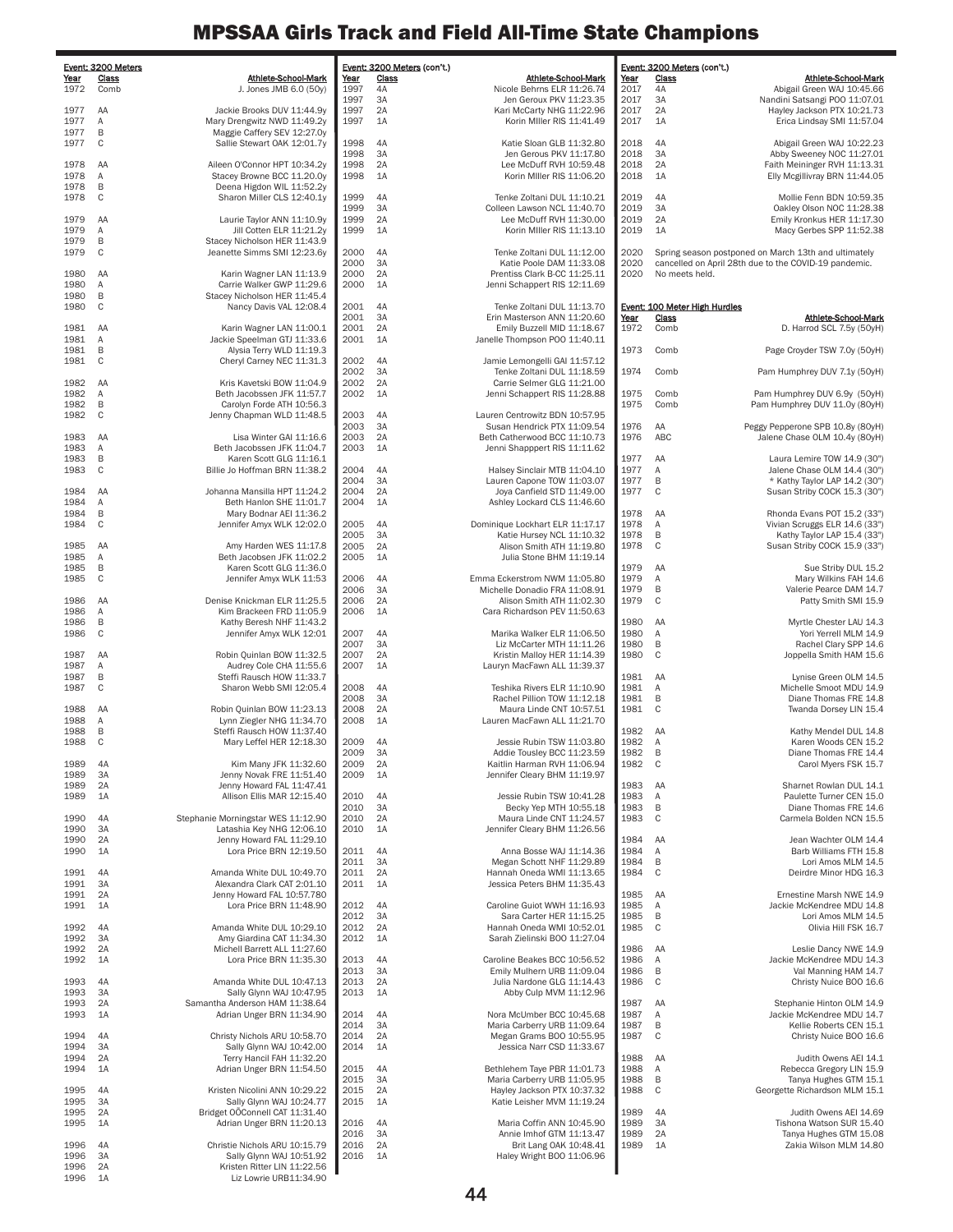|              | Event: 100 Meter High Hurdles (con't.)                                 | Event: 100 Meter High Hurdles (con't.)                                                                                        | Event: 300 Meter Low Hurdles (con't.)                                                            |  |  |
|--------------|------------------------------------------------------------------------|-------------------------------------------------------------------------------------------------------------------------------|--------------------------------------------------------------------------------------------------|--|--|
| Year<br>1990 | Class<br>Athlete-School-Mark<br>4A<br>Kristie Rohleder OLM 15.78       | Class<br><b>Athlete-School-Mark</b><br>Year<br>2010<br>4A<br>Alexis Franklin OLM 13.96                                        | Class<br>Athlete-School-Mark<br>Year<br>1985<br>AA<br>Ernestine Marsh NWE 44.8                   |  |  |
| 1990         | 3A<br>Tishona Watson SUR 14.74                                         | 3A<br>2010<br>Thea Lafond JFK 14.74                                                                                           | 1985<br>Α<br>Kellie Roberts CEN 43.5                                                             |  |  |
| 1990<br>1990 | 2A<br>Stephanie Love CEN 15.40<br>1A<br>Sheron Barton MLM 16.22        | 2A<br>2010<br>Tayler Wheeler OAK 15.21<br>2010<br>1A<br>Mykael Dixon PIK 15.68                                                | B<br>1985<br>Lori Amos MLM 44.9<br>$\mathbb C$<br>1985<br>Crystal Brandenburg BOO 48.3           |  |  |
|              | Tyra Moore LAR 14.82                                                   | Alexis Franklin OLM 13.89                                                                                                     | Laurie Bruce WWH 46.0                                                                            |  |  |
| 1991<br>1991 | 4A<br>3A<br>Kim Fullmer SRI 14.74                                      | 4A<br>2011<br>3A<br>2011<br>Thea Lafond JFK 14.45                                                                             | 1986<br>AA<br>1986<br>Α<br>Dawn Sweeney NOC 44.3                                                 |  |  |
| 1991         | 2A<br>Charmene Fields CEN 14.62                                        | 2A<br>2011<br>Willie Austin EDG 14.94                                                                                         | $\sf B$<br>1986<br>Kellie Roberts CEN 43.6                                                       |  |  |
| 1991         | 1A<br>Sheron Barton MLM 15.99                                          | 1A<br>2011<br>Maggie Sullivan BOO 15.57                                                                                       | C<br>1986<br>Crystal Brandenburg BOO 49.2                                                        |  |  |
| 1992         | 4A<br>Tyra Moore LAR 14.50                                             | 2012<br>4A<br>Mobolaji Adeokun DUV 13.75                                                                                      | AA<br>Laurie Bruce WWH 45.4<br>1987                                                              |  |  |
| 1992<br>1992 | 3A<br>Torrey Simons WAJ 15.03<br>2A<br>Tamelia Hutchinson SUR 15.30    | 2012<br>3A<br>Christine London HOW 14.26<br>2A<br>2012<br>Modesty Lorick FRD 14.67                                            | 1987<br>Α<br>Jackie McKendree MDU 46.2<br>$\sf B$<br>1987<br>Kellie Roberts CEN 43.6             |  |  |
| 1992         | 1A<br>Thori Staples JOP 15.20                                          | 2012<br>1A<br>Tiffany Dorsey OVE 14.89                                                                                        | C<br>1987<br>Christy Nuice BOO 48.9                                                              |  |  |
| 1993         | 4A<br>Angie Vaughn LAU 14.54                                           | 2013<br>4A<br>Gwen Shaw TSW 13.75                                                                                             | 1988<br>AA<br>Judith Owens AEI 43.98                                                             |  |  |
| 1993         | 3A<br>Judy Whims GTJ 15.51                                             | 3A<br>2013<br>Christine London HOW 14.17                                                                                      | 1988<br>Α<br>Rhonda Williams FRD 45.30                                                           |  |  |
| 1993<br>1993 | 2A<br>Tamelia Hutchinson SUR 15.39<br>Zoe Hunt SMI 14.86<br>1A         | 2A<br>2013<br>Modesty Lorick FRD 14.54<br>2013<br>1A<br>Daijona Revell WTE 14.90                                              | $\sf B$<br>1988<br>Indira Hamilton CEN 46.60<br>$\mathbb C$<br>1988<br>Stephanie Smith BOO 46.20 |  |  |
|              |                                                                        |                                                                                                                               |                                                                                                  |  |  |
| 1994<br>1994 | 4A<br>Martise Moore OLM 14.88<br>3A<br>Stacy Jordan DUV 14.83          | 2014<br>4A<br>Alexus Pyles CLK 14.54-w<br>3A<br>2014<br>Medina Spencer MLM 14.57-w                                            | 1989<br>4A<br>Judith Owens AEI 44.80<br>1989<br>3A<br>Kim Fullmer SRI 46.80                      |  |  |
| 1994         | 2A<br>Kisha Jett HAM 14.60                                             | 2A<br>2014<br>Maggie Sullivan BOO 14.28-w                                                                                     | 1989<br>2A<br>Indira Hamilton CEN 43.20                                                          |  |  |
| 1994         | 1A<br>Tahira Anderson CEN 15.20                                        | 1A<br>2014<br>Haley Cianfarini NCL 14.64-w                                                                                    | 1A<br>1989<br>Lisa Sullivan BOO 48.20                                                            |  |  |
| 1995         | 4A<br>Martise Moore OLM 14.40 ht                                       | 4A<br>2015<br>Alexus Pyles CLK 14.49                                                                                          | 1990<br>4A<br>Erin Graham WOO 45.44                                                              |  |  |
| 1995<br>1995 | 3A<br>Judy Whims GTJ 14.73<br>2A<br>Ilana Finley AEI 15.20             | 3A<br>2015<br>Yinka Alabi MLM 14.49<br>2A<br>Alaina McCracken OAD 15.10<br>2015                                               | 3A<br>1990<br>Tanya Hughes GTM 45.09<br>1990<br>2A<br>Stephanie Love CEN 45.17                   |  |  |
| 1995         | 1A<br>Sylvia Paesani SOG 16.15                                         | 1A<br>2015<br>Khaalea Collins SUR 15.65                                                                                       | 1990<br>1A<br>Lisa Sullivan BOO 48.32                                                            |  |  |
| 1996         | 4A<br>Ola Sesay ELR 15.11                                              | 4A<br>2016<br>Madeleine Akobundu DUV 13.96                                                                                    | 1991<br>4A<br>Adrienne McCray NCT 45.14                                                          |  |  |
| 1996         | 3A<br>Ilana Finley AEI 15.02                                           | 2016<br>3A<br>Deja Stevenson BPI 14.71                                                                                        | 1991<br>3A<br>Angie Vaughn LAU 45.26                                                             |  |  |
| 1996<br>1996 | 2A<br>Nyjila Littlejohn WLD 14.78<br>Stacey Greene FSK 16.13<br>1A     | 2A<br>2016<br>Sydney Williams LAC 14.33<br>2016<br>1A<br>Aidan Alston NAF 16.13                                               | 2A<br>1991<br>Charmene Fields CEN 44.64<br>1991<br>1A<br>Lisa Sullivan BOO 48.64                 |  |  |
|              |                                                                        |                                                                                                                               |                                                                                                  |  |  |
| 1997<br>1997 | 4A<br>Ola Sesay ELR 14.49<br>3A<br>Carlesha King DAM 14.76             | 2017<br>4A<br>Editta Pessima NWM 14.41<br>3A<br>2017<br>Nadia Hackett BPI 14.69                                               | 1992<br>4A<br>Adrienne McCray NCT 42.90<br>1992<br>3A<br>Torrey Simons WAJ 45.10                 |  |  |
| 1997         | 2A<br>Nyjila Littlejohn WLD 14.12                                      | 2A<br>2017<br>Sydney Williams LAC 14.50                                                                                       | 1992<br>2A<br>Julie Cox LIB 45.20                                                                |  |  |
| 1997         | 1A<br>Thema Napier LGR 15.29                                           | 1A<br>2017<br>Alyssa Mullery FTH 16.30                                                                                        | 1A<br>1992<br>Tiffany Stith MLM 48.10                                                            |  |  |
| 1998         | 4A<br>Mardy Przywarty FRE 15.37                                        | 2018<br>4A<br>Editta Pessima NWM 14.17                                                                                        | 1993<br>4A<br>Sheraie Darby WOO 44.55                                                            |  |  |
| 1998<br>1998 | 3A<br>Indrid Elmore DUV 15.33<br>2A<br>Lekisha Barnaby CEN 14.38       | 3A<br>2018<br>Adaobi Tabugbo RES 14.48<br>2018<br>2A<br>Emily Lewis NCN 15.06                                                 | 1993<br>3A<br>Takisha Williams SHE 46.14<br>2A<br>1993<br>Tamelia Hutchinson SUR 46.53           |  |  |
| 1998         | 1A<br>Erica McCann SHG 15.78                                           | 2018<br>1A<br>Taylor Williams LAC 14.90                                                                                       | 1993<br>1A<br>Laura Snyder FAL 48.00                                                             |  |  |
| 1999         | 4A<br>Genie Lavine GAI 15.09                                           | 2019<br>4A<br>KayaRae Dunbar PBR 14.47                                                                                        | 1994<br>4A<br>Jeanna Johnson ELR 43.76                                                           |  |  |
| 1999         | 3A<br>Andrea Pressley FRD 14.82                                        | 3A<br>2019<br>Adaobi Tabugbo RES 14.71                                                                                        | 1994<br>3A<br>Amy Leatherman LIN 46.36                                                           |  |  |
| 1999<br>1999 | 2A<br>Lekisha Barnaby CEN 14.42<br>1A<br>Jody Bowser SOG 15.47         | 2A<br>2019<br>Deborah Gnoumou SEV 15.27<br>2019<br>1A<br>Mya King SPP 14.31                                                   | 1994<br>2A<br>Leigh Hancil FAH 45.93<br>1994<br>1A<br>Tahira Anderson CEN 45.56                  |  |  |
|              |                                                                        |                                                                                                                               |                                                                                                  |  |  |
| 2000<br>2000 | 4A<br>Yorvo Jones GAI 15.28<br>3A<br>Arike Ogundipe DAM 15.05          | 2020<br>Spring season postponed on March 13th and ultimately<br>cancelled on April 28th due to the COVID-19 pandemic.<br>2020 | 1995<br>4A<br>Sheraie Darby WOO 43.95<br>1995<br>3A<br>Cecily Gallup WWH 44.95                   |  |  |
| 2000         | 2A<br>Jeanette Curtis MTH 15.88                                        | 2020<br>No meets held.                                                                                                        | 2A<br>1995<br>Leigh Hancil FAH 43.97                                                             |  |  |
| 2000         | 1A<br>Beth Sprecher SMI 15.88                                          |                                                                                                                               | 1A<br>1995<br>Sirena Williams CEN 46.09                                                          |  |  |
| 2001         | 4A<br>Romona Modeste ELR 15.09                                         | Event: 300 Meter Low Hurdles                                                                                                  | 1996<br>4A<br>Doris Garba ELR 45.25                                                              |  |  |
| 2001<br>2001 | 3A<br>Jessica Dunston LAP 15.02<br>2A<br>Tiffany Nesfield CHF 14.77    | Class<br>Athlete-School-Mark<br>Year<br>Laura Lemire TOW 29.4 (200mH)<br>1976<br>AA                                           | 1996<br>3A<br>Laura Borland LEO 46.38<br>Sirena Williams CEN 44.37<br>1996<br>2A                 |  |  |
| 2001         | 1A<br>Rachel Clinton OAK 15.08                                         | 1976<br>ABC<br>Jody Fuller SHE 29.8 (200mH)                                                                                   | 1996<br>1A<br>Jana Romlein CTT 46.01                                                             |  |  |
| 2002         | Tiffany Nesfield CHF 14.86<br>4A                                       | 1977<br>Laura Lemire TOW 29.8 (200mH)<br>AA                                                                                   | 1997<br>4A<br>Ola Sesay ELR 43.77                                                                |  |  |
| 2002<br>2002 | Jeanette Curtis MTH 14.65<br>ЗA<br>2A                                  | Iris Wright JMB 29.5 (200mH)<br>1977<br>Α<br>$\sf B$                                                                          | Catrice Jefferson WOO 45.80<br>ЗΑ<br>199<br>2A<br>1997                                           |  |  |
| 2002         | Lindsay Grigoriev ATH 15.48<br>Michele Feiser SMI 15.90<br>1A          | 1977<br>Sylvia Mays MEA 29.7 (200mH)<br>C<br>1977<br>Caryn Leach SMI 30.3 (200mH)                                             | Lekisha Barnaby CEN 43.56<br>1997<br>Thema Napier LGR 44.46<br>1A                                |  |  |
| 2003         | 4A<br>Tiffany Nesfield CHF 14.15                                       | 1978<br>AA<br>Marge Fitzpatrick REP 46.0y                                                                                     | 1998<br>4A<br>Schnavia Felder SUI 45.40                                                          |  |  |
| 2003         | Jeanette Curtis MTH 14.42<br>3A                                        | 1978<br>Vivian Scruggs ELR 44.0y<br>А                                                                                         | 1998<br>3A<br>Catrice Jefferson WOO 45.14                                                        |  |  |
| 2003<br>2003 | 2A<br>Paige O'Flaherty NHG 15.19<br>1A<br>Sarah Hensley BOO 15.45      | B<br>1978<br>Tory Curtis FRD 46.1y<br>C<br>1978<br>Caryn Leach SMI 48.6y                                                      | 1998<br>2A<br>Thema Napier LGR 43.58<br>1998<br>1A<br>Amy Snyder SOG 47.28                       |  |  |
|              |                                                                        |                                                                                                                               |                                                                                                  |  |  |
| 2004<br>2004 | 4A<br>Tiffany Nesfield CHF 14.45<br>3A<br>Theresa Lews WEB 14.23       | 1979<br>AA<br>Myrtle Chester LAU 46.2y<br>1979<br>Α<br>Mary Wilkins FAH 45.1y                                                 | 1999<br>4A<br>Tia Burley WEB 44.03<br>1999<br>3A<br>Ebony Henderson WOO 44.70                    |  |  |
| 2004         | Nicole Robinson ATH 15.52<br>2A                                        | B<br>1979<br>Valerie Pearce DAM 46.4y                                                                                         | 1999<br>Lekisha Barnaby CEN 44.15<br>2A                                                          |  |  |
| 2004         | 1A<br>Corina Campbell SMI 15.32                                        | C<br>1979<br>Jane Oliveri NEC 48.5y                                                                                           | 1999<br>1A<br>Amy Snyder SOG 47.00                                                               |  |  |
| 2005         | Bever-Leigh Holloway ELR 14.55<br>4A                                   | 1980<br>Myrtle Chester LAU 44.5<br>AA                                                                                         | 2000<br>Alicia Beard OLM 45.56<br>4A                                                             |  |  |
| 2005<br>2005 | 3A<br>Theresa Lews WEB 13.76<br>2A<br>Nicole Robinson ATH 14.99        | 1980<br>А<br>Yori Yerrell MLM 44.2<br>B<br>1980<br>Rachel Clary SPP 43.7                                                      | 2000<br>3A<br>Angela Bowling BLA 46.27<br>2000<br>2A<br>Pharyn Wynn CEN 44.47                    |  |  |
| 2005         | Sarah Hensley BOO 15.00-wind<br>1A                                     | $\mathbf C$<br>1980<br>Twanda Dorsey LIN 46.3                                                                                 | 2000<br>Rachel clinton OAK 46.03<br>1A                                                           |  |  |
| 2006         | 4A<br>Audrey Gariepy-Bogui WCH 14.32                                   | 1981<br>AA<br>Sharnet Rowlan DUL 45.5                                                                                         | 2001<br>4A<br>Romona Modeste ELR 44.53                                                           |  |  |
| 2006         | Theresa Lewis WEB 14.04<br>3A                                          | 1981<br>А<br>Karen Woods CEN 44.2                                                                                             | 2001<br>3A<br>Angela Bowling BLA 45.53                                                           |  |  |
| 2006<br>2006 | 2A<br>Christen Griffin MDU 14.77<br>1A<br>Lauren Campbell WTE 15.55    | 1981<br>B<br>Eraina Bowins FRE 45.6<br>C<br>1981<br>Twanda Dorsey LIN 46.2                                                    | 2001<br>2A<br>April Butler GWP 44.50<br>2001<br>1A<br>Maggie Tierney BOO 46.64                   |  |  |
|              |                                                                        |                                                                                                                               |                                                                                                  |  |  |
| 2007<br>2007 | 4A<br>Audrey Gariepy-Bogui WCH 13.77<br>3A<br>Letecia Wright WEB 14.23 | 1982<br>AA<br>Wendy Peal WCH 45.0<br>1982<br>Α<br>Karen Woods CEN 43.2                                                        | 2002<br>4A<br>Romona Modeste ELR 43.45<br>2002<br>3A<br>Laura Shaw WAJ 43.90                     |  |  |
| 2007         | Christen Griffin MDU 14.80<br>2A                                       | B<br>1982<br>Lori Amos MLM 45.3                                                                                               | 2002<br>2A<br>Krista Brown CEN 46.29                                                             |  |  |
| 2007         | 1A<br>Geranda Williams NPT 15.42                                       | C<br>1982<br>Mary Lee Thompson MID 47.3                                                                                       | 2002<br>1A<br>Michele Feiser SMI 46.70                                                           |  |  |
| 2008         | Imani Colbert CHF 14.06<br>4A                                          | 1983<br>AA<br>Gail Brown MEA 44.4                                                                                             | 2003<br>4A<br>Tiffany Nesfield CHF 43.56                                                         |  |  |
| 2008<br>2008 | 3A<br>Christina Manning WLA 13.99<br>2A<br>Shavon Briscoe NPT 14.75    | 1983<br>Α<br>Paulette Turner CEN 44.6<br>B<br>1983<br>Lori Amos MLM 45.3                                                      | 2003<br>3A<br>Laura Shaw WAJ 44.32<br>2003<br>2A<br>Jennifer Geter CEN 45.89                     |  |  |
| 2008         | Olivia Durr POO 14.74<br>1A                                            | $\mathsf{C}$<br>1983<br>Mary Lee Thompson MID 47.0                                                                            | 2003<br>Sarah Hensley BOO 45.70<br>1A                                                            |  |  |
| 2009         | 4A<br>Lorranie Graham CHF 13.92                                        | 1984<br>AA<br>Ernestine Marsh NWE 43.7                                                                                        | 2004<br>4A<br>Tiffany Nesfield CHF 43.61                                                         |  |  |
| 2009         | Kamilah Brown RES 14.47<br>3A                                          | 1984<br>А<br>Kellie Roberts CEN 46.0                                                                                          | 2004<br>3A<br>Timisha Gomez LGR 44.36                                                            |  |  |
| 2009<br>2009 | 2A<br>Shavon Briscoe NPT 14.46<br>1A<br>Olivia Durr POO 15.06          | 1984<br>B<br>Lori Amos MLM 45.8<br>C<br>1984<br>Mary Lee Thompson MID 46.7                                                    | 2004<br>2A<br>Amanda Spickler MID 45.58<br>2004<br>1A<br>Sarah Hensley BOO 46.27                 |  |  |
|              |                                                                        |                                                                                                                               |                                                                                                  |  |  |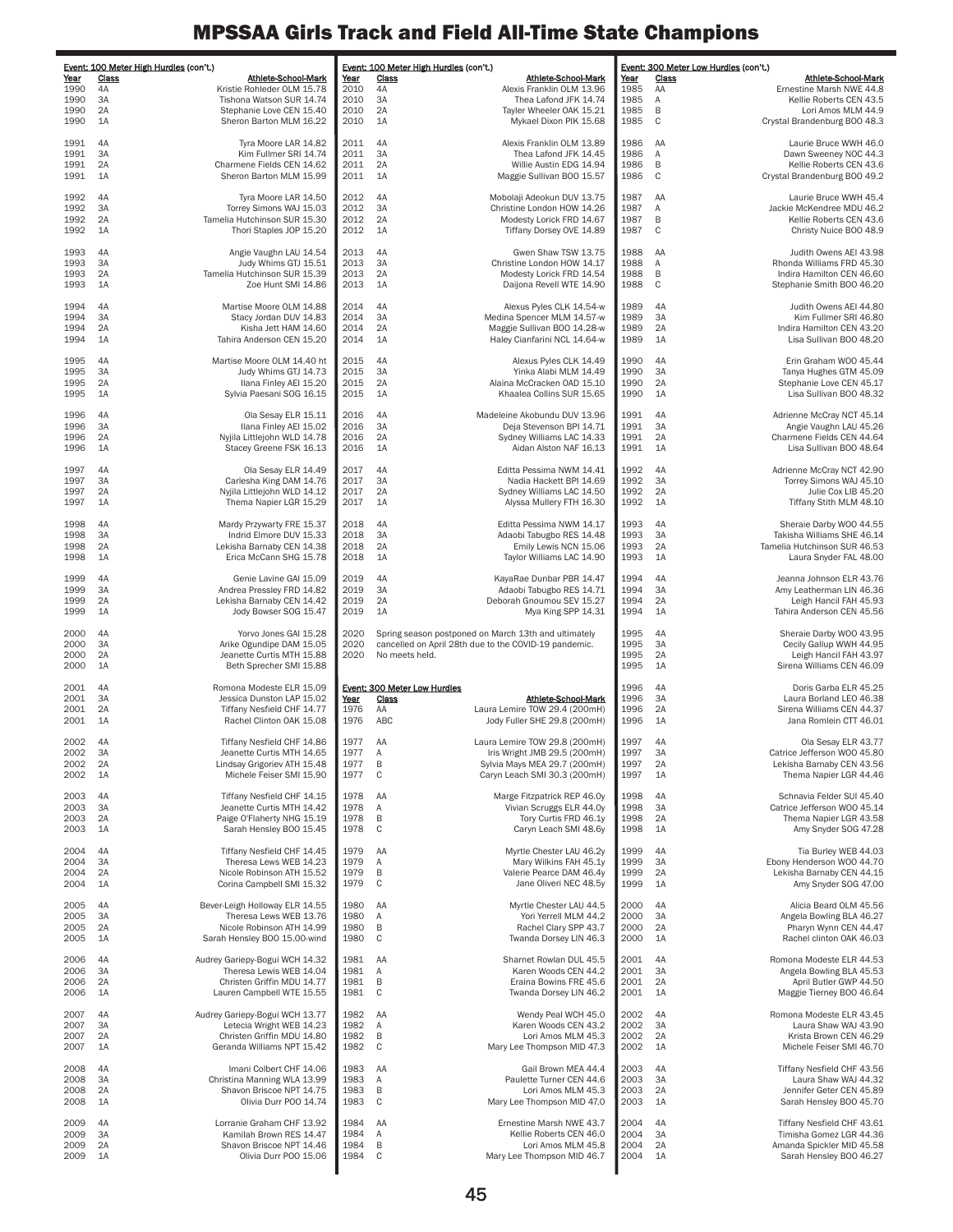|              | Event: 300 Meter Low Hurdles (con't.)                                                                         |              | Event: 4x100 Meter Relay (con't.) |                                                | Event: 4x100 Meter Relay (con't.)<br><b>Class</b><br>Athlete-School-Mark<br>Year |          |                                               |
|--------------|---------------------------------------------------------------------------------------------------------------|--------------|-----------------------------------|------------------------------------------------|----------------------------------------------------------------------------------|----------|-----------------------------------------------|
| Year<br>2005 | Class<br>Athlete-School-Mark<br>4A<br>Bever-Leigh Holloway ELR 43.86-wind                                     | Year<br>1978 | Class<br>AA                       | Athlete-School-Mark<br>Northwestern 49.3y      | 1998                                                                             | 4A       | E Roosevelt 47.51                             |
| 2005<br>2005 | Theresa Lews WEB 43.75-wind<br>3A<br>2A<br>Amanda Spickler MID 46.25                                          | 1978<br>1978 | Α<br>B                            | Meade 49.0y (48.8c)<br>Wilde Lake 50.5y        | 1998<br>1998                                                                     | 3A<br>2A | Walter Johnson 49.90<br>Central-PG 48.38      |
| 2005         | 1A<br>Sarah Hensley BOO 44.07-3A rec                                                                          | 1978         | $\mathsf{C}$                      | Colonel Richardson 51.4y                       | 1998                                                                             | 1A       | South Hagerstown 51.37                        |
| 2006         | 4A<br>Patricia Anyanwu ELR 43.40                                                                              | 1979         | AA                                | Whitman 49.8y                                  | 1999                                                                             | 4A       | Eleanor Roosevelt 48.06                       |
| 2006<br>2006 | 3A<br>Theresa Lewis WEB 43.99<br>2A<br>Christen Griffin MDU 44.11                                             | 1979<br>1979 | Α<br>B                            | Eleanor Roosevelt 49.5y<br>Oakland Mills 49.9y | 1999<br>1999                                                                     | 3A<br>2A | Westlake 48.80<br>Long Reach 49.18            |
| 2006         | Lauren Campbell WTE 45.12<br>1A                                                                               | 1979         | $\mathbf C$                       | Linganore 51.8y                                | 1999                                                                             | 1A       | South Hagerstown 51.17                        |
| 2007<br>2007 | 4A<br>Takecia Jameson ELR 41.79<br>3A<br>Jasmine Norris LAR 44.33                                             | 1980<br>1980 | AA<br>Α                           | Bladensburg 47.6<br>Fairmont Heights 49.7      | 2000<br>2000                                                                     | 4A<br>3A | Eleanor Roosevelt 47.19<br>Long Reach 48.23   |
| 2007         | 2A<br>Christen Griffin MDU 44.94                                                                              | 1980         | B                                 | Oakland Mills 50.1                             | 2000                                                                             | 2A       | Linganore 50.61                               |
| 2007         | Lauren Campbell WTE 45.25<br>1A                                                                               | 1980         | $\mathsf{C}$                      | Hammond 50.4                                   | 2000                                                                             | 1A       | Oakland Mills 50.60                           |
| 2008<br>2008 | 4A<br>Doris Anyanwu ELR 43.74<br>3A<br>Torrie Saunders ANN 44.49                                              | 1981<br>1981 | AA<br>Α                           | Bladensburg 49.0<br>Central 49.6               | 2001<br>2001                                                                     | 4A<br>3A | Largo 47.50<br>Westlake 49.50                 |
| 2008<br>2008 | 2A<br>Shavon Briscoe NPT 45.66<br>Olivia Durr POO 44.78<br>1A                                                 | 1981<br>1981 | B<br>$\mathbb C$                  | Frederick 48.5<br>North Caroline 50.9          | 2001<br>2001                                                                     | 2A<br>1A | Northwest 51.10<br>Col Richardson 50.80       |
|              |                                                                                                               |              |                                   |                                                |                                                                                  |          |                                               |
| 2009<br>2009 | 4A<br>Lorranie Graham CHF 43.15<br>3A<br>Lauren Hunt MEA 45.34                                                | 1982<br>1982 | AA<br>Α                           | Oxon Hill 48.7<br>Central 49.7                 | 2002<br>2002                                                                     | 4A<br>3A | Largo 46.83<br>Westlake 48.46                 |
| 2009<br>2009 | Shavon Briscoe NPT 43.83<br>2A<br>1A<br>Amy Taylor WIL 47.31                                                  | 1982<br>1982 | B<br>$\mathsf{C}$                 | Aberdeen 49.4<br>North Caroline 50.8           | 2002<br>2002                                                                     | 2A<br>1A | Fort Hill 49.77<br>Southern Garrett 51.95     |
| 2010         | Alexis Franklin OLM 41.94<br>4A                                                                               | 1983         | AA                                | Suitland 47.8                                  | 2003                                                                             | 4A       | Largo 47.50                                   |
| 2010         | Shannon Dwyer QOR 45.82<br>3A                                                                                 | 1983         | Α<br>B                            | Central 49.3                                   | 2003<br>2003                                                                     | 3A<br>2A | Westlake 48.99<br>Henry E. Lackey 50.00       |
| 2010<br>2010 | 2A<br>Jacqueline Tape LGR 45.54<br>Dinah Lake WAS 47.78<br>1A                                                 | 1983<br>1983 | $\mathsf{C}$                      | Frederick 49.6<br>Wilde Lake 51.5              | 2003                                                                             | 1A       | W.E.B. Du Bois 50.93                          |
| 2011         | 4A<br>Alexis Franklin OLM 43.41                                                                               | 1984         | AA                                | Old Mill 49.2                                  | 2004                                                                             | 4A       | Largo 47.43                                   |
| 2011<br>2011 | 3A<br>Christine London HOW 43.71<br>2A<br>Regina Summerville DGH 45.18                                        | 1984<br>1984 | Α<br>B                            | Central 50.4<br>Milford Mill 50.3              | 2004<br>2004                                                                     | 3A<br>2A | Westlake 48.29<br>Edmondson 48.60             |
| 2011         | 1A<br>Maggie Sullivan BOO 46.88                                                                               | 1984         | $\mathbb C$                       | Havre de Grace 51.8                            | 2004                                                                             | 1A       | Chesapeake-B 50.94                            |
| 2012         | 4A<br>Alexis Franklin OLM 41.31                                                                               | 1985         | AA                                | Gaithersburg 49.9                              | 2005                                                                             | 4A       | Eleanor Roosevelt 47.84                       |
| 2012<br>2012 | 3A<br>Christine London HOW 44.01<br>2A<br>Megan Kelly MID 44.37                                               | 1985<br>1985 | Α<br>B                            | McDonough 49.3<br>Hammond 50.6                 | 2005<br>2005                                                                     | 3A<br>2A | Kennedy 49.24<br>Edmondson 49.23              |
| 2012         | Tiffany Dorsey OVE 44.11<br>1A                                                                                | 1985         | $\mathbf C$                       | Francis Scott Key 51.3                         | 2005                                                                             | 1A       | New Town 52.08                                |
| 2013<br>2013 | Sylvia Deppen TSW 45.59<br>4A<br>3A<br>Christine London HOW 43.80                                             | 1986<br>1986 | AA<br>Α                           | Oxon Hill 48.8<br>Potomac 49.7                 | 2006<br>2006                                                                     | 4A<br>3A | Eleanor Roosevelt 47.54<br>Western-B 49.04    |
| 2013         | 2A<br>Alexis Murry LAC 43.47                                                                                  | 1986         | B                                 | Linganore 50.3                                 | 2006                                                                             | 2A       | Reservoir 50.17                               |
| 2013         | 1A<br>Maggie Sullivan BOO 45.96                                                                               | 1986         | $\mathbf C$                       | Boonsboro 51.7                                 | 2006                                                                             | 1A       | Western STES 50.05                            |
| 2014<br>2014 | 4A<br>Laila Ismail BCC 43.17<br>3A<br>Yinka Alabi MLM 43.88                                                   | 1987<br>1987 | AA<br>Α                           | Oxon Hill 48.6<br>McDonough 49.9               | 2007<br>2007                                                                     | 4A<br>3A | C.H. Flowers 48.11<br>Largo 48.13             |
| 2014<br>2014 | 2A<br>Maggie Sullivan BOO 43.39<br>1A<br>Sierra Montz PEV 48.68                                               | 1987<br>1987 | B<br>$\mathbb C$                  | Central 49.8<br>Francis Scott Key 51.7         | 2007<br>2007                                                                     | 2A<br>1A | McDonough 49.36<br>Western STES 49.05         |
|              |                                                                                                               |              |                                   |                                                |                                                                                  |          |                                               |
| 2015<br>2015 | 4A<br>Alexus Pyles CLK 44.32<br>3A<br>Yinka Alabi MLM 44.04                                                   | 1988<br>1988 | AA<br>Α                           | Einstein 48.82<br>Lackey 50.50                 | 2008<br>2008                                                                     | 4A<br>3A | Eleanor Roosevelt 46.94<br>Annapolis 47.59    |
| 2015<br>2015 | Amiya Anoma RAN 46.12<br>2A<br>1A<br>Sierra Montz PEV 48.19                                                   | 1988<br>1988 | B<br>$\mathbb C$                  | Central 50.40<br>Francis Scott Key 52.50       | 2008<br>2008                                                                     | 2A<br>1A | Clarksburg 49.74<br>Western STES 48.46        |
| 2016         | 4A<br>Tylar Colbert DGH 43.73                                                                                 | 1989         | 4A                                | Oxon Hill 48.85y                               | 2009                                                                             | 4A       | Eleanor Roosevelt 46.99                       |
| 2016         | 3A<br>Nadia Hackett BPI 44.32                                                                                 | 1989         | 3A                                | Thomas Stone 51.90y                            | 2009                                                                             | 3A       | Western-B 47.72                               |
| 2016<br>2016 | 2A<br>Sydney Williams LAC 45.56<br>1A<br>Khaalea Collins SUR 46.81                                            | 1989<br>1989 | 2A<br>1A                          | Central 51.10y<br>Williamsport 53.02y          | 2009<br>2009                                                                     | 2A<br>1A | North Point 49.13<br>Digital Harbor 48.73     |
| 2017         | 4A<br>Editta Pessima NWM 44.38                                                                                | 1990         | 4A                                | Eleanor Roosevelt 49.25                        | 2010                                                                             | 4A       | Eleanor Roosevelt 47.47                       |
| 2017<br>2017 | Nadia Hackett BPI 44.28<br>3A<br>2A<br>Sydney Williams LAC 43.44                                              | 1990<br>1990 | 3A<br>2A                          | Bladensburg 49.82<br>South Hagerstown 52.13    | 2010<br>2010                                                                     | 3A<br>2A | Frederick 48.41<br>Digital Harbor 48.31       |
| 2017         | Emily Kimball B00 48.76<br>1A                                                                                 | 1990         | 1A                                | Francis Scott Key 52.22                        | 2010                                                                             | 1A       | Harford Technical50.44                        |
| 2018         | Editta Pessima NWM 43.52<br>4A                                                                                | 1991         | 4A                                | Largo 48.72                                    | 2011                                                                             | 4A       | Northwest 47.52                               |
| 2018<br>2018 | 3A<br>Tylar Colbert FRA 44.36<br>Emily Lewis NCN 45.18<br>2A                                                  | 1991<br>1991 | 3A<br>2A                          | Linganore 50.80<br>Central 49.90               | 2011<br>2011                                                                     | 3A<br>2A | Huntingtown 48.85<br>Long Reach 48.64         |
| 2018         | Antoinette Bradley FRI 44.43<br>1A                                                                            | 1991         | 1A                                | Catoctin 51.60                                 | 2011                                                                             | 1A       | Harford Technical 49.01                       |
| 2019<br>2019 | Dejah Tinsley DUV 44.03<br>4A<br>3A<br>Jasmine Johnson FRA 44.71                                              | 1992<br>1992 | 4A<br>3A                          | Eleanor Roosevelt 46.70<br>McDonough 49.80     | 2012<br>2012                                                                     | 4A<br>3A | <b>Bowie 47.69</b><br>Potomac 48.93           |
| 2019         | Emily Lewis NCN 43.93<br>2A                                                                                   | 1992         | 2A                                | Central 50.60                                  | 2012                                                                             | 2A       | Harford Technical 48.68                       |
| 2019         | Mya King SPP 43.13<br>1A                                                                                      | 1992         | 1A                                | Francis Scott Key 51.70                        | 2012                                                                             | 1A       | Manchester Valley 50.10                       |
| 2020<br>2020 | Spring season postponed on March 13th and ultimately<br>cancelled on April 28th due to the COVID-19 pandemic. | 1993<br>1993 | 4A<br>3A                          | Eleanor Roosevelt 48.28<br>Sherwood 49.96      | 2013<br>2013                                                                     | 4A<br>3A | <b>Bowie 47.57</b><br>South Hagerstown 48.87  |
| 2020         | No meets held.                                                                                                | 1993<br>1993 | 2A<br>1A                          | Edgewood 52.25<br>Francis Scott Key 51.70      | 2013<br>2013                                                                     | 2A<br>1A | Harford Technical 49.23<br>Western STES 51.48 |
|              | Event: 4x100 Meter Relay                                                                                      | 1994         | 4A                                | Eleanor Roosevelt 48.30                        | 2014                                                                             | 4A       | Magruder 47.71                                |
| Year         | <b>Class</b><br><b>Athlete-School-Mark</b>                                                                    | 1994         | 3A                                | Paint Branch 49.85                             | 2014                                                                             | 3A       | Westlake 48.66                                |
| 1972         | Comb<br>J. M. Bennett 52.9y                                                                                   | 1994<br>1994 | 2A<br>1A                          | Oakland Mills 50.17<br>Wilde Lake 50.10        | 2014<br>2014                                                                     | 2A<br>1A | Liberty 49.11<br>Manchester Valley 50.81      |
| 1973         | Comb<br>DuVal 50.0y                                                                                           | 1995         | 4A                                | Eleanor Roosevelt 47.70                        | 2015                                                                             | 4A       | Paint Branch 48.36                            |
| 1974         | DuVal 50.2y<br>Comb                                                                                           | 1995<br>1995 | 3A<br>2A                          | Howard 47.49<br>Einstein 48.80                 | 2015<br>2015                                                                     | 3A<br>2A | Westlake 48.73<br>Largo 49.81                 |
| 1975         | Largo 48.3y<br>Comb                                                                                           | 1995         | 1A                                | Central 49.80                                  | 2015                                                                             | 1A       | Surrattsville 49.77                           |
| 1976         | Bladensburg 49.0y<br>AA                                                                                       | 1996         | 4A                                | Largo 48.68                                    | 2016                                                                             | 4A       | Charles H. Flowers 47.22                      |
| 1976         | ABC<br>Old Mill 50.1y                                                                                         | 1996<br>1996 | 3A<br>2A                          | Howard 49.51<br>Surrattsville 48.79            | 2016<br>2016                                                                     | 3A<br>2A | Frederick 47.76<br>Oakland Mills 48.25        |
| 1977<br>1977 | AA<br>Northwestern 48.7y<br>Old Mill 49.4y<br>Α                                                               | 1996         | 1A                                | Smithsburg 51.53                               | 2016                                                                             | 1A       | Boonsboro 51.11                               |
| 1977<br>1977 | Central 49.6y 49.4c<br>B<br>Colonel Richardson 50.8y<br>C                                                     | 1997<br>1997 | 4A<br>3A                          | E Roosevelt 47.20<br>Bladensburg 50.55         | 2017<br>2017                                                                     | 4A<br>3A | Charles H. Flowers 47.83<br>Reservoir 48.89   |
|              |                                                                                                               | 1997<br>1997 | 2A<br>1A                          | Central-PG 49.10<br>Catoctin 51.00             | 2017<br>2017                                                                     | 2A<br>1A | Oakland Mills 48.95<br>Surrattsville 50.81    |
|              |                                                                                                               |              |                                   |                                                |                                                                                  |          |                                               |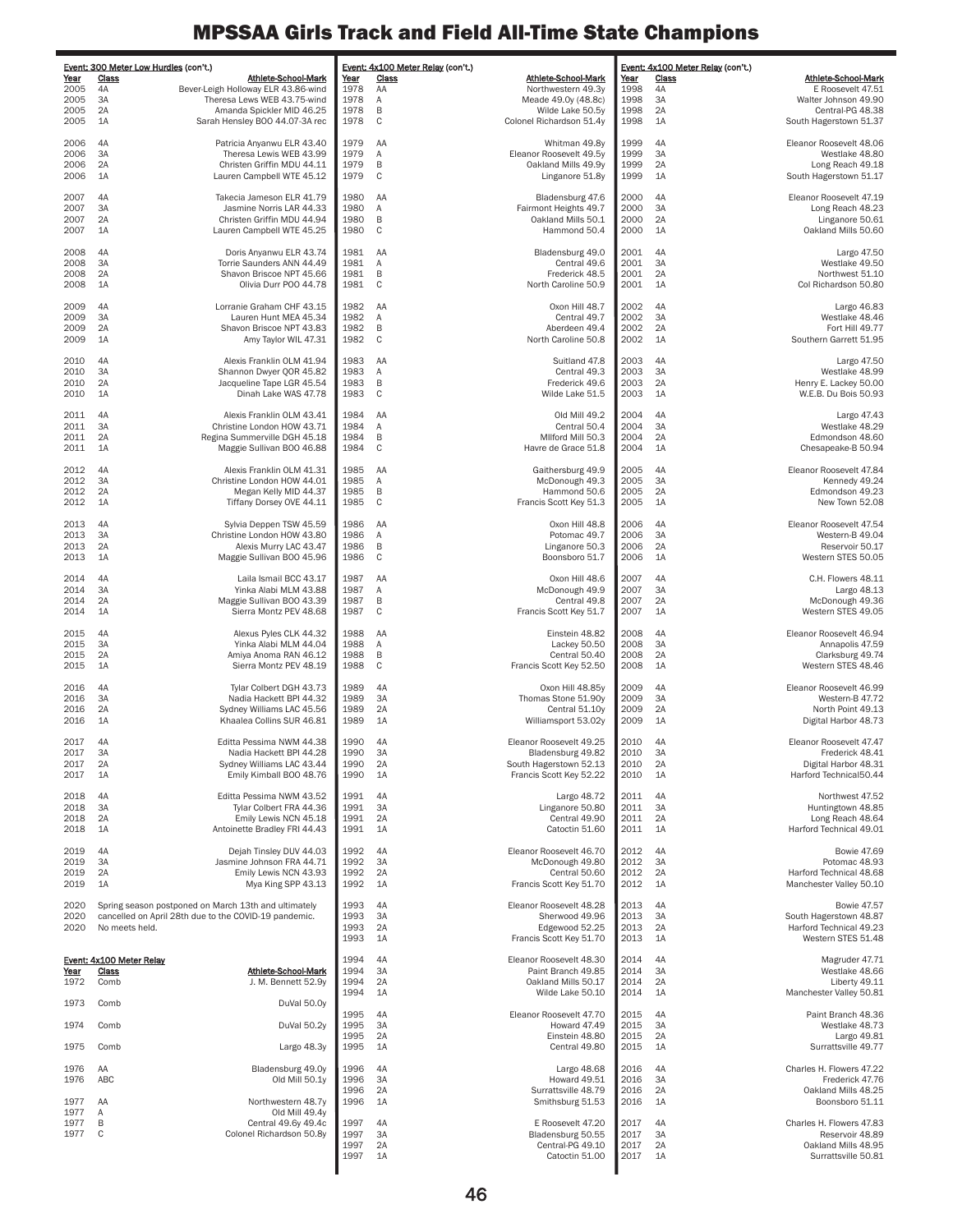|              | Event: 4x100 Meter Relay (con't.)                                       |                                                     |              | Event: 4x200 Meter Relay (con't) |                                                 |              | Event: 4x200 Meter Relay (con't) |                                                       |
|--------------|-------------------------------------------------------------------------|-----------------------------------------------------|--------------|----------------------------------|-------------------------------------------------|--------------|----------------------------------|-------------------------------------------------------|
| Year         | Class                                                                   | <b>Athlete-School-Mark</b>                          | Year         | Class                            | Athlete-School-Mark                             | Year         | Class                            | Athlete-School-Mark                                   |
| 2018         | 4A<br>Merganthaler Vocational-Technical 48.64                           |                                                     | 1991         | 4A                               | Suitland 1:44.10                                | 2011         | 4A                               | Northwest 1:41.00                                     |
| 2018<br>2018 | 3A<br>2A                                                                | Watkins Mill 47.62<br>Harford Technical 48.63       | 1991<br>1991 | 3A<br>2A                         | Liberty 1:47.10<br>Central 1:45.26              | 2011<br>2011 | 3A<br>2A                         | Catonsville 1:41.94<br>Overlea 1:43.09                |
| 2018         | 1A                                                                      | Frederick Douglass-PG 49.27                         | 1991         | 1A                               | Milford Mill 1:48.22                            | 2011         | 1A                               | Harford Technical 1:42.20                             |
| 2019         | 4A                                                                      | Quince Orchard 48.55                                | 1992         | 4A                               | Eleanor Roosevelt 1:43.00                       | 2012         | 4A                               | Northwest 1:39.43                                     |
| 2019<br>2019 | 3A<br>2A                                                                | Tuscarora 48.86<br>Westlake 48.76                   | 1992<br>1992 | 3A<br>2A                         | Einstein 1:45.40                                | 2012<br>2012 | 3A<br>2A                         | Tuscarora 1:41.94<br>Harford Technical 1:43.05        |
| 2019         | 1A<br>Carver Center for Arts & Technology 48.68                         |                                                     | 1992         | 1A                               | Central 1:47.10<br>Milford Mill 1:51.40         | 2012         | 1A                               | Boonsboro 1:46.74                                     |
| 2020         | Spring season postponed on March 13th and ultimately                    |                                                     | 1993         | 4A                               | Eleanor Roosevelt 1:43.42                       | 2013         | 4A                               | Bowie 1:42.51                                         |
| 2020         | cancelled on April 28th due to the COVID-19 pandemic.<br>No meets held. |                                                     | 1993         | 3A                               | Sherwood 1:45.34<br>Hammond 1:46.14             | 2013<br>2013 | 3A<br>2A                         | Milford Mill 1:43.34                                  |
| 2020         |                                                                         |                                                     | 1993<br>1993 | 2A<br>1A                         | Francis Scott Key 1:48.75                       | 2013         | 1A                               | Largo 1:43.79<br>Western STES 1:44.84                 |
|              | Event: 4x200 Meter Relay                                                |                                                     | 1994         | 4A                               | Northwestern-PG 1:43.72                         | 2014         | 4A                               | Magruder 1:41.61                                      |
| <u>Year</u>  | Class                                                                   | <b>Athlete-School-Mark</b>                          | 1994         | 3A                               | Thomas Johnson 1:45.47                          | 2014         | 3A                               | Milford Mill 1:41.91                                  |
| 1972         | Comb                                                                    | Mardela 1:56.1y                                     | 1994         | 2A                               | Hammond 1:45.90                                 | 2014         | 2A                               | Western STES 1:41.75                                  |
| 1973         | Comb                                                                    | Largo 1:51.1y                                       | 1994         | 1A                               | Central 1:48.20                                 | 2014         | 1A                               | Perryville 1:49.60                                    |
| 1974         | Comb                                                                    | Largo 1:45.2y                                       | 1995<br>1995 | 4A<br>3A                         | Springbrook 1:42.10<br>Howard 1:43.46           | 2015<br>2015 | 4A<br>3A                         | James H. Blake 1:42.63<br>Milford Mill 1:40.85        |
|              |                                                                         |                                                     | 1995         | 2A                               | Surrattsville 1:42.62                           | 2015         | 2A                               | Liberty 1:44.40                                       |
| 1975         | Comb                                                                    | Largo 1:43.2y                                       | 1995         | 1A                               | Central 1:46.07                                 | 2015         | 1A                               | Surrattsville 1:47.35                                 |
| 1976         | AA                                                                      | Suitland 1:45.4y                                    | 1996         | 4A                               | Largo 1:42.55                                   | 2016         | 4A                               | Charles H. Flowers 1:39.74                            |
| 1976<br>1976 | AA - 880 yd. SpMed Relay<br>ABC                                         | Suitland 1:52.3y                                    | 1996         | 3A                               | Thomas Johnson 1:45.25<br>Surrattsville 1:43.89 | 2016<br>2016 | 3A<br>2A                         | Tuscarora 1:43.05                                     |
| 1976         | ABC - 880 yd. SpMed Relay                                               | Largo 1:46.1y<br>Largo 1:49.3y                      | 1996<br>1996 | 2A<br>1A                         | Smithsburg 1:47.72                              | 2016         | 1A                               | Western STES 1:42.60<br>Patterson Mill 1:49.64        |
| 1977         | AA                                                                      | Bladensburg 1:44.6y                                 | 1997         | 4A                               | Paint Branch 1:43.35                            | 2017         | 4A                               | Bowie 1:41.69                                         |
| 1977         | Α                                                                       | Old Mill 1:44.1y                                    | 1997         | 3A                               | Thomas Johnson 1:46.80                          | 2017         | 3A                               | James Hubert Blake 1:42.52                            |
| 1977<br>1977 | B<br>C                                                                  | Central 1:44.8y<br>Oakland Mills 1:48.1y            | 1997<br>1997 | 2A<br>1A                         | Central-PG 1:44.51<br>Smithsburg 1:46.69        | 2017<br>2017 | 2A<br>1A                         | Oakland Mills 1:42.86<br>Boonsboro 1:47.38            |
| 1978         | AA                                                                      | Bladensburg 1:44.6y                                 | 1998         | 4A                               | Eleanor Roosevelt 1:41.19                       | 2018         | 4A                               | Dr. Henry A. Wise, Jr. 1:40.22                        |
| 1978         | Α                                                                       | Meade 1:42.0y                                       | 1998         | 3A                               | Thomas Johnson 1:43.50                          | 2018         | 3A                               | Franklin 1:38.98                                      |
| 1978<br>1978 | B<br>C                                                                  | J. M. Bennett 1:46.5y<br>Colonel Richardson 1:49.4y | 1998<br>1998 | 2A<br>1A                         | Rockville 1:44.04<br>South Hagerstown 1:48.22   | 2018<br>2018 | 2A<br>1A                         | Harford Technical 1:42.30<br>Henry E. Lackey 1:43.42  |
| 1979         | AA                                                                      | Bladensburg 1:44.1y                                 | 1999         | 4A                               | Eleanor Roosevelt 1:40.91                       | 2019         | 4A                               | Quince Orchard 1:41.41                                |
| 1979         | Α                                                                       | Fairmont Heights 1:45.1y                            | 1999         | 3A                               | Friendly 1:43.29                                | 2019         | 3A                               | James Hubert Blake 1:38.43                            |
| 1979         | B                                                                       | Oakland Mills 1:45.5y                               | 1999         | 2A                               | Central-PG 1:42.51                              | 2019         | 2A                               | Harford Technical 1:41.36                             |
| 1979         | C                                                                       | Linganore 1:50.4y                                   | 1999         | 1A                               | Smithsburg 1:46.76                              | 2019         | 1A                               | Maurice J. McDonough 1:44.67                          |
| 1980         | AA                                                                      | Crossland 1:42.2                                    | 2000         | 4A                               | Eleanor Roosevelt 1:39.89                       | 2020         |                                  | Spring season postponed on March 13th and ultimately  |
| 1980<br>1980 | Α<br>B                                                                  | B-CC 1:46.8<br>Frederick 1:45.3                     | 2000<br>2000 | 3A<br>2A                         | Long Reach 1:42.37<br>Central-PG 1:46.42        | 2020<br>2020 | No meets held.                   | cancelled on April 28th due to the COVID-19 pandemic. |
| 1980         | C                                                                       | Linganore 1:49.2                                    | 2000         | 1A                               | Oakland Mills 1:44.40                           |              |                                  |                                                       |
|              |                                                                         |                                                     |              |                                  |                                                 |              |                                  |                                                       |
|              |                                                                         |                                                     |              |                                  |                                                 |              |                                  |                                                       |
| 1981<br>1981 | AA<br>Α                                                                 | Bladensburg 1:42.9<br>Central 1:43.2                | 2001<br>2001 | 4A<br>3A                         | Eleanor Roosevelt 1:41.10<br>Long Reach 1:43.50 | <u>Year</u>  | Event: 4x400 m Relay<br>Class    | Athlete-School-Mark                                   |
| 1981         | B                                                                       | Frederick 1:42.2                                    | 2001         | 2A                               | Northwest 1:45.27                               | 1975         | Comb                             | Largo 4:03.9y                                         |
| 1981         | C                                                                       | North Caroline 1:45.2                               | 2001         | 1A                               | Poolesville 1:47.63                             | 1976         | AA                               | Severna Park 4:08.1y                                  |
| 1982         | AA                                                                      | Oxon Hill 1:42.0                                    | 2002         | 4A                               | Gaithersburg 1:40.82                            | 1976         | ABC                              | Largo 4:01.8y                                         |
| 1982         | Α                                                                       | Central 1:42.4                                      | 2002         | 3A                               | Long Reach 1:42.88                              |              |                                  |                                                       |
| 1982<br>1982 | B<br>C                                                                  | Frederick 1:44.2<br>North Caroline 1:47.0           | 2002<br>2002 | 2A<br>1A                         | Hammond 1:45.37<br>Poolesville 1:45.42          | 1977<br>1977 | AA<br>Α                          | Bladensburg 4:02.3y<br>Oxon Hill 4:02.7y              |
|              |                                                                         |                                                     |              |                                  |                                                 | 1977         | B                                | Central 4:00.3y                                       |
| 1983<br>1983 | AA<br>Α                                                                 | Suitland 1:42.1<br>Central 1:42.3                   | 2003<br>2003 | 4A<br>3A                         | C H Flowers 1:42.10<br>Westlake 1:41.37         | 1977         | $\mathsf{C}$                     | Oakland Mills 4:09.1y                                 |
| 1983         | B                                                                       | Frederick 1:44.3                                    | 2003         | 2A                               | Central-PG 1:46.15                              | 1978         | AA                               | Springbrook 4:00.0y                                   |
| 1983         | C                                                                       | Brunswick 1:46.4                                    | 2003         | 1A                               | Poolesville 1:47.64                             | 1978         | Α                                | Eleanor Roosevelt 3:57.6                              |
| 1984         | AA                                                                      | Randallstown 1:44.0                                 | 2004         | 4A                               | Gaithersburg 1:42.13                            | 1978<br>1978 | $\sf B$<br>C                     | Oakland Mills 4:04.9y<br>Calvert 4:17.4y              |
| 1984         | Α                                                                       | McDonough 1:43.8                                    | 2004         | 3A                               | Westlake 1:40.51                                |              |                                  |                                                       |
| 1984<br>1984 | B<br>C                                                                  | Magruder 1:45.8<br>Boonsboro 1:50.5                 | 2004<br>2004 | 2A<br>1A                         | Edmondson 1:41.80<br>Smithsburg 1:45.00         | 1979<br>1979 | AA<br>Α                          | Bladensburg 4:05.6y<br>Fairmont Heights 3:56.6y       |
|              |                                                                         |                                                     |              |                                  |                                                 | 1979         | B                                | Oakland Mills 4:07.1y                                 |
| 1985<br>1985 | AA<br>Α                                                                 | Suitland 1:45.8<br>McDonough 1:42.4                 | 2005<br>2005 | 4A<br>3A                         | Gaithersburg 1:41.85<br>Western-B 1:41.28       | 1979         | C                                | Leonardtown 4:20.5y                                   |
| 1985         | B                                                                       | Magruder 1:45.7                                     | 2005         | 2A                               | Friendly 1:43.06                                | 1980         | AA                               | Crossland 3:50.7                                      |
| 1985         | C                                                                       | Francis Scott Key 1:48.8                            | 2005         | 1A                               | Boonsboro 1:46.53                               | 1980         | Α                                | B-CC 3:59.7                                           |
| 1986         | AA                                                                      | Oxon Hill 1:43.6                                    | 2006         | 4A                               | Eleanor Roosevelt 1:37.41                       | 1980<br>1980 | B<br>$\mathsf{C}$                | Oakland Mills 4:03.8<br>Middletown 4:16.1             |
| 1986         | Α                                                                       | Potomac 1:44.1                                      | 2006         | 3A                               | Friendly 1:43.04                                |              |                                  |                                                       |
| 1986<br>1986 | B<br>C                                                                  | Atholton 1:45.7<br>Boonsboro 1:47.0                 | 2006<br>2006 | 2A<br>1A                         | Calvert 1:43.78<br>New Town 1:44.66             | 1981<br>1981 | AA<br>Α                          | Bladensburg 3:52.4<br>Central 3:51.9                  |
|              |                                                                         |                                                     |              |                                  |                                                 | 1981         | $\,$ B                           | Frederick 3:56.8                                      |
| 1987<br>1987 | AA<br>Α                                                                 | Oxon Hill 1:42.9<br>McDonough 1:46.0                | 2007<br>2007 | 4A<br>3A                         | Richard Montgomery 1:40.75<br>Largo 1:41.50     | 1981         | C                                | Middletown 4:10.2                                     |
| 1987         | B                                                                       | Central 1:46.4                                      | 2007         | 2A                               | Hammond 1:43.87                                 | 1982         | AA                               | Suitland 3:59.6                                       |
| 1987         | C                                                                       | Mardela 1:49.5                                      | 2007         | 1A                               | Western STES 1:44.01                            | 1982         | Α                                | Central 3:51.5                                        |
| 1988         | AA                                                                      | Old Mill 1:43.55                                    | 2008         | 4A                               | Eleanor Roosevelt 1:39.08                       | 1982<br>1982 | B<br>$\mathsf{C}$                | Oakland Mills 3:57.0<br>North Caroline 4:14.0         |
| 1988         | Α                                                                       | Thomas Stone 1:47.30                                | 2008         | 3A                               | Westlake 1:38.90                                |              |                                  |                                                       |
| 1988<br>1988 | B<br>C                                                                  | Central 1:46.80<br>Francis Scott Key 1:51.00        | 2008<br>2008 | 2A<br>1A                         | Central-PG 1:46.27<br>Western STES 1:43.48      | 1983<br>1983 | AA<br>Α                          | Largo 3:50.1<br>Central 3:52.9                        |
|              |                                                                         |                                                     |              |                                  |                                                 | 1983         | B                                | Oakland Mills 3:58.0                                  |
| 1989<br>1989 | 4A<br>3A                                                                | Oxon Hill 1:43.70y<br>Bladensburg 1:48.90y          | 2009<br>2009 | 4A<br>3A                         | Eleanor Roosevelt 1:37.41<br>Lackey 1:41.21     | 1983         | $\mathsf{C}$                     | Middletown 4:08.8                                     |
| 1989         | 2A                                                                      | Central 1:46.52y                                    | 2009         | 2A                               | Clarksburg 1:43.28                              | 1984         | AA                               | Northwestern 4:02.1                                   |
| 1989         | 1A                                                                      | Williamsport 1:51.70y                               | 2009         | 1A                               | Digital Harbor 1:45.97                          | 1984<br>1984 | Α<br>B                           | Central 4:06.8<br>Milford Mill 4:07.2                 |
| 1990         | 4A                                                                      | Eleanor Roosevelt 1:45.10                           | 2010         | 4A                               | Northwest 1:41.88                               | 1984         | $\mathsf{C}$                     | Middletown 4:10.6                                     |
| 1990<br>1990 | 3A<br>2A                                                                | Bladensbug 1:48.80<br>Central 1:46.65               | 2010<br>2010 | 3A<br>2A                         | Northwood 1:42.38<br>Digital Harbor 1:41.42     | 1985         | AA                               | Northwestern4:01.8                                    |
| 1990         | 1A                                                                      | Smithsburg 1:47.54                                  | 2010         | 1A                               | Harford Technical 1:46.36                       | 1985<br>1985 | Α<br>$\,$ B                      | Central 3:56.6<br>Linganore 4:01.8                    |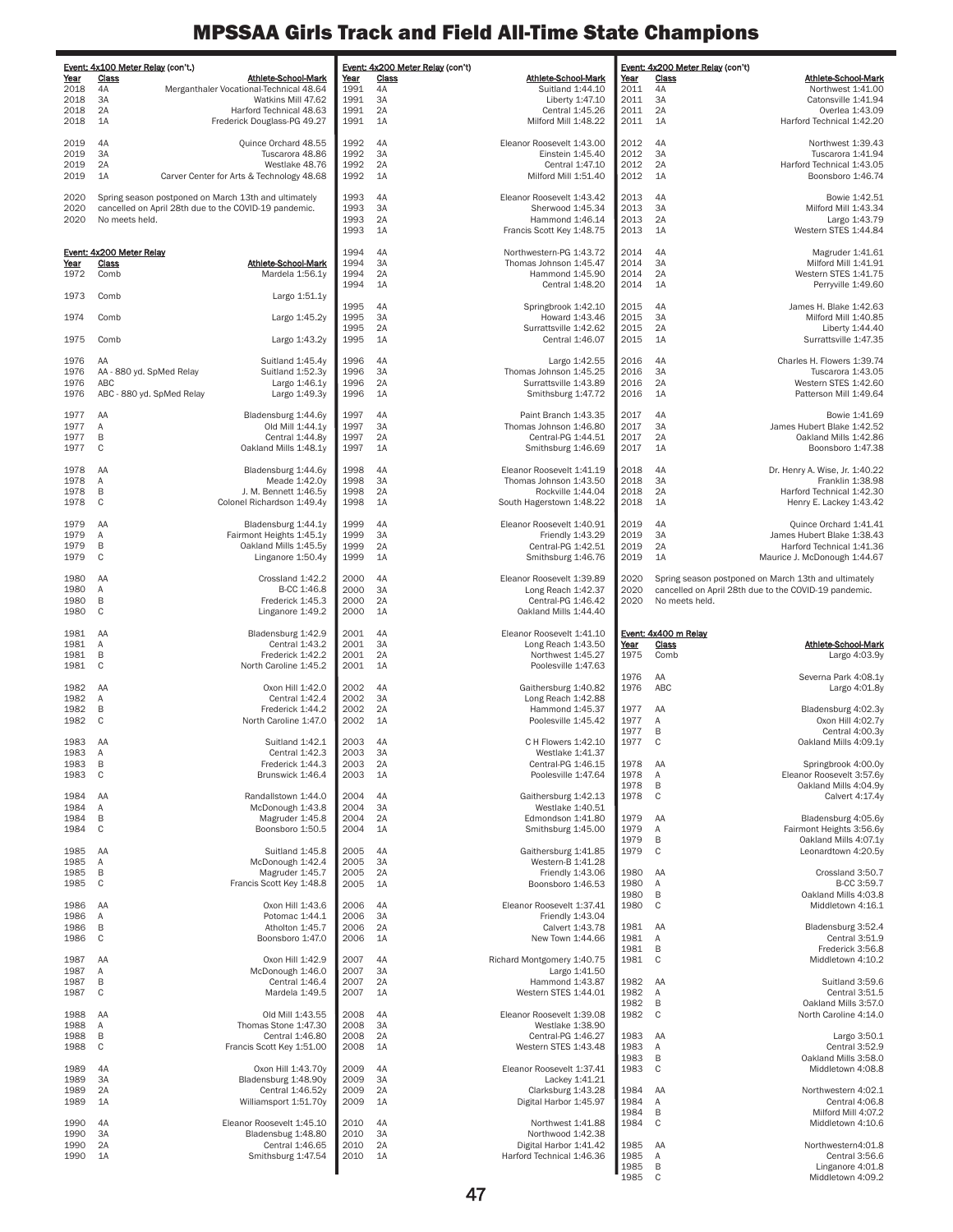|              | Event: 4x400 Meter Relay (con't) |                                                     |              | Event: 4x400 Meter Relay (con't) |                                                          |              | Event: 4x800 Meter Relay (con't) |                                               |
|--------------|----------------------------------|-----------------------------------------------------|--------------|----------------------------------|----------------------------------------------------------|--------------|----------------------------------|-----------------------------------------------|
| Year<br>1986 | Class<br>AA                      | <b>Athlete-School-Mark</b><br>Oxon Hill 3:56.4      | Year<br>2006 | <b>Class</b><br>4A               | <b>Athlete-School-Mark</b><br>Eleanor Roosevelt 3:47.48  | Year<br>1982 | Class<br>AA                      | Athlete-School-Mark<br>Crossland 9:28.7       |
| 1986         | Α                                | F. Douglass 4:05.9                                  | 2006         | ЗA                               | Mergenthaler 3:55.85                                     | 1982         | Α                                | Central 9:38.2                                |
| 1986         | B                                | Central 3:55.8                                      | 2006         | 2A                               | Central-PG 3:58.74                                       | 1982         | B                                | Frederick 9:38.6                              |
| 1986         | C                                | Francis Scott Key 4:15.5                            | 2006         | 1A                               | Digital Harbor 4:05.35                                   | 1982         | $\mathbb C$                      | Walkersville 9:51.1                           |
| 1987         | AA                               | Whitman 3:57.9                                      | 2007         | 4A                               | Richard Montgomery 3:53.45                               | 1983         | AA                               | Crossland 9:27.6                              |
| 1987         | Α                                | Calvert 4:11.1                                      | 2007         | 3A                               | Mergenthaler 3:54.52                                     | 1983         | Α                                | Towson 9:39.7                                 |
| 1987         | B<br>C                           | Central 3:59.3<br>Francis Scott Key 4:12.0          | 2007<br>2007 | 2A<br>1A                         | Hammond 3:56.59<br>Digital Harbor 4:03.25                | 1983<br>1983 | B<br>C                           | Einstein 9:43.6<br>Middletown 10:10.1         |
| 1987         |                                  |                                                     |              |                                  |                                                          |              |                                  |                                               |
| 1988         | AA                               | Largo 3:59.50                                       | 2008         | 4A                               | Eleanor Roosevelt 3:55.02                                | 1984         | AA                               | Suitland 9:36.9                               |
| 1988<br>1988 | Α<br>B                           | F. Douglass 4:04.40<br>Central 3:59.80              | 2008<br>2008 | 3A<br>2A                         | Catonsville 3:53.71<br>North Point 4:02.48               | 1984<br>1984 | Α<br>B                           | Central 9:41.9<br>Glenelg 10:03.2             |
| 1988         | C                                | Milford Mill 4:13.90                                | 2008         | 1A                               | Williamsport 4:05.19                                     | 1984         | C                                | Middletown 10:09.0                            |
|              |                                  |                                                     |              |                                  |                                                          |              |                                  |                                               |
| 1989<br>1989 | 4A<br>3A                         | Eleanor Roosevelt 3:57.21y<br>Paint Branch 4:02.75y | 2009<br>2009 | 4A<br>3A                         | Northwest 3:51.29<br>Catonsville 3:52.01                 | 1985<br>1985 | AA<br>Α                          | Westminster 9:45.7<br>Kennedy 9:52.9          |
| 1989         | 2A                               | Central 4:05.33y                                    | 2009         | 2A                               | North Point 3:56.64                                      | 1985         | $\,$ B                           | Fallston 9:44.1                               |
| 1989         | 1A                               | Williamsport 4:16.36y                               | 2009         | 1A                               | Digital Harbor 3:57.57                                   | 1985         | C                                | Middletown 10:31.0                            |
| 1990         | 4A                               | Eleanor Roosevelt 4:02.27                           | 2010         | 4A                               | Northwest 3:48.28                                        | 1986         | AA                               | Whitman 9:30.0                                |
| 1990         | 3A                               | Bladensbug 4:04.77                                  | 2010         | 3A                               | Catonsville 3:52.93                                      | 1986         | Α                                | Douglass-PG 9:45.9                            |
| 1990<br>1990 | 2A<br>1A                         | Central 4:08.40<br>Williamsport 4:21.15             | 2010<br>2010 | 2A<br>1A                         | Digital Harbor 3:57.43<br>Western STES 4:07.15           | 1986<br>1986 | B<br>$\mathsf{C}$                | Fallston 9:28.1<br>Smithsburg 10:20.0         |
|              |                                  |                                                     |              |                                  |                                                          |              |                                  |                                               |
| 1991         | 4A                               | E. Roosevelt 3:53.10                                | 2011         | 4A                               | Northwest 3:46.22                                        | 1987         | AA                               | Whitman 9:28.80                               |
| 1991<br>1991 | 3A<br>2A                         | Bladensburg 4:04.50<br>Central 4:06.40              | 2011<br>2011 | 3A<br>2A                         | Catonsville 3:53.95<br>Digital Harbor 4:02.80            | 1987<br>1987 | Α<br>B                           | North Carroll 9:56.20<br>Fallston 9:56.30     |
| 1991         | 1A                               | Catoctin 4:13.80                                    | 2011         | 1A                               | Western STES 4:00.83                                     | 1987         | C                                | Smithsburg 10:20.90                           |
| 1992         | 4A                               | Eleanor Roosevelt 3:59.80                           | 2012         | 4A                               | Wootton 3:53.06                                          | 1988         | AA                               | Eleanor Roosevelt 9:36.60                     |
| 1992         | 3A                               | Bladensburg 4:01.40                                 | 2012         | 3A                               | Thomas Stone 3:55.55                                     | 1988         | Α                                | North Hagerstown 10:01.20                     |
| 1992         | 2A                               | Central 4:07.30                                     | 2012         | 2A                               | Douglass-PG 4:00.56                                      | 1988         | B                                | Centennial 10:11.70                           |
| 1992         | 1A                               | Fallston 4:14.10                                    | 2012         | 1A                               | Western STES 3:56.15                                     | 1988         | C                                | Milford Mill 10:03.40                         |
| 1993         | 4A                               | Largo 4:04.70                                       | 2013         | 4A                               | North Point 3:54.50                                      | 1989         | 4A                               | Eleanor Roosevelt 9:44.35y                    |
| 1993         | 3A                               | Bladensburg 4:02.00                                 | 2013         | 3A                               | Milford Mill 3:57.64                                     | 1989         | 3A                               | South Carroll 10:11.94y                       |
| 1993<br>1993 | 2A<br>1A                         | Surrattsville 4:08.40<br>Fallston 4:15.20           | 2013<br>2013 | 2A<br>1A                         | Largo 4:00.36<br>Western STES 4:00.20                    | 1989<br>1989 | 2A<br>1A                         | Central 9:53.10y<br>Williamsport 10:29.85y    |
|              |                                  |                                                     |              |                                  |                                                          |              |                                  |                                               |
| 1994<br>1994 | 4A<br>3A                         | Eleanor Roosevelt 3:51.40<br>Paint Branch 4:04.09   | 2014<br>2014 | 4A<br>3A                         | James Hubert Blake 3:47.76                               | 1990<br>1990 | 4A<br>3A                         | Whitman 9:45.20<br>Bladensbug 10:01.30        |
| 1994         | 2A                               | Fairmont Heights 4:06.28                            | 2014         | 2A                               | Milford Mill 3:52.42<br>Boonsboro 4:02.99                | 1990         | 2A                               | Walkersville 9:55.10                          |
| 1994         | 1A                               | Central 4:10.30                                     | 2014         | 1A                               | Perryville 4:08.49                                       | 1990         | 1A                               | Brunswick 10:11.50                            |
| 1995         | 4A                               | Eleanor Roosevelt 3:51.67                           | 2015         | 4A                               | James Hubert Blake 3:52.36                               | 1991         | 4A                               | Whitman 9:38.66                               |
| 1995         | 3A                               | Paint Branch 4:06.21                                | 2015         | 3A                               | Milford Mill 3:54.25                                     | 1991         | 3A                               | Bladensburg 9:46.30                           |
| 1995         | 2A                               | Fairmont Heights3:53.38                             | 2015         | 2A                               | Oakdale 4:06.14                                          | 1991         | 2A                               | Central 9:49.83                               |
| 1995         | 1A                               | Central 4:00.67                                     | 2015         | 1A                               | Perryville 4:12.54                                       | 1991         | 1A                               | Beall 10:08.44                                |
| 1996         | 4A                               | Oxon Hill 3:53.13                                   | 2016         | 4A                               | Charles H. Flowers 3:52.21                               | 1992         | 4A                               | Dulaney 9:42.90                               |
| 1996<br>1996 | 3A<br>2A                         | Howard 4:02.93<br>Fairmont Heights 3:59.90          | 2016<br>2016 | 3A<br>2A                         | Damascus 3:57.10<br>Friendly 4:03.10                     | 1992<br>1992 | 3A<br>2A                         | Whitman 9:50.30<br>Central 9:49.20            |
| 1996         | 1A                               | Smithsburg 4:13.20                                  | 2016         | 1A                               | Boonsboro 4:07.83                                        | 1992         | 1A                               | Brunswick 9:53.80                             |
|              |                                  |                                                     |              |                                  |                                                          |              |                                  |                                               |
| 1997<br>1997 | 4A<br>3A                         | Oxon Hill 3:55.32<br>Douglass-PG 3:59.02            | 2017<br>2017 | 4A<br>3A                         | Charles H. Flowers 3:54.81<br>James Hubert Blake 3:58.09 | 1993<br>1993 | 4A<br>3A                         | Largo 9:45.68<br>Watkins Mill 9:42.43         |
| 1997         | 2A                               | Central-PG 4:05.20                                  | 2017         | 2A                               | Liberty 4:05.19                                          | 1993         | 2A                               | Glenelg 9:52.00                               |
| 1997         | 1A                               | Long Reach 4:09.16                                  | 2017         | 1A                               | Patterson Mill 4:10.71                                   | 1993         | 1A                               | Fallston 9:54.90                              |
| 1998         | 4A                               | Western-B 3:53.41                                   | 2018         | 4A                               | Dr. Henry A. Wise, Jr. 3:50.45                           | 1994         | 4A                               | Largo 9:30.30                                 |
| 1998         | 3A                               | Douglass-PG 3:53.79                                 | 2018         | 3A                               | Mount Hebron 3:59.96                                     | 1994         | 3A                               | Walter Johnson 9:34.40                        |
| 1998<br>1998 | 2A<br>1A                         | Central-PG 4:01.20<br>Smithsburg 4:13.33            | 2018<br>2018 | 2A<br>1A                         | Damascus 4:00.36<br>Frederick Douglass-PG 4:06.20        | 1994<br>1994 | 2A<br>1A                         | Glenelg 9:54.60<br>Francis Scott Key 10:01.30 |
|              |                                  |                                                     |              |                                  |                                                          |              |                                  |                                               |
| 1999<br>1999 | 4A<br>3A                         | Laurel 3:56.59                                      | 2019         | 4A<br>3A                         | Urbana 3:55.02                                           | 1995         | 4A                               | Watkins Mill 9:34.66<br>Whitman 9:32.75       |
| 1999         | 2A                               | Douglass-PG 4:00.05<br>Central-PG 4:00.69           | 2019<br>2019 | 2A                               | Mount Hebron 3:50.68<br>Harford Technical 3:59.84        | 1995<br>1995 | 3A<br>2A                         | Surrattsville 9:50.59                         |
| 1999         | 1A                               | Smithsburg 4:08.31                                  | 2019         | 1A                               | Largo 4:08.84                                            | 1995         | 1A                               | Central 9:46.29                               |
| 2000         | 4A                               | Eleanor Roosevelt 3:54.40                           | 2020         |                                  | Spring season postponed on March 13th and ultimately     | 1996         | 4A                               | Largo 9:28.62                                 |
| 2000         | 3A                               | Bladensburg 4:05.55                                 | 2020         |                                  | cancelled on April 28th due to the COVID-19 pandemic.    | 1996         | 3A                               | Walter Johnson 9:42.87                        |
| 2000         | 2A                               | Central-PG 4:01.27<br>Oakland Mills 4:11.33         | 2020         | No meets held.                   |                                                          | 1996         | 2A                               | Linganore 9:41.40                             |
| 2000         | 1A                               |                                                     |              |                                  |                                                          | 1996         | 1A                               | Boonsboro 10:09.78                            |
| 2001         | 4A                               | Eleanor Roosevelt 3:55.50                           |              | Event: 4x800 Meter Relay         |                                                          | 1997         | 4A                               | Largo 9:32.90                                 |
| 2001<br>2001 | 3A<br>2A                         | Douglass-PG 4:02.20<br>Central-PG 4:08.90           | Year<br>1977 | Class<br>AA                      | Athlete-School-Mark<br>Crossland 9:48.8y                 | 1997<br>1997 | 3A<br>2A                         | Walter Johnson 9:52.29<br>Central-PG 9:57.29  |
| 2001         | 1A                               | Smithsburg 4:12.40                                  | 1977         | Α                                | Old Mill 9:51.4y                                         | 1997         | 1A                               | Urbana 10:01.43                               |
|              |                                  |                                                     | 1977         | B                                | Frederick 10:19.3y                                       |              |                                  |                                               |
| 2002<br>2002 | 4A<br>3A                         | Western 3:53.11<br>Walter Johnson 3:57.73           | 1977         | C                                | Smithsburg 10:25.3y                                      | 1998<br>1998 | 4A<br>3A                         | Largo 9:40.30<br>Walter Johnson 9:43.14       |
| 2002         | 2A                               | Central-PG 4:03.06                                  | 1978         | AA                               | Crossland 9:31.4y                                        | 1998         | 2A                               | Urbana 9:37.10                                |
| 2002         | 1A                               | Poolesville 4:03.32                                 | 1978         | Α                                | BCC 9:39.5y                                              | 1998         | 1A                               | Oakland Mills 9:54.76                         |
| 2003         | 4A                               | Eleanor Roosevelt 3:49.50                           | 1978<br>1978 | B<br>C                           | Frederick 10:01.0y<br>Calvert 10:10.5y                   | 1999         | 4A                               | Quince Orchard 9:32.50                        |
| 2003         | 3A                               | Richard Montgomery 3:58.27                          |              |                                  |                                                          | 1999         | 3A                               | Walter Johnson 9:30.40                        |
| 2003<br>2003 | 2A<br>1A                         | James M. Bennett 4:02.03<br>Williamsport 1:07.83    | 1979<br>1979 | AA<br>Α                          | Annapolis 9:25.6y<br>Fairmont Heights 9:40.8y            | 1999<br>1999 | 2A<br>1A                         | Urbana 9:34.98<br>Oakland Mills 9:58.80       |
|              |                                  |                                                     | 1979         | B                                | Sherwood 9:55.5y                                         |              |                                  |                                               |
| 2004         | 4A                               | Eleanor Roosevelt 3:48.54                           | 1979         | C                                | Smithsburg 10:36.7y                                      | 2000         | 4A                               | Laurel 9:34.08                                |
| 2004<br>2004 | 3A<br>2A                         | Westlake 3:59.19<br>James M. Bennett 4:01.00        | 1980         | AA                               | Friendly 9:21.9                                          | 2000<br>2000 | 3A<br>2A                         | Walter Johnson 9:34.86<br>Middletown 9:39.66  |
| 2004         | 1A                               | Williamsport 4:10.12                                | 1980         | Α                                | B-CC 9:29.7                                              | 2000         | 1A                               | Glenelg 9:57.43                               |
| 2005         | 4A                               | Charles H Flowers 3:57.98                           | 1980<br>1980 | B<br>$\mathsf{C}$                | Glenelg 9:39.9<br>Linganore 10:12.5                      | 2001         | 4A                               | Eleanor Roosevelt 9:15.64                     |
| 2005         | 3A                               | Douglass-PG 3:58.54                                 |              |                                  |                                                          | 2001         | 3A                               | Walter Johnson 9:40.70                        |
| 2005         | 2A                               | Middletown 4:04.85                                  | 1981         | AA                               | Crossland 9:25.0                                         | 2001         | 2A                               | Middletown 9:36.76                            |
| 2005         | 1A                               | Boonsboro 4:04.54                                   | 1981<br>1981 | Α<br>B                           | Einstein 9:37.8<br>Fredeick 9:41.4                       | 2001         | 1A                               | Poolesville 9:50.14                           |
|              |                                  |                                                     | 1981         | $\mathsf{C}$                     | Middletown 10:15.6                                       |              |                                  |                                               |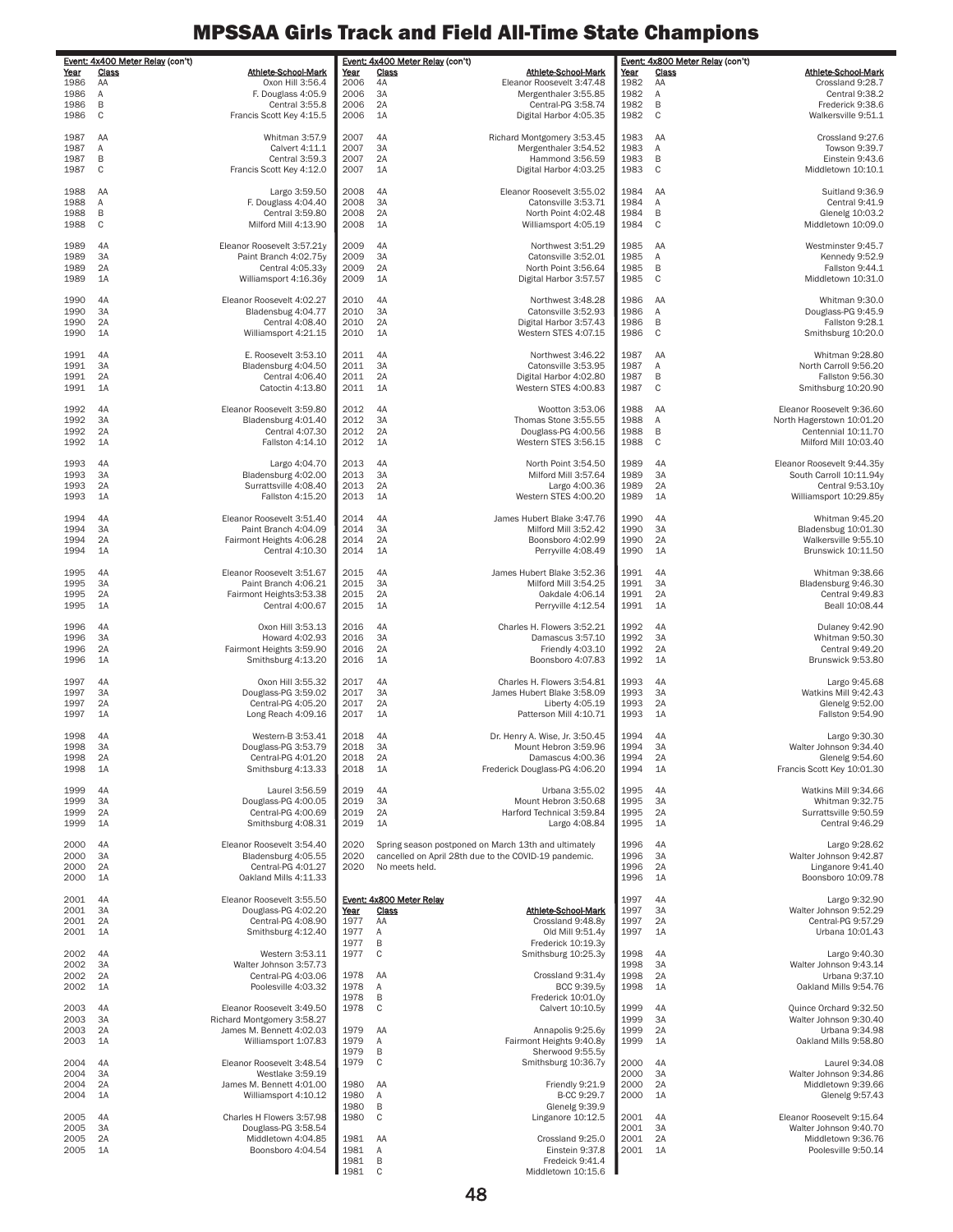|              | Event: 4x800 Meter Relay (con't)                                                                              |                                                  |              | Event: Long Jump (con't.) |                                                              |              | Event: Long Jump (con't.) |                                                                 |
|--------------|---------------------------------------------------------------------------------------------------------------|--------------------------------------------------|--------------|---------------------------|--------------------------------------------------------------|--------------|---------------------------|-----------------------------------------------------------------|
| Year<br>2002 | Class<br>4A                                                                                                   | Athlete-School-Mark<br>Western-B 9:16.74         | Year<br>1974 | <b>Class</b><br>Comb      | <b>Athlete-School-Mark</b><br>Denise Washington DUV 18-08    | Year<br>1996 | Class<br>4A               | Athlete-School-Mark<br>Alisha McClinton PEH 19-04               |
| 2002<br>2002 | 3A<br>2A                                                                                                      | Walter Johnson 9:33.03<br>Glenelg 9:52.70        | 1975         | Comb                      | Denise Washington DUV 19-03 1/2                              | 1996<br>1996 | 3A<br>2A                  | Valerie Williams FRE 19-10 1/2<br>Kerry Wilson NEC 17-03 1/2    |
| 2002<br>2003 | 1A<br>4A                                                                                                      | Poolesville 9:44.70<br>Western 9:22.42           | 1976<br>1976 | AA<br>ABC                 | Laura Lemire TOW 18-00 1/2<br>Janice Evans JMB 17-08         | 1996<br>1997 | 1A<br>4A                  | Kathy Messner CTT 18-02<br>Ola Sesay ELR 19-03                  |
| 2003         | 3A                                                                                                            | Walter Johnson 9:28.33                           |              |                           |                                                              | 1997         | 3A                        | Chandra Curtis CHO 17-05                                        |
| 2003         | 2A                                                                                                            | Glenelg 9:40.50                                  | 1977         | AA                        | Laura Lemire TOW 18-04 1/2                                   | 1997         | 2A                        | Cassi Niemann CEN 16-00 1/2                                     |
| 2003         | 1A                                                                                                            | Poolesville 9:42.94                              | 1977<br>1977 | Α<br>B                    | Cathy Barber FAH 17-05 1/2<br>Juanita Alston CEN 18-02 1/4   | 1997         | 1A                        | Kathy Messner CTT 17-08                                         |
| 2004         | 4A                                                                                                            | Eleanor Roosevelt 9:17.68                        | 1977         | $\mathbb C$               | Kim Brooks CLR 16-08 1/2                                     | 1998         | 4A                        | Toni Jefferson WEB 19-03                                        |
| 2004         | 3A                                                                                                            | C. M. Wright 9:41.67                             |              |                           |                                                              | 1998         | 3A                        | Pun Chittchang SCL 18-10                                        |
| 2004<br>2004 | 2A<br>1A                                                                                                      | James M. Bennett 9:37.50<br>Williamsport 9:40.40 | 1978<br>1978 | AA<br>Α                   | Krista McFarren WCH 17-03 1/4<br>Cathy Barber FAH 19-02 1/2  | 1998<br>1998 | 2A<br>1A                  | Rolanda Howard LGR 16-08 1/2<br>Toni Sullivan SOG 16-07 1/2     |
|              |                                                                                                               |                                                  | 1978         | B                         | Korby Kesserling WIL 17-04                                   |              |                           |                                                                 |
| 2005         | 4A                                                                                                            | Eleanor Roosevelt 9:34.99                        | 1978         | $\mathsf C$               | Kim Brooks CLR 19-06                                         | 1999         | 4A                        | Jessica Defreitas ELR 19-02 1/2                                 |
| 2005<br>2005 | 3A<br>2A                                                                                                      | Severna Park 9:34.02<br>Atholton 9:36.54         | 1979         | AA                        | Krista McFarren WCH 18-10 1/4                                | 1999<br>1999 | 3A<br>2A                  | Pun Chittchang SCL 20-01 1/2<br>Rolanda Howard LGR 17-08 1/2    |
| 2005         | 1A                                                                                                            | Williamsport 9:52.32                             | 1979         | Α                         | Juanita Alston CEN 19-01 1/2                                 | 1999         | 1A                        | Katie Hoffman SMI 17-03 1/2                                     |
| 2006         | 4A                                                                                                            | Eleanor Roosevelt 9:10.85                        | 1979<br>1979 | B<br>$\mathsf C$          | Rachel Clary SPP 18-04<br>Rhonda Holland BRN 15-10           | 2000         | 4A                        | Kalifa Pilgrim ELR 16-09 1/4                                    |
| 2006         | 3A                                                                                                            | Severna Park 9:28.39                             |              |                           |                                                              | 2000         | 3A                        | Rolanda Howard LGR 18-06 3/4                                    |
| 2006<br>2006 | 2A<br>1A                                                                                                      | Hereford 9:37.34<br>Digital Harbor 9:46.47       | 1980<br>1980 | AA<br>Α                   | Myrtle Chester LAU 17-00<br>Andrea Clark CEN 16-06 1/2       | 2000<br>2000 | 2A<br>1A                  | Allyson Hardy NWM 17-07 3/4<br>Katie Hoffman SMI 17-04 1/2      |
|              |                                                                                                               |                                                  | 1980         | B                         | Darlene Sheff LAC 17-06 1/2                                  |              |                           |                                                                 |
| 2007         | 4A                                                                                                            | Eleanor Roosevelt 9:14.64                        | 1980         | $\mathsf C$               | Darlene Seth NCL 17-04                                       | 2001         | 4A                        | Daniell Robbins FRE 17-03 1/2                                   |
| 2007<br>2007 | 3A<br>2A                                                                                                      | Largo 9:26.24<br>Hereford 9:33.01                | 1981         | AA                        | Bernadine Bocus WCH 18-03 3/4                                | 2001<br>2001 | 3A<br>2A                  | Rolanda Howard LGR 18-08<br>Ashley Wall ATH 17-06               |
| 2007         | 1A                                                                                                            | Williamsport 10:02.02                            | 1981         | Α                         | Paulette Turner CEN 17-03 3/4                                | 2001         | 1A                        | Ashley Reeder BOO 16-04                                         |
| 2008         | 4A                                                                                                            | Eleanor Roosevelt 9:12.14                        | 1981<br>1981 | B<br>$\mathbf C$          | Darlene Sheff LAC 18-06 1/2<br>Twanda Dorsey LIN 17-09       | 2002         | 4A                        | India Ransom LAR 18-06 3/4                                      |
| 2008         | 3A                                                                                                            | Western-B 9:28.27                                |              |                           |                                                              | 2002         | 3A                        | Aajah Showell MDU 17-06 1/2                                     |
| 2008         | 2A                                                                                                            | Middletown 9:51.35                               | 1982         | AA                        | Bernadine Bocus WCH 18-07 1/2                                | 2002         | 2A<br>1A                  | Lauren Dunn EDG 16-11 3/4                                       |
| 2008         | 1A                                                                                                            | Glenelg 10:02.09                                 | 1982<br>1982 | Α<br>B                    | Paulette Turner CEN 17-01<br>Odessa Barnes GTM 18-04 1/4     | 2002         |                           | Lissy Dean BHM 17-03 1/2                                        |
| 2009         | 4A                                                                                                            | Wootton 9:23.15                                  | 1982         | $\mathbf C$               | Ruth McGraw SMI 17-08                                        | 2003         | 4A                        | Latosha Wallace WEB 17-00                                       |
| 2009<br>2009 | 3A<br>2A                                                                                                      | Western-B 9:17.20<br>Polytechnic 9:44.57         | 1983         | AA                        | Sharnet Rowlan DUL 18-09                                     | 2003<br>2003 | 3A<br>2A                  | Toni Aluko PBR 18-09<br>Ashlynne Jones SOA 16-06 1/2            |
| 2009         | 1A                                                                                                            | Williamsport 9:48.49                             | 1983         | Α                         | Barbara Williams FTH 16-10 1/4                               | 2003         | 1A                        | Sarah Harris B00 16-09 1/4                                      |
| 2010         | 4A                                                                                                            | Wootton 9:04.39                                  | 1983<br>1983 | B<br>$\mathbb C$          | Alece Shockley PKS 17-00 1/2<br>Heather Smith NDC 17-10      | 2004         | 4A                        | Michaylin Golladay LAR 17-07 1/2                                |
| 2010         | 3A                                                                                                            | Damascus 9:35.87                                 |              |                           |                                                              | 2004         | 3A                        | Tiffani Long LGR 18-04                                          |
| 2010<br>2010 | 2A<br>1A                                                                                                      | Century 9:41.41<br>Western STES 9:46.24          | 1984<br>1984 | AA<br>Α                   | Lisa Harrison LAR 17-00<br>Barbara Williams FTH 17-07        | 2004<br>2004 | 2A<br>1A                  | Teresa Vannone CNT 16-11 1/2<br>Ashley Loh POO 16-08 3/4        |
|              |                                                                                                               |                                                  | 1984         | B                         | Alece Shockley PKS 17-09 1/2                                 |              |                           |                                                                 |
| 2011<br>2011 | 4A<br>3A                                                                                                      | Northwest 9:18.20<br>Western-B 9:31.91           | 1984         | C                         | Kim Howard FSK 17-09 3/4                                     | 2005<br>2005 | 4A<br>3A                  | Michaylin Golladay LAR 17-06 3/4<br>Tiffani Long LGR 19-00-wind |
| 2011         | 2A                                                                                                            | Liberty 9:44.88                                  | 1985         | AA                        | Jennifer Dunn SEP 16-10 1/4                                  | 2005         | 2A                        | Amanda Spickler MID 16-06                                       |
| 2011         | 1A                                                                                                            | Western STES 9:34.68                             | 1985<br>1985 | Α<br>B                    | Barbara Williams FTH 17-07 1/4<br>Wanda Evans CZM 18-08 1/2  | 2005         | 1A                        | Becca Tucker BRN 16-11                                          |
| 2012         | 4A                                                                                                            | Northwest 9:20.44                                | 1985         | $\mathbf C$               | Kim Howard FSK 17-07                                         | 2006         | 4A                        | Michaylin Golladay LAR 18-08 3/4                                |
| 2012<br>2012 | 3A<br>2A                                                                                                      | Thomas Stone 9:21.72<br>Largo 9:39.65            | 1986         | AA                        | Patricia Rice WCH 17-00                                      | 2006<br>2006 | 3A<br>2A                  | Danielle Brock WLA 18-09 1/2<br>Michelle Newman EVT 16-11       |
| 2012         | 1A                                                                                                            | Western STES 9:44.03                             | 1986         | Α                         | Wanda Evans CZM 18-04 1/2                                    | 2006         | 1A                        | Britney Davidson DGH 16-09 1/2                                  |
| 2013         | 4A                                                                                                            | Bethesda-Chevy Chase 9:31.99                     | 1986<br>1986 | B<br>$\mathbb C$          | Val Manning HAM 17-10<br>Amy Stevens FSK 16-05 1/2           | 2007         | 4A                        | Uju Ofoche PKV 18-02                                            |
| 2013         | 3A                                                                                                            | Thomas Stone 9:36.42                             |              |                           |                                                              | 2007         | 3A                        | Kristen Haley MTH 18-03 3/4                                     |
| 2013<br>2013 | 2A<br>1A                                                                                                      | South Carroll 9:32.70<br>Mountain Ridge 9:25.82  | 1987<br>1987 | AA<br>Α                   | Krista Hicks ROC 16-09 1/2<br>Wanda Evans CZM 19-09          | 2007<br>2007 | 2A<br>1A                  | Michelle Newman EVT 18-00<br>Hayley Harnett BOO 17-07 1/2       |
|              |                                                                                                               |                                                  | 1987         | B                         | Sheree Beardon CEN 17-06 1/2                                 |              |                           |                                                                 |
| 2014<br>2014 | 4A<br>3A                                                                                                      | Walter Johnson 9:27.26<br>Atholton 9:34.15       | 1987         | $\mathsf{C}$              | Tia Jackson MAR 16-07                                        | 2008<br>2008 | 4A<br>3A                  | Uju Ofoche PKV 18-11<br>Christina Manning WLA 19-01 1/2         |
| 2014         | 2A                                                                                                            | Western STES 9:16.43                             | 1988         | AA                        | Theresa Tyler OLM 16-07                                      | 2008         | 2A                        | Sarah Wrieden MID 17-07                                         |
| 2014         | 1A                                                                                                            | Manchester Valley 10:07.66                       | 1988<br>1988 | Α<br>B                    | Jill Mandura FTH 17-05 3/4<br>Tanya Hughes GTM 17-07         | 2008         | 1A                        | Cayla Broadwater WIL 17-07 1/2                                  |
| 2015         | 4A                                                                                                            | Bethesda-CC 9:33.41                              | 1988         | $\mathsf C$               | Faith Bishop HAN 17-01                                       | 2009         | 4A                        | Cenarda Jackson GTJ 17-08                                       |
| 2015<br>2015 | 3A<br>2A                                                                                                      | Atholton 9:29.66<br>Hereford 9:31.97             | 1989         | 4A                        | Tyra Moore SPB 17-10 1/4                                     | 2009<br>2009 | 3A<br>2A                  | Vernetta Biggs FRI 17-01 1/2<br>Bailee Freeman CLK 17-03 1/2    |
| 2015         | 1A                                                                                                            | Bohemia Manor 10:23.23                           | 1989         | 3A                        | Rena Mason LEO 17-01 1/4                                     | 2009         | 1A                        | Cayla Broadwater WIL 17-06                                      |
| 2016         | 4A                                                                                                            | Bethesda-CC 9:32.28                              | 1989<br>1989 | 2A<br>1A                  | Tanya Hughes GTM 18-09 1/2<br>Tia Jackson MAR 17-03 1/4      | 2010         | 4A                        | Lindsay Pinckney SPB 17-07                                      |
| 2016         | 3A                                                                                                            | Urbana 9:29.69                                   |              |                           |                                                              | 2010         | 3A                        | Thea Lafond JFK 17-09                                           |
| 2016<br>2016 | 2A<br>1A                                                                                                      | South Carroll 9:39.01<br>Boonsboro 9:51.25       | 1990<br>1990 | 4A<br>3A                  | Tyra Moore LAR 18-05 1/2<br>Tanya Hughes GTM 18-03           | 2010<br>2010 | 2A<br>1A                  | Kristin Fawole LGR 1608<br>Desirae Diamond HVT 16-03 1/2        |
|              |                                                                                                               |                                                  | 1990         | 2A                        | Heather Hunter FTH 16-02                                     |              |                           |                                                                 |
| 2017<br>2017 | 4A<br>3A                                                                                                      | Severna Park 9:30.91<br>Damascus 9:31.05         | 1990         | 1A                        | Tia Jackson MAR 17-07 3/4                                    | 2011<br>2011 | 4A<br>3A                  | Moboliji Adeokun DUV 17-06<br>Thea Lafond JFK 17-11 1/2         |
| 2017         | 2A                                                                                                            | South Carroll 9:20.22                            | 1991         | 4A                        | Tyra Moore LAR 19-03                                         | 2011         | 2A                        | Willie Austin EDG 17-02                                         |
| 2017         | 1A                                                                                                            | Patterson Mill 9:48.50                           | 1991<br>1991 | 3A<br>2A                  | Tanya Green PKV 17-03<br>Katie Hemingway WLK 16-02 1/2       | 2011         | 1A                        | Chelsi Kling NOG 17-05 1/2                                      |
| 2018         | 4A                                                                                                            | Severna Park 9:19.46                             | 1991         | 1A                        | Thori Staples JOP 17-03                                      | 2012         | 4A                        | Mobolaji Adeokun DUV 19-06 1/2                                  |
| 2018<br>2018 | 3A<br>2A                                                                                                      | Atholton 9:38.87<br>South Carroll 9:20.44        | 1992         | 4A                        | Tyra Moore LAR 18-08 1/2                                     | 2012<br>2012 | 3A<br>2A                  | Jimmia McCluskey ABE 19-00<br>Wilhelmina Austin EDG 18-03 1/2   |
| 2018         | 1A                                                                                                            | Boonsboro 9:45.77                                | 1992         | 3A                        | Lisa Montgomery LAC 17-09 1/4                                | 2012         | 1A                        | Valerie Mizansky NCL 17-05                                      |
| 2019         | 4A                                                                                                            | Severna Park 9:28.96                             | 1992<br>1992 | 2A<br>1A                  | Francine Hewes NCL 16-10<br>Thori Staples JOP 17-07 1/2      | 2013         | 4A                        | Danielle Wright OXH 17-08                                       |
| 2019         | 3A                                                                                                            | Northern-Calvert 9:29.92                         |              |                           |                                                              | 2013         | 3A                        | Jimmia McCluskey ABE 18-03                                      |
| 2019<br>2019 | 2A<br>1A                                                                                                      | Hereford 9:36.44<br>Boonsboro 9:59.14            | 1993<br>1993 | 4A<br>3A                  | Raina Domneys OLM 17-02 1/4<br>Lisa Montgomery LAC 17-03 1/4 | 2013<br>2013 | 2A<br>1A                  | Anisha Teach FRD 17-00 3/4<br>Valerie Mizansky NCL 17-00 3/4    |
|              |                                                                                                               |                                                  | 1993         | 2A                        | Tish Campbell NHG 16-11                                      |              |                           |                                                                 |
| 2020<br>2020 | Spring season postponed on March 13th and ultimately<br>cancelled on April 28th due to the COVID-19 pandemic. |                                                  | 1993         | 1A                        | Zoe Hunt SMI 17-11 1/4                                       | 2014<br>2014 | 4A<br>3A                  | Kendra Meredith NWM 18-07-w<br>Larryl Jackson NHG 18-04 1/2-w   |
| 2020         | No meets held.                                                                                                |                                                  | 1994         | 4A                        | Val Williams FRE 18-07 3/4                                   | 2014         | 2A                        | Jackie McNulty OAD 17-06 1/2                                    |
|              |                                                                                                               |                                                  | 1994<br>1994 | 3A<br>2A                  | Laura Borland LEO 17-06<br>Lisa Montgomery LAC 17-01 1/4     | 2014         | 1A                        | Arianna Woodley MVM 16-08-w                                     |
|              | <b>Event: Long Jump</b>                                                                                       |                                                  | 1994         | 1A                        | Chandra Booker PEV 17-07                                     | 2015         | 4A                        | Elizabeth Shodiya OXH 18-10 1/2-w                               |
| Year<br>1972 | Class<br>Comb                                                                                                 | Athlete-School-Mark<br>P. Kennedy TOW 16-02      | 1995         | 4A                        | Val Williams FRE 18-08 3/4                                   | 2015<br>2015 | 3A<br>2A                  | Lillian Reese LAP 17-06<br>Jackie McNulty OAD 17-10 1/4         |
|              |                                                                                                               |                                                  | 1995         | 3A                        | Mona Jackson HOW 18-05                                       | 2015         | 1A                        | Liz Leahy MVM 17-07 1/2                                         |
| 1973         | Comb                                                                                                          | Denise Washington DUV 17-02 1/2                  | 1995<br>1995 | 2A<br>1A                  | Chandra Curtis CHO 16-07 1/2<br>Kerry Wilson NEC 16-09 1/2   |              |                           |                                                                 |
|              |                                                                                                               |                                                  |              |                           |                                                              |              |                           |                                                                 |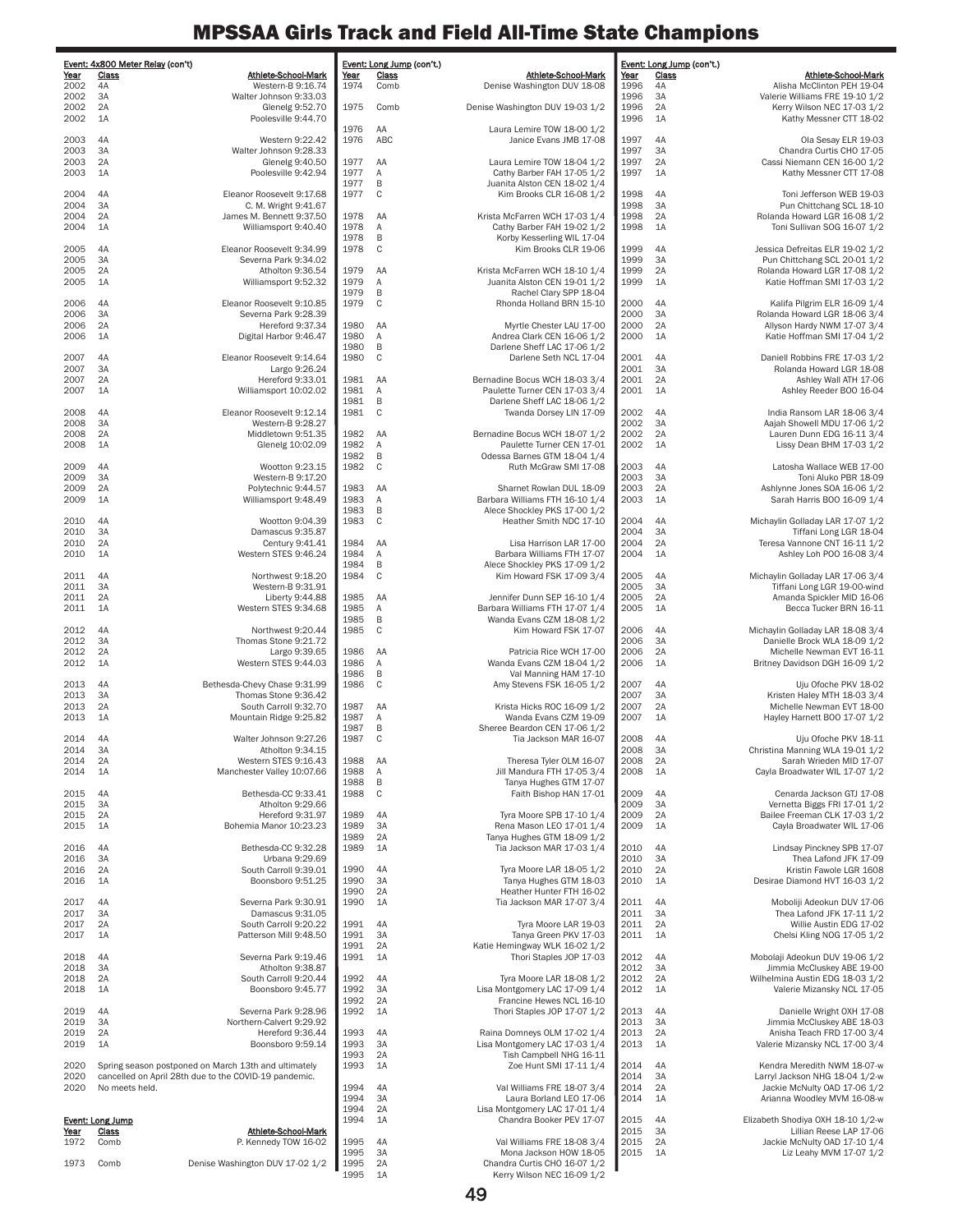| Year<br>2016         | <u>Event: Long Jump</u> (con't.)<br><b>Athlete-School-Mark</b><br><u>Class</u><br>4A<br>Madeleine Akobundu DUV 20-04-w          | Year<br>1998         | <b>Class</b><br>4A | Event: Triple Jump (con't) | Athlete-School-Mark<br>Jessica DeFrietas ELR 37-03 1/2                                         | Year<br>2018         | Event: Triple Jump (con't)<br>Class<br>4A | Athlete-School-Mark<br>Taylor Wright NWM 39-07 1/4                                                            |
|----------------------|---------------------------------------------------------------------------------------------------------------------------------|----------------------|--------------------|----------------------------|------------------------------------------------------------------------------------------------|----------------------|-------------------------------------------|---------------------------------------------------------------------------------------------------------------|
| 2016<br>2016<br>2016 | 3A<br>Elizabeth Shodiya OXH 18-11 1/2<br>2A<br>Lillian Reese LAP 18-08<br>Aubree Boyle ALL 16-11-w<br>1A                        | 1998<br>1998<br>1998 | 3A<br>2A<br>1A     |                            | Pun Chittchang SCL 38-03 3/4<br>Karen Crismond MDU 36-11 1/2<br>Jennifer Johnson OAK 34-07 1/4 | 2018<br>2018<br>2018 | 3A<br>2A<br>1A                            | Christina Marion STC 36-11 1/2<br>Amani Walker OAD 36-11<br>Lola Salami RAN 38-02                             |
| 2017                 | 4A<br>Brianna Mealer OLM 18-06                                                                                                  | 1999                 | 4A                 |                            | Jessica Defreitas ELR 39-09 1/2                                                                | 2019                 | 4A                                        | Taylor Wright NWM 41-00 1/2                                                                                   |
| 2017<br>2017<br>2017 | Christina Riggins CMW 18-04<br>ЗA<br>Sydney Williams LAC 19-01<br>2A<br>Aubree Boyle ALL 16-10 1/2<br>1A                        | 1999<br>1999<br>1999 | 3A<br>2A<br>1A     |                            | Pun Chittchang SCL 40-01<br>Rolanda Howard LGR 37-10 3/4<br>Carey Brennan SMI 36-03            | 2019<br>2019<br>2019 | 3A<br>2A<br>1A                            | Jasmine Holland NOC 37-08 3/4<br>Christierra Williams PTX 38-04<br>Kendal Drewery LAR 37-00                   |
| 2018<br>2018<br>2018 | 4A<br>Ja'Tae Joyner BOW 18-08<br>Jaida Smith FRE 18-04 1/2<br>3A<br>2A<br>Petronilla Onyebadi HVT 18-06 1/2                     | 2000<br>2000<br>2000 | 4A<br>3A<br>2A     |                            | Kalifa Pilgrim ELR 37-06 1/4<br>Rolanda Howard LGR 38-01 3/4<br>Ashley Wall ATH 36-08 1/4      | 2020<br>2020<br>2020 | No meets held.                            | Spring season postponed on March 13th and ultimately<br>cancelled on April 28th due to the COVID-19 pandemic. |
| 2018                 | 1A<br>Daynah Desir LAC 17-05 1/2                                                                                                | 2000                 | 1A                 |                            | Nicki Wittman WIL 36-06 3/4                                                                    |                      |                                           |                                                                                                               |
| 2019<br>2019<br>2019 | Cori Brown NWM 18-01<br>4A<br>Dardlie Lefevre TUS 18-03<br>3A<br>2A<br>Christierra Williams PTX 17-06 1/2                       | 2001<br>2001<br>2001 | 4A<br>3A<br>2A     |                            | N'Kelle Anderson LAR 36-02<br>Shayla Moore LGR 39-04 1/4<br>Ashley Wall ATH 37-04 1/2          | Year<br>1972         | Event: High Jump<br><b>Class</b><br>Comb  | Athlete-School-Mark<br>D. Jones JMB 4-08                                                                      |
| 2019                 | Kendal Drewery LAR 17-09 1/2<br>1A                                                                                              | 2001                 | 1A                 |                            | Tiffany Cephas NDC 37-03                                                                       | 1973                 | Comb                                      | Lee Ann Carey SMI 5-01 3/4                                                                                    |
| 2020<br>2020<br>2020 | Spring season postponed on March 13th and ultimately<br>cancelled on April 28th due to the COVID-19 pandemic.<br>No meets held. | 2002<br>2002<br>2002 | 4A<br>3A<br>2A     |                            | Elizabeth Jackson SUI 37-01 3/4<br>Timisha Gomez LGR 36-11 1/4<br>Lauren Dunn EDG 36-10 3/4    | 1974                 | Comb                                      | Diane Sasser PKD 5-03                                                                                         |
|                      |                                                                                                                                 | 2002                 | 1A                 |                            | Lissy Dean BHM 37-00 1/2                                                                       | 1975                 | Comb                                      | Aneyeus Robinson SPB 5-03                                                                                     |
| Year                 | <u>Event: Triple Jump</u><br><b>Class</b><br>Athlete-School-Mark                                                                | 2003<br>2003         | 4A<br>3A           |                            | Elizabeth Jackson SUI 38-02<br>Damara Parrish LGR 37-01 3/4                                    | 1976<br>1976         | AA<br>ABC                                 | Aneyeus Robinson SPB 5-02<br>Jalene Chase OLM 5-05                                                            |
| 1983                 | Annette Johnson PKD 35-05 1/4<br>AA                                                                                             | 2003                 | 2A                 |                            | Lauren Dunn EDG 35-04 3/4                                                                      |                      |                                           |                                                                                                               |
| 1983<br>1983         | Barbara Williams FTH 35-03<br>Α<br>B<br>Alece Shockley PKS 36-04 1/2                                                            | 2003                 | 1A                 |                            | Nrittany Kershner WIL 34-05 3/4                                                                | 1977<br>1977         | AA<br>Α                                   | Kathy Kurris WCH 5-03<br>Jalene Chase OLM 5-08                                                                |
| 1983                 | C<br>Sherri Hite BRN 34-01                                                                                                      | 2004                 | 4A                 |                            | Sirdonea Davis LAR 37-09                                                                       | 1977<br>1977         | B<br>C                                    | Juanita Alston CEN 5-04                                                                                       |
| 1984                 | Jean Wachter OLM 35-11<br>AA                                                                                                    | 2004<br>2004         | 3A<br>2A           |                            | Toni Aluko PBR 38-03<br>Kamil Maclin EDG 36-01 1/2                                             |                      |                                           | Kim Brooks CLR 5-00                                                                                           |
| 1984<br>1984         | Barbara Williams FTH 36-09 1/2<br>Α<br>Alece Shockley PKS 37-01<br>B                                                            | 2004                 | 1A                 |                            | Ashley Loh POO 35-05                                                                           | 1978<br>1978         | AA<br>Α                                   | Brenda Perry WES 5-07<br>Juanita Alston CEN 5-04                                                              |
| 1984                 | C<br>Kim Henderson BRN 35-07                                                                                                    | 2005                 | 4A                 |                            | Vicki Collier LAR 38-07 1/4                                                                    | 1978                 | B                                         | Anita Abiba CTT 5-02 1/2                                                                                      |
| 1985                 | AA<br>Toyin Fadope HPT 35-11                                                                                                    | 2005<br>2005         | 3A<br>2A           |                            | Alyssa Evering FAL 36-03<br>Amanda Spickler MID 35-10 1/4                                      | 1978                 | C                                         | Susan Striby COCK 5-04                                                                                        |
| 1985                 | Barbara Williams FTH 36-02 1/4<br>Α                                                                                             | 2005                 | 1A                 |                            | Becca Tucker BRN 35-08 1/2                                                                     | 1979                 | AA                                        | Lisa Kipple CRO 5-06                                                                                          |
| 1985<br>1985         | B<br>Laura Cherbousky NCL 36-05<br>C<br>Dawn Weaver BOO 35-00 1/2                                                               | 2006                 | 4A                 |                            | Antoinette Arrington ELR 38-05 1/4                                                             | 1979<br>1979         | Α<br>B                                    | Laurie Swoff BCC 5-02<br>Diane Woolson ATH 5-04                                                               |
| 1986                 | Monda Webb MTB 39-01 1/2<br>AA                                                                                                  | 2006<br>2006         | 3A<br>2A           |                            | Danielle Brock WLA 37-03 1/4<br>Michelle Newman EVT 37-09 1/4                                  | 1979                 | C                                         | Gail Scriber LEO 5-04                                                                                         |
| 1986                 | Α<br>Jackie McKendree MDU 38-01 1/2                                                                                             | 2006                 | 1A                 |                            | Emily Furr POO 34-07                                                                           | 1980                 | AA                                        | Myrtle Chester LAU 5-04                                                                                       |
| 1986<br>1986         | B<br>Angela McDonald LAC 35-04<br>C<br>Amy Stevens FSK 34-05 1/2                                                                | 2007                 | 4A                 |                            | Audrey Gariepy-Bogui WCH 38-02 1/4                                                             | 1980<br>1980         | Α<br>B                                    | Gail Scribner LEO 5-05<br>Belinda Pearman SHG 5-04                                                            |
|                      |                                                                                                                                 | 2007                 | 3A                 |                            | Alyce Harrell LGR 36-03 1/2                                                                    | 1980                 | C                                         | Kelly Richardson CTT 5-01                                                                                     |
| 1987<br>1987         | Laurie Bruce WWH 37-01 1/2<br>AA<br>Α<br>Rayelle Scott FRE 37-06                                                                | 2007<br>2007         | 2A<br>1A           |                            | Michelle Newman EVT 38-10 3/4<br>Geranda Williams NPT 36-11 1/4                                | 1981                 | AA                                        | Wanda Johnson PKD 5-05                                                                                        |
| 1987<br>1987         | Sheree Beardon CEN 36-03 1/2<br>B<br>C<br>Tia Jackson MAR 34-07                                                                 | 2008                 | 4A                 |                            | Evann Slaughter OXH 38-05 3/4                                                                  | 1981<br>1981         | Α<br>B                                    | Monica Kuhn CWW 5-02<br>Rhonda Rawlings NOC 5-02                                                              |
|                      |                                                                                                                                 | 2008                 | 3A                 |                            | Torrie Saunders ANN 37-04 3/4                                                                  | 1981                 | C                                         | Christy Larsen LIN 5-02                                                                                       |
| 1988<br>1988         | AA<br>Angie Mitchell MTB 35-01<br>Angela McDonald LAC 35-01<br>Α                                                                | 2008<br>2008         | 2A<br>1A           |                            | Michelle Newman EVT 38-04 1/2<br>Cayla Broadwater WIL 36-06                                    | 1982                 | AA                                        | Kira Kiladis PEH 5-02                                                                                         |
| 1988<br>1988         | B<br>Sheree Beardon CEN 37-03 1/2<br>C<br>Tia Jackson MAR 35-06 1/2                                                             |                      |                    |                            |                                                                                                | 1982<br>1982         | Α<br>В                                    | Rhonda Rawlings NOC 5-04<br>Monica Kuhn CWW 5-06                                                              |
|                      |                                                                                                                                 | 2009<br>2009         | 4A<br>3A           |                            | Evann Slaughter OXH 38-04 1/2<br>Arielle Statham PBR 40-04                                     | 1982                 | C                                         | Heather Smith NDC 5-04                                                                                        |
| 1989<br>1989         | Tyra Moore SPB 37-08 1/2<br>4A<br>3A<br>Tonja Curry LAC 35-08 1/2                                                               | 2009<br>2009         | 2A<br>1A           |                            | Geranda Williams NPT 38-06 1/2<br>Cayla Broadwater WIL 37-01                                   | 1983                 | AA                                        | Lynn Warner HPT 5-03                                                                                          |
| 1989                 | 2A<br>Kim Thurman GTM 35-00 3/4                                                                                                 |                      |                    |                            |                                                                                                | 1983                 | Α                                         | Ginny Hanlon SHE 5-04                                                                                         |
| 1989                 | Tia Jackson MAR 36-07<br>1A                                                                                                     | 2010<br>2010         | 4A<br>3A           |                            | Serenah Polite WCH 35-11<br>Thea Lafond JFK 39-07                                              | 1983<br>1983         | B<br>C                                    | Monica Kuhn CWW 5-04<br>Heather Smith NDC 5-08                                                                |
| 1990<br>1990         | 4A<br>Tyra Moore LAR 40-02 1/2<br>Kim Thurman GTM 35-08 1/2<br>3A                                                               | 2010<br>2010         | 2A<br>1A           |                            | Amina Smith PTX 37-05 3/4<br>Desirae Diamond HVT 36-00 3/4                                     | 1984                 | AA                                        | Sue Hopper OLM 5-03                                                                                           |
| 1990                 | 2A<br>Charmene Fields CEN 35-07 1/4                                                                                             |                      |                    |                            |                                                                                                | 1984                 | Α                                         | Ginny Hanlon SHE 5-07                                                                                         |
| 1990                 | Tia Jackson MAR 37-06 3/4<br>1A                                                                                                 | 2011<br>2011         | 4A<br>3A           |                            | Taylor Caulk WCH 37-09<br>Thea Lafond JFK 41-08 1/2                                            | 1984<br>1984         | B<br>C                                    | Sheila Fearnow WIL 5-02<br>Kelly Lowery BOO 5-02                                                              |
| 1991<br>1991         | 4A<br>Tyra Moore LAR 39-11 1/2<br>3A<br>Jill Hassebrock LAU 36-10 3/4                                                           | 2011<br>2011         | 2A<br>1A           |                            | Willie Austin EDG 37-07 3/4<br>Hannah Stone CTT 37-08 1/4                                      | 1985                 | AA                                        | Sue Hopper OLM 5-05                                                                                           |
| 1991                 | Charmene Fields CEN 35-06 3/4<br>2A                                                                                             |                      |                    |                            |                                                                                                | 1985                 | Α                                         | Ginny Hanlon SHE 5-05                                                                                         |
| 1991                 | 1A<br>Stephanie Gardner SMI 33-03 1/2                                                                                           | 2012<br>2012         | 4A<br>3A           |                            | Nichelle McMilliam MEA 37-01 1/2<br>Raven Jackson NHG 36-04 1/2                                | 1985<br>1985         | В<br>C                                    | Lori Amos MLM 5-04 1/2<br>Kelly Lowery BOO 5-06                                                               |
| 1992                 | 4A<br>Tyra Moore LAR 41-02 1/4                                                                                                  | 2012                 | 2A                 |                            | Hannah Stone CTT 37-07 3/4                                                                     |                      |                                           |                                                                                                               |
| 1992<br>1992         | 3A<br>Camille Powell HOW 35-02<br>2A<br>Tish Campbell NHG 35-07 1/4                                                             | 2012                 | 1A                 |                            | Ashley Jackson BHM 33-06 1/2                                                                   | 1986<br>1986         | AA<br>Α                                   | Amy Ellis CRO 5-06<br>Jackie McKendree MDU 5-05                                                               |
| 1992                 | Zoe Hunt SMI 37-05 1/4<br>1A                                                                                                    | 2013<br>2013         | 4A<br>3A           |                            | Danielle Baker NPT 37-03<br>Jermika Miller HAM 38-04 1/4                                       | 1986<br>1986         | B<br>C                                    | Kelli Myers WIL 5-02<br>Bobby Jo Delphy CTT 5-04                                                              |
| 1993                 | 4A<br>Raina Domneys OLM 38-03 1/2                                                                                               | 2013                 | 2A                 |                            | Jackie McNulty OAD 38-05 1/4                                                                   |                      |                                           |                                                                                                               |
| 1993<br>1993         | 3A<br>Mona Jackson HOW 35-05 1/2<br>2A<br>Tish Campbell NHG 37-03 1/2                                                           | 2013                 | 1A                 |                            | Suzie Badders MVM 34-10 3/4                                                                    | 1987<br>1987         | AA<br>Α                                   | Dena Wilson SEP 5-06<br>Dawn Yates CAL 5-06                                                                   |
| 1993                 | Zoe Hunt SMI 38-00 1/2<br>1A                                                                                                    | 2014<br>2014         | 4A<br>3A           |                            | Kara Huie TSW 38-01 3/4-w<br>Lillian Reese LAP 35-10 1/4-w                                     | 1987<br>1987         | B<br>C                                    | Tanya Hughes GTM 5-05<br>Bobby Jo Delphy CTT 5-02                                                             |
| 1994                 | 4A<br>Val Williams FRE 37-05                                                                                                    | 2014                 | 2A                 |                            | Jackie McNulty OAD 38-05 1/4                                                                   |                      |                                           |                                                                                                               |
| 1994<br>1994         | 3A<br>Kristin Meade GTJ 35-11 1/2<br>2A<br>Kacey Childs DAM 34-07                                                               | 2014                 | 1A                 |                            | Susie Badders MVM 34-04 1/2                                                                    | 1988<br>1988         | AA<br>Α                                   | Jessica Rosenbaum WES 5-04<br>Marianne Carpenter MDU 5-02                                                     |
| 1994                 | Chandra Booker PEV 36-04 1/2<br>1A                                                                                              | 2015                 | 4A                 |                            | Alexus Pyles CLK 39-03 3/4                                                                     | 1988                 | В                                         | Tanya Hughes GTM 5-10                                                                                         |
| 1995                 | 4A<br>Val Williams FRE 38-02 3/4                                                                                                | 2015<br>2015         | 3A<br>2A           |                            | Harleigh White HUN 38-04 1/4<br>Jackie McNulty OAD 38-04 3/4                                   | 1988                 | C                                         | Bobby Jo Delphy CTT 5-04                                                                                      |
| 1995<br>1995         | 3A<br>Mona Jackson HOW 37-09 1/2<br>2A<br>Jennifer Johnson OAK 35-04 1/2                                                        | 2015                 | 1A                 |                            | Erin Sallee MVM 34-07 3/4                                                                      | 1989<br>1989         | 4A<br>3A                                  | Rachel Doering PEH 5-04<br>Robyn Bouch LIN 5-00                                                               |
| 1995                 | Kerry Wilson NEC 36-06 1/2<br>1A                                                                                                | 2016                 | 4A                 |                            | Taylor Wright NWM 39-02 3/4                                                                    | 1989                 | 2A                                        | Tanya Hughes GTM 6-00                                                                                         |
| 1996                 | 4A<br>Darnisa Plater NOC 38-04                                                                                                  | 2016<br>2016         | 3A<br>2A           |                            | Harleigh White HUN 39-08 1/2<br>Amiya Anoma RAN 40-09 1/2                                      | 1989                 | 1A                                        | Bobby Jo Delphy CTT 5-02                                                                                      |
| 1996                 | ЗA<br>Valerie Williams FRE 42-05 3/4                                                                                            | 2016                 | 1A                 |                            | Tiffany Warnick NOG 34-05 1/2                                                                  | 1990                 | 4A                                        | Andrea Dritschillo WWH 5-03                                                                                   |
| 1996<br>1996         | 2A<br>Kerry Wilson NEC 37-00 1/2<br>1A<br>Kathy Messner CTT 38-02 1/2                                                           | 2017                 | 4A                 |                            | Candace Burks BOW 39-05                                                                        | 1990<br>1990         | 3A<br>2A                                  | Tanya Hughes GTM 5-08<br>Tracy Tyler JMB 5-03                                                                 |
| 1997                 | 4A<br>Valerie Williams FRE 42-08 1/2                                                                                            | 2017<br>2017         | 3A<br>2A           |                            | Harleigh White HUN 41-04<br>Amiya Anoma RAN 37-11 1/4                                          | 1990                 | 1A                                        | Tia Jackson MAR 5-02                                                                                          |
| 1997                 | 3A<br>Andrea Gardner FRI 38-09                                                                                                  | 2017                 | 1A                 |                            | Chyna Latimer PPM 35-08 1/4                                                                    |                      |                                           |                                                                                                               |
| 1997<br>1997         | 2A<br>Coleen Parker HOW 37-01 1/2<br>1A<br>Kathy Messner CTT 37-00                                                              |                      |                    |                            |                                                                                                |                      |                                           |                                                                                                               |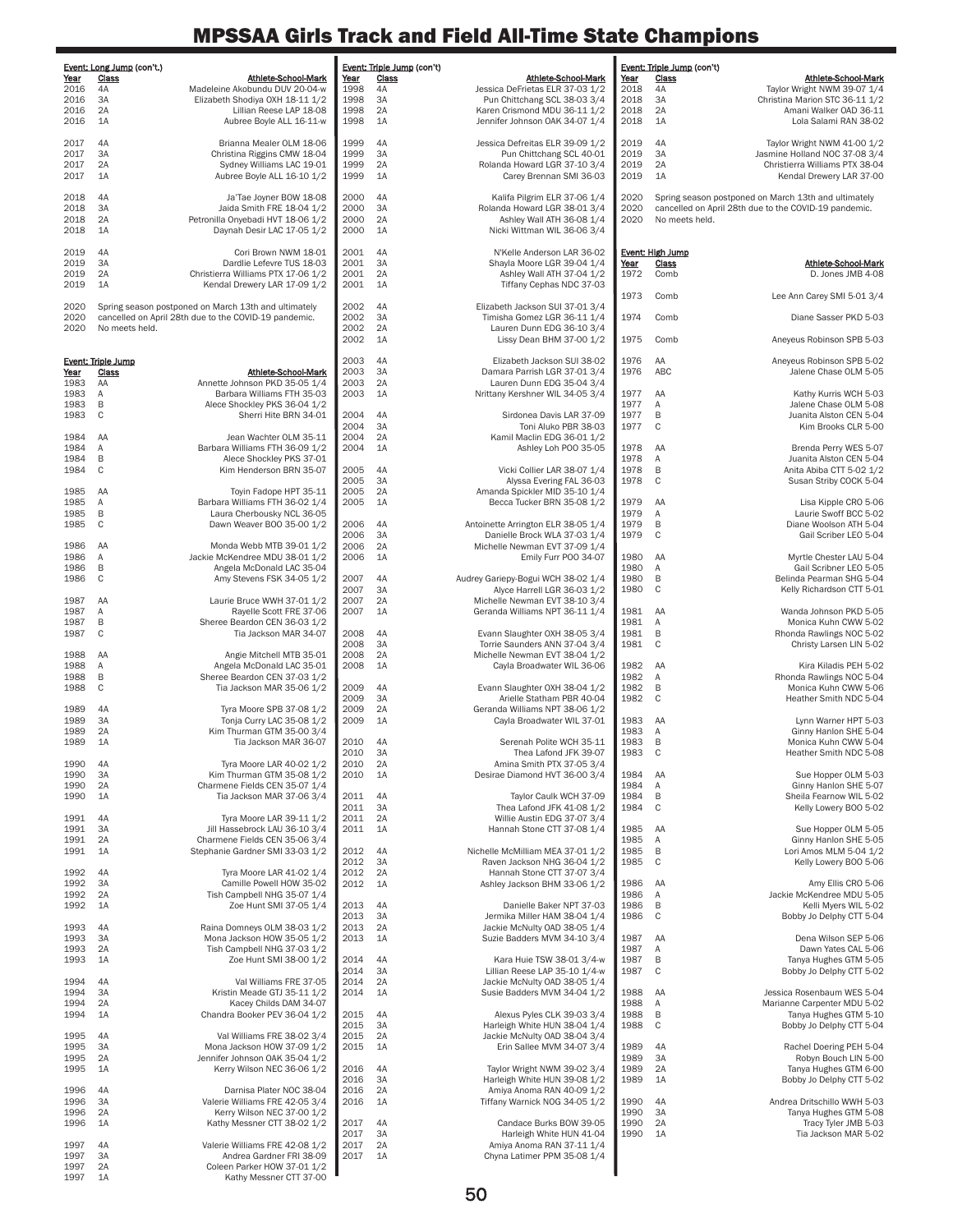|              | Event: High Jump (con't.) |                                                             |              | Event: High Jump (con't.) |                                                         |              | Event: Pole Vault (con't) |                                                                             |
|--------------|---------------------------|-------------------------------------------------------------|--------------|---------------------------|---------------------------------------------------------|--------------|---------------------------|-----------------------------------------------------------------------------|
| Year         | <b>Class</b>              | <b>Athlete-School-Mark</b>                                  | Year         | <u>Class</u>              | <b>Athlete-School-Mark</b>                              | Year         | <b>Class</b>              | Athlete-School-Mark                                                         |
| 1991         | 4A                        | Andrea Dritschillo WWH 5-02                                 | 2011         | 4A                        | Alexandra Holston SHE 5-04                              | 2006         | 4A                        | Jessica Stadler PEH 9-00                                                    |
| 1991<br>1991 | 3A<br>2A                  | Julie Kamperman FRA 5-01<br>Shayla Zinn WIC 5-01            | 2011<br>2011 | 3A<br>2A                  | Thea Lafond JFK 5-06<br>Amber Melville NCL 5-06         | 2006<br>2006 | 3A<br>2A                  | Chelsea Truesdale NCL 10-00<br>Bethany Perna WMI 9-06                       |
| 1991         | 1A                        | Nicole Wyant EAS 5-04                                       | 2011         | 1A                        | Erika Hurd MVM 5-08                                     | 2006         | 1A                        | Lacie Johnson WIL 10-00                                                     |
|              |                           |                                                             |              |                           |                                                         |              |                           |                                                                             |
| 1992<br>1992 | 4A<br>3A                  | Kenya Warfield WES 5-05<br>Mona Jackson HOW 5-01            | 2012<br>2012 | 4A<br>3A                  | Tabitha Pyatt BPI 5-04<br>Breana Brownfield GTJ 5-04    | 2007<br>2007 | 4A<br>3A                  | Jessica Stadler PEH 10-07<br>Jess Huber NCL 10-06                           |
| 1992         | 2A                        | Tish Campbell NHG 5-02                                      | 2012         | 2A                        | Hannah Stone CTT 5-06                                   | 2007         | 2A                        | Ally Hemmie MID 9-00                                                        |
| 1992         | 1A                        | Chandra Booker PEV 5-03                                     | 2012         | 1A                        | Erika Hurd MVM 5-06                                     | 2007         | 1A                        | Jocelyn Henline MRR 10-00                                                   |
|              |                           |                                                             |              |                           |                                                         |              |                           |                                                                             |
| 1993<br>1993 | 4A<br>3A                  | Kenya Warfield WES 5-06<br>Mona Jackson HOW 5-02            | 2013<br>2013 | 4A<br>3A                  | Tabitha Pyatt BPI 5-04<br>Sydeny Biniak HOW 5-06        | 2008<br>2008 | 4A<br>3A                  | Sophie Thomas NCL 10-00<br>Sarah Lueck URB 9-06                             |
| 1993         | 2A                        | Tish Campbell NHG 5-04                                      | 2013         | 2A                        | Abby Stultz OAD 5-05                                    | 2008         | 2A                        | Jocelyn Henline MRR 10-00                                                   |
| 1993         | 1A                        | Amy Bidle BOO 5-02                                          | 2013         | 1A                        | Kaitlin Isabell SPP 5-00                                | 2008         | 1A                        | Sasha Smallwood PIK 9-06                                                    |
|              |                           |                                                             |              |                           |                                                         |              |                           |                                                                             |
| 1994<br>1994 | 4A<br>3A                  | Kristin Wimbrow OLM 5-04 1/4<br>Courtney Blatchley LAP 5-04 | 2014<br>2014 | 4A<br>3A                  | Reilly Wagner SRI 5-06<br>Tabitha Pyatt BPI 5-04        | 2009<br>2009 | 4A<br>3A                  | Holly Bowen CHA 9-06<br>Jordanna Lehman HER 10-06                           |
| 1994         | 2A                        | Vicki Osinga LIB 5-00                                       | 2014         | 2A                        | Felecia Clements MID 5-04                               | 2009         | 2A                        | Allison Hemme MID 9-00                                                      |
| 1994         | 1A                        | Chandra Booker PEV 5-04                                     | 2014         | 1A                        | Crystal Parker CEN 5-02                                 | 2009         | 1A                        | Sasha Smallwood PIK 10-06                                                   |
| 1995         | 4A                        | Kristen Wimbrow OLM 5-05                                    | 2015         | 4A                        | Naja McAdam CLK 5-06                                    | 2010         | 4A                        | Megan Wall DUL 11-08                                                        |
| 1995         | 3A                        | Nana Jeffrey-Idun WHE 5-09                                  | 2015         | 3A                        | Nala Gilbert FRA 5-03                                   | 2010         | 3A                        | Jeanna Vignale STD 10-00                                                    |
| 1995         | 2A                        | Vicki Osinga LIB 5-04                                       | 2015         | 2A                        | Abby Stultz OAD 5-04                                    | 2010         | 2A                        | Jamie Russell LIB 9-06                                                      |
| 1995         | 1A                        | Amy Bidle BOO 5-05                                          | 2015         | 1A                        | Rosie Cicmancec BRN 5-02                                | 2010         | 1A                        | Sasha Smallwood PIK 11-06                                                   |
| 1996         | 4A                        | Michelle June MEA 5-06                                      | 2016         | 4A                        | Dejah Grant CHF 5-04                                    | 2011         | 4A                        | Megan Wall DUL 12-01                                                        |
| 1996         | 3A                        | Kacey Childs DAM 5-04                                       | 2016         | 3A                        | Chelsea Wright SHG 5-04                                 | 2011         | 3A                        | Jaid Sandeen SHG 10-06                                                      |
| 1996         | 2A                        | Suzanne Custer LIN 5-03                                     | 2016         | 2A                        | Felicia Clements MID 5-05                               | 2011         | 2A                        | Tori Bertrand NEC 10-00                                                     |
| 1996         | 1A                        | Kathy Messner CTT 5-04                                      | 2016         | 1A                        | Rosie Cicmancec BRN 5-06                                | 2011         | 1A                        | Sasha Smallwood PIK 11-00                                                   |
| 1997         | 4A                        | Vanessa Jones SHE 5-08                                      | 2017         | 4A                        | Taylor Wright NWM 5-04                                  | 2012         | 4A                        | Sarah Taylor CHA 11-00                                                      |
| 1997         | 3A                        | Michelle Henry MDU 5-04                                     | 2017         | 3A                        | Kelly Garriott MVM 5-02                                 | 2012         | 3A                        | Justine Kalisz URB 9-00                                                     |
| 1997         | 2A                        | Jessica Freeman SRI 5-00                                    | 2017         | 2A                        | Beyonce Kelly HVT 5-04                                  | 2012         | 2A                        | Emma King OAD 11-08                                                         |
| 1997         | 1A                        | Kathy Messner CTT 5-09                                      | 2017         | 1A                        | Rosie Cicmancec BRN 5-02                                | 2012         | 1A                        | Brittany Wilson BHM 10-03                                                   |
| 1998         | 4A                        | Stephanie Kuehne DUL 5-03                                   | 2018         | 4A                        | Taylor Wright NWM 5-08 1/4                              | 2013         | 4A                        | Emma Staisloff SEP 11-06                                                    |
| 1998         | 3A                        | Sarah White PKV 5-05                                        | 2018         | 3A                        | Kathleen Gallagher LIN 5-07                             | 2013         | 3A                        | Kathy Kammerer CMW 10-00                                                    |
| 1998         | 2A                        | Ginger Robertson BOO 5-03                                   | 2018         | 2A                        | Beyonce Kelly HVT 5-04                                  | 2013         | 2A                        | Emma King OAD 12-03                                                         |
| 1998         | 1A                        | Nosozi Kakembo HAM 4-11                                     | 2018         | 1A                        | Rosie Cicmancec BRN 5-06                                | 2013         | 1A                        | Emma Gerhold SMI 10-00                                                      |
| 1999         | 4A                        | Del'Rhea Godwin GLB 5-06                                    | 2019         | 4A                        | Taylor Wright NWM 5-08                                  | 2014         | 4A                        | Lea Carter SRI 9-06                                                         |
| 1999         | 3A                        | Tianna Goldring LAP 5-06                                    | 2019         | 3A                        | Allie Droneberger LIN 5-04                              | 2014         | 3A                        | Olivia Gruver FRA 12-00                                                     |
| 1999         | 2A                        | Cynthia Nicholls LGR 5-04                                   | 2019         | 2A                        | Beyonce Kelly HVT 5-06                                  | 2014         | 2A                        | Jackie McNulty OAD 11-06                                                    |
| 1999         | 1A                        | Meghan Walsh HDG 5-02                                       | 2019         | 1A                        | Endia Scales FRI 5-04                                   | 2014         | 1A                        | Emma Gerhold SMI 11-07                                                      |
| 2000         | 4A                        | Stephanie Kuehne DUL 5-07                                   | 2020         |                           | Spring season postponed on March 13th and ultimately    | 2015         | 4A                        | Lea Carter SRI 10-06                                                        |
| 2000         | 3A                        | Lori Ashton MDU5-06                                         | 2020         |                           | cancelled on April 28th due to the COVID-19 pandemic.   | 2015         | 3A                        | Mia Del Borrello DAM 10-00                                                  |
| 2000         | 2A                        | Nasozi Kakembo HAM 5-02                                     | 2020         | No meets held.            |                                                         | 2015         | 2A                        | Jackie McNulty OAD 12-04                                                    |
| 2000         | 1A                        | Jen Frey BOO 5-00 1/2                                       |              |                           |                                                         | 2015         | 1A                        | Sierra Legeer SOG 10-00                                                     |
| 2001         | 4A                        | Anna Routzahn FRE 5-00                                      |              | <b>Event: Pole Vault</b>  |                                                         | 2016         | 4A                        | Victoria Toth BCC 11-00                                                     |
| 2001         | 3A                        | AAjah Showell MDU 5-04                                      | Year         | Class                     | Athlete-School-Mark                                     | 2016         | 3A                        | Makenzie Keepers GTJ 10-07                                                  |
| 2001<br>2001 | 2A<br>1A                  | Ashley Wall ATH 5-02<br>Sarah Harris B00 5-02               | 1997<br>1997 | 4A<br>3A                  | Karen (K.C.) Allen CAL 10-00<br>Erin Nett BAR 9-00      | 2016<br>2016 | 2A<br>1A                  | Alexandra Butz HER 11-00<br>Bethany Lohman BOO 9-00                         |
|              |                           |                                                             | 1997         | 2A                        | Natalie Dye MID 9-00                                    |              |                           |                                                                             |
| 2002         | 4A                        | Anna Routzahn FRE 5-04                                      | 1997         | 1A                        | Kate MacFarlane HER 9-09                                | 2017         | 4A                        | Gwendolyn Zeckowski SRI 11-00                                               |
| 2002<br>2002 | 3A                        | Maleka Diggs ANN 5-06                                       |              |                           |                                                         | 2017         | 3A<br>2A                  | Hannah Walasik OAD 10-00                                                    |
|              | 2A                        |                                                             |              |                           |                                                         |              |                           | Kelcie Robertson WLK 11-09                                                  |
|              |                           | K. T. Hessler WLK 5-02                                      | 1998         | 4A                        | Katie Bolac GAI 10-06                                   | 2017         |                           |                                                                             |
| 2002         | 1A                        | Sarah Harris B00 5-02                                       | 1998<br>1998 | 3A<br>2A                  | Karen (K.C.) Allen CAL 10-06<br>Natalie Dye MID 10-00   | 2017         | 1A                        | Bethany Lohman B00 9-00                                                     |
| 2003         | 4A                        | Anna Routzahn FRE 5-04                                      | 1998         | 1A                        | Lori Tvarkunas GLG 9-03                                 | 2018         | 4A                        | Kelsey Calabrese URB 10-06                                                  |
| 2003         | 3A                        | Toni Aluko PBR 5-06                                         |              |                           |                                                         | 2018         | 3A                        | Myah Davies LIN 10-00                                                       |
| 2003<br>2003 | 2A<br>1A                  | Ashley Thompson LAC 5-02<br>Heather Graham POO 5-02         | 1999<br>1999 | 4A<br>3A                  | Jodi Taetle GAI 9-00<br>Karen (K.C.) Allen CAL 11-00    | 2018<br>2018 | 2A<br>1A                  | Fiona Mulligan KTI 11-00<br>Ellie Kuhn PEV 9-06                             |
|              |                           |                                                             | 1999         | 2A                        | Natalie Dyw MID 10-05                                   |              |                           |                                                                             |
| 2004         | 4A                        | Vicki Collier LAR 5-02                                      | 1999         | 1A                        | Lori Tvarkunas GLG 11-02                                | 2019         | 4A                        | Sarah Adams SEP 11-00                                                       |
| 2004         | 3A                        | Toni Aluko PBR 5-04                                         |              |                           |                                                         | 2019         | 3A                        | Clara Desclous NHG 10-06                                                    |
| 2004<br>2004 | 2A<br>1A                  | Jessica Carey PKS 5-02<br>Jessica Yu SMI 5-02               | 2000<br>2000 | 4A<br>3A                  | Rebekah Harrison SPB 9-06<br>Katherine Service CAL 9-06 | 2019<br>2019 | 2A<br>1A                  | Fiona Mulligan KTI 11-06<br>Ellie Kuhn PEV 10-00                            |
|              |                           |                                                             | 2000         | 2A                        | Lauren Graff URB 11-06                                  |              |                           |                                                                             |
| 2005         | 4A                        | Heather Patton CHF 5-04                                     | 2000         | 1A                        | Sarah McDonald WIL 10-06                                | 2020         |                           | Spring season postponed on March 13th and ultimately                        |
| 2005         | 3A                        | Tinsley Stokes NCL 5-02                                     | 2001         | 4A                        |                                                         | 2020<br>2020 | No meets held.            | cancelled on April 28th due to the COVID-19 pandemic.                       |
| 2005<br>2005 | 2A<br>1A                  | Jessica Carey PKS 5-04<br>Amber Porter NCN 5-00             | 2001         | 3A                        | Jodi Taetle GAI 9-06<br>Christine Mazella NOC 10-00     |              |                           |                                                                             |
|              |                           |                                                             | 2001         | 2A                        | Lauren Graff URB 10-06                                  |              |                           |                                                                             |
| 2006         | 4A                        | Audrey Gariepy WCH 5-05                                     | 2001         | 1A                        | Kierney Hiteshew OAK 11-00                              |              | <b>Event: Shot Put</b>    |                                                                             |
| 2006         | 3A                        | Chelsea Neal LAC 5-03                                       | 2002         |                           |                                                         | Year         | Class                     | Athlete-School-Mark                                                         |
| 2006<br>2006 | 2A<br>1A                  | Ashley Thompson MDU 5-04<br>Sarah Stephens SOG 5-02         | 2002         | 4A<br>3A                  | Allison Long GTJ 9-06<br>Lauren Graff URB 11-07         | 1972         | Comb                      | Page Croyder TSW 31-01 (8lb.)                                               |
|              |                           |                                                             | 2002         | 2A                        | Adrianne Showell STD 10-00                              | 1973         | Comb                      | Judy Pfau CAT 35-11 (8lb.)                                                  |
| 2007         | 4A                        | Audrey Gariepy-Bogui WCH 5-08                               | 2002         | 1A                        | Meghan Walsh RIS 10-00                                  |              |                           |                                                                             |
| 2007<br>2007 | 3A<br>2A                  | Eryn Donaldson MTH 5-04<br>Amina Smith PTX 5-04             | 2003         | 4A                        | Brittany Crum GTJ 9-00                                  | 1974         | Comb                      | Lynne Pfau CAT 39-07 (8lb.)                                                 |
| 2007         | 1A                        | Cayla Broadwater WIL 5-02                                   | 2003         | 3A                        | Lindsay Winter NCL 10-03                                | 1975         | Comb                      | Diane Myers DUV 38-06 1/2 (8lb.)                                            |
|              |                           |                                                             | 2003         | 2A                        | Adrianne Showell STD 10-06                              |              |                           |                                                                             |
| 2008<br>2008 | 4A<br>3A                  | Amber Melville NCL 5-06                                     | 2003         | 1A                        | Angie Hall RIS 10-00                                    | 1976<br>1976 | AA                        | Carol Byrd FRI 40-09 (8lb.)                                                 |
| 2008         | 2A                        | Shaunte Boney LAR 5-02<br>Amina Smith PTX 5-08              | 2004         | 4A                        | Heather Milford CHA 9-00                                |              | ABC                       | Dorothy Hammond MTH 38-02 1/4 (8lb.)                                        |
| 2008         | 1A                        | Cayla Broadwater WIL 5-07 1/4                               | 2004         | 3A                        | Liz Mullin LIN 8-06                                     | 1977         | AA                        | Carol Byrd FRI 43-11 1/2 (8lb.)                                             |
|              |                           |                                                             | 2004         | 2A                        | Rachel Knapstein NHF 9-06                               | 1977         | Α                         | Donna Lake AEI 39-04 3/8 (8lb.)                                             |
| 2009<br>2009 | 4A<br>3A                  | Amber Melville NCL 5-08<br>Maya Torain CAT 5-04             | 2004         | 1A                        | Lacie Johnson WIL 9-00                                  | 1977<br>1977 | B<br>C                    | Patice Myrick MEA 35-10 1/4 (8lb.)<br>Vanessa Williams LIN 37-06 1/4 (8lb.) |
| 2009         | 2A                        | Amina Smith PTX 5-06                                        | 2005         | 4A                        | Heather Millford CHA 9-06                               |              |                           |                                                                             |
| 2009         | 1A                        | Cayla Broadwater WIL 5-02                                   | 2005         | 3A                        | Linsey Vollmer FAL 9-06                                 | 1978         | AA                        | Karen Ryerson LAU 40-02 3/4 (8lb.)                                          |
|              |                           |                                                             | 2005         | 2A                        | Bethaney Perna WMI 10-00                                | 1978         | Α                         | Carol Byrd FRI 43-04 1/2 (8lb.)                                             |
| 2010<br>2010 | 4A<br>3A                  | Kayla Ravenscroft NCT 5-04<br>Maya Torain CAT 5-06          | 2005         | 1A                        | Lacie Johnson WIL 9-06                                  | 1978<br>1978 | B<br>C                    | Debbie Simon DAM 38-11(8lb.)<br>Vanessa Williams LIN 35-00 (8lb.)           |
| 2010         | 2A                        | Amina Smith PTX 5-07                                        |              |                           |                                                         |              |                           |                                                                             |
| 2010         | 1A                        | Erika Hurd MVM 5-04                                         |              |                           |                                                         |              |                           |                                                                             |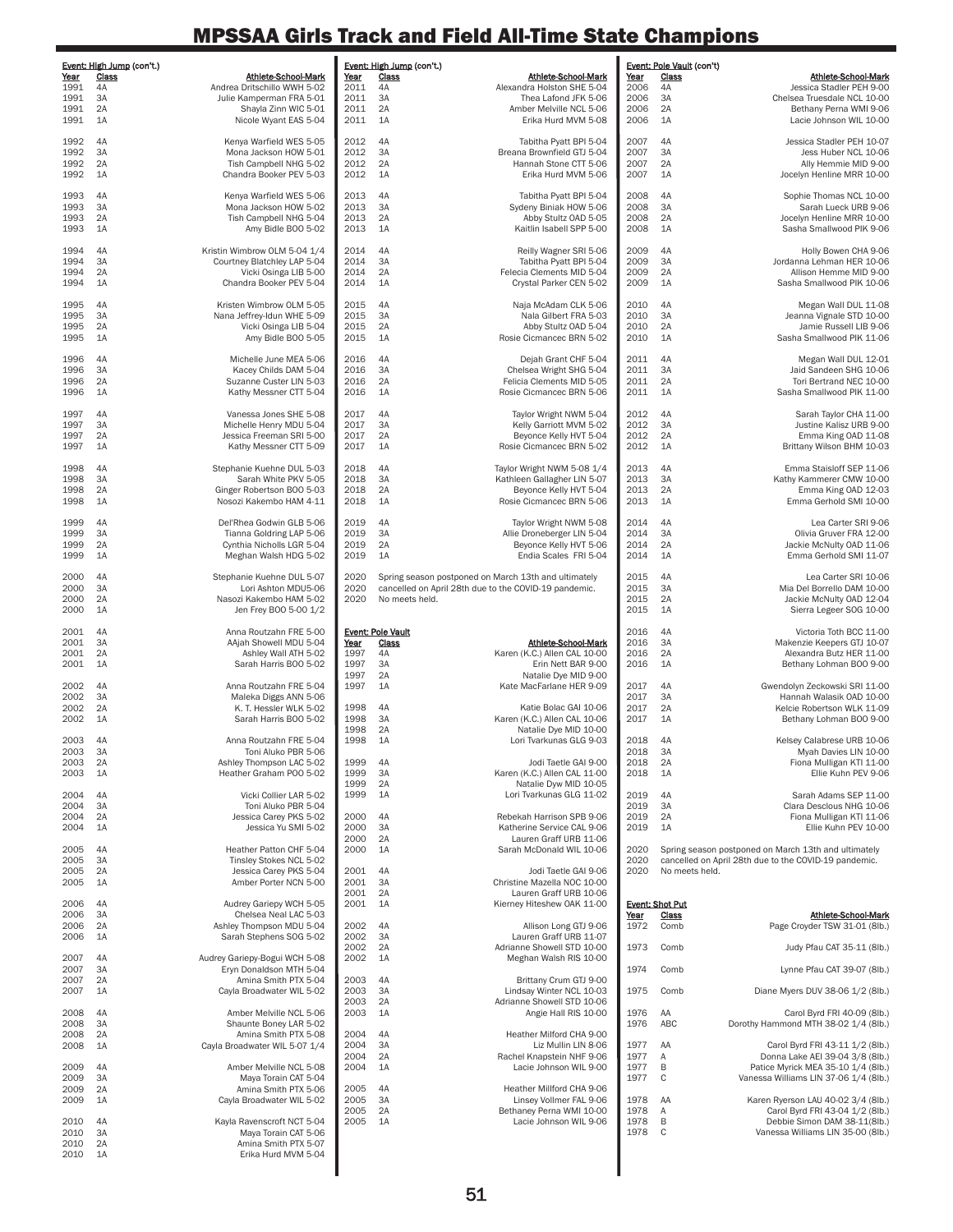| Year<br>1979<br>1979<br>1979         | Event: Shot Put (con't.)<br><b>Class</b><br>AA<br>Α<br>B | <b>Athlete-School-Mark</b><br>Lisa Pickney NWD 39-09 1/2 (8lb.)<br>Patrice Myrick MEA 41-05 (8lb.)<br>Debbie Simon DAM 39-02 1/2 (8lb.)                                  | Year<br>1999<br>1999<br>1999         | Event: Shot Put (con't.)<br>Class<br>4A<br>3A<br>2A | <b>Athlete-School-Mark</b><br>Kiara Adams WES 36-11 3/4<br>Helen Young LEO 38-08<br>Meagan Verdeyen NHG 41-05 1/2                        | Year<br>2019<br>2019<br>2019         | <u>Event: Shot Put</u> (con't.)<br><b>Class</b><br>4A<br>Janise Bestman PBR 38-09 1/4<br>3A<br>Sarah George OXH 41-10 1/4<br>2A<br>Mallory Anderson DAM 36-02 1/2 | Athlete-School-Mark                                 |
|--------------------------------------|----------------------------------------------------------|--------------------------------------------------------------------------------------------------------------------------------------------------------------------------|--------------------------------------|-----------------------------------------------------|------------------------------------------------------------------------------------------------------------------------------------------|--------------------------------------|-------------------------------------------------------------------------------------------------------------------------------------------------------------------|-----------------------------------------------------|
| 1979<br>1980<br>1980<br>1980<br>1980 | C<br>AA<br>Α<br>B<br>C                                   | Vanessa Williams LIN 39-09 3/4 (8lb.)<br>Cynthia Howard BLA 39-6 1/4 (4k)<br>Gaye Thomas ARU 37-8 (4k)<br>Debbie Simon DAM 37-10 (4k)<br>Kathy Duppins FSK 38-8 3/4 (4k) | 1999<br>2000<br>2000<br>2000<br>2000 | 1A<br>4A<br>3A<br>2A<br>1A                          | Tissa Porter SMI 33-06<br>Kiara Adams WES 41-03<br>Brianna Herring WLD 39-03 1/2<br>Ashley Horn POT 38-03<br>Melissa Smile NDC 34-08 1/2 | 2019<br>2020<br>2020<br>2020         | 1A<br>Spring season postponed on March 13th and ultimately<br>cancelled on April 28th due to the COVID-19 pandemic.<br>No meets held.                             | Emani Bell PEV 38-06 3/4                            |
| 1981<br>1981<br>1981<br>1981         | AA<br>Α<br>B<br>С                                        | Carolyn Brown WOO 43-10<br>Chesha Gartmon CEN 39-00<br>Katie Jenkins SHE 35-02 1/2<br>Kathy Duppins FSK 34-07                                                            | 2001<br>2001<br>2001<br>2001         | 4A<br>3A<br>2A<br>1A                                | Tanisha Davis FDB 36-06 3/4<br>Candace Swann WLA 40-09<br>Ashley Horn POT 40-08 1/2<br>Melissa Smile NDC 36-10 1/4                       | <b>Event: Discus</b><br>Year<br>1972 | <b>Class</b><br>Comb                                                                                                                                              | Athlete-School-Mark<br>Pat Taylor FRA 112-00 1/2    |
| 1982                                 | AA                                                       | Phyllis Addison FRI 39-00 3/4                                                                                                                                            | 2002                                 | 4A                                                  | Ginger Williams CHA 36-10 1/2                                                                                                            | 1973                                 | Comb                                                                                                                                                              | Pat Taylor FRA 127-10                               |
| 1982<br>1982                         | Α<br>B                                                   | Chesha Gartmon CEN 38-04<br>Kim Foreman SCL 36-05 1/2                                                                                                                    | 2002<br>2002                         | 3A<br>2A                                            | Yasmin Edwards CAL 36-08 1/4<br>Lindsay Grigoriev ATH 41-05 1/2                                                                          | 1974                                 | Comb                                                                                                                                                              | Pat Taylor FRA 121-10                               |
| 1982                                 | C                                                        | Byrna Jones WLD 37-03                                                                                                                                                    | 2002                                 | 1A                                                  | Kacie Escamilla BRN 36-08                                                                                                                | 1975                                 | Julie Edelen FRD 117-00 3/4<br>Comb                                                                                                                               |                                                     |
| 1983<br>1983<br>1983<br>1983         | AA<br>Α<br>B<br>C                                        | Amy SchwinnWWH 38-05<br>Chesha Gartmon CEN 37-09 1/2<br>Chris Larsen LIN 38-03<br>Mary Rowe CLS 38-11                                                                    | 2003<br>2003<br>2003<br>2003         | 4A<br>3A<br>2A<br>1A                                | Tamika Davis LCE 39-08 1/4<br>Yasmin Edwards CAL 37-04 3/4<br>Lindsay Grigoriev ATH 44-01 1/4<br>Tara Knable SMI 37-03 1/4               | 1976<br>1976<br>1977                 | AA<br>ABC<br>AA<br>Debbie Jeffreys CRO 119-01                                                                                                                     | Leslie Draper CRO 119-02<br>Donna Lake AEI 105-02   |
| 1984                                 | AA                                                       | Gayle Gleaves OXH 40-01 1/2                                                                                                                                              | 2004                                 | 4A                                                  | Sue Izevbigie CHF 35-04 1/4                                                                                                              | 1977<br>1977                         | Α<br>B<br>Sandy Stosz MTH 102-11 3/4                                                                                                                              | Donna Lake AEI 131-08                               |
| 1984<br>1984                         | Α<br>B                                                   | Allison Armstrong JFK 36-09<br>Laurie Governor HOW 40-03                                                                                                                 | 2004<br>2004                         | 3A<br>2A                                            | Quiteelia Boyd WLA 40-02 1/2<br>Dana Reeser CNT 38-09 1/2                                                                                | 1977                                 | C<br>Linda Smith NEC 94-08 1/4                                                                                                                                    |                                                     |
| 1984                                 | C                                                        | Mary Rowe CLS 37-00 1/2                                                                                                                                                  | 2004                                 | 1A                                                  | Tara Knable SMI 36-11 1/2                                                                                                                | 1978                                 | AA<br>Beth Grupenhoff WCH 118-03 3/4                                                                                                                              |                                                     |
| 1985                                 | AA                                                       | Shirl Dorsey WES 39-09 1/2                                                                                                                                               | 2005                                 | 4A                                                  | Chrissy Robinson PTX 38-07 3/4                                                                                                           | 1978<br>1978                         | Α<br>B                                                                                                                                                            | Carol Byrd FRI 128-08<br>Regina Pilson FRE 108-04   |
| 1985<br>1985                         | Α<br>B                                                   | Kelly Joyce MDU 35-05<br>Phyllis Boarman LEO 38-06                                                                                                                       | 2005<br>2005                         | 3A<br>2A                                            | Ashley Thompson MDU 35-02<br>Dana Reeser CNT 39-06                                                                                       | 1978                                 | C                                                                                                                                                                 | Dawn Bridge MID 103-09                              |
| 1985                                 | C                                                        | Julie Saunders SMI 33-02 1/2                                                                                                                                             | 2005                                 | 1A                                                  | Katelyn Poss POO 33-04 1/2                                                                                                               | 1979<br>1979                         | Phyllis Freeman NWE 106-01 1/4<br>AA<br>Α                                                                                                                         | Cheryl Gordon GTJ 115-05                            |
| 1986<br>1986                         | AA<br>Α                                                  | Shirl Dorsey WES 41-09<br>Kelly Joyce MDU 40-11                                                                                                                          | 2006<br>2006                         | 4A<br>3A                                            | Jocelyn Wheeler LAR 36-07 1/4<br>Shannel Shivers ABE 37-08 1/4                                                                           | 1979<br>1979                         | B<br>Debbie Simon DAM 109-08 1/2<br>C                                                                                                                             | Dawn Bridge MID 117-01                              |
| 1986<br>1986                         | B<br>C                                                   | Jill Patterson BAR 32-02 3/4<br>Monica Daniel BOO 34-07                                                                                                                  | 2006<br>2006                         | 2A<br>1A                                            | Chrissy Robinson PTX 41-04 1/4<br>Katelyn Poss POO 38-03 1/4                                                                             | 1980                                 | AA                                                                                                                                                                | Terry McTigue FRI 108-07                            |
|                                      |                                                          |                                                                                                                                                                          |                                      |                                                     |                                                                                                                                          | 1980                                 | Gaynelle Brown FAH 103-01<br>Α                                                                                                                                    |                                                     |
| 1987<br>1987                         | AA<br>Α                                                  | Chrissie Busser SEV 39-01 1/2<br>Wendy Wheeler LAP 36-11 1/2                                                                                                             | 2007<br>2007                         | 4A<br>3A                                            | Emily Vannoy GTJ 46-00<br>Jocelyn Wheeler LAR 41-00 1/2                                                                                  | 1980<br>1980                         | B<br>Debbie Simon DAM 113-05 1/2<br>C                                                                                                                             | Dawn Bridge MID 111-07                              |
| 1987<br>1987                         | B<br>C                                                   | Christine Killebrew CEN 34-08 1/2<br>Diane Moore RIS 35-02 1/2                                                                                                           | 2007<br>2007                         | 2A<br>1A                                            | Rachelle Wright POT 41-10<br>Paige Shirk CLS 33-11 1/4                                                                                   | 1981                                 | AA<br>Amy Dilweg WWH 113-11 1/2                                                                                                                                   |                                                     |
| 1988                                 | AA                                                       | Chrissy Busser SEV 39-03 1/2                                                                                                                                             | 2008                                 | 4A                                                  | Emily Vannoy GTJ 48-07 3/4                                                                                                               | 1981<br>1981                         | Α<br>Beth Tomanek SEV 119-05<br>B<br>Gwen Bankins CHO 114-03 1/2                                                                                                  |                                                     |
| 1988<br>1988                         | Α<br>B                                                   | Tara Newton MDU 38-02 1/2<br>Tracy Miller EDG 34-02 3/4                                                                                                                  | 2008<br>2008                         | 3A<br>2A                                            | Amanda Deller ABE 41-00 1/2<br>Vanessa Henry FAH 41-10                                                                                   | 1981                                 | C<br>Dawn Bridge MID 110-05 1/2                                                                                                                                   |                                                     |
| 1988                                 | C                                                        | Donna Burcker B00 32-11 1/2                                                                                                                                              | 2008                                 | 1A                                                  | Kelly Yarn WTE 34-04 1/4                                                                                                                 | 1982<br>1982                         | AA<br>Beth Tomaneck SEV 118-00 1/2<br>Α<br>Amy Amabile BCC 108-01 1/2                                                                                             |                                                     |
| 1989<br>1989                         | 4A<br>3A                                                 | Kathy Caldwell OLM 38-06 1/2<br>Birgit Alms FTH 36-04 1/4                                                                                                                | 2009<br>2009                         | 4A<br>3A                                            | Emily Vannoy GTJ 45-05 1/4<br>Amanda Deller ABE 43-11 1/4                                                                                | 1982<br>1982                         | B<br>Gwen Bankins CHO 111-10 3/4<br>C<br>Byrna Jones WLD 124-05 1/2                                                                                               |                                                     |
| 1989<br>1989                         | 2A<br>1A                                                 | Tracy Miller EDG 39-01 1/2<br>Donna Burcker BOO 37-00                                                                                                                    | 2009<br>2009                         | 2A<br>1A                                            | Morgan Ostasewski NEC 36-03 3/4<br>Paige Shirk CLS 39-09 3/4                                                                             | 1983                                 | AA<br>Joan Connor OLM 110-07 1/4                                                                                                                                  |                                                     |
| 1990                                 | 4A                                                       | Kim Johnson FRI 39-10                                                                                                                                                    | 2010                                 | 4A                                                  | Brelyn Finley CHF 40-04                                                                                                                  | 1983<br>1983                         | Α<br>Jennifer Anders GTJ 117-08 1/4<br>B                                                                                                                          | Tracy Lake AEI 111-07                               |
| 1990                                 | ЗA                                                       | Kelly Huber KEN 32-09 1/4<br>Julie Ricketts MID 35-07                                                                                                                    | 2010                                 | 3A<br>2A                                            | Charlise Morgan LAR 40-08 1/4                                                                                                            | 1983                                 | C<br>Byrna Jones WLD 138-01 1/2                                                                                                                                   |                                                     |
| 1990<br>1990                         | 2A<br>1A                                                 | Donna Burcker B00 35-06                                                                                                                                                  | 2010<br>2010                         | 1A                                                  | Meghan Rose EVT 38-08<br>Paige Shirk CLS 41-01 3/4                                                                                       | 1984                                 | AA                                                                                                                                                                | Shirl Dorsey WES 116-04                             |
| 1991                                 | 4A                                                       | Kim Johnson FRI 41-11 3/4                                                                                                                                                | 2011                                 | 4A                                                  | Antonella Taylor BOW 44-08 1/2                                                                                                           | 1984<br>1984                         | Α<br>Phyllis Bowman LAC 116-01<br>B                                                                                                                               | Dana White FRE 115-11                               |
| 1991<br>1991                         | 3A<br>2A                                                 | Loylita Ennis CAL 40-09<br>Debbie Snyder GLG 34-04 1/2                                                                                                                   | 2011<br>2011                         | 3A<br>2A                                            | Paige Dement LAP 38-10<br>Charlotte Anderson NHG 36-02                                                                                   | 1984                                 | C<br>Missy Seilhammer SMI 112-11                                                                                                                                  |                                                     |
| 1991                                 | 1A                                                       | Carla Houser WIL 33-10 1/2                                                                                                                                               | 2011                                 | 1A                                                  | Becky Young BOO 36-06                                                                                                                    | 1985<br>1985                         | AA<br>Α                                                                                                                                                           | Shirl Dorsey WES 114-10<br>Edna Ford NOC 129-07     |
| 1992<br>1992                         | 4A<br>3A                                                 | Michelle Smith OLM 39-08 1/2<br>Loylita Ennis CAL 39-07 1/2                                                                                                              | 2012<br>2012                         | 4A<br>3A                                            | Antonella Taylor BOW 41-04 1/2<br>Paige Dement LAP 38-07                                                                                 | 1985<br>1985                         | B<br>C<br>Julie Saunders SMI 117-06                                                                                                                               | Tracy Lake AEI 122-07                               |
| 1992<br>1992                         | 2A<br>1A                                                 | Devi Hetz FTH 38-07 1/2<br>Carla Houser WIL 34-10                                                                                                                        | 2012<br>2012                         | 2A<br>1A                                            | Brittney Chavis HVT 37-08 1/4<br>Shatiya Johnson FOR 33-08                                                                               | 1986                                 | Shirl Dorsey WES 147-09 1/2<br>AA                                                                                                                                 |                                                     |
| 1993                                 | 4A                                                       | Michelle Smith OLM 39-05 1/4                                                                                                                                             | 2013                                 | 4A                                                  | Antonella Taylor BOW 42-03                                                                                                               | 1986<br>1986                         | Kelly Joyce MDU 135-02 1/2<br>Α<br>B<br>Elizabeth Carruthers HER 101-11                                                                                           |                                                     |
| 1993<br>1993                         | 3A<br>2A                                                 | Simona Jones GTM 37-06<br>Devi Hetz FTH 36-08                                                                                                                            | 2013<br>2013                         | 3A<br>2A                                            | Tamara Oveiera GTJ 42-01<br>Megan Mounts WLK 40-00                                                                                       | 1986                                 | C<br>Missy Seilhammer SMI 115-04                                                                                                                                  |                                                     |
| 1993                                 | 1A                                                       | Carla Houser WIL 35-06                                                                                                                                                   | 2013                                 | 1A                                                  | Shatiya Johnson FOR 33-06                                                                                                                | 1987<br>1987                         | Rachel Beerman WCH 122-08<br>AA<br>Α<br>Tammy Riggins NCL 122-09                                                                                                  |                                                     |
| 1994                                 | 4A                                                       | Samantha McElhaney SUI 34-08 1/2                                                                                                                                         | 2014                                 | 4A                                                  | Claudia Ababio CLK 43-11 1/2                                                                                                             | 1987                                 | B                                                                                                                                                                 | Jill Patterson BAR 112-05                           |
| 1994<br>1994                         | 3A<br>2A                                                 | Felicia Rice THS 37-05<br>Christie McDevitt NEA 33-07 3/4                                                                                                                | 2014<br>2014                         | 3A<br>2A                                            | Briana Taborn ATH 38-08<br>Favour Ihekwene LAR 40-10                                                                                     | 1987                                 | C                                                                                                                                                                 | Dawn Smith MTS 104-08                               |
| 1994                                 | 1A                                                       | Jenni Hartley SMI 36-01 1/2                                                                                                                                              | 2014                                 | 1A                                                  | Katie Krebs MVM 34-01                                                                                                                    | 1988<br>1988                         | AA<br>Kathy Caldwell OLM 116-09<br>Α                                                                                                                              | Tara Newton MDU 117-07                              |
| 1995<br>1995                         | 4A<br>3A                                                 | Cathy Porter OLM 36-09 1/2<br>Laura Borland LEO 36-07 1/2                                                                                                                | 2015<br>2015                         | 4A<br>3A                                            | Taylor Scaife HOW 42-03 1/2<br>Amanda Murphy FRA 36-07 3/4                                                                               | 1988<br>1988                         | B<br>C<br>Donna Burcker BOO 104-08                                                                                                                                | Erica Weems CAL 120-04                              |
| 1995<br>1995                         | 2A<br>1A                                                 | Stacy Briscoe CHO 35-03 1/2<br>Thera Larson WLA 38-04                                                                                                                    | 2015<br>2015                         | 2A<br>1A                                            | Danika Ani FSK 43-01<br>Katie Krebs MVM 35-09 1/2                                                                                        | 1989                                 | 4A<br>Kathy Caldwell OLM 122-04                                                                                                                                   |                                                     |
| 1996                                 | 4A                                                       | Cathy Porter OLM 38-06 1/2                                                                                                                                               | 2016                                 | 4A                                                  | Justine Ababio CLK 38-11                                                                                                                 | 1989<br>1989                         | 3A<br>2A                                                                                                                                                          | Birgit Alms FTH 119-04<br>Julie Ricketts MID 105-00 |
| 1996<br>1996                         | 3A<br>2A                                                 | Grace McCallum FRE 35-10 1/2<br>Tracee Cheek MLM 35-04                                                                                                                   | 2016<br>2016                         | 3A<br>2A                                            | Delia Sipe URB 39-01<br>Seasons Usual FRD 41-05 1/2                                                                                      | 1989                                 | 1A<br>Donna Burcker BOO 104-00                                                                                                                                    |                                                     |
| 1996                                 | 1A                                                       | Heather Abucevicz MTS 35-00 1/2                                                                                                                                          | 2016                                 | 1A                                                  | Jarah Cevis PEV 37-11 1/2                                                                                                                | 1990<br>1990                         | 4A<br>Kathy Caldwell OLM 131-10<br>3A<br>Melissa McGrath SCL 115-03                                                                                               |                                                     |
| 1997                                 | 4A                                                       | Brandi Blevins NOC 38-01 3/4                                                                                                                                             | 2017                                 | 4A                                                  | Lorinda Bangura BOW 37-00                                                                                                                | 1990                                 | 2A<br>Donna Burcker BOO 105-11                                                                                                                                    | Julie Ricketts MID 106-09                           |
| 1997<br>1997                         | 3A<br>2A                                                 | Jillian Martin GWP 37-10 1/2<br>Meagan Verdeyen NHG 37-08 1/4                                                                                                            | 2017<br>2017                         | 3A<br>2A                                            | Delia Sipe URB 43-00 1/2<br>Seasons Usual FRD 43-01                                                                                      | 1990                                 | 1A                                                                                                                                                                |                                                     |
| 1997                                 | 1A                                                       | Heather Abuceviez MTS 37-02                                                                                                                                              | 2017                                 | 1A                                                  | Emani Bell PEV 36-09 1/2                                                                                                                 | 1991<br>1991                         | 4A<br>3A                                                                                                                                                          | Mattie Cymek CHA 133-09<br>Loylita Ennis CAL 116-09 |
| 1998<br>1998                         | 4A<br>3A                                                 | Wendy Johnson ELR 36-11<br>Elisa Jones PKV 38-04 1/4                                                                                                                     | 2018<br>2018                         | 4A<br>3A                                            | Cabaret Goings MEA 38-08<br>Sarah George OXH 43-09 1/2                                                                                   | 1991<br>1991                         | 2A<br>Sheri Huckleberry MID 110-01<br>1A<br>Catina Cephas NDC 106-06                                                                                              |                                                     |
| 1998<br>1998                         | 2A<br>1A                                                 | Meagan Verdeyen NHG 39-08 1/2<br>Heather Abucevicz SMI 37-02 1/2                                                                                                         | 2018<br>2018                         | 2A<br>1A                                            | Mikayla Cline WIL 36-07<br>Courtney Hawkins LAC 41-03                                                                                    |                                      |                                                                                                                                                                   |                                                     |
|                                      |                                                          |                                                                                                                                                                          |                                      |                                                     |                                                                                                                                          |                                      |                                                                                                                                                                   |                                                     |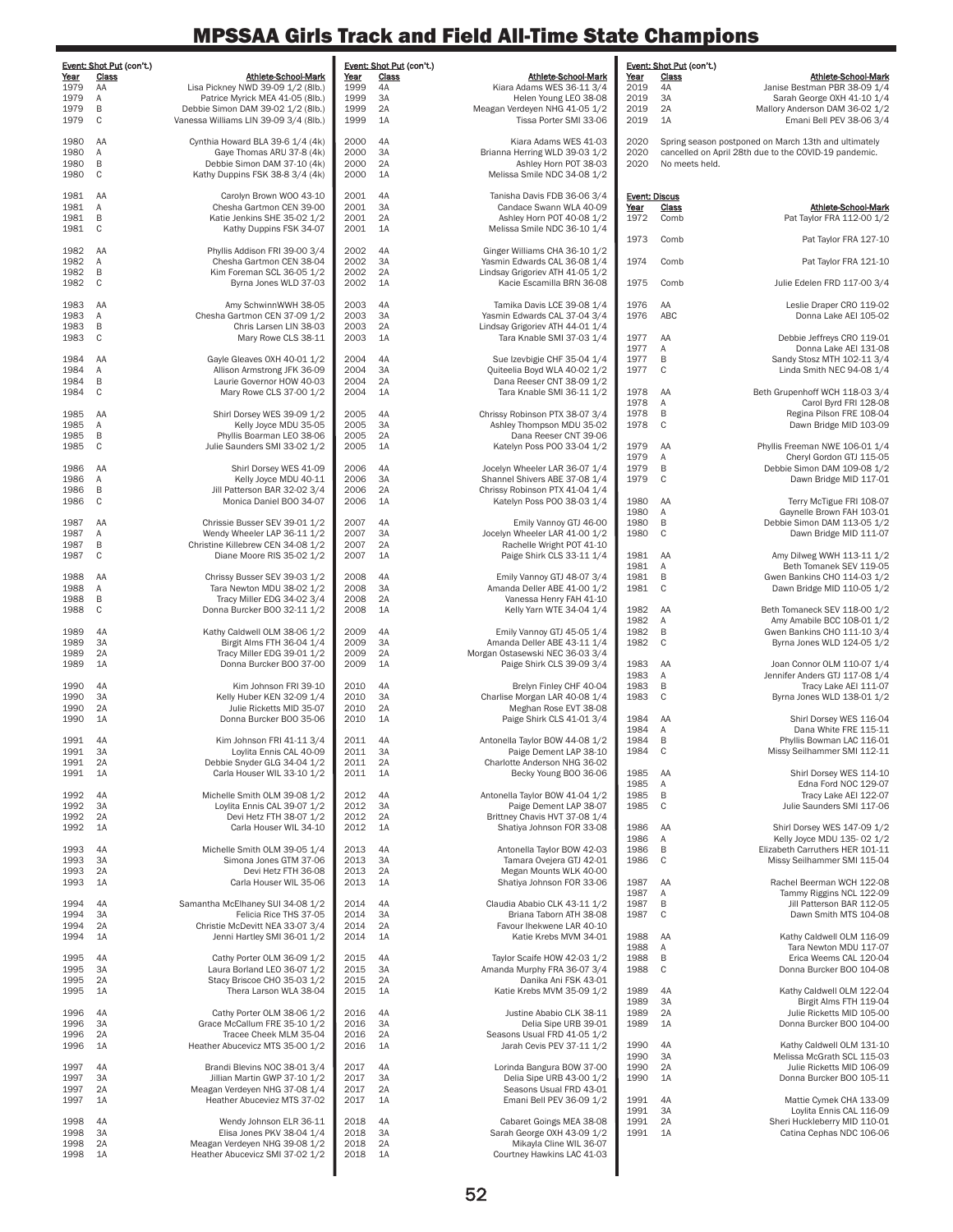|                      | Event: Discus (con't.) |                                                                                    |              | Event: Discus (con't.) |                                                                                                               |
|----------------------|------------------------|------------------------------------------------------------------------------------|--------------|------------------------|---------------------------------------------------------------------------------------------------------------|
| Year<br>1992         | <b>Class</b><br>4A     | Athlete-School-Mark<br>Mattie Cymek CHA 151-06                                     | Year<br>2012 | Class<br>4A            | Athlete-School-Mark<br>Alexus Scott ELR 127-06                                                                |
| 1992                 | 3A                     | Loylita Ennis CAL 114-01                                                           | 2012         | 3A                     | Tamara Ovejera GTJ 143-04                                                                                     |
| 1992<br>1992         | 2A<br>1A               | Sheri Huckleberry MID 113-10<br>Kandi Lewis WIL 103-04                             | 2012<br>2012 | 2A<br>1A               | Emani Williams LAR 115-06<br>Amber Smith BOO 104-03                                                           |
| 1993                 | 4A                     | Joy Pegram ELR 128-06                                                              | 2013         | 4A                     | Claudia Ababio CLK 125-05                                                                                     |
| 1993                 | 3A                     | Felicia Rice THS 113-11                                                            | 2013         | 3A                     | Tamara Ovejera GTJ 142-07                                                                                     |
| 1993<br>1993         | 2A<br>1A               | Sheri Huckleberry MID 114-08<br>Carrie Mauk PEV 102-07                             | 2013<br>2013 | 2A<br>1A               | Brittney Chavis HVT 121-03<br>Sarah Bach MVM 102-01                                                           |
| 1994                 | 4A                     | Shadena Pearmon CHA 117-00                                                         | 2014         | 4A                     | Ozioma Edokobi RMT 139-07                                                                                     |
| 1994                 | 3A                     | Erin Williams LIN 94-08                                                            | 2014         | 3A                     | Briana Taborn ATH 117-02                                                                                      |
| 1994<br>1994         | 2A<br>1A               | Lauren McHargue OAK 95-02<br>Thera Larson WLA 98-03                                | 2014<br>2014 | 2A<br>1A               | Deshia Mango FRD 132-04<br>Katie Krebs MVM 99-02                                                              |
| 1995                 | 4A                     | Lakeisha Browne HPT 110-00                                                         | 2015         | 4A                     | Daiysa Burrell CHF 141-08                                                                                     |
| 1995                 | 3A                     | Erin Williams LIN 98-11                                                            | 2015         | 3A                     | Amanda Murphy FRA 131-02                                                                                      |
| 1995<br>1995         | 2A<br>1A               | Jen O'Neill WLK 109-03<br>Thera Larson WLA 108-08                                  | 2015<br>2015 | 2A<br>1A               | Leah Wolf LIB 126-10<br>Kaneena Felicia NOG 108-09                                                            |
| 1996                 | 4A                     | Cathy Porter OLM 121-03                                                            | 2016         | 4A                     | Daiysa Burrell CHF 131-04                                                                                     |
| 1996                 | 3A                     | Thera Larson WLA 108-00                                                            | 2016         | 3A                     | Delia Sipe URB 131-10                                                                                         |
| 1996<br>1996         | 2A<br>1A               | Evelyn Carr ROC 110-09<br>Sara Morris SMI 100-03                                   | 2016<br>2016 | 2A<br>1A               | Seasons Usual FRD 146-10<br>Brianna Rowe SMI 105-00                                                           |
| 1997                 | 4A                     | Jamie Smith OLM 115-11                                                             | 2017         | 4A                     | Xanthi Limber CLK 114-02                                                                                      |
| 1997                 | 3A                     | Brandy Cavey WLA 115-09                                                            | 2017         | 3A                     | Delia Sipe URB 138-11                                                                                         |
| 1997<br>1997         | 2A<br>1A               | Jolie Snyder FTH 111-08<br>Heather Abuceviez MTS 100-11                            | 2017<br>2017 | 2A<br>1A               | Seasons Usual FRD 149-05<br>Brianna Rowe SMI 109-07                                                           |
| 1998                 | 4A                     | Ruth Kura QOR 125-00                                                               | 2018         | 4A                     | Eve Dantignac BOW 121-03                                                                                      |
| 1998                 | 3A                     | Helen Young LEO 116-11                                                             | 2018         | 3A                     | Sierra Butler HUN 125-08                                                                                      |
| 1998                 | 2A                     | Meagan Verdeyen NHG 131-05                                                         | 2018         | 2A                     | Mikayla Cline WIL 122-00                                                                                      |
| 1998                 | 1A                     | Heather Abucevicz SMI 101-09                                                       | 2018         | 1A                     | Alexie Arnold MTR 137-08                                                                                      |
| 1999<br>1999         | 4A<br>3A               | Jessica Hester WES 115-11<br>Helen Young LEO 116-01                                | 2019<br>2019 | 4A<br>3A               | Mekhya Jones NPT 112-06<br>Paige Tolbard FRE 118-02                                                           |
| 1999<br>1999         | 2A<br>1A               | Meagan Verdeyen NHG 134-00<br>Becky Kistler WIL 108-02                             | 2019<br>2019 | 2A<br>1A               | Emma Vanden Berg LAP 108-07<br>Ryann Bennett FTH 128-04                                                       |
|                      | 4A                     |                                                                                    | 2020         |                        |                                                                                                               |
| 2000<br>2000         | 3A                     | Katie Selby WES 123-04<br>Jacy Bayer NHG 121-08                                    | 2020         |                        | Spring season postponed on March 13th and ultimately<br>cancelled on April 28th due to the COVID-19 pandemic. |
| 2000                 | 2A                     | Shiree Turner JOP 123-07                                                           | 2020         | No meets held.         |                                                                                                               |
| 2000                 | 1A                     | Tissa Porter SMI 116-04                                                            |              |                        |                                                                                                               |
| 2001                 | 4A                     | Erin Burns BDN 122-00                                                              |              |                        |                                                                                                               |
| 2001<br>2001         | 3A<br>2A               | Candace Swann WLA 129-04<br>Lindsay Grigoriev ATH 120-11                           |              |                        |                                                                                                               |
| 2001                 | 1A                     | Lisa Lee BHM 114-09                                                                |              |                        |                                                                                                               |
| 2002                 | 4A                     | Tierra Lucas GTJ 133-04                                                            |              |                        |                                                                                                               |
| 2002<br>2002<br>2002 | 3A<br>2A<br>1A         | Amy Bilmanis THS 132-08<br>Lindsay Grigoriev ATH 146-03<br>Terra Knable SMI 114-05 |              |                        |                                                                                                               |
|                      |                        |                                                                                    |              |                        |                                                                                                               |
| 2003                 | 4A                     | Ginger Williams CHA 125-01                                                         |              |                        |                                                                                                               |
| 2003                 | 3A                     | Amy Bilmanis THS 152-07                                                            |              |                        |                                                                                                               |
| 2003<br>2003         | 2A<br>1A               | Lindsay Grigoriev ATH 155-10<br>Tara Knable SMI 114-00                             |              |                        |                                                                                                               |
|                      |                        |                                                                                    |              |                        |                                                                                                               |
| 2004                 | 4A                     | Amy Bilmanis THS 153-06                                                            |              |                        |                                                                                                               |
| 2004                 | 3A                     | Ashley Faunteleroy PBR 115-00                                                      |              |                        |                                                                                                               |
| 2004<br>2004         | 2A<br>1A               | Ashley Riggs SOA 117-09<br>Tara Knable SMI 122-07                                  |              |                        |                                                                                                               |
| 2005                 | 4A                     | Amy Bilmanis THS 149-08                                                            |              |                        |                                                                                                               |
| 2005                 | 3A                     | Alyce Harrell LGR 117-03                                                           |              |                        |                                                                                                               |
| 2005                 | 2A                     | Christine Vidmar RES 125-05                                                        |              |                        |                                                                                                               |
| 2005                 | 1A                     | Katelyn Poss POO 107-05                                                            |              |                        |                                                                                                               |
| 2006                 | 4A                     | Jacquelyn Adock DAM 117-05                                                         |              |                        |                                                                                                               |
| 2006                 | 3A                     | Allison Randall FRA 117-00                                                         |              |                        |                                                                                                               |
| 2006<br>2006         | 2A<br>1A               | Cristine Vidmar RES 131-07<br>Katelyn Poss POO 113-03                              |              |                        |                                                                                                               |
|                      |                        |                                                                                    |              |                        |                                                                                                               |
| 2007                 | 4A                     | Arleigh Rose SHE 119-07                                                            |              |                        |                                                                                                               |
| 2007                 | 3A                     | Shannel Shivers ABE 123-08                                                         |              |                        |                                                                                                               |
| 2007<br>2007         | 2A<br>1A               | Alison Clark NEC 119-05<br>Maketa Ruffin NWT 114-02                                |              |                        |                                                                                                               |
| 2008                 | 4A                     | Emily Vannoy GTJ 133-04                                                            |              |                        |                                                                                                               |
| 2008                 | 3A                     | Amanda Deller ABE 119-10                                                           |              |                        |                                                                                                               |
| 2008                 | 2A                     | Alison Clark NEC 115-02                                                            |              |                        |                                                                                                               |
| 2008                 | 1A                     | Paige Shirk CLS 100-09                                                             |              |                        |                                                                                                               |
| 2009                 | 4A                     | Emily Vannoy GTJ 138-03                                                            |              |                        |                                                                                                               |
| 2009                 | 3A                     | Abigail Monaghan LAP 122-02                                                        |              |                        |                                                                                                               |
| 2009                 | 2A                     | Lauren Gross NPT 114-05                                                            |              |                        |                                                                                                               |
| 2009                 | 1A                     | Paige Shirk CLS 107-06                                                             |              |                        |                                                                                                               |
| 2010                 | 4A                     | Lauren Allam CHA 150-01                                                            |              |                        |                                                                                                               |
| 2010                 | 3A                     | Lakesa McClain SHG 116-10                                                          |              |                        |                                                                                                               |
| 2010                 | 2A                     | Melissa Shirley MID 112-04                                                         |              |                        |                                                                                                               |
| 2010                 | 1A                     | Paige Shirk CLS 126-06                                                             |              |                        |                                                                                                               |
| 2011                 | 4A                     | Tamara Ovejera GTJ 129-09                                                          |              |                        |                                                                                                               |
| 2011                 | 3A<br>2A               | Virginia Owusu-Mainoo SEV 122-05                                                   |              |                        |                                                                                                               |
| 2011<br>2011         | 1A                     | Ashlyn Anderson LIB 97-03<br>Erica Coley HVT 109-10                                |              |                        |                                                                                                               |
|                      |                        |                                                                                    |              |                        |                                                                                                               |
|                      |                        |                                                                                    |              |                        |                                                                                                               |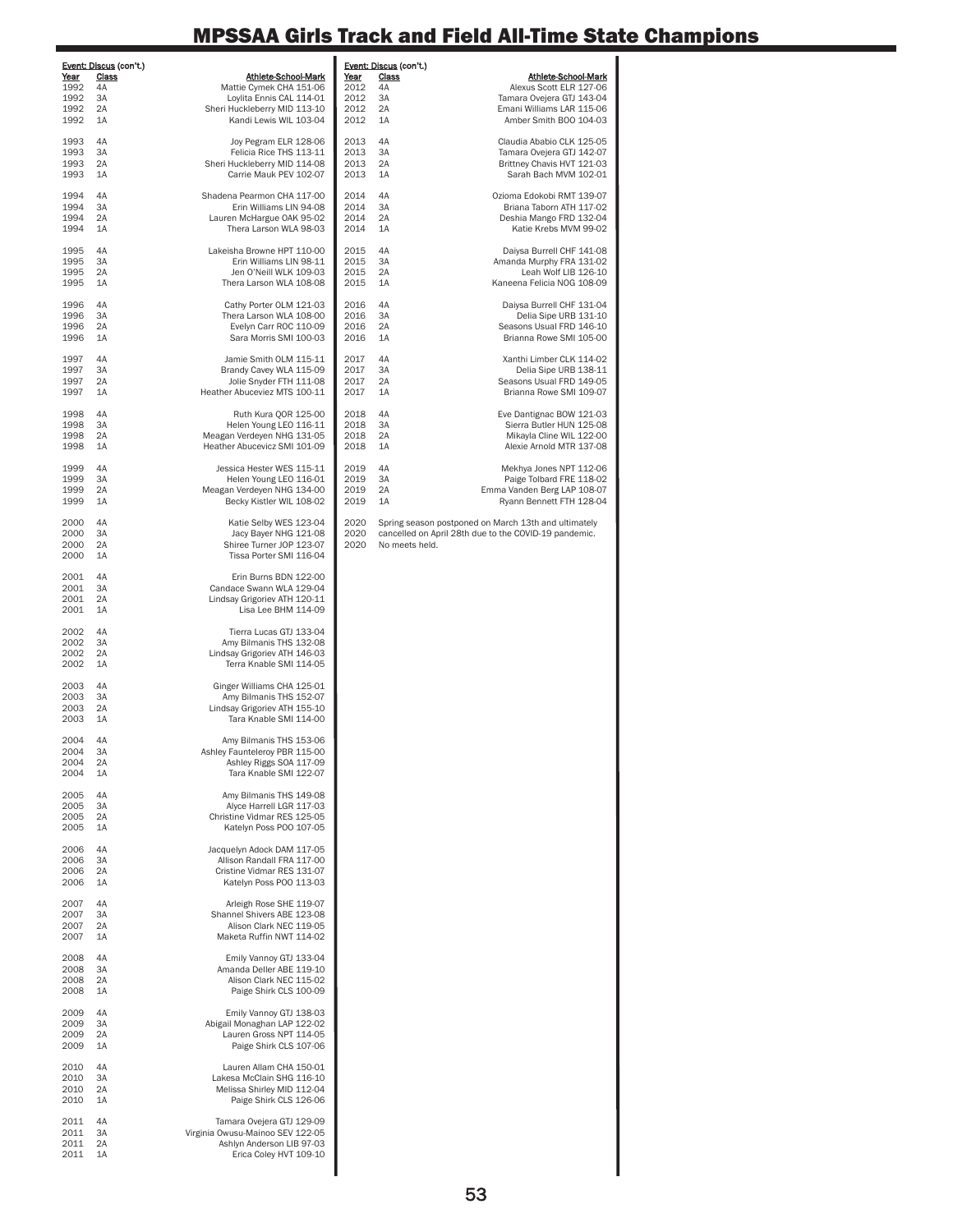# MPSSAA

# Boys Track & Field Records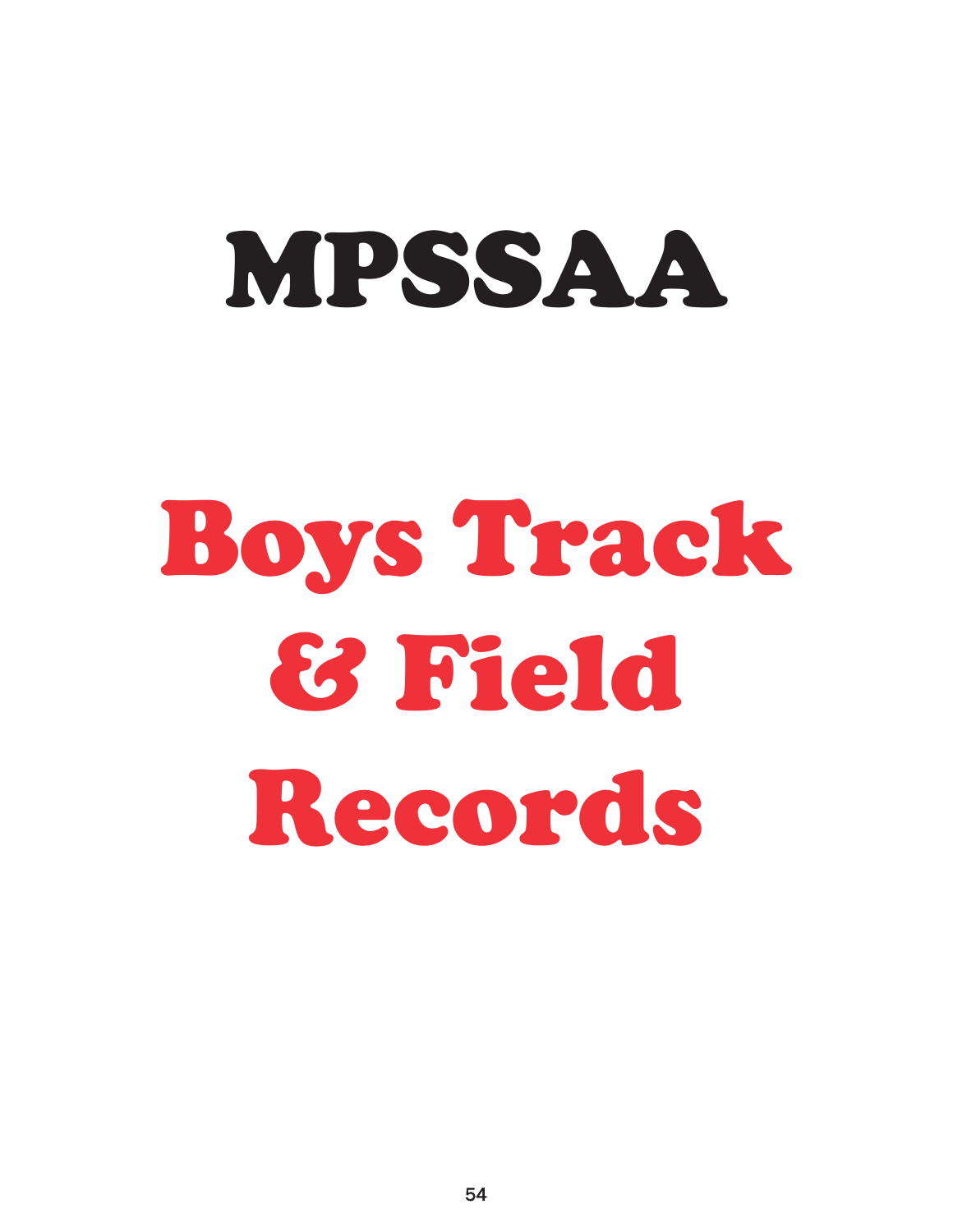## Honor Roll Of Boys Team Champions

#### SEGREGATED SCHOOL CHAMPIONSHIPS

|      | <b>YEAR</b><br>1950<br>1950 | <b>CLASS</b><br>B<br>C     | <b>CHAMPION</b><br>Sollers Point-91.5<br>Bel Air-51 | <b>COACH</b>                    | <u>FINALIST</u><br>Lakeland-26<br>Lincoln-50.5               | <b>COACH</b>                         |
|------|-----------------------------|----------------------------|-----------------------------------------------------|---------------------------------|--------------------------------------------------------------|--------------------------------------|
|      |                             |                            |                                                     |                                 | PUBLIC SCHOOL CHAMPIONSHIPS HELD PRIOR TO MPSSAA SPONSORSHIP |                                      |
|      | <b>YEAR</b>                 | <b>CLASS</b>               | <b>CHAMPION</b>                                     | <b>COACH</b>                    | <b>FINALIST</b>                                              | <b>COACH</b>                         |
|      |                             |                            | UNIVERSITY OF MARYLAND-COLLEGE PARK                 |                                 |                                                              |                                      |
|      | 1946                        | Α                          | Balto. Polytechnic-54                               |                                 | Patterson Park-40                                            |                                      |
|      | 1946                        | B                          | Bel Air-42                                          |                                 | Brunswick & R. Montgomery-18                                 |                                      |
|      | 1946<br>1946                | C<br>D                     | Sparks-24<br>Sherwood-30                            |                                 | Thurmont-22<br>Manchester-16                                 |                                      |
|      |                             |                            |                                                     |                                 |                                                              |                                      |
|      |                             | WESTERN MARYLAND COLLEGE   |                                                     | <b>Bill Hahn</b>                |                                                              |                                      |
|      | 1947<br>1947                | Α<br>B                     | Fort Hill-46                                        |                                 | Frederick-25<br>Bel Air-45                                   |                                      |
|      | 1947                        | C                          | Bladensburg-56<br>Easton-47                         |                                 | Richard Montgomery-26                                        |                                      |
|      | 1947                        | D                          | Manchester-54                                       |                                 | Thurmont-35                                                  |                                      |
|      |                             | <b>DUNDALK HIGH SCHOOL</b> |                                                     |                                 |                                                              |                                      |
|      | 1948                        | Α                          | Hagerstown-55                                       |                                 | Fort Hill-32                                                 |                                      |
|      | 1948                        | B                          | <b>Bel Air</b>                                      |                                 |                                                              |                                      |
|      | 1948                        | C                          | Easton                                              |                                 |                                                              |                                      |
|      | 1948                        | D                          | Manchester                                          |                                 |                                                              |                                      |
|      |                             | <b>DUNDALK HIGH SCHOOL</b> |                                                     |                                 |                                                              |                                      |
|      | 1949                        | Α                          | Fort Hill-59.5                                      |                                 | Hagerstown-31                                                |                                      |
|      | 1949                        | B                          | Bel Air-89                                          |                                 |                                                              |                                      |
|      | 1949                        | C                          | Easton-73                                           |                                 |                                                              |                                      |
|      | 1949                        | D                          | New Windsor-35                                      |                                 |                                                              |                                      |
|      |                             | THE McDONOGH SCHOOL        |                                                     |                                 |                                                              |                                      |
|      | 1950                        | Α                          | Fort Hill-41.5                                      |                                 | Montgomery Blair-39                                          |                                      |
|      | 1950                        | B                          | Easton-62                                           |                                 | Elkridge-46                                                  |                                      |
|      | 1950                        | С                          | Dublin (Harf. Co.)-70                               |                                 | Clarksville-45.5                                             |                                      |
|      | 1950                        | D                          | None                                                |                                 |                                                              |                                      |
|      |                             |                            |                                                     |                                 | <b>CHAMPIONSHIPS UNDER THE DIRECTION OF MPSSAA</b>           |                                      |
|      |                             | <b>CLASS AA</b>            |                                                     | <b>CLASS A</b>                  | <b>CLASS B</b>                                               | <b>CLASS C</b>                       |
|      |                             | (added 1960-61)            |                                                     |                                 |                                                              |                                      |
| 1952 | 1st                         |                            |                                                     | Fort Hill                       | Easton                                                       | Sudlersville                         |
|      | 2nd                         |                            |                                                     | Blair                           | <b>Brunswick</b>                                             | Hampstead                            |
| 1953 | 1st                         |                            |                                                     | <b>Towson</b>                   | Centreville                                                  | Washington - Bill Pump               |
|      | 2nd                         |                            |                                                     | Blair                           | <b>Brunswick</b>                                             | Sudlersville                         |
| 1954 | 1st                         |                            |                                                     | Fort Hill                       | Centreville                                                  | Washington - Bill Pump               |
|      | 2 <sub>nd</sub>             |                            |                                                     | Blair                           | <b>Brunswick</b>                                             | Sudlersville                         |
| 1955 | 1st                         |                            |                                                     | <b>Blair</b>                    | Elkton                                                       | Washington - Bill Pump               |
|      | 2nd                         |                            |                                                     | Bethesda-CC - James Davis       | Oxon Hill                                                    | <b>Brunswick</b>                     |
| 1956 | 1st                         |                            |                                                     | Blair                           | Oxon Hill - John Voight                                      | Washington - Bill Pump               |
|      |                             |                            |                                                     |                                 | Aberdeen                                                     | Centreville                          |
|      | 2nd                         |                            |                                                     | Bethesda-CC - James Davis       |                                                              |                                      |
| 1957 | 1st                         |                            |                                                     | Northwestern-PG                 | Aberdeen                                                     | Centreville                          |
|      | 2nd                         |                            |                                                     | Bethesda-CC - James Davis       | North Carroll                                                | Washington- Bill Pump                |
| 1958 | 1st                         |                            |                                                     | Northwestern-PG                 | Aberdeen/Mace's Lane-Richard Brown                           | Washington - Bill Pump               |
|      | 2nd                         |                            |                                                     | Walter Johnson                  | Arundel                                                      | Walkersville                         |
| 1959 | 1st                         |                            |                                                     | Bethesda-CC - James Davis       | <b>North Carroll</b>                                         | Washington - Bill Pump               |
|      | 2nd                         |                            |                                                     | Northwood                       | Damascus                                                     | Centreville                          |
| 1960 | 1st                         |                            |                                                     | Blair                           | Somerset                                                     | Havre de Grace Cons-William Clark    |
|      | 2nd                         |                            |                                                     | Northwood                       | Salisbury                                                    | Lincoln                              |
| 1961 | 1st                         | Blair                      |                                                     | <b>Bel Air</b>                  | Sollers Point - J. Bruce Turner                              | Havre de Grace Cons-William Clark    |
|      | 2nd                         | Walter Johnson             |                                                     | Fort Hill                       | Walkersville                                                 | Central Consolidated - William Brown |
| 1962 | 1st                         | Frederick - Harold Moser   |                                                     | Fairmont Heights - Kenneth Kave | <b>Cambridge - Howard Evans</b>                              | Central Cons - William Brown         |

2nd Northwood - Jim DeMoss Bel Air - James Whitehurst Salisbury - Marion Waller Havre de Grace Cons-William Clark 1963 1st Northwood - Jim DeMoss Fairmont Heights - Kenneth Kave Salisbury - Marion Waller Central Consolidated - Wm Brown 2nd Bethesda-CC - James Davis Fort Hill - Paul Flick Pomonkey - Clarence White **& Havre de Grace Cons-Wm Clark** 1964 1st Kenwood - Baxter Berryhill Fort Hill - Paul Flick Sollers Point Sollers Point Harriet Tubman - Thomas Robinson 2nd DuVal - Eddie Down Mace's Lane - James R. Brown Pomonkey Mace Cons-William Clark 1965 1st Northwood - Charles Packard Gaithersburg - Gene Hanlon Sollers Point - Reginald Holt Central Cons - William Brown 2nd Wheaton - Lance McCullough Fairmont Heights - Kenneth Kave Mace's Lane - James R. Brown Havre de Grace Cons- William Clark 1966 1st Crossland - Stan Pitts Gaithersburg - Gene Hanlon Mace's Lane - Richard Brown Garnett - James Brown 2nd Bel Air - Bill Brown Fairmont Heights - Kenneth Kave Middletown - James Frazier Sollers Point-William Hurdle & Woodson- J. H. Bates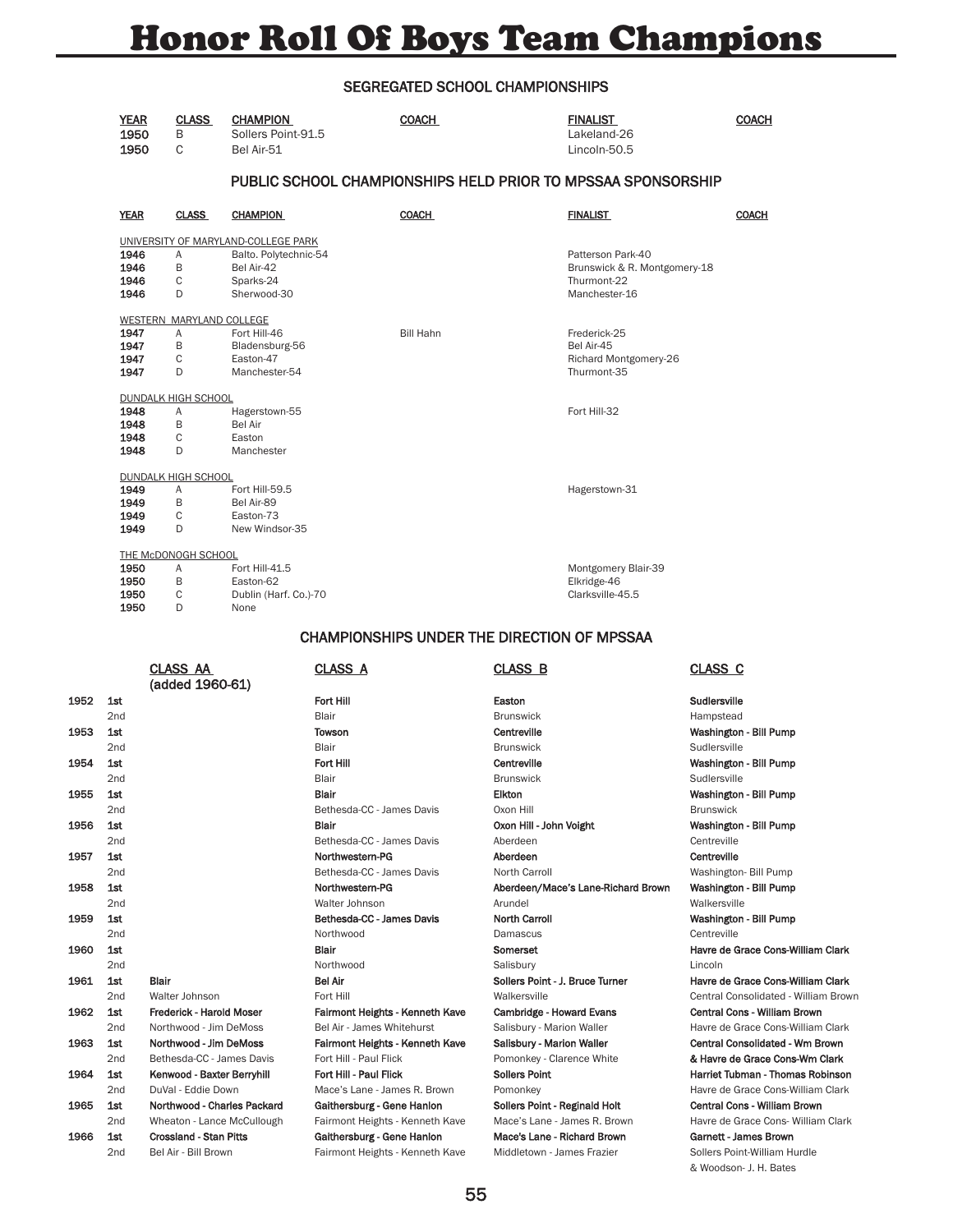### Honor Roll Of Boys Team Champions

#### CLASS AA CLASS A CLASS B CLASS C

| 1967 | 1st        | Bel Air - Bill Brown                                   |
|------|------------|--------------------------------------------------------|
| 1968 | 2nd<br>1st | Springbrook - Gordon Brown<br>Bel Air - Bill Brown     |
|      | 2nd        | Peary - Bob Heard                                      |
| 1969 | 1st        | Dulaney - Bob Dean                                     |
|      | 2nd        | Crossland - Stan Pitts                                 |
| 1970 | 1st        | Arundel - Ron Evans                                    |
|      | 2nd        | Dulaney - Bob Dean                                     |
| 1971 | 1st        | Arundel - Ron Evans                                    |
|      | 2nd        | DuVal - John Landy                                     |
| 1972 | 1st        | Springbrook - Edward Jaques                            |
|      | 2nd        | Bowie - John Kylus                                     |
| 1973 | 1st        | Arundel - Ron Evans                                    |
|      | 2nd        | Crossland - Larry Layman                               |
| 1974 | 1st        | Crossland - Larry Layman                               |
| 1975 | 2nd<br>1st | Springbrook - Dale Jaques<br>DuVal - Bill Settle       |
|      | 2nd        | Crossland - Larry Layman                               |
| 1976 | 1st        | <b>Churchill - Garnet Coble</b>                        |
|      | 2nd        | Parkdale - Ed McGhee                                   |
| 1977 | 1st        | Springbrook - Dale Jaques                              |
|      | 2nd        | Crossland - Larry Layman                               |
|      |            | & Friendly - Dick Knode                                |
| 1978 | 1st        | Old Mill - Ron Evans                                   |
|      | 2nd        | Crossland - Larry Layman                               |
| 1979 | 1st        | Blair - Bob Deffenbaugh                                |
|      | 2nd        | Bladensburg - Tom Rogers                               |
| 1980 | 1st        | Oxon Hill - Bernard Burns                              |
|      | 2nd        | Blair - Bob Deffenbaugh                                |
|      |            |                                                        |
| 1981 | 1st        | Oxon Hill - Bernard Burns                              |
|      | 2nd        | Old Mill - Ron Evans                                   |
| 1982 | 1st        | Old Mill - Ron Evans                                   |
|      | 2nd        | Crossland - Larry Layman                               |
| 1983 | 1st<br>2nd | Largo - Sal Vespoint<br>Annapolis - William Connor     |
| 1984 | 1st        | Old Mill - Ron Evans                                   |
|      | 2nd        | Bladensburg - Mary Phillips                            |
|      |            | & Westminster - William Hill                           |
| 1985 | 1st        | Largo - Sal Vespoint                                   |
|      | 2nd        | Friendly - Dick Knode                                  |
| 1986 | 1st        | Gaithersburg-Joyce-Parry-Tolbe                         |
|      | 2nd        | Largo - Sal Vespoint                                   |
| 1987 | 1st        | <b>Woodlawn - Dick Estes</b>                           |
|      | 2nd        | Bowie - Rich Andrulonis                                |
| 1988 | 1st        | Woodlawn - Dick Estes                                  |
|      | 2nd        | Meade - Jay Cuthbert                                   |
| 1989 | 1st        | Old Mill - Ron Evans                                   |
|      | 2nd        | Gaithersburg - Fran Parry                              |
| 1990 | 1st        | Eleanor Roosevelt - Diane Gent                         |
|      | 2nd        | Crossland - Larry Layman                               |
| 1991 | 1st        |                                                        |
|      | 2nd        | Old Mill - Ron Evans<br>& Eleanor Roosevelt - Diane Ge |
| 1992 | 1st        | Springbrook - Charles Torpey                           |
|      | 2nd        | Eleanor Roosevelt - Larry Colbe                        |
| 1993 | 1st        | Quince Orchard - Jerry Link                            |
|      | 2nd        | Mergenthaler - Fred Hendricks                          |
| 1994 | 1st        | Eleanor Roosevelt - Larry Colbe                        |
|      | 2nd        | Old Mill - Ron Evans                                   |
| 1995 | 1st        | <b>Mergenthaler - Fred Hendricks</b>                   |
|      | 2nd        | Gaithersburg - Fran Parry                              |
| 1996 | 1st        | Mergenthaler - Fred Hendricks                          |
|      | 2nd        | Suitland - Troy Shockley                               |
| 1997 | 1st        | Mergenthaler - Fred Hendricks                          |
|      | 2nd        | Suitland - Troy Shockley                               |
| 1998 | 1st        | Gaithersburg - Fran Parry                              |

& Meade - Jay Cuthbert 1981 15t Cinstein - Jim Brown **Milly - Burns Cakland Mills - Ivan Walker** Havre de Grace - Shawn Baker Fairmont Heights - Tom Evans Douglass-PG - Vaughn Johnson Francis Scott Key - John Seaman 1982 1992 1st Old Mill - Ron Ennis Northern-C - Stan Soper Calvert - Wilson Ennis Havre de Grace - Shawn Baker 2nd Crossland - Larry Layman DuVal - Steve Settle J. M. Bennett - Tom Bailey Middletown - Don Boyer

1985 1st Largo - Sal Vespoint Central-PG - Ed Bowie Howard - Ken Smith Middletown - Don Boyer

Woodlawn - Michael Sye Fort Hill - Daniel Hare **Fort Hill - Daniel Hare** Oakland Mills - Sam Singleton 2nd High Point - Scott Smith Richard Montgomery - Ben Opipari Southern-AA - Brian Brown Williamsport - Curtis Graff

1967 1967 1st Brown Frederick - Fred Martin Mace's Lane - Oscar Overby 1967 1st Brown Poolesville - Bob Boswell 2nd Springbrook - Gordon Brown Churchill - Bill Barnes Kennedy - Claude Flagg Garnett - James Brown 1968 1st Bel Air - Bill Brown Frederick - Hal Grau Mace's Lane - Willie Ceasar Poolesville - Bob Boswell Fairmont Heights - Kenneth Kave Chestertown - James Brown North Dorchester - Herbert Trego 1969 1st Dulaney - Bob Dean Frederick - Adam Craven Fairmont Heights - Kenneth Kave Poolesville - Bob Boswell 2nd Crossland - Stan Pitts Gaithersburg - Fred Joyce Chopticon - Frank Sowell Somerset - John Bates 1970 1970 1st Arundel Pairmont Heights - Kenneth Kave Frederick - Adam Craven Middletown - Don Boyer 2nd Dulaney - Bob Dean Central-PG - Joe Hairston Sherwood - Warren Crutchfield Gwynn Park - Don Merriman 1971 1st Arundel - Ron Evans Fairmont Heights - Kenneth Kave Sherwood - Warren Crutchfield Douglass—PG - Wilbert Truman 2000 South Carroll - R. Richardson Francis Scott Key - Gary Watson Middletown - Don Boyer 1972 1st Springbrook - Edward Jaques Calvert - Noel Olinger Fairmont Heights - Bob Rothenberg Middletown - Don Boyer 2nd Bowie - Tom Bailey Freeford - Irwin Zablocky Smithsburg - Carroll Reid Magruder - Jim DeMoss **National Arms Milliamsport - Glenn Smith** Middletown - Don Boyer 2nd Crossland - La Plata - John Cox Linganore - Tim Baldwin Friendly - Dick Knode 1974 1974 1st Crossland University Deck Crossland Vietnam Friendly - Dick Knode Fairmont Heights - Bob Rothenberg Middletown - Don Boyer 2nd Springbrook - Jim DeMoss La Plata - John Cox Bagruder - Havre de Grace - William Henry 1975 15t Pairmont Heights - Bob Rothenberg Wilde Lake - Doug DuVall Beall - Jerry Calhoun Priendly - Dick Knode **Hereford - Irwin Zablocky** Middletown - Don Boyer 1976 1976 1st Churchill Reid - Garnet Contral-PG - Ed Bowie Smithsburg - Carroll Reid Aberdeen - Leroy Jones **2008** Gwynn Park - Leevon Lansden Middletown - Don Boyer 1977 1977 1st Springbrook - Dale Japan - Danis Fairmont Heights - Don Stoner<br>Fairmont Heights - Bob Rothenberg Central-PG - Ed Bowie Smithsburg - Smithsburg - Don Stoner & Old Mill - Ron Evans Gwynn Park - Leevon Lansden Middletown - Don Boyer

Fairmont Heights - Bob Rothenberg Francis Scott Key - John Seaman Smithsburg - Don Stoner 2nd Central-PG - Ed Bowie Central-PG - Ed Bowie J. M. Bennett - Tom Bailey Calvert - Gilbert Zale 1979 1 Fairmont Heights - Bob Rothenberg J. M. Bennett - Tom Bailey Calvert - Wilson Ennis 2nd Bladensburg - Tom Hereford - Tony Shucosky Central-PG - Ed Bowie Hereford - Tony Shucosky McDonough - Paul Kovalchik 1980 1st Oxon Hill - Bernard Burns Central-PG - Ed Bowie Northern-C-Jerry Gerow/Jim Hanker Williamsport - Curtis Graff Fairmont Heights - Bob Rothenberg Douglass-PG - Vaughn Johnson Francis Scott Key - John Seaman

1983 1993 1st Largo - Stan Soper J. M. Bennett - Tom Bailey 1st Largo - Shawn Baker Central-PG - Ed Bowie **Mill - Ron Evans Central-PG - Ed Bowie** Wicomico - George Schoepf J. M. Bennett - Ed Hoeck 2nd Bladensburg - Magruder - Purcell Tabb Stephen Decatur - Pat Russo

2013 Queen Anne's - Charles Nesbitt Glenelg - Roger Volrath Stephen Decatur - Pat Russo 1986 1st Gaithersburg- Joyce-Parry-Tolbert Frederick - Jim Wicomico - George Schoepf Stephen Decatur - Pat Russo Gov. Thomas Johnson **Forestville - Austin Gibbs** Easton - Howard Guth 1987 1st Woodlawn - Dick Estes Chesapeake-AA - John Gray Lackey - Joe Williams Francis Scott Key - John Seaman 2nd Bowie - Rich Andrulonis Chopticon - Tom Murray Milford Mill - Jesse Hannon Walkersville - Gary Byers Laurel - Rich Grabisch **Milford Mill - Dick Estes Laurel - And Accomico - George Schoepf Milford Mill - Jesse Hannon** McDonough - Larry Johnson Glenelg - Roger Volrath Boonsboro - Dwight Scott McDonough - Larry Johnson **Cakland Mills-Caskie Lewis-Klapper** Milford Mill - Jesse Hannon Potomac - Mervin Watford Howard - Harold Baker Francis Scott Key - John Seaman 1990 1st Eleanor McDonough - Larry Johnson Central-PG - Ed Bowie Francis Scott Key-John Seaman 2010 Leonardtown - Valerie Coffey **Allegany - David Merrill** Milford Mill - Jesse Hannon & Glenelg - Roger Volrath 0akland Mills-Caskie Lewis-Clapper Forestville - Austin Gibbs Francis Scott Key-John Seaman 2ntile Leonardtown - Valerie Coffey Hammond - Pete Hughes Boonsboro - Dwight Scott Potomac - Major Wells **Charles Containers Containers Containers** Containers Milford Mill - Jesse Hannon 2nd Eleonardtown - Valerie Coffey Colenelg - Roger Volrath Glenely - Wilde Lake - Bill Valcareenghi Linganore - Barb Leishman **Cakland Mills - Sam Singleton Francis Scott Key - Richard Salkin** Whitman - Kerry Ward **Middletown - Rusty Moore** Boonsboro - Dwight Scott 1994 1st Collect - Steve Robertson - Cakland Mills - Sam Singleton - Forestville - Leon Woods 2nd Old Mill - Ron Evans La Plata - Richard Williams South River - Scott Baker Smithsburg - Walter Orndorff 1995 1st Mergenthaler Cakland Mills - Sam Singleton Forestville - Mike Mayo 200 Seneca Valley - Steve Robertson Atholton - Pat Saunderson Boonsboro - Dwight Scott 1996 1st Mergenthaler - Fred Hendricks Atholton - Pat Saunderson Oakland Mills - Sam Singleton Francis Scott Key - Richard Salkin 2nd Suitland Suitland - Troy Suitland - Charles Shoemaker Southern-G - Steve Cosner Richard Montgomery - Ben Opapari Atholton - Chris Rohde Francis Scott Key - Richard Salkin 2nd Suitland - Troy Shockley Thomas Johnson - Jason Anderson Middletown - Rusty Moore Smithsburg - Walter Orndorff

Leonardtown - Krista Taylor **Connor Leonardtown - Krista Taylor Connor Connor Connor Connor Connor Connor Connor**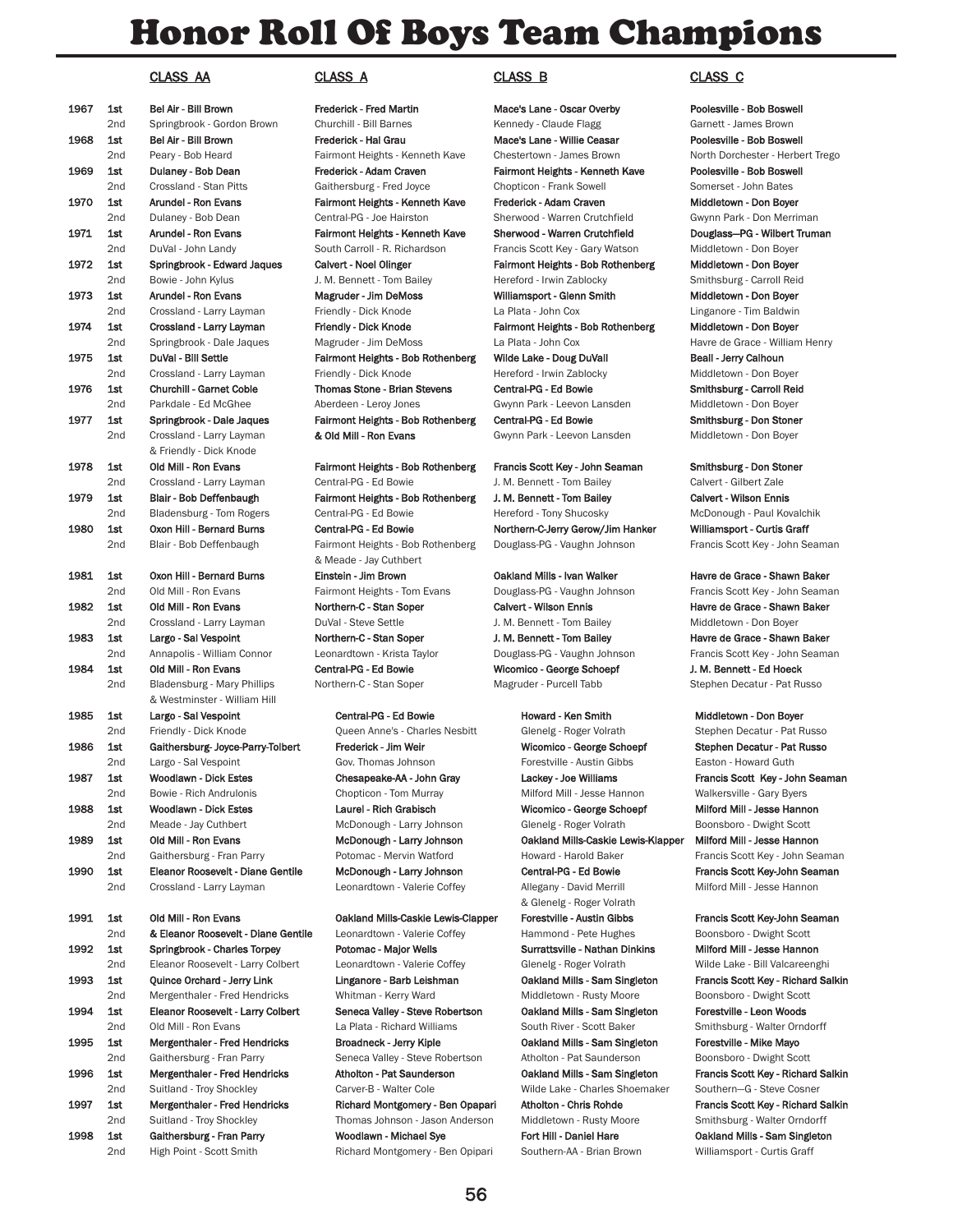### Honor Roll Of Boys Team Champions

| 1999 | 1st | Northwestern-PG - Carlos Cumberbatch Westlake - Ryan Gick         |                                  |
|------|-----|-------------------------------------------------------------------|----------------------------------|
|      | 2nd | Eleanor Roosevelt - Larry Colbert                                 | Woodlawn - Mike Sye              |
| 2000 | 1st | Gaithersburg - Fran Parry                                         | Thomas Johnson - Randy Jor       |
|      | 2nd | Suitland - Troy Shockley                                          | Patuxent - Valerie Harringtor    |
|      |     | & Surrattsville - Nathan Dinkins                                  |                                  |
| 2001 | 1st | Suitland - Troy Shockley                                          | Westlake - Ryan Gick             |
|      | 2nd | Gaithersburg - Fran Parry                                         | River Hill - Todd Wright         |
| 2002 | 1st | Gaithersburg - Fran Parry                                         | Gwynn Park - Maurice Wrigh       |
|      | 2nd | Suitland - Troy Shockley                                          | Annapolis - Mike Ballard         |
| 2003 | 1st | Suitland - Troy Shockley                                          | Urbana - David Britton           |
|      | 2nd | Mergenthaler - Fred Hendricks                                     | Paint Branch - Steven Bettis     |
| 2004 | 1st | Old Mill - Janet Liimatta                                         | Urbana - David Britton           |
|      | 2nd | Suitland - Mike Wallace                                           | Annapolis - Charles Gross        |
| 2005 | 1st | Roosevelt - Larry Colbert                                         | Mergenthaler - Garfield Thor     |
|      | 2nd | Oxon Hill - Ricky Williams                                        | C. Milton Wright - Don Micke     |
| 2006 | 1st | Oxon Hill - Ricky Williams                                        | Westlake - Beth Shook            |
|      | 2nd | C.H. Flowers - Carlyle Rose                                       | Wilde Lake - Adam Parry          |
| 2007 | 1st | Meade - Nigel Holder                                              | Westlake - Beth Shook            |
|      | 2nd | Gaithersburg - A. McDaniels                                       | Wilde Lake - Adam Parry          |
| 2008 | 1st | Roosevelt - Desmond Dunham                                        | Meade - Nigel Holder             |
|      | 2nd | Quince Orchard - Seann Pelkey                                     | Westlake - Beth Shook            |
|      |     | & Montgomery Blair - Ralph Penn                                   |                                  |
| 2009 | 1st | Thomas Johnson - Nick Snyder                                      | Westlake - Beth Shook            |
|      | 2nd | Gaithersburg - Adrian McDaniel                                    | Annapolis - Brian Brown          |
| 2010 | 1st | Thomas Johnson - Nick Snyder                                      | Reservoir - Phil Rogers/Jud I    |
|      | 2nd | North Point - Kevin Reisinger                                     | Potomac - Stanley Mullins        |
| 2011 | 1st | Thomas Johnson - Nick Snyder                                      | Linganore - Alvin Pridgeon       |
|      | 2nd | DuVal - Deborah Reid & Cortez Hayes                               | Potomac - Stanley Mullins        |
| 2012 | 1st | Dr. Henry A. Wise Jr. - Farden Carter                             | <b>Potomac - Stanley Mullins</b> |
|      | 2nd | Suitland - Anthony Brown                                          | Thomas Johnson - Drew Irvir      |
| 2013 | 1st | Northwest - R. Youngblood/M. Neubiser Mount Hebron - Teyarnte Car |                                  |
|      | 2nd | Clarksburg - Scott Mathias                                        | Hereford - J. Bowman/J. Roe      |
| 2014 | 1st | <b>Bowie - Rich Andrulonis</b>                                    | Long Reach - Pete Hughes         |
|      | 2nd | Wootton - Kellie Redmond                                          | Wilde Lake - Whitty Bass         |
| 2015 | 1st | <b>Bowie - Rich Andrulonis</b>                                    | Westlake - Beth Shook            |
|      | 2nd | C.H. Flowers - Bryan Brown/Henry Brady                            | Mount Hebron - Teyarnte Car      |
| 2016 | 1st | Northwest - Robt. Youngblood/Thea LaFond Oxon Hill - Derrel Quick |                                  |
|      | 2nd | C.H. Flowers - Bryan Brown/Henry Brady                            | Oakdale - David Lillard          |
| 2017 |     | 1st Northwest - Robt. Youngblood/Fran Parry                       | Oxon Hill - Derrel Quick         |
|      | 2nd | Digital Harbor - Lutalo Bakari                                    | Oakdale - David Lillard          |
| 2018 |     | 1st Northwest - Robt. Youngblood/Nate Parry                       | South Hagerstown - Dwayne        |
|      | 2nd | Dulaney - Eric Benjamin/Chad Boyle                                | Reservoir - Phil Rogers/Bobl     |
| 2019 |     | 1st Northwest - R.Youngblood/N.Parry/F.Parry                      | Huntingtown - Valerie Harring    |
|      | 2nd | Dulaney - Eric Benjamin/Chad Boyle                                | Watkins Mill - Kevin Watson      |
| 2020 | 1st | Spring season postponed on March 13th and ultimately cancelled on |                                  |

Urbana - David Britton **Boonsboro - Jason Orendi** Pikesville - Chris McGuiness Loch Raven - Dave Kreller Middletown - Don Boyer Loch Raven - Dave Kreller Southern-AA - Brian Brown Allegany - Doug Baker Southern-AA - Brian Brown Williamsport - John Bailey Glenelg - Phillip Johnson Beall - Norman DeRosa Howard - Dave Glenn Smithsburg - Walter Orndorff 2nd C.H. Flowers - Carlyle Rose Wilde Lake - Adam Parry Kent Island - Justin Holland Brunswick - Tony Lawson Howard - Dave Glenn Smithsburg - Ray Shriver

2010 1st Thomas Dakland Mills - Bryan Winfield Carver-B - Stephen Kimes Walkersville - Lee Palmer Williamsport - John Bailey

2010 - Century - Ryan Melhorn - Catoctin - Terri Gibbons Douglass-PG - Malcolm Drewery, Jr. Perryville - Jake Moore ng Gueen Anne - D.Comegys/Y.Holloway Brunswick - Tony Lawson 2013 1st Northwest - Realty - Tony Griner Century - Tony Griner Century - Tony Griner Perryville - Jake Moore

2011 Century - Tony Griner Smithsburg - Ray Shriver

#### CLASS 4A CLASS 3A CLASS 2A CLASS 1A

1999 1st Niddletown - Don Boyer - Cumber Williamsport - Curtis Graff 2010 Central-PG - Ed Bowie **Calard Mills - Sam Singleton** Middletown - Don Boyer **Cakland Mills - Sam Singleton** Stephen Decatur - Pat Russo Williamsport - Curtis Graff

Middletown - Don Boyer **Cakland Mills - Sam Singleton** 2002 1st Gaithern-AA - Brian Brown **Parry Contained Mills - Sam Singleton** Middletown - Don Boyer **Cakland Mills - Bryan Winfield** mpson Fort Hill - John Telerico **Collagent Collect Digital Harbor - Jeffery Tolson** Polytechnic - Steve Williams Digital Harbor - L. Bakari/S. Darby North Point - Kevin Reisinger Western STES - Shedrick Elliott, III & Walkersville - Lee Palmer Digital Harbor - L. Bakari/S. Darby

Clarksburg - Scott Mathias - Smithsburg - Thomas Hood North Point - Kevin Reisinger **& Williamsport - John Bailey** Walkersville - Lee Palmer Carver-B - Stephen Kimes 2nd Clarksburg - Clarksburg I. Boonsboro - Becky Walter Douglass-PG - Kori Green Pikesville - Adam Hittner 2010 - Century - Tony Griner North Carroll - J. MacDonald/K. Strumsky 2015 2015 1st Bowie - Century - Tony Griner - Beth Shoot Hill - Zach Alkire 2nd C.H. Flowers - Brownlass-PG - Kori Green - Teyarn Morthwestern-B - Jerry Molyneaux Westlake - Beth Shook Fairmont Heights - V. Johnson/M. Virgil Century - Dyron Johnson/Chris Mead Boonsboro - Becky Walter/Shawn Cutsail Westlake - Beth Shook Fairmont Heights - Vaughn Johnson Freeman Oakdale - David Lillard Largo - Darryl Hamilton 2000 - Dulaney Gessler New Town - Jordan Davis **Boonsboro - Becky Walter/Shawn Cutsail** 2019 1st Northwest Oakdale - David Lillard<br>Blood - Valerie Henry E. Lackey - Jimari Jones 2010 Century - Dyron Johnson **Eric Boyle Water** Largo - Darryl Hamilton

April 28th due to the COVID-19 pandemic. No meets held.

2nd Spring season postponed on March 13th and ultimately cancelled on April 28th due to the COVID-19 pandemic. No meets held.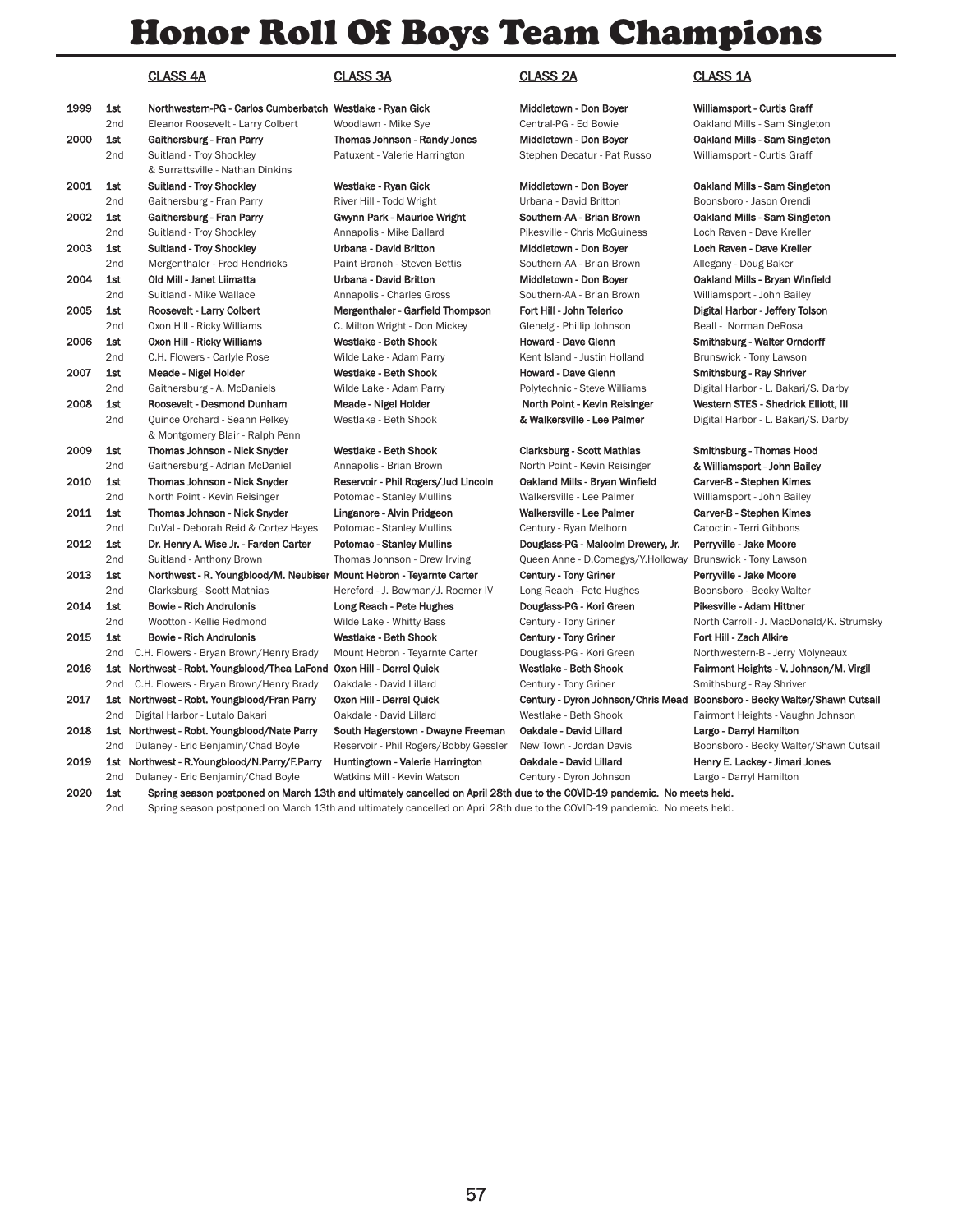### MPSSAA Boys Track and Field Championships (Tournament History 1952-2020)

**ABERDEEN** Ch: 1957, 1958 Fn: 1956, 1976 ALLEGANY Fn: 1990, 2003 ANNAPOLIS Fn: 1983, 2002, 2004, 2009 ARUNDEL Ch: 1970, 1971, 1973 Fn: 1958 ATHOLTON Ch: 1996, 1997 Fn: 1995 BEALL Ch: 1975 Fn: 2005 BEL AIR Ch: 1961, 1967, 1968 Fn: 1962, 1966 JAMES M. BENNETT Ch: 1979, 1983, 1984 Fn: 1972, 1978, 1982 BETHESDA-CHEVY CHASE Ch: 1959 Fn: 1955, 1956, 1957, 1963 **BLADENSBURG** Fn: 1979, 1984 MONTGOMERY BLAIR Ch: 1955, 1956, 1960, 1961, 1979 Fn: 1952, 1953, 1954, 1980, 2008 **BOONSBORO** Ch: 2017 Fn: 1988, 1991, 1993, 1995, 2001, 2013, 2018 BOWIE Ch: 2014, 2015 Fn: 1972, 1987 **BROADNECK** Ch: 1995 **BRUNSWICK** Fn: 1952, 1953, 1954, 1955, 2006, 2012 CALVERT Ch: 1972, 1979,1982 Fn: 1978 CAMBRIDGE Ch: 1962 CARVER (B) Ch: 2010, 2011 Fn: 1996 **CATOCTIN** Fn: 2011 **CENTURY** Ch: 2013, 2015, 2017 Fn: 2011, 2014, 2016, 2019 CENTRAL CONSOLIDATED (Harf.) Ch: 1962, 1963, 1965 Fn: 1961 CENTRAL (PG) Ch: 1976, 1977, 1980, 1984, 1985, 1990 Fn: 1970, 1978, 1979, 1999 CENTREVILLE Ch: 1953, 1954, 1957 Fn: 1956, 1959 CHESAPEAKE (AA) Ch: 1987 **CHESTERTOWN** Fn: 1968

**CHOPTICON** Fn: 1969, 1987 WINSTON CHURCHILL Ch: 1976 Fn: 1967 **CLARKSBURG** Ch: 2009 Fn: 2013 CROSSLAND Ch: 1966, 1974 Fn: 1969, 1973, 1975, 1977, 1978, 1982, 1990 **DAMASCUS** Fn: 1959 STEPHEN DECATUR Ch: 1986 Fn: 1984, 1985, 2000 DIGITAL HARBOR Ch: 2005 Fn: 2007, 2008, 2017 DOUGLASS (PG) Ch: 1971, 2012, 2014 Fn: 1980, 1981, 1983, 2015 DULANEY Ch: 1969 Fn: 1970, 2018, 2019 DUVAL Ch: 1975 Fn: 1964, 1971, 1982, 2011 EASTON Ch: 1952 Fn: 1986 ALBERT EINSTEIN Ch: 1981 **ELKTON** Ch: 1955 FAIRMONT HEIGHTS Ch: 1962, 1963, 1969, 1970, 1971, 1972, 1974, 1975, 1977, 1978, 1979, 2016 Fn: 1965, 1966, 1968, 1980, 1981, 2017 CHARLES H. FLOWERS Fn: 2006, 2015, 2016 FORESTVILLE Ch: 1991, 1994, 1995 Fn: 1986 FORT HILL Ch: 1952, 1954, 1964, 1998, 2005, 2015 Fn: 1961, 1963 **FREDERICK** Ch: 1962, 1967, 1968, 1969, 1970, 1986 **FRIENDLY** Ch: 1974 Fn: 1973, 1975, 1977, 1985 GAITHERSBURG Ch: 1965, 1966, 1986, 1998, 2000, 2002 Fn: 1969, 1989, 1995, 2001, 2007, 2009 **GARNETT** Ch: 1966 Fn: 1967 GLENELG Fn: 1985, 1988, 1990, 1992, 2005 GWYNN PARK Ch: 2002 Fn: 1970, 1976, 1977

HAMMOND Fn: 1991 HAMPSTEAD Fn: 1952 HAVRE DE GRACE Ch: 1981, 1982, 1983 Fn: 1962, 1974 HAVRE DE GRACE CONSOLIDATED Ch: 1960, 1961, 1963 Fn: 1962, 1964, 1965 **HEREFORD** Fn: 1972, 1975, 1979, 2013 HIGH POINT Fn: 1998 **HOWARD** Ch: 1985, 2006, 2007 Fn: 1989 **HUNTINGTOWN** Ch: 2019 GOV. THOMAS JOHNSON Ch: 2000, 2009, 2010, 2011 Fn: 1986, 1997, 2012 WALTER JOHNSON Fn: 1958, 1961 JOHN F. KENNEDY Fn: 1967 KENT ISLAND Fn: 2006 KENWOOD Ch: 1964 FRANCIS SCOTT KEY Ch: 1978, 1987, 1990, 1991, 1993, 1996, 1997 Fn: 1971, 1980, 1981, 1983, 1989 LA PLATA Fn: 1973, 1974, 1994 HENRY E. LACKEY Ch: 1987, 2019 LARGO Ch: 1983, 1985, 2018 Fn: 1986, 2019 LAUREL Ch: 1988 **LEONARDTOWN** Fn: 1983, 1990, 1991, 1992 LINCOLN Fn: 1960 LINGANORE Ch: 1993, 2011 Fn: 1973 LOCH RAVEN Ch: 2003 Fn: 2002 LONG REACH Ch: 2013, 2014 MACE'S LANE Ch: 1966, 1967, 1968 Fn: 1964, 1965 COL. ZADOK MAGRUDER Ch: 1973 Fn: 1974, 1984 **MCDONOUGH** Ch: 1989, 1990 Fn: 1979, 1988 MEADE Ch: 2007, 2008 Fn: 1980, 1988 MERGENTHALER Ch: 1995, 1996, 1997, 2005 Fn: 1993, 2003

MIDDLETOWN Ch: 1970, 1972, 1973, 1974, 1985, 1999, 2000, 2001, 2003, 2004 Fn: 1966, 1971, 1975, 1976, 1977, 1982, 1993, 1997 MILFORD MILL Ch: 1988, 1989, 1992 Fn: 1987, 1990 RICHARD MONTGOMERY Ch: 1997 Fn: 1998 MOUNT HEBRON Ch: 2013 Fn: 2015 NEW TOWN Fn: 2018 NORTH CARROLL Ch: 1959 Fn: 1957, 2014 NORTH DORCHESTER Fn: 1968 NORTH POINT Ch: 2008 Fn: 2009, 2010 NORTHERN (Cal.) Ch: 1980, 1982, 1983 Fn: 1984 NORTHWEST Ch: 2013, 2016, 2017, 2018, 2019 NORTHWESTERN (B) Fn: 2015 NORTHWESTERN (PG) Ch: 1957, 1958, 1999 NORTHWOOD Ch: 1963, 1965 Fn: 1959, 1960, 1962 **OAKDALE** Ch: 2018, 2019 Fn: 2016, 2017 OAKLAND MILLS Ch: 1981, 1989, 1991, 1993, 1994, 1995, 1996, 1998, 2000, 2001, 2002, 2004, 2010 Fn: 1999 OLD MILL Ch: 1977, 1978, 1982, 1984, 1989, 1991, 2004 Fn: 1981, 1994 OXON HILL Ch: 1956, 1980, 1981, 2006, 2016, 2017 Fn: 1955, 2005 PAINT BRANCH Fn: 2003 PARKDALE Fn: 1976 PATUXENT Fn: 2000 ROBERT E. PEARY Fn: 1968 **PERRYVILLE** Ch: 2012, 2013

Ch = Champion Fn = Finalist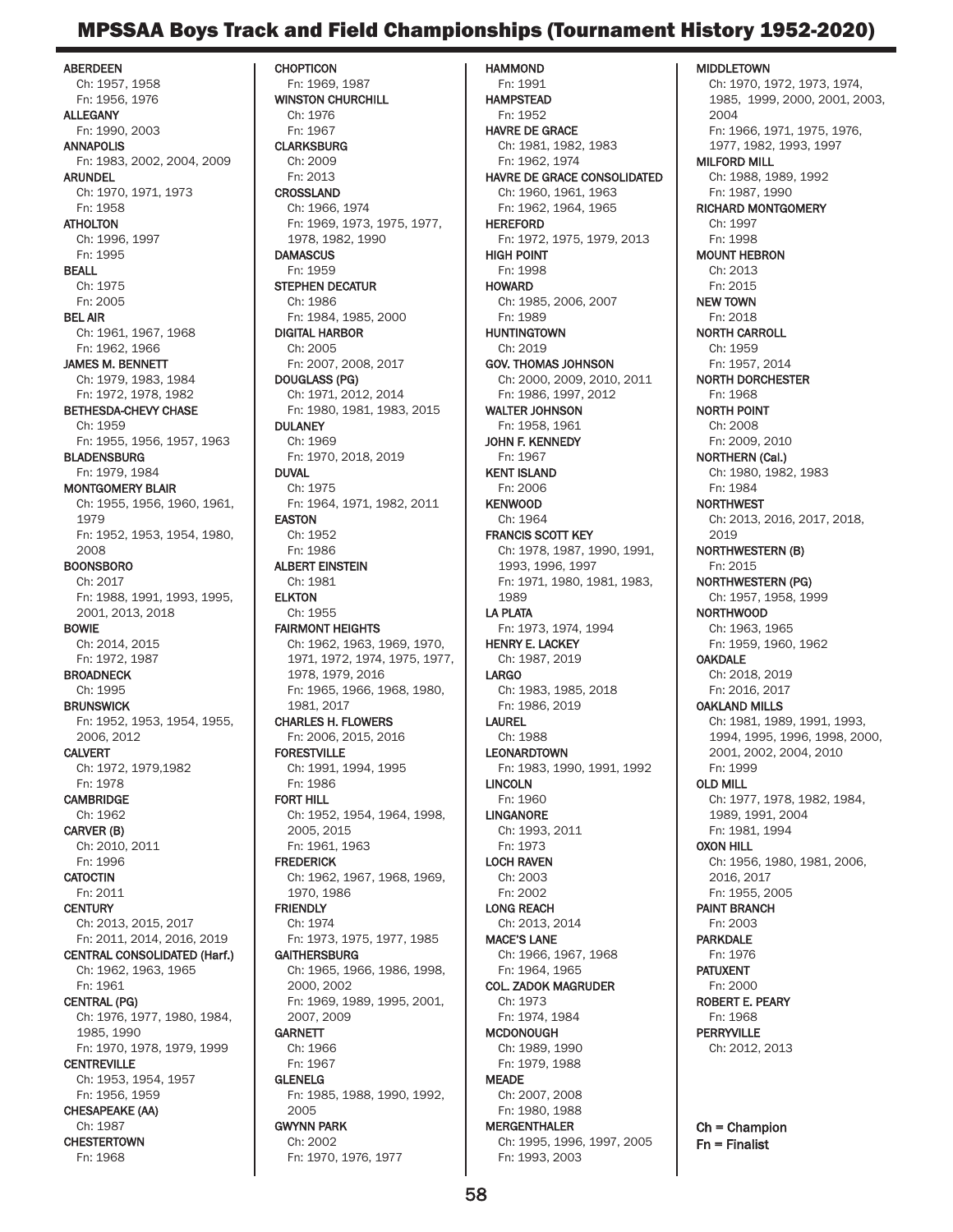### MPSSAA Boys Track and Field Championships (Tournament History 1952-2020)

PIKESVILLE Ch: 2014 Fn: 2002 BALTO. POLYTECHNIC INSTITUTE Fn: 2007 POMONKEY Fn: 1963, 1964 POOLESVILLE Ch: 1967, 1968. 1969 POTOMAC Ch: 1992, 2012 Fn: 1989, 2010, 2011 QUEEN ANNE'S Fn: 1985, 2012 QUINCE ORCHARD Ch: 1993 Fn: 2008 RESERVOIR Ch: 2010 Fn: 2018 RIVER HILL Fn: 2001 ELEANOR ROOSEVELT Ch: 1990, 1991, 1994, 2005, 2008 Fn: 1992, 1999 **SALISBURY** Ch: 1963 Fn: 1960, 1962 SENECA VALLEY Ch: 1994 Fn: 1995 **SHERWOOD** Ch: 1971 Fn: 1970

**SMITHSBURG** Ch: 1976, 1977, 1978, 2006, 2007, 2009 Fn: 1972, 1994, 1997, 2016 SOLLERS POINT Ch: 1961, 1964, 1965 Fn: 1966 **SOMERSET** Ch: 1960 Fn: 1969 SOUTH CARROLL Fn: 1971 SOUTH HAGERSTOWN Ch: 2018 SOUTH RIVER Fn: 1994 SOUTHERN (AA) Ch: 2002 Fn: 1998, 2003, 2004 SOUTHERN (G) Fn: 1996 **SPRINGBROOK** Ch: 1972, 1977,1992 Fn: 1967, 1974 SUDLERSVILLE Ch: 1952 Fn: 1953, 1954 **SUITLAND** Ch: 2001, 2003 Fn: 1996, 1997, 2000, 2002, 2004, 2012 **SURRATTSVILLE** Ch: 1992 Fn: 2000 THOMAS STONE Ch: 1976 **TOWSON** Ch: 1953 HARRIET TUBMAN Ch: 1964 URBANA Ch: 2003, 2004 Fn: 2001 WALKERSVILLE Ch: 2008, 2011 Fn: 1958, 1961, 1987, 2010 WALT WHITMAN Fn: 1993 WASHINGTON Ch: 1953, 1954, 1955, 1956, 1958, 1959 Fn: 1957 WATKINS MILL Fn: 2019 WESTERN STES Ch: 2008 **WESTLAKE** Ch: 1999, 2001, 2006, 2007, 2009, 2015, 2016 Fn: 2008, 2017 WESTMINSTER Fn: 1984 **WHEATON** Fn: 1965 **WICOMICO** Ch: 1984, 1986, 1988 WILDE LAKE Ch: 1975 Fn: 1992, 1996, 2006, 2007, 2014 WILLIAMSPORT Ch: 1973, 1980, 1999, 2009 Fn: 1998, 2000, 2004, 2010

DR. HENRY A. WISE, JR. Ch: 2012 WOODLAWN Ch: 1987, 1988, 1998 Fn: 1999 WOODSON Fn: 1966 THOMAS S. WOOTTON Fn: 2014 C. MILTON WRIGHT Fn: 2005 Ch = Champion

Fn = Finalist

| <b>Missing Results</b>                            | <b>Class</b>                                                | <b>Class</b>      | <b>Class</b>                                                                         |  |  |  |
|---------------------------------------------------|-------------------------------------------------------------|-------------------|--------------------------------------------------------------------------------------|--|--|--|
| Year                                              | A                                                           | 旦                 | <u>ତ</u>                                                                             |  |  |  |
|                                                   |                                                             |                   |                                                                                      |  |  |  |
|                                                   |                                                             |                   |                                                                                      |  |  |  |
|                                                   |                                                             |                   |                                                                                      |  |  |  |
|                                                   |                                                             |                   | 1960 Pole Vault 120yHH, 180yLH440, 120yHH, 180yLH, HJ, Discus                        |  |  |  |
|                                                   |                                                             |                   |                                                                                      |  |  |  |
|                                                   | 1964 2-Mile (AA, too)2-Mile 2-Mile                          |                   |                                                                                      |  |  |  |
|                                                   |                                                             |                   |                                                                                      |  |  |  |
|                                                   | (NOTE: Baltimore Sun was on strike.)                        |                   |                                                                                      |  |  |  |
|                                                   |                                                             |                   |                                                                                      |  |  |  |
|                                                   |                                                             |                   |                                                                                      |  |  |  |
|                                                   |                                                             |                   |                                                                                      |  |  |  |
|                                                   |                                                             |                   |                                                                                      |  |  |  |
|                                                   |                                                             |                   |                                                                                      |  |  |  |
|                                                   |                                                             |                   | Missing information and copy of supporting documents may be sent by mail or faxed to |  |  |  |
| the MPSSAA.                                       |                                                             |                   |                                                                                      |  |  |  |
| Please include name and how to contact if needed. |                                                             |                   |                                                                                      |  |  |  |
|                                                   |                                                             |                   |                                                                                      |  |  |  |
|                                                   | Mail: MPSSAA, 200 West Baltimore Street, Baltimore MD 21201 |                   |                                                                                      |  |  |  |
|                                                   |                                                             | Fax: 410-333-3111 |                                                                                      |  |  |  |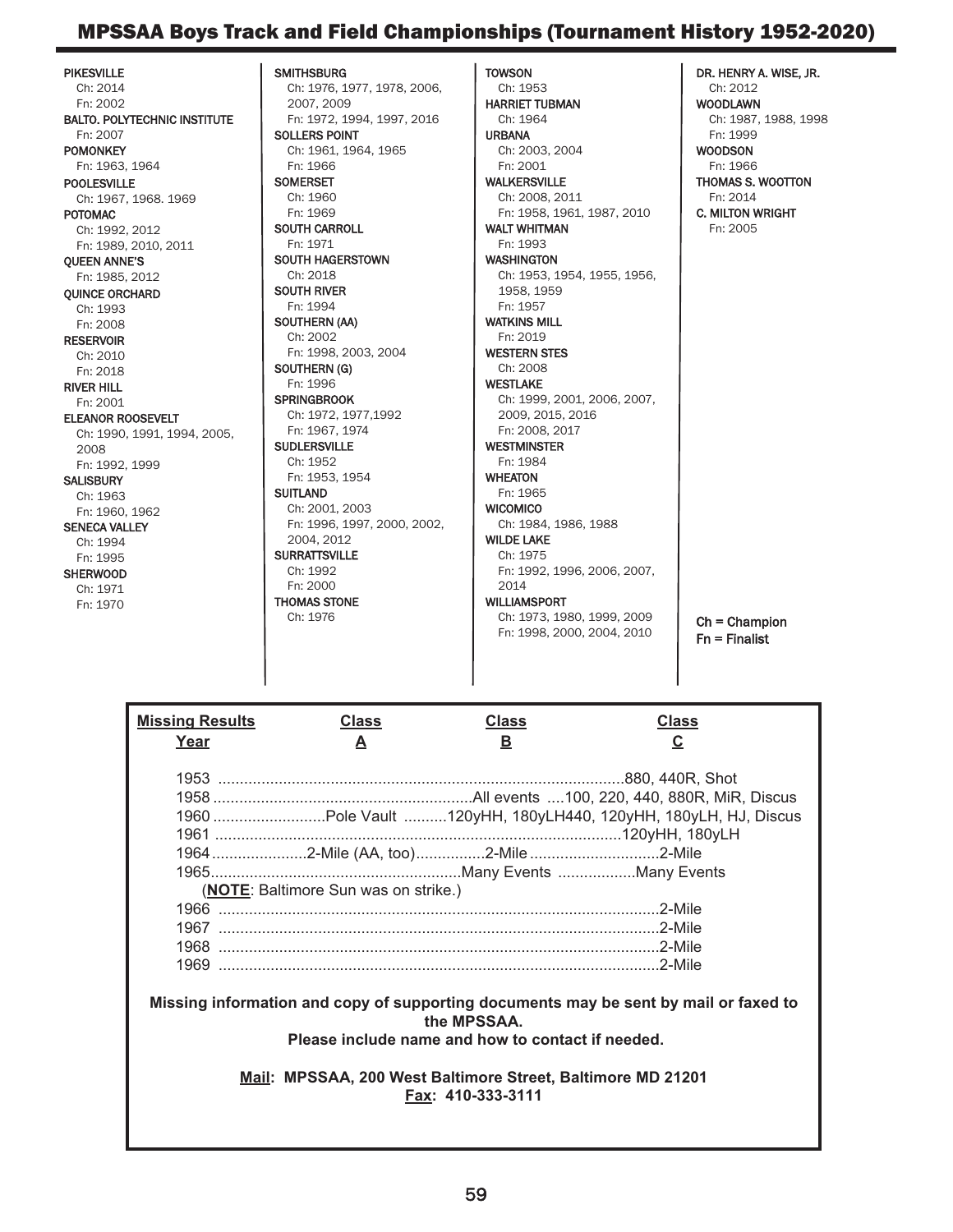# Boys Track and Field Records (1952-2020)

| <b>EVENT</b> | <b>RECORD</b> | <b>RECORD HOLDER</b> (hand time)                                                                                       | <b>SCHOOL</b> | <b>YEAR</b> |
|--------------|---------------|------------------------------------------------------------------------------------------------------------------------|---------------|-------------|
|              |               | 100 meters10.42 Devon Smith Westlake 2008<br>100m Wheelchair :25.78 Robbie Reightler North Carroll 2014                |               |             |
|              |               | 200 meters:21.04 Jermaine Lewis (:20.8-ht) Eleanor Roosevelt1992                                                       |               |             |
|              |               | 400m Wheelchair 1:08.87 Ben Mayforth Bel Air2012                                                                       |               |             |
|              |               | 800 meters 1:50.90 Kieran McDermott Bel Air2018                                                                        |               |             |
|              |               | 1600 meters 4:04.09 Matthew Centrowitz Broadneck 2007<br>1600m Wheelchair4:33.03 Ben Mayforth Bel Air2012              |               |             |
|              |               | 3200 meters 9:06.13 Solomon Haile Sherwood 2008                                                                        |               |             |
|              |               | 110m High Hurdles :13.59 Dondre EcholsPotomac2012<br>300m Inter. Hurdles:36.26 Dondre EcholsPotomac2012                |               |             |
|              |               | 4X100m Relay :41.08 Tavon Young Potomac2012<br>Dondre Echols<br>Joshua Thorn<br><b>Ronald Darby</b>                    |               |             |
|              |               | 4X200m Relay1:26.25 Antoine Whitaker Dr. Henry A. Wise, Jr2012<br>Beyshawn Hamilton<br>Rasaan Johnson<br>Champ Page    |               |             |
|              |               | 4X400m Relay3:12.05 Robert Wingate-Robinson Northwestern-PG 1999<br>Dwayne Thomas<br>Ali Najjar<br>James Graham        |               |             |
|              |               | 4X800m Relay 7:44.67 Wayne Bartholomew Quince Orchard 2008<br><b>Ryan Priovolos</b><br>David Laratta<br>Jeremiah Joson |               |             |
|              |               | Long Jump 24-04 Chris Smith Long Reach 1998<br>Triple Jump 51-10 1/2 Clarence Foote-Talley Northwest 2019              |               |             |
|              |               | High Jump7-00 1/4 Jon Hill Walkersville 2008<br>Pole Vault 15-03 Bradley Hollowell Stephen Decatur 2011                |               |             |
|              |               | Shot Put64-06 1/2 Tom Brosius Springbrook 1968<br>Discus Throw 200-02 Vikas Gowda Frederick 2001                       |               |             |

*NOTE: Records set in 100, 200, High Hurdles, Long Jump, and Triple Jump meet wind readings of 2.0 meters per second or less. The symbol (-sf) appears following the time for a record established in a 100, 200, or High Hurdles semifinal race.*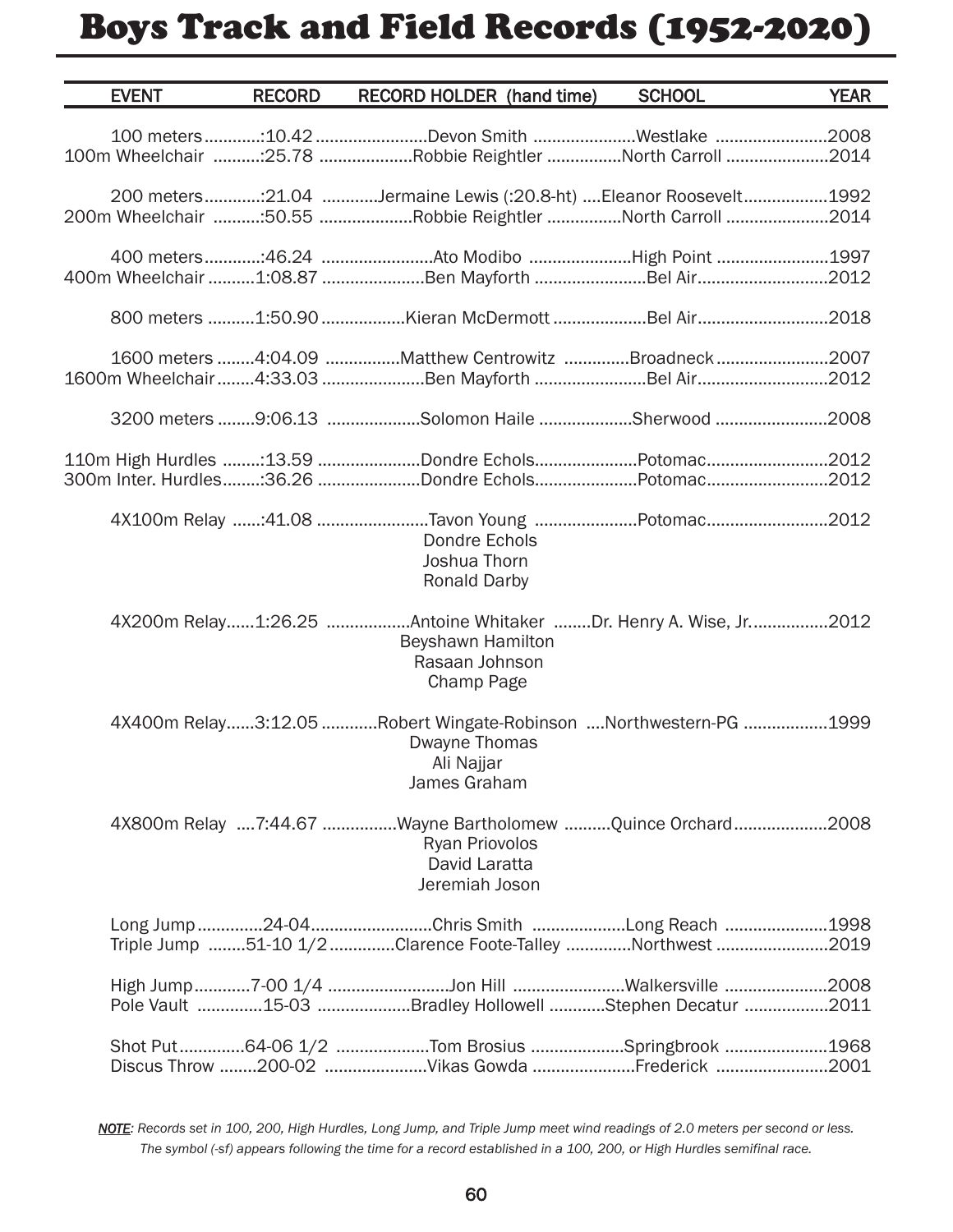# Boys State Meet Top-10 (1952-2020)

### 100 METERS

| DAVID JACKSON (ht-10.2) PERRY HALL 1983 :10.44         |  |  |
|--------------------------------------------------------|--|--|
|                                                        |  |  |
|                                                        |  |  |
| JERMAINE LEWIS (ht-10.3) ELEANOR ROOSEVELT 1992 :10.54 |  |  |
|                                                        |  |  |
|                                                        |  |  |
|                                                        |  |  |
|                                                        |  |  |
| JERMAINE LEWIS ELEANOR ROOSEVELT 1991 :10.58           |  |  |
| wind-aided:                                            |  |  |
| WILLIAM HENDERSONBALTIMORE POLYTECHNIC 2017 :10.52sf   |  |  |

### WHEELCHAIR 100 METERS

| ROBBIE REIGHTLER NORTH CARROLL 2014 :25.78 |  |
|--------------------------------------------|--|
| ROBBIE REIGHTLER NORTH CARROLL 2016 :27.40 |  |

### 200 METERS

| JERMAINE LEWIS (ht-20.8) ELEANOR ROOSEVELT 1992 :21.04 |  |  |
|--------------------------------------------------------|--|--|
|                                                        |  |  |
|                                                        |  |  |
|                                                        |  |  |
| ELGIN GORDON ELEANOR ROOSEVELT 1990 :21.16             |  |  |
|                                                        |  |  |
|                                                        |  |  |
|                                                        |  |  |
|                                                        |  |  |
|                                                        |  |  |
| wind-aided:                                            |  |  |
| CARRINGTON AKOSA WESTERN STES 2014 :21.15              |  |  |
|                                                        |  |  |
|                                                        |  |  |

### WHEELCHAIR 200 METERS

| ROBBIE REIGHTLER NORTH CARROLL 2014 :50.55 |  |  |  |  |
|--------------------------------------------|--|--|--|--|
|--------------------------------------------|--|--|--|--|

### 400 METERS

| ATO MODIBOHIGH POINT 1997 :46.24                     |  |  |
|------------------------------------------------------|--|--|
|                                                      |  |  |
| BILL SHELTON (ht-46.8)ELEANOR ROOSEVELT 1981 :46.94  |  |  |
| BILL SHELTON (ht-47.1) ELEANOR ROOSEVELT 1980 :47.24 |  |  |
|                                                      |  |  |
| CHAMP PAGE DR. HENRY A. WISE. JR. 2012 :47.27        |  |  |
| JAMES GRAHAM NORTHWESTERN-PG 1999 :47.32             |  |  |
|                                                      |  |  |
|                                                      |  |  |
|                                                      |  |  |
|                                                      |  |  |

### WHEELCHAIR 400 METERS

### 800 METERS

| RODNEY GILES (ht) NORTHERN-C 1983 1:51.00          |  |  |
|----------------------------------------------------|--|--|
|                                                    |  |  |
|                                                    |  |  |
|                                                    |  |  |
| MICHAEL WHITE CENTRAL-PG (ht-1:52.7y) 1979 1:52.10 |  |  |
| BOB WHEELER DULANEY (ht-1:52.9y) 1969 1:52.30      |  |  |
|                                                    |  |  |
| RODNEY GILES (ht) NORTHERN-C 1982 1:52.40          |  |  |
|                                                    |  |  |

### 1600 METERS

| JIM PETERSON WHEATON (ht-4:10.0 Mi) 1974 4:08.60           |  |
|------------------------------------------------------------|--|
|                                                            |  |
| WAYNE MORRIS LAUREL (ht-4:10.9 Mi) 1978 4:09.50            |  |
| KARSTEN SCHULZ (2nd)WESTMINSTER (ht-4:11.1 Mi)1978 4:09.70 |  |
| MIKE SHEELEY (3rd) KENWOOD (ht-4:11.7 Mi) 1978 4:10.30     |  |
| KRIS HERDT WALT WHITMAN (ht)1984 4:10.30                   |  |
| RICHARD BRODY WALT WHITMAN (ht-4:12.8 Mi) 1976 4:11.40     |  |
| DAVE SANDRIDGE PARKDALE (ht-4:13.3 Mi) 1972 4:11.90        |  |

### WHEELCHAIR 1600 METERS

|--|--|--|--|

### 3200 METERS

| GEORGE MALLEY DUVAL (ht-9:10.2 2-Mi) 1973 9:07.00c          |  |
|-------------------------------------------------------------|--|
| OTTO MAZZONIDUVAL (ht-9:11.7 2-Mi)1972 9:08.30c             |  |
| KENT STAVER (2nd)BETHESDA-CC (ht-9:13.3 2-Mi) 1972 9:10.10c |  |
| JEFF SMITH (2nd) TOWSON (ht-9:15.5 2-Mi)1973 9:12.30c       |  |
|                                                             |  |
|                                                             |  |
|                                                             |  |
|                                                             |  |
| TOM CUFF SENECA VALLEY (ht-9:16.9 2-Mi)1979 9:13.70c        |  |

### 110 METER HIGH HURDLES

| JERRY RONEYWOODLAWN (ht-13.6) 1988 :13.84 |  |          |
|-------------------------------------------|--|----------|
|                                           |  | :13.87sf |
| BRANDON TUNSON CHARLES H. FLOWERS 2018    |  | :13.89   |
|                                           |  | :13.92   |
| BART BAILEYSUITLAND (ht-13.7) 1986 :13.94 |  |          |
|                                           |  | :13.97sf |
| ANDRE TURAYSOUTH HAGERSTOWN 2018          |  | :13.97   |
|                                           |  |          |
|                                           |  | :14.04sf |
| wind-aided:                               |  |          |
|                                           |  |          |
|                                           |  |          |
| JAMES GRAHAM NORTHWESTERN-PG 1999 :14.04  |  |          |

#### 300 METER INTERMEDIATE HURDLES

| JAMES GRAHAM NORTHWESTERN-PG 1999 :36.51     |  |  |
|----------------------------------------------|--|--|
|                                              |  |  |
|                                              |  |  |
|                                              |  |  |
|                                              |  |  |
| MARCUS WEEKS (2nd) HENRY A. WISE 2008 :37.69 |  |  |
| TONEY FOWLKES NORTH COUNTY 1996 :37.72       |  |  |
|                                              |  |  |
| ANDREW PERESTASOUTHERN-AA 2003 :37.76        |  |  |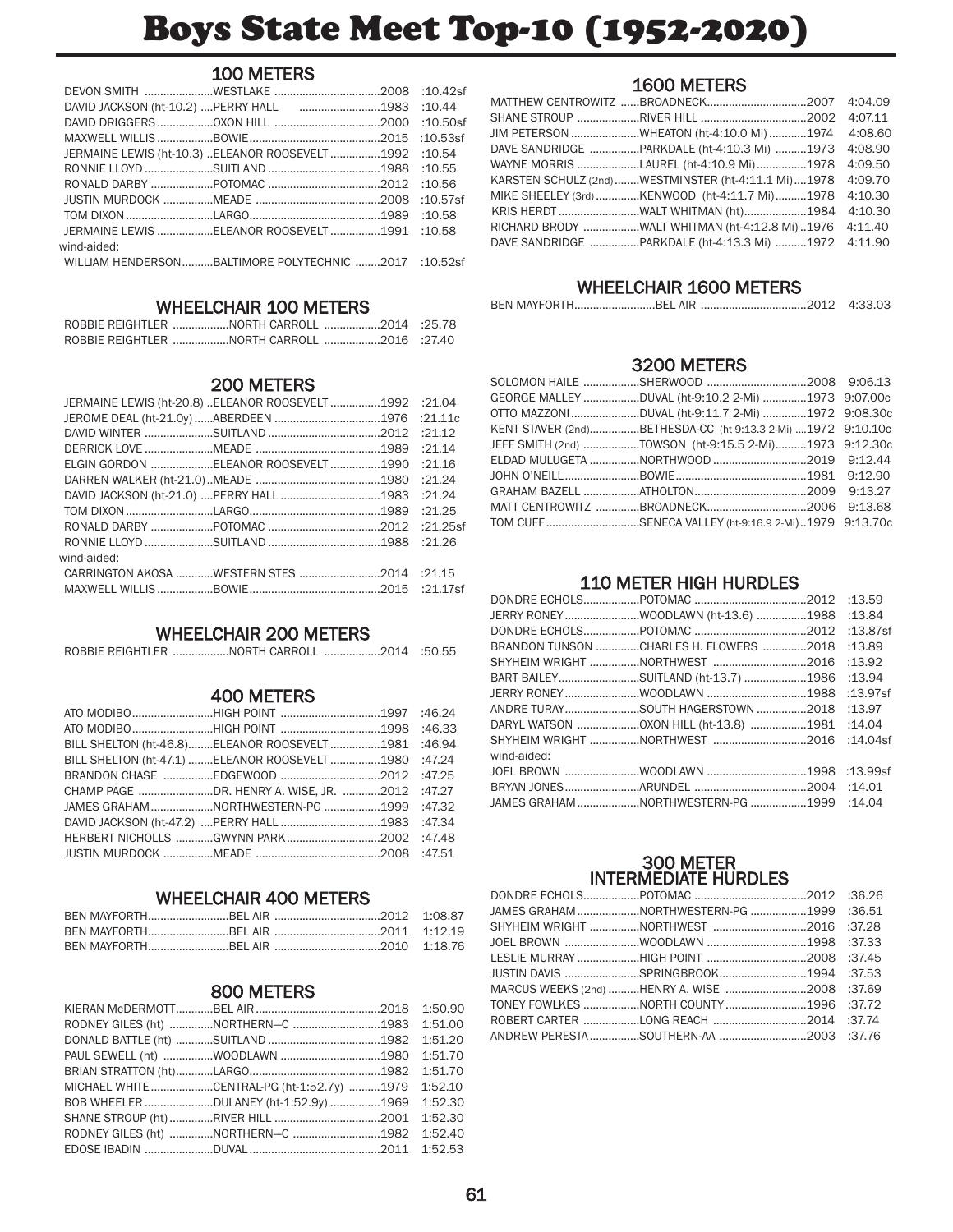# Boys State Meet Top-10 (1952-2020)

### LONG JUMP

|                                                 |  | 24-04     |
|-------------------------------------------------|--|-----------|
|                                                 |  | 24-01 1/2 |
| JIM BRACEY NORTHERN-C1980                       |  | 24-00 3/4 |
| ALLEN SIMMS ELEANOR ROOSEVELT 1999              |  | 24-00 1/2 |
| WILLIAM HENDERSONBALTIMORE POLYTECHNIC2016      |  | 24-00 1/4 |
| SHELDON HUTCHINSON GAITHERSBURG 1998            |  | 23-10 1/4 |
|                                                 |  | 23-08 1/2 |
| ALLEN SIMMS ELEANOR ROOSEVELT 2000              |  | 23-08 1/2 |
| ERIK NEWBYMERGENTHALER (2nd)1998                |  | 23-07     |
|                                                 |  | 23-06 1/2 |
| DEARAGE TY MASON, JR. JAMES H. BLAKE (2nd) 2016 |  | 23-06 1/2 |
| wind-aided:                                     |  |           |
|                                                 |  | 23-10 1/2 |
| MICHAEL FRANCIS DIGITAL HARBOR 2014 23-08       |  |           |
| DONTAY TAYLOR CARVER VO-TECH 2008               |  | 23-07     |

### TRIPLE JUMP

| CLARENCE FOOTE-TALLEY  NORTHWEST 2019   |  | $51-10$ $1/2$ |
|-----------------------------------------|--|---------------|
| CLARENCE FOOTE-TALLEY  NORTHWEST 2018   |  | 50-03 1/2     |
| SHELDON HUTCHINSON GAITHERSBURG 1998    |  | 49-06 3/4     |
| ALLEN SIMMS ELEANOR ROOSEVELT 2000      |  | 49-02         |
|                                         |  | 49-01 1/2     |
| WARD WILSON (2nd) WINSTON CHURCHILL1978 |  | 49-00         |
| JAMES CARTERMERGENTHALER1995            |  | 48-09         |
| STEVE WAITHE LOCH RAVEN 2010            |  | 48-083/4      |
| ALLEN SIMMS ELEANOR ROOSEVELT 1999      |  | 48-07         |
| PAYTON POYNTER GLEN BURNIE 1980         |  | 48-06 1/2     |
| wind-aided:                             |  |               |
|                                         |  | 49-01         |

### HIGH JUMP

| JON HILL WALKERSVILLE 2008 7-00 1/4 |  |          |
|-------------------------------------|--|----------|
| MIKE LOFTY NORTHWESTERN-PG 1984     |  | $7 - 00$ |
| MALCOLM REYNOLDS GREAT MILLS 1999   |  | $6 - 10$ |
| GREG MCCORMICK MIDDLETOWN 1999      |  | $6-10$   |
|                                     |  | $6-10$   |
|                                     |  | $6-09$   |
|                                     |  | $6-09$   |
| JOHN KINNAMOT SPRINGBROOK 1977      |  | 6-08 1/2 |
| CURTIS MOORE (2nd) PARKDALE 1977    |  | 6-08 1/2 |
| 17 JUMPERS AT 6-08                  |  |          |

### POLE VAULT

| BRADLEY HOLLOWELLSTEPHEN DECATUR2011 |  | 15-03     |
|--------------------------------------|--|-----------|
| ERICK ARTUSIO THOMAS JOHNSON 2009    |  | $15-02$   |
| CHRIS STARK SPRINGBROOK 1999         |  | 15-01     |
|                                      |  | 15-00 1/2 |
| ERICK ARTUSIO THOMAS JOHNSON 2010    |  | $15-00$   |
|                                      |  | 15-00     |
|                                      |  | 15-00     |
| JASON BARNES (3rd) WALKERSVILLE 2014 |  | 15-00     |
|                                      |  | $15-00$   |
|                                      |  | $15-00$   |
|                                      |  |           |

### SHOT PUT

| TOM BROSIUS SPRINGBROOK 1968 64-06 1/2   |  |           |
|------------------------------------------|--|-----------|
| JIM JOYCE GAITHERSBURG 1979 63-06        |  |           |
| VIKAS GOWDA FREDERICK 2001               |  | 63-03 1/2 |
|                                          |  | 62-02     |
| BRIAN HOLLOWAY CHURCHILL 1977 60-04 3/4  |  |           |
| SEAN STANLEY GAITHERSBURG 2009 60-04 3/4 |  |           |
|                                          |  |           |
|                                          |  | 60-00 1/4 |
|                                          |  |           |
| FRANCIS FOREMAN FREDERICK 1966 59-04 3/4 |  |           |

### **DISCUS**

|                                       |  | 200-02   |
|---------------------------------------|--|----------|
| TIM BILMANISTHOMAS STONE 1999         |  | 185-08   |
| TOM BROSIUS SPRINGBROOK1968           |  | 184-10   |
|                                       |  | 180-11   |
|                                       |  | 176-08   |
| BRIAN HOLLOWAY WINSTON CHURCHILL 1977 |  | 176-07   |
|                                       |  | 174-08   |
|                                       |  | 173-00   |
|                                       |  | $172-04$ |
|                                       |  |          |
|                                       |  |          |

### 4X100 METER RELAY

|                                  | :41.08  |
|----------------------------------|---------|
| ELEANOR ROOSEVELT (ht-41.5) 1992 | :41.64  |
|                                  | :41.64  |
|                                  | :41.76  |
| ELEANOR ROOSEVELT (ht-41.7) 1991 | :41.84  |
|                                  | :41.85  |
|                                  | :41.89  |
|                                  | :41.99c |
|                                  |         |
|                                  |         |

### 4X200 METER RELAY

|  | 1:26.25 |
|--|---------|
|  | 1:26.40 |
|  | 1:26.57 |
|  | 1:26.90 |
|  | 1:27.00 |
|  | 1:27.19 |
|  | 1:27.20 |
|  | 1:27.27 |
|  | 1:27.28 |
|  | 1:27.29 |
|  | 1:27.29 |
|  |         |
|  |         |

### 4X400 METER RELAY

|                                      | 3:12.05  |
|--------------------------------------|----------|
|                                      | 3:14.80  |
|                                      | 3:15.08  |
|                                      | 3:15.48  |
| FAIRMONT HEIGHTS (ht-3:16.6 Mi) 1979 | 3:15.50c |
|                                      | 3:16.40  |
|                                      |          |
|                                      | 3:16.60  |
|                                      | 3:16.66  |
|                                      | 3:17.20  |
|                                      |          |

#### 4X800 METER RELAY

|                                        | 7:47.80  |
|----------------------------------------|----------|
|                                        | 7:49.15  |
| FAIRMONT HEIGHTS (ht-7:52.4 2-Mi) 1978 | 7:49.70c |
| NORTHWOOD (ht-7:53.1 2-Mi) 1978        | 7:50.40c |
|                                        | 7:50.12  |
|                                        | 7:51.40  |
|                                        | 7:51.69  |
|                                        |          |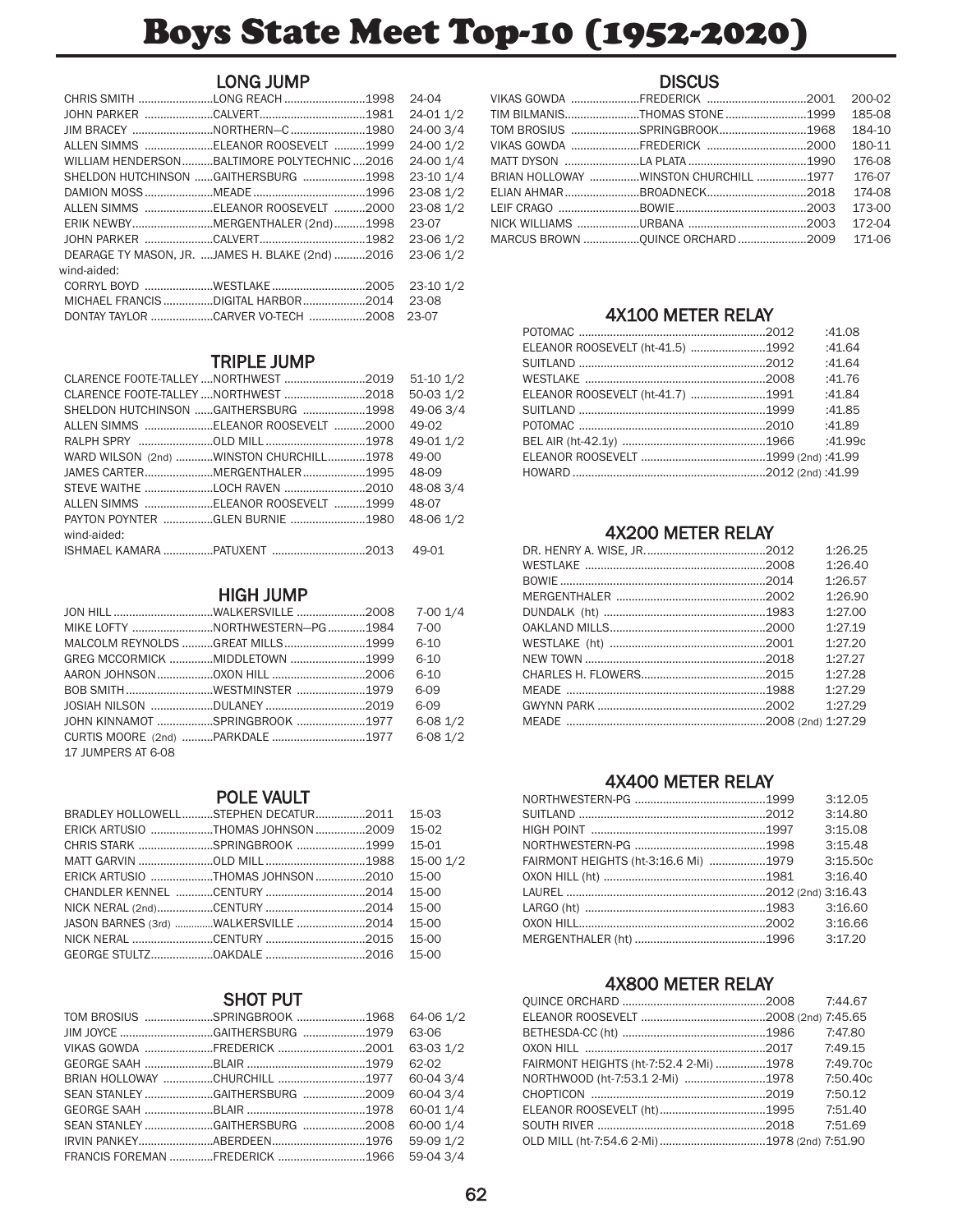### Boys Track and Field Classification Records

100 METERS Class 1A (C)

Aaron Hackett, Largo<br>:10.72 2018  $:10.72$ Class 2A (B) Jasper Savoy, Gwynn Park<br>:10.65 2012

 $:10.65$ Carrington Akosa, Western STES<br>:10.62-wind 2014  $:10.62$ -wind

Class 3A (A) & MEET RECORD Devon Smith, Westlake<br>:10.42 sf 2008  $:10.42$  sf Class 4A (AA) David Jackson, Perry Hall

:10.44 (10.2 ht) 1983

100 METERS/WHEELCHAIR All Classes Combined Robbie Reightler, North Carroll (1A)<br>:25.78 2014  $:25.78$ 

### 200 METERS

Class 1A (C) Kyle Farmer, Oakland Mills :21.51 1999 Class 2A (B) John Parker, Calvert :21.34 (21.1 ht) 1982 Carrington Akosa, Western STES<br>:21.15-wind 2014  $:21.15$ -wind Class 3A (A) Jerome Deal, Aberdeen

:21.11 1976 Class 4A (AA) & MEET RECORD Jermaine Lewis, Eleanor Roosevelt :21.04 (20.8 ht) 1992

#### 200 METERS/WHEELCHAIR All Classes Combined

Robbie Reightler, North Carroll (1A)<br>:50.55 2014  $:50.55$ 

400 METERS Class 1A (C)

Kyle Farmer, Oakland Mills<br>:47.81 2000  $:47.81$ Class 2A (B) Brandon Chase, Edgewood  $:47.25$ Class 3A (A) Herbert Nicholls, Gwynn Park<br>2002  $.47.48$ 

Class 4A (AA) & MEET RECORD Ato Modibo, High Point<br>:46.24 1997  $:46.24$ 

#### 400 METERS/WHEELCHAIR All Classes Combined

Ben Mayforth, Bel Air (2A) 1:08.87 2012

800 METERS Class 1A (C) Josh Keyfauver, Clear Spring<br>1:56.33 2006 1:56.33 Class 2A (B) Riley McDermott, Middletown<br>1:53.80 2017 1:53.80 2017 Class 3A (A) & MEET RECORD Kieran McDermott, Bel Air<br>1:50.90 2018 1:50.90 Class 4A (AA) Donald Battle, Suitland 1:51.20 ht 1982 1600 METERS Class 1A (C) Jordan Davis, Allegany<br>4:18.87 2003 4:18.87 Class 2A (B) Andrew Revelle, Atholton 4:14.83 2007 Class 3A (A) Shane Stroup, River Hill<br>4:07.11 2002 4:07.11 Class 4A (AA) & MEET RECORD Matthew Centrowitz, Broadneck 4:04.09 2007 1600 METERS/WHEELCHAIR All Classes Combined Ben Mayforth, Bel Air (2A)  $4:33.03$ 3200 METERS Class 1A (C) David Wilson, Smithsburg<br>9:25.14 2010 9:25.14 Class 2A (B) Robby Creese, Glenelg<br>9:17.28 2010 9:17.28 Class 3A (A) Graham Bazelle, Atholton<br>9:13.27 2009  $9:13.27$ Class 4A (AA) & MEET RECORD

Solomon Haile, Sherwood<br>9:06.13 2008  $9:06.13$ 

#### 110 METER HIGH HURDLES Class 1A (C)

Justin Bowie, Williamsport :14.46 2010 Class 2A (B) Jalen Stanton, Century<br>14.14 201 2019

#### Class 3A (A) & MEET RECORD Dondre Echols, Potomac<br>:13.59 2012  $:13.59$

Class 4A (AA) Jerry Roney, Woodlawn :13.84 (:13.6 ht) 1988 300 METER INTERMEDIATE HURDLES

Class 1A (C) Derek Martin, Smithsburg<br>:39.00 2006  $:39.00$ Class 2A (B)

Andrew Peresta, Southern-AA<br>:37.76 2003  $:37.76$ Class 3A (A) & MEET RECORD

Dondre Echols, Potomac :36.26 2012 Class 4A (AA)

James Graham, Northwestern-PG :36.51 1999

#### 4X100 METER RELAY Class 1A (C)

Oakland Mills :42.56 2000 Stefan Pastor Jean Brunache Chris Barksdale Kyle Farmer Class 2A (B) Howard :42.18 2007 Matt Harvey

#### Marcus Randolph Anthony Elliott Chris Brewington Class 3A (A) & MEET RECORD<br>Potomac :41.08 Potomac :41.08 2012

Tavon Young Dondre Echols Joshua Thome Ronald Darby Class 4A (AA) Eleanor Roosevelt :41.64 1992 (:41.5 ht) Eddie Hightower Mancel Johnson Duan Jones Jermaine Lewis Suitland :41.64 2012 Tavon Jacobs David Winter Tyrell Dias Tyrell Scarsborough

### 4X200 METER RELAY

Class 1A (C) Oakland Mills 1:27.19 2000 Stefan Pastor Jean Brunache Chris Barksdale Kyle Farmer Class 2A (B)

New Town 1:27.27 2018 Devan Hudson Brandon James

Lee Pendleton Jordan Cofield Class 3A (A) Westlake 1:26.40 2008 Greg Walker Kenard Harris Jesse Mitchell Devon Smith

Class 4A (AA) & MEET RECORD Henry A. Wise Jr. 1:26.25 2012 Antwan Whitaker Beyshawn Hamilton Rasaan Johnson Champ Page

#### Class 1A (C) Northwestern-B 3:22.35 2011 Courtland Robinson Kenneth McCuin Jamal Henson Donald Salmond Class 2A (B) Baltimore Poly 3:19.02 2007 Artavius Williams Lemuel Pridgen Rashaan Johnson James Gallman Class 3A (A) Fairmont Heights 3:15.50c 1979 (3:13.6 Mile R-ht) Ronnie Franklin John Wallace Darryl Gill Tyrone Cross Class 4A (AA) & MEET RECORD Northwestern-PG 3:12.05 1999 Robert Wingate-Robinson Dwayne Thomas Ali Najjar James Graham 4X800 METER RELAY Class 1A (C) Northwestern-B 8:05.33 2011 Donald Salmond Ahmed Idris Jose Miranda Kenneth McCuin Class 2A (B)<br>Hereford 7:56.50c 1978 (7:59.2 2-Mile R-ht) Dallas Hurley John Cornwell Charles Covington John Roemer IV Class 3A (A)

4X400 METER RELAY

Oxon Hill 7:49.15 2017 Anthony Wimbush Aaron Robinson Randy Serville Gary Ross **Class 4A (AA) & MEET RECORD**<br>Ouince Orchard 7:44.67 Quince Orchard 7:44.67 2008 Wayne Bartholomew

Ryan Priovolos David Laratta Josh Joson

### LONG JUMP

Class 1A (C) David Alexander, Sollers Point<br>23-01 1/2 1966 23-01 1/2 Dontay Taylor, Carver Vo-Tech<br>23-07-wind<br>2008 23-07-wind

Class 2A (B) & MEET RECORD Chris Smith, Long Reach<br>24-04 1998

 $24 - 04$ Class 3A (A)

William Henderson, Balto. Poly<br>24-00 1/4 2016 24-00 1/4 Class 4A (AA)

Allen Simms, El. Roosevelt<br>24-00 1/2 1999 24-00 1/2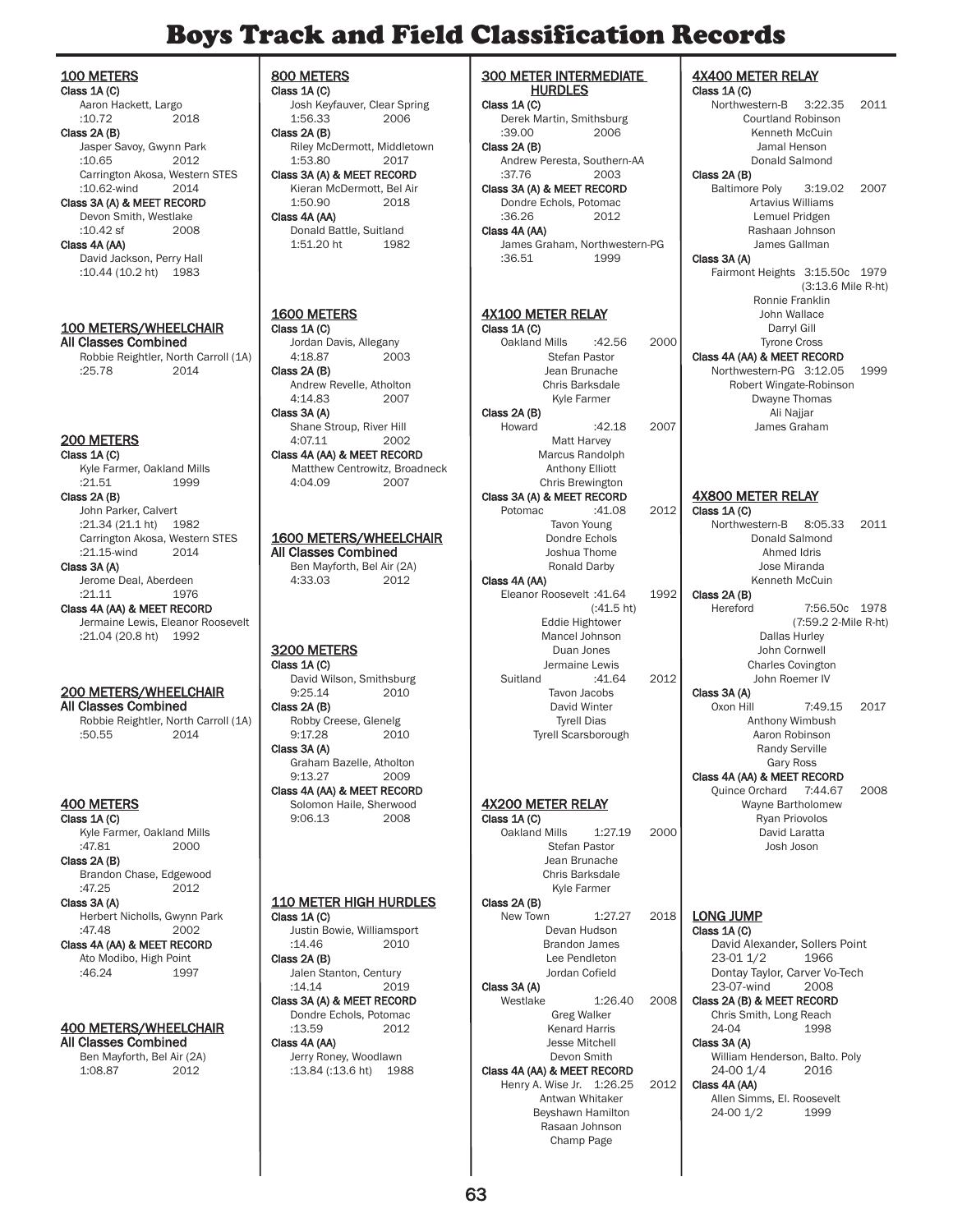### Boys Track and Field Classification Records

TRIPLE JUMP

Class 1A (C) Steve Waithe, Loch Raven<br>48-08 3/4 2010 48-08 3/4

#### Class 2A (B)

Kelly Davis, Centennial<br>48-00 198 1988 Ishmael Kamara, Patuxent 49-01-wind

Class 3A (A) Ravaughn Dillard, North Hagerstown  $48 - 05$ 

### Class 4A (AA) & MEET RECORD

Clarence Foote-Talley, Northwest<br>51-10 1/2 2019  $51-10$   $1/2$ 

### HIGH JUMP

Class 1A (C) Mike Savoy, Gwynn Park<br>6-08 1975 6-08 1975 Billy Lawrence, Smithsburg 6-08 2009

#### Class 2A (B) & MEET RECORD

Jon Hill, Walkersville<br>7-00 1/4 2008  $7-00$   $1/4$ Class 3A (A)

Malcolm Reynolds, Great Mills<br>6-10 1999 6-10 1999 Class 4A (AA)

Mike Lofty, Northwestern-PG<br>7-00 1984 7-00 1984

#### POLE VAULT

Class 1A (C) Carter Nave, Allegany<br>14-04 2017  $14 - 04$ Class 2A (B) Chandler Kennel, Century 15-00 2014 Nick Neral, Century<br>15-00 2015

#### $15-00$ Class 3A (A) & MEET RECORD

Bradley Hollowell, Stephen Decatur<br>15-03 2011  $15-03$ Class 4A (AA) Erick Artusio, Thomas Johnson 15-02 2009

**SHOT PUT** 

Class 1A (C) Gerome Jones, Digital Harbor<br>58-07 1/2 2005 58-07 1/2 Class 2A (B) Glenwood Edwards, Lansdowne<br>58-11.3/4 2003  $58-113/4$ Class 3A (A) Jim Joyce, Gaithersburg<br>63-06 1979 1979 Class 4A (AA) & MEET RECORD Tom Brosius, Springbrook<br>64-06 1/2 1968 64-06 1/2

#### **DISCUS** Class 1A (C)

Ryan Martin, Williamsport  $166-10$ Class 2A (B) Quincey Sutton, Douglass-PG<br>167-10 2012  $167-10$ Class 3A (A) Tim Bilmanis, Thomas Stone<br>185-08 1999 185-08

### Class 4A (AA) & MEET RECORD

Vikas Gowda, Frederick 200-02 2001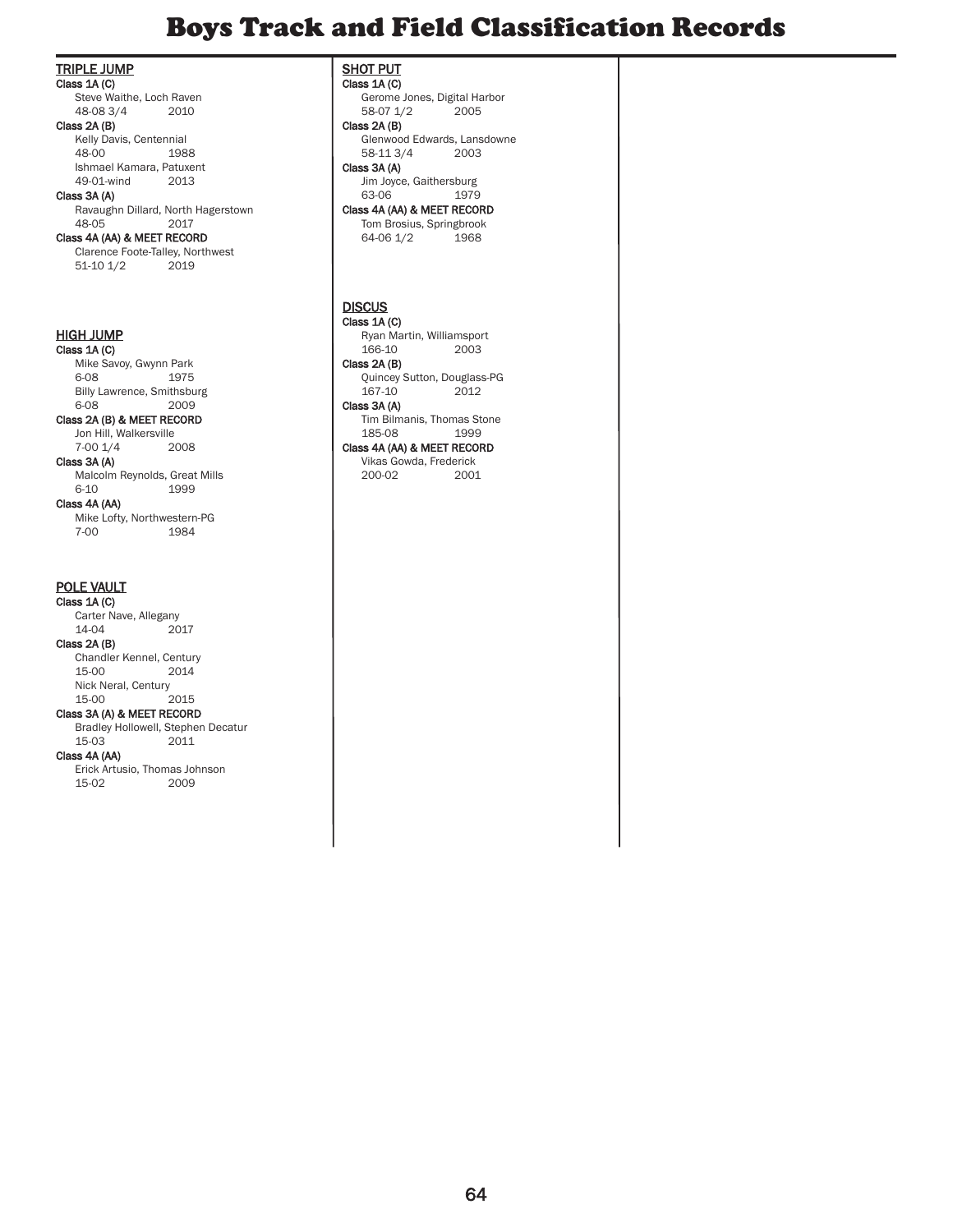| Year         | Event: 100 Yards<br>Class | <b>Athlete-School-Mark</b>                                  | Year         | Event: 100 Yards (con't.)<br>Class | <b>Athlete-School-Mark</b>                            | Year         | Event: 100 Meters (con't.)<br><b>Class</b> | Athlete-School-Mark                                     |
|--------------|---------------------------|-------------------------------------------------------------|--------------|------------------------------------|-------------------------------------------------------|--------------|--------------------------------------------|---------------------------------------------------------|
| 1952         | Α                         | Harold Hall FTH 10.7                                        | 1974         | AA                                 | Tom Carven BAR 10.0y                                  | 1993         | 4A                                         | David Bobb HPT 10.80                                    |
| 1952         | B                         | Lisko EAS 11.0                                              | 1974         | Α                                  | Aaron Marshall WIC 10.1                               | 1993         | 3A                                         | Robert Dennis DUV 10.65                                 |
| 1952         | $\mathsf{C}$              | Frank Kelly, Sudlersville 10.9                              | 1974<br>1974 | B<br>$\mathsf C$                   | Francis Winters LAP 9.7                               | 1993<br>1993 | 2A<br>1A                                   | Desean Moore FOR 10.76                                  |
| 1953         | Α                         | Paul Byrd NWE 10.1                                          |              |                                    | T. Jones RIS 10.3                                     |              |                                            | Lonnie Humphrey OWM 11.14                               |
| 1953         | B                         | Bob Walls, Centreville                                      | 1975         | AA                                 | Kendric Higgins NWE 9.7                               | 1994         | 4A                                         | Duan Jones ELR 11.02                                    |
| 1953         | $\mathsf{C}$              | Frank Kelly, Sudlersville 10.1                              | 1975<br>1975 | Α<br>$\, {\sf B}$                  | Zack Jackson GTJ 9.6<br>Robert Fludd EAS 10.0         | 1994<br>1994 | 3A<br>2A                                   | Carleton Bentick BLA 11.01<br>Damon Ferguson OAK 11.1-h |
| 1954         | Α                         | John Schmidt FRE 10.3                                       | 1975         | $\mathsf C$                        | Rodney Colbert OAK 9.9                                | 1994         | 1A                                         | Desean Moore FOR 10.93                                  |
| 1954         | B                         | Ken Jones BRN 10.5                                          |              |                                    |                                                       |              |                                            |                                                         |
| 1954         | C                         | Frank Kelly, Sudlersville 10.6                              | 1976<br>1976 | AA<br>Α                            | Mike Williams GLB 9.8<br>Jerome Deal ABE 9.7          | 1995<br>1995 | 4A<br>3A                                   | Royston Lyttle MVT 10.85<br>Jason Smith BDN 10.99       |
| 1955         | Α                         | Bill Walston WIC 10.0                                       | 1976         | B                                  | Harold Green GWP 9.7                                  | 1995         | 2A                                         | Michael Carter POT 11.21                                |
| 1955         | B                         | Stan Pitts ABE 10.1                                         | 1976         | C                                  | Tex Haley LIN 9.8                                     | 1995         | 1A                                         | Shelton Simonson VCU 11.07                              |
| 1955         | $\mathsf{C}$              | Willard Smith WAS 10.6                                      | 1977         | AA                                 | Curtis Pierce HPT 10.0                                | 1996         | 4A                                         | Toney Fowlkes NCT 10.99                                 |
| 1956         | Α                         | Don Fooks WIC 10.5                                          | 1977         | Α                                  | Jerome Deal ABE 9.5                                   | 1996         | 3A                                         | Bernard Williams CVT 11.03                              |
| 1956         | B                         | Stan Pitts ABE 10.5                                         | 1977         | B                                  | Harold Green GWP 9.6                                  | 1996         | 2A                                         | Kyle Walker OAK 11.37                                   |
| 1956         | $\mathsf{C}$              | Earl Bradley NDC 10.5                                       | 1977         | C                                  | Tex Haley LIN 10.4                                    | 1996         | 1A                                         | Marcus Lynch WTE 11.48                                  |
| 1957         | Α                         | Walt Shober BLA 10.2                                        | 1978         | AA                                 | Antoine Parker POT/Ward Wilson WCH 9.8                | 1997         | 4A                                         | Ato Modibo HPT 10.67                                    |
| 1957         | B                         | Piper OXH 10.5                                              | 1978         | Α                                  | Michael McEaddy FAH 10.0                              | 1997         | 3A                                         | Bernard Williams CVT 10.72                              |
| 1957         | $\mathsf{C}$              | Abraham DAM 10.7                                            | 1978<br>1978 | B<br>C                             | Wayne Wallace NOC 10.0<br>McKinley Mackall CAL 10.3   | 1997<br>1997 | 2A<br>1A                                   | Cian Oatts ATH 10.79<br>Gary Pinder EAS 10.97           |
| 1958         | Α                         | Billy Grey WAJ 10.2                                         |              |                                    |                                                       |              |                                            |                                                         |
| 1958         | B                         | Al Dennis HDG 9.9                                           | 1979         | AA                                 | Darryl Hamilton BLA 10.1                              | 1998         | 4A                                         | Cameron Horton LAU 10.68                                |
| 1958         | C                         |                                                             | 1979<br>1979 | Α<br>B                             | Michael McEaddy FAH 9.7<br>Dudley Redding OAK 9.8     | 1998<br>1998 | 3A<br>2A                                   | Dwayne Vaughn DUV 10.97<br>Jason Caesar MDU 10.90       |
| 1959         | Α                         | Eric Wowra BLA 9.9                                          | 1979         | C                                  | Scott Cooper LEO 9.8                                  | 1998         | 1A                                         | Kyle Farmer OAK 11.03                                   |
| 1959         | B                         | Abraham DAM 10.5                                            |              |                                    |                                                       |              |                                            |                                                         |
| 1959         | $\mathsf{C}$              | Eevet, Centrevile 10.4                                      |              |                                    |                                                       | 1999<br>1999 | 4A<br>3A                                   | Derrick Johnson ELR 10.87<br>Dwayne Vaughn DUV 10.63    |
| 1960         | Α                         | Melvin Monroe SHG 10.4                                      |              | Event: 100 Meters                  |                                                       | 1999         | 2A                                         | Chris Schraf MDU 11.01                                  |
| 1960         | B                         | Naylor ELK 10.1                                             | <u>Year</u>  | Class                              | Athlete-School-Mark                                   | 1999         | 1A                                         | Kyle Farmer OAK 10.83                                   |
| 1960         | C                         | Calvin Snowden, Lincoln 10.5                                | 1980<br>1980 | AA<br>Α                            | Darren Walker MEA 10.4                                | 2000         | 4A                                         |                                                         |
| 1961         | AA                        | Charles O'Reilly MTB 10.2                                   | 1980         | B                                  | Mike Scott AEI 10.9<br>McKinley Mackall CAL 11.0      | 2000         | 3A                                         | David Driggers OXH 11.06<br>Michael Garner GTJ 11.00    |
| 1961         | Α                         | John Walters BAR 10.3                                       | 1980         | C                                  | Paul Brandenburg RIS 10.8                             | 2000         | 2A                                         | Clifton Turner BPI 11.27                                |
| 1961<br>1961 | B<br>$\mathsf{C}$         | Mason, Somerset 10.4<br>Chase, Carver (Lexington Park) 10.2 | 1981         | AA                                 | Luis Morales OXH 10.6                                 | 2000         | 1A                                         | Davon Telp CHB 11.60                                    |
|              |                           |                                                             | 1981         | Α                                  | Kelvin Jones FAH 10.7                                 | 2001         | 4A                                         | Joshua Allen ELR 11.35                                  |
| 1962         | AA                        | Dick Burdette FRE 9.9                                       | 1981         | B                                  | Joe Short CHO 10.6                                    | 2001         | 3A                                         | Mario Merrills WLD 11.27                                |
| 1962<br>1962 | Α<br>B                    | John Junta CEN 10.1<br>Lowell Brown, Salisbury 10.0         | 1981         | C                                  | Anthony Robertson HDG 11.2                            | 2001<br>2001 | 2A<br>1A                                   | Courtney Pointer OVE 11.16<br>Adam Grossman PIK 11.41   |
| 1962         | C                         | Chase, Carver (Lexington Park) 10.1                         | 1982         | AA                                 | Luis Morales OXH 10.5                                 |              |                                            |                                                         |
|              |                           |                                                             | 1982         | Α                                  | Carlos Aker NWD 10.8                                  | 2002         | 4A                                         | Damon Hill GAI 11.14                                    |
| 1963<br>1963 | AA<br>Α                   | Bill Turetsky WHE 10.0<br>David Fender BAR 9.9              | 1982<br>1982 | B<br>$\mathsf C$                   | John Parker CAL 10.6<br>James Lancaster FSK 11.0      | 2002<br>2002 | 3A<br>2A                                   | Phil DeRosier LGR 11.02<br>Adam Grossman PIK 11.03      |
| 1963         | B                         | Don Ardinger WIL 10.2                                       |              |                                    |                                                       | 2002         | 1A                                         | Anthony Cole OAK 11.23                                  |
| 1963         | C                         | Sumpter, Havre de Grace Cons. 10.5                          | 1983         | AA                                 | David Jackson PEH 10.2                                |              |                                            |                                                         |
| 1964         | AA                        | Gorman Johnson ARU 10.1                                     | 1983<br>1983 | Α<br>B                             | Ra'oof Aziauddir NEA 10.7<br>Chris Bianchi OAK 10.9   | 2003<br>2003 | 4A<br>3A                                   | Jamell Lane SUI 11.04<br>Jared Fagan WLA 11.02          |
| 1964         | Α                         | H. Northern, Maces Lane 9.9                                 | 1983         | C                                  | Jason Tillman FSK 10.9                                | 2003         | 2A                                         | Courtney Knight LAC 11.18                               |
| 1964         | B                         | Ernest Johnson FRD 10.2                                     |              |                                    |                                                       | 2003         | 1A                                         | Tony Cole OAK 10.85                                     |
| 1964         | C                         | Joe Lewis, Havre de Grace Cons. 10.0                        | 1984<br>1984 | AA<br>Α                            | Paul Day CHA 10.7<br>Steve Terry LAN 10.7             | 2004         | 4A                                         | Larrone Moore NWE 10.92                                 |
| 1965         | AA                        | David Fender BAR 9.9                                        | 1984         | B                                  | Phil Ellis FOR 10.5                                   | 2004         | 3A                                         | Jared Fagan WLA 10.64                                   |
| 1965         | Α                         | Calvin Fitz GAI 10.0                                        | 1984         | $\mathbf C$                        | Elmer Davis JMB 11.3                                  | 2004         | 2A                                         | William Church WIC 10.91                                |
| 1965<br>1965 | B<br>C                    |                                                             | 1985         | AA                                 | Rod Scott FRI 10.6                                    | 2004         | 1A                                         | Tony Cole OAK 10.83                                     |
|              |                           |                                                             | 1985         | Α                                  | Delancy Richardson CEN 10.5                           | 2005         | 4A                                         | Larrone Moore NWE 10.99-w                               |
| 1966         | AA                        | Mark Christian NWE 9.9                                      | 1985         | B                                  | Dale Cooper EAS 10.9                                  | 2005         | 3A                                         | Orlando Brown MVT 11.17-w                               |
| 1966<br>1966 | Α<br>B                    | Calvin Fitz GAI 9.7<br>Richard Throne MID 10.1              | 1985         | C                                  | Irvin Smith POO 10.6                                  | 2005<br>2005 | 2A<br>1A                                   | Buchi Okezie OVE 11.19-w<br>Chad Brown SMI 11.30-w      |
| 1966         | C                         | Taylor CVT 10.4                                             | 1986         | AA                                 | Marty Walker JFK 10.7                                 |              |                                            |                                                         |
|              |                           |                                                             | 1986         | Α                                  | Kevin Gear RMT 10.7                                   | 2006         | 4A                                         | Justin Murdoch GLB 10.82                                |
| 1967<br>1967 | AA<br>Α                   | Clarence Thomas GAI 10.0<br>Jeff Polk JMB 9.8               | 1986<br>1986 | B<br>C                             | Randy Mitchell WIC 11.0<br>Dale Cooper KTC 11.2       | 2006<br>2006 | 3A<br>2A                                   | Zach Brown WLD 10.67<br>Brandon Weeks WIC 10.76         |
| 1967         | B                         | Charles Cephas CAM 10.1                                     |              |                                    |                                                       | 2006         | 1A                                         | Chad Brown SMI 11.28                                    |
| 1967         | $\mathbb C$               | Tyrone Harrison NDC 10.2                                    | 1987<br>1987 | AA<br>Α                            | Marc Henry BOW 11.0<br>Todd Steele GTJ 10.9           | 2007         | 4A                                         | Justin Murdock GLB 10.73                                |
| 1968         | AA                        | Clarence Thomas GAI 9.7                                     | 1987         | B                                  | Butch Chichester MLM 10.7                             | 2007         | 3A                                         | Lamaar Thomas FRI 10.63                                 |
| 1968         | Α                         | Genwood Dove SHE 9.9                                        | 1987         | C                                  | Steve Schleupner WLK 10.9                             | 2007         | 2A                                         | Jarell Hasan NHG 10.79                                  |
| 1968<br>1968 | B<br>C                    | Richard Powell HER 9.9<br>Tyrone Harrison NDC 9.8           | 1988         | AA                                 | Ronnie Lloyd SUI 10.55                                | 2007         | 1A                                         | Chad Brown SMI 10.82-w                                  |
|              |                           |                                                             | 1988         | Α                                  | Todd Steele GTJ 10.5-h                                | 2008         | 4A                                         | Issa Connell NCL 10.88-w                                |
| 1969         | AA                        | Bob Bosler CRO 10.1                                         | 1988         | B                                  | Randy Mitchell WIC 10.8-h                             | 2008         | 3A                                         | Devon Smith WLA 10.64                                   |
| 1969<br>1969 | Α<br>B                    | Clarence Thomas GAI 9.9<br>Derrick Wooten FAH 10.3          | 1988         | C                                  | Ricky Wallace JOP 10.9-h                              | 2008<br>2008 | 2A<br>1A                                   | Avery Graham CLK 11.10<br>Anthony Drumgoole DGH 10.98   |
| 1969         | C                         | Wayne Owens POO 10.2                                        | 1989         | 4A                                 | Tom Dixon LAR 10.58                                   |              |                                            |                                                         |
|              |                           |                                                             | 1989         | 3A                                 | Dondre Owens DUV 10.86                                | 2009         | 4A                                         | Denison Long ELR 11.08                                  |
| 1970<br>1970 | AA<br>Α                   | Bill Mason ANN 10.0<br>Glenn Devane ATH 9.9                 | 1989<br>1989 | 2A<br>1A                           | Jermaine McDougl EDG 11.11<br>Mike West SMI 11.31     | 2009         | 3A                                         | Bisi Ezekoye JFK 10.93                                  |
| 1970         | B                         | Glenwood Daye SHE 10.4                                      |              |                                    |                                                       | 2009<br>2009 | 2A<br>1A                                   | Avery Graham CLK 11.08<br>Anthony Drumgoole DGH 10.93   |
| 1970         | C                         | Proctor Cooper MAR 10.5                                     | 1990         | 4A                                 | Elgin Gordon ELR 10.64                                |              |                                            |                                                         |
| 1971         | AA                        | Arvid Lee DUV 9.9                                           | 1990<br>1990 | 3A<br>2A                           | Mark Mason MDU 11.05<br>Benjamin Thomas FOR 11.35     | 2010<br>2010 | 4A<br>3A                                   | Reginald Steele PBR 10.96<br>Ronald Darby POT 10.86     |
| 1971         | Α                         | Fred Colvin FAH 9.7                                         | 1990         | 1A                                 | Steve Forman FSK 11.16                                | 2010         | 2A                                         | Jose Depadua WLK 11.02                                  |
| 1971         | B                         | Spell HDG 9.8                                               |              |                                    |                                                       | 2010         | 1A                                         | Jawan Parker CVT 10.95                                  |
| 1971         | C                         | Larry Johnson MSD 10.0                                      | 1991<br>1991 | 4A<br>3A                           | Jermaine Lewis ELR 10.58<br>Ronnie McGarvey LIN 11.21 | 2011         | 4A                                         | Jaquan Perry DUV 10.95                                  |
| 1972         | AA                        | Tom Carven BAR 9.7                                          | 1991         | 2A                                 | Ben Thomas FOR 11.11                                  | 2011         | 3A                                         | Ronald Darby POT 10.88                                  |
| 1972         | Α                         | Bernard Robinson PIK 10.2                                   | 1991         | 1A                                 | Kevin Cannon SNH 11.41                                | 2011         | 2A                                         | Anthony Winter NHG 10.89                                |
| 1972<br>1972 | B<br>C                    | Fred Colvin FAH 9.6<br>Russell Savoy GWP 10.1               | 1992         | 4A                                 | Jermaine Lewis ELR 10.3-h                             | 2011         | 1A                                         | Coby Gussio BOO 10.93                                   |
|              |                           |                                                             | 1992         | 3A                                 | Cory Ward CAL 10.8-h                                  | 2012         | 4A                                         | David Winter SUI 10.71                                  |
| 1973         | AA                        | Tom Carven BAR 9.9                                          | 1992         | 2A                                 | Charles Hankerson SUR 10.9-h                          | 2012         | 3A                                         | Ronald Darby POT 10.56                                  |
| 1973<br>1973 | Α<br>B                    | Bernard Robinson PIK 9.6<br>Marlyn Rochee WLD 9.8           | 1992         | 1A                                 | Craig Butler WLD 10.9-h                               | 2012<br>2012 | 2A<br>1A                                   | Jasper Savoy GWP 10.65<br>Karl Palmer PEV 11.19         |
| 1973         | C                         | Richard Owens POO 10.4                                      |              |                                    |                                                       |              |                                            |                                                         |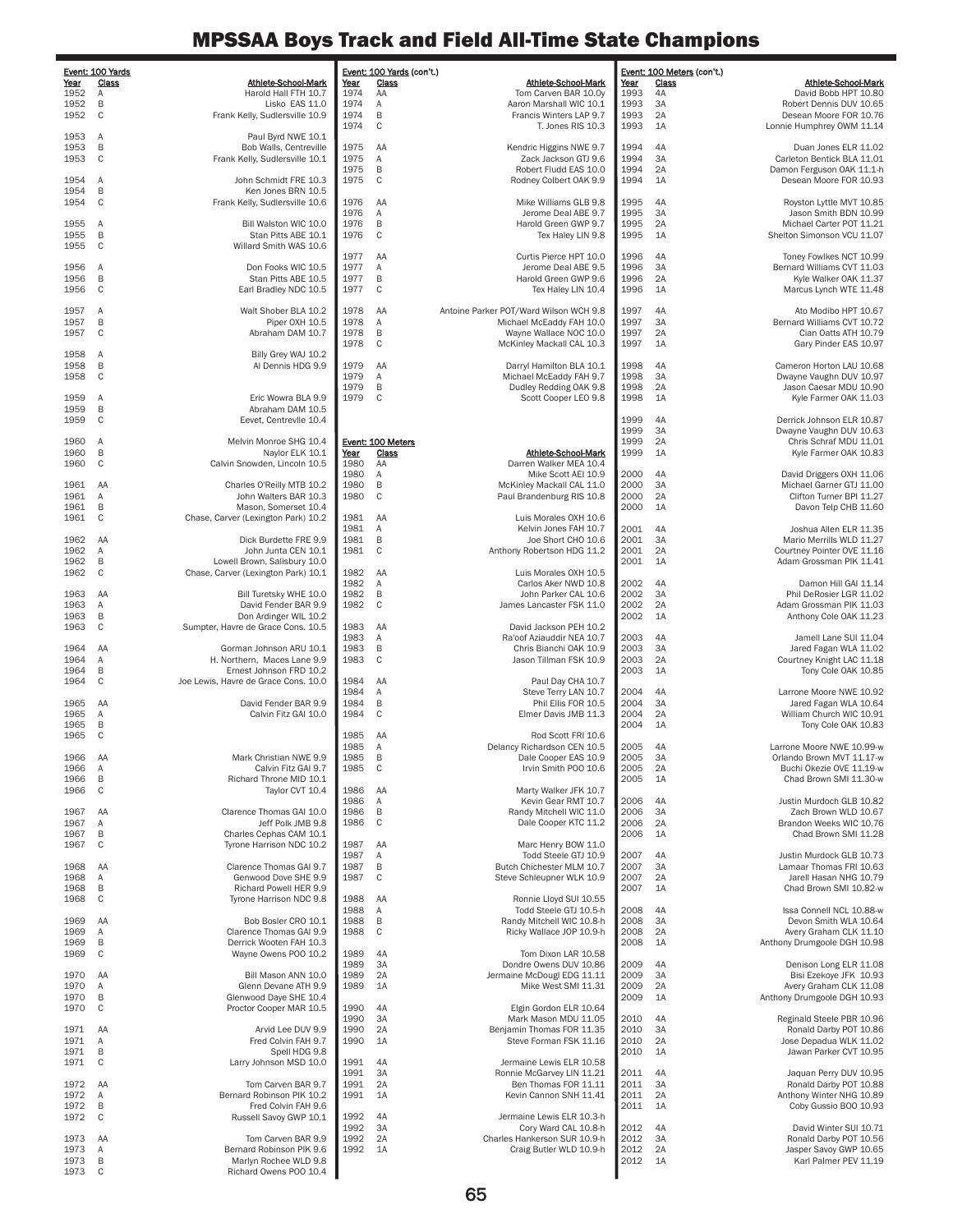|              | Event: 100 Meters (con't.)                                                                                    |              | Event: 220 Yards (con't.)  |                                                           |              | Event: 200 Meters (con't.) |                                                            |
|--------------|---------------------------------------------------------------------------------------------------------------|--------------|----------------------------|-----------------------------------------------------------|--------------|----------------------------|------------------------------------------------------------|
| Year<br>2013 | Athlete-School-Mark<br>Class<br>4A<br>Jalen Walker NWM 10.95                                                  | Year<br>1964 | Class<br>AA                | Athlete-School-Mark<br>Wayne Robinson WWH 22.3            | Year<br>1983 | Class<br>AA                | Athlete-School-Mark<br>David Jackson PEH 21.0              |
| 2013         | 3A<br>Robert Miller CTY 10.87                                                                                 | 1964         | Α                          | David Fender BAR 22.2                                     | 1983         | Α                          | Ra'oof Aziauddir NEA 21.9                                  |
| 2013<br>2013 | 2A<br>Tosin Oyewole GWP 10.65<br>1A<br>Ryheim Brockington DUB 11.03                                           | 1964<br>1964 | B<br>$\mathbf C$           | Chris Warren, Pomonkey 22.4<br>Phillip Young, Tubman 22.6 | 1983<br>1983 | B<br>$\mathbb C$           | Chris Bianchi OAK 22.0<br>Hanson HDG 22.5                  |
| 2014         | 4A<br>DeSean White NPT 10.68-w                                                                                | 1965         | AA                         | Gene O'Keefe NHG 21.7                                     | 1984         | AA                         | Antoine Harris RAN 21.8                                    |
| 2014         | 3A<br>Tosin Oyewole LGR 10.68-w                                                                               | 1965         | Α                          | Calvin Fitz GAI 22.1                                      | 1984         | Α                          | Steve Terry LAN 21.9                                       |
| 2014<br>2014 | 2A<br>Carrington Akosa WTE 10.62-w<br>Lamar Opher CLR 10.92-w<br>1A                                           | 1965<br>1965 | $\sf B$<br>$\mathbf C$     |                                                           | 1984<br>1984 | $\sf B$<br>C               | William Johnson WIC 21.7<br>Carl Morton JMB 22.9           |
|              |                                                                                                               |              |                            |                                                           |              |                            |                                                            |
| 2015<br>2015 | 4A<br>Maxwell Willis BOW 10.69<br>3A<br>Will Moten WLA 10.92                                                  | 1966<br>1966 | AA<br>Α                    | Mark Christian NWE 21.6<br>Dick Jones HER 22.0            | 1985<br>1985 | AA<br>Α                    | Roderick Tolbert ELR 21.6<br>Delancy Richardson CEN 22.0   |
| 2015         | 2A<br>Rico Gomez FRD 11.01                                                                                    | 1966         | B                          | John Lucas JFK 21.5                                       | 1985         | B                          | Martin Payne OAK 22.3                                      |
| 2015         | Montaz Boone NWB 10.94<br>1A                                                                                  | 1966         | $\mathbb C$                | Waterhouse, Sollers Point 23.3                            | 1985         | $\mathbb C$                | Irvin Smith POO 22.2                                       |
| 2016         | 4A<br>Tajh Gilchrist BOW 10.65                                                                                | 1967         | AA                         | Francis Parry SPB 21.8<br>Jeff Polk JMB 21.3              | 1986         | AA                         | Marty Walker JFK 21.5                                      |
| 2016<br>2016 | 3A<br>Jabari Michael OXH 10.79<br>2A<br>Will Moten WLA 10.82                                                  | 1967<br>1967 | Α<br>B                     | Charles Cephas CAM 22.3                                   | 1986<br>1986 | Α<br>B                     | Kevin Gear RMT 21.9<br>Mario Small FOR 21.8                |
| 2016         | 1A<br>Erik Jones BRN 11.12                                                                                    | 1967         | $\mathsf{C}$               | Mathew Gnatt FRD 22.7                                     | 1986         | C                          | Dale Cooper KTC 22.9                                       |
| 2017         | 4A<br>Raynard Bell JFK 10.79                                                                                  | 1968         | AA                         | Clarence Thomas GAI 21.3                                  | 1987         | AA                         | Marc Henry BOW 21.8                                        |
| 2017<br>2017 | 3A<br>William Henderson BPI 10.71<br>2A<br>Cameron Vereen OAK 10.76                                           | 1968<br>1968 | Α<br>$\sf B$               | Tony Ambush FRE 22.0<br>Richard Powell HER 21.8           | 1987<br>1987 | Α<br>B                     | Bryant Hall CHA 22.2<br>Brian Allred HAM 21.8              |
| 2017         | 1A<br>Vincent Lockard FAH 11.01                                                                               | 1968         | $\mathbf C$                | Wayne Owens POO 23.1                                      | 1987         | C                          | Steve Schleupner WLK 22.8                                  |
| 2018         | 4A<br>Joseph Ewan MVT 10.92                                                                                   | 1969         | AA                         | Bill Brozey DUL 22.1                                      | 1988         | AA                         | Ronnie Llovd SUI 21.26                                     |
| 2018         | 3A<br>Davon Carroll NEA 10.62                                                                                 | 1969         | Α                          | Clarence Thomas GAI 21.6                                  | 1988         | Α                          | Todd Steele GTJ 21.6-h                                     |
| 2018<br>2018 | 2A<br>Cameron Vereen OAK 10.73<br>1A<br>Aaron Hackett LAR 10.72                                               | 1969<br>1969 | B<br>$\mathbb C$           | Derrick Wooten FAH 22.9<br>Wayne Owens POO 22.4           | 1988<br>1988 | B<br>$\mathbb C$           | Randy Mitchell WIC 22.4-h<br>Mike West SMI 22.2-h          |
| 2019         | 4A<br>Joseph Ewan MVT 10.81                                                                                   | 1970         | AA                         | Bill Mason ANN 22.1                                       | 1989         | 4A                         | Derrick Love MEA 21.14                                     |
| 2019         | 3A<br>David Vincent Okoli WTM 10.87                                                                           | 1970         | Α                          | Glenn Devane ATH 21.3                                     | 1989         | 3A                         | Mark Mason MDU 21.41                                       |
| 2019<br>2019 | Jalen Stanton CNT 10.81<br>2A<br>Julian Meza-Shockley SNH 11.06<br>1A                                         | 1970<br>1970 | B<br>$\mathbf C$           | Ed Smith GLG 23.0<br>Larry Johnson MSD 22.9               | 1989<br>1989 | 2A<br>1A                   | Donald Thomas HOW 22.01<br>Mike West SMI 21.7-h            |
|              |                                                                                                               |              |                            |                                                           |              |                            |                                                            |
| 2020<br>2020 | Spring season postponed on March 13th and ultimately<br>cancelled on April 28th due to the COVID-19 pandemic. | 1971<br>1971 | AA<br>Α                    | Arvid Lee DUV 22.3<br>Fred Colvin FAH 21.4                | 1990<br>1990 | 4A<br>3A                   | Elgin Gordon ELR 21.16<br>Mark Mason MDU 21.54             |
| 2020         | No meets held.                                                                                                | 1971         | B                          | Spell HDG 22.7                                            | 1990         | 2A                         | Brandon Jones CEN 22.84                                    |
|              |                                                                                                               | 1971         | $\mathsf C$                | Larry Johnson MSD 22.5                                    | 1990         | 1A                         | Steve Forman FSK 22.37                                     |
| Year         | <b>Event: Wheelchair 100 Meters</b><br>Athlete-School-Mark<br>Class                                           | 1972<br>1972 | AA<br>Α                    | George Proctor ARU 22.2<br>Alexander Mackall CAL 22.2     | 1991<br>1991 | 4A<br>3A                   | Jermaine Lewis ELR 21.82<br>Eric Graham OAK 22.01          |
| 2014         | Robbie Reightler NCL 25.78<br>Comb                                                                            | 1972         | B                          | Fred Colvin FAH 21.7                                      | 1991         | 2A                         | Ben Thomas FOR 22.52                                       |
| 2016         | Comb<br>Robbie Reightler NCL 27.40                                                                            | 1972         | $\mathbb C$                | Marlyn Rochee WLD 22.2                                    | 1991         | 1A                         | Dave Royal MLM 22.93                                       |
|              |                                                                                                               | 1973<br>1973 | AA                         | Courtney McCrae BLA 21.5                                  | 1992<br>1992 | 4A<br>3A                   | Jermaine Lewis ELR 20.8-h                                  |
|              | Event: 220 Yards                                                                                              | 1973         | Α<br>B                     | Alan Miller CZM 21.6<br>Marlyn Rochee WLD 21.6            | 1992         | 2A                         | Cory Ward CAL 21.8-h<br>Charles Hankerson SUR 22.1-h       |
| Year<br>1952 | Class<br><b>Athlete-School-Mark</b><br>Α<br>Harold Hall FTH 23.2                                              | 1973         | $\mathsf{C}$               | Richard Owens POO 22.8                                    | 1992         | 1A                         | Andre Martin WLD 22.5-h                                    |
| 1952         | B<br>Caplan 24.5                                                                                              | 1974         | AA                         | Warren Holmes CRO 22.3                                    | 1993         | 4A                         | David Bobb HPT 21.63                                       |
| 1952         | C<br>Frank Kelly, Sudlersville 24.0                                                                           | 1974<br>1974 | Α<br>B                     | Alan Miller CZM 21.9<br>Francis Winters LAP 22.6          | 1993<br>1993 | 3A<br>2A                   | Cory Ward CAL 21.4-h<br>Desean Moore FOR 22.11             |
| 1953         | Osgood NWE 22.6<br>Α                                                                                          | 1974         | $\mathbf C$                | M. Stanley HDG 22.8                                       | 1993         | 1A                         | Tremaine Thomas NDC 22.41                                  |
| 1953<br>1953 | B<br>Gary Porter BRN 24.2<br>C<br>Frank Kelly, Sudlersville 22.3                                              | 1975         | AA                         | Jerome Cole DUV 21.7                                      | 1994         | 4A                         | Duan Jones ELR 21.96                                       |
| 1954         | Tom Emmart, Beall 23.5<br>A                                                                                   | 1975<br>1975 | Α<br>B                     | Jerome Deal ABE 21.7<br>McNott HOW 22.4                   | 1994<br>1994 | 3A<br>2A                   | Jason Smith BDN 22.1-h<br>Damon Ferguson OAK 22.5-h        |
| 1954         | B<br>Jerry Walls, Centreville 24.7                                                                            | 1975         | $\mathbb C$                | Mike Savoy GWP 23.1                                       | 1994         | 1A                         | Desean Moore FOR 22.18                                     |
| 1954         | C<br>Frank Kelly, Sudlersville 23.6                                                                           | 1976         | AA                         | Mike Williams GLB 21.7                                    | 1995         | 4A                         | Anthony Reid WOO 21.80                                     |
| 1955 A       | Don Anderson FTH 22.9                                                                                         | 1976         | A                          | Jerome Deal ABE 21.0                                      | 1995         | 3A                         | Jason Smith BDN 21.94                                      |
| 1955<br>1955 | B<br>Stan Pitts ABE 22.5<br>C<br>Willard Smith WAS 24.1                                                       | 1976<br>1976 | B<br>$\mathbf C$           | Robert Fludd EAS 22.6<br>James Friday OAK 22.4            | 1995<br>1995 | 2A<br>1A                   | Dondre Gilliam ABE 22.70<br>Cliff Wong FOR 22.24           |
| 1956         | Bob Fooks WIC 23.2<br>Α                                                                                       | 1977         | AA                         | Gerald Chasten BLA 22I4                                   | 1996         | 4A                         | Dameon Johnson WLB 21.73                                   |
| 1956         | B<br>Stan Pitts ABE 22.5                                                                                      | 1977         | Α                          | Larry McKenney CZM 21.7                                   | 1996         | 3A                         | Bernard Williams CVT 21.93                                 |
| 1956         | $\mathsf{C}$<br>Earl Bradley NDC23.3                                                                          | 1977<br>1977 | B<br>$\mathsf C$           | Harold Green GWP 21.9<br>Moore POO 23.0                   | 1996<br>1996 | 2A<br>1A                   | Dondre Gilliam ABE 22.17<br>Al Mann HDG 22.52              |
| 1957         | Α<br>Walt Shober MTB 22.3<br>B<br>Kozaru ABE 22.9                                                             |              |                            | Antoine Parker POT 49.2                                   | 1997         | 4A                         | Ato Modibo HPT 21.27                                       |
| 1957<br>1957 | C<br>Eveland, Centreville 23.3                                                                                | 1978<br>1978 | AA<br>Α                    | Curtis Hall FAH 22.1                                      | 1997         | 3A                         | Bernard Williams CVT 21.59                                 |
| 1958         | Billy Grey WAJ 21.5<br>A                                                                                      | 1978<br>1978 | B<br>$\mathbb C$           | Carlton McNorton WLD 22.2<br>McKinley Mackall CAL 22.2    | 1997<br>1997 | 2A<br>1A                   | Cian Oatts ATH 21.68<br>Gary Pinder EAS 22.45              |
| 1958         | B                                                                                                             |              |                            |                                                           |              |                            |                                                            |
| 1958         | C                                                                                                             | 1979<br>1979 | AA<br>Α                    | Dan Todd BLA 22.3<br>Michael McEaddy FAH 21.8             | 1998<br>1998 | 4A<br>3A                   | Ato Modibo HPT 21.27<br>Derrick Stanfield MLM 21.79        |
| 1959         | Α<br>Billy Grey WAJ 22.5                                                                                      | 1979         | B                          | Al Coles JFK 22.4<br>McKinley Mackall CAL 22.7            | 1998         | 2A                         | Jason Caesar MDU 21.82<br>Kyle Farmer OAK 22.40            |
| 1959<br>1959 | B<br>Shanks SHE 22.3<br>$\mathsf C$<br>Messick, Centreville 23.8                                              | 1979         | C                          |                                                           | 1998         | 1A                         |                                                            |
| 1960         | Α<br>Mike Burt MTB 23.4                                                                                       |              |                            |                                                           | 1999<br>1999 | 4A<br>3A                   | Robert Wingate-Robinson NWE 21.81<br>Gonzie Gray WLA 21.92 |
| 1960         | B<br>Williams, Salisbury 22.1                                                                                 |              |                            |                                                           | 1999         | 2A                         | Karold Gray SOA 22.40                                      |
| 1960         | C<br>Gray NEA 23.6                                                                                            | Year         | Event: 200 Meters<br>Class | <b>Athlete-School-Mark</b>                                | 1999         | 1A                         | Kyle Farmer OAK 21.51                                      |
| 1961<br>1961 | Hartley WAJ 23.5<br>AA<br>John Walters BAR 23.8<br>Α                                                          | 1980<br>1980 | AA<br>Α                    | Darren Walker MEA 21.0<br>Mike Scott AEI 21.5             | 2000<br>2000 | 4A<br>3A                   | David Driggers OXH 21.92<br>Michael Garner GTJ 22.10       |
| 1961         | B<br>Naylor ELK 23.9                                                                                          | 1980         | B                          | McKinley Mackall CAL 21.8                                 | 2000         | 2A                         | Clement Johnson STD 22.51                                  |
| 1961         | $\mathsf C$<br>Chase, Carver (Lexington Park) 23.4                                                            | 1980         | $\mathsf C$                | David Palmer RIS 23.3                                     | 2000         | 1A                         | Todd Morris WIL 23.04                                      |
| 1962         | AA<br>Dick Burdette FRE 21.4                                                                                  | 1981         | AA                         | Luis Morales OXH 21.3                                     | 2001         | 4A                         | Carlos Watson HPT 22.45                                    |
| 1962<br>1962 | Α<br>John Junta CEN 22.5<br>B<br>Odis Cain, Sollers Point 22.9                                                | 1981<br>1981 | Α<br>B                     | Kelvin Jones FAH 21.7<br>Donovan Beverly CAL 21.7         | 2001<br>2001 | 3A<br>2A                   | Titus Green LAP 22.46<br>Courtney Pointer OVE 22.43        |
| 1962         | C<br>Chase CVT 22.0                                                                                           | 1981         | $\mathsf{C}$               | Jackson HDG 22.9                                          | 2001         | 1A                         | Adam Grossman PIK 22.88                                    |
| 1963         | AA<br>Jack Bickley HPT 21.5                                                                                   | 1982         | AA                         | Luis Morales OXH 21.7                                     | 2002         | 4A                         | Paul Young OXH 21.91                                       |
| 1963<br>1963 | David Fender BAR21.7<br>A<br>B<br>Don Ardinger WIL 22.0                                                       | 1982<br>1982 | Α<br>B                     | Jerome Dorsey NOC 22.3<br>John Parker CAL 21.1            | 2002<br>2002 | 3A<br>2A                   | Herbert Nicholls GWP 21.88<br>Adam Grossman PIK 22.44      |
| 1963         | C<br>Raymond Carroll, Tubman 23.2                                                                             | 1982         | C                          | James Lancaster FSK 22.3                                  | 2002         | 1A                         | Christopher Barksdale OAK 21.82                            |
|              |                                                                                                               |              |                            |                                                           |              |                            |                                                            |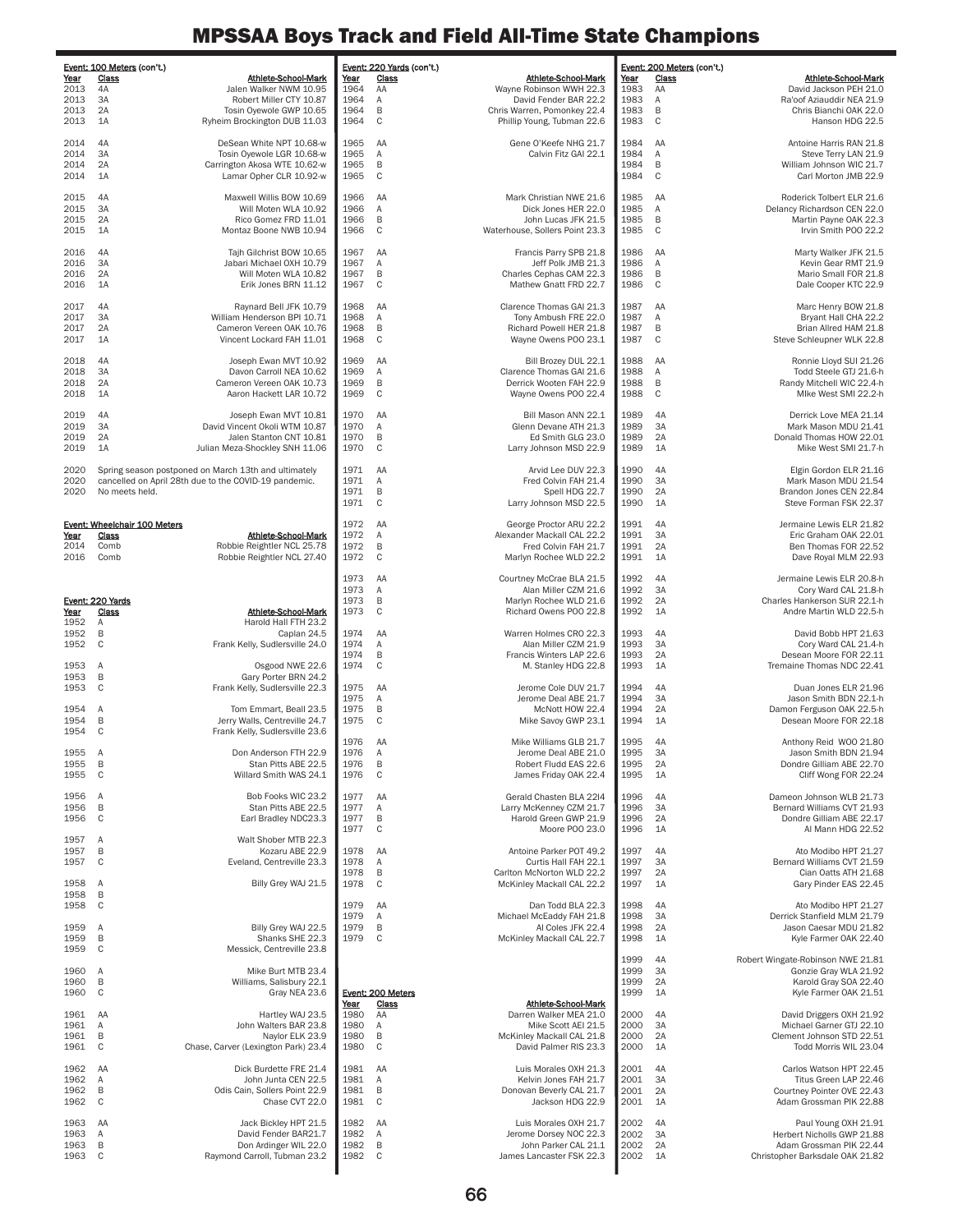|              | Event: 200 Meters (con't.)                                                                                    |              |                   | Event: 440 Yards (con't.)                         |              | Event: 440 Yards (con't.) |                                                         |
|--------------|---------------------------------------------------------------------------------------------------------------|--------------|-------------------|---------------------------------------------------|--------------|---------------------------|---------------------------------------------------------|
| Year         | Class<br><b>Athlete-School-Mark</b>                                                                           | Year         | Class             | Athlete-School-Mark                               | <u>Year</u>  | Class                     | Athlete-School-Mark                                     |
| 2003<br>2003 | 4A<br>Serge McGill SUI 21.71<br>3A<br>Tommy Breaux RAN 21.94                                                  | 1953<br>1953 | Α<br>B            | David Leas BLA 52.4<br>Ken Jones BRN 54.7         | 1975<br>1975 | AA<br>Α                   | Jerome Cole DUV 49.1<br>Clarence Franklin FAH 49.0      |
| 2003         | 2A<br>Courtney Knight LAC 22.41                                                                               | 1953         | $\mathbb C$       | Stanley Dunn WAS 57.5                             | 1975         | B                         | Raymond Hicks CAL 50.3                                  |
| 2003         | 1A<br>Stann Waithe LCR 21.93                                                                                  |              |                   |                                                   | 1975         | C                         | David Taylor RIS 52.2                                   |
|              |                                                                                                               | 1954         | Α                 | Ronnie Crown SUI 52.3                             |              |                           |                                                         |
| 2004<br>2004 | 4A<br>Serge McGill SUI 21.69<br>3A<br>Jared Fagan WLA 21.60                                                   | 1954<br>1954 | B<br>$\mathsf{C}$ | Ken Jones BRN 51.9<br>Ron Hunt, Sudlersville 57.1 | 1976<br>1976 | AA<br>Α                   | Haywood Johnson BLA 48.0<br>Charles Butler THS 48.9     |
| 2004         | 2A<br>Audrey Lee SOA 22.03                                                                                    |              |                   |                                                   | 1976         | B                         | Raymond Hicks CAL 50.0                                  |
| 2004         | 1A<br>Tony Cole OAK 21.97                                                                                     | 1955         | Α                 | Tom Emmert, Beall 52.6                            | 1976         | C                         | Keith McElroy SMI 51.4                                  |
|              |                                                                                                               | 1955         | B                 | Schuttes WHE 55.5                                 |              |                           |                                                         |
| 2005<br>2005 | 4A<br>Howard Bailey OXH 21.77<br>3A<br>Orlando Brown MVT 22.17-w                                              | 1955         | C                 | Kenneth Jones BRN 54.7                            | 1977<br>1977 | AA<br>Α                   | Gerald Chasten BLA 49.3<br>Robert Lee OXH 49.7          |
| 2005         | 2A<br>Wayne Moten FOR 22.34-w                                                                                 | 1956         | A                 | Tom Gunlock BCC 54.1                              | 1977         | B                         | Mike Dickerson HOW 50.2                                 |
| 2005         | Greg Brooks POO 22.23<br>1A                                                                                   | 1956         | B                 | Jim Jennison OXH 55.3                             | 1977         | C                         | Dale Drum MID 50.8                                      |
|              |                                                                                                               | 1956         | $\mathbb C$       | Leroy Richardson WAS 58.8                         |              |                           |                                                         |
| 2006<br>2006 | 4A<br>Terrill McCombs ELR 21.35<br>3A<br>Zach Brown WLD 21.52                                                 | 1957         | A                 | Jerry Gibbs SUI 51.7                              | 1978<br>1978 | AA<br>Α                   | Bob DeSantis REP 49.2<br>John Wallace FAH 49.1          |
| 2006         | 2A<br>Brandon Weeks WIC 22.03                                                                                 | 1957         | B                 | Lowbaugh OXH 54.2                                 | 1978         | B                         | Carlton McNorton WLD 48.6                               |
| 2006         | Chad Brown SMI 22.13<br>1A                                                                                    | 1957         | C                 | Cherenko, Centreville 56.1                        | 1978         | C                         | Dale Drum MID 50.8                                      |
|              |                                                                                                               |              |                   |                                                   |              |                           |                                                         |
| 2007<br>2007 | 4A<br>Kwame Johnson PKV 21.55<br>3A<br>Corryl Boyd WLA 21.88                                                  | 1958<br>1958 | Α<br>B            | L. Smith FRE 52.0                                 | 1979<br>1979 | AA<br>Α                   | Oliver Bridges SUI 48.6<br>Tyrone Cross FAH 48.6        |
| 2007         | 2A<br>Jarell Hasan NHG 21.70                                                                                  | 1958         | C                 |                                                   | 1979         | B                         | Lorenzo McMillan HER 50.5                               |
| 2007         | 1A<br>Anthony Drumgoole DGH 22.08                                                                             |              |                   |                                                   | 1979         | C                         | Keith Swann MDU 50.9                                    |
|              |                                                                                                               | 1959         | A                 | Charlie Stauffer TOW 51.9                         |              |                           |                                                         |
| 2008<br>2008 | 4A<br>Jonathan Haughton MTB 21.91-w<br>3A<br>Devon Smith WLA 21.43                                            | 1959<br>1959 | B<br>$\mathbb C$  | Gardner FRA 53.5<br>Dehahn LAC 55.6               |              | Event: 400 Meters         |                                                         |
| 2008         | 2A<br>Arlando Scott NPT 21.90-w                                                                               |              |                   |                                                   | Year         | Class                     | <b>Athlete-School-Mark</b>                              |
| 2008         | Anthony Drumgoole DGH 22.06<br>1A                                                                             | 1960         | Α                 | Richard Grimsley NWD 51.8                         | 1980         | AA                        | Bill Shelton ELR 47.1                                   |
|              |                                                                                                               | 1960         | B                 | Ballard, Somerset 53.7                            | 1980         | Α                         | John Wallace FAH 48.7                                   |
| 2009<br>2009 | 4A<br>Jonathan Haughton MTB 21.86<br>3A<br>Devon Smith WLA 21.88                                              | 1960         | C                 |                                                   | 1980<br>1980 | B<br>C                    | Jim Bracey NOC 49.2<br>Paul Brandenburg RIS 50.7        |
| 2009         | 2A<br>Avery Graham CLK 21.99                                                                                  | 1961         | AA                | Ramsey Thomas CAT 49.9                            |              |                           |                                                         |
| 2009         | 1A<br>Anthony Drumgoole DGH 22.36                                                                             | 1961         | Α                 | David Clem FTH 54.1                               | 1981         | AA                        | Bill Shelton ELR 46.8                                   |
|              |                                                                                                               | 1961         | B                 | Gray NEA 52.6                                     | 1981         | Α                         | Mike Scott AEI 48.3                                     |
| 2010<br>2010 | Reginald Steele PBR 22.05<br>4A<br>3A<br>Ronald Darby POT 21.95                                               | 1961         | $\mathbb C$       | Courtney, Carver (Lexington Park) 52.9            | 1981<br>1981 | B<br>C                    | Avery Price JMB 49.4<br>Keith Bruce HDG 49.8            |
| 2010         | 2A<br>Kevin Swann LCE 22.16                                                                                   | 1962         | AA                | Bill Hildebrand FRE 50.3                          |              |                           |                                                         |
| 2010         | 1A<br>Juleon Killikelly-Lee WTE 22.15                                                                         | 1962         | Α                 | Fawell FAH 53.2                                   | 1982         | AA                        | Santio Barbosa OXH 49.1                                 |
|              |                                                                                                               | 1962         | B                 | Dexton Smith, Worcester 52.0                      | 1982         | Α                         | Rodney Giles NOC 49.2                                   |
| 2011<br>2011 | 4A<br>Champ Page HWI 21.97<br>3A<br>Ronald Darby POT 21.37                                                    | 1962         | C                 | Irvine, Central Consolidated 56.0                 | 1982<br>1982 | B<br>C                    | Carl Morton JMB 49.0<br>Novell Jackson HDG 49.4         |
| 2011         | 2A<br>Jasper Savoy GWP 22.27                                                                                  | 1963         | AA                | Rick Gibson NWD 50.0                              |              |                           |                                                         |
| 2011         | 1A<br>Deven Patterson CTT 22.04                                                                               | 1963         | Α                 | Robert Wallace FTH 49.5                           | 1983         | AA                        | David Jackson PEH 47.2                                  |
|              |                                                                                                               | 1963         | B                 | Earl Wake, Sollers Pt./Turner, Williamsport 52.2  | 1983         | Α                         | Rodney Giles NOC 47.8                                   |
| 2012<br>2012 | 4A<br>David Winter SUI 21.12<br>3A<br>Ronald Darby POT 21.42                                                  | 1963         | $\mathbb C$       | Joe Lewis, Havre de Grace Cons. 51.2              | 1983<br>1983 | B<br>C                    | Charles Johnson JOP 48.7<br>Kelwyn Love HAM 49.4        |
| 2012         | 2A<br>Jasper Savoy GWP 21.47                                                                                  | 1964         | AA                | Sam Snoberger DUV 50.3                            |              |                           |                                                         |
| 2012         | 1A<br>Derrick Kitrell NWT 22.43                                                                               | 1964         | Α                 | Robert Wallace FTH 49.3                           | 1984         | AA                        | Antoine Harris RAN 48.7                                 |
|              |                                                                                                               | 1964         | B                 | Earl Wake, Sollers Point 51.4                     | 1984         | Α                         | Lee FRA 49.2                                            |
| 2013<br>2013 | 4A<br>Jalen Walker NWM 22.26<br>3A<br>Nate Gainey MTH 21.90                                                   | 1964         | C                 | Joe Lewis, Havre de Grace Cons. 49.2              | 1984<br>1984 | B<br>C                    | Jeff Coates BAR 49.2<br>Carl Morton JMB 48.8            |
| 2013         | 2A<br>Marcell Preston LAR 21.64                                                                               | 1965         | AA                | Sam Snoberger DUV 49.9                            |              |                           |                                                         |
| 2013         | 1A<br>Carrington Akosa WTE 22.11                                                                              | 1965         | Α                 | Gordy, Salisbury 50.0                             | 1985         | AA                        | Robert Bailey LAR 48.4                                  |
|              |                                                                                                               | 1965         | B                 |                                                   | 1985         | Α                         | Delancy Richardson CEN 48.7                             |
| 2014<br>2014 | Maxwell Willis BOW 21.39-w<br>4A<br>3A<br>Tosin Oyewole LGR 21.53-w                                           | 1965         | C                 | Joe Lewis, Havre de Grace Cons. 48.9              | 1985<br>1985 | B<br>C                    | Edgar Hall FOR 50.7<br>George James STD 49.9            |
| 2014         | 2A<br>Carrington Akosa WTE 21.15-w                                                                            | 1966         | AA                | Ed Bowie CRO 48.9                                 |              |                           |                                                         |
| 2014         | Lamar Opher CLR 22.01-w<br>1A                                                                                 | 1966         | Α                 | William Smallwood FAH 51.0                        | 1986         | AA                        | Marty Walker JFK 47.6                                   |
|              |                                                                                                               | 1966         | B                 | Gordy, Salisbury 50.5                             | 1986         | Α                         | George Fearwell SUR 49.3                                |
| 2015<br>2015 | Maxwell Willis BOW 21.27<br>4A<br>3A<br>Darnell Pratt MTH 21.86                                               | 1966         | $\mathsf{C}$      | E. Jackson, Woodson 52.8                          | 1986<br>1986 | B<br>C                    | John Robertson CEN 47.9<br>Lamar Hall BEA 50.4          |
| 2015         | 2A<br>Rico Gomez FRD 21.85                                                                                    | 1967         | AA                | Rick Randall SPB 50.2                             |              |                           |                                                         |
| 2015         | 1A<br>Montaz Boone NWB 22.28                                                                                  | 1967         | Α                 | Bill Winston FAH 50.8                             | 1987         | AA                        | Ed Lartey FRI 48.6                                      |
|              | Brian Nelson CHF 21.98                                                                                        | 1967         | B                 | Donald Holmes LAC 52.0                            | 1987         | Α                         | Steve Reddick POT 49.2                                  |
| 2016<br>2016 | 4A<br>3A<br>Jabari Michael OXH 21.77                                                                          | 1967         | C                 | Jerry Owens POO 51.7                              | 1987<br>1987 | В<br>C                    | Kevin Gittings ABE 49.3<br>Shawn Simon JMB 49.7         |
| 2016         | 2A<br>Will Moten WLA 22.03                                                                                    | 1968         | AA                | Dennis Lopata OVE 49.2                            |              |                           |                                                         |
| 2016         | Erik Jones BRN 22.57<br>1A                                                                                    | 1968         | Α                 | William Winston FAH 50.3                          | 1988         | AA                        | Jerry Roney WOO 47.69                                   |
|              |                                                                                                               | 1968         | B                 | Donald Holmes LAC 51.6                            | 1988         | Α                         | Danny Johnson LAU 48.7-h                                |
| 2017<br>2017 | 4A<br>Mayan McClain SPB 21.81<br>3A<br>Davon Carroll NEA 21.92                                                | 1968         | C                 | Jerry Owens POO 51.3                              | 1988<br>1988 | B<br>C                    | Dwayne Freeman SHG 48.1-h<br>Harold Williams MLM 50.9-h |
| 2017         | 2A<br>Jordan Cofield NWT 22.16                                                                                | 1969         | AA                | Paul Seesman REP 49.0                             |              |                           |                                                         |
| 2017         | Ellis Brown PIK 22.30<br>1A                                                                                   | 1969         | Α                 | James Mapp JMB 49.7                               | 1989         | 4A                        | Derrick Love MEA 48.24                                  |
|              |                                                                                                               | 1969         | B                 | Larry Calhoun FAH 50.4                            | 1989         | 3A                        | Dan Johnson LAU 49.41                                   |
| 2018<br>2018 | Malik Prince ELR 21.90<br>4A<br>3A<br>Davon Carroll NEA 21.52                                                 | 1969         | $\mathbb C$       | Harry Owens POO 51.4                              | 1989<br>1989 | 2A<br>1A                  | Terry Venable ABE 49.76<br>Curtis Piper FSK 51.52       |
| 2018         | Brandon James NWT 21.62<br>2A                                                                                 | 1970         | AA                | Bob Parry SPB 49.1                                |              |                           |                                                         |
| 2018         | Aaron Hackett LAR 21.61<br>1A                                                                                 | 1970         | Α                 | Earl Prince CEN 49.2                              | 1990         | 4A                        | Anthony Battle ELR 49.00                                |
|              |                                                                                                               | 1970         | B                 | Richard Thomas GLG 50.8                           | 1990         | 3A                        | Kirk Hewling JFK 49.27                                  |
| 2019<br>2019 | Joseph Ewan MVT 22.10<br>4A<br>3A<br>David Vincent Okoli WTM 22.32                                            | 1970         | $\mathbb C$       | Mike Cline WIL 51.9                               | 1990<br>1990 | 2A<br>1A                  | Al Eddings PKS 49.74<br>Robert Lee MLM 51.21            |
| 2019         | 2A<br>Clayton Tyler EAS 21.99                                                                                 | 1971         | AA                | Bob Parry SPB 47.8                                |              |                           |                                                         |
| 2019         | Miles Gray FRD 22.46<br>1A                                                                                    | 1971         | Α                 | Nick Morrison SCL 50.5                            | 1991         | 4A                        | Clive Brooks BCC 47.82                                  |
|              |                                                                                                               | 1971         | B                 | Richard Thomas GLG 50.0                           | 1991         | 3A                        | Kareem Lamb CAT 49.16                                   |
| 2020<br>2020 | Spring season postponed on March 13th and ultimately<br>cancelled on April 28th due to the COVID-19 pandemic. | 1971         | C                 | Swann FRD 52.0                                    | 1991<br>1991 | 2A<br>1A                  | Barry Duvall WTM 50.77<br>Keith Reid MAR 50.78          |
| 2020         | No meets held.                                                                                                | 1972         | AA                | Bob Parry SPB 48.6                                |              |                           |                                                         |
|              |                                                                                                               | 1972         | Α                 | Brian Vilkaitis JFK 49.2                          | 1992         | 4A                        | Sam Lomax NCT 48.6-h                                    |
|              | Event: Wheelchair 200 Meters                                                                                  | 1972         | B<br>$\mathsf{C}$ | Mitch Williams FSK 50.1                           | 1992         | 3A                        | Mike Hillman POT 49.6-h                                 |
| Year<br>2014 | Class<br><b>Athlete-School-Mark</b><br>Comb<br>Robbie Reightler NCL 50.55                                     | 1972         |                   | Marlyn Rochee WLD 51.2                            | 1992<br>1992 | 2A<br>1A                  | Leon Moore SUR 49.7-h<br>Josh Novak CTT 51.9-h          |
| 2015         | Robbie Reightler NCL 57.49<br>Comb                                                                            | 1973         | AA                | Gerald Johnson ARU 49.5                           |              |                           |                                                         |
|              |                                                                                                               | 1973         | Α                 | Bob Cela FRA 49.0                                 | 1993         | 4A                        | John McFarland GAI 49.57                                |
|              |                                                                                                               | 1973<br>1973 | B<br>C            | Mitch Williams FSK 49.6                           | 1993<br>1993 | 3A<br>2A                  | Robert Fountain THS 49.10                               |
| Year         | Event: 440 Yards<br>Class<br><b>Athlete-School-Mark</b>                                                       |              |                   | Ray Lee GWP 51.6                                  | 1993         | 1A                        | Damon Ferguson OAK 49.39<br>Scott Kriet FSK 50.62       |
| 1952         | Wade Markley MTB 54.8<br>Α                                                                                    | 1974         | AA                | Jerry Fuller MTB 49.1                             |              |                           |                                                         |
| 1952         | B<br>Fountain EAS 56.7                                                                                        | 1974         | Α                 | Bob Cela FRA 49.3                                 |              |                           |                                                         |
| 1952         | $\mathsf{C}$<br>Sonder, Clarksville 60.7                                                                      | 1974<br>1974 | B<br>C            | Clarence Franklin FAH 50.2<br>Ray Lee GWP 51.5    |              |                           |                                                         |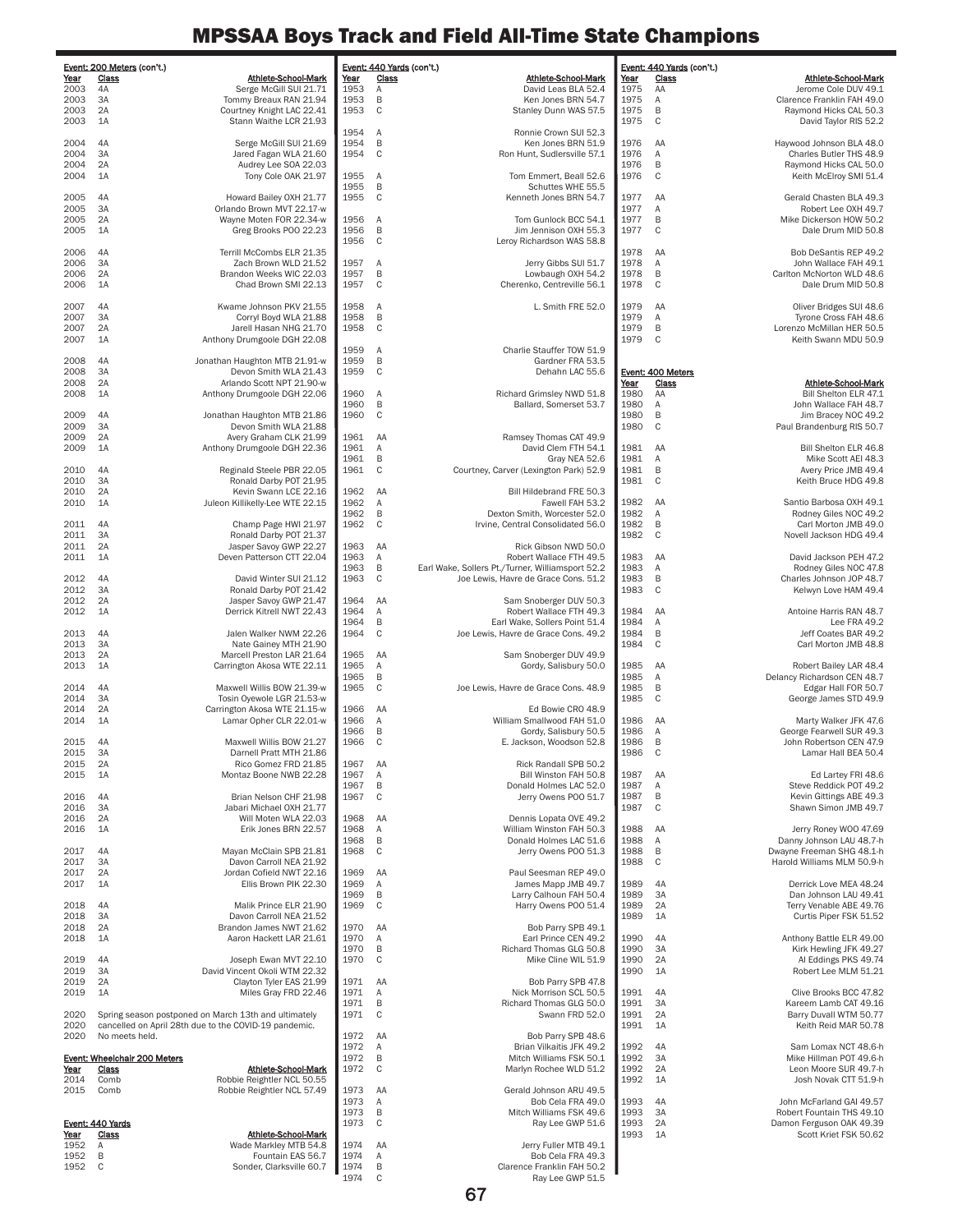|              | <u>Event: 400 Meters</u> (con't.) | Athlete-School-Mark                                    | Year         | Event: 400 Meters (con't.)<br>Class | Athlete-School-Mark                                                                                           |              | Event: 880 Yards (con't.) |                                                              |
|--------------|-----------------------------------|--------------------------------------------------------|--------------|-------------------------------------|---------------------------------------------------------------------------------------------------------------|--------------|---------------------------|--------------------------------------------------------------|
| Year<br>1994 | <b>Class</b><br>4A                | Anthony Stuckey MVT 48.4                               | 2014         | 4A                                  | Antonio Coleman BOW 48.01                                                                                     | Year<br>1964 | <b>Class</b><br>AA        | Athlete-School-Mark<br>Dave Patrick KEN 1:54.8               |
| 1994         | 3A                                | Peter Kimball WWH 48.81                                | 2014         | 3A                                  | Deyvon Howell LAC 49.35                                                                                       | 1964         | Α                         | Bob Thomas SPP 2:01.1                                        |
| 1994<br>1994 | 2A<br>1A                          | Damon Ferguson OAK 49.78<br>Desean Moore FOR 49.09     | 2014<br>2014 | 2A<br>1A                            | Carrington Akosa WTE 48.45<br>Maury Sall PIK 48.97                                                            | 1964<br>1964 | B<br>C                    | McGowan, Sollers Point 2:01.9<br>Reuben Beauchamp WAS 1:59.9 |
|              |                                   |                                                        |              |                                     |                                                                                                               |              |                           |                                                              |
| 1995         | 4A                                | James Carter MVT 47.96                                 | 2015         | 4A                                  | Maxwell Willis BOW 48.18                                                                                      | 1965         | AA                        | Dave Schultz OVE 1:55.7                                      |
| 1995<br>1995 | 3A<br>2A                          | Keith Ford DUV 48.21<br>Dondre Gilliam ABE 49.90       | 2015<br>2015 | 3A<br>2A                            | Darnell Pratt MTH 48.53<br>Rico Gomez FRD 48.29                                                               | 1965<br>1965 | Α<br>$\mathsf B$          | George Minarik PEH 1:57.9                                    |
| 1995         | 1A                                | Cliff Wong FOR 48.94                                   | 2015         | 1A                                  | Trevon Jones NOG 50.23                                                                                        | 1965         | $\mathsf{C}$              | Jan Eliasson WAS 2:00.1                                      |
|              |                                   |                                                        |              |                                     |                                                                                                               |              |                           |                                                              |
| 1996         | 4A                                | Dameon Johnson WLB 47.70                               | 2016         | 4A<br>3A                            | Jacari Ramsey SPB 49.41                                                                                       | 1966         | AA                        | Rick Kell KEN 1:57.3                                         |
| 1996<br>1996 | 3A<br>2A                          | Jared Howard ATH 49.27<br>Dondre Gilliam ABE 48.84     | 2016<br>2016 | 2A                                  | Aaron Robinson OXH 48.78<br>Thomas Alcorn WLA 48.44                                                           | 1966<br>1966 | Α<br>$\sf B$              | Jay Cuthbert FRA 1:59.0<br>Eugene Dean FSK 2:02.9            |
| 1996         | 1A                                | Aaron Howard FSK 51.58                                 | 2016         | 1A                                  | Ajahn Very NWB 50.71                                                                                          | 1966         | $\mathbb C$               | John Britton WAS 2:05.0                                      |
| 1997         | 4A                                | Ato Modibo HPT 46.24                                   | 2017         | 4A                                  | Ken Nelson HPT 47.99                                                                                          | 1967         | AA                        | Rick Kell KEN 1:55.1                                         |
| 1997         | 3A                                | Ajamu Kitwana RMT 49.41                                | 2017         | 3A                                  | Aaron Robinson OXH 47.81                                                                                      | 1967         | Α                         | James Goure WCH 2:00.8                                       |
| 1997         | 2A                                | Dain Lewis WLD 49.06                                   | 2017         | 2A                                  | Thomas Alcorn WLA 48.74                                                                                       | 1967         | $\sf B$                   | Donald Holmes LAC 2:04.3                                     |
| 1997         | 1A                                | Aaron Howard FSK 50.72                                 | 2017         | 1A                                  | Ellis Brown PIK 48.77                                                                                         | 1967         | $\mathbb C$               | John Britton WAS 2:03.8                                      |
| 1998         | 4A                                | Ato Modibo HPT 46.33                                   | 2018         | 4A                                  | Donnell Carter NPT 48.50                                                                                      | 1968         | AA                        | Dave Solomon REP 1:54.5                                      |
| 1998         | 3A                                | Derrick Stanfield MLM 47.86                            | 2018         | 3A                                  | Ariq Nixon MLM 49.14                                                                                          | 1968         | Α                         | Frank Latimer CEN 1:57.8                                     |
| 1998<br>1998 | 2A<br>1A                          | Demond Mullen SOA 49.35<br>Kyle Farmer OAK 49.56       | 2018<br>2018 | 2A<br>1A                            | Brandon James NWT 47.96<br>Aharon Luster LAR 50.40                                                            | 1968<br>1968 | B<br>C                    | Eridinger NCL 2:02.1<br>Harry Owens POO 2:06.0               |
|              |                                   |                                                        |              |                                     |                                                                                                               |              |                           |                                                              |
| 1999         | 4A                                | James Graham NWE 47.32                                 | 2019         | 4A                                  | Eryk Goode PEH 49.66                                                                                          | 1969         | AA                        | Bob Wheeler DUL 1:52.9/1:52.3c                               |
| 1999<br>1999 | 3A<br>2A                          | Derrick Stanfield MLM 48.86<br>Karold Gray SOA 49.99   | 2019<br>2019 | 3A<br>2A                            | Emmanuel Ibeh RES 49.73<br>Damon Brockenberry HAM 48.66                                                       | 1969<br>1969 | Α<br>$\sf B$              | Tacque Peyton GAI 1:59.2<br>Greg Huntsberry BOO 2:01.8       |
| 1999         | 1A                                | Kyle Farmer OAK 48.85                                  | 2019         | 1A                                  | Miles Gray FRD 49.02                                                                                          | 1969         | $\mathbb C$               | Jones SOM 2:05.6                                             |
|              |                                   |                                                        |              |                                     |                                                                                                               |              |                           |                                                              |
| 2000<br>2000 | 4A<br>3A                          | Dwayne Thomas NWE 47.74<br>Luis George LGR 49.28       | 2020<br>2020 |                                     | Spring season postponed on March 13th and ultimately<br>cancelled on April 28th due to the COVID-19 pandemic. | 1970<br>1970 | AA<br>Α                   | Bob Wheeler DUL 1:55.3<br>Dale Bateman LAU 1:47.7            |
| 2000         | 2A                                | Marques Sneed CAT 49.29                                | 2020         | No meets held.                      |                                                                                                               | 1970         | B                         | Nelson Snyder HER 2:00.6                                     |
| 2000         | 1A                                | Kyle Farmer OAK 47.81                                  |              |                                     |                                                                                                               | 1970         | C                         | Allnutt POO 2:02.7                                           |
| 2001         | 4A                                | Jamaal Wright NWE 49.33                                |              |                                     |                                                                                                               | 1971         | AA                        | Gordon Oliver BCC 1:55.9                                     |
| 2001         | 3A                                | Vincent Brown FRI 49.40                                |              | <b>Event: Wheelchair 400 Meters</b> |                                                                                                               | 1971         | Α                         | Dale Bateman LAU 1:56.0                                      |
| 2001         | 2A                                | Germain Bryant SUR 49.46                               | Year         | <b>Class</b>                        | <b>Athlete-School-Mark</b>                                                                                    | 1971         | B                         | Richard Thomas GLG 1:58.3                                    |
| 2001         | 1A                                | Dominique Richmond SHG 48.49                           | 2010         | Comb                                | Ben Mayforth BAR 1:18.76                                                                                      | 1971         | $\mathbb C$               | George Brooks GWP 2:00.0                                     |
| 2002         | 4A                                | Paul Young OXH 47.85                                   | 2011         | Comb                                | Ben Mayforth BAR 1:12.19                                                                                      | 1972         | AA                        | Dave Sandridge PKD 1:53.2/1:52.6c                            |
| 2002         | 3A<br>2A                          | Herbert Nicholls GWP 47.48<br>Andrew Peresta SOA 50.18 | 2012         | Comb                                |                                                                                                               | 1972         | Α<br>$\sf B$              | Joe Farinholt WES 1:57.0                                     |
| 2002<br>2002 | 1A                                | Stann Waithe LCR 48.50                                 |              |                                     | Ben Mayforth BAR 1:08.87                                                                                      | 1972<br>1972 | $\mathbb C$               | Nelson Snyder HER 2:00.9<br>Paul Brady RIS 2:03.0            |
|              |                                   |                                                        |              |                                     |                                                                                                               |              |                           |                                                              |
| 2003         | 4A<br>3A                          | Serge McGill SUI 48.35                                 |              | Event: 880 Yards                    |                                                                                                               | 1973<br>1973 | AA<br>Α                   | Dave Sandridge PKD 1:53.5                                    |
| 2003<br>2003 | 2A                                | Dean Lee MDU 48.55<br>Andrew Peresta SOA 48.78         | Year         | Class                               | <b>Athlete-School-Mark</b>                                                                                    | 1973         | B                         | Jack Bindl CZM 1:57.6<br>Mark Smith FRE 1:58.9               |
| 2003         | 1A                                | Stan Waithe LCR 48.57                                  | 1952         | Α                                   | (Tie) Charlie Hartman FTH/Bob Goldbach MTB 2:08.6                                                             | 1973         | C                         | Paul Brady RIS 2:01.7                                        |
| 2004         | 4A                                |                                                        | 1952<br>1952 | B<br>$\mathsf{C}$                   | Dulin EAS 2:13.3                                                                                              | 1974         | AA                        |                                                              |
| 2004         | 3A                                | Serge McGill SUI 48.75<br>Courtney Knight LAC 49.34    |              |                                     | Cahall, Sudlersville 3:01.9                                                                                   | 1974         | Α                         | Jim Peterson WHE 1:55.7<br>Bob Cela FRA 1:58.4               |
| 2004         | 2A                                | Drew Graybeal GLG 49.71                                | 1953         | Α                                   | Bob Goldbach MTB 2:08.7                                                                                       | 1974         | $\sf B$                   | Roderick Simpkins FRE 1:59.9                                 |
| 2004         | 1A                                | Karlton McCullough OAK 49.80                           | 1953<br>1953 | B<br>$\mathsf{C}$                   | Bob Walls, Centreville                                                                                        | 1974         | C                         | Mark Pearl MID 1:58.4                                        |
| 2005         | 4A                                | Romaine McKay ELR 48.11                                |              |                                     |                                                                                                               | 1975         | AA                        | Richard Brody WWH 1:55.0                                     |
| 2005         | 3A                                | Corryl Boyd WLA 49.63                                  | 1954         | Α                                   | Phillip Parisius HOW 2:06.9                                                                                   | 1975         | Α                         | Glenn Wright OXH 1:58.2                                      |
| 2005<br>2005 | 2A<br>1A                          | Wayne Moten FOR 49.73<br>Kevin Johnson DGH 49.68       | 1954<br>1954 | B<br>$\mathsf{C}$                   | Jerry Walls, Centreville 2:13.1<br>Patrick Walters WAS 2:14.1                                                 | 1975<br>1975 | B<br>C                    | Randy Artz WIL 1:59.2<br>Dennis Albright BEA 2:05.7          |
|              |                                   |                                                        |              |                                     |                                                                                                               |              |                           |                                                              |
| 2006         | 4A                                | Terrill McCombs ELR 48.03                              | 1955         | Α                                   | Pete Fritz TOW 2:05.5                                                                                         | 1976         | AA                        | Richard Brody WWH 1:54.8                                     |
| 2006<br>2006 | 3A<br>2A                          | Corryl Boyd WLA 47.96<br>Andrew Scott EVT 49.45        | 1955<br>1955 | B<br>$\mathbb C$                    | Bill Lawrence RIS 2:07.05<br>Thomas, Hampstead 2:12.1                                                         | 1976<br>1976 | Α<br>B                    | Anthony Ehman SUR 1:56.3<br>Chuck Driesnack CEN 1:56.9       |
| 2006         | 1A                                | Saphon Hamilton BHM 50.56                              |              |                                     |                                                                                                               | 1976         | C                         | Dennis Stoner SMI 2:03.3                                     |
|              |                                   |                                                        | 1956         | Α                                   | Jerry Raftery MTB 2:02.5                                                                                      |              |                           |                                                              |
| 2007<br>2007 | 4A<br>3A                          | Donte Holmes ELR 47.94<br>Corryl Boyd WLA 47.95        | 1956<br>1956 | B<br>$\mathsf{C}$                   | Bill Lawrence RIS 2:07.3<br>John Barnes WAS 2:13.4                                                            | 1977<br>1977 | AA<br>Α                   | Bob DeSantis REP 1:56.5<br>Darren Geary LAC 1:56.7           |
| 2007         | 2A                                | Phil Moorehead HAM 48.37                               |              |                                     |                                                                                                               | 1977         | B                         | Steve Gorsuch FSK 1:58.7                                     |
| 2007         | 1A                                | Marcus Miles WAS 49.55                                 | 1957<br>1957 | Α<br>B                              | Len Patrick KEN 2:04.8<br>Craft ABE 2:07.4                                                                    | 1977         | $\mathsf{C}$              | Steve Collins SMI 1:59.9                                     |
| 2008         | 4A                                | Leslie Murray HPT 48.33                                | 1957         | $\mathsf{C}$                        | Gilbert Hardesty SOA 2:07.4                                                                                   | 1978         | AA                        | Bob DeSantis REP 1:54.5                                      |
| 2008         | 3A                                | Justin Murdock MEA 47.51                               |              |                                     |                                                                                                               | 1978         | Α                         | Darren Geary LAC 1:54.1                                      |
| 2008<br>2008 | 2A<br>1A                          | Joshua King MDU 49.36<br>Jordan Pridgen DGH 50.10      | 1958<br>1958 | Α<br>B                              | Dick Smith PKV 2:02.2                                                                                         | 1978<br>1978 | $\sf B$<br>C              | Steve Gorsuch FSK 1:56.6<br>Steve Collins SMI 1:58.8         |
|              |                                   |                                                        | 1958         | $\mathsf{C}$                        | John Barnes WAS 2:06.8                                                                                        |              |                           |                                                              |
| 2009         | 4A                                | George Empty CHF 48.26                                 |              |                                     |                                                                                                               | 1979         | AA                        | Bruce Trout LAU 1:56.4                                       |
| 2009<br>2009 | 3A<br>2A                          | Dominic Clarke TUS 48.92<br>Micheal Houston BPI 49.06  | 1959<br>1959 | Α<br>B                              | Sal Rainiori KEN 2:99.7<br>Herron ELK 2:07.7                                                                  | 1979<br>1979 | Α<br>B                    | Michael White CEN 1:52.7/1:52.1c<br>Brian Godette JFK 1:58.9 |
| 2009         | 1A                                | Dana Smothers HVT 49.88                                | 1959         | C                                   | Gordy Moiles WAS 2:13.3                                                                                       | 1979         | C                         | Keith Swann MDU 2:03.5                                       |
|              |                                   |                                                        |              |                                     |                                                                                                               |              |                           |                                                              |
| 2010<br>2010 | 4A<br>3A                          | Randall Gross NPT 49.18<br>Brandon Addison WTM 48.25   | 1960<br>1960 | Α<br>B                              | Gimmel BCC 2:06<br>Sharp NCN 2:05.4                                                                           |              |                           |                                                              |
| 2010         | 2A                                | Terrance Drew OAK 48.22                                | 1960         | $\mathsf C$                         | Burgess Blevens WAS 2:05.9                                                                                    |              |                           |                                                              |
| 2010         | 1A                                | Deven Patterson CTT 48.51                              |              |                                     |                                                                                                               |              | Event: 800 Meters         |                                                              |
| 2011         | 4A                                | Champ Page HWI 47.82                                   | 1961<br>1961 | AA<br>Α                             | Rich Newton SHG 2:00.0<br>Jeff Norris ALL 2:07.3                                                              | Year<br>1980 | <b>Class</b><br>AA        | Athlete-School-Mark<br>Paul Sewell WOO 1:51.7                |
| 2011         | 3A                                | Dorian Clagget BPI 48.76                               | 1961         | B                                   | Ronald Bower BOO 2:06.2                                                                                       | 1980         | Α                         | Garland Brown MLM 1:55.4                                     |
| 2011         | 2A                                | Yelnats Calvin LAN 49.31                               | 1961         | $\mathsf{C}$                        | Wainright HDG 2:07.0                                                                                          | 1980         | B                         | Coleman Goldsborough EAS 1:58.8                              |
| 2011         | 1A                                | Deven Patterson CTT 48.01                              | 1962         | AA                                  | Rich Newton SHG 1:55.1                                                                                        | 1980         | C                         | Dennis Grandstaff CTT 1:59.0                                 |
| 2012         | 4A                                | Champ Page HWI 47.27                                   | 1962         | Α                                   | Blanchette ARU 2:05.5                                                                                         | 1981         | AA                        | Brian Garland BLA 1:54.3                                     |
| 2012         | 3A                                | Erick Soetje RVH 48.81                                 | 1962         | B                                   | David Louden, Sollers Point 2:00.6                                                                            | 1981         | Α                         | Patrick Gragan LAP 1:55.9                                    |
| 2012<br>2012 | 2A<br>1A                          | Brandon Chase EDG 47.25<br>Matt Smith NCL 48.76        | 1962         | $\mathsf{C}$                        | Parker HDG 2:09.0                                                                                             | 1981<br>1981 | $\sf B$<br>C              | Vencent Gardon EDG 1:55.5<br>Keith Bruce HDG 1:57.3          |
|              |                                   |                                                        | 1963         | AA                                  | Dave Patrick KEN 1:58.3                                                                                       |              |                           |                                                              |
| 2013         | 4A<br>3A                          | Dorian Claggett BPI 49.13                              | 1963         | Α<br>B                              | Arnold Cornett, Brooklyn Park 2:00.4                                                                          | 1982         | AA                        | Donald Battle SUI 1:51.2                                     |
| 2013         |                                   | Josh Poole CTN 49.50                                   | 1963         |                                     | Rounds, Salisbury 2:00.6                                                                                      | 1982         | Α<br>$\sf B$              | Rodney Giles NOC 1:52.4                                      |
| 2013         | 2A                                | Marcell Preston LAR 49.41                              | 1963         | $\mathsf{C}$                        | Reuben Beauchamp WAS 2:05.1                                                                                   | 1982         |                           | Jeff Coates BAR 1:55.2                                       |
| 2013         | 1A                                | Carrington Akosa WTE 50.10                             |              |                                     |                                                                                                               | 1982         | C                         | Brian Shell HVT 1:58.9                                       |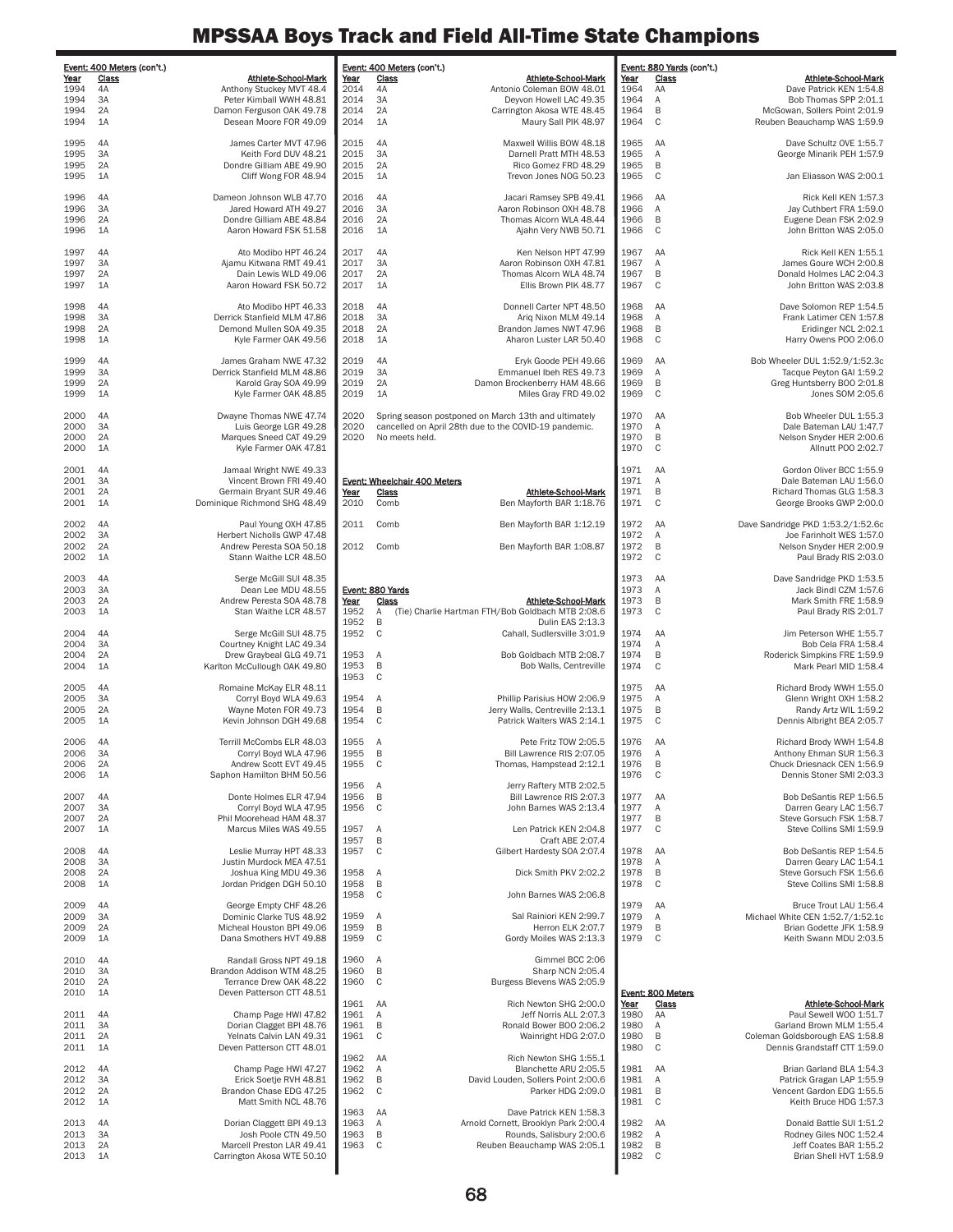|                            | Event: 800 Meters (con't.) |                                                             |              | Event: Mile (con't.) |                                                               |
|----------------------------|----------------------------|-------------------------------------------------------------|--------------|----------------------|---------------------------------------------------------------|
| Year                       | <u>Class</u>               | Athlete-School-Mark                                         | Year         | <u>Class</u>         | <u>Athlete-School-Mark</u>                                    |
| 2003                       | 4Α                         | Brandon Lynch MVT 1:57.02                                   | 1954         | Α                    | Dick Lindemon CAT 4:36.9y                                     |
| 2003<br>2003               | ЗΑ<br>2A                   | Kurt Kuehne URB 1:58.25<br>Brian Leiter FSK 1:58.13         | 1954<br>1954 | В<br>C               | Gerald Loper, Sykesville 4:48.5<br>Emerson Jackson PEV 5:00.6 |
| 2003                       | 1A                         | Jordan Davis ALL 1:57.49                                    |              |                      |                                                               |
|                            |                            |                                                             | 1955         | Α                    | Ed Vachine KEN 4:35.9                                         |
| 2004<br>2004               | 4A<br>ЗΑ                   | Kyle Rauser OLM 1:56.22<br>Brandon Lynch MVT 1:58.42        | 1955<br>1955 | В<br>C               | Beall RMT 4:51.9<br>Robins SDC 4:36.9                         |
| 2004                       | 2Α                         | Drew Graybeal GLG 1:56.99                                   |              |                      |                                                               |
| 2004                       | 1A                         | Karlton McCullough OAK 1:59.59                              | 1956         | Α                    | John Clagett NWE 4:35.2                                       |
|                            |                            |                                                             | 1956         | В                    | Bill Chaycook ARU 4:57.9                                      |
| 2005<br>2005               | 4A<br>ЗΑ                   | Romaine McKay ELR 1:57.44<br>Julius Coleman MVT 1:55.94     | 1956         | C                    | Leroy Richardson WAS 4:57.7                                   |
| 2005                       | 2A                         | Brian Leiter FSK 2:00.32                                    | 1957         | Α                    | Haines WES 4:39.9                                             |
| 2005                       | 1A                         | Garrett Schuler ELK 2:01.25                                 | 1957         | B                    | Smith ABE 5:00.6                                              |
|                            | 4A                         | Kelli Thibou ELR 1:55.24                                    | 1957         | C                    | Skinner, Centreville 4:50.2                                   |
| 2006<br>2006               | ЗΑ                         | Brenton Flurry AEI 1:57.46                                  | 1958         | Α                    | Guy Harper PKV 4:34.1                                         |
| 2006                       | 2A                         | Christopher Anderson FOR 1:56.73                            | 1958         | В                    |                                                               |
| 2006                       | 1A                         | Josh Keyfauver CLS 1:56.33                                  | 1958         | C                    | Bob Garst WLK 4:54.0                                          |
| 2007                       | 4A                         | Kelli Thibou ELR 1:53.73                                    | 1959         | Α                    | Sterling Haines WES 4:39.6                                    |
| 2007                       | ЗΑ                         | Gary Alex AEI 1:56.07                                       | 1959         | В                    | Johnson DAM 4:49.4                                            |
| 2007                       | 2A                         | Brent Dawson CNT 1:56.29                                    | 1959         | C                    | Murphy SDC 4:46                                               |
| 2007                       | 1A                         | Angelo Diggs DGH 1:57.96                                    | 1960         | Α                    | Bill Claus ALL 4:38.7                                         |
| 2008                       | 4A                         | Antonio Palmer GAI 1:54.76                                  | 1960         | B                    | Lippy NCL 4:44.3                                              |
| 2008                       | ЗΑ                         | William Zahorodny DAM 1:52.83                               | 1960         | C                    | Myers, Taneytown 4:50.4                                       |
| 2008                       | 2A                         | Craig Morgan RVH 1:58.37                                    |              |                      |                                                               |
| 2008                       | 1A                         | Anthony Bodgger DGH 1:59.87                                 | 1961<br>1961 | AA<br>Α              | Pete Dalton HPT 4:30.0<br>Jeff Norris ALL 4:42.1              |
| 2009                       | 4A                         | George Empty CHF 1:55.19                                    | 1961         | В                    | Ronald Bowers BOO 4:50.0                                      |
| 2009                       | ЗΑ                         | Ryan O'Connor NOC 1:58.12                                   | 1961         | C                    | Warfield, Havre de Grace Cons. 4:48.0                         |
| 2009                       | 2Α                         | Craig Morgan RVH 1:56.03                                    |              |                      |                                                               |
| 2009                       | 1A                         | Connor Pencek GLG 1:57.27                                   | 1962<br>1962 | AA<br>A              | John Lawlor NWD 4:27.6                                        |
| 2010                       | 4A                         | Connor Gilbert BDN 1:55.82                                  | 1962         | В                    | Healy GAI 4:41.0<br>Glover EDG 4:40.8                         |
| 2010                       | ЗA                         | Ryan O'Connor NOC 1:54.77                                   | 1962         | C                    | Parker HDG 4:49.0                                             |
| 2010                       | 2A                         | Robbie Creese GLG 1:55 20                                   |              |                      |                                                               |
| 2010                       | 1A                         | Carlton Sheppard CVT 1:59.03                                | 1963<br>1963 | AA<br>Α              | Dave Patrick KEN 4:19.0<br>Chris Blanchette ARU 4:34.2        |
| 2011                       | 4A                         | Edose Ibadin DUV 1:52.53                                    | 1963         | В                    | Chester, Maces Lane 4:40.6                                    |
| 2011                       | ЗA                         | Ryan O'Connor NOC 1:52.89                                   | 1963         | C                    | Reuben Beauchamp WAS 4:39.1                                   |
| 2011                       | 2A                         | Kody Wilson NCL 1:54.63                                     |              |                      |                                                               |
| 2011                       | 1A                         | Carlton Sheppard CVT 1:57.33                                | 1964<br>1964 | AA<br>Α              | Dave Patrick KEN 4:14.1<br>Gene Zais FTH 4:31.5               |
| 2012                       | 4A                         | Joshua Trzeciak TSW 1:54.50                                 | 1964         | В                    | John Bennett LEO 4:36.6                                       |
| 2012                       | ЗA                         | Alaric Coker MLM 1:55.79                                    | 1964         | C                    | Reuben Beauchamp WAS 4:32.1                                   |
| 2012                       | 2A<br>1A                   | Alex Schulties NCN 1:55.93                                  |              | AA                   |                                                               |
| 2012                       |                            | Kody Wilson NCL 1:56.78                                     | 1965<br>1965 | Α                    | Steve Karponos WHE 4:22.4<br>George Minarik PEH 4:21.8        |
| 2013                       | 4A                         | Vincent Ciattei PEH 1:54.27                                 | 1965         | В                    |                                                               |
| 2013                       | ЗA                         | Tim Virostek WLD 1:55.18                                    | 1965         | C                    | Jan Eliasson WAS 4:32.3                                       |
| 2013<br>2013               | 2A<br>1A                   | Lenier Tucker EDG 1:57.63<br>Brandon Redmond MTR 2:00.54    | 1966         | AA                   | Steve Karponos WHE 4:20.7                                     |
|                            |                            |                                                             | 1966         | Α                    | George Spencer WES 4:36.6                                     |
| 2014                       | 4A                         | Urgy Eado TSW 1:54.88                                       | 1966         | В                    | Robert Gray LAC 4:24.1                                        |
| 2014                       | ЗA                         | Christopher Heydrick RVH 1:55.43                            | 1966         | C                    | R. Hutchenson STM 4:44.0                                      |
| 2014<br>2014               | 2A<br>1A                   | Terrell Green FRD 1:55.24<br>Grant Dell NCL 1:58.77         | 1967         | AA                   | Bob Gray CRO 4:15.2                                           |
|                            |                            |                                                             | 1967         | Α                    | Bruce Chilcote BKP 4:31.0                                     |
| 2015                       | 4A                         | Michael Rollins NPT 1:54.89                                 | 1967         | B                    | Bobby Brooks BRN 4:46.1                                       |
| 2015                       | ЗΑ                         | Jordan Leon MLM 1:53.40                                     | 1967         | C                    | Charles Bowers WLK 4:48.0                                     |
| 2015<br>2015               | 2Α<br>1A                   | Patrick Vandercruyssen CTT 1:57.78<br>Ty Franks BHM 1:58.17 | 1968         | AA                   | Steve Schaffert BCC 4:21.9                                    |
|                            |                            |                                                             | 1968         | A                    | Karl Hartzell SUR 4:37.2                                      |
| 2016                       | 4A                         | Theirry Siewe MTB 1:55.22                                   | 1968         | В                    | Dockins MAL 4:40.3                                            |
| 2016                       | ЗΑ                         | Gary Ross OXH 1:56.36                                       | 1968         | С                    | Andre Heger POO 4:43.6                                        |
| 2016<br>2016               | 2A<br>1Α                   | Miles Smith LAP 1:58.91<br>Anthony Glasgow FAH 1:57.20      | 1969         | AA                   | Bob Wheeler DUL 4:16.4                                        |
|                            |                            |                                                             | 1969         | Α                    | Tacque Peyton GAI 4:29.3                                      |
| 2017                       | 4A                         | Kieran McDermott BAR 1:53.51                                | 1969         | В                    | Paul Anderson FAH 4:35.6                                      |
| 2017                       | ЗΑ                         | Gary Ross OXH 1:52.62                                       | 1969         | С                    | Andre Heger POO 4:40.7                                        |
| 2017<br>2017               | 2A<br>1A                   | Riley McDermott MID 1:53.80<br>Matt Koletsky CSD 1:58.06    | 1970         | AA                   | Bob Wheeler DUL 4:14.4                                        |
|                            |                            |                                                             | 1970         | Α                    | Dale Bateman LAU 4:28.5                                       |
| 2018                       | 4A                         | Eldon Phillips NWD 1:56.35                                  | 1970         | В                    | Ed Snodgrass NHF 4:32.0                                       |
| 2018<br>2018               | ЗΑ<br>2Α                   | Kieran McDermott BAR 1:50.90<br>Riley McDermott MID 1:55.89 | 1970         | С                    | George Brooks GWP 4:34.6                                      |
| 2018                       | 1A                         | Donovan McClellan BOO 1:57.02                               | 1971         | AA                   | Gordon Oliver BCC 4:16.4                                      |
|                            |                            |                                                             | 1971         | Α                    | Dale Bateman LAU 4:19.6                                       |
| 2019                       | 4A                         | Drew Dailey DUL 1:54.30                                     | 1971         | В                    | Paul Schlitz HER 4:28.0                                       |
| 2019<br>2019               | ЗΑ<br>2A                   | Dylan McMahan CHO 1;56.37<br>Kyle Lund OAD 1:54.30          | 1971         | С                    | George Brooks GWP 4:32.6                                      |
| 2019                       | 1A                         | Donovan McClellan BOO 1:57.78                               | 1972         | AA                   | Dave Sandridge PKD 4:13.3                                     |
|                            |                            |                                                             | 1972         | Α                    | Steve Smith AEI 4:25.5                                        |
| 2020                       |                            | Spring season postponed on March 13th and ultimately        | 1972         | В                    | Greg Cornwell HER 4:27.1                                      |
| 2020<br>2020               | No meets held.             | cancelled on April 28th due to the COVID-19 pandemic.       | 1972         | С                    | Paul Brady RIS 4:34.2                                         |
|                            |                            |                                                             | 1973         | AA                   | Dave Sandridge PKD 4:10.3                                     |
|                            |                            |                                                             | 1973         | Α                    | Jack Bindl CZM 4:22.0                                         |
|                            |                            |                                                             | 1973         | В                    | Terry Baker WIL 4:24.3                                        |
| <u>Event: Mile</u><br>Year | <u>Class</u>               | Athlete-School-Mark                                         | 1973         | С                    | Paul Brady RIS 4:29.4                                         |
| 1952                       | Α                          | Dick Paty SPP 4:41.7                                        | 1974         | AA                   | Jim Peterson WHE 4:10.0                                       |
| 1952                       | В                          | Cunningham NHF 5:02.0                                       | 1974         | Α                    | Tom Rogers FRI 4:25.0                                         |
| 1952                       | C                          | Beam, Hampstead 5:26.1                                      | 1974<br>1974 | В<br>С               | Frederick Coleman FAH 4:27.8<br>David Shafer MID 4:33.3       |
| 1953                       | A                          | Dick Lindeman CAT 4:42.3y                                   |              |                      |                                                               |
| 1953                       | B                          |                                                             |              |                      |                                                               |
| 1953                       | С                          | Charles Kay WAS 5:16.6y                                     |              |                      |                                                               |

|              | Event: 800 Meters (con't.) |                                                          |                    | Event: 800 Meters (con't.) |                                                                |
|--------------|----------------------------|----------------------------------------------------------|--------------------|----------------------------|----------------------------------------------------------------|
| Year         | <u>Class</u>               | Athlete-School-Mark                                      | Year               | <u>Class</u>               | Athlete-School-Mark                                            |
| 1983<br>1983 | AA<br>Α                    | Ben Hamburger WWH 1:56.8<br>Rodney Giles NOC 1:51.0      | 2003<br>2003       | 4A<br>3A                   | Brandon Lynch MVT 1:57.02<br>Kurt Kuehne URB 1:58.25           |
| 1983         | В                          | Jeff Coates BAR 1:54.4                                   | 2003               | 2A                         | Brian Leiter FSK 1:58.13                                       |
| 1983         | C                          | Tank Hill FSK 1:58.0                                     | 2003               | 1A                         | Jordan Davis ALL 1:57.49                                       |
| 1984         | AA                         | Lance Fletcher MTB 1:53.4                                | 2004               | 4A                         | Kyle Rauser OLM 1:56.22                                        |
| 1984<br>1984 | Α<br>B                     | Dan Overtoom LCR 1:58.3<br>Jeff Coates BAR 1:56.5        | 2004<br>2004       | 3A<br>2A                   | Brandon Lynch MVT 1:58.42<br>Drew Graybeal GLG 1:56.99         |
| 1984         | С                          | Tom Dudley BEA 2:00.5                                    | 2004               | 1A                         | Karlton McCullough OAK 1:59.59                                 |
| 1985         | AA                         | Robert Bailey LAR 1:55.0                                 | 2005               | 4A                         | Romaine McKay ELR 1:57.44                                      |
| 1985         | Α                          | Kirk Young CEN 1:53.7                                    | 2005               | 3A                         | Julius Coleman MVT 1:55.94                                     |
| 1985<br>1985 | B<br>С                     | Robert McKenzie WIC 1:56.6<br>Amos Jones NDC 1:59.2      | 2005<br>2005       | 2A<br>1A                   | Brian Leiter FSK 2:00.32<br>Garrett Schuler ELK 2:01.25        |
| 1986         | AA                         | Robert Bailey LAR 1:53.1                                 | 2006               | 4A                         | Kelli Thibou ELR 1:55.24                                       |
| 1986         | $\mathsf{A}$               | Mike Warren NCL 1:55.5                                   | 2006               | 3A                         | Brenton Flurry AEI 1:57.46                                     |
| 1986<br>1986 | B<br>C                     | Darryl Martin FOR 1:55.4<br>Amos Jones NDC 1:58.6        | 2006<br>2006       | 2A<br>1A                   | Christopher Anderson FOR 1:56.73<br>Josh Keyfauver CLS 1:56.33 |
| 1987         | AA                         | Alvaro Cavestanty BCC 1:55.3                             | 2007               | 4A                         | Kelli Thibou ELR 1:53.73                                       |
| 1987         | Α                          | Steve Reddick POT 1:57.0                                 | 2007               | 3A                         | Gary Alex AEI 1:56.07                                          |
| 1987         | В                          | Troy White HAM 1:55.8                                    | 2007               | 2A                         | Brent Dawson CNT 1:56.29                                       |
| 1987         | С                          | Willie Hasty WLK 2:02.1                                  | 2007               | 1A                         | Angelo Diggs DGH 1:57.96                                       |
| 1988<br>1988 | AA<br>Α                    | Tony Parilla SEP 1:55.38<br>Brent Squires SUR 1:57.4-h   | 2008<br>2008       | 4A<br>3A                   | Antonio Palmer GAI 1:54.76<br>William Zahorodny DAM 1:52.83    |
| 1988         | B                          | Rocky Brown GLG 1:56.8-h                                 | 2008               | 2A                         | Craig Morgan RVH 1:58.37                                       |
| 1988         | C                          | Matt DeBaugh B00 2:00.3-h                                | 2008               | 1A                         | Anthony Bodgger DGH 1:59.87                                    |
| 1989         | 4A                         | Terrence Taylor AEI 1:57.3-h                             | 2009               | 4A                         | George Empty CHF 1:55.19                                       |
| 1989         | 3A                         | James Jones POT 1:58.5-h                                 | 2009               | 3A                         | Ryan O'Connor NOC 1:58.12                                      |
| 1989<br>1989 | 2A<br>1A                   | Whitney Keller HOW 1:58.43<br>David Hayden PEV 2:02.00   | 2009<br>2009       | 2A<br>1A                   | Craig Morgan RVH 1:56.03<br>Connor Pencek GLG 1:57.27          |
| 1990         | 4A                         | John Mondy SPB 1:56.21                                   | 2010               | 4A                         | Connor Gilbert BDN 1:55.82                                     |
| 1990         | 3A                         | Kirk Hewling JFK 1:56.84                                 | 2010               | 3A                         | Ryan O'Connor NOC 1:54.77                                      |
| 1990         | 2A                         | Matt Holthaus WLD 1:55.50                                | 2010               | 2A                         | Robbie Creese GLG 1:55 20                                      |
| 1990         | 1A                         | Robert Lee MLM 2:01.62                                   | 2010               | 1A                         | Carlton Sheppard CVT 1:59.03                                   |
| 1991         | 4A                         | Balazs Koranyi WAJ 1:54.41                               | 2011               | 4A                         | Edose Ibadin DUV 1:52.53                                       |
| 1991<br>1991 | 3A<br>2A                   | Kareem Lamb CAT 1:57.96<br>Mark Coleman GLG 1:59.65      | 2011<br>2011       | 3A<br>2A                   | Ryan O'Connor NOC 1:52.89<br>Kody Wilson NCL 1:54.63           |
| 1991         | 1A                         | Jason Semler BOO 2:00.92                                 | 2011               | 1A                         | Carlton Sheppard CVT 1:57.33                                   |
| 1992         | 4A                         | Brandon Duval WES 1:55.9-h                               | 2012               | 4A                         | Joshua Trzeciak TSW 1:54.50                                    |
| 1992         | 3A                         | Balazs Koranyi WAJ 1:56.1-h                              | 2012               | 3A                         | Alaric Coker MLM 1:55.79                                       |
| 1992<br>1992 | 2A<br>1A                   | Seth Dadds TOW 1:55.5-h<br>William Outlaw NDC 2:02.2-h   | 2012<br>2012       | 2A<br>1A                   | Alex Schulties NCN 1:55.93<br>Kody Wilson NCL 1:56.78          |
|              |                            |                                                          |                    |                            |                                                                |
| 1993         | 4A                         | Sam Lomax NCT 1:57.45                                    | 2013               | 4A                         | Vincent Ciattei PEH 1:54.27                                    |
| 1993<br>1993 | 3A<br>2A                   | Peter Kimball WWH 1:57.96<br>Xavier Brisco OAK 1:58.56   | 2013<br>2013       | 3A<br>2A                   | Tim Virostek WLD 1:55.18<br>Lenier Tucker EDG 1:57.63          |
| 1993         | 1A                         | Russell Morningstar SMI 2:04.35                          | 2013               | 1A                         | Brandon Redmond MTR 2:00.54                                    |
| 1994         | 4A                         | Aaron McKinney BOW 1:54.7-h                              | 2014               | 4A                         | Urgy Eado TSW 1:54.88                                          |
| 1994<br>1994 | 3A<br>2A                   | Peter Kimball WWH 1:55.2-h<br>Xavier Brisco OAK 1:55.6-h | 2014<br>2014       | ЗA<br>2A                   | Christopher Heydrick RVH 1:55.43<br>Terrell Green FRD 1:55.24  |
| 1994         | 1A                         | Russell Morningstar SMI 2:02.29                          | 2014               | 1A                         | Grant Dell NCL 1:58.77                                         |
| 1995         | 4A                         | Karl Thomas ELR 1:55.06                                  | 2015               | 4A                         | Michael Rollins NPT 1:54.89                                    |
| 1995         | ЗA                         | Lawrence Lynch BLA 2:00.78                               | 2015               | 3A                         | Jordan Leon MLM 1:53.40                                        |
| 1995<br>1995 | 2A<br>1A                   | Chris Selmer GLG 1:57.16<br>Andre Turner JOP 1:58.46     | 2015<br>2015       | 2A<br>1A                   | Patrick Vandercruyssen CTT 1:57.78<br>Ty Franks BHM 1:58.17    |
| 1996         | 4A                         |                                                          | 2016               | 4A                         |                                                                |
| 1996         | 3A                         | Michael Curtis MVT 1:56.16<br>Matt Timm FAL 1:57.64      | 2016               | 3A                         | Theirry Siewe MTB 1:55.22<br>Gary Ross OXH 1:56.36             |
| 1996         | 2A                         | Chris Selmer GLG 1:57.40                                 | 2016               | 2A                         | Miles Smith LAP 1:58.91                                        |
| 1996         | 1A                         | Scott Glover FSK 2:01.52                                 | 2016               | 1A                         | Anthony Glasgow FAH 1:57.20                                    |
| 1997         | 4A                         | Garfield Thompson MVT 1:55.17                            | 2017               | 4A                         | Kieran McDermott BAR 1:53.51                                   |
| 1997         | ЗA                         | Jed Fonner RMT 1:55.54                                   | 2017               | ЗΑ                         | Gary Ross OXH 1:52.62                                          |
| 1997<br>1997 | 2Α<br>1A                   | Corey McClinton SUR 1:58.20<br>Scott Glover FSK 2:01.29  | 2017<br>2017       | 2A<br>1A                   | Riley McDermott MID 1:53.80<br>Matt Koletsky CSD 1:58.06       |
| 1998         | 4A                         | Paul Kent BOW 1:58.03                                    | 2018               | 4A                         | Eldon Phillips NWD 1:56.35                                     |
| 1998         | ЗA                         | Jonathan Streat WOO 1:57.83                              | 2018               | ЗA                         | Kieran McDermott BAR 1:50.90                                   |
| 1998<br>1998 | 2Α<br>1A                   | Josh Zabonica STD 1:57.44<br>Ryan Mease WIL 2:05.80      | 2018<br>2018       | 2A<br>1A                   | Riley McDermott MID 1:55.89<br>Donovan McClellan BOO 1:57.02   |
|              |                            |                                                          |                    |                            |                                                                |
| 1999<br>1999 | 4A<br>3A                   | Dwayne Thomas NWE 1:54.22<br>Clevon Johnson WOO 1:56.85  | 2019<br>2019       | 4A<br>3A                   | Drew Dailey DUL 1:54.30<br>Dylan McMahan CHO 1;56.37           |
| 1999         | 2Α                         | Josh Zobonica STD 1:57.82                                | 2019               | 2A                         | Kyle Lund OAD 1:54.30                                          |
| 1999         | 1A                         | Domonique Richmond SHG 1:59.61                           | 2019               | 1A                         | Donovan McClellan BOO 1:57.78                                  |
| 2000         | 4A                         | Jesse O'Connell WES 1:53.71                              | 2020               |                            | Spring season postponed on March 13th and ultimately           |
| 2000<br>2000 | 3A<br>2A                   | Luis George LGR 1:56.70<br>Jason Airing LIN 1:58.42      | 2020<br>2020       | No meets held.             | cancelled on April 28th due to the COVID-19 pandemic.          |
| 2000         | 1A                         | Francis Ciganek KTC 1:56.58                              |                    |                            |                                                                |
| 2001         | 4A                         | Demetrius Bobo ELR 1:56.40                               |                    |                            |                                                                |
| 2001         | 3A                         | Shane Stroup RVH 1:52.30                                 | <b>Event: Mile</b> |                            |                                                                |
| 2001         | 2Α                         | Paul Dorsey MID 1:59.39                                  | Year               | <u>Class</u>               | Athlete-School-Mark                                            |
| 2001         | 1A                         | Izy Mehmedhovic OAK 2:00.26                              | 1952<br>1952       | Α<br>B                     | Dick Paty SPP 4:41.7<br>Cunningham NHF 5:02.0                  |
| 2002         | 4A                         | Bryan Steele GAI 1:55.69                                 | 1952               | С                          | Beam, Hampstead 5:26.1                                         |
| 2002<br>2002 | 3A<br>2A                   | Daryl Lee LIN 1:57.82<br>Shedrick Elliott WTE 1:59.00    |                    |                            | Dick Lindeman CAT 4:42.3y                                      |
| 2002         | 1A                         | Izudin Mehmedivic OAK 1:57.15                            | 1953<br>1953       | Α<br>В                     |                                                                |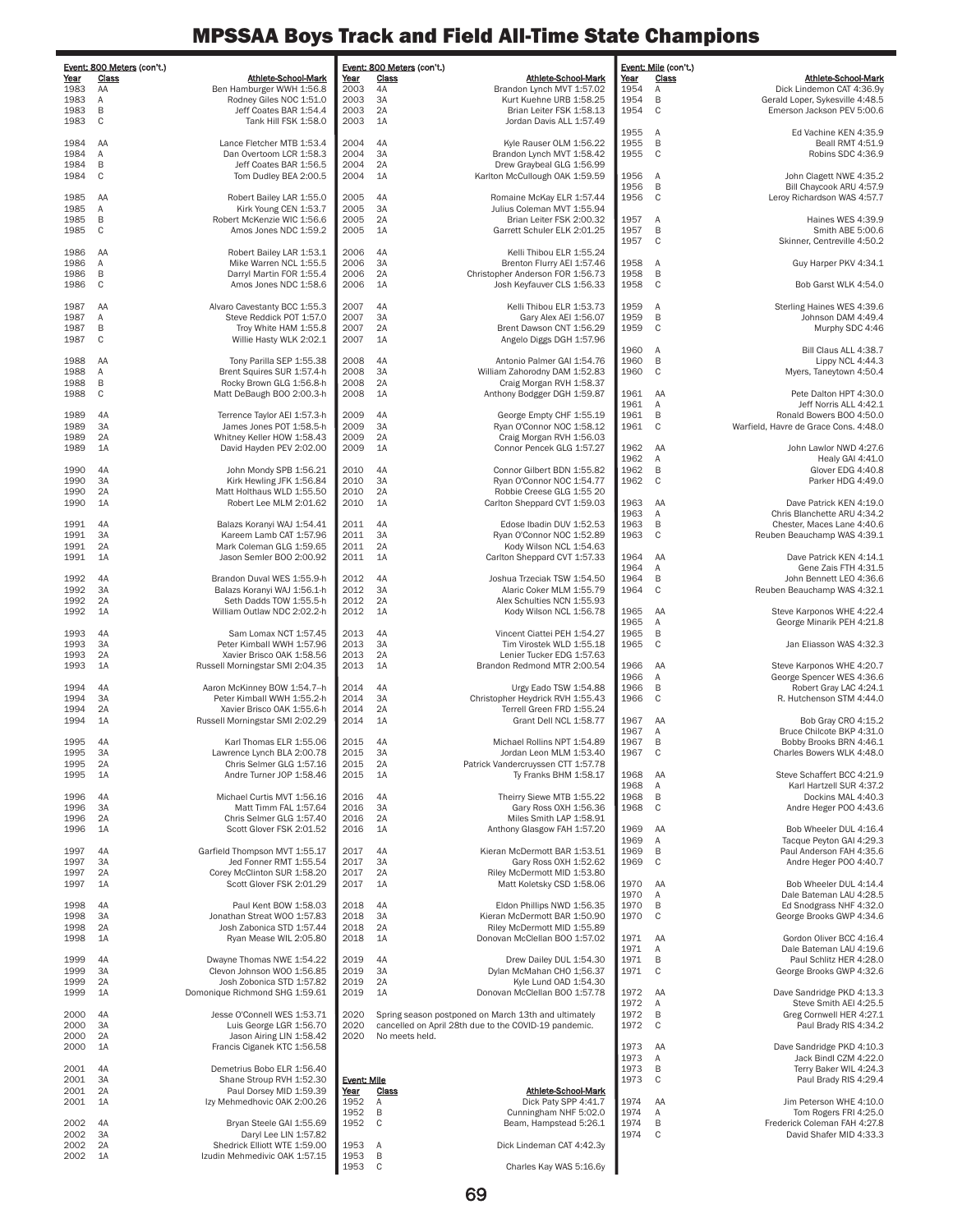|              | Event: Mile (con't.) |                                                       |              | Event: 1600 Meters (con't.) |                                                           |               | Event: 1600 Meters (con't.)            |                                                                                                               |
|--------------|----------------------|-------------------------------------------------------|--------------|-----------------------------|-----------------------------------------------------------|---------------|----------------------------------------|---------------------------------------------------------------------------------------------------------------|
| Year         | <b>Class</b>         | Athlete-School-Mark                                   | Year         | <b>Class</b>                | <b>Athlete-School-Mark</b>                                | Year          | <b>Class</b>                           | <b>Athlete-School-Mark</b>                                                                                    |
| 1975         | AA                   | Kent Burno CRO 4:18.2                                 | 1994         | 4A                          | Jason Reckner OLM 4:19.27                                 | 2014          | 4A                                     | Diego Zarate NWM 4:15.95                                                                                      |
| 1975         | A                    | Ed Boggess JFK 4:18.1                                 | 1994         | 3A                          | Josh Orenstein WAJ 4:20.76                                | 2014          | ЗA                                     | Christopher Heydrick RVH 4:18.11                                                                              |
| 1975         | B                    | Dave Cornwell HER 4:24.1                              | 1994         | 2A                          | Greg Curtis OAK 4:23.71                                   | 2014          | 2A                                     | Terrell Green FRD 4:18.89                                                                                     |
| 1975         | C                    | Dennis Albright BEA 4:37.7                            | 1994         | 1A                          | Faisal Hasan WLD 4:31.2-h                                 | 2014          | 1A                                     | Ty Franks BHM 4:26.27                                                                                         |
| 1976         | AA                   | Richard Brody WWH 4:12.8                              | 1995         | 4A                          | Ryan Stevens CHA 4:24.5-h                                 | 2015          | 4A                                     | Evan Woods WWH 4:18.01                                                                                        |
| 1976         | $\mathsf{A}$         | Cary Judd CZM 4:26.4                                  | 1995         | 3A                          | Joe Smith PKV 4:26.4-h                                    | 2015          | 3A                                     | Jordan Leon MLM 4:16.05                                                                                       |
| 1976         | B                    | Greg Holder WIL 4:30.9                                | 1995         | 2A                          | Gregg Curtis OAK 4:20.9-h                                 | 2015          | 2A                                     | Matthew Kane CNT 4:22.69                                                                                      |
| 1976         | C                    | Paul Kahl BEA 4:35.2                                  | 1995         | 1A                          | Faisal Hasan WLD 4:23.9-h                                 | 2015          | 1A                                     | Ty Franks BHM 4:26.14                                                                                         |
| 1977         | AA                   | Mike Sheeley KEN 4:16.5                               | 1996         | 4A                          | Michael Curtis MVT 4:22.74                                | 2016          | 4A                                     | Rohann Asfaw RMT 4:20.95                                                                                      |
| 1977         | Α                    | Karsten Schultz WES 4:21.8                            | 1996         | 3A                          | Joe Smith PKV 4:21.81                                     | 2016          | 3A                                     | Matt Bennett NOC 4:22.87                                                                                      |
| 1977         | B                    | Bernard Boly CEN 4:29.4                               | 1996         | 2A                          | Faisal Hasan WLD 4:27.27                                  | 2016          | 2A                                     | Taylor Baranoski EVT 4:23.99                                                                                  |
| 1977         | C                    | Anderson HDG 4:35.8                                   | 1996         | 1A                          | Jeff Roberts ELK 4:30.16                                  | 2016          | 1A                                     | Will Merritt SMI 4:19.91                                                                                      |
| 1978         | AA                   | Wayne Morris LAU 4:10.9                               | 1997         | 4A                          | Antoine Collins MVT 4:25.80                               | 2017          | 4A                                     | Kieran McDermott BAR 4:11.94                                                                                  |
| 1978         | A                    | Tom Cuff SEV 4:21.0                                   | 1997         | 3A                          | Jonathan Hayes LIN 4:24.45                                | 2017          | 3A                                     | Ryan Lockett POO 4:23.70                                                                                      |
| 1978         | B                    | Steve Gorsuch FSK 4:23.3                              | 1997         | 2A                          | Sean Allen WLK 4:25.41                                    | 2017          | 2A                                     | Riley McDermott MID 4:23.93                                                                                   |
| 1978         | C                    | Anderson HDG 4:37.2                                   | 1997         | 1A                          | Mark Schnebly CLS 4:38.47                                 | 2017          | 1A                                     | Will Merritt SMI 4:23.49                                                                                      |
|              |                      |                                                       |              |                             |                                                           |               |                                        |                                                                                                               |
| 1979<br>1979 | AA<br>A              | Wayne Morris LAU 4:19.3<br>Tom Cuff SEV 4:15.3        | 1998<br>1998 | 4A<br>3A                    | Matias Palavecino WTM 4:23.42<br>Erik Necciai LIN 4:24.55 | 2018<br>2018  | 4A<br>3A                               | Josh Fry BCC 4:19.43<br>Kieran McDermott BAR 4:17.10                                                          |
| 1979         | B                    | Andy Passmore HER 4:26.8                              | 1998         | 2A                          | Bruce Dotson FTH 4:23.44                                  | 2018          | 2A                                     | Ryan Lockett POO 4:20.13                                                                                      |
| 1979         | C                    | Steve Everett HAN 4:36.1                              | 1998         | 1A                          | Wes Heistand CLR 4:32.75                                  | 2018          | 1A                                     | Alex Longeway BHM 4:29.53                                                                                     |
|              |                      |                                                       |              |                             |                                                           |               |                                        |                                                                                                               |
|              |                      |                                                       | 1999<br>1999 | 4A<br>3A                    | Victor Thillet OLM 4:17.72<br>Shawn Day GTJ 4:19.71       | 2019<br>2019  | 4A<br>3A                               | Drew Dailey DUL 4:14.60<br>Joseph Queen FRA 4:19.65                                                           |
|              |                      |                                                       | 1999         | 2A                          | Doug Allen WLK 4:25.02                                    | 2019          | 2A                                     | Kyle Lund OAD 4:18.72                                                                                         |
|              | Event: 1600 Meters   |                                                       | 1999         | 1A                          | Francis Ciganek KTC 4:33.99                               | 2019          | 1A                                     | Henry Schmidt BOO 4:26.34                                                                                     |
| Year         | Class                | <b>Athlete-School-Mark</b>                            |              |                             |                                                           |               |                                        |                                                                                                               |
| 1980<br>1980 | AA<br>A              | Dave Cole DUN 4:18.1<br>Doug Rohrer SEV 4:20.6        | 2000<br>2000 | 4A<br>3A                    | Jesse O'Connell WES 4:19.58<br>Shane Stroup RVH 4:23.70   | 2020<br>2020  |                                        | Spring season postponed on March 13th and ultimately<br>cancelled on April 28th due to the COVID-19 pandemic. |
| 1980         | B                    | Tom Nowicki HER 4:23.1                                | 2000         | 2A                          | Doug Allen WLK 4:22.76                                    | 2020          | No meets held.                         |                                                                                                               |
| 1980         | C                    | Mike Sterling CRI 4:24.4                              | 2000         | 1A                          | Francis Ciganek KTC 4:24.30                               |               |                                        |                                                                                                               |
|              |                      |                                                       |              |                             |                                                           |               |                                        |                                                                                                               |
| 1981         | AA                   | Troy Pepper CRO 4:21.6                                | 2001         | 4A                          | Stephen Hayes WCH 4:17.20                                 |               |                                        |                                                                                                               |
| 1981<br>1981 | A<br>B               | Bern Altman AEI 4:17.3<br>Rodney Giles NOC 4:21.0     | 2001<br>2001 | 3A<br>2A                    | Shane Stroup RVH 4:12.03<br>Jeff Manning MID 4:29.69      | Year          | Event: Wheelchair 1600 Meters<br>Class | Athlete-School-Mark                                                                                           |
| 1981         | C                    | Brian Shell HVT 4:31.0                                | 2001         | 1A                          | Jon Goldsmith GLG 4:22.17                                 | 2012          | Comb                                   | Ben Mayforth BAR 4:33.03                                                                                      |
|              |                      |                                                       |              |                             |                                                           |               |                                        |                                                                                                               |
| 1982         | AA                   | Brian Stratton LAR 4:17.8                             | 2002         | 4A                          | Aaron Smith CMW 4:22.33                                   |               |                                        |                                                                                                               |
| 1982<br>1982 | Α<br>B               | Rodney Giles NOC 4:12.1<br>Kevin Gebhardt FAL 4:18.5  | 2002<br>2002 | 3A<br>2A                    | Shane Stroup RVH 4:07.11<br>Ryan Cartwright EVT 4:29.17   | Event: 2-Mile |                                        |                                                                                                               |
| 1982         | C                    | Frank DeSantis MID 4:25.4                             | 2002         | 1A                          | Izudin Mehmedivic OAK 4:23.22                             | Year          | Class                                  | Athlete-School-Mark                                                                                           |
|              |                      |                                                       |              |                             |                                                           | 1964          | AA                                     | Charley Messenge KEN 9:43.2                                                                                   |
| 1983         | AA                   | Lance Fletcher MTB 4:18.0                             | 2003         | 4A                          | Eric Pauley GAI 4:23.70                                   | 1964          | Α                                      | Mullins, Brooklyn Park 10:03.5                                                                                |
| 1983<br>1983 | A<br>B               | Rodney Giles NOC 4:17.8<br>Charles Cole CHO 4:23.6    | 2003<br>2003 | 3A<br>2A                    | Andrew Jesien WAJ 4:21.80<br>Henry Cambell ABE 4:31.33    | 1964<br>1964  | B<br>$\mathbb C$                       |                                                                                                               |
| 1983         | C                    | Eddie Jones NDC 4:30.0                                | 2003         | 1A                          | Jordan Davis ALL 4:18.87                                  |               |                                        |                                                                                                               |
|              |                      |                                                       |              |                             |                                                           | 1965          | AA                                     | Joe Leisch NHG 9:32.6                                                                                         |
| 1984         | AA                   | Kris Herdt WWH 4:10.3                                 | 2004         | 4A                          | Zach Martinez GAI 4:21.09                                 | 1965          | Α                                      | Van Helms, Brooklyn Park 9:54.6                                                                               |
| 1984<br>1984 | A<br>B               | Joe McGirr SHE 4:22.3<br>Charles Cole CHO 4:17.6      | 2004<br>2004 | 3A<br>2A                    | Kurt Kuehne URB 4:24.46<br>Mike Evans STD 4:32.47         | 1965<br>1965  | B<br>C                                 |                                                                                                               |
| 1984         | C                    | Amos Jones NDC 4:28.0                                 | 2004         | 1A                          | Dan DeWitt BEA 4:33.97                                    |               |                                        |                                                                                                               |
|              |                      |                                                       |              |                             |                                                           | 1966          | AA                                     | Kenny Baker SHG 9:31.5                                                                                        |
| 1985         | AA                   | Esayas Asefaw MTB 4:25.9                              | 2005         | 4A                          | Andrew Jesien WAJ 4:19.61                                 | 1966          | Α                                      | Steve Rice GTM 10:09.8                                                                                        |
| 1985<br>1985 | Α<br>B               | Kirk Young CEN 4:15.8                                 | 2005         | 3A                          | Brian Harvey CTN 4:23.05<br>Andrew Revelle ATH 4:24.21    | 1966          | B<br>C                                 | Robert Gray LAC 10:19.0                                                                                       |
| 1985         | C                    | Kenny Mattox HOW 4:26.0<br>Amos Jones NDC 4:25.7      | 2005<br>2005 | 2A<br>1A                    | Daniel Dewitt BEA 4:31.06                                 | 1966          |                                        |                                                                                                               |
|              |                      |                                                       |              |                             |                                                           | 1967          | AA                                     | Bob Gray CRO 9:26.2                                                                                           |
| 1986         | AA                   | Tjeerd Broekman BCC 4:17.1                            | 2006         | 4A                          | Christopher Moen WAJ 4:20.62                              | 1967          | A                                      | Bruce Chilcote BKP 10:03.6                                                                                    |
| 1986         | A                    | Lindsay DuVall TOW 4:24.8                             | 2006         | 3A                          | Travis Boccher WLD 4:26.52                                | 1967          | B                                      | Bobby Brooks BRN 10:30.6                                                                                      |
| 1986<br>1986 | B<br>C               | Richard Williams WIC 4:26.6<br>Amos Jones NDC 4:33.0  | 2006<br>2006 | 2A<br>1A                    | Joey Thompson HOW 4:17.24<br>Brian Jefferies FTH 4:32.62  | 1967          | $\mathbb C$                            |                                                                                                               |
|              |                      |                                                       |              |                             |                                                           | 1968          | AA                                     | Richard Son SEP 9:37.9                                                                                        |
| 1987         | AA                   | Greg Early ELR 4:16.3                                 | 2007         | 4A                          | Matthew Centrowitz BDN 4:04.09                            | 1968          | Α                                      | Joe Lucas WCH 9:46.6                                                                                          |
| 1987<br>1987 | A<br>B               | Brian Dixon GTJ 4:22.6<br>Kevin Farrell MID 4:21.2    | 2007         | 3A<br>2A                    | Elias Tousley BCC 4:21.03                                 | 1968          | B<br>$\mathsf{C}$                      | Meredith Fouche BOO 10:15.3                                                                                   |
| 1987         | C                    | Willie Hasty WLK 4:28.3                               | 2007<br>2007 | 1A                          | Andrew Revelle ATH 4:14.83<br>Mike Lilley WIL 4:29.59     | 1968          |                                        |                                                                                                               |
|              |                      |                                                       |              |                             |                                                           | 1969          | AA                                     | Dwight Pelz AEI 9:27.5                                                                                        |
| 1988         | AA                   | Greg Early ELR 4:15.30                                | 2008         | 4A                          | Chris Moen WAJ 4:20.13                                    | 1969          | Α                                      | Marlin Gardner SCL 10:02.6                                                                                    |
| 1988<br>1988 | Α<br>B               | Troy Baker PBR 4:22.7-h<br>Omar Jones GLG 4:20.7-h    | 2008<br>2008 | 3A<br>2A                    | Joey Thompson HOW 4:20.74<br>Craig Morgan RVH 4:24.35     | 1969<br>1969  | B<br>C                                 | Meredith Fouche BOO 10:00.0                                                                                   |
| 1988         | C                    | Scott Mower SMI 4:31.0-h                              | 2008         | 1A                          | Mike Lilley WIL 4:26.33                                   |               |                                        |                                                                                                               |
|              |                      |                                                       |              |                             |                                                           | 1970          | AA                                     | Mike Fertig WWH 9:24.6                                                                                        |
| 1989         | 4A                   | Terrence Taylor AEI 4:20.9-h                          | 2009         | 4A                          | Solomon Haile SHE 4:17.9                                  | 1970          | Α                                      | Steve Kirk ALL 9:58.5                                                                                         |
| 1989         | ЗA                   | Tavish Whiting NCL 4:29.3-h                           | 2009         | 3A                          | Graham Bazell ATH 4:18.44                                 | 1970          | B                                      | Scott Cornwell HER 9:57.8                                                                                     |
| 1989<br>1989 | 2A<br>1A             | Joe Drissel OAK 4:28.6-h<br>Steve Grams BRN 4:28.0-h  | 2009<br>2009 | 2A<br>1A                    | Luke Arbuckle ELK 4:20.58<br>Robbie Creese GLG 4:25.27    | 1970          | C                                      | Clair Lee Leatherman MID 10:35.2                                                                              |
|              |                      |                                                       |              |                             |                                                           | 1971          | AA                                     | Otto Mazzoni DUV 9:29.3                                                                                       |
| 1990         | 4A                   | Tommy Ross LAP 4:24.66                                | 2010         | 4A                          | Matthew Rever DUL 4:18.64                                 | 1971          | Α                                      | Steve Kirk ALL 9:38.5                                                                                         |
| 1990         | ЗA                   | Joe Drissell OAK 4:22.53                              | 2010         | 3A                          | Ryan O'Connor NOC 4:17.94                                 | 1971          | B                                      | Scott Cornwell HER 9:54.6                                                                                     |
| 1990<br>1990 | 2A<br>1A             | Matt Holthaus WLD 4:29.58<br>Eric Moltere BRN 4:32.12 | 2010<br>2010 | 2A<br>1A                    | Robbie Creese GLG 4:18.48<br>Ian MacFawn ALL 4:19.93      | 1971          | C                                      | Terry Baker WIL 10:05.0                                                                                       |
|              |                      |                                                       |              |                             |                                                           | 1972          | AA                                     | Otto Mazzoni DUV 9:11.7                                                                                       |
| 1991         | 4A                   | Balazs Koranyi WAJ 4:20.3-h                           | 2011         | 4A                          | Stephen Keith GTJ 4:18.44                                 | 1972          | Α                                      | Jack Coffey AEI 9:44.4                                                                                        |
| 1991         | ЗA                   | Pat Rodrigues CTN 4:23.12                             | 2011         | 3A                          | Braden Bruning LIN 4:20.99                                | 1972          | B                                      | Terry Baker WIL 9:48.6                                                                                        |
| 1991<br>1991 | 2A<br>1A             | Brian Shrout ALL 4:27.25<br>Steve Grams BRN 4:31.15   | 2011<br>2011 | 2A<br>1A                    | Ryan Spangler WMI 4:16.43<br>Evan Hardy WIL 4:22.26       | 1972          | $\mathbb C$                            | James Draper SMI 10:07.8                                                                                      |
|              |                      |                                                       |              |                             |                                                           | 1973          | AA                                     | George Malley DUV 9:10.2                                                                                      |
| 1992         | 4A                   | John Mondy SPB 4:23.1-h                               | 2012         | 4A                          | Vincent Ciattei PEH 4:15.91                               | 1973          | Α                                      | Dave Rinehart FTH 9:27.1                                                                                      |
| 1992         | ЗA                   | Pascal Dobert WWH 4:22.2-h                            | 2012         | 3A                          | Patrick Duboyce LIN 4:20.95                               | 1973          | B                                      | Greg Cornwall HER 9:39.6                                                                                      |
| 1992<br>1992 | 2A<br>1A             | Gerard Hogan GLG 4:29.6-h<br>Mike Mamo MLM 4:31.5-h   | 2012<br>2012 | 2A<br>1A                    | Evan Hardy WIL 4:17.82<br>Daniel Trettel BRN 4:26.83      | 1973          | $\mathbb C$                            | Tom Stevens MID 10:09.8                                                                                       |
|              |                      |                                                       |              |                             |                                                           | 1974          | AA                                     | John Graham NWE 9:27.5                                                                                        |
| 1993         | 4A                   | Troy Harry QOR 4:24.44                                | 2013         | 4A                          | Vincent Ciattei PEH 4:14.49                               | 1974          | Α                                      | Peter Slevin BCC 9:36.2                                                                                       |
| 1993         | ЗА                   | Aaron Price LIN 4:22.36                               | 2013         | 3A                          | Jon Luckin HER 4:20.94                                    | 1974          | B                                      | Greg Holder WIL 9:59.1                                                                                        |
| 1993<br>1993 | 2A<br>1A             | Louis Brown ALL 4:27.41<br>Sven Radloff EAS 4:34.36   | 2013<br>2013 | 2A<br>1A                    | Chase Weaverling POO 4:24.50<br>Ty Franks BHM 4:30.04     | 1974          | C                                      | Tom Stevens MID 10:02.3                                                                                       |
|              |                      |                                                       |              |                             |                                                           |               |                                        |                                                                                                               |
|              |                      |                                                       |              |                             |                                                           |               |                                        |                                                                                                               |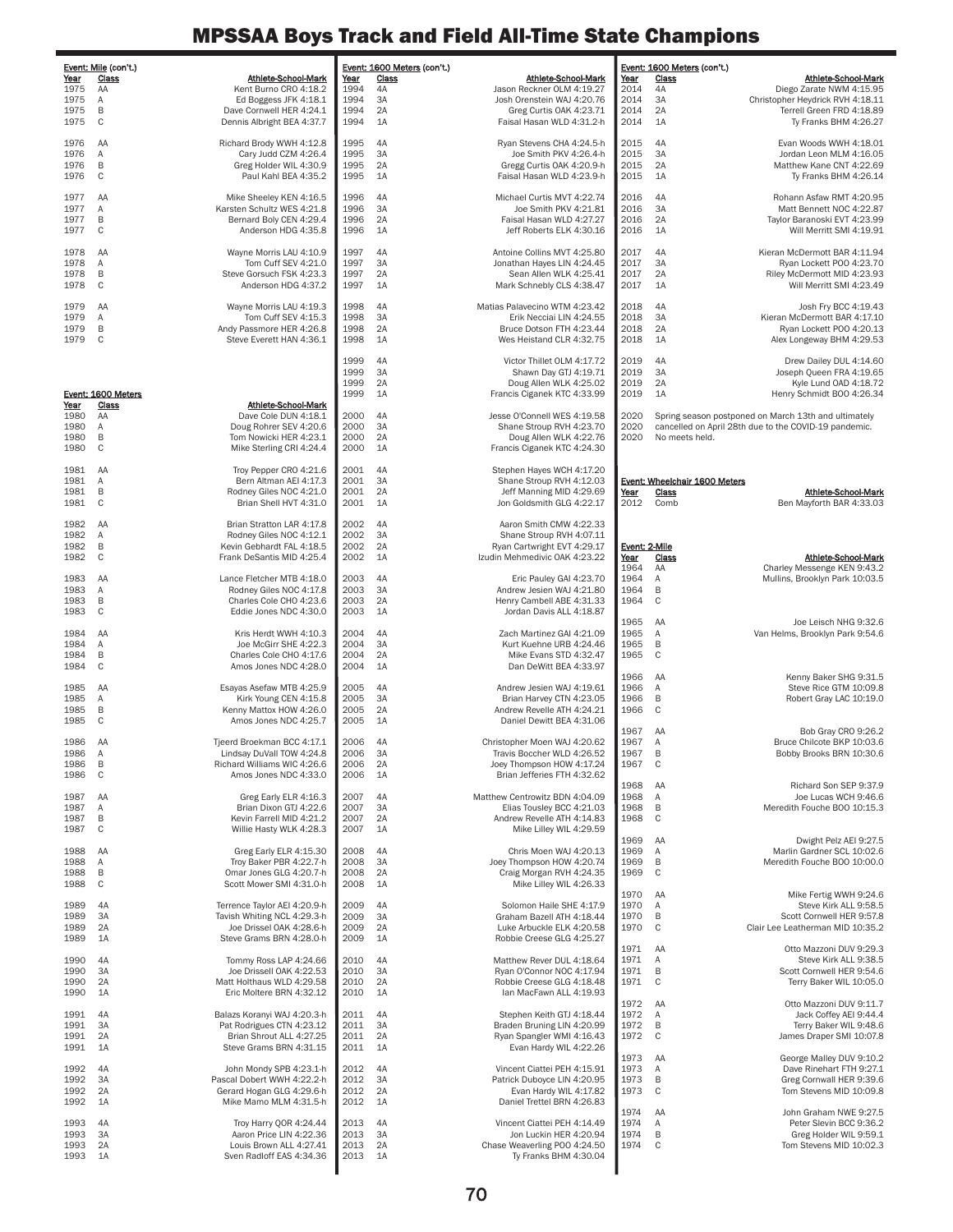| Event: 2-Mile |                    |                                                          |                     | Event: 3200 Meters (con't.) |                                                             |              | Event: 3200 Meters (con't.)  |                                                             |
|---------------|--------------------|----------------------------------------------------------|---------------------|-----------------------------|-------------------------------------------------------------|--------------|------------------------------|-------------------------------------------------------------|
| Year<br>1975  | Class<br>AA        | Athlete-School-Mark<br>Kevin Amish GLB 9:18.1            | <u>Year</u><br>1994 | Class<br>4A                 | Athlete-School-Mark<br>Geoff Warren ARU 9:47.4-h            | Year<br>2014 | Class<br>4A                  | Athlete-School-Mark<br>Ryan Forsyth SEP 9:14.53             |
| 1975          | Α                  | Ed Boggess JFK 9:24.3                                    | 1994                | 3A                          | Josh Orenstein WAJ 9:32.6-h                                 | 2014         | 3A                           | David Eisenhauer WLD 9:22.43                                |
| 1975          | B                  | Dave Cornwell HER 9:31.2                                 | 1994                | 2A                          | Jamie Davies CAT 9:45.4-h                                   | 2014         | 2A                           | Chase Weaverling POO 9:25.37                                |
| 1975          | C                  | Paul Kahl BEA 10:13.7                                    | 1994                | 1A                          | Faisal Hasan WLD 9:50.8-h                                   | 2014         | 1A                           | Ty Franks BHM 9:53.44                                       |
| 1976          | AA                 | Rick Gildard SEP 9:22.9                                  | 1995                | 4A                          | Nick Gramsky NOC 9:40.40                                    | 2015         | 4A                           | Evan Woods WWH 9:18.52                                      |
| 1976          | Α                  | Robert Griffin ROC 9:40.0                                | 1995                | 3A                          | Mike French CTN 9:49.80                                     | 2015         | 3A                           | Jordan Leon MLM 9:29.24                                     |
| 1976<br>1976  | B<br>С             | John Beck NCN 10:07.0<br>Paul Kahl BEA 10:20.2           | 1995<br>1995        | 2A<br>1A                    | Gregg Curtis OAK 9:41.20<br>Faisal Hasan WLD 9:45.80        | 2015<br>2015 | 2A<br>1A                     | Matthew Kane CNT 9:31.07<br>Ty Franks BHM 9:37.12           |
|               |                    |                                                          |                     |                             |                                                             |              |                              |                                                             |
| 1977<br>1977  | AA<br>Α            | Mike Sheeley KEN 9:34.2<br>Mike Porter FRA 9:38.9        | 1996<br>1996        | 4A<br>3A                    | Nick Gramsky NOC 9:29.18<br>Eric Benjamin CMW 9:31.15       | 2016<br>2016 | 4A<br>3A                     | Rohann Asfaw RMT 9:24.05<br>Matt Bennett NOC 9:27.70        |
| 1977          | B                  | John Beck NCN 10:02.0                                    | 1996                | 2A                          | Faisal Hasan WLD 9:43.57                                    | 2016         | 2A                           | Brian Cave SCL 9:44.12                                      |
| 1977          | С                  | John Blankfield BEA 10:19.8                              | 1996                | 1A                          | Paul Spurrier BRN 9:46.73                                   | 2016         | 1A                           | Will Merritt SMI 9:34.33                                    |
| 1978          | AA                 | Wayne Morris LAU 9:23.8                                  | 1997                | 4A                          | Ed Tufaro WWH 9:45.88                                       | 2017         | 4A                           | Rohann Asfaw RMT 9:24.26                                    |
| 1978          | Α                  | Tom Cuff SEV 9:36.1                                      | 1997                | 3A                          | Jeff Olenick CTN 9:36.14                                    | 2017         | 3A                           | Ryan Lockett POO 9:24.62                                    |
| 1978          | В                  | John Cornwell HER 9:43.2                                 | 1997                | 2A                          | Justin Taylor ALL 9:39.85                                   | 2017         | 2A                           | Justin Diehl CAL 9:32.79                                    |
| 1978          | С                  | Anderson HDG 10:13.0                                     | 1997                | 1A                          | Tim Mason CLS 9:49.50                                       | 2017         | 1A                           | Will Merritt SMI 9:26.48                                    |
| 1979          | AA                 | Wayne Morris LAU 9:26.4                                  | 1998                | 4A                          | Victor Thillet OLD 9:36.9-h                                 | 2018         | 4A                           | Garrison Clark SEP 9:19.99                                  |
| 1979<br>1979  | Α<br>В             | Tom Cuff SEV 9:16.9<br>Charles Covington HER 9:45.8      | 1998<br>1998        | 3A<br>2A                    | David Glynn WAJ 9:44.9-h<br>Jarrett Van Tine BCC 9:34.91    | 2018<br>2018 | 3A<br>2A                     | Kai Muniz RES 9:42.02                                       |
| 1979          | C                  | Mike Sterling CLR 9:44.                                  | 1998                | 1A                          | Tim Mason CLS 9:44.6-h                                      | 2018         | 1A                           | Ryan Lockett POO 9:31.20<br>Alex Longeway BHM 9:44.09       |
|               |                    |                                                          |                     |                             |                                                             |              |                              |                                                             |
|               |                    |                                                          | 1999<br>1999        | 4A<br>3A                    | Jason Santucci WES 9:25.06<br>Shawn Day GTJ 9:31.99         | 2019<br>2019 | 4A<br>3A                     | Eldad Mulugeda NWD 9:12.64<br>Michael Belmaggio LIN 9:28.82 |
|               | Event: 3200 Meters |                                                          | 1999                | 2A                          | Gregory Saylor WLK 9:37.46                                  | 2019         | 2A                           | Justin Diehl CAL 9:20.10                                    |
| Year          | Class              | <b>Athlete-School-Mark</b><br>Robby Raisbeck HPT 9:17.7  | 1999                | 1A                          | Francis Ciganek KTC 10:12.36                                | 2019         | 1A                           | Alex Longeway BHM 9:52.48                                   |
| 1980<br>1980  | AA<br>Α            | Jeff Scuffins NHG 9:28.1                                 | 2000                | 4A                          | Steve Hayes WCH 9:35.19                                     | 2020         |                              | Spring season postponed on March 13th and ultimately        |
| 1980          | B                  | Tom Nowicki HER 9:47.5                                   | 2000                | 3A                          | Mike Styczynski RVH 9:31.60                                 | 2020         |                              | cancelled on April 28th due to the COVID-19 pandemic.       |
| 1980          | С                  | Mike Sterling CRI 9:43.7                                 | 2000<br>2000        | 2A<br>1A                    | Greg Saylor WLK 9:46.82<br>Zach Bittinger WMR 10:05.73      | 2020         | No meets held.               |                                                             |
| 1981          | AA                 | John O'Neill BOW 9:12.9                                  |                     |                             |                                                             |              |                              |                                                             |
| 1981          | Α                  | Dan Mangun NHG 9:39.1                                    | 2001                | 4A                          | Stephen Hayes WCH 9:22.2-h                                  |              |                              |                                                             |
| 1981<br>1981  | B<br>С             | Danny Intile SHE 9:35.8<br>Brian Shell HVT 9:52.0        | 2001<br>2001        | 3A<br>2A                    | Will Christian GTM 9:14.9-h<br>Brian Murphy URB 9:38.67     |              | Event: 120 Yard High Hurdles |                                                             |
|               |                    |                                                          | 2001                | 1A                          | Jon Goldsmith GLG 9:32.48                                   | Year         | Class                        | Athlete-School-Mark                                         |
| 1982          | AA                 | Brian Russo DUL 9:19.0                                   |                     |                             |                                                             | 1960         | Α                            | Stanley Allen FAH 15.1                                      |
| 1982<br>1982  | Α<br>В             | Rob Hovermale NHG 9:34.9<br>Camp CWW 9:29.4              | 2002<br>2002        | 4A<br>3A                    | Awit Yohannes CZM 9:45.37<br>Matt Sanders MTH 9:40.09       | 1960<br>1960 | B<br>C                       |                                                             |
| 1982          | С                  | Tony Lewis MID 9:33.0                                    | 2002                | 2A                          | Ryan Cartwright EVT 9:47.88                                 |              |                              |                                                             |
| 1983          | AA                 |                                                          | 2002                | 1A                          | Izudin Mehmedivic OAK 9:46.40                               | 1961         | AA                           | J im O'Neill MTB 15.0                                       |
| 1983          | Α                  | Steve Kartalia WES 9:28.8<br>Ken Sonner RMT 9:24.8       | 2003                | 4A                          | Eric Pauley GAI 9:24.04                                     | 1961<br>1961 | Α<br>B                       | Jim McKenzie ALL 16.0<br>Bob Evans, Sollers Point 16.4      |
| 1983          | В                  | Charles Cole CHO 9:44.5                                  | 2003                | 3A                          | Kurt Kuehne URB 8:31.78                                     | 1961         | C                            |                                                             |
| 1983          | С                  | Rodney Young HAM 9:57.0                                  | 2003<br>2003        | 2A<br>1A                    | Justin Myers MID 9:42.76<br>Jordan Davis ALL 9:34.04        | 1962         | AA                           | Jay Markey FRD 14.7                                         |
| 1984          | AA                 | Kris Herdt WWH 9:25.0                                    |                     |                             |                                                             | 1962         | Α                            | Bill Dickerson FAH 15.2                                     |
| 1984          | Α                  | Kirk Young CEN 9:43.4                                    | 2004                | 4A                          | Zach Martinez GAI 9:34.97                                   | 1962         | B                            | Ralph Lewis, Cambridge 16.8                                 |
| 1984<br>1984  | В<br>C             | Charles Cole CHO 9:22.0<br>Troy Skidmore BEA 10:07.0     | 2004<br>2004        | 3A<br>2A                    | Will Eden ANN 9:35.01<br>Hemagiri Arumugam NHG 10:04.0-h    | 1962         | C                            | Baxter, Central Cons. 17.0                                  |
|               |                    |                                                          | 2004                | 1A                          | Dan DeWitt BEA 9:59.4-h                                     | 1963         | AA                           | Howard Kline DUN 14.5                                       |
| 1985          | AA                 | Keith Swint LAR 9:37.9                                   |                     |                             |                                                             | 1963         | Α                            | Bill Dickerson FAH 14.6                                     |
| 1985<br>1985  | Α<br>B             | Kirk Young CEN 9:32.2<br>Richard Williams WIC 9:50.0     | 2005<br>2005        | 4A<br>3A                    | Andrew Jesien WAJ 9:19.84<br>Dan Bailey CMW 9:35.97         | 1963<br>1963 | B<br>C                       | Tom Sullivan BOO 16.0<br>Van Johnson, Tubman 16.8           |
| 1985          | C                  | Kevin Farrell MID 10:14.0                                | 2005                | 2A                          | Hemagiri Arumugam NHG 9:50.45                               |              |                              |                                                             |
| 1986          | AA                 | Duncan Manville BCC 9:18.1                               | 2005                | 1A                          | Daniel Dewitt BEA 9:58.25                                   | 1964<br>1964 | AA<br>Α                      | Brian Wright RMT 14.6<br>Steve Berry BOO 14.9               |
| 1986          | A                  | Lindsay DuVall TOW 9:31.4                                | 2006                | 4A                          | Matt Centrowitz BDN 9:13.68                                 | 1964         | B                            | Jerry Alston, Sollers Point 15.5                            |
| 1986          | B                  | Richard Williams WIC 9:50.0                              | 2006                | 3A                          | Elias Tousley BCC 9:37.72                                   | 1964         | C                            | Van Johnson, Tubman 15.5                                    |
| 1986          | C                  | Sean Aaron NDC 9:59.0                                    | 2006<br>2006        | 2A<br>1A                    | Joey Thompson HOW 9:23.10<br>Mohamed Khelalfa FTH 9:46.90   | 1965         | AA                           | Rick Steffens BCC 14.8                                      |
| 1987          | AA                 | Gary Sherman WWH 9:35.2                                  |                     |                             |                                                             | 1965         | Α                            | Don Carter BEA 15.0                                         |
| 1987          | Α                  | Vernon Chavis PKV 9:44.4                                 | 2007<br>2007        | 4A                          | Neal Darmody QOR 9:25.86                                    | 1965         | B<br>C                       | Bill Darling NCN 14.5                                       |
| 1987<br>1987  | В<br>С             | Greg Goodman LIB 9:46.1<br>Tony Wolfe FSK 9:56.9         | 2007                | 3A<br>2A                    | Elias Tousley BCC 9:26.89<br>Joey Thompson HOW 9:19.90      | 1965         |                              |                                                             |
|               |                    |                                                          | 2007                | 1A                          | Dustin Adams CLS 9:52.35                                    | 1966         | AA                           | Lou Clark KEN 14.3                                          |
| 1988<br>1988  | AA<br>Α            | Greg Early ELR 9:26.31<br>Scott Frampton FRA 9:27.6-h    | 2008                | 4A                          | Solomon Haile SHE 9:06.13                                   | 1966<br>1966 | Α<br>B                       | Mike Gray GAI 15.2<br>Jones NDC 15.2                        |
| 1988          | В                  | Steve White CEN 9:49.0-h                                 | 2008                | 3A                          | Graham Bazell ATH 9:18.69                                   | 1966         | C                            | William Cooper GARNETT 15.8                                 |
| 1988          | С                  | Scott Mower SMI 10:08.7-h                                | 2008                | 2A                          | Luke Arbuckle ELK 9:40.30                                   |              |                              |                                                             |
| 1989          | 4A                 | Jeff Campbell RAN 9:23.76                                | 2008                | 1A                          | Chris Mills WTE 9:43.69                                     | 1967<br>1967 | AA<br>Α                      | Mike Chait WOO 14.7<br>Murray Puckett HER 14.5              |
| 1989          | 3A                 | Reggie Johnson BLA 9:55.29                               | 2009                | 4A                          | Solomon Haile SHE 9:13.77                                   | 1967         | B                            | Butch Mathews CAM 15.0                                      |
| 1989          | 2A                 | Pat Rodriguez CTN 9:46.9-h                               | 2009                | 3A                          | Graham Bazell ATH 9:13.27                                   | 1967         | C                            | Wilbur Commodore, Garnet 14.6                               |
| 1989          | 1A                 | Scott Mower SMI 9:40.13                                  | 2009<br>2009        | 2A<br>1A                    | Luke Arbuckle ELK 9:29.34<br>Michael Lilley WIL 9:44.12     | 1968         | AA                           | Sonny Melrose MLM 14.5                                      |
| 1990          | 4A                 | Dave Hickey SPB 9:42.1-h                                 |                     |                             |                                                             | 1968         | Α                            | Chuck Foreman FRE 14.8                                      |
| 1990<br>1990  | 3A<br>2A           | Pat Rodriguez CTN 9:32.3-h<br>Matt Holthaus WLD 9:51.3-h | 2010<br>2010        | 4A<br>3A                    | Andrew Palmer WWH 9:19.54<br>Kikanae Punyua WLD 9:20.79     | 1968<br>1968 | B<br>C                       | Randy Brechelser STD 14.9<br>Cliff Creighton NDC 15.6       |
| 1990          | 1A                 | Russell Adams BRN 9:57.4-h                               | 2010                | 2A                          | Robbie Creese GLG 9:17.28                                   |              |                              |                                                             |
|               |                    |                                                          | 2010                | 1A                          | David Wilson SMI 9:25.14                                    | 1969         | AA                           | Steve DeMedicis CRO 14.4                                    |
| 1991<br>1991  | 4A<br>3A           | Troy Harry QOR 9:50.9-h<br>Pat Rodriguez CTN 9:16.0-h    | 2011                | 4A                          | Chris Miller NWM 9:18.55                                    | 1969<br>1969 | Α<br>B                       | Don Smothers BAR 15.0<br>Nehru Johns CLR 15.5               |
| 1991          | 2A                 | Mark Amann ALL 9:42.7-h                                  | 2011                | 3A                          | Braden Bruning LIN 9:30.15                                  | 1969         | C                            | Dwight Gaylor WIL 16.4                                      |
| 1991          | 1A                 | Mike Mamo MLM 9:43.07                                    | 2011                | 2A                          | Robbie Creese GLG 9:34.49                                   |              |                              |                                                             |
| 1992          | 4A                 | Troy Harry QOR 9:39.7-h                                  | 2011                | 1A                          | Evan Hardy WIL 9:41.39                                      | 1970<br>1970 | AA<br>Α                      | Steve DeMedicis CRO 14.0<br>Charles Johnson FAH 14.8        |
| 1992          | 3A                 | Pascal Dobert WWH 9:34.8-h                               | 2012                | 4A                          | Vincent Ciattei PEH 9:21.80                                 | 1970         | B                            | Tom Riley NHF 15.0                                          |
| 1992<br>1992  | 2A<br>1A           | Gerard Hogan GLG 9:42.6-h<br>Mike Mamo MLM 9:39.4-h      | 2012<br>2012        | 3A<br>2A                    | Hassan Omar GTJ 9:19.72<br>Evan Hardy WIL 9:22.15           | 1970         | C                            | Paul Kinna MID 16.0                                         |
|               |                    |                                                          | 2012                | 1A                          | Luke Daigneault SMI 9:58.84                                 | 1971         | AA                           | Ken Nelson DUV 14.9                                         |
| 1993          | 4A                 | Troy Harry QOR 9:41.96                                   |                     |                             |                                                             | 1971         | Α                            | Charles Johnson FAH 14.0                                    |
| 1993<br>1993  | 3A<br>2A           | Tim Billo WWH 9:38.87<br>Edward Hogan GLG 9:43.60        | 2013<br>2013        | 4A<br>3A                    | William Bertrand CLK 9:29.46<br>Brendan Johnson THS 9:19.72 | 1971<br>1971 | B<br>C                       | Earl Garrison SHE 14.1<br>Robert Ericson FRD 14.7           |
| 1993          | 1A                 | Bobby Souders HAN 10:13.86                               | 2013                | 2A                          | Chase Weaverling POO 9:22.33                                |              |                              |                                                             |
|               |                    |                                                          | 2013                | 1A                          | Ty Franks BHM 9:41.95                                       |              |                              |                                                             |
|               |                    |                                                          |                     |                             |                                                             |              |                              |                                                             |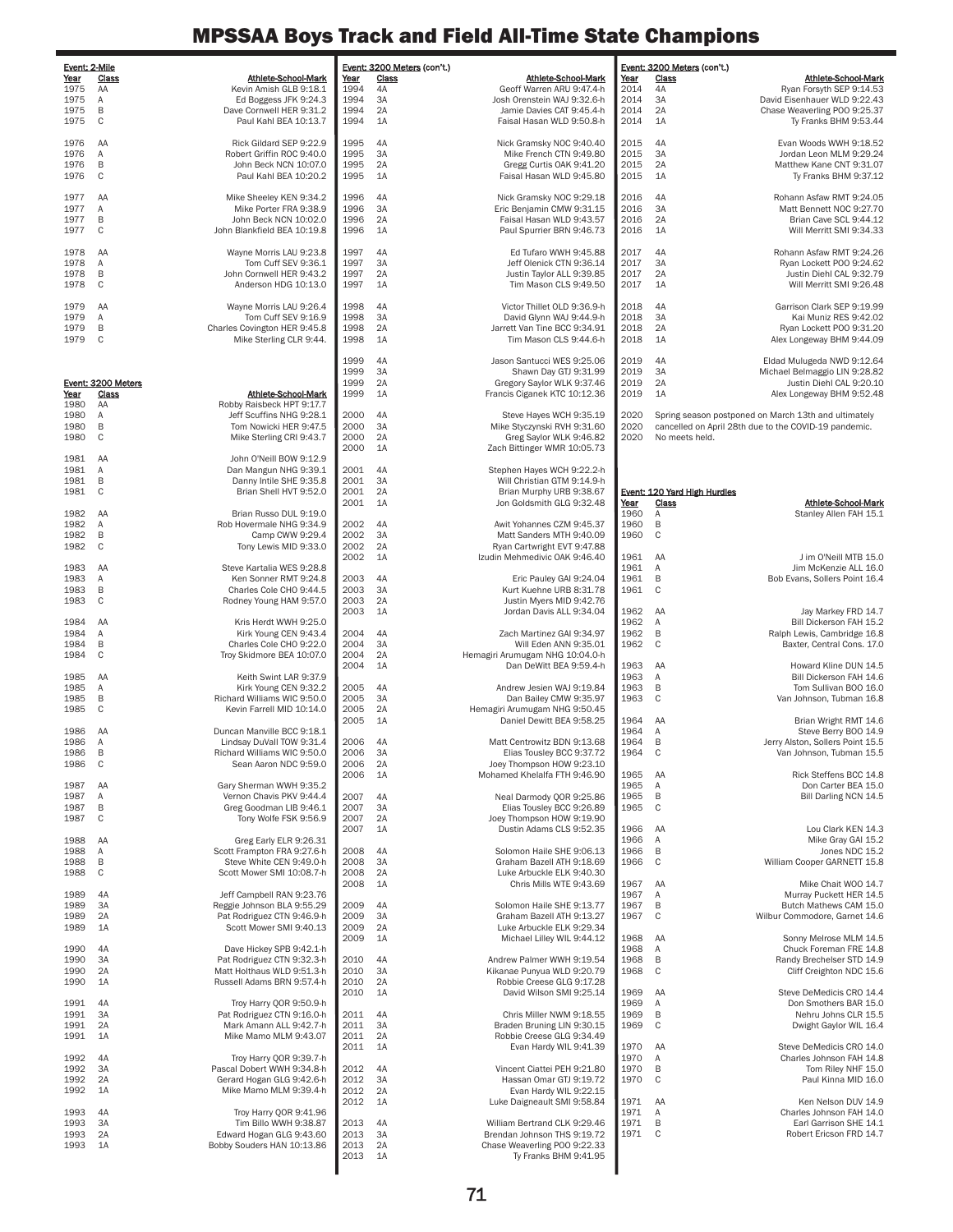| Event: 120 Yard High Hurdles (con't.) |                               | Event: 110 Meter High Hurdles (con't.)                  |                     |             | Event: 110 Meter High Hurdles (con't.)              |              |                                                                          |  |
|---------------------------------------|-------------------------------|---------------------------------------------------------|---------------------|-------------|-----------------------------------------------------|--------------|--------------------------------------------------------------------------|--|
| Year<br>1972                          | Class<br>AA                   | Athlete-School-Mark<br>Jeff Nichols BOW 14.7            | <u>Year</u><br>1991 | Class<br>4A | Athlete-School-Mark<br>Derrick Tucker SUI 14.51     | Year<br>2011 | Athlete-School-Mark<br><b>Class</b><br>4A<br>Kyle Smith OXH 14.36        |  |
| 1972                                  | Α                             | Chuck Willis GTJ 14.7                                   | 1991                | 3A          | Tyrone McKoy SUR 15.43                              | 2011         | 3A<br>Dondre Echols POT 14.19                                            |  |
| 1972<br>1972                          | В<br>C                        | Steve Davis CAM 14.3<br>Donnie Elliott BRN 16.2         | 1991<br>1991        | 2A<br>1A    | Jermaine White WIC 15.31<br>Kirk Lindsay FSK 15.02  | 2011<br>2011 | 2A<br>Purcell Freeman LGR 14.76<br>1A<br>Jeffrey Cooper BHM 14.70        |  |
| 1973                                  | AA                            | Butch Bente NEA 14.1                                    | 1992                | 4A          | Tom Doan PEH 14.3-h                                 | 2012         | 4A<br>Malcolm Sykes CHF 14.63                                            |  |
| 1973                                  | Α                             | Chuck Wills GTJ 14.1                                    | 1992                | 3A          | Jason Fullmer SRI 14.4-h                            | 2012         | 3A<br>Dondre Echols POT 13.59                                            |  |
| 1973<br>1973                          | В<br>C                        | Mike Freeman MTH 14.6<br>Ed Thren LIN 16.1              | 1992                | 2A<br>1A    | Robert Sharps HAM 14.8-h                            | 2012         | 2A<br>Kyle Smith FRD 14.29                                               |  |
|                                       |                               |                                                         | 1992                |             | Heath Crone SMI 14.9-h                              | 2012         | 1A<br>Luke Campbell BRN 14.78                                            |  |
| 1974                                  | AA                            | Al Jackson BOW 14.5                                     | 1993                | 4A          | Ernest Payton SUI 14.74                             | 2013         | 4A<br>Kevin Random MEA 14.66                                             |  |
| 1974<br>1974                          | A<br>B                        | Leroy Walker FRI 14.7<br>Mike Grant ROC 14.6            | 1993<br>1993        | 3A<br>2A    | Jason Fullmer SRI 14.56<br>Robert Sharps HAM 14.43  | 2013<br>2013 | 3A<br>Robert Miller CTY 14.44<br>2A<br>Julian Woods CNT 14.27            |  |
| 1974                                  | С                             | Gary Barkdoll MID 15.1                                  | 1993                | 1A          | Phil Wade BOO 15.01                                 | 2013         | 1A<br>Nick Seabright BOO 15.13                                           |  |
| 1975                                  | AA                            | Charles Parker DUV 14.3                                 | 1994                | 4A          | Eric Euriafe GAI 14.4-h                             | 2014         | 4A<br>Devon Gutrick NPT 14.40-w                                          |  |
| 1975                                  | Α                             | Steve Trimble FTH 14.0                                  | 1994                | 3A          | Terry Vail BAR 15.17                                | 2014         | 3A<br>Robert Carter LGR 14.22                                            |  |
| 1975                                  | В                             | Mike Grant ROC 14.3                                     | 1994                | 2A          | Kyle Walker OAK 15.17                               | 2014         | 2A<br>Jamal Cody HER 14.78-w                                             |  |
| 1975                                  | С                             | Gary Barkdoll MID 14.9                                  | 1994                | 1A          | Akida Perkins OWM 14.8-h                            | 2014         | 1A<br>Daniel Lewis PIK 15.25                                             |  |
| 1976                                  | AA                            | Steve Martin ARU 13.9                                   | 1995                | 4A          | Jack Jeffreys LAR 14.26                             | 2015         | 4A<br>Casimir Tawiah GTM 14.44                                           |  |
| 1976<br>1976                          | Α<br>B                        | Steve Trimble FTH 14.1<br>Dan Cavey HER 14.8            | 1995<br>1995        | 3A<br>2A    | Daniel Thompson FRD 14.80<br>Kyle Walker OAK 14.52  | 2015<br>2015 | 3A<br>Robert Miller CTY 14.25-w<br>2A<br>Jamal Cody HER 14.58            |  |
| 1976                                  | С                             | Ron Beard MID 14.9                                      | 1995                | 1A          | Russell Morningstar SMI 15.51                       | 2015         | 1A<br>Devin Mallory BRN 15.65                                            |  |
| 1977                                  | AA                            | Errol Hughes WOO 14.6                                   | 1996                | 4A          | Jack Jeffreys LAR 14.41                             | 2016         | 4A<br>Shyheim Wright NWM 13.92                                           |  |
| 1977                                  | A                             | Mike Tyler OLM 14.3                                     | 1996                | 3A          | Craig Thompson WOO 14.91                            | 2016         | 3A<br>Casimir Tawiah GTM 14.08                                           |  |
| 1977<br>1977                          | B<br>C                        | Eugene Jones PKS 14.2<br>Ron Beard MID 15.2             | 1996<br>1996        | 2A<br>1A    | Kyle Walker OAK 14.58<br>Joe Cronise BOO 15.86      | 2016<br>2016 | 2A<br>Jalen Elliott WLA 14.29<br>1A<br>Michale Reyes FAH 15.21           |  |
|                                       |                               |                                                         |                     |             |                                                     |              |                                                                          |  |
| 1978<br>1978                          | AA                            | Vince Baxiavanos PEH 14.2<br>Mike Hendon ARU 14.4       | 1997<br>1997        | 4A<br>3A    | Terrence Felder SUI 14.74<br>Zack Adams CZM 14.15   | 2017<br>2017 | 4A<br>Tyrone Bryan PKD 14.40<br>3A<br>William Henderson BPI 14.49        |  |
| 1978                                  | Α<br>В                        | Marvin Kelley JMB 14.2                                  | 1997                | 2A          | Brett Embrey MID 14.75                              | 2017         | 2A<br>Kollin Smith FRD 14.70                                             |  |
| 1978                                  | C                             | Pete Duncan STD 14.7y                                   | 1997                | 1A          | Paul Ledebur HVT 15.25                              | 2017         | 1A<br>Austin Evans NOG 14.24                                             |  |
| 1979                                  | AA                            | Owen Duncan NWD 14.4                                    | 1998                | 4A          | Phillip Barrett LAR 14.83                           | 2018         | 4A<br>Brandon Tunson CHF 13.89                                           |  |
| 1979                                  | Α                             | Ronnie Beard GTJ 14.2                                   | 1998                | 3A          | Joel Brown WOO 14.07                                | 2018         | 3A<br>Andre Turay SHG 13.97                                              |  |
| 1979<br>1979                          | В<br>C                        | Carl DeHaff NCN 14.7<br>James Bryan CTN 15.0            | 1998<br>1998        | 2A<br>1A    | Jeff McKelvin RAN 14.33<br>Richard Bright HAM 15.93 | 2018<br>2018 | 2A<br>Alex Strong LAP 14.38<br>1A<br>Aaron Hackett LAR 14.47             |  |
|                                       |                               |                                                         |                     |             |                                                     |              |                                                                          |  |
|                                       |                               |                                                         | 1999<br>1999        | 4A<br>3A    | James Graham NWE 14.04-w<br>Joel Brown WOO 14.23    | 2019<br>2019 | 4A<br>Adetomiwa Adebayo DUV 14:43<br>3A<br>Almighty Williamson DGH 14.24 |  |
|                                       |                               |                                                         | 1999                | 2A          | Jerod Void SUR 15.10                                | 2019         | 2A<br>Jalen Stanton CNT 14.14                                            |  |
|                                       | Event: 110 Meter High Hurdles |                                                         | 1999                | 1A          | Evan Cohn BHM 15.33                                 | 2019         | 1A<br>Anthony Egurola BHM 14.80                                          |  |
| Year<br>1980                          | Class<br>AA                   | <b>Athlete-School-Mark</b><br>Daryl Watson OXH 14.2     | 2000                | 4A          | Ron Frazier GAI 14.34                               | 2020         | Spring season postponed on March 13th and ultimately                     |  |
| 1980                                  | Α                             | Morris Walker CEN 14.2                                  | 2000                | 3A          | Mike Brown ANN 14.73                                | 2020         | cancelled on April 28th due to the COVID-19 pandemic.                    |  |
| 1980<br>1980                          | В<br>С                        | James Bryan CTN 14.5<br>Ricky Harris FSK 14.8           | 2000<br>2000        | 2A<br>1A    | Jerod Void SUR 14.92<br>Eric Smith PIK 15.44        | 2020         | No meets held.                                                           |  |
|                                       |                               |                                                         |                     |             |                                                     |              |                                                                          |  |
|                                       |                               |                                                         |                     |             |                                                     |              |                                                                          |  |
| 1981<br>1981                          | AA<br>Α                       | Daryl Watson OXH 13.8<br>Tony Kaiser MLM 14.2           | 2001<br>2001        | 4A<br>3A    | Ronnie Beard FRE 15.05<br>Kenny Wells PTX 14.90     | Year         | Event: 180 Yard Low Hurdles<br>Class<br>Athlete-School-Mark              |  |
| 1981                                  | B                             | Melvin Gentry OAK 14.1                                  | 2001                | 2A          | Jerod Void SUR 15.31                                | 1959         | Bob Borth BCC 20.4<br>Α                                                  |  |
| 1981                                  | C                             | Steve Johnson HDG 14.9                                  | 2001                | 1A          | Quacey Jacobs CHB 15.77                             | 1959<br>1959 | B<br>C                                                                   |  |
| 1982                                  | AA                            | Randy Innis MTB 14.4                                    | 2002                | 4A          | Ronnie Beard FRE 14.36                              |              |                                                                          |  |
| 1982                                  | Α                             | Wayne Newbold DUV 14.5                                  | 2002                | 3A          | Mike Brown ANN 15.03                                | 1960         | Α<br>Jim O'Neill MTB 20.8                                                |  |
| 1982<br>1982                          | B<br>С                        | Tony Kiser MLM 14.4<br>Kevin Anderson PEV 14.7          | 2002<br>2002        | 2A<br>1A    | Chris Bell SOA 15.32<br>Brett Morrell BOO 15.41     | 1960<br>1960 | B<br>C                                                                   |  |
|                                       |                               |                                                         |                     |             |                                                     |              |                                                                          |  |
| 1983<br>1983                          | AA<br>Α                       | Reginald Jackson WOO 14.3<br>Toussaint Holland THS 14.6 | 2003<br>2003        | 4A<br>3A    | Ronnie Beard FRE 14.33<br>Steven Knight CAL 14.74   | 1961<br>1961 | Ed Bury KEN 20.9<br>AA<br>Hall OXH 22.9<br>Α                             |  |
| 1983                                  | B                             | Kenny Lewis FRD 14.5                                    | 2003                | 2A          | Andrew Peresta SOA 14.57                            | 1961         | B<br>Sam Smith WLK 22.0                                                  |  |
| 1983                                  | $\mathbb C$                   | Steve Styles FOR 15.4                                   | 2003                | 1A          | Dan Robinson BOO 14.77                              | 1961         | $\mathbb C$                                                              |  |
| 1984                                  | AA                            | Mike Hinton OLM 14.2                                    | 2004                | 4A          | Bryan Jones ARU 14.31                               | 1962         | Al Caron MTB 20.3<br>AA                                                  |  |
| 1984<br>1984                          | Α<br>В                        | James Hynson QAN 14.5<br>Kendall Butler CZM 14.2        | 2004<br>2004        | 3A<br>2A    | Steven Knight CAL 14.34<br>Aaron James DUV 14.72    | 1962<br>1962 | Α<br>Joe Campitelli FRA 20.9<br>B<br>William Cain, Sollers Point 21.3    |  |
| 1984                                  | С                             | Alan Haga MID 15.3                                      | 2004                | 1A          | Dan Robinson BOO 14.50                              | 1962         | C<br>Edwards, Central Cons. 22.0                                         |  |
| 1985                                  | AA                            | Bruce Reid ANN 14.0                                     | 2005                | 4A          | Joey Robinson GAI 14.48-w                           | 1963         | AA<br>Brian Wright RMT 19.4                                              |  |
| 1985                                  | $\overline{A}$                | John White PBR 14.2                                     | 2005                | 3A          | Andrew Simpson MLM 14.36-w                          | 1963         | Bill Dickerson FAH 19.0<br>Α                                             |  |
| 1985                                  | B                             | Sam Harris HOW 14.1                                     | 2005                | 2A          | James Saunders EVT 14.51                            | 1963         | B<br>Hall, Salisbury 21.0                                                |  |
| 1985                                  | С                             | Lamar Hall BEA 14.9                                     | 2005                | 1A          | Lamar Clayton HDG 15.25-w                           | 1963         | C<br>Hopkins CLR 22.0                                                    |  |
| 1986                                  | AA                            | Bart Bailey SUI 13.7                                    | 2006                | 4A          | Brett Brown CHF 14.22                               | 1964         | Brian Wright RMT 19.6<br>AA                                              |  |
| 1986<br>1986                          | Α<br>B                        | Geryl Blackwell LEO 14.5<br>Ed Walton CMW 15.0          | 2006<br>2006        | 3A<br>2A    | Alex Gray BCC 14.77<br>Jack Hutchison KTI 14.40     | 1964<br>1964 | Α<br>Steve Berry BOO 20.3<br>B<br>Jerry Alston, Sollers Point 21.1       |  |
| 1986                                  | С                             | Lamar Hall BEA 14.5                                     | 2006                | 1A          | Derek Martin SMI 14.84                              | 1964         | C<br>Van Johnson, Tubman 20.8                                            |  |
| 1987                                  | AA                            | T.J. Robinson WOO 14.2                                  | 2007                | 4A          | Ernest Cooper HWI 14.85                             | 1965         | AA<br>Ricky Ruff BAR 20.0                                                |  |
| 1987                                  | Α                             | Richard Bowser QAN 14.6                                 | 2007                | 3A          | John Lopez WES 14.65                                | 1965         | Α<br>Don Carter BEA 20.1                                                 |  |
| 1987<br>1987                          | В<br>С                        | Kelly Davis CTN 14.5<br>Frank Cox CTT 15.2              | 2007<br>2007        | 2A<br>1A    | Quentin James RES 14.69<br>Jamal Campbell SMI 14.99 | 1965<br>1965 | B<br>Bill Darling NCN 19.5<br>C<br>Emerson Jones NDC 20.2                |  |
|                                       |                               |                                                         |                     |             |                                                     |              |                                                                          |  |
| 1988<br>1988                          | AA<br>Α                       | Jerry Roney WOO 13.6-h<br>Chris Felton QAN 14.3-h       | 2008<br>2008        | 4A<br>3A    | Marcus Weeks HWI 14.69<br>Dahmar Smiles MEA 14.24   | 1966<br>1966 | Ricky Ruff BAR 19.6<br>AA<br>Mike Gray GAI 20.2<br>Α                     |  |
| 1988                                  | B                             | Howard Thompson JMB 15.4-h                              | 2008                | 2A          | Jordan Jackson MTH 14.86                            | 1966         | B<br>Emerson Jones NDC 19.6                                              |  |
| 1988                                  | С                             | Mike Stotler BOO 14.4-h                                 | 2008                | 1A          | Justin Bowie WIL 15.36                              | 1966         | C<br>Randy Jones, Somerset 21.4                                          |  |
| 1989                                  | 4A                            | Matt Snyder OLM 14.42                                   | 2009                | 4A          | Marquis Woodyard GTJ 14.19                          | 1967         | AA<br>Ricky Ruff BAR 19.4                                                |  |
| 1989<br>1989                          | 3A<br>2A                      | Rob Taylor FRA 14.79<br>Harold Goodridge HOW 15.56      | 2009<br>2009        | 3A<br>2A    | Robert Moore LAR 14.82<br>Kenneth Andoll BPI 14.66  | 1967<br>1967 | Α<br>Mickey Furcron WCH 19.8<br>B<br>Butch Mathews CAM 21.0              |  |
| 1989                                  | 1A                            | James Brown HDG 14.79                                   | 2009                | 1A          | Justin Bowie WIL 14.77                              | 1967         | C<br>Wilbur Commodore, Garnett 19.3                                      |  |
| 1990                                  | 4A                            | Mike Sye W00 14.79                                      | 2010                | 4A          | Marquis Woodyard GTJ 14.14                          | 1968         | Joe Bryan AEI 19.6<br>AA                                                 |  |
| 1990                                  | 3A                            | Kevin Anderson FRA 15.31                                | 2010                | 3A          | Dondre Echols POT 14.40                             | 1968         | Α<br>Chuck Foreman FRE 19.9                                              |  |
| 1990<br>1990                          | 2A<br>1A                      | Joe Evans WIC 15.36<br>Kirk Lindsay FSK 15.65           | 2010<br>2010        | 2A<br>1A    | Kyle Smith FRD 14.75<br>Justin Bowie WIL 14.46      | 1968<br>1968 | B<br>Randy Brecheiser STD 20.8<br>C<br>Cliff Creighton NDC 20.4          |  |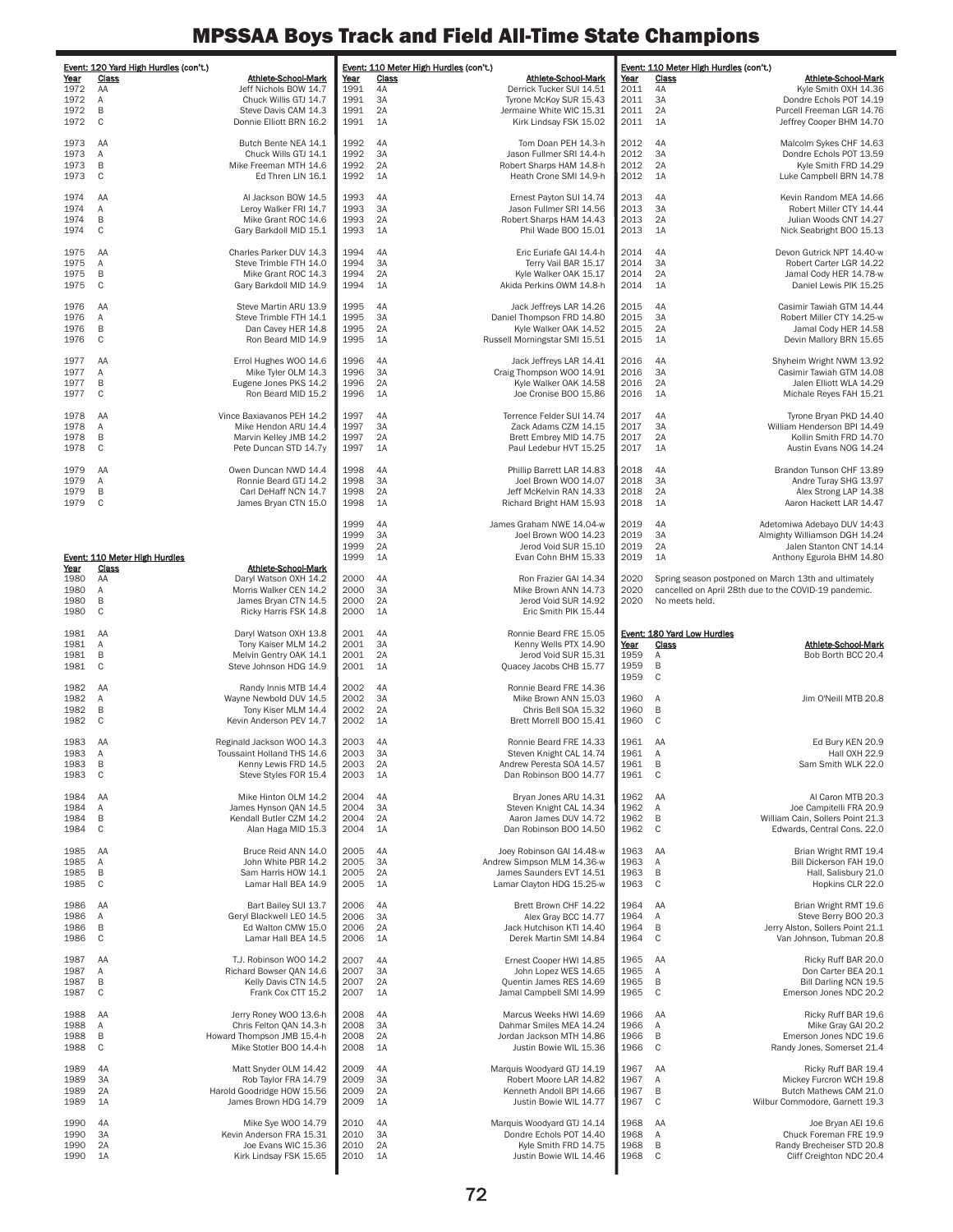|              |                        | Event: 180 Yard Low Hurdles (con't.)                    |              |             | Event: 300 Meter Intermediate Hurdles (con't.)      |              | Event: 300 Meter Intermediate Hurdles (con't.)                   |
|--------------|------------------------|---------------------------------------------------------|--------------|-------------|-----------------------------------------------------|--------------|------------------------------------------------------------------|
| Year<br>1969 | <u>Class</u><br>AA     | Athlete-School-Mark                                     | Year         | Class<br>AA | <u>Athlete-School-Mark</u>                          | Year<br>2008 | Class<br>Athlete-School-Mark<br>4A                               |
| 1969         | Α                      | Steve DeMedicis CRO 19.6<br>Chris Brown SUR 20.0        | 1988<br>1988 | Α           | Jerry Robinson GLB 38.23<br>Danny Johnson LAU 39.20 | 2008         | Leslie Murray HPT 37.45<br>3A<br>Zach Ray HUN 38.97              |
| 1969         | B                      | Reginald Greene FAH 20.4                                | 1988         | $\sf B$     | Howard Thompson JMB 40.60                           | 2008         | 2A<br>Jon Flesher LCR 39.33                                      |
| 1969         | C                      | Pickney, Sasscer 21.5                                   | 1988         | $\mathsf C$ | Frank Cox CTT 39.00                                 | 2008         | 1A<br>Jermol Dix WTE 40.80                                       |
| 1970         | AA                     | Steve DeMedicis CRO 19.2                                | 1989         | 4A          | Jerome Leake SUI 39.30                              | 2009         | 4A<br>Marquis Woodyard GTJ 38.69                                 |
| 1970         | Α                      | Charles Johnson FAH 19.7                                | 1989         | 3A          | Tim Rivenbacrk SHE 39.40                            | 2009         | 3A<br>Robert Moore LAR 39.50                                     |
| 1970<br>1970 | B                      | Tom Riley NHF 19.9                                      | 1989         | 2A          | Joe Evans WIC 41.40                                 | 2009         | 2A<br>Mark Davis CEN 39.57                                       |
|              | C                      | John Erickson FRD 212.5                                 | 1989         | 1A          | James Brown HDG 40.00                               | 2009         | 1A<br>Anthony Kizer WTE 39.32                                    |
| 1971         | AA                     | Wendell Belt ARU 19.7                                   | 1990         | 4A          | Kevin Jordan HPT 38.47                              | 2010         | 4A<br>Marquis Woodyard GTJ 38.62                                 |
| 1971         | Α                      | Charles Johnson FAH 19.0                                | 1990         | 3A          | Adam Popielarcheck LAC 39.11                        | 2010         | 3A<br>Javar Cruz FRE 38.16                                       |
| 1971<br>1971 | $\sf B$<br>$\mathbb C$ | Earl Garrison SHE 19.1<br>Robert Ericson FRD 21.5       | 1990<br>1990 | 2A<br>1A    | Derrick Terry EDG 39.98<br>Dwyane Everts WIL 40.19  | 2010<br>2010 | 2A<br>George Flaujamo DGH 38.66<br>1A<br>Aaron Dove CVT 39.90    |
|              |                        |                                                         |              |             |                                                     |              |                                                                  |
| 1972         | AA                     | Jeff Nichols BOW 20.5                                   | 1991         | 4A          | Eric Wilson WOO 39.07                               | 2011         | 4A<br>Richard Newman GTJ 38.79                                   |
| 1972<br>1972 | Α<br>B                 | Carl Jones WIC 20.0<br>Carl Kirksey FAH 19.4            | 1991<br>1991 | 3A<br>2A    | Todd Churco LIN 40.16<br>Shelton Ford FAH 39.87     | 2011<br>2011 | 3A<br>Dondre Echols POT 37.86<br>2A<br>Julian Woods CNT 38.94    |
| 1972         | C                      | Eddie Mitchell SMI 20.5                                 | 1991         | 1A          | Kirk Lindsay FSK 39.63                              | 2011         | 1A<br>Cody Richardson PEV 39.01                                  |
|              |                        |                                                         |              |             |                                                     |              |                                                                  |
| 1973<br>1973 | AA<br>Α                | Al Jackson BOW 19.3<br>Chuck Wills GTJ 19.0             | 1992<br>1992 | 4A<br>3A    | Rocky McMillan OLM 38.60<br>Jason Fullmer SRI 38.80 | 2012<br>2012 | 4A<br>Malcolm Sykes CHF 38.42<br>3A<br>Dondre Echols POT 36.26   |
| 1973         | $\sf B$                | Clarence Rich FAH 19.2                                  | 1992         | 2A          | Tyrone Watkins CEN 39.60                            | 2012         | 2A<br>Julian Woods CNT 38.44                                     |
| 1973         | C                      | Denny Remsburg WLK 21.2                                 | 1992         | 1A          | Heath Crone SMI 39.70                               | 2012         | 1A<br>Luke Campbell BRN 39.22                                    |
|              |                        |                                                         |              |             |                                                     |              |                                                                  |
|              |                        |                                                         | 1993<br>1993 | 4A<br>3A    | Ernest Payton SUI 38.87<br>Jason Fullmer SRI 38.74  | 2013<br>2013 | 4A<br>Ahmad Abram MEA 38.92<br>3A<br>Marcus Foster TUS 40.55     |
|              |                        | Event: 300 Meter Intermediate Hurdles                   | 1993         | 2A          | Robert Sharps HAM 40.86                             | 2013         | 2A<br>Julian Woods CNT 39.08                                     |
| Year         | Class                  | Athlete-School-Mark                                     | 1993         | 1A          | Phil Wade BOO 41.23                                 | 2013         | 1A<br>Nick Seabright BOO 41.23                                   |
| 1974<br>1974 | AA<br>Α                | Don McFarland ANN 39.4y<br>Dave Wilson FTH 39.2y        | 1994         | 4A          | Justin Davis SPB 37.50                              | 2014         | 4A<br>Alan Banks TSW 38.57                                       |
| 1974         | B                      | Clarence Franklin FAH 38.4y                             | 1994         | 3A          | Douglas O'Neill SEV 41.25                           | 2014         | 3A<br>Robert Carter LGR 37.74                                    |
| 1974         | C                      | V. Taylor HDG 41.8y                                     | 1994         | 2A          | James Evans CHO 39.85                               | 2014         | 2A<br>Jamal Cody HER 39.34                                       |
|              |                        |                                                         | 1994         | 1A          | Jeff Spaeth SMI 40.89                               | 2014         | 1A<br>Daniel Lewis PIK 40.89                                     |
| 1975<br>1975 | AA<br>Α                | Packy Jennings WWH 39.1y<br>Clarence Franklin FAH 37.8y | 1995         | 4A          | Jason Pannell MVT 38.40                             | 2015         | 4A<br>Edward Anderson CHF 38.66                                  |
| 1975         | B                      | Mike Grant ROC 39.0y                                    | 1995         | 3A          | James Simms SEV 39.85                               | 2015         | 3A<br>Robert Miller CTY 38.15                                    |
| 1975         | C                      | Herr POO 39.8y                                          | 1995         | 2A          | Jonathan Smelson DAM 39.64                          | 2015         | 2A<br>Jamal Cody HER 37.93                                       |
| 1976         | AA                     | (Tie) Mike Holston BLA/Wes Bilenki NEA 38.4y            | 1995         | 1A          | Derrick Anderson MLM 40.95                          | 2015         | 1A<br>Brady Bittinger NOG 39.65                                  |
| 1976         | Α                      | Steve Trimble FTH 38.2y                                 | 1996         | 4A          | Toney Fowlkes NCT 37.72                             | 2016         | 4A<br>Shyheim Wright NWM 37.28                                   |
| 1976         | B                      | Bill Gwynn CEN 39.7y                                    | 1996         | 3A          | Zack Adams CZM 38.40                                | 2016         | 3A<br>Robert Miller CTY 38.28                                    |
| 1976         | C                      | Ron Beard MID 40.7y                                     | 1996         | 2A          | Kyle Walker OAK 39.91                               | 2016         | 2A<br>Kollin Smith FRD 38.82                                     |
| 1977         | AA                     | Garland Davis WCH 39.5y                                 | 1996         | 1A          | Joe Cronise BOO 40.26                               | 2015         | 1A<br>Michale Reyes FAH 40.76                                    |
| 1977         | Α                      | Brian Gross THS 39.2y                                   | 1997         | 4A          | Paul Gallup WWH 39.18                               | 2017         | 4A<br>Stephon Torrence DGH 38.19                                 |
| 1977         | $\sf B$                | Jones SEV 39.0y                                         | 1997         | 3A          | Zack Adams CZM 38.13                                | 2017         | 3A<br>Daniel George OXH 37.98                                    |
| 1977         | C                      | Cliff Winston OAK 39.8y                                 | 1997<br>1997 | 2A<br>1A    | Brett Embrey MID 39.82<br>Paul Ledebur HVT 40.64    | 2017<br>2017 | 2A<br>Kollin Smith FRD 39.04<br>1A<br>Adam Burlimann BOO 40.28   |
| 1978         | AA                     | Vince Baxiavanos PEH 38.7y                              |              |             |                                                     |              |                                                                  |
| 1978         | Α                      | John Wallace FAH 39.3y                                  | 1998         | 4A          | James Graham NWE 38.02                              | 2018         | 4A<br>Adetomiwa Adebayo DUV 38.58                                |
| 1978<br>1978 | B<br>C                 | Marvin Kelley JMB 38.4y<br>Pete Duncan STD 39.2y        | 1998<br>1998 | 3A<br>2A    | Joel Brown WOO 37.33<br>Jon Shields RAN 38.10       | 2018<br>2018 | 3A<br>Daniel George OXH 38.81<br>2A<br>Haran Nadarajah OAD 39.77 |
|              |                        |                                                         | 1998         | 1A          | Richard Bright HAM 41.29                            | 2018         | Aaron Hackett LAR 39.16<br>1A                                    |
| 1979         | AA                     | Quain Prather DUV 40.0y                                 |              |             |                                                     |              |                                                                  |
| 1979<br>1979 | Α<br>B                 | John Wallace FAH 38.3y<br>Tom Griffin JMB 40.1y         | 1999<br>1999 | 4A<br>3A    | James Graham NWE 36.51<br>Joel Brown WOO 39.80      | 2019<br>2019 | 4A<br>Zachary Jones GAI 38.86<br>Zackary Sampson OXH 38.92<br>3A |
| 1979         | C                      | Bas Prins MDU 41.5y                                     | 1999         | 2A          | Jerod Void SUR 39.76                                | 2019         | 2A<br>Blake Walton EAS 38.91                                     |
|              |                        |                                                         | 1999         | 1A          | Evan Cohn BHM 39.72                                 | 2019         | 1A<br>Kyle Noll CRI 39.49                                        |
| 1980<br>1980 | AA<br>A                | Rodney Dyer LAR 37.8<br>Anthony McLean CEN 38.4         | 2000         | 4A          | Jared Craig WES 38.84                               | 2020         | Spring season postponed on March 13th and ultimately             |
| 1980         | <b>B</b>               | Tyrone Jones NOC 40.0                                   | 2000         | 3A          | Tommy Fitzgerald GTJ 39.61                          | 2020         | cancelled on April 28th due to the COVID-19 pandemic.            |
| 1980         | C                      | Ricky Harris FSK 40.0                                   | 2000         | 2A          | Jerod Void SUR 38.40                                | 2020         | No meets held.                                                   |
| 1981         | AA                     | Les Speight OLM 37.6                                    | 2000         | 1A          | Brandon Hammond CHH 40.57                           |              |                                                                  |
| 1981         | Α                      | Brad Hansen AEI 38.4                                    | 2001         | 4A          | Bernard Quinton SUI38.73                            |              |                                                                  |
| 1981         | B                      | David Grear SPP 39.5                                    | 2001         | 3A          | Pat Martin PTX 39.56                                |              | Event: 440 Yard Relay                                            |
| 1981         | C                      | Dave Roller WLK 40.5                                    | 2001<br>2001 | 2A<br>1A    | Jerod Void SUR 38.44<br>Brett Morrell BOO 40.45     | Year<br>1952 | <b>Athlete-School-Mark</b><br><b>Class</b><br>Α<br>Towson 46.2   |
| 1982         | AA                     | Barry Fikes CRO 38.6                                    |              |             |                                                     | 1952         | B<br>Easton 46.4                                                 |
| 1982         | Α                      | Wayne Newbold DUV 39.1                                  | 2002         | 4A          | Deyon Williams SUI 38.43                            | 1952         | C<br>Hampstead 51.3                                              |
| 1982         | B<br>C                 | Bertram Chew CAL 39.1<br>Wilson CLR 40.0                | 2002         | 3A          | Larry Hawkins GWP 39.77                             |              |                                                                  |
| 1982         |                        |                                                         | 2002<br>2002 | 2A<br>1A    | David Rollins ABE 39.66<br>Brett Morrell BOO 39.17  | 1953<br>1953 | Towson 44.5<br>Α<br>B                                            |
| 1983         | AA                     | Eric Holland LAR 38.3                                   |              |             |                                                     | 1953         | C                                                                |
| 1983         | Α                      | Toussaint Holland THS 38.0                              | 2003         | 4A          | Ronnie Beard FRE 37.94                              |              |                                                                  |
| 1983<br>1983 | B<br>C                 | Tom Jackson KTC 39.0<br>Henry HDG 41.2                  | 2003<br>2003 | 3A<br>2A    | Adam Durham PBR 38.70<br>Andrew Peresta SOA 37.76   | 1954<br>1954 | Northwestern-PG 45.3<br>Α<br>B<br>Centreville 48.2               |
|              |                        |                                                         | 2003         | 1A          | Brett Morrell BOO 39.02                             | 1954         | C<br>Washington 48.2                                             |
| 1984         | AA                     | Marcus Butler WOO 39.2                                  |              |             |                                                     |              |                                                                  |
| 1984<br>1984 | Α<br>B                 | Gary Kilgore CEN 38.2<br>Marco Kornegay HOW 39.2        | 2004<br>2004 | 4A<br>3A    | Bryan Jones ARU 38.45<br>Quenton Beard FRE 39.27    | 1955<br>1955 | Bethesda-CC 45.6<br>Α<br>B<br>Oxon Hill 46.9                     |
| 1984         | C                      | Steve Shifflett SMI 40.8                                | 2004         | 2A          | Jack Hutchison KTI 39.89                            | 1955         | $\mathbb C$<br>Brunswick 46.2                                    |
|              |                        |                                                         | 2004         | 1A          | Lamar Claxton HDG 40.54                             |              |                                                                  |
| 1985<br>1985 | AA<br>Α                | Marcus Butler W00 38.1<br>George Henson FRA 39.7        | 2005         | 4A          | Anthony Simmons OXH 38.23                           | 1956<br>1956 | Montgomery Blair 45.3<br>Α<br>B<br>Oxon Hill 45.6                |
| 1985         | В                      | Purnell CSD 39.4                                        | 2005         | 3A          | Andrew Simpson MLM 38.52                            | 1956         | C<br>Washington 48.8                                             |
| 1985         | C                      | Steve Shifflett SMI 39.6                                | 2005         | 2A          | Jack Hutchison KTI 39.42                            |              |                                                                  |
|              |                        |                                                         | 2005         | 1A          | Nick Maxim NOG 39.66-wind                           | 1957         | Northwestern-PG 46.7<br>Α                                        |
| 1986<br>1986 | AA<br>Α                | Marcus Butler WOO 38.4<br>Ken MacLean FRE 38.6          | 2006         | 4A          | Antwan Farmer OXH 37.90                             | 1957<br>1957 | B<br>Oxon Hill 46.5<br>C<br>Centreville 47.3                     |
| 1986         | B                      | John Clark WIL 39.0                                     | 2006         | 3A          | Chris McIntosh FRA 38.92                            |              |                                                                  |
| 1986         | C                      | Mark Brown EAS 39.1                                     | 2006         | 2A<br>1A    | Jack Hutchison KTI 40.42                            | 1958         | Douglass-PG 44.8<br>Α                                            |
| 1987         | AA                     | Andre Smith LAR 38.4                                    | 2006         |             | Derek Martin SMI 39.00                              | 1958<br>1958 | B<br>C<br>Washington 48.3                                        |
| 1987         | Α                      | Jason Clarke CHA 40.0                                   | 2007         | 4A          | Ernest Cooper HWI 38.87                             |              |                                                                  |
| 1987         | B                      | Chris Baugh OAK 39.0                                    | 2007         | 3A          | Zach Ray HUN 38.84                                  | 1959         | Bethesda-CC 44.6<br>Α                                            |
| 1987         | C                      | Frank Cox CTT 40.6                                      | 2007<br>2007 | 2A<br>1A    | Quentin James RES 38.81<br>Justin Thomas DGH 39.75  | 1959<br>1959 | B<br>North Carroll<br>C<br>Centreville 46.7                      |
|              |                        |                                                         |              |             |                                                     |              |                                                                  |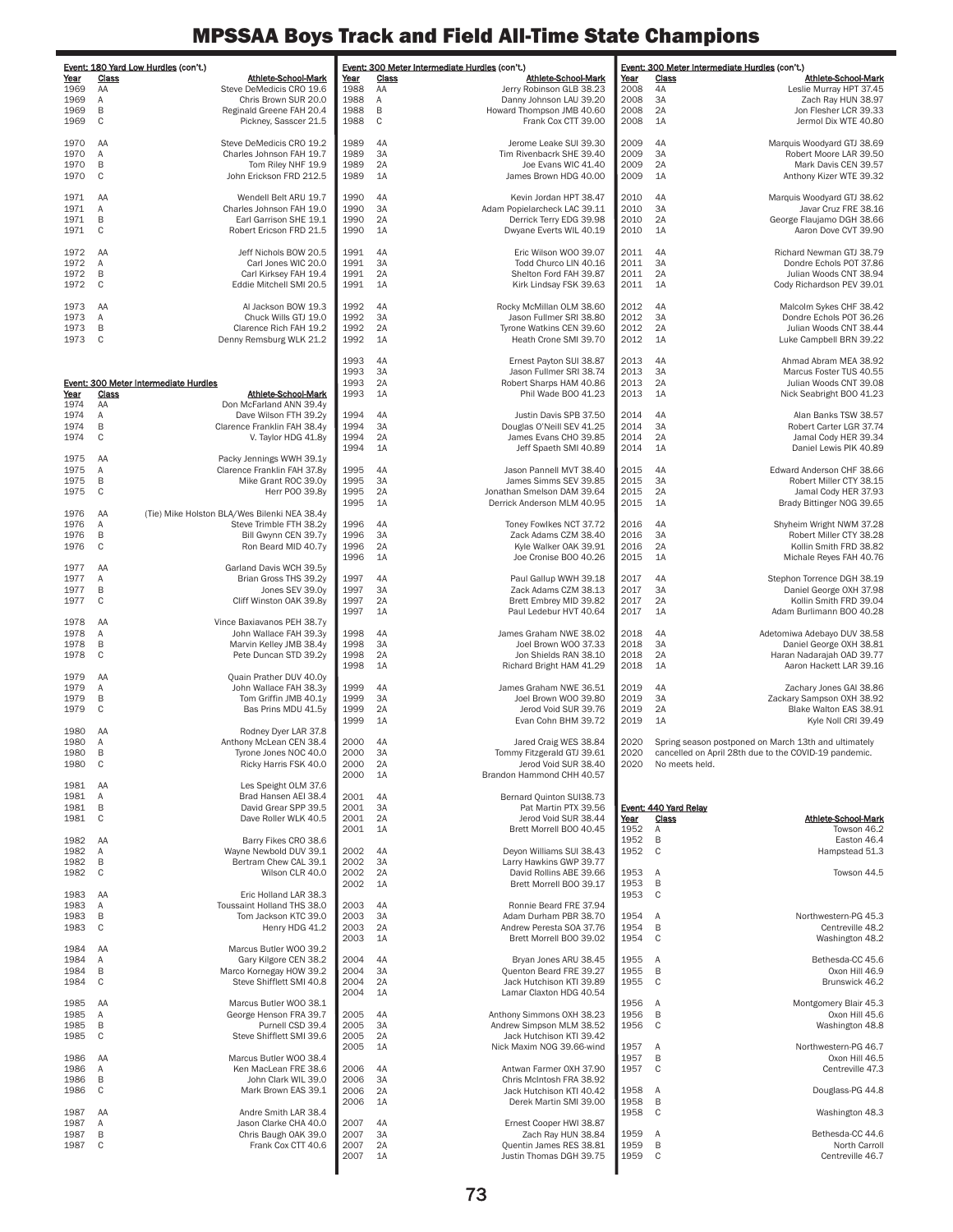|              | Event: 440 Yard Relay (con't.) |                                                       |              | Event: 4x100 Meter Relay |                                          |              | Event: 4x100 Meter Relay (con't.) |                                              |
|--------------|--------------------------------|-------------------------------------------------------|--------------|--------------------------|------------------------------------------|--------------|-----------------------------------|----------------------------------------------|
| Year         | <b>Class</b>                   | Athlete-School-Mark                                   | Year         | Class                    | Athlete-School-Mark                      | Year         | Class                             | <b>Athlete-School-Mark</b>                   |
| 1960<br>1960 | Α<br>B                         | (Tie) North Hagerstown/Suitland 47.0<br>Somerset 44.8 | 1980<br>1980 | AA<br>Α                  | Oxon Hill 42.3<br>Fairmont Heights 43.0  | 2000<br>2000 | 4A<br>ЗA                          | Suitland 42.55<br>Wilde Lake 43.19           |
| 1960         | C                              | Havre de Grace 45.8                                   | 1980         | B                        | Douglass-PG 44.9                         | 2000         | 2A                                | Northwest 43.91                              |
|              |                                |                                                       | 1980         | C                        | Francis Scott Key 44.6                   | 2000         | 1A                                | Oakland Mills 42.56                          |
| 1961<br>1961 | AA<br>Α                        | Walter Johnson 44.5<br><b>Bel Air 45.0</b>            | 1981         | AA                       | Meade 42.0                               | 2001         | 4A                                | Gaithersburg 42.8-h                          |
| 1961         | B                              | Sollers Point 45.1                                    | 1981         | Α                        | Northwood 42.6                           | 2001         | 3A                                | Westlake 42.5-h                              |
| 1961         | C                              | Havre de Grace 46.2                                   | 1981         | B                        | Douglass-PG 42.7                         | 2001         | 2A                                | Charles H. Flowers 43.7-h                    |
| 1962         | AA                             | Northwood 44.2                                        | 1981         | C                        | Brunswick 45.0                           | 2001         | 1A                                | Oakland Mills 44.1-h                         |
| 1962         | Α                              | Gaithersburg 45.1                                     | 1982         | AA                       | Oxon Hill 42.5                           | 2002         | 4A                                | Mergenthaler 42.03                           |
| 1962         | B                              | Salisbury 45.5                                        | 1982         | Α                        | DuVal 43.6                               | 2002         | 3A                                | Gwynn Park 42.26                             |
| 1962         | C                              | Poolesville 45.8                                      | 1982         | B                        | Southern-AA 42.7                         | 2002         | 2A                                | Pikesville 43.34                             |
| 1963         | AA                             | Bethesda C-C 44.1                                     | 1982         | C                        | Francis Scott Key 44.2                   | 2002         | 1A                                | Forestville 43.50                            |
| 1963         | Α                              | Fort Hill 43.9                                        | 1983         | AA                       | Dundalk 42.0                             | 2003         | 4A                                | Gaithersburg 42.71                           |
| 1963         | B                              | Douglass-PG 45.2                                      | 1983         | Α                        | Queen Anne's 43.0                        | 2003         | 3A                                | Calvert 43.26                                |
| 1963         | C                              | Poolesville 45.1                                      | 1983<br>1983 | B<br>C                   | Milford Mill 43.4<br>Havre de Grace 43.7 | 2003<br>2003 | 2A<br>1A                          | Henry E. Lackey 43.08<br>Oakland Mills 43.96 |
| 1964         | AA                             | Du Val 44.3                                           |              |                          |                                          |              |                                   |                                              |
| 1964         | Α                              | Gaithersburg 44.1                                     | 1984         | AA                       | Friendly 42.6                            | 2004         | 4A                                | Charles H. Flowers 42.67                     |
| 1964         | B                              | Somerset 45.2                                         | 1984         | Α                        | Central-PG 43.8                          | 2004         | 3A                                | Westlake 43.01                               |
| 1964         | C                              | Central Consolidated 44.5                             | 1984         | B<br>C                   | Wicomico 44.0                            | 2004         | 2A                                | Wicomico 43.60                               |
| 1965         | AA                             | Dundalk 43.3                                          | 1984         |                          | James M. Bennett 44.3                    | 2004         | 1A                                | Oakland Mills 44.40                          |
| 1965         | Α                              | Gaithersburg 44.9                                     | 1985         | AA                       | Friendly 42.9                            | 2005         | 4A                                | Old Mill 42.99                               |
| 1965         | B                              |                                                       | 1985         | Α                        | Queen Annes 43.4                         | 2005         | 3A                                | Mergenthaler 42.76                           |
| 1965         | C                              |                                                       | 1985         | B<br>C                   | Howard 42.9<br>Poolesville 44.5          | 2005<br>2005 | 2A                                | Overlea 43.92                                |
| 1966         | AA                             | <b>Bel Air 42.1</b>                                   | 1985         |                          |                                          |              | 1A                                | Havre de Grace 44.71                         |
| 1966         | Α                              | Gaithersburg 43.5                                     | 1986         | AA                       | Bowie 43.2                               | 2006         | 4A                                | Eleanor Roosevelt 42.59                      |
| 1966         | B                              | North Dorchester 45.1                                 | 1986         | Α                        | Leonardtown 44.0                         | 2006         | 3A                                | Westlake 42.42                               |
| 1966         | $\mathsf{C}$                   | Sollers Point 44.6                                    | 1986         | B                        | Oakland Mills 43.9                       | 2006         | 2A                                | Howard 42.85                                 |
| 1967         | AA                             | Richard Montgomery 43.3                               | 1986         | C                        | Kent County 44.8                         | 2006         | 1A                                | Pikesville 43.26                             |
| 1967         | Α                              | Hereford 44.0                                         | 1987         | AA                       | Bowie 42.7                               | 2007         | 4A                                | Gaithersburg 42.75                           |
| 1967         | B                              | Maces Lane 44.9                                       | 1987         | Α                        | Chopticon 43.3                           | 2007         | 3A                                | Westlake 42.23                               |
| 1967         | C                              | Garnett 44.4                                          | 1987         | B                        | Hammond 42.7                             | 2007         | 2A                                | Howard 42.18                                 |
| 1968         | AA                             | Gaithersburg 43.5                                     | 1987         | $\mathbb C$              | Smithsburg 45.0                          | 2007         | 1A                                | Pikesville 43.09                             |
| 1968         | Α                              | Frederick 44.1                                        | 1988         | AA                       | Suitland 42.74                           | 2008         | 4A                                | Old Mill 42.74                               |
| 1968         | B                              | Hereford 44.3                                         | 1988         | Α                        | Laurel 42.9-h                            | 2008         | 3A                                | Westlake 41.76                               |
| 1968         | C                              | Poolesville 44.3                                      | 1988         | B                        | Wicomico 43.6-h                          | 2008         | 2A                                | North Point 42.32                            |
| 1969         | AA                             | High Point 43.6                                       | 1988         | C                        | Catoctin 44.3-h                          | 2008         | 1A                                | Digital Harbor 43.31                         |
| 1969         | Α                              | Gaithersburg 42.8                                     | 1989         | 4A                       | Gaithersburg 42.20y-h                    | 2009         | 4A                                | Montgomery Blair 42.74                       |
| 1969         | B                              | Glenelg 45.0                                          | 1989         | 3A                       | Du Val 43.70y-h                          | 2009         | 3A                                | Meade 42.95                                  |
| 1969         | $\mathsf{C}$                   | Poolesville 43.9                                      | 1989         | 2A                       | Great Mills 44.10y-h                     | 2009         | 2A                                | Clarksburg 42.49                             |
| 1970         | AA                             | Arundel 42.7                                          | 1989         | 1A                       | Havre de Grace 44.50y-h                  | 2009         | 1A                                | Carver-B 43.64                               |
| 1970         | Α                              | Fairmont Heights 44.0                                 | 1990         | 4A                       | Eleanor Roosevelt 42.62                  | 2010         | 4A                                | Old Mill 43.07                               |
| 1970         | B                              | Sherwood 44.3                                         | 1990         | 3A                       | Surrattsville 44.12                      | 2010         | 3A                                | Potomac 41.89                                |
| 1970         | C                              | Gwynn Park 45.3                                       | 1990         | 2A                       | Central-PG 44.74                         | 2010         | 2A                                | Randallstown 42.85                           |
| 1971         | AA                             | Arundel 43.3                                          | 1990         | 1A                       | Francis Scott Key 45.35                  | 2010         | 1A                                | Forest Park 42.91                            |
| 1971         | Α                              | Fairmont Heights 44.0                                 | 1991         | 4A                       | Eleanor Roosevelt 41.7-h                 | 2011         | 4A                                | Suitland 42.29                               |
| 1971         | B                              | Sherwood 44.1                                         | 1991         | 3A                       | Linganore 43.1-h                         | 2011         | 3A                                | Potomac 42.15                                |
| 1971         | C                              | Douglass-PG 44.8                                      | 1991         | 2A                       | James M. Bennett 43.8-h                  | 2011         | 2A                                | Long Reach 42.99                             |
| 1972         | AA                             | Arundel 43.2                                          | 1991         | 1A                       | Snow Hill 44.1-h                         | 2011         | 1A                                | Carver-B 43.70                               |
| 1972         | Α                              | Calvert 42.9                                          | 1992         | 4A                       | Eleanor Roosevelt 41.5-h                 | 2012         | 4A                                | Suitland 41.64                               |
| 1972         | B                              | Fairmont Heights 44.5                                 | 1992         | 3A                       | DuVal 42.9-h                             | 2012         | 3A                                | Potomac 41.08                                |
| 1972         | $\mathsf{C}$                   | Magruder 44.1                                         | 1992         | 2A                       | Edgewood 43.8-h                          | 2012         | 2A                                | Gwynn Park 42.94<br>Western STES 43.22       |
| 1973         | AA                             | Arundel 43.4                                          | 1992         | 1A                       | Wilde Lake 43.5-h                        | 2012         | 1A                                |                                              |
| 1973         | Α                              | Magruder 43.5                                         | 1993         | 4A                       | Mergenthaler 41.9-h                      | 2013         | 4A                                | Henry A. Wise 42.83                          |
| 1973         | B                              | La Plata 43.7                                         | 1993         | 3A                       | Calvert 42.5-h                           | 2013         | 3A                                | Watkins Mill 43.11                           |
| 1973         | C                              | Linganore 45.3                                        | 1993         | 2A                       | Forestville 43.8-h                       | 2013         | 2A                                | Henry E. Lackey 43.08                        |
| 1974         | AA                             | <b>Bowie 43.1</b>                                     | 1993         | 1A                       | Wilde Lake 44.4-h                        | 2013         | 1A                                | Pikesville 44.30                             |
| 1974         | Α                              | Thomas Johnson 43.2                                   | 1994         | 4A                       | Eleanor Roosevelt 42.71                  | 2014         | 4A                                | <b>Bowie 42.16</b>                           |
| 1974         | B                              | Chopticon 44.4                                        | 1994         | 3A                       | Broadneck 43.59                          | 2014         | 3A                                | Long Reach 42.38                             |
| 1974         | C                              | Gwynn Park 45.4                                       | 1994         | 2A                       | Oakland Mills 43.51                      | 2014<br>2014 | 2A                                | Gwynn Park 42.33<br>Central-PG 42.87         |
| 1975         | AA                             | DuVal 43.4                                            | 1994         | 1A                       | Forestville 43.40                        |              | 1A                                |                                              |
| 1975         | Α                              | Thomas Johnson 44.2                                   | 1995         | 4A                       | Woodlawn 42.65                           | 2015         | 4A                                | <b>Bowie 42.29</b>                           |
| 1975         | B                              | Atholton 43.9                                         | 1995         | 3A                       | Broadneck 42.43                          | 2015         | 3A                                | Westlake 43.05                               |
| 1975         | $\mathsf{C}$                   | Oakland Mills 44.7                                    | 1995         | 2A                       | Atholton 43.40                           | 2015         | 2A                                | Douglass-PG 43.18                            |
| 1976         | AA                             | Bladensburg 42.9                                      | 1995         | 1A                       | Forestville 43.64                        | 2015         | 1A                                | Northwestern-B 43.69                         |
| 1976         | Α                              | Surrattsville 42.8                                    | 1996         | 4A                       | Suitland 42.26                           | 2016         | 4A                                | Northwest 42.30                              |
| 1976         | B                              | Paint Branch 43.7                                     | 1996         | 3A                       | Carver-B 42.25                           | 2016         | 3A                                | Oxon Hill 42.35                              |
| 1976         | C                              | Smithsburg 45.0                                       | 1996         | 2A                       | Oakland Mills 43.33                      | 2016         | 2A                                | Patuxent 43.21                               |
| 1977         | AA                             | Potomac 43.1                                          | 1996         | 1A                       | Smithsburg 44.48                         | 2016         | 1A                                | Brunswick 44.29                              |
| 1977         | Α                              | Surrattsville 42.4                                    | 1997         | 4A                       | Suitland 42.54                           | 2017         | 4A                                | Springbrook 43.39                            |
| 1977         | B                              | Gwynn Park 43.3                                       | 1997         | 3A                       | DuVal 43.04                              | 2017         | 3A                                | Oxon Hill 42.76                              |
| 1977         | C                              | Smithsburg 44.5                                       | 1997         | 2A                       | Atholton 43.09                           | 2017         | 2A                                | Century 42.91                                |
| 1978         | AA                             | Old Mill 43.1                                         | 1997         | 1A                       | Easton 44.65                             | 2017         | 1A                                | Edmondson/Westside 43.76                     |
| 1978         | Α                              | Eleanor Roosevelt 42.6                                | 1998         | 4A                       | Suitland 42.73                           | 2018         | 4A                                | Northwest 42.12                              |
| 1978         | В                              | J. M. Bennett 43.4                                    | 1998         | 3A                       | Du Val 42.12                             | 2018         | ЗA                                | Watkins Mill 42.18                           |
| 1978         | $\mathsf{C}$                   | South River 44.8                                      | 1998         | 2A                       | Surrattsville 43.18                      | 2018         | 2A                                | Westlake 43.29                               |
| 1979         | AA                             | Bladensburg 43.0                                      | 1998         | 1A                       | Forestville 44.47                        | 2018         | 1A                                | Dunbar 43.66                                 |
| 1979         | Α                              | Fairmont Heights 42.6                                 | 1999         | 4A                       | Suitland 41.85                           | 2019         | 4A                                | Northwest 42.30                              |
| 1979         | B                              | Oakland Mills 43.7                                    | 1999         | 3A                       | Wilde Lake 43.53                         | 2019         | 3A                                | Watkins Mill 42.14                           |
| 1979         | C                              | Calvert 45.0                                          | 1999         | 2A                       | Central-PG 42.50                         | 2019         | 2A                                | Oakland Mills 42.58                          |
|              |                                |                                                       | 1999         | 1A                       | Forestville 43.95                        | 2019         | 1A                                | Largo 43.89                                  |
|              |                                |                                                       |              |                          |                                          |              |                                   |                                              |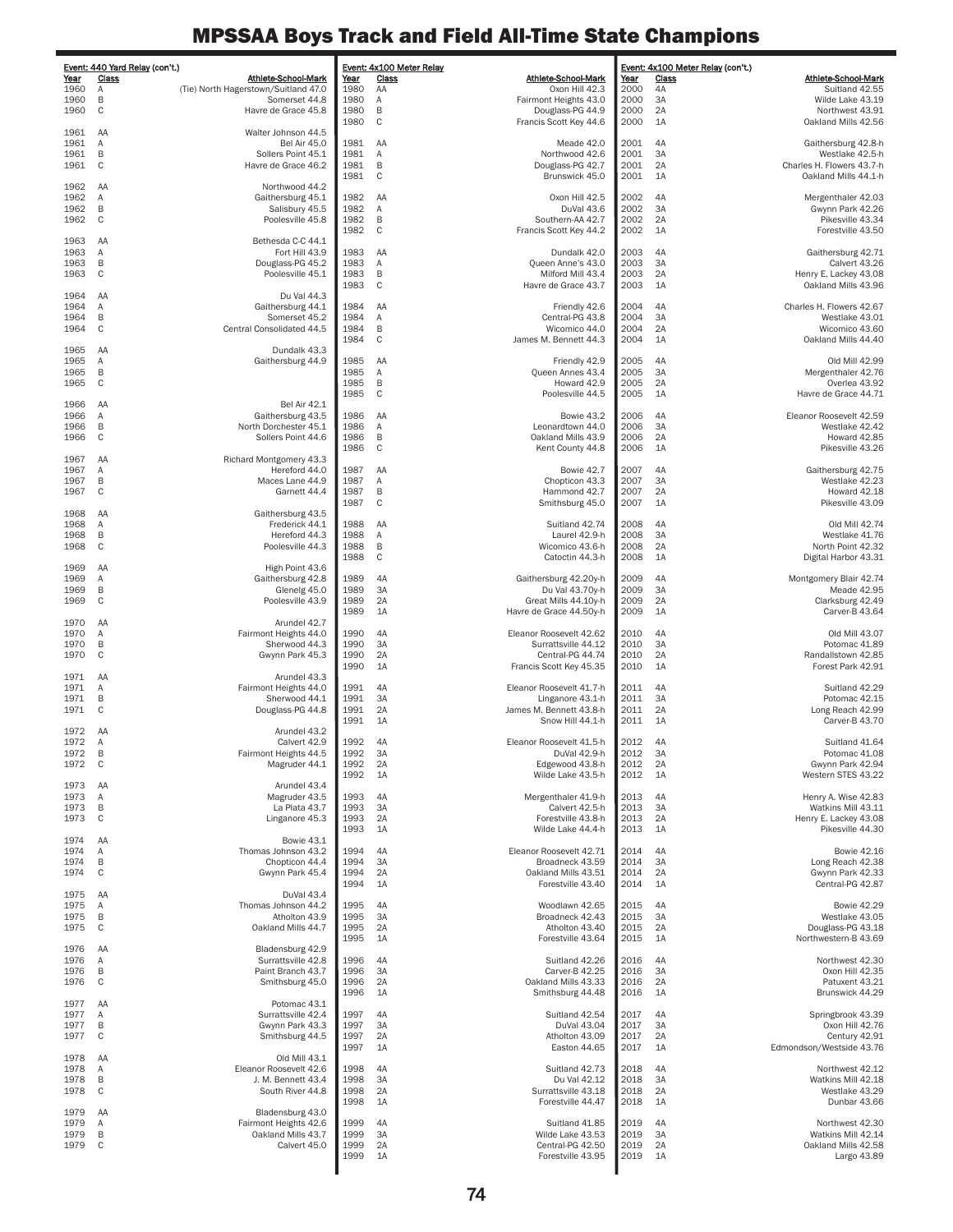|                     | Event: 4x100 Meter Relay (con't.)                                                    |              | Event: 880 Yard Relay (con't.) |                                                   |              | Event: 4x200 Meter Relay (con't.) |                                                    |
|---------------------|--------------------------------------------------------------------------------------|--------------|--------------------------------|---------------------------------------------------|--------------|-----------------------------------|----------------------------------------------------|
| Year<br>2020        | Class<br>Athlete-School-Mark<br>Spring season postponed on March 13th and ultimately | Year<br>1972 | <u>Class</u><br>AA             | Athlete-School-Mark<br>Bowie 1:30.2               | Year<br>1991 | <u>Class</u><br>4А                | Athlete-School-Mark<br>Crossland 1:28.4-h          |
| 2020                | cancelled on April 28th due to the COVID-19 pandemic.                                | 1972         | Α                              | Calvert 1:28.7                                    | 1991         | 3A                                | Oakland Mills 1:30.6-h                             |
| 2020                | No meets held.                                                                       | 1972         | B                              | Fairmont Heights1:31.4                            | 1991         | 2A                                | James M. Bennett 1:31.54                           |
|                     |                                                                                      | 1972         | $\mathsf C$                    | Magruder 1:33.3                                   | 1991         | 1A                                | Smithsburg 1:33.08                                 |
|                     |                                                                                      | 1973         | AA                             | Arundel 1:30.1                                    | 1992         | 4A                                | Eleanor Roosevelt 1:28.9-h                         |
|                     | Event: 880 Yard Relay                                                                | 1973         | Α                              | Calvert 1:29.9                                    | 1992         | 3A                                | Randallstown 1:31.8-h                              |
| <u>Year</u><br>1952 | Class<br>Athlete-School-Mark<br>Α<br>Towson 1:35.1                                   | 1973<br>1973 | B<br>C                         | La Plata 1:30.1<br>Linganore 1:33.5               | 1992<br>1992 | 2A<br>1A                          | Middletown 1:31.5-h<br>Wilde Lake 1:30.8-h         |
| 1952                | В<br>Easton                                                                          |              |                                |                                                   |              |                                   |                                                    |
| 1952                | C<br>Sudlersville 1:50.5                                                             | 1974         | AA                             | Bowie 1:29.9                                      | 1993         | 4A                                | Mergenthaler 1:28.25                               |
| 1953                | Α<br>Towson 1:34.9                                                                   | 1974<br>1974 | Α<br>B                         | Friendly 1:31.8<br>Easton 1:32.0                  | 1993<br>1993 | ЗA<br>2A                          | Calvert 1:28.23<br>Oakland Mills 1:31.30           |
| 1953                | B                                                                                    | 1974         | C                              | Gwynn Park 1:35.0                                 | 1993         | 1A                                | Wilde Lake 1:30.94                                 |
| 1953                | C<br>Washington 1:41.5                                                               | 1975         |                                | DuVal 1:29.3                                      | 1994         | 4A                                | Old Mill 1:27.91                                   |
| 1954                | Fort Hil 1:34.5<br>Α                                                                 | 1975         | AA<br>Α                        | Friendly 1:29.4                                   | 1994         | 3A                                | DuVal 1:30.17                                      |
| 1954                | B<br>Centreville 1:38.7                                                              | 1975         | B                              | Howard 1:30.8                                     | 1994         | 2A                                | Oakland Mills 1:30.33                              |
| 1954                | C<br>Washington 1:44.2                                                               | 1975         | C                              | Gwynn Park 1:31.1                                 | 1994         | 1A                                | Central-PG 1:32.7-h                                |
| 1955                | Α<br>Wicomico 1:33.9                                                                 | 1976         | AA                             | Parkdale 1:29.5                                   | 1995         | 4A                                | Eleanor Roosevelt 1:29.1-h                         |
| 1955                | B<br>Oxon Hill 1:33.9                                                                | 1976         | Α                              | Largo 1:31.1                                      | 1995         | 3A                                | Broadneck 1:29.4-h                                 |
| 1955                | C<br>Centreville 1:38.0                                                              | 1976<br>1976 | B<br>C                         | Cambridge/SD 1:32.3<br>Linganore 1:35.2           | 1995<br>1995 | 2A<br>1A                          | Atholton 1:30.00<br>Central-PG 1:31.41             |
| 1956                | Bethesda-CC 1:32.9<br>Α                                                              |              |                                |                                                   |              |                                   |                                                    |
| 1956                | B<br>Oxon Hill 1:37.1                                                                | 1977         | AA                             | Crossland 1:29.4                                  | 1996         | 4A                                | North County 1:28.2-h                              |
| 1956                | C<br>Centreville 1:43.5                                                              | 1977<br>1977 | Α<br>B                         | Surrattsville 1:28.7<br>Cambridge/SD 1:30.6       | 1996<br>1996 | 3A<br>2A                          | Carver-B 1:28.2-h<br>Baltimore Polytechnic 1:31.57 |
| 1957                | Bethesda-CC 1:33.2<br>Α                                                              | 1977         | C                              | Oakland Mills 1:32.8                              | 1996         | 1A                                | Smithsburg 1:33.61                                 |
| 1957                | B<br>Oxon Hill 1:37.2<br>C                                                           |              |                                |                                                   | 1997         |                                   |                                                    |
| 1957                | Centreville 1:37.9                                                                   | 1978<br>1978 | AA<br>Α                        | Northwestern-PG 1:29.8<br>Fairmont Heights 1:28.2 | 1997         | 4A<br>3A                          | Suitland 1:29.77<br>McDonough 1:30.43              |
| 1958                | Northwestern-PG 1:34.7<br>Α                                                          | 1978         | B                              | James M. Bennett 1:31.3                           | 1997         | 2A                                | Wilde Lake 1:30.68                                 |
| 1958<br>1958        | B<br>Frederick 1:44.8                                                                | 1978         | C                              | Calvert 1:32.4                                    | 1997         | 1A                                | Smithsburg 1:33.43                                 |
|                     | C                                                                                    | 1979         | AA                             | Montgomery Blair 1:30.1                           | 1998         | 4A                                | Laurel 1:28.25                                     |
| 1959                | Bethesda-CC 1:31.4<br>Α                                                              | 1979         | Α                              | Fairmont Heights 1:28.3                           | 1998         | 3A                                | DuVal 1:27.82                                      |
| 1959<br>1959        | B<br>Damascus 1:37.5<br>C<br>Centreville 1:36.4                                      | 1979<br>1979 | B<br>C                         | Easton 1:31.7<br>Calvert 1:32.4                   | 1998<br>1998 | 2A<br>1A                          | McDonough 1:30.17<br>Hammond 1:33.5-h              |
|                     |                                                                                      |              |                                |                                                   |              |                                   |                                                    |
| 1960                | Frederick 1:35.9<br>Α                                                                |              |                                |                                                   | 1999         | 4A                                | Eleanor Roosevelt 1:27.86                          |
| 1960<br>1960        | B<br>Somerset 1:33.9<br>C<br>Havre de Grace 1:33.8                                   |              | Event: 4x200 Meter Relay       |                                                   | 1999<br>1999 | 3A<br>2A                          | Westlake 1:28.31<br>Central-PG 1:29.29             |
|                     |                                                                                      | Year         | <b>Class</b>                   | <b>Athlete-School-Mark</b>                        | 1999         | 1A                                | Williamsport 1:33.21                               |
| 1961                | AA<br>B-CC 1:32.2                                                                    | 1980         | AA                             | Oxon Hill 1:27.3                                  |              |                                   |                                                    |
| 1961<br>1961        | Bel Air 1:34.4<br>Α<br>B<br>Sollers Point 1:35.0                                     | 1980<br>1980 | Α<br>B                         | Milford Mill 1:30.0<br>Calvert 1:29.8             | 2000<br>2000 | 4A<br>ЗA                          | Suitland 1:27.53<br>Westlake 1:27.83               |
| 1961                | C<br>Havre de Grace 1:36.8                                                           | 1980         | C                              | Williamsport 1:33.0                               | 2000         | 2A                                | Fairmont Heights 1:29.81                           |
|                     |                                                                                      |              |                                |                                                   | 2000         | 1A                                | Oakland Mills 1:27.19                              |
| 1962<br>1962        | High Point 1:32.8<br>AA<br>Α<br>Bel Air 1:35.2                                       | 1981<br>1981 | AA<br>Α                        | Oxon Hill 1:27.5<br>Queen Annes 1:29.7            | 2001         | 4A                                | Northwestern-PG 1:27.5-h                           |
| 1962                | B<br>Salisbury 1:33.9                                                                | 1981         | B                              | Douglass-PG 1:27.9                                | 2001         | 3A                                | Westlake 1:27.2-h                                  |
| 1962                | C<br>Central Consolidated 1:35.4                                                     | 1981         | C                              | Havre de Grace 1:32.9                             | 2001         | 2A                                | Lackey 1:30.03                                     |
| 1963                | Dundalk 1:32.7<br>AA                                                                 | 1982         | AA                             | Old Mill 1:28.9                                   | 2001         | 1A                                | Oakland Mills 1:30.27                              |
| 1963                | Fort Hill 1:33.2<br>Α                                                                | 1982         | Α                              | DuVal 1:30.3                                      | 2002         | 4A                                | Mergenthaler 1:26.90                               |
| 1963                | B<br>Salisbury 1:32.1<br>Carver-B 1:34.6                                             | 1982         | B                              | Douglass-PG 1:28.8                                | 2002         | 3A                                | Gwynn Park 1:27.29                                 |
| 1963                | C                                                                                    | 1982         | C                              | Francis Scott Key 1:32.6                          | 2002<br>2002 | 2A<br>1A                          | Polytechnic 1:30.18<br>Oakland Mils 1:29.31        |
| 1964                | AA<br>Kenwood 1:30.3                                                                 | 1983         | AA                             | Dundalk 1:27.0                                    |              |                                   |                                                    |
| 1964<br>1964        | Α<br>Sherwood 1:32.2<br>Sollers Point 1:32.8<br>B                                    | 1983<br>1983 | Α<br>B                         | Thomas Stone 1:28.7<br>James M. Bennett 1:30.9    | 2003<br>2003 | 4A<br>3A                          | Gaithersburg 1:28.62<br>Westlake 1:29.60           |
| 1964                | $\mathsf C$<br>Harriett Tubman 1:32.5                                                | 1983         | $\mathbf C$                    | Havre de Grace 1:32.0                             | 2003         | 2A                                | Henry E. Lackey 1:30.02                            |
|                     |                                                                                      |              |                                |                                                   | 2003         | 1A                                | Loch Raven 1:30.48                                 |
| 1965<br>1965        | AA<br>Northwood 1:30.3<br>Α<br>Sherwood 1:32.6                                       | 1984<br>1984 | AA<br>Α                        | Bladensburg 1:27.4<br>Central-PG 1:28.7           | 2004         | 4A                                | Suitland 1:27.30                                   |
| 1965                | B                                                                                    | 1984         | B                              | Leonardtown 1:30.4                                | 2004         | 3A                                | Henry E. Lackey 1:29.45                            |
| 1965                | C                                                                                    | 1984         | C                              | Stephen Decatur 1:32.6                            | 2004         | 2A                                | DuVal 1:30.8-h                                     |
| 1966                | Richard Montgomery 1:30.3<br>AA                                                      | 1985         | AA                             | Friendly 1:29.5                                   | 2004         | 1A                                | Oakland Mills 1:30.9-h                             |
| 1966                | Sparrows Point 1:32.5<br>Α                                                           | 1985         | Α                              | Queen Annes 1:29.4                                | 2005         | 4A                                | Eleanor Roosevelt 1:27.60                          |
| 1966<br>1966        | B<br>Francis Scott Key 1:34.6<br>C<br>Sollers Point 1:34.7                           | 1985<br>1985 | B<br>C                         | Aberdeen 1:30.8<br>Stephen Decatur 1:32.5         | 2005<br>2005 | 3A<br>2A                          | C.M. Wright 1:30.54<br>Howard 1:30.43              |
|                     |                                                                                      |              |                                |                                                   | 2005         | 1A                                | Smithsburg 1:31.33                                 |
| 1967                | AA<br>Richard Montgomery 1:30.0                                                      | 1986         | AA                             | Bowie 1:29.1                                      |              |                                   |                                                    |
| 1967<br>1967        | Α<br>Brooklyn Park 1:32.7<br>B<br>Kennedy 1:34.5                                     | 1986<br>1986 | Α<br>B                         | Frederick 1:29.4<br>Henry E. Lackey 1:31.9        | 2006<br>2006 | 4A<br>ЗA                          | Richard Montgomery 1:27.98<br>Long Reach 1:28.69   |
| 1967                | $\mathsf{C}$<br>Garnett 1:32.8                                                       | 1986         | C                              | Stephen Decatur 1:32.5                            | 2006         | 2A                                | Hammond 1:30.17                                    |
|                     |                                                                                      |              |                                |                                                   | 2006         | 1A                                | Pikesville 1:30.20                                 |
| 1968<br>1968        | AA<br>Walter Johnson 1:29.7<br>Α<br>J.M. Bennett 1:31.2                              | 1987<br>1987 | AA<br>Α                        | Laurel 1:29.2<br>Dundalk 1:30.5                   | 2007         | 4A                                | Richard Montgomery 1:27.78                         |
| 1968                | B<br>Hereford 1:32.4                                                                 | 1987         | B                              | Henry E. Lackey 1:28.9                            | 2007         | 3A                                | Wilde Lake 1:29.09                                 |
| 1968                | C<br>Gwynn Park 1:34.4                                                               | 1987         | C                              | Smithsburg 1:32.6                                 | 2007         | 2A                                | Hammond 1:28.60                                    |
| 1969                | Annapolis 1:19.9<br>AA                                                               | 1988         | AA                             | Meade 1:27.29                                     | 2007         | 1A                                | North Point 1:32.07                                |
| 1969                | Frederick 1:29.6<br>Α                                                                | 1988         | Α                              | Laurel 1:29.6-h                                   | 2008         | 4A                                | Montgomery Blair 1:27.61                           |
| 1969                | B<br>Fairmont Heights 1:30.5                                                         | 1988         | B                              | Oakland Mills 1:30.2-h                            | 2008         | 3A                                | Westlake 1:26.40                                   |
| 1969                | C<br>Somerset 1:34.3                                                                 | 1988         | C                              | Joppatowne 1:32.1-h                               | 2008<br>2008 | 2A<br>1A                          | North Point 1:29.12<br>Digital Harbor 1:30.50      |
| 1970                | AA<br>Arundel 1:28.7                                                                 | 1989         | 4A                             | Crossland 1:29.00y                                |              |                                   |                                                    |
| 1970                | Fairmont Heights 1:31.0<br>Α<br>B                                                    | 1989         | 3A                             | McDonough 1:30.95y                                | 2009         | 4A                                | Montgomery Blair 1:28.32                           |
| 1970<br>1970        | Sherwood 1:32.8<br>C<br>Gwynn Park 1:33.0                                            | 1989<br>1989 | 2A<br>1A                       | Great Mills 1:32.06y<br>Havre de Grace 1:31.70y   | 2009<br>2009 | ЗA<br>2A                          | Tuscarora 1:27.83<br>Clarksburg 1:28.97            |
|                     |                                                                                      |              |                                |                                                   | 2009         | 1A                                | Forest Park 1:30.85                                |
| 1971<br>1971        | DuVal 1:29.9<br>AA<br>Fairmont Heights 1:30.4<br>Α                                   | 1990<br>1990 | 4A<br>3A                       | Crossland 1:28.4-h<br>Surrattsville 1:29.5-h      | 2010         | 4A                                | Thomas Johnson 1:28.09                             |
| 1971                | B<br>Sherwood 1:32.2                                                                 | 1990         | 2A                             | Hammond 1:32.3-h                                  | 2010         | 3A                                | Watkins Mill 1:28.38                               |
| 1971                | C<br>Douglass-PG 1:34.7                                                              | 1990         | 1A                             | Francis Scott Key - 1:33.5-h                      | 2010         | 2A                                | Oakland Mills 1:28.62                              |
|                     |                                                                                      |              |                                |                                                   | 2010         | 1A                                | Western STES 1:29.05                               |
|                     |                                                                                      |              |                                |                                                   |              |                                   |                                                    |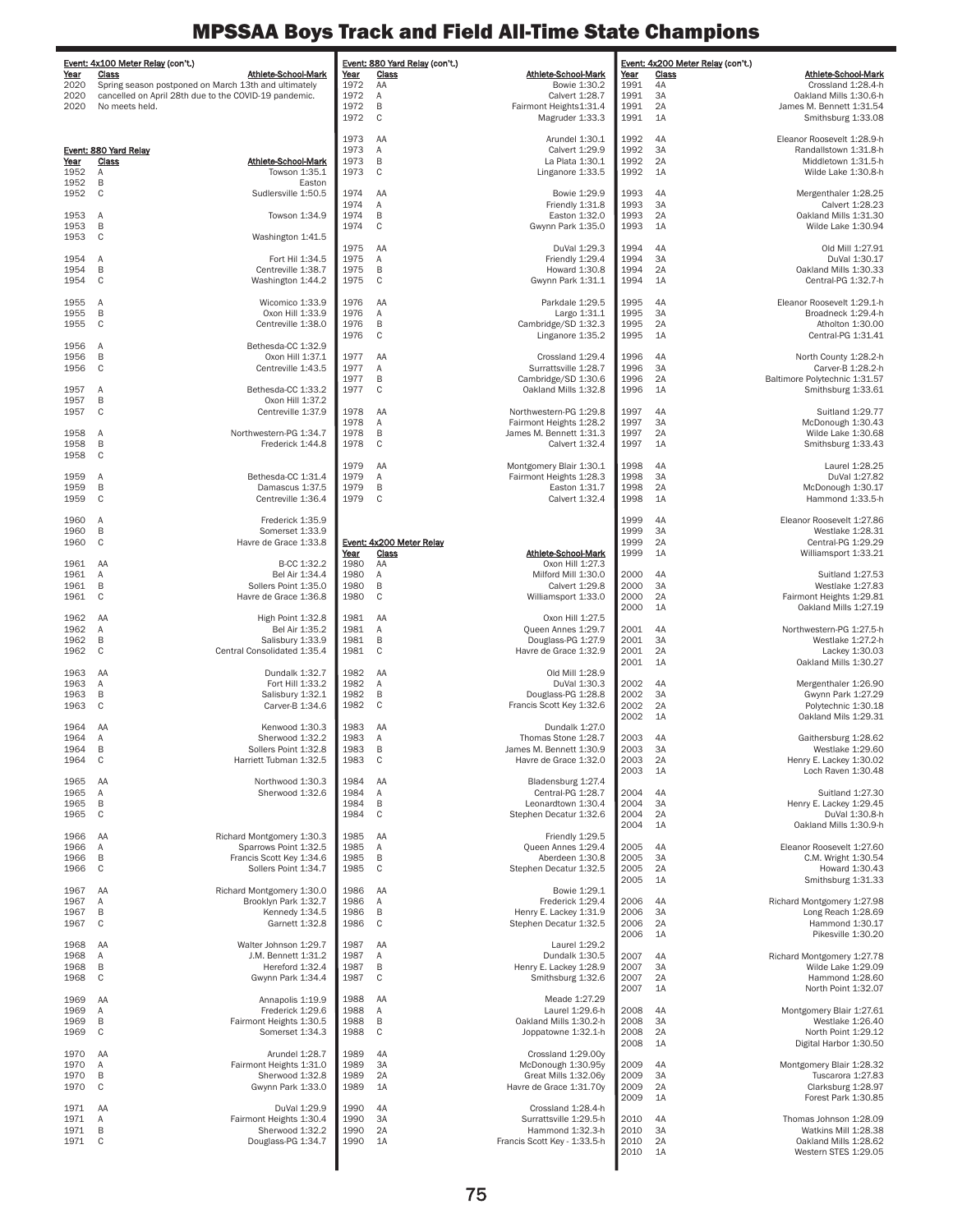|              | Event: 4x200 Meter Relay (con't.)                                 |              | Event: Mile Relay (con't.) |                                                |              | Event: 4x400 Meter Relay (con't.) |                                                    |
|--------------|-------------------------------------------------------------------|--------------|----------------------------|------------------------------------------------|--------------|-----------------------------------|----------------------------------------------------|
| Year         | <b>Class</b><br>Athlete-School-Mark                               | Year         | <b>Class</b>               | <b>Athlete-School-Mark</b>                     | Year         | <b>Class</b>                      | Athlete-School-Mark                                |
| 2011<br>2011 | 4A<br>DuVal 1:28.61<br>3A<br>Potomac 1:27.94                      | 1963<br>1963 | AA<br>Α                    | Northwood 3:28.2<br>Fort Hill 3:23.3           | 1982<br>1982 | AA<br>Α                           | Suitland 3:18.7<br>DuVal 3:21.8                    |
| 2011         | Central-PG 1:28.78<br>2A                                          | 1963         | B                          | Sollers Point 3:28.2                           | 1982         | B                                 | Oakland Mills 3:24.4                               |
| 2011         | 1A<br>Carver-B 1:29.78                                            | 1963         | $\mathsf C$                | Havre de Grace Consolidated 3:31.0             | 1982         | $\mathsf{C}$                      | Colonel Richardson 3:26.6                          |
| 2012         | 4A<br>Henry A. Wise 1:26.25                                       | 1964         | AA                         | DuVal 3:25.9                                   | 1983         | AA                                | Largo 3:16.6                                       |
| 2012         | 3A<br>Howard 1:27.48                                              | 1964         | Α                          | Fairmont Heights 3:31.7                        | 1983         | Α                                 | Central-PG 3:20.6                                  |
| 2012<br>2012 | 2A<br>Queen Anne's 1:30.21<br>1A                                  | 1964<br>1964 | B<br>C                     | Sollers Point 3:26.0<br>Harriet Tubman 3:28.6  | 1983<br>1983 | B<br>C                            | Douglass-PG 3:22.8<br>Francis Scott Key 3:31.4     |
|              | Smithsburg 1:31.66                                                |              |                            |                                                |              |                                   |                                                    |
| 2013         | 4A<br>Gaithersburg 1:32.65                                        | 1965         | AA                         | Frederick 3:24.9                               | 1984         | AA                                | Bladensburg 3:20.2                                 |
| 2013<br>2013 | 3A<br>Watkins Mill 1:29.97<br>2A<br>Century 1:29.36               | 1965<br>1965 | Α<br>B                     | Fairmont Heights 3:28.2<br>Sollers Point       | 1984<br>1984 | Α<br>B                            | Central-PG 3:22.7<br>Leonardtown 3:28.6            |
| 2013         | Pikesville 1:32.61<br>1A                                          | 1965         | $\mathsf C$                |                                                | 1984         | C                                 | James M. Bennett 3:29.7                            |
|              |                                                                   |              |                            |                                                |              |                                   |                                                    |
| 2014<br>2014 | 4A<br>Bowie 1:26.57<br>3A<br>Long Reach 1:29.39                   | 1966<br>1966 | AA<br>Α                    | Annapolis 3:22.9<br>Great Mills 3:29.1         | 1985<br>1985 | AA<br>Α                           | Largo 3:21.9<br>John F. Kennedy 3:21.7             |
| 2014         | Gwynn Park 1:28.44<br>2A                                          | 1966         | B                          | Pomonkey 3:32.6                                | 1985         | B                                 | Howard 3:21.0                                      |
| 2014         | Pikesville 1:31.83<br>1A                                          | 1966         | C                          | Woodson 3:36.1                                 | 1985         | $\mathsf{C}$                      | Stephen Decatur 3:30.3                             |
| 2015         | Charles H. Flowers 1:27.28<br>4A                                  | 1967         | AA                         | Crossland 3:23.0                               | 1986         | AA                                | Largo 3:17.8                                       |
| 2015         | 3A<br>City College 1:29.13                                        | 1967         | Α                          | Westminster 3:32.9                             | 1986         | Α                                 | Frederick 3:22.9                                   |
| 2015<br>2015 | 2A<br>Oakdale 1:30.93<br>Northwestern-B 1:32.46<br>1A             | 1967<br>1967 | B<br>$\mathsf{C}$          | John F. Kennedy 3:39.9<br>Poolesville 3:31.9   | 1986<br>1986 | B<br>C                            | Forestville 3:21.6<br>Smithsburg 3:36.0            |
|              |                                                                   |              |                            |                                                |              |                                   |                                                    |
| 2016<br>2016 | 4A<br>Charles H. Flowers 1:28.22<br>3A<br>Oxon Hill 1:28.52       | 1968<br>1968 | AA<br>Α                    | Robert E. Peary 3:22.6<br>Surrattsville 3:26.8 | 1987<br>1987 | AA<br>Α                           | High Point 3:18.8<br>North Hagerstown 3:25.2       |
| 2016         | 2A<br>Westlake 1:28.69                                            | 1968         | B                          | Middletown 3:32.1                              | 1987         | B                                 | Milford Mill 3:35.6                                |
| 2016         | Edmondson/Westside 1:31.92<br>1A                                  | 1968         | $\mathsf C$                | Poolesville 3:32.6                             | 1987         | C                                 | Brunswick 3:29.5                                   |
| 2017         | 4A<br>Northwest 1:28.87                                           | 1969         | AA                         | Robert E. Peary 3:22.7                         | 1988         | AA                                | Woodlawn 3:20.74                                   |
| 2017         | 3A<br>Oxon Hill 1:29.31                                           | 1969         | Α                          | Howard 3:26.9                                  | 1988         | Α                                 | Laurel 3:22.8-h                                    |
| 2017         | 2A<br>Westlake 1:28.71                                            | 1969         | B<br>C                     | Fairmont Heights 3:26.5                        | 1988         | B<br>$\mathsf{C}$                 | South Hagerstown 3:28.0-h                          |
| 2017         | 1A<br>Surrattsville 1:30.13                                       | 1969         |                            | Poolesville 3:27.1                             | 1988         |                                   | North Dorchester 3:30.8-h                          |
| 2018         | 4A<br>Northwest 1:27.54                                           | 1970         | AA                         | Walter Johnson 3:18.5                          | 1989         | 4A                                | Eleanor Roosevelt 3:20.75y                         |
| 2018<br>2018 | 3A<br>Northeast-AA 1:27.80<br>2A<br>New Town 1:27.27              | 1970<br>1970 | Α<br>B                     | Fairmont Heights 3:25.6<br>Glenelg 3:29.5      | 1989<br>1989 | 3A<br>2A                          | Potomac 3:26.80y-h<br>South Hagerstown 3:33.20y-h  |
| 2018         | 1A<br>Frederick Douglass-PG 1:29.71                               | 1970         | C                          | Douglass-PG 3:36.1                             | 1989         | 1A                                | Francis Scott Key 3:32.33y                         |
|              |                                                                   |              |                            |                                                |              |                                   |                                                    |
| 2019<br>2019 | 4A<br>Eleanor Roosevelt 1:27.62<br>3A<br>North Hagerstown 1:28.75 | 1971<br>1971 | AA<br>Α                    | Arundel 3:26.2<br>South Carroll 3:25.6         | 1990<br>1990 | 4A<br>ЗA                          | Eleanor Roosevelt 3:20.51<br>McDonough 3:26.75     |
| 2019         | 2A<br>Westlake 1:29.96                                            | 1971         | B                          | Howard 3:29.6                                  | 1990         | 2A                                | Glenelg 3:29.83                                    |
| 2019         | Western STES 1:31.16<br>1A                                        | 1971         | $\mathsf C$                | Douglass-PG 3:32.0                             | 1990         | 1A                                | Milford Mill 3:32.57                               |
| 2020         | Spring season postponed on March 13th and ultimately              | 1972         | AA                         | Springbrook 3:22.6                             | 1991         | 4A                                | Eleanor Roosevelt 3:20.6-h                         |
| 2020         | cancelled on April 28th due to the COVID-19 pandemic.             | 1972         | Α                          | Laurel 3:25.0                                  | 1991         | 3A                                | Oakland Mills 3:25.8-h                             |
| 2020         | No meets held.                                                    | 1972<br>1972 | B<br>C                     | Fairmont Heights3:28.3<br>Magruder 3:36.2      | 1991<br>1991 | 2A<br>1A                          | Forestville 3:25.0-h<br>Catoctin 3:30.8-h          |
|              |                                                                   |              |                            |                                                |              |                                   |                                                    |
| Year         | <u>Event: Mile Relay</u><br>Class<br><u>Athlete-School-Mark</u>   | 1973         | AA<br>Α                    | Crossland 3:24.1                               | 1992         | 4A<br>3A                          | Bowie 3:18.3-h                                     |
| 1952         |                                                                   |              |                            |                                                |              |                                   |                                                    |
|              | Fort Hill 3:43.2<br>Α                                             | 1973<br>1973 | B                          | Friendly 3:24.4<br>Fairmont Heights 3:25.6     | 1992<br>1992 | 2A                                | DuVal 3:22.3-h<br>Surrattsville 3:25.8-h           |
| 1952         | B<br>Easton                                                       | 1973         | C                          | Maryland School for the Deaf 3:36.5            | 1992         | 1A                                | Francis Scott Key 3:29.6-h                         |
| 1952         | C<br>Clarksville 4:17.5                                           | 1974         | AA                         | Crossland 3:23.4                               | 1993         | 4A                                | Mergenthaler 3:21.0-h                              |
| 1953         | Α<br>Montgomery Blair 3:37.8                                      | 1974         | Α                          | Friendly 3:26.1                                | 1993         | ЗA                                | Seneca Valley 3:28.10-h                            |
| 1953         | B                                                                 | 1974         | B                          | Great Mills 3:30.3                             | 1993         | 2A                                | Oakland Mills 3:22.4-h                             |
| 1953         | C<br>Washington                                                   | 1974         | C                          | Middletown 3:32.0                              | 1993         | 1A                                | Francis Scott Key 3:32.8-h                         |
| 1954         | Fort Hill 3:36.7<br>A                                             | 1975         | AA                         | Annapolis 3:21.4                               | 1994         | 4A                                | Mergenthaler 3:17.29                               |
| 1954<br>1954 | Centreville 3:50.3<br>B<br>C<br>Washington 3:54.5                 | 1975<br>1975 | A<br>B                     | Friendly 3:22.9<br>Howard 3:28.9               | 1994<br>1994 | 3A<br>2A                          | DuVal 3:26.04<br>Oakland Mills 3:22.52             |
|              |                                                                   | 1975         | $\mathbb C$                | Middletown 3:32.6                              | 1994         | 1A                                | Forestville 3:27.54                                |
| 1955         | Montgomery Blair 3:33.2<br>Α                                      |              |                            |                                                |              |                                   |                                                    |
| 1955<br>1955 | Oxon Hill 3:45.0<br>B<br>C<br>Washington 3:47.5                   | 1976<br>1976 | AA<br>Α                    | Bladensburg 3:20.9<br>Henry E. Lackey 3:22.0   | 1995<br>1995 | 4A<br>3A                          | Mergenthaler 3:18.24<br>Carver-B 3:25.51           |
|              |                                                                   | 1976         | B                          | Central-PG 3:29.6                              | 1995         | 2A                                | Atholton 3:28.2-h                                  |
| 1956<br>1956 | Bethesda-CC 3:34.4<br>Α<br>B<br>Oxon Hill 3:42.1                  | 1976         | C                          | Smithsburg 3:36.6                              | 1995         | 1A                                | Forestville 3:24.96                                |
| 1956         | C<br>Washington 3:20.5                                            | 1977         | AA                         | Crossland 3:22.4                               | 1996         | 4A                                | Mergenthaler 3:17.2                                |
|              |                                                                   | 1977         | Α                          | Surrattsville 3:22.2                           | 1996         | ЗA                                | Richard Montgomery 3:24.34                         |
| 1957<br>1957 | Bethesda-CC 3:34.8<br>Α<br>B<br>Oxon Hill 3:41.0                  | 1977<br>1977 | B<br>C                     | Central-PG 3:26.7<br>Oakland Mills 3:30.9      | 1996<br>1996 | 2A<br>1A                          | Surrattsville 3:24.63<br>Francis Scott Key 3:32.31 |
| 1957         | C<br>Centreville 3:42.6                                           |              |                            |                                                |              |                                   |                                                    |
| 1957         | Other<br>Harriet Tubman 3:33                                      | 1978<br>1978 | AA<br>Α                    | DuVal 3:22.3<br>Fairmont Heights 3:20.0        | 1997<br>1997 | 4A<br>3A                          | High Point 3:15.08<br>Richard Montgomery 3:21.67   |
| 1958         | Bethesda-CC 3:33.9<br>Α                                           | 1978         | B                          | Oakland Mills 3:25.5                           | 1997         | 2A                                | Wilde Lake 3:22.68                                 |
| 1958         | B                                                                 | 1978         | C                          | McDonough 3:35.1                               | 1997         | 1A                                | Francis Scott Key 3:29.84                          |
| 1958         | C                                                                 | 1979         | AA                         | DuVal 3:26.7                                   | 1998         | 4A                                | Northwestern-PG 3:15.48                            |
| 1959         | Bethesda-CC 3:30.9<br>Α                                           | 1979         | Α                          | Fairmont Heights 3:16.6                        | 1998         | 3A                                | Milford Mill 3:22.49                               |
| 1959<br>1959 | B<br>Aberdeen 3:43.6<br>C<br>Washington 3:43.8                    | 1979<br>1979 | B<br>C                     | John F. Kennedy 3:27.8<br>McDonough 3:26.7     | 1998<br>1998 | 2A<br>1A                          | Southern-AA 3:23.16<br>Oakland Mills 3:31.57       |
|              |                                                                   |              |                            |                                                |              |                                   |                                                    |
| 1960<br>1960 | Fairmont Heights 3:44.0<br>Α<br>B<br>Somerset 3:38.7              |              |                            |                                                | 1999<br>1999 | 4A<br>ЗA                          | Northwestern-PG 3:12.05<br>Wilde Lake 3:23.85      |
| 1960         | C<br>Havre de Grace 3:33.7                                        |              |                            |                                                | 1999         | 2A                                | Fairmont Heights 3:22.16                           |
|              |                                                                   |              | Event: 4x400 Meter Relay   |                                                | 1999         | 1A                                | Forestville 3:30.39                                |
| 1961<br>1961 | Bethesda-CC 3:31.0<br>AA<br>Fairmont Heights 3:35.4<br>Α          | Year<br>1980 | <b>Class</b><br>AA         | <b>Athlete-School-Mark</b><br>Woodlawn 3:17.9  | 2000         | 4A                                | Oxon Hill 3:19.9-h                                 |
| 1961         | B<br>Easton 3:45.0                                                | 1980         | Α                          | South Carroll 3:22.2                           | 2000         | 3A                                | Paint Branch 3:26.29                               |
| 1961         | C<br>Havre de Grace 3:40.2                                        | 1980         | B                          | Douglass-PG 3:28.0                             | 2000         | 2A                                | Surrattsville 3:27.57                              |
| 1962         | Montgomery Blair 3:27.9<br>AA                                     | 1980         | $\mathsf C$                | Havre de Grace 3:28.2                          | 2000         | 1A                                | Oakland Mills 3:25.34                              |
| 1962         | Fairmont Heights 3:30.9<br>Α                                      | 1981         | AA                         | Oxon Hill 3:16.4                               | 2001         | 4A                                | Eleanor Roosevelt 3:21.86                          |
| 1962<br>1962 | B<br>Sollers Point 3:30.1<br>C<br>Central Consolidated 3:37.6     | 1981<br>1981 | Α<br>B                     | Fairmont Heights 3:20.6<br>Douglass-PG 3:23.7  | 2001<br>2001 | 3A<br>2A                          | Paint Branch 3:25.05<br>Charles H. Flowers 3:24.71 |
|              |                                                                   | 1981         | C                          | Havre de Grace 3:28.7                          | 2001         | 1A                                | Oakland Mills 3:28.32                              |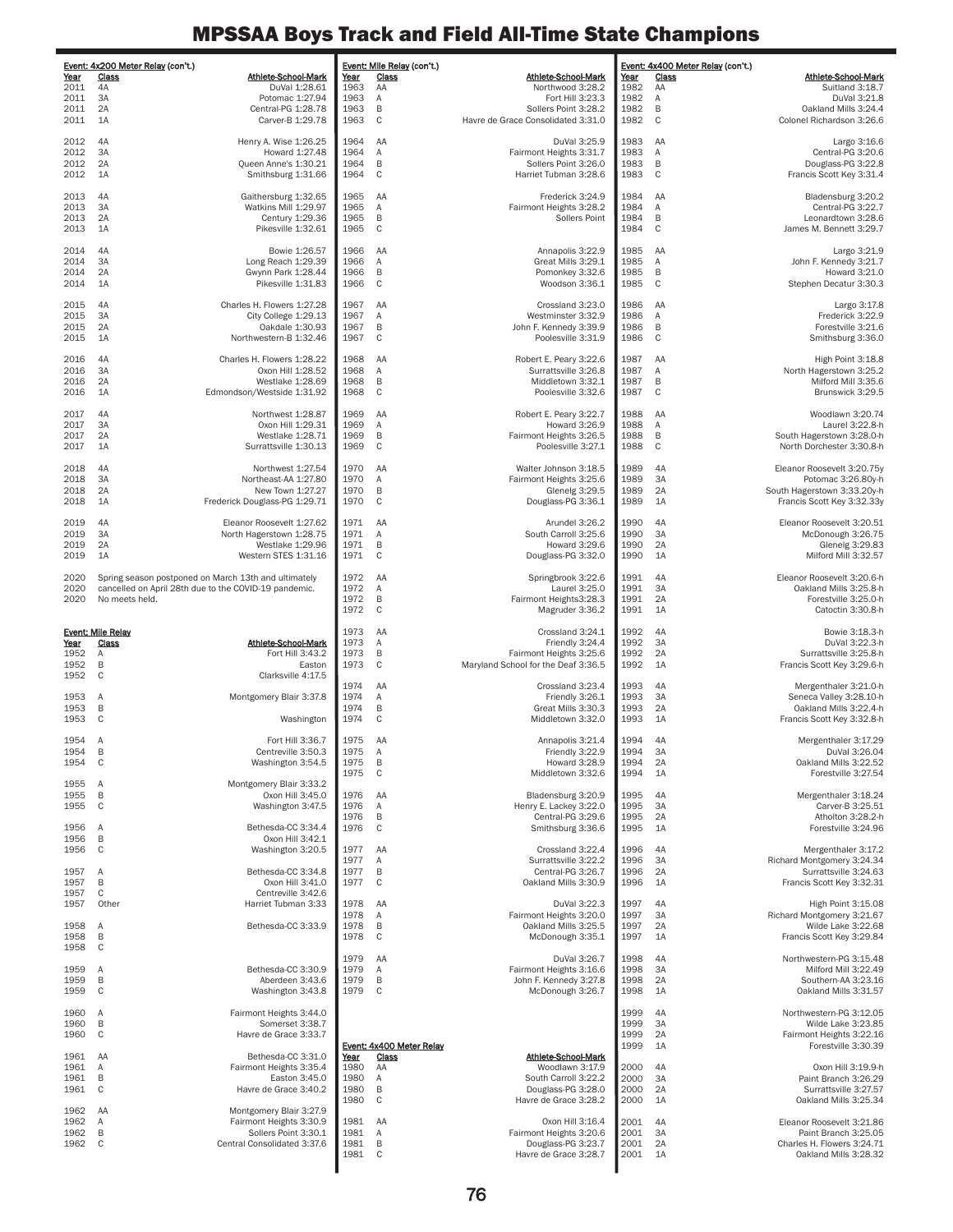|              | Event: 4x400 Meter Relay (con't.)                               |              | Event: 2-Mile Relay (con't.)             |                                                   |              | Event: 4x800 Meter Relay (con't.) |                                                      |
|--------------|-----------------------------------------------------------------|--------------|------------------------------------------|---------------------------------------------------|--------------|-----------------------------------|------------------------------------------------------|
| Year         | Class<br><b>Athlete-School-Mark</b>                             | Year         | <b>Class</b>                             | Athlete-School-Mark                               | Year         | Class                             | Athlete-School-Mark                                  |
| 2002<br>2002 | 4A<br>Oxon Hill 3:16.66<br>3A<br>Paint Branch 3:21.98           | 1977<br>1977 | AA<br>Α                                  | Walt Whitman 7:57.9<br>Fairmont Heights 8:04.7    | 1996<br>1996 | 4A<br>3A                          | Mergenthaler 7:52.8-h<br>Richard Montgomery 8:10.85  |
| 2002         | 2A<br>Southern-AA 3:26.40                                       | 1977         | B                                        | Central-PG 8:09.4                                 | 1996         | 2A                                | Glenelg 8:03.70                                      |
| 2002         | 1A<br>Loch Raven 3:25.36                                        | 1977         | C                                        | Smithsburg 8:34.7                                 | 1996         | 1A                                | Southern-G 8:21.19                                   |
| 2003         | 4A<br>Suitland 3:18.44                                          | 1978         | AA                                       | Northwood 7:53.1                                  | 1997         | 4A                                | Mergenthaler 8:02.94                                 |
| 2003         | 3A<br>Paint Branch 3:21.27                                      | 1978         | Α                                        | Fairmont Heights 7:52.4                           | 1997         | 3A                                | Linganore 8:05.65                                    |
| 2003         | Central-PG 3:24.54<br>2A                                        | 1978         | B                                        | Hereford 7:59.2                                   | 1997         | 2A                                | Walkersville 8:03.65                                 |
| 2003         | Williamsport 3:26.20<br>1A                                      | 1978         | C                                        | McDonough 8:30.3                                  | 1997         | 1A                                | Francis Scott Key 8:20.91                            |
| 2004         | 4A<br>Old Mill 3:220.03                                         | 1979         | AA                                       | Old Mill 8:00.6                                   | 1998         | 4A                                | Northwestern-PG 7:58.80                              |
| 2004         | 3A<br>Mergenthaler 3:21.98                                      | 1979         | Α                                        | Fairmont Heights 7:55.6                           | 1998         | 3A                                | Linganore 7:59.60                                    |
| 2004         | 2A<br>James M. Bennett 3:30.12                                  | 1979         | B                                        | John F. Kennedy 8:01.6                            | 1998         | 2A                                | Francis Scott Key 8:10.68                            |
| 2004         | Oakland Mills 3:27.72<br>1A                                     | 1979         | C                                        | McDonough 8:32.6                                  | 1998         | 1A                                | Oakland Mills 8:29.89                                |
| 2005         | 4A<br>Eleanor Roosevelt 3:20.70                                 |              |                                          |                                                   | 1999         | 4A                                | Northwestern-PG 7:57.90                              |
| 2005         | 3A<br>C. M. Wright 3:25.56                                      |              |                                          |                                                   | 1999         | 3A                                | Linganore 8:05.13                                    |
| 2005<br>2005 | 2A<br>Winters Mill 3:25.75<br>1A<br>Loch Raven 3:28.31          | Year         | Event: 4x800 Meter Relay<br><b>Class</b> | <b>Athlete-School-Mark</b>                        | 1999<br>1999 | 2A<br>1A                          | Randallstown 8:09.17<br>Beall 8:15.84                |
|              |                                                                 | 1980         | AA                                       | Montgomery Blair 7:57.9                           |              |                                   |                                                      |
| 2006         | Eleanor Roosevelt 3:18.44<br>4A                                 | 1980         | Α                                        | Fairmont Heights 7:56.6                           | 2000         | 4A                                | Westminster 7:57.19                                  |
| 2006         | 3A<br>Henry E. Lackey 3:20.57                                   | 1980         | B<br>C                                   | Douglass-PG 8:08.5                                | 2000         | 3A                                | Long Reach 8:06.20                                   |
| 2006<br>2006 | Loch Raven 3:26.62<br>2A<br>Brunswick 3:27.94<br>1A             | 1980         |                                          | Williamsport 8:11.6                               | 2000<br>2000 | 2A<br>1A                          | Linganore 8:04.23<br>Oakland Mills 8:12.33           |
|              |                                                                 | 1981         | AA                                       | Largo 7:56.0                                      |              |                                   |                                                      |
| 2007         | Eleanor Roosevelt 3:18.44<br>4A                                 | 1981         | Α                                        | North Hagerstown 7:59.5                           | 2001         | 4A                                | Dulaney 7:57.65<br>River Hill 7:59.90                |
| 2007<br>2007 | 3A<br>Westlake 3:22.72<br>2A<br>Baltimore Polytechnic 3:19.02   | 1981<br>1981 | B<br>C                                   | Joppatowne 8:06.3<br>Francis Scott Key 8:10.0     | 2001<br>2001 | 3A<br>2A                          | Middletown 8:05.72                                   |
| 2007         | Digital Harbor 3:24.63<br>1A                                    |              |                                          |                                                   | 2001         | 1A                                | Glenelg 8:10.71                                      |
|              |                                                                 | 1982         | AA                                       | Suitland 7:53.4                                   |              |                                   |                                                      |
| 2008<br>2008 | Montgomery Blair 3:20.42<br>4A<br>3A<br>Meade 3:22.51           | 1982<br>1982 | Α<br>B                                   | North Hagerstown 8:05.3<br>Douglass-PG 8:04.0     | 2002<br>2002 | 4A<br>3A                          | C. M. Wright 7:54.23<br>Walter Johnson 8:01.04       |
| 2008         | Douglass-PG 3:22.75<br>2A                                       | 1982         | C                                        | Middletown 8:15.0                                 | 2002         | 2A                                | Stephen Decatur 8:17.09                              |
| 2008         | Western STES 3:26.26<br>1A                                      |              |                                          |                                                   | 2002         | 1A                                | Oakland Mills 8:12.80                                |
| 2009         | Northwest 3:18.98<br>4A                                         | 1983<br>1983 | AA<br>Α                                  | Meade 7:54.3<br>Northern-C 8:01.9                 | 2003         | 4A                                | Mergenthaler 8:05.95                                 |
| 2009         | 3A<br>Westlake 3:22.45                                          | 1983         | B                                        | Douglass-PG 8:12.8                                | 2003         | 3A                                | Mount Hebron 8:03.67                                 |
| 2009         | Baltimore Polytechnic 3:23.60<br>2A                             | 1983         | $\mathsf C$                              | Francis Scott Key 8:16.8                          | 2003         | 2A                                | Middletown 8:16.32                                   |
| 2009         | Western STES 3:25.18<br>1A                                      |              |                                          |                                                   | 2003         | 1A                                | Williamsport 8:07.48                                 |
| 2010         | 4A<br>Laurel 3:18.66                                            | 1984<br>1984 | AA<br>Α                                  | Old Mill 7:59.4<br>Central-PG 8:06.4              | 2004         | 4A                                | Old Mill 7:54.19                                     |
| 2010         | 3A<br>Henry E. Lackey 3:20.60                                   | 1984         | B                                        | Glenelg 8:12.5                                    | 2004         | 3A                                | Urbana 8:07.44                                       |
| 2010         | 2A<br>Oakland Mills 3:21.29                                     | 1984         | C                                        | Middletown 8:18.5                                 | 2004         | 2A                                | Glenelg 8:09.30                                      |
| 2010         | Western STES 3:23.69<br>1A                                      | 1985         | AA                                       | Largo 8:04.3                                      | 2004         | 1A                                | Williamsport 8:16.80                                 |
| 2011         | 4A<br>Suitland 3:18.33                                          | 1985         | Α                                        | Broadneck 8:03.0                                  | 2005         | 4A                                | Eleanor Roosevelt 7:52.07                            |
| 2011         | 3A<br>Largo 3:23.54                                             | 1985         | B                                        | Howard 8:12.0                                     | 2005         | 3A                                | C.M. Wright 8:04.60                                  |
| 2011         | 2A<br>Central-PG 3:21.91                                        | 1985         | C                                        | Middletown 8:13.0                                 | 2005         | 2A                                | Glenelg 8:08.31                                      |
| 2011         | 1A<br>Northwestern-B 3:22.35                                    | 1986         | AA                                       | BCC 7:47.8                                        | 2005         | 1A                                | Beall 8:08.96                                        |
| 2012         | 4A<br>Suitland 3:14.80                                          | 1986         | Α                                        | Potomac 8:06.4                                    | 2006         | 4A                                | Charles H. Flowers 7:59.19                           |
| 2012         | 3A<br>Howard 3:21.49                                            | 1986         | B                                        | Middletown 8:07.5                                 | 2006         | 3A                                | Mergenthaler 8:04.03                                 |
| 2012<br>2012 | 2A<br>Largo 3:20.35<br>Northwestern-B 3:23.46<br>1A             | 1986         | C                                        | North Dorchester 8:19.0                           | 2006<br>2006 | 2A<br>1A                          | Liberty 8:05.97<br>Beall 8:06.36                     |
|              |                                                                 | 1987         | AA                                       | Suitland 8:01.1                                   |              |                                   |                                                      |
| 2013         | 4A<br>Northwest 3:26.30                                         | 1987         | Α                                        | Surrattsville 8:03.9                              | 2007         | 4A                                | Broadneck 7:57.67                                    |
| 2013<br>2013 | 3A<br>Centennial 3:27.39<br>2A<br>Douglass-PG 3:28.01           | 1987<br>1987 | B<br>C                                   | Middletown 8:12.2<br>Boonsboro 8:12.1             | 2007<br>2007 | 3A<br>2A                          | Fallston 8:05.63<br>Atholton 7:59.36                 |
| 2013         | Western STES 3:33.01<br>1A                                      |              |                                          |                                                   | 2007         | 1A                                | Harford Technical 8:14.63                            |
|              |                                                                 | 1988         | AA                                       | Severna Park 7:57.4-h                             |              |                                   |                                                      |
| 2014<br>2014 | 4A<br>Bowie 3:18.61<br>Milford Mill 3:24.51<br>ЗA               | 1988<br>1988 | A<br>B                                   | Potomac 8:04.2-h<br>Glenelg 8:10.8-h              | 2008<br>2008 | 4A<br>3A                          | Quince Orchard 7:44.67<br>Damascus 7:58.04           |
| 2014         | 2A<br>Douglass-PG 3:23.08                                       | 1988         | C                                        | Brunswick 8:17.4-h                                | 2008         | 2A                                | River Hill 8:16.77                                   |
| 2014         | 1A<br>Pikesville 3:27.77                                        |              |                                          |                                                   | 2008         | 1A                                | Digital Harbor 8:27.40                               |
| 2015         | 4A<br>Oxon Hill 3:22.21                                         | 1989<br>1989 | 4A<br>3A                                 | Chesapeake-AA 8:02.43y<br>Potomac 8:16.31y        | 2009         | 4A                                | Charles H. Flowers 7:54.60                           |
| 2015         | 3A<br>Milford Mill 3:22.67                                      | 1989         | 2A                                       | Middletown 8:13.75y                               | 2009         | 3A                                | Damascus 7:55.50                                     |
| 2015         | Largo 3:24.67<br>2A                                             | 1989         | 1A                                       | Brunswick 8:22.68y                                | 2009         | 2A                                | River Hill 8:01.17                                   |
| 2015         | Central-PG 3:28.67<br>1A                                        | 1990         | 4A                                       | B-CC 8:06.8-h                                     | 2009         | 1A                                | Western STES 8:08.45                                 |
| 2016         | Digital Harbor 3:17.85<br>4A                                    | 1990         | 3A                                       | Dundalk 8:03.7-h                                  | 2010         | 4A                                | Walter Johnson 7:53.35                               |
| 2016         | 3A<br>Oxon Hill 3:19.68                                         | 1990         | 2A                                       | Glenelg 8:05.5-h                                  | 2010         | 3A                                | Damascus 7:55.73                                     |
| 2016         | 2A<br>Westlake 3:22.95                                          | 1990         | 1A                                       | Milford Mill 8:23.3-h                             | 2010         | 2A                                | Walkersville 8:03.84                                 |
| 2016         | Fairmont Heights 3:29.83<br>1A                                  | 1991         | 4A                                       | Walter Johnson 8:02.33                            | 2010         | 1A                                | Williamsport 8:21.87                                 |
| 2017         | 4A<br>Springbrook 3:20.99                                       | 1991         | 3A                                       | Surrattsville 8:16.76                             | 2011         | 4A                                | Richard Montgomery 7:52.54                           |
| 2017         | 3A<br>Oakdale 3:20.47                                           | 1991         | 2A                                       | Middletown 8:11.74<br>Boonsboro 8:15.07           | 2011         | 3A                                | Reservoir 8:02.00<br>Winters Mill 8:03.28            |
| 2017<br>2017 | 2A<br>Westlake 3:24.20<br>1A<br>Pikesville 3:26.18              | 1991         | 1A                                       |                                                   | 2011<br>2011 | 2A<br>1A                          | Northwestern-B 8:05.33                               |
|              |                                                                 | 1992         | 4A                                       | Quince Orchard 7:57.1-h                           |              |                                   |                                                      |
| 2018<br>2018 | Suitland 3:18.61<br>4A                                          | 1992         | 3A                                       | Walter Johnson 7:54.1-h                           | 2012<br>2012 | 4A<br>3A                          | DuVal 7:54.72                                        |
| 2018         | ЗA<br>Reservoir 3:22.81<br>New Town 3:21.11<br>2A               | 1992<br>1992 | 2A<br>1A                                 | Middletown 8:16.2-h<br>Francis Scott Key 8:22.1-h | 2012         | 2A                                | Hereford 7:59.89<br>Winters Mill 8:13.12             |
| 2018         | Henry E. Lackey 3:27.18<br>1A                                   |              |                                          |                                                   | 2012         | 1A                                | North Carroll 8:06.99                                |
|              |                                                                 | 1993         | 4A                                       | Westminster 8:01.66                               |              |                                   |                                                      |
| 2019<br>2019 | Merganthaler Vo-Tech 3:23.13<br>4A<br>Huntingtown 3:24.13<br>ЗA | 1993<br>1993 | 3A<br>2A                                 | Whitman 8:11.54<br>Oakland Mills 9:09.91          | 2013<br>2013 | 4A<br>3A                          | Thomas S. Wootton 8:07.37<br>Albert Einstein 8:12.95 |
| 2019         | Oakland Mills 3:23.05<br>2A                                     | 1993         | 1A                                       | Easton 8:24.46                                    | 2013         | 2A                                | Liberty 8:02.60                                      |
| 2019         | Henry E. Lackey 3:29.29<br>1A                                   | 1994         | 4A                                       | Eleanor Roosevelt 8:03.2-h                        | 2013         | 1A                                | Boonsboro 8:13.00                                    |
| 2020         | Spring season postponed on March 13th and ultimately            | 1994         | ЗA                                       | Walt Whitman 8:02.5-h                             | 2014         | 4A                                | Richard Montgomery 7:57.34                           |
| 2020         | cancelled on April 28th due to the COVID-19 pandemic.           | 1994         | 2A                                       | Oakland Mills 8:08.2-h                            | 2014         | 3A                                | River Hill 7:56.94                                   |
| 2020         | No meets held.                                                  | 1994         | 1A                                       | Boonsboro 8:29.2-h                                | 2014         | 2A                                | Oakdale 8:06.80                                      |
|              |                                                                 | 1995         | 4A                                       | Eleanor Roosevelt 7:51.40                         | 2014         | 1A                                | North Carroll 8:15.27                                |
|              | Event: 2-Mile Relay                                             | 1995         | 3A                                       | Broadneck 8:12.97                                 | 2015         | 4A                                | Paint Branch 8:00.50                                 |
| Year<br>1976 | Class<br>Athlete-School-Mark<br>Friendly 7:58.1<br>AA           | 1995<br>1995 | 2A<br>1A                                 | Atholton 8:10.51<br>Joppatowne 8:13.26            | 2015<br>2015 | 3A<br>2A                          | River Hill 7:58.59<br>Century 8:09.28                |
| 1976         | Magruder 8:10.0<br>A                                            |              |                                          |                                                   | 2015         | 1A                                | Fort Hill 8:31.14                                    |
| 1976         | Hereford 8:15.5<br>B                                            |              |                                          |                                                   |              |                                   |                                                      |
| 1976         | Smithsburg 8:31.8<br>C                                          |              |                                          |                                                   |              |                                   |                                                      |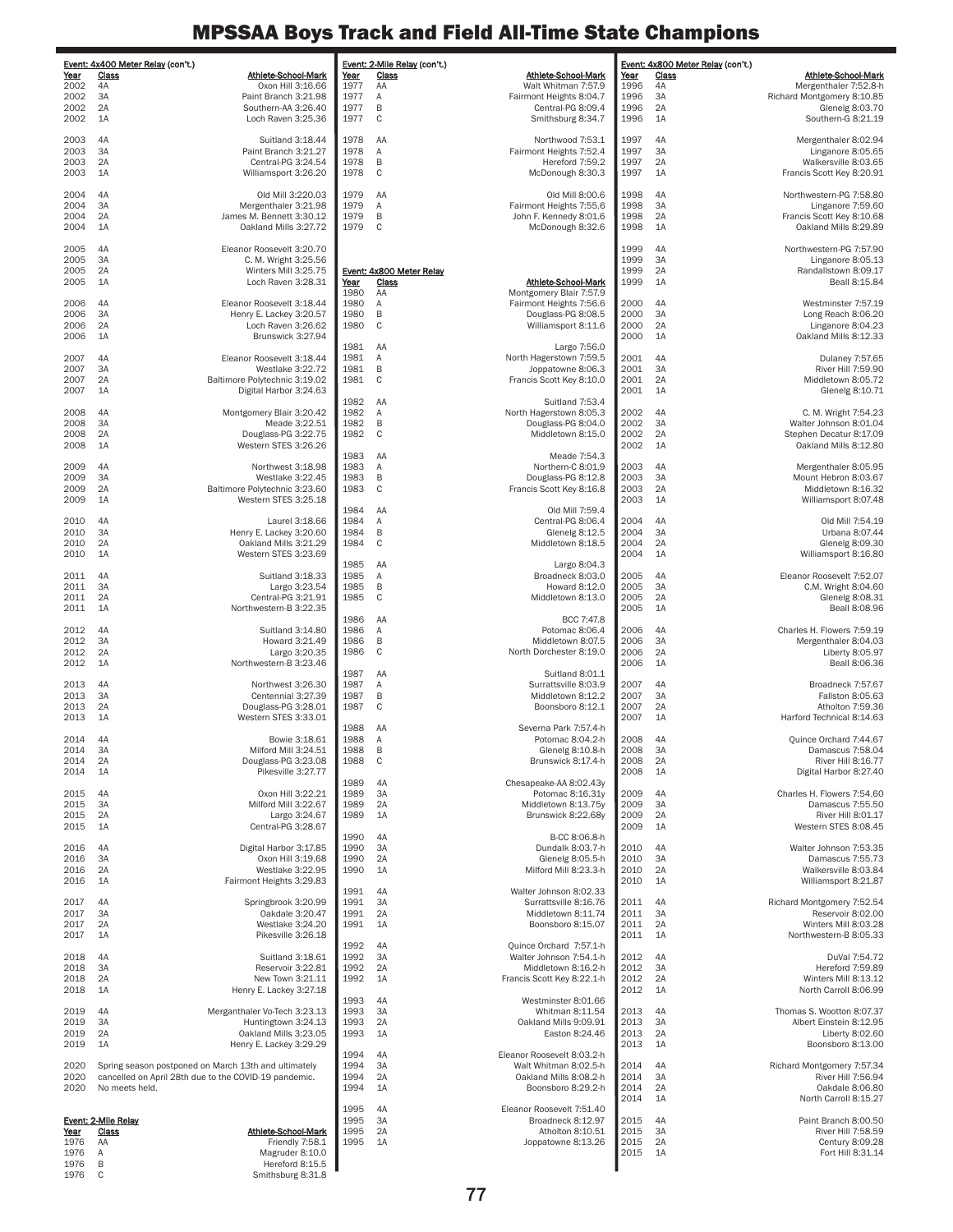|              | Event: 4x800 Meter Relay (con't.) |                                                                 |              | Event: Long Jump (con't.) |                                                                      |              | Event: Long Jump (con't.) |                                                                |
|--------------|-----------------------------------|-----------------------------------------------------------------|--------------|---------------------------|----------------------------------------------------------------------|--------------|---------------------------|----------------------------------------------------------------|
| Year         | <b>Class</b>                      | Athlete-School-Mark                                             | Year         | <b>Class</b>              | Athlete-School-Mark                                                  | Year         | Class                     | Athlete-School-Mark                                            |
| 2016<br>2016 | 4A<br>3A                          | Montgomery Blair 7:58.58<br>Oxon Hill 7:56.30                   | 1968<br>1968 | AA<br>Α                   | John Beck NHG 22-03<br>Ken Boyd FRE 23-04                            | 1988<br>1988 | AA<br>Α                   | Tavio Henson MEA 22-00 1/4<br>Johnny Butler ELK 21-09 1/4      |
| 2016         | 2A                                | Liberty 8:12.13                                                 | 1968         | B                         | McKnight NCN 20-11                                                   | 1988         | B                         | Dwayne Freeman SHG 23-02                                       |
| 2016         | 1A                                | Smithsburg 8:20.61                                              | 1968         | $\mathbb C$               | John Smith P00 21-01 1/2                                             | 1988         | C                         | Mike Stotler BOO 21-09 1/2                                     |
|              |                                   |                                                                 |              |                           |                                                                      |              |                           |                                                                |
| 2017<br>2017 | 4A<br>3A                          | Northwest 8:01.64<br>Oxon Hill 7:49.15                          | 1969<br>1969 | AA<br>Α                   | Mike Jennings SEP 22-09 1/8<br>Ken Boyd FRE 22-08                    | 1989<br>1989 | 4A<br>3A                  | Chris Jones BOW 21-11 1/2<br>Rondell Jones NOC 21-03 1/2       |
| 2017         | 2A                                | Liberty 8:11.35                                                 | 1969         | B                         | Charles Taylor BKP 20-05                                             | 1989         | 2A                        | Chip Hardwick DAM 21-01 1/4                                    |
| 2017         | 1A                                | Cambridge/South Dorchester 8:10.87                              | 1969         | C                         | Ronnie Handy SOMER 22-03 1/4                                         | 1989         | 1A                        | Joe Simms MILM 21-11                                           |
|              |                                   |                                                                 |              |                           |                                                                      |              |                           |                                                                |
| 2018<br>2018 | 4A<br>3A                          | South River 7:51.69<br>Bel Air 7:55.05                          | 1970         | AA                        | George Randall PKD 23-05 1/4<br>Robert Neal POT 22-061/4             | 1990<br>1990 | 4A<br>3A                  | James Thornton NWE 22-03 3/4                                   |
| 2018         | 2A                                | River Hill 8:02.86                                              | 1970<br>1970 | Α<br>B                    | Black CHT 20-09 1/4                                                  | 1990         | 2A                        | Allan Johnson SHE 20-10 1/2<br>Chip Hardick DAM 20-11 1/2      |
| 2018         | 1A                                | Boonsboro 8:05.44                                               | 1970         | $\mathsf C$               | Saunders GWP 21-00 3/4                                               | 1990         | 1A                        | Damaris Goslee MAR 210-0 3/4                                   |
|              |                                   |                                                                 |              |                           |                                                                      |              |                           |                                                                |
| 2019         | 4A                                | Severna Park 8:02.14                                            | 1971         | AA                        | Wendell Belt ARU 22-03 1/2                                           | 1991         | 4A                        | Maurice Robertson LAR 21-10                                    |
| 2019<br>2019 | 3A<br>2A                          | Chopticon 7:50.12<br>Oakdale 7:57.01                            | 1971<br>1971 | Α<br>B                    | Nat Baylor SPP 22-08<br>Sampson CAM 23-00 1/4                        | 1991<br>1991 | 3A<br>2A                  | John Finney HOW 21-08<br>James O'Neal PKS 21-09                |
| 2019         | 1A                                | Boonsboro 8:14.76                                               | 1971         | $\mathbb C$               | Rick Henderson BRN 20-05 3/4                                         | 1991         | 1A                        | Jason Redman BOO 22-00 1/4                                     |
|              |                                   |                                                                 |              |                           |                                                                      |              |                           |                                                                |
| 2020         |                                   | Spring season postponed on March 13th and ultimately            | 1972         | AA                        | Terrence Brown NWE 22-04 3/4                                         | 1992         | 4A                        | Kelvin Jeter PBR 22-03                                         |
| 2020<br>2020 | No meets held.                    | cancelled on April 28th due to the COVID-19 pandemic.           | 1972<br>1972 | Α<br>B                    | Nat Baylor SPP 20-11<br>Jerome Herbert CHO 21-10 1/2                 | 1992<br>1992 | 3A<br>2A                  | Tyrone Jackson POT 22-03<br>Adam Alderton ALL 22-09 1/4        |
|              |                                   |                                                                 | 1972         | $\mathsf C$               | Drexel Henderson BRN 20-07 1/2                                       | 1992         | 1A                        | Andre Eure MLM 21-05 1/2                                       |
|              |                                   |                                                                 |              |                           |                                                                      |              |                           |                                                                |
|              | Event: Broad Jump                 |                                                                 | 1973         | AA                        | Rodney Tyler ARU 21-08 1/2                                           | 1993         | 4A                        | Onaje Robinson QOR 22-05                                       |
| Year         | Class                             | <b>Athlete-School-Mark</b><br>Dick Beard FTH 20-0               | 1973         | Α<br>B                    | Mark Williams FRI 21-08 1/2<br>Donnie Dotter WIL 22-04               | 1993         | 3A<br>2A                  | Stanley Ross SWE 22-04 1/2                                     |
| 1952<br>1952 | Α<br>B                            | Hicks EAS 18-10 1/4                                             | 1973<br>1973 | $\mathsf C$               | Vince Taylor HDG 20-10 1/2                                           | 1993<br>1993 | 1A                        | Cornell Sampson PKS 22-07 1/4<br>Ricky Henderson BRN 22-01     |
| 1952         | C                                 | Hobbs, Clarksville 18-01 1/2                                    |              |                           |                                                                      |              |                           |                                                                |
|              |                                   |                                                                 | 1974         | AA                        | Dennis Ivory CRO 22-03 1/2                                           | 1994         | 4A                        | Duan Jones ELR 23-06 1/4                                       |
| 1953         | Α                                 | Dick Beard FTH 20-0                                             | 1974         | Α                         | Mark Williams FRI 21-09 1/2                                          | 1994         | 3A                        | Chucky Carter SEV 22-01 1/2                                    |
| 1953<br>1953 | B<br>C                            | Tom Dixon BRN 19-0 3/4<br>Frank Kelly, Sudlersville             | 1974         | B<br>$\mathbb C$          | Andre Gibson EAS 22-08 1/2                                           | 1994<br>1994 | 2A<br>1A                  | Cornell Sampson PKS 21-09 1/4                                  |
|              |                                   |                                                                 | 1974         |                           | Taylor HDG 20-06 3/8                                                 |              |                           | Ricky Henderson BRN 21-04                                      |
| 1954         | Α                                 | Bill Kearns FTH 21-02 3/4                                       | 1975         | AA                        | Scott McConnell BOW 22-01                                            | 1995         | 4A                        | Damion Moss MEA 22-10 1/2                                      |
| 1954         | B                                 | Bill Slade SHE 20-09 3/4                                        | 1975         | Α                         | Mike Lehner CAT 21-05                                                | 1995         | 3A                        | Duriel Mason LAP 21-10 3/4                                     |
| 1954         | C                                 | Frank Kelly, Sudlersville 30-11 1/2                             | 1975         | B                         | Lamont Wright QAN 20-06 1/4                                          | 1995         | 2A                        | Ed Chang ATH 21-04 3/4                                         |
| 1955         | Α                                 | Bill Walston WIC 22-04 1/4                                      | 1975         | $\mathsf C$               | Rodney Colbert OAK 20-08                                             | 1995         | 1A                        | Matt Huebner NEC 21-08                                         |
| 1955         | В                                 | Stan Pitts ABE 22-0                                             | 1976         | AA                        | Don Curtis PKD 23-06 1/2                                             | 1996         | 4A                        | Damion Moss MEA 23-08 1/2                                      |
| 1955         | C                                 | Gary Cooper BRN 20-0 1/2                                        | 1976         | Α                         | Mike Brown ABE 22-10 3/4                                             | 1996         | 3A                        | Duriel Mason LAP 23-02 1/2                                     |
|              |                                   |                                                                 | 1976         | B                         | Julius Baker LAP 21-11                                               | 1996         | 2A                        | Tommie Mims ABE 21-08 1/4                                      |
| 1956         | Α                                 | Gary Gerber MTB 21-00                                           | 1976         | C                         | Fields HDG 22-08                                                     | 1996         | 1A                        | Elmer Sewell SMI 21-07 1/2                                     |
| 1956<br>1956 | B<br>C                            | Stan Pitts ABE 20-11 3/4<br>Dick Wilhide, Elmer Wolfe 20-11 3/4 | 1977         | AA                        | Warren Smith BAR 22-03                                               | 1997         | 4A                        | Sheldon Hutchinson GAI 23-00                                   |
|              |                                   |                                                                 | 1977         | Α                         | Mark Ridgeway CZM 21-10                                              | 1997         | 3A                        | Andy Bilmanis THS 23-05 1/2                                    |
| 1957         | Α                                 | David Bauer NWE 20-10 1/2                                       | 1977         | B                         | Harold Green GWP 23-01 1/2                                           | 1997         | 2A                        | Damion Johnson WIC 22-07 1/2                                   |
| 1957         | B                                 | Tanchuk ABE 20-10 3/4                                           | 1977         | $\mathsf C$               | Dave McMullen CLS 20-04 3/4                                          | 1997         | 1A                        | Chris Smith LGR 22-06 1/2                                      |
| 1957         | C                                 | Short, Caroline 19-03 3/4                                       | 1978         | AA                        | Ralph Spry OLM 22-09                                                 | 1998         | 4A                        | Sheldon Hutchinson GAI 23-10 1/4                               |
| 1958         | Α                                 | Herbert Kuehne NWE 21-06 1/4                                    | 1978         | Α                         | Derrick Strickland GWP 22-02 3/4                                     | 1998         | 3A                        | Tuan Wreh RMT 23-01 1/4                                        |
| 1958         | B                                 |                                                                 | 1978         | B                         | Russell Brittingham QAN 22-09 1/2                                    | 1998         | 2A                        | Chris Smith LGR 24-04                                          |
| 1958         | C                                 | Luther Horine WLK 19-08                                         | 1978         | $\mathsf C$               | Carl Hillsman SMI 21-10                                              | 1998         | 1A                        | Mike Fambro OAK 21-08                                          |
|              |                                   |                                                                 |              |                           |                                                                      |              |                           |                                                                |
| 1959<br>1959 | Α<br>B                            | Graham NWD 22-00 1/2<br>Floyd NCL 20-07 1/2                     | 1979<br>1979 | AA<br>Α                   | Charles Cunningham PKD 21-09 1/2<br>Derrick Strickland GWP 23-03 1/4 | 1999<br>1999 | 4A<br>3A                  | Allen Simms ELR 24-00 1/2<br>Alton West PTX 21-07 1/2          |
| 1959         | C                                 | Ronald Dorsey WLK 19-05 3/4                                     | 1979         | B                         | Russell Brittingham QAN 22-06                                        | 1999         | 2A                        | Chris Suber EDG 22-04 1/2                                      |
|              |                                   |                                                                 | 1979         | C                         | Dorsey Harrod CAL 20-03 1/2                                          | 1999         | 1A                        | Kyle Farmer OAK 21-08 3/4                                      |
| 1960         | Α                                 | William Hayden WAJ 20-04                                        |              |                           |                                                                      |              |                           |                                                                |
| 1960         | B                                 | <b>Hill EAS 20-02</b>                                           | 1980         | AA                        | Payton Poynter GLB 22-02                                             | 2000         | 4A                        | Allen Simms ELR 23-08 1/2                                      |
| 1960         | C                                 | Kenny Thompson, Lincoln-Fr 19-02 1/4                            | 1980<br>1980 | Α<br>B                    | Scott Clay NWD 22-02 3/4<br>Jim Bracey NOC 24-00 3/4                 | 2000<br>2000 | 3A<br>2A                  | Alton West PTX 22-01<br>Isa George OVE 21-06                   |
| 1961         | AA                                | Charles O'Reilly MTB 21-01                                      | 1980         | C                         | Rich Hill FSK 21-03 1/4                                              | 2000         | 1A                        | Jared Washington FPK 21-08 3/4                                 |
| 1961         | Α                                 | Crofton, Howard Co 19-09 1/2                                    |              |                           |                                                                      |              |                           |                                                                |
| 1961         | B                                 | David Mack, Sollers Point 22-00 7/8                             | 1981         | AA                        | Thomas Johnson SUI 21-10                                             | 2001         | 4A                        | Greg Carter FRE 22-09 1/2                                      |
| 1961         | C                                 | Warfield HDG 20-01 7/8                                          | 1981         | Α                         | Scott Clay NWD 21-06 3/4                                             | 2001         | 3A                        | Titus Green LAP 23-00 3/4                                      |
| 1962         | AA                                | Hayden WAJ 21-11 3/4                                            | 1981<br>1981 | B<br>C                    | John Parker CAL 24-01 1/2<br>Anthony Robertson HDG 21-08 1/2         | 2001<br>2001 | 2A<br>1A                  | Greg McCormick MID 22-06<br>Brett Morrell BOO 22-05 1/2        |
| 1962         | Α                                 | Bill Dickerson FAH 21-00 1/4                                    |              |                           |                                                                      |              |                           |                                                                |
| 1962         | B                                 | Roscoe Johnson, Salisbury                                       | 1982         | AA                        | Bob Beavers WCH 22-07 3/4                                            | 2002         | 4A                        | Frankie Wright MVT 22-11 1/2                                   |
| 1962         | C                                 | Steve Smoot MAR 20-11 1/2                                       | 1982         | Α                         | Ray Toppins CAT 20-10 3/4                                            | 2002         | 3A                        | Phil DeRosier LGR 22-10 1/2                                    |
| 1963         | AA                                | Mike Carroll NWD 21-05 1/2                                      | 1982<br>1982 | B<br>C                    | John Parker CAL 23-06 1/2<br>Lloyd Hampton PEV 21-10 1/2             | 2002<br>2002 | 2A<br>1A                  | Broderick Maybank EVT 22-10 1/4<br>Brett Morrell BOO 22-04 3/4 |
| 1963         | Α                                 | Jack Williams FTH 21-01 3/4                                     |              |                           |                                                                      |              |                           |                                                                |
| 1963         | B                                 | J. Warren, Pomonkey 21-00 3/4                                   | 1983         | AA                        | Joe Barber ELR 22-06 1/2                                             | 2003         | 4A                        | Frankie Wright MVT 22-10 1/2                                   |
| 1963         | C                                 | R. Johnson POO 21-08                                            | 1983         | Α                         | Ira Cutler CAT 22-02 1/4                                             | 2003         | 3A                        | Demario Harris ANN 21-11 3/4                                   |
|              |                                   |                                                                 | 1983         | B                         | Carl Morton JMB 21-00 1/2                                            | 2003         | 2A                        | Boris Roslov MID 21-08 1/2                                     |
| 1964<br>1964 | AA<br>Α                           | Crooks CAT 21-07 3/4<br>Domneys FRA 20-11-1/2                   | 1983         | C                         | Irvin Smith POO 21-00 1/2                                            | 2003         | 1A                        | Brett Morrell B00 23-00                                        |
| 1964         | B                                 | Chris Warren Pomonkey 22-04                                     | 1984         | AA                        | Charlie Gassaway GAI 23-00                                           | 2004         | 4A                        | Ronald Bias WOO 23-01                                          |
| 1964         | C                                 | I. Johnson POO 21-00 3/4                                        | 1984         | Α                         | Charles Turner QAN 21-03 1/2                                         | 2004         | 3A                        | Mike Wade RVH 22-02 3/4                                        |
|              |                                   |                                                                 | 1984         | B                         | Chris Stewart ALL 22-02                                              | 2004         | 2A                        | Audrey Lee SOA 23-05 1/2                                       |
|              |                                   |                                                                 | 1984         | C                         | Dwayne Norris PEV 22-04                                              | 2004         | 1A                        | Dan Warner PEV 20-10 1/2                                       |
| Year         | <b>Event: Long Jump</b><br>Class  | <b>Athlete-School-Mark</b>                                      | 1985         | AA                        | Roderick Tolbert ELR 22-07                                           | 2005         | 4A                        | Brandon Miles OXH 22-02 1/2                                    |
| 1965         | AA                                | Greg Anderson WHE 22-08 1/2                                     | 1985         | Α                         | John White PBR 22-09 1/2                                             | 2005         | 3A                        | Corryl Boyd WLA 23-02 1/2-w                                    |
| 1965         | Α                                 | Hemling EDG 21-11 1/2                                           | 1985         | B                         | Lawrence Stanton GLG 22-06                                           | 2005         | 2A                        | Brian Pendelton HVT 20-08                                      |
| 1965         | B                                 | Mike Stroup MID 21-07                                           | 1985         | $\mathsf C$               | Carlton Peltway WLD 21-09                                            | 2005         | 1A                        | Tony Howe CLR 20-11                                            |
| 1965         | C                                 |                                                                 | 1986         | AA                        | Brian Parker MEA 22-07 1/4                                           | 2006         | 4A                        | Antwan Farmer OXH 22-02                                        |
| 1966         | AA                                | Greg Anderson WHE 23-00 1/2                                     | 1986         | Α                         | Sebastian Clanci AEI 21-11 1/2                                       | 2006         | 3A                        | Jason Allen MTH 23-04 1/4                                      |
| 1966         | Α                                 | Calvin Ruffin CEN 22-06 3/4                                     | 1986         | B                         | Leslie Shepard FOR 22-02 1/4                                         | 2006         | 2A                        | John Mullinex EVT 21-04 1/2                                    |
| 1966         | B                                 | Larry Farrare MAL 21-06                                         | 1986         | $\mathsf C$               | William Moore MAR 20-08 1/4                                          | 2006         | 1A                        | Tyler King SMI 21-06 1/2                                       |
| 1966         | C                                 | David Alexander, Sollers Point 23-01 1/2                        | 1987         | AA                        | Alfred Jordan HPT 23-02                                              | 2007         | 4A                        | William Bailey BOW 22-10 3/4                                   |
| 1967         | AA                                | Dave Good DUN 22-04                                             | 1987         | Α                         | David Anderson SHE 21-11 1/4                                         | 2007         | 3A                        | Corryl Boyd WLA 22-11                                          |
| 1967         | Α                                 | Ken Boyd FRE 22-03 1/4                                          | 1987         | B                         | Kelly Davis CTN 22-03 1/2                                            | 2007         | 2A                        | William Thomas EAS 22-05                                       |
| 1967         | B                                 | Larry Farrare, Maces Lane 20-08                                 | 1987         | C                         | William Moore MAR 21-02                                              | 2007         | 1A                        | Jamal Campbell SMI 21-01                                       |
| 1967         | $\mathbb C$                       | Don Phillips, Garnett 20-00 1/2                                 |              |                           |                                                                      |              |                           |                                                                |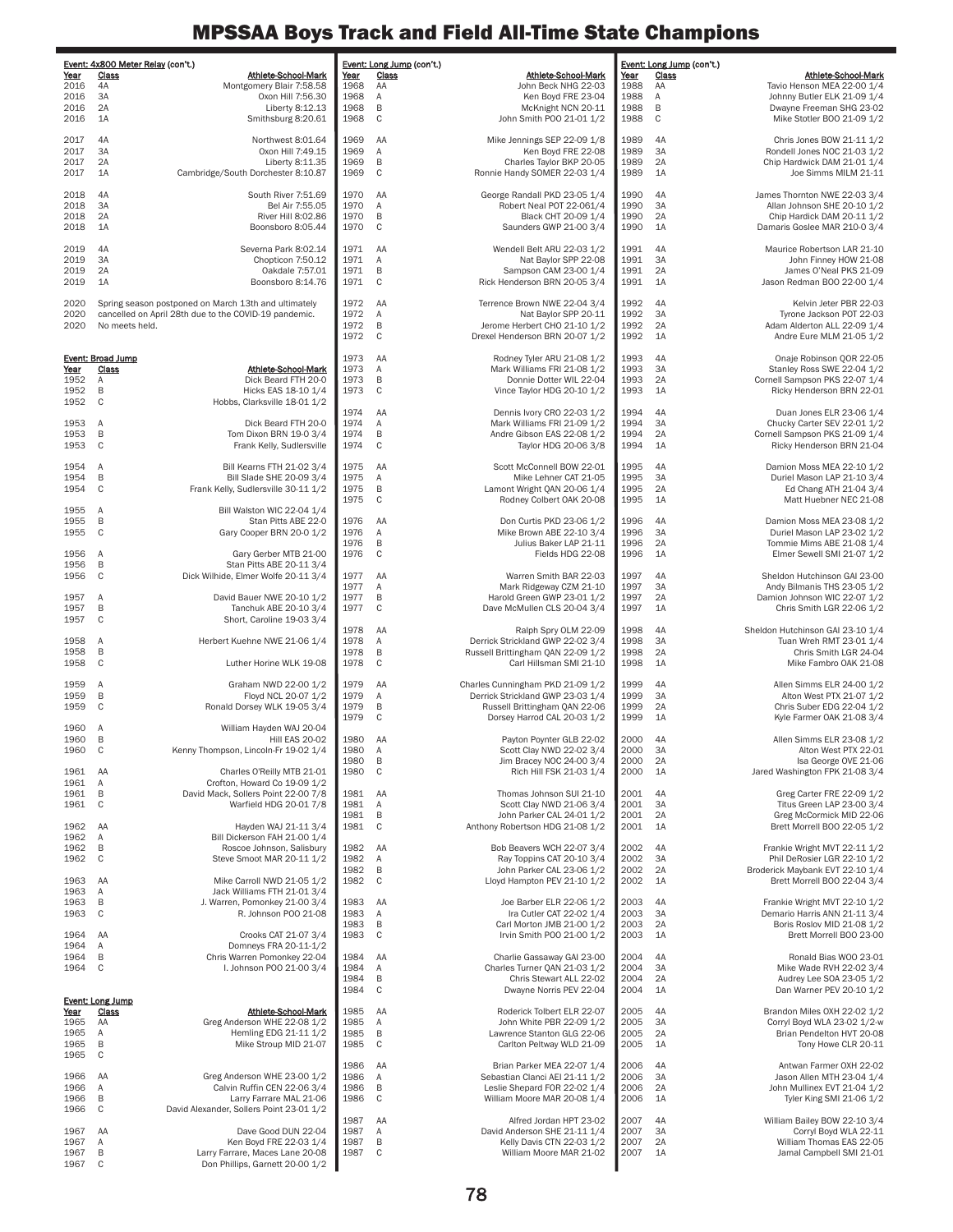|                     | Event: Long Jump (con't.)          |                                                                                                               |              | Event: Triple Jump (con't.) |                                                             |                     | <u>Event: Triple Jump</u> (con't.) |                                                                 |
|---------------------|------------------------------------|---------------------------------------------------------------------------------------------------------------|--------------|-----------------------------|-------------------------------------------------------------|---------------------|------------------------------------|-----------------------------------------------------------------|
| Year<br>2008        | Class<br>4A                        | Athlete-School-Mark<br>Leslie Murray HPT 23-02 1/2                                                            | Year<br>1967 | <b>Class</b><br>AA          | <b>Athlete-School-Mark</b><br>Ricky Ruff BAR 45-06 1/2      | <u>Year</u><br>1987 | <b>Class</b><br>AA                 | Athlete-School-Mark<br>Ricky Hall ELR 47-01 1/4                 |
| 2008<br>2008        | 3A<br>2A                           | Xyan Rose LAP 22-02<br>Tristan Benton NPT 22-08 1/4                                                           | 1967<br>1967 | Α<br>$\sf B$                | Ken Boyd FRE 43-06 3/4<br>Smith HDG 41-06 1/2               | 1987<br>1987        | Α<br>B                             | Dave Moore NCL 45-02 1/2<br>Kelly Davis CTN 46-05               |
| 2008                | 1A                                 | Dontay Taylor CVT 23-07                                                                                       | 1967         | $\mathsf C$                 | Ellsworth Naylor POO 45-01 1/4                              | 1987                | C                                  | William Garner FSK 43-06 1/2                                    |
| 2009                | 4A                                 | Dwayne Powell CHF 23-03                                                                                       | 1968         | AA                          | Dave Good DUN 44-07 1/2                                     | 1988                | AA                                 | Tommy Brown ELR 46-10                                           |
| 2009<br>2009        | 3A<br>2A                           | Paul Herbert CHO 21-11<br>Nathaniel Gant HAM 21-05                                                            | 1968<br>1968 | Α<br>B                      | Ken Boyd FRE 45-02<br>Sampson MAL 44-02                     | 1988<br>1988        | Α<br>B                             | Johnny Butler ELK 46-05 1/2<br>Kelly Davis CTN 48-00            |
| 2009                | 1A                                 | Nick Nowaczyk CTT 21-05 1/4                                                                                   | 1968         | $\mathbb C$                 | Cliff Creighton NDC 44-06 1/2                               | 1988                | $\mathsf{C}$                       | Joe Simms MLM 43-11                                             |
| 2010<br>2010        | 4A<br>3A                           | Devin Joyce SEP 22-08<br>Nicholas Feemster WLA 20-11                                                          | 1969<br>1969 | AA<br>Α                     | Mike Graham ANN 45-01 1/2<br>Ken Boyd FRE 44-10 3/4         | 1989<br>1989        | 4A<br>3A                           | Anthony Sewell GAI 44-02<br>Rondell Jones NOC 43-03             |
| 2010                | 2A                                 | Gage Ealey OAK 21-07                                                                                          | 1969         | B                           | Derrick Wooten FAH 43-10 1/2                                | 1989                | 2A                                 | Chad Medcroft CAT 43-02 1/4                                     |
| 2010                | 1A                                 | Jawan Parker CVT 22-04 1/2                                                                                    | 1969         | $\mathsf C$                 | Ron Handy SOMER 46-03 1/2                                   | 1989                | 1A                                 | Joe Simms MILM 44-10 3/4                                        |
| 2011<br>2011        | 4A<br>3A                           | Devin Wynn WOO 21-11<br>Christian Wallace WLA 22-01 1/2                                                       | 1970<br>1970 | AA<br>Α                     | Andy Bilmanis HPT 46-07 3/4<br>Rick Stevenson GAI 44-01 1/2 | 1990<br>1990        | 4A<br>3A                           | Shante Williams ELR 45-01<br>Troy Blackwell LEO 44-11 3/4       |
| 2011                | 2A                                 | Jake Walker CEN 21-03                                                                                         | 1970         | $\sf B$                     | Gary Foreman FRE 44-08                                      | 1990                | 2A                                 | Tony Jones JMB 44-01                                            |
| 2011                | 1A                                 | Coby Gussio BOO 22-05 1/2                                                                                     | 1970         | $\mathsf C$                 | Neil Ransom GWP 43-06                                       | 1990                | 1A                                 | Khalid Muhamed WTM 42-00 3/4                                    |
| 2012<br>2012        | 4A<br>3A                           | Travis Jenkins KEN 22-05<br>David Kaiser RVH 23-03 1/4                                                        | 1971<br>1971 | AA<br>Α                     | Wendell Belt ARU 45-10<br>Ronald Gardner FAH 44-11 1/2      | 1991<br>1991        | 4A<br>3A                           | Kirk Morris GAI 45-09 1/2<br>Toby Allen THS 43-07 1/4           |
| 2012<br>2012        | 2A<br>1A                           | Zach Welch MID 23-01 1/2<br>Brian Matthews PEV 21-09                                                          | 1971<br>1971 | B<br>$\mathbb C$            | Sampson CAM 43-09<br>Robert Ericson FRD 41-11 3/4           | 1991<br>1991        | 2A<br>1A                           | Andrew Teheh HAM 44-11 1/2<br>Brian Young MLM 44-02 1/4         |
|                     |                                    |                                                                                                               |              |                             |                                                             |                     |                                    |                                                                 |
| 2013<br>2013        | 4A<br>3A                           | Gaston Assoua JHB 22-01 3/4<br>Michael Francis DGH 21-03 3/4                                                  | 1972<br>1972 | AA<br>Α                     | Earl Williams DUV 45-04 1/4<br>Milton Gross CEN 43-08 3/4   | 1992<br>1992        | 4A<br>3A                           | Greg Sutton PEH 45-04 1/2<br>Jason Anderson POT 44-03 1/4       |
| 2013<br>2013        | 2A<br>1A                           | Julian Woods CNT 22-03 1/4<br>Brian Matthews PEV 21-04                                                        | 1972<br>1972 | B<br>$\mathsf C$            | Kelchner ROC 42-11 3/4<br>David Wise MID 42-01              | 1992<br>1992        | 2A<br>1A                           | Andrew Tetter HAM 45-10 3/4<br>Jason Draper SMI 44-08           |
| 2014                | 4A                                 | Michael Scott JFK 23-04 3/4-w                                                                                 | 1973         | AA                          | Mike Ellis POT 45-02                                        | 1993                | 4A                                 | Onaje Robinson QOR 47-05                                        |
| 2014                | 3A                                 | Michael Francis DGH 23-08-w                                                                                   | 1973         | Α                           | John Tyler CZM 45-11 3/8                                    | 1993                | 3A                                 | Tyrone Jackson POT 45-05                                        |
| 2014<br>2014        | 2A<br>1A                           | Kollin Smith FRD 22-01-w<br>Isiah Bolden CLR 21-10                                                            | 1973<br>1973 | $\mathsf B$<br>C            | Irving Johnson FRD 45-03 1/2<br>Pedro Jennings MSD 41-02    | 1993<br>1993        | 2A<br>1A                           | Paki Mills CHO 45-01 1/2<br>Ricky Henderson BRN 47-00           |
| 2015                | 4A                                 | Brandon Johnson KEN 23-00 3/4-w                                                                               | 1974         | AA                          | Tom Nichols SPB 45-06 1/2                                   | 1994                | 4A                                 | Aaron McKinney BOW 45-02                                        |
| 2015                | 3A                                 | Adam Beisser LIN 22-01 1/2                                                                                    | 1974         | Α                           | John Tyler CZM 44-01                                        | 1994                | 3A                                 | Joseph Rankin NOB 43-07 1/2                                     |
| 2015<br>2015        | 2A<br>1A                           | Kollin Smith FRD 21-10 1/4<br>Isiah Bolden CLR 21-04                                                          | 1974<br>1974 | B<br>$\mathbb C$            | Baron Martin FRD 44-04 1/2<br>Rodney Colbert OAK 42-01 1/4  | 1994<br>1994        | 2A<br>1A                           | TJ Hill CHO 42-08<br>Ricky Henderson BRN 46-01 1/4              |
| 2016                | 4A                                 | Dami Adekunjo GLB 22-06 1/2                                                                                   | 1975         | AA                          | Kent Guthrie DUV 46-10                                      | 1995                | 4A                                 | James Carter MVT 48-09                                          |
| 2016                | 3A                                 | William Henderson BPI 24-00 1/4                                                                               | 1975         | Α                           | Tom Temple SHG 45-04 1/2                                    | 1995                | 3A                                 | Melvin Scott PKD 44-08                                          |
| 2016<br>2016        | 2A<br>1A                           | Dimeon Wright WMI 22-08<br>Michale Reyes FAH 22-00                                                            | 1975<br>1975 | B<br>$\mathsf C$            | Shane Stroup SHE 44-06 3/4<br>Rodney Colbert OAK 43-02 3/4  | 1995<br>1995        | 2A<br>1A                           | Charles Woodward ALL 43-06 1/2<br>James Venerable VCU 43-07 1/2 |
| 2017                | 4A                                 | Isa Bynum SUI 21-08                                                                                           | 1976         | AA                          | Warren Smith BAR 46-07 1/4                                  | 1996                | 4A                                 | Sheldon Hutchinson GAI 47-00                                    |
| 2017<br>2017        | 3A<br>2A                           | William Henderson BPI 22-09<br>Kollin Smith FRD 23-05 1/2                                                     | 1976<br>1976 | Α<br>$\sf B$                | George Twilley JMB 45-09 3/4<br>Henry Gordon NHF 46-03      | 1996<br>1996        | 3A<br>2A                           | Andy Bilmanis THS 46-09 1/2<br>Tommie Mims ABE 44-01 3/4        |
| 2017                | 1A                                 | Steve Washington ALL 21-02                                                                                    | 1976         | $\mathsf C$                 | John Cassadonte WLK 43-05 1/2                               | 1996                | 1A                                 | Travis Stull BRN 43-02 3/4                                      |
| 2018                | 4A                                 | Xavier Shirley SRI 23-03                                                                                      | 1977         | AA                          | Curtis Moore PKD 46-02 1/4                                  | 1997                | 4A                                 | Joshua Rollins ARU 47-02 3/4                                    |
| 2018<br>2018        | 3A<br>2A                           | Kaithon McDonald SHG 22-09 1/2<br>Alex Strong LAP 22-08                                                       | 1977<br>1977 | Α<br>B                      | Bobby Thompson FAH 45-01 1/2<br>Derek Lymus CEN 46-02       | 1997<br>1997        | 3A<br>2A                           | Andy Bilmanis THS 47-03 1/2<br>Keith Jefferson ATH 44-03        |
| 2018                | 1A                                 | Adettola Adenekan LCR 21-10 1/2                                                                               | 1977         | $\mathbb C$                 | Steve Younker HAN 42-00                                     | 1997                | 1A                                 | Chris Smith LGR 43-09 1/4                                       |
| 2019                | 4A                                 | Clarence Foote-Talley NWM 23-02                                                                               | 1978         | AA                          | Ralph Spry OLM 49-01 1/2                                    | 1998                | 4A                                 | Sheldon Hutchinson GAI 49-06 3/4                                |
| 2019<br>2019        | 3A<br>2A                           | Jordan Addison TUS 22-02 1/2<br>Geni Roberts NCN 22-10 1/2                                                    | 1978<br>1978 | Α<br>B                      | Bobby Thompson FAH 44-07 1/2<br>Bobby Watson SHG 44-05 1/2  | 1998<br>1998        | 3A<br>2A                           | Tuan Wreh RMT 46-06<br>Chris Smith LGR 46-08 3/4                |
| 2019                | 1A                                 | Ryan Chinn SMI 21-05                                                                                          | 1978         | C                           | Peter Duncan STD 46-00 1/2                                  | 1998                | 1A                                 | Mike Grimsley HDG 43-02 3/4                                     |
| 2020<br>2020        |                                    | Spring season postponed on March 13th and ultimately<br>cancelled on April 28th due to the COVID-19 pandemic. | 1979<br>1979 | AA<br>$\mathsf{A}$          | Simon Ware NWE 47-06<br>Spencer Schriber CHO 45-11 1/4      | 1999<br>1999        | 4A<br>3A                           | Allen Simms ELR 48-07<br>Eric Sye DAM 44-11                     |
| 2020                | No meets held.                     |                                                                                                               | 1979         | B                           | George Lanman QAN 43-07 1/2                                 | 1999                | 2A                                 | Chris Suber EDG 45-04 1/4                                       |
|                     |                                    |                                                                                                               | 1979         | C                           | Ron Taylor CLR 42-01                                        | 1999                | 1A                                 | Jack Delinois WIL 43-01 1/4                                     |
|                     | Event: Triple Jump (Hop-Step-Jump) |                                                                                                               | 1980<br>1980 | AA<br>Α                     | Payton Poynter GLB 48-06 1/2<br>Doug Waddell MLM 45-06      | 2000<br>2000        | 4A<br>3A                           | Allen Simms ELR 49-02<br>Alton West PTX 45-08 3/4               |
| <u>Year</u><br>1961 | Class<br>AA                        | Athlete-School-Mark<br>Terry Davis NWE 42-10 1/4                                                              | 1980<br>1980 | B<br>$\mathsf C$            | Jim Bracey NOC 43-10 3/4<br>Anthony Robertson HDG 44-05 1/2 | 2000<br>2000        | 2A<br>1A                           | Matt Diggs EDG 42-11 1/2<br>Carl Hall ELK 41-05                 |
| 1961                | Α                                  | Hoston, Howard County 41-08 1/2                                                                               |              |                             |                                                             |                     |                                    |                                                                 |
| 1961<br>1961        | В<br>C                             | Bob Evans, Sollers Point 40-07 1/4<br>Higgs, Central Consolidated 41-00 3/8                                   | 1981<br>1981 | AA<br>Α                     | Adrian Summers MTB 47-11 1/2<br>Terry Ridgeley SEV 45-02    | 2001<br>2001        | 4A<br>3A                           | Frankie Wright MVT 44-07 1/2<br>Broderick Maybank EVT 45-04     |
| 1962                | AA                                 | Terry Davis NWE 43-07 1/4                                                                                     | 1981<br>1981 | B<br>C                      | Paul Stewart OAK 44-04<br>Rick Hill FSK 43-03               | 2001<br>2001        | 2A<br>1A                           | Isa George OVE 42-10 1/2<br>Carl Hall ELK 42-09                 |
| 1962<br>1962        | Α<br>B                             | Joe Campitelli FRA 41-04 1/2<br>Lowell Brown, Salisbury 43-01                                                 | 1982         | AA                          | Vernon Foster CRO 46-01 1/2                                 | 2002                | 4A                                 | Frankie Wright MVT 46-02 1/2                                    |
| 1962                | C                                  | Wayne Sigler WAS 40-09 3/4                                                                                    | 1982         | Α                           | Ken Smith GWP 45-03 3/4                                     | 2002                | 3A                                 | Tommy Breaux RAN 45-09 3/4                                      |
|                     |                                    |                                                                                                               | 1982<br>1982 | B<br>$\mathsf C$            | John Parker CAL 44-07<br>Scot Poffenburger BOO 44-04 1/2    | 2002<br>2002        | 2A<br>1A                           | Broderick Maybank EVT 46-03 1/2<br>Eric Ray ELK 44-00 3/4       |
| <u>Year</u>         | Event: Triple Jump<br>Class        | <b>Athlete-School-Mark</b>                                                                                    | 1983         | AA                          | Shawn Tilley SEV 47-11 3/4                                  | 2003                | 4A                                 | Ronnie Beard FRE 46-09 1/2                                      |
| 1963<br>1963        | AA<br>Α                            | Tim Fahey BCC 43-09<br>Bill Dickerson FAH 42-11 3/4                                                           | 1983<br>1983 | Α<br>B                      | Ira Cutler CAT 45-03 1/4<br>Willie Sheppard JMB 43-05       | 2003<br>2003        | 3A<br>2A                           | Tommy Breaux RAN 46-01<br>Bili Lawal BPI 45-02                  |
| 1963                | B                                  | J. Warren, Pomonkey 43-09                                                                                     | 1983         | $\mathsf C$                 | Eddie Jones NDC 44-06                                       | 2003                | 1A                                 | Corey Brown SMI 43-03 1/4                                       |
| 1963                | C                                  | Clark, Kennard 41-10                                                                                          | 1984         | AA                          | Claude Walker MEA 46-11                                     | 2004                | 4A                                 | Johnathon Welbon GAI 47-06 1/2                                  |
| 1964<br>1964        | AA<br>Α                            | Tim Fahey BCC 46-00<br>Hemlin EDG 42-05 1/4                                                                   | 1984<br>1984 | A<br>B                      | Oliver Kyler BDN 46-05<br>Herbert Givens ELK 44-11          | 2004<br>2004        | 3A<br>2A                           | Eric Herdon ANN 43-07<br>Nevelle Pierre NHG 45-08               |
| 1964<br>1964        | B<br>$\mathbb C$                   | Chris Warren Pomonkey 46-03<br>Shorter, Carver 44-07 3/4                                                      | 1984         | C                           | Dwayne Norris PEV 46-01                                     | 2004                | 1A                                 | Lamar Clayton HDG 43-01 3/4                                     |
|                     |                                    |                                                                                                               | 1985         | AA                          | Charlie Gassaway GAI 47-05 1/4                              | 2005                | 4A                                 | Davon Love PKV 46-04 3/4                                        |
| 1965<br>1965        | AA<br>Α                            | Jamie Dixon NWD 46-06 1/4<br>Maurice Page GAI 43-04 1/2                                                       | 1985<br>1985 | Α<br>B                      | Thadieu Smith NOC 45-09<br>Lawrence Stanton GLG 45-03 1/4   | 2005<br>2005        | 3A<br>2A                           | Brandon Eaton MVT 44-06 1/4<br>Sean Vance GLG 45-03             |
| 1965<br>1965        | B<br>C                             |                                                                                                               | 1985         | C                           | Dwayne Norris PEV 43-11 3/4                                 | 2005                | 1A                                 | Lamar Clayton HDG 430-8 1/2                                     |
| 1966                | AA                                 | Greg Anderson WHE 46-00                                                                                       | 1986<br>1986 | AA<br>Α                     | Robert Jackson GAI 45-10<br>Sebastian Clanci AEI 44-02 1/4  | 2006<br>2006        | 4A<br>3A                           | Antwan Farmer OXH 46-02 3/4<br>Damien Kinchen ANN 47-02 1/2     |
| 1966                | Α<br>B                             | Reginald Dowdy SPP 44-06                                                                                      | 1986         | B                           | Rick Jessie ALL 45-04 1/4                                   | 2006                | 2A                                 | Denard Drew LAN 45-00 3/4                                       |
| 1966<br>1966        | C                                  | Cliff Creighton NDC 42-11<br>David Alexander, Sollers Point 45-07 1/2                                         | 1986         | C                           | Randy Purnell STD 42-07                                     | 2006                | 1A                                 | Tyler King SMI 46-11                                            |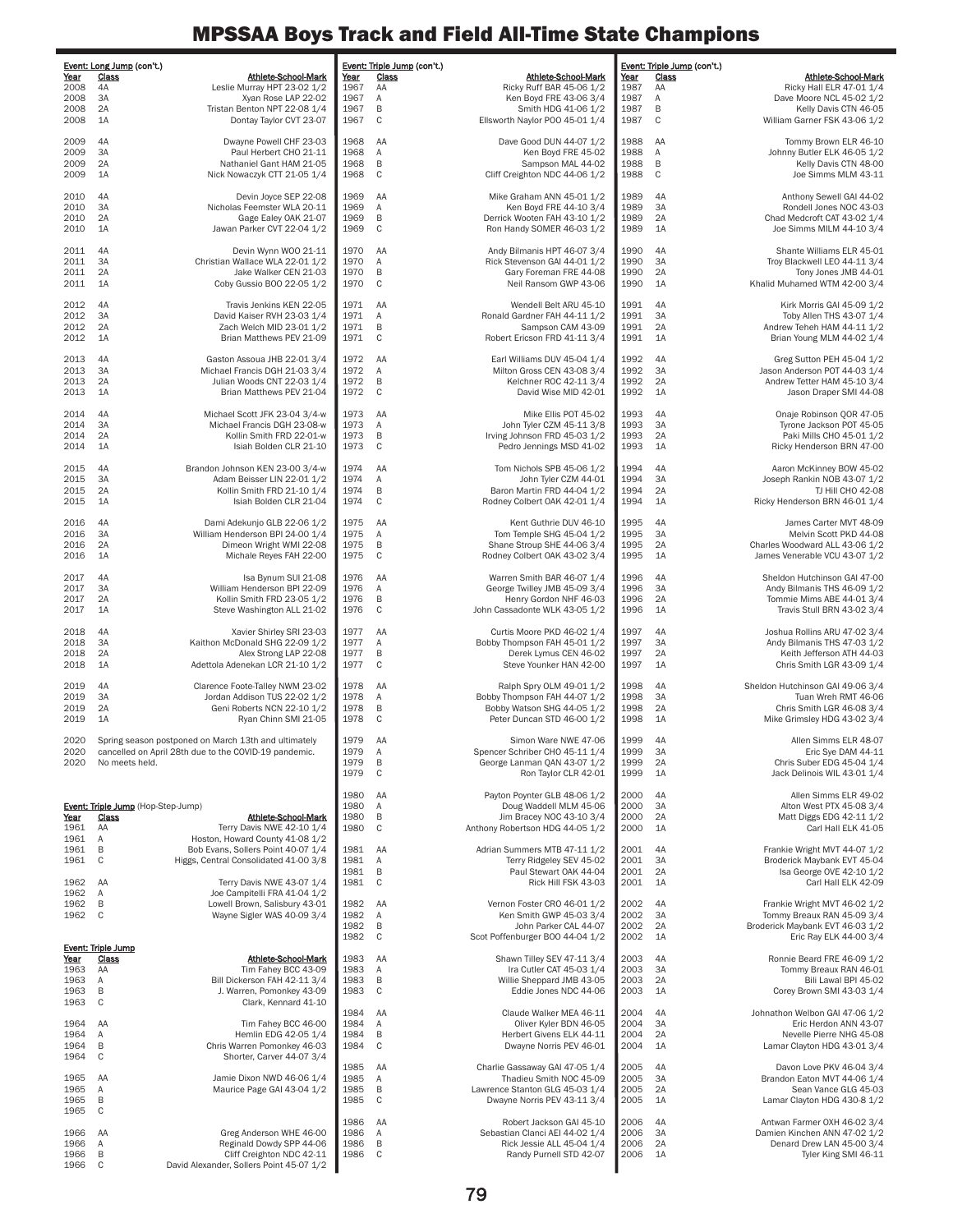|              | Event: Triple Jump (con't.)                                                                                   |              |              |                   | Event: High Jump (con't.)                                                             |              | Event: High Jump (con't.) |                                                      |
|--------------|---------------------------------------------------------------------------------------------------------------|--------------|--------------|-------------------|---------------------------------------------------------------------------------------|--------------|---------------------------|------------------------------------------------------|
| Year         | <b>Class</b><br>Athlete-School-Mark                                                                           | Year         |              | Class             | Athlete-School-Mark                                                                   | Year         | <b>Class</b>              | Athlete-School-Mark                                  |
| 2007         | Warren Gray OXH 46-08 3/4<br>4A                                                                               | 1959         |              | Α                 | TIE: Watson NWD/James Bland NWE 5-09                                                  | 1979         | AA                        | Bob Smith WES 6-09                                   |
| 2007<br>2007 | 3A<br>James Countiss CHO 45-06 1/2<br>2A<br>Artavius Williams BPI 47-02 3/4-w                                 |              | 1959<br>1959 | B<br>C            | TIE: Lewis EVT/Martin NCL/Kemp DAM 5-06<br>TIE: George Hall WAS/Wayne Duncan WLK 5-07 | 1979<br>1979 | Α<br>B                    | Dwayne Devance FRI 6-04<br>Steve Milburn WIL 6-04    |
| 2007         | 1A<br>Jamal Campbell SMI 44-00 1/4                                                                            |              |              |                   |                                                                                       | 1979         | C                         | Ed Thomas CTN 6-04                                   |
|              |                                                                                                               |              | 1960         | Α                 | John Galt NWD 5-10                                                                    |              |                           |                                                      |
| 2008<br>2008 | 4A<br>Corey Fuller WOO 46-11 1/4-w<br>Marcus Smoot LAP 46-10<br>ЗΑ                                            |              | 1960<br>1960 | B<br>C            | Neucoreb CSD/Charles Duppins FSK/Jones, Salisbury 5-10                                | 1980<br>1980 | AA<br>Α                   | Bob Smith WES 6-05<br>Scott Dunham CEN 6-08          |
| 2008         | 2A<br>Jon Hill WLK 45-10-w                                                                                    |              |              |                   |                                                                                       | 1980         | B                         | Toni Smith CHB 6-06                                  |
| 2008         | 1A<br>Bud Washington PIK 46-04 1/4                                                                            | 1961         |              | AA                | Tom Sherer SUI 6-03                                                                   | 1980         | C                         | Jconey Carter HVT 6-04                               |
|              |                                                                                                               | 1961         |              | Α                 | Paul Chatman FAH 5-08                                                                 |              |                           |                                                      |
| 2009<br>2009 | Owen Cain GAI 47-05 3/4-w<br>4A<br>3A<br>Marcus Willacy PBR 47-09 3/4-w                                       | 1961<br>1961 |              | B<br>$\mathbf C$  | Jones, Salisbury 5-11<br>E. Christy HDG 5-10                                          | 1981<br>1981 | AA<br>Α                   | Jerry Gorham FRI 6-08<br>Russel Brittingham QAN 6-06 |
| 2009         | Steve Waithe LCR 46-09 1/4-w<br>2A                                                                            |              |              |                   |                                                                                       | 1981         | $\,$ B                    | Jim Ostrowitz CTN 6-03                               |
| 2009         | 1A<br>Billy Lawrence SMI 42-03 3/4                                                                            |              | 1962         | AA                | Al Turner MTB 6-01 1/2                                                                | 1981         | C                         | Jeff Rasmussen BOO 6-05                              |
|              |                                                                                                               |              | 1962         | Α                 | Freyman WES5-11 3/4                                                                   |              |                           |                                                      |
| 2010<br>2010 | 4A<br>Devin Joyce SEP 45-08 3/4<br>ЗA<br>Kenneth Thomas ATH 44-10 1/4                                         |              | 1962<br>1962 | B<br>C            | Walter Sharp, Maces Lane 5-10<br>Henson, Central Consolidated 5-08                    | 1982<br>1982 | AA<br>Α                   | Pete Rogers OLM 6-06<br>Ken Smith GWP 6-02           |
| 2010         | 2A<br>Chris Thomas FSK 46-06 1/2                                                                              |              |              |                   |                                                                                       | 1982         | B                         | Willie Sheppard JMB 6-06                             |
| 2010         | Steve Waithe LCR 48-08 3/4<br>1A                                                                              |              | 1963         | AA                | Earl Thompson WHE 6-02                                                                | 1982         | C                         | Eric Smothers BRN 6-02                               |
|              |                                                                                                               |              | 1963         | Α                 | Jack Vechetti SPB 5-11                                                                |              |                           |                                                      |
| 2011<br>2011 | 4A<br>Jamal Butler NPT 46-04 3/4<br>3A<br>Dante Garner WLD 46-09                                              |              | 1963<br>1963 | B<br>C            | Young, Salisbury 5-10<br>Prather POO 5-11                                             | 1983<br>1983 | AA<br>Α                   | Mike Lofty NWE 6-06<br>Darrin Carter EDG 6-07        |
| 2011         | 2A<br>Samuel Draper QAN 44-02 1/4                                                                             |              |              |                   |                                                                                       | 1983         | B                         | Willie Sheppard JMB 6-04                             |
| 2011         | 1A<br>Maurice Taylor CVT 47-10 1/4                                                                            |              | 1964         | AA                | Weisiger WWH 6-01                                                                     | 1983         | C                         | Eddie Jones NDC 6-04                                 |
|              |                                                                                                               |              | 1964         | Α                 | Hemling EDG 5-08                                                                      |              |                           |                                                      |
| 2012<br>2012 | Kaifa Boyce GAI 44-07 3/4<br>4A<br>3A<br>Demetris Hazly-Ward WLA 47-04                                        |              | 1964<br>1964 | B<br>C            | Larry Haines WLK 6-01<br>Prather POO 6-02                                             | 1984<br>1984 | AA<br>Α                   | Mike Lofty NWE 7-00<br>Oliver Kyler BDN 6-05         |
| 2012         | 2A<br>Raymond King EDG 44-10 1/2                                                                              |              |              |                   |                                                                                       | 1984         | B                         | Nicky Purnell CSD 6-04                               |
| 2012         | Joe Peaker PEV 43-04 3/4<br>1A                                                                                | 1965         |              | AA                | Bob Berger WAJ 6-01 7/8                                                               | 1984         | C                         | Mike Coffman FSK 6-05                                |
|              |                                                                                                               |              | 1965         | Α                 | Dermot Colston FAH 5-11                                                               |              |                           |                                                      |
| 2013<br>2013 | Elliott Davis QOR 45-06 3/4<br>4A<br>ЗA<br>Jordan Palmer ATH 46-08 1/2                                        | 1965         | 1965         | B<br>$\mathsf{C}$ |                                                                                       | 1985<br>1985 | AA<br>Α                   | Bruce Reid ANN 6-06<br>Dave Huffman WAJ 6-06         |
| 2013         | 2A<br>Ishmael Kamara PTX 49-01                                                                                |              |              |                   |                                                                                       | 1985         | B                         | Dave Hinkle GLG 6-07                                 |
| 2013         | 1A<br>Brian Matthews PEV 45-05 1/2                                                                            | 1966         |              | AA                | Bob Berger WAJ 6-05                                                                   | 1985         | C                         | Elburn BKP 6-04                                      |
|              |                                                                                                               | 1966         |              | Α                 | Ken Ricks GAI 5-11                                                                    |              |                           |                                                      |
| 2014         | 4A<br>Matthew Adedeji CLK 44-01 3/4                                                                           | 1966         |              | B                 | Larry Farrare MAL 5-08                                                                | 1986         | AA                        | Robert Jackson GAI 6-06                              |
| 2014<br>2014 | 3A<br>Bryan Sosoo RES 46-11<br>2A<br>Devin Butler FRD 45-03 3/4-w                                             | 1966         |              | C                 | George Johnson, Somerset 5-08                                                         | 1986<br>1986 | Α<br>B                    | James Gullet LAP 6-05<br>Brad Skinner WIC 6-07       |
| 2014         | 1A<br>Isiah Bolden CLR 43-08                                                                                  | 1967         |              | AA                | Scott Chatham SPB 6-07 1/4                                                            | 1986         | C                         | Aki Maentakaneu JMB 6-04                             |
|              |                                                                                                               | 1967         |              | Α                 | Dermot Colston CEN 6-02                                                               |              |                           |                                                      |
| 2015<br>2015 | 4A<br>Khalid Slocum ANN 46-11 1/2<br>3A<br>Elijah White CTN 45-07 3/4                                         | 1967         | 1967         | B<br>C            | Larry Farrare MAL 6-03 1/2<br>Ellsworth Naylor POO 6-02                               | 1987<br>1987 | AA<br>Α                   | Robert Jackson GLB 6-06<br>Richard Bowser QAN 6-07   |
| 2015         | De'shawnte Murray WIC 47-00 3/4<br>2A                                                                         |              |              |                   |                                                                                       | 1987         | B                         | Orrin Barton MLM 6-08                                |
| 2015         | 1A<br>Isiah Bolden CLR 43-11-w                                                                                |              | 1968         | AA                | Dan Brooks WWH 6-05                                                                   | 1987         | C                         | Ted Lau FSK 6-04                                     |
|              |                                                                                                               |              | 1968         | Α                 | Dermot Colston CEN 6-03                                                               |              |                           |                                                      |
| 2016<br>2016 | Ademola Abdukadir HOW 45-11 3/4<br>4A<br>ЗA<br>Chris Smith NHG 45-06 3/4                                      |              | 1968<br>1968 | B<br>C            | Elliott MAL 6-01<br>Kenneth Ruger FRD 6-00                                            | 1988<br>1988 | AA<br>Α                   | Gerard Williams FRI 6-08<br>Johnny Butler ELK 6-05   |
| 2016         | 2A<br>Montrae Martin LCR 44-01 1/4                                                                            |              |              |                   |                                                                                       | 1988         | B                         | Leon Stanley HOW 6-03                                |
| 2016         | Austin Evans NOG 43-03 1/4<br>1A                                                                              | 1969         |              | AA                | Dan Brooks WWH 6-06                                                                   | 1988         | C                         | Steve Gillespie BOO 6-04                             |
|              |                                                                                                               |              | 1969         | Α                 | Ken Boyd FRE 6-07                                                                     |              |                           |                                                      |
| 2017<br>2017 | 4A<br>Isa Bynum SUI 47-02 1/2<br>3A<br>Ravaughn Dillard NHG 48-05                                             | 1969         | 1969         | B<br>C            | John Davis CLR 5-10<br>Queen, Sasscer 6-00 1/2                                        | 1989<br>1989 | 4A<br>3A                  | Kevin Jordan HPT 6-08<br>John Bishop SHE 6-06        |
| 2017         | 2A<br>Dytrell Hair DNB 46-02                                                                                  |              |              |                   |                                                                                       | 1989         | 2A                        | Leon Stanley HOW 6-00                                |
| 2017         | 1A<br>Austin Evans NOG 43-07 3/4                                                                              | 1970         |              | AA                | Bob Nalley BLA 6-04 1/4                                                               | 1989         | 1A                        | Chris Loar BEA 6-05                                  |
|              |                                                                                                               | 1970         |              | A                 | Ron Owens SPP 6-02                                                                    |              |                           |                                                      |
| 2018<br>2018 | Clarence Foote-Talley NWM 50-03 1/2<br>4A<br>3A<br>Nathaniel Moore SHG 47-01 3/4-w                            | 1970         | 1970         | B<br>$\mathsf{C}$ | Steve Rasin EAS 6-02<br>Rocky Gray PBR 6-01                                           | 1990<br>1990 | 4A<br>3A                  | Kevin Jordan HPT 6-08<br>Sean McKamey LEO 6-00       |
| 2018         | George Stultz OAD 45-05 3/4<br>2A                                                                             |              |              |                   |                                                                                       | 1990         | 2A                        | Steven Lewis EDG 6-03                                |
| 2018         | 1A<br>Adettola Adenekan LCR 45-10 3/4                                                                         | 1971         |              | AA                | Bob Nalley BLA 6-05                                                                   | 1990         | 1A                        | Chris Loar BEA 6-04                                  |
|              |                                                                                                               | 1971         |              | Α                 | Calvin Gross FAH 6-03                                                                 |              |                           |                                                      |
| 2019<br>2019 | Clarence Foote-Talley NWM 51-10 1/2<br>4A<br>Gerald Norgbe FRE 47-00-w<br>3A                                  | 1971<br>1971 |              | B<br>C            | Bruce Watson SHE 5-08<br>Hawkins DAM 5-10                                             | 1991<br>1991 | 4A<br>ЗA                  | Greg Sutton PEH 6-06<br>Jeff Kluttz GTJ 6-07         |
| 2019         | 2A<br>Geni Roberts NCN 46-06-w                                                                                |              |              |                   |                                                                                       | 1991         | 2A                        | Deain Roberson FTH 6-04                              |
| 2019         | William Joseph PIK 44-04 1/4<br>1A                                                                            | 1972         |              | AA                | Glen Rich SUI 6-04 1/4                                                                | 1991         | 1A                        | Jason Redman BOO 6-04                                |
|              |                                                                                                               | 1972         |              | Α                 | Carl Jones WIC 6-04                                                                   |              |                           |                                                      |
| 2020<br>2020 | Spring season postponed on March 13th and ultimately<br>cancelled on April 28th due to the COVID-19 pandemic. |              | 1972<br>1972 | B<br>C            | Bruce Watson SHE 6-02<br>David Wise MID 5-10                                          | 1992<br>1992 | 4A<br>ЗA                  | Greg Sutton PEH 6-06<br>Bryant Barnes LEO 6-05       |
| 2020         | No meets held.                                                                                                |              |              |                   |                                                                                       | 1992         | 2A                        | Cornelius Careu EDG 6-05                             |
|              |                                                                                                               | 1973         |              | AA                | Mike Ellis POT 6-03                                                                   | 1992         | 1A                        | Joe Henderson MLM 6-05                               |
|              |                                                                                                               | 1973         |              | Α                 | David Bailey LAR 6-01                                                                 |              |                           |                                                      |
| Year         | Event: High Jump<br>Class<br>Athlete-School-Mark                                                              | 1973<br>1973 |              | B<br>C            | Greg Babylon FSK 6-01<br>Mike Savoy GWP 6-02                                          | 1993<br>1993 | 4A<br>3A                  | Todd Singleton OLM 6-08<br>Ryan Carter GTJ 6-05      |
| 1952         | Α<br>Bill Ward FRE 5-08                                                                                       |              |              |                   |                                                                                       | 1993         | 2A                        | Steve Stafford FTH 6-08                              |
| 1952         | В<br>Dulin EAS 5-03                                                                                           | 1974         |              | AA                | Ron Williams DUV 6-02                                                                 | 1993         | 1A                        | Randy Clark POO 6-04                                 |
| 1952         | C<br>Molesworth, Clarksville 5-05                                                                             | 1974         |              | Α                 | Owen Stevenson POT 6-03                                                               |              |                           |                                                      |
| 1953         | Dave Kuhn, Hagerstown 5-10<br>Α                                                                               | 1974<br>1974 |              | B<br>C            | Shane Stroup SHE 6-06<br>Mike Savoy GWP 6-06 3/4                                      | 1994<br>1994 | 4A<br>ЗA                  | Tavis Ndure GAI 6-04<br>Lamont Reed SEV 6-02         |
| 1953         | B                                                                                                             |              |              |                   |                                                                                       | 1994         | 2A                        | Steve Stafford FTH 6-08                              |
| 1953         | C<br>Charles Muir WAS 5-0                                                                                     |              | 1975         | AA                | John Kinnamon SPB 6-05                                                                | 1994         | 1A                        | Steve Wright FSK 6-06                                |
|              |                                                                                                               |              | 1975         | Α                 | Joe Robinson FAH 6-06                                                                 |              |                           |                                                      |
| 1954<br>1954 | Dave Kuhn, Hagerstown 5-11<br>Α<br>Dick Estes, Sykesville 5-10<br>B                                           | 1975         | 1975         | B<br>C            | Paul Arnold ATH 6-01<br>Mike Savoy GWP 6-08                                           | 1995<br>1995 | 4A<br>ЗΑ                  | Tavis Ndure GAI 6-08<br>Karl Gilliam BDN 6-04        |
| 1954         | C<br>Ron Hunt, Sudlersville 5-04                                                                              |              |              |                   |                                                                                       | 1995         | 2A                        | Anthony Howard OAK 6-04                              |
|              |                                                                                                               |              | 1976         | AA                | Mark Williamson NWE 6-06                                                              | 1995         | 1A                        | Elmer Sewell SMI 6-06                                |
| 1955         | Tom Tait NWE 5-11 3/4<br>$\overline{A}$                                                                       | 1976         |              | Α                 | John Grimes CWW 6-03                                                                  |              |                           |                                                      |
| 1955<br>1955 | В<br>Swann ABE 5-07<br>C<br>Bob Bailey WAS 5-08                                                               | 1976<br>1976 |              | B<br>C            | Mark Clark GWP 6-06<br>Steve Younker HAN 6-04                                         | 1996<br>1996 | 4A<br>3A                  | Darnerien McCants ARU 6-06<br>Adrian Ellis FRE 6-02  |
|              |                                                                                                               |              |              |                   |                                                                                       | 1996         | 2A                        | Bryan Miller GTM 6-04                                |
| 1956         | Robert Haberland, Northwestern-PG 6-00<br>Α                                                                   |              | 1977         | AA                | John Kinnamon SPB 6-08 1/2                                                            | 1996         | 1A                        | Elmer Sewell SMI 6-04                                |
| 1956         | B<br>Ralph Tanchuk, Aberdeen 5-09                                                                             | 1977         |              | Α                 | Jerry Frier OLM 6-04                                                                  |              |                           |                                                      |
| 1956         | C<br>Bob Bailey, Washington 5-08 3/4                                                                          | 1977<br>1977 |              | B<br>C            | Cliff Harding MEA 6-05<br>Bob Martens LIN 6-04                                        | 1997<br>1997 | 4A<br>ЗΑ                  | Michael Hughes BOW 6-06<br>Tuan Wreh RMT 6-06        |
| 1957         | Jerry Benitez NWE 5-11 1/2<br>Α                                                                               |              |              |                   |                                                                                       | 1997         | 2A                        | Derek Dye MID 6-08                                   |
| 1957         | B<br>Anderson NCL 5-09 1/4                                                                                    |              | 1978         | AA                | Bob Smith WES 6-06                                                                    | 1997         | 1A                        | Jared Beckman SOG 6-06                               |
| 1957         | C<br>Wayne Duncan WLK 5-08 3/4                                                                                |              | 1978         | A                 | Craig Jones FRA 6-05                                                                  |              |                           |                                                      |
| 1958         | TIE: Derwin Kim SUI/Brown CAT 5-09<br>$\overline{A}$                                                          |              | 1978<br>1978 | B<br>C            | Charles Rattley OAK 6-06 1/2<br>Mark Gaver MID 6-04                                   | 1998<br>1998 | 4A<br>ЗΑ                  | Ickey Chuku LAR 6-06<br>Tuan Wreh RMT 6-06           |
| 1958         | B                                                                                                             |              |              |                   |                                                                                       | 1998         | 2A                        | Greg McCormick MID 6-06                              |
| 1958         | C<br>Bill Foxwell WAS 5-09 3/4                                                                                |              |              |                   |                                                                                       | 1998         | 1A                        | Tom Laws WIL 6-02                                    |
|              |                                                                                                               |              |              |                   |                                                                                       |              |                           |                                                      |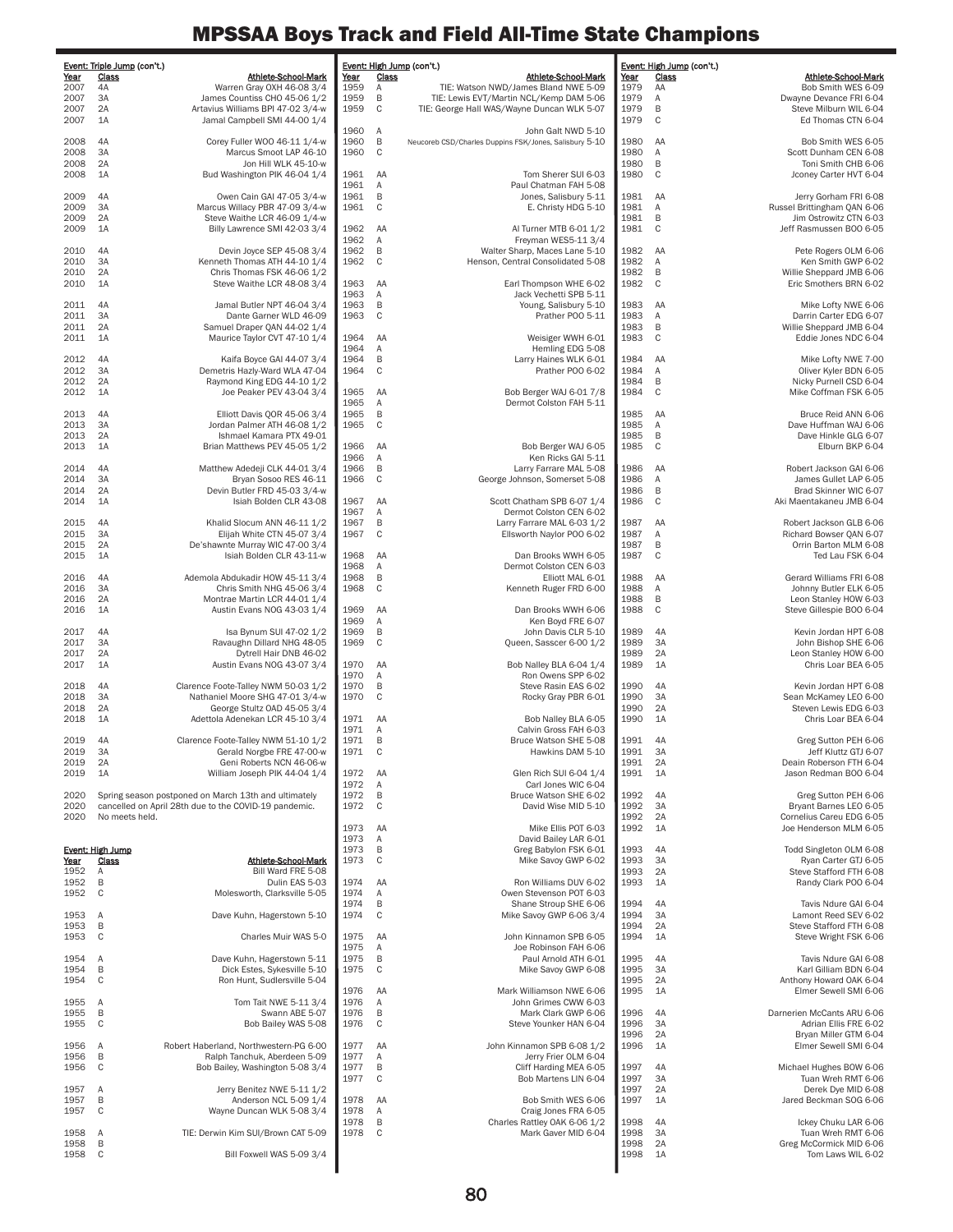|              | Event: High Jump (con't.) |                                                       |              | Event: High Jump (con't.)                                                                 |              | Event: Pole Vault (con't.) |                                                         |
|--------------|---------------------------|-------------------------------------------------------|--------------|-------------------------------------------------------------------------------------------|--------------|----------------------------|---------------------------------------------------------|
| Year         | Class                     | <b>Athlete-School-Mark</b><br>Jerome Goodman NCT 6-08 | Year         | <b>Class</b><br>Athlete-School-Mark<br>Josiah Nilsen DUL 6-09                             | <u>Year</u>  | <b>Class</b>               | Athlete-School-Mark                                     |
| 1999<br>1999 | 4A<br>3A                  | Malcolm Reynolds GTM 6-10                             | 2019<br>2019 | 4A<br>3A<br>London Drummond STD 6-04                                                      | 1971<br>1971 | AA<br>Α                    | Scott O'Connell WCH 13-06 3/4<br>Tony Gunther WIC 12-10 |
| 1999         | 2A                        | Greg McCormick MID 6-10                               | 2019         | 2A<br>Jalen Stanton CNT 6-04                                                              | 1971         | $\sf B$                    | Tom Monthly FSK 10-06                                   |
| 1999         | 1A                        | Mike McGreevy ALL 6-02                                | 2019         | 1A<br>Khalif Charlton HDG 6-02                                                            | 1971         | $\mathsf{C}$               | Matt Adams BRN 11-09                                    |
| 2000         | 4A                        | Jerome Goodman NCT 6-06                               | 2020         | Spring season postponed on March 13th and ultimately                                      | 1972         | AA                         | Rich Barron SEP 12-09                                   |
| 2000         | 3A                        | Terrence Brown PTX 6-06                               | 2020         | cancelled on April 28th due to the COVID-19 pandemic.                                     | 1972         | Α                          | Pat Hall RMT 12-03                                      |
| 2000<br>2000 | 2A<br>1A                  | Greg McCormick MID 6-06<br>Justin Stephens SOG 6-04   | 2020         | No meets held.                                                                            | 1972<br>1972 | B<br>C                     | Joe Burdyck HER 12-03<br>Gary Gates LIN 11-09           |
|              |                           |                                                       |              |                                                                                           |              |                            |                                                         |
| 2001         | 4A                        | Matt Waranius CHA 6-06                                |              |                                                                                           | 1973         | AA                         | Rich Barrar SEP 14-00                                   |
| 2001<br>2001 | 3A<br>2A                  | Gary Bates RAN 6-08<br>Greg McCormick MID 6-04        | Year         | <b>Event: Pole Vault</b><br>Class<br><b>Athlete-School-Mark</b>                           | 1973<br>1973 | Α<br>B                     | Pat Hall RMT 12-09<br>Shane Stroup SHE 13-03            |
| 2001         | 1A                        | Matt Stephens SOG 6-02                                | 1952         | Α<br>Harry Parks, Hagerstown 9-08                                                         | 1973         | C                          | Karl Koops MID 12-03                                    |
|              |                           |                                                       | 1952         | B<br>Walter Powell WAS 7-06                                                               |              |                            |                                                         |
| 2002<br>2002 | 4A<br>3A                  | Jerome Miller SPB 6-08<br>Vaclav Malek WAJ 6-06       | 1952         | C<br>Lacey, Clarksville                                                                   | 1974<br>1974 | AA<br>Α                    | Tom Dover WCH 13-00<br>Bart Jones SUR 13-00             |
| 2002         | 2A                        | Kyle Harmon PKS 6-06                                  | 1953         | Α<br>Harry Parks, Hagerstown 10-03                                                        | 1974         | B                          | Shane Stroup SHE 13-00                                  |
| 2002         | 1A                        | Corey Brown SMI 6-06                                  | 1953         | B                                                                                         | 1974         | $\mathsf{C}$               | Steve Martin MID 11-03                                  |
| 2003         | 4A                        | Kevin Barnes OLM 6-06                                 | 1953         | C<br>Richard Boston WAS 9-01                                                              | 1975         | AA                         | Kirk Iller CRO 13-06                                    |
| 2003         | 3A                        | Andre Young LEO 6-04                                  | 1954         | Α<br>TIE: Ralph Bussard FRE/Jim Pickett MTB 10-06                                         | 1975         | Α                          | Marty Maier FAH 13-00                                   |
| 2003         | 2A                        | Boris Roslov MID 6-06                                 | 1954         | B<br>Norm Dever, Elkton 9-10                                                              | 1975         | B                          | Chuck Boone HER 13-00                                   |
| 2003         | 1A                        | Corey Brown SMI 6-04                                  | 1954         | C<br>TIE: Harold Smith WAS/Jim Nelson WAS 9-04                                            | 1975         | C                          | Sean Tolland MID 12-03                                  |
| 2004         | 4A                        | Kevin Barnes OLM 6-06                                 | 1955         | Α<br>Jim Pickett MTB 11-06                                                                | 1976         | AA                         | Bob Phillips PEH 13-00                                  |
| 2004         | 3A                        | Kelvin Bright AEI 6-06                                | 1955         | B<br>Jim Moore ELK 9-08                                                                   | 1976         | Α                          | Tim Downs RMT 14-00                                     |
| 2004<br>2004 | 2A<br>1A                  | Nevelle Pierre NHG 6-02<br>Joe Talley NCN 6-02        | 1955         | $\mathsf C$<br>Hunt, Sudlersville 10-08                                                   | 1976<br>1976 | B<br>$\mathbb C$           | Athey DAM 12-06<br>Mark Thompson MID 11-09              |
|              |                           |                                                       | 1956         | Α<br>Paul Henry, Hagerstown 10-06                                                         |              |                            |                                                         |
| 2005         | 4A<br>3A                  | Kelvin Bright JHB 6-08                                | 1956         | B<br>Jim Moore ELK 11-00<br>$\mathsf C$                                                   | 1977<br>1977 | AA                         | Bob Phillips PEH 13-09<br>Tim Downs RMT 13-06           |
| 2005<br>2005 | 2A                        | Marcus Branett FRD 6-06<br>Nick Hruch LIB 6-04        | 1956         | David Basler, Hampstead 10-04                                                             | 1977         | Α<br>B                     | John Bornkoff QAN 13-00                                 |
| 2005         | 1A                        | Jamie Baker MAR 6-04                                  | 1957         | Α<br>Paul Henry SHG 11-04                                                                 | 1977         | C                          | Dale Drum MID 13-00                                     |
| 2006         |                           |                                                       | 1957<br>1957 | $\sf B$<br>Moyer, Chestertown 10-09<br>$\mathsf C$                                        |              |                            |                                                         |
| 2006         | 4A<br>3A                  | Aaron Johnson OXH 6-10<br>Jason Allen MTH 6-04        |              | Hilterbrick, Taneytown 9-06                                                               | 1978<br>1978 | AA<br>Α                    | James Hull CRO 13-00<br>Louis Warren FAH 13-06          |
| 2006         | 2A                        | Jordan Dyson FRE 6-08                                 | 1958         | George O'Neal NWE 12-06<br>Α                                                              | 1978         | B                          | Mike Tucker JMB 12-00                                   |
| 2006         | 1A                        | Victor Gilreath WTE 6-04                              | 1958<br>1958 | B<br>C<br>Richard Wheatley WAS 11-0                                                       | 1978         | C                          | Milihan BHM 12-09                                       |
| 2007         | 4A                        | Jamal Currica DAM 6-06                                |              |                                                                                           | 1979         | AA                         | Emil Davis REP 12-09                                    |
| 2007         | 3A                        | Erik Adami NCL 6-04                                   | 1959         | Α<br>John Kelly RMT 11-09                                                                 | 1979         | Α                          | Hal Stenger SCL 13-06                                   |
| 2007<br>2007 | 2A<br>1A                  | Jimmy Harris MID 6-04<br>Tristan Benton NPT 6-04      | 1959<br>1959 | B<br>Scull EVT/Moore ELK 10-03<br>$\mathsf C$<br>Kay, South Dorchester 11-01              | 1979<br>1979 | B<br>C                     | Vincent Price ATH 12-00<br>Ray Ashbrook SMI 13-03       |
|              |                           |                                                       |              |                                                                                           |              |                            |                                                         |
| 2008         | 4A                        | Marcus Davis ARU 6-05                                 | 1960         | Α                                                                                         | 1980         | AA                         | James Janifer SUI 13-03                                 |
| 2008<br>2008 | 3A<br>2A                  | Anya Uzoh MEA 6-02<br>Jon Hill WLK 7-00 1/4           | 1960<br>1960 | B<br>TIE: Wilson NCN/Cornett LAC 10-04 1/2<br>$\mathsf C$<br>Clyde Marriner WAS 11-09 3/4 | 1980<br>1980 | Α<br>B                     | Kirby Brown FAH 13-06<br>Steve Caton GTM 12-06          |
| 2008         | 1A                        | Jeff Babich ALL 6-04                                  |              |                                                                                           | 1980         | $\mathsf{C}$               | Joe Seabright BOO 12-00                                 |
|              |                           |                                                       | 1961         | AA<br>TIE: T. Williams BCC/Stewart Markley NWE 12-00                                      |              |                            |                                                         |
| 2009<br>2009 | 4A<br>3A                  | Jerimah Handy BOW 6-06<br>Jonathan Harper WLA 6-06    | 1961<br>1961 | Α<br>Jack Wallace FTH 10-09<br>B<br>Rosetta, Cambridge 11-00                              | 1981<br>1981 | AA<br>Α                    | Ed Eisenberg WWH 13-06<br>Alfred Woodland FAH 14-00 1/4 |
| 2009         | 2A                        | Tristan Benton NPT 6-08                               | 1961         | $\mathbb C$<br>Noble WAS 10-00                                                            | 1981         | B                          | Ricky Fisher NCL 11-06                                  |
| 2009         | 1A                        | Billy Lawrence SMI 6-08                               |              |                                                                                           | 1981         | C                          | Craig Gillman FSK 13-00                                 |
| 2010         | 4A                        | Momodou Drammeh GTJ 6-02                              | 1962<br>1962 | AA<br>Wes Schmidt WHE 12-08 1/2<br>Α<br>Trent, Howard County 10-09                        | 1982         | AA                         | Paul Gancarcz OLM 13-03                                 |
| 2010         | 3A                        | Donte Gardner WLD 6-02                                | 1962         | B<br>Bob Glaeser GTM 11-09                                                                | 1982         | Α                          | Monte Schmidt NOC 12-09                                 |
| 2010         | 2A                        | Irving Jeffress FSK 6-04                              | 1962         | $\mathsf C$<br>Dick Powell WAS 10-06                                                      | 1982         | B<br>C                     | Chris Yakabe AEI 13-03                                  |
| 2010         | 1A                        | Tavon Barnes CVT 6-04                                 | 1963         | AA<br>Lanny Hunt BCC 12-04                                                                | 1982         |                            | Carleton Norris PEV 13-03                               |
| 2011         | 4A                        | Jeremiah Hendy BOW 6-06                               | 1963         | Α<br>Bruce Shirer, Beall 11-00                                                            | 1983         | AA                         | Chris Small WES 13-06                                   |
| 2011         | 3A<br>2A                  | Jordan Carr HOW 6-06                                  | 1963<br>1963 | B<br>Bob Glaeser GTM 12-00<br>$\mathsf C$<br>Wheatley WAS 11-03                           | 1983<br>1983 | Α<br>B                     | Perry Smith BCC 13-00<br>Greg Edwards ATH 12-06         |
| 2011<br>2011 | 1A                        | Calvin Murray EAS 6-05<br>Andrew Allen FPK 6-04       |              |                                                                                           | 1983         | $\mathsf{C}$               | Robby Barber MID 13-09                                  |
|              |                           |                                                       | 1964         | AA<br>Ed Lohfield DUV 12-11                                                               |              |                            |                                                         |
| 2012<br>2012 | 4A<br>3A                  | Justin Maize WES 6-04<br>DJ Workcuff NOC 6-06         | 1964<br>1964 | Α<br>Mike Hampe SEP 12-01 1/2<br>B<br>Kelly CLR 11-06                                     | 1984<br>1984 | AA<br>Α                    | Ernie Donaldson PEH 13-03<br>David Swope SCL 12-00      |
| 2012         | 2A                        | TJ Gamble WLK 6-02                                    | 1964         | $\mathsf C$<br>Richard Tyler WAS 11-04                                                    | 1984         | B                          | Andrew Bevan CZM 14-06                                  |
| 2012         | 1A                        | Luke Campbell BRN 6-04                                |              |                                                                                           | 1984         | C                          | James Mapp STD 11-05                                    |
| 2013         | 4A                        | Kaos Williams CLK 6-06                                | 1965<br>1965 | AA<br>Bud Williamson NWE 13-00 1/2<br>Α<br>Jimmy Blizzard FTH 12-06                       | 1985         | AA                         | Jeff Wickemeyer DUL 14-01                               |
| 2013         | 3A                        | DJ Workcuff NOC 6-02                                  | 1965         | B                                                                                         | 1985         | Α                          | Mickey Leapley NOC 12-00                                |
| 2013         | 2A                        | Jake Stefanik CNT 6-02                                | 1965         | C<br>Richard Tyler WAS 11-06                                                              | 1985         | B<br>C                     | Chuck Browning GLG 14-03                                |
| 2013         | 1A                        | Brian Matthews PEV 6-04                               | 1966         | AA<br>Nils Olson FRE 13-01                                                                | 1985         |                            | Bert Deener WLK 12-06                                   |
| 2014         | 4A                        | Austin Castleberry NWM 6-04                           | 1966         | Α<br>Bob Smith BOW 12-03                                                                  | 1986         | AA                         | Jim Yurwitz OLM 13-06                                   |
| 2014<br>2014 | 3A<br>2A                  | DJ Workcuff NOC 6-04<br>Tre'von Hopkins OAK 6-02      | 1966<br>1966 | B<br>Tom Moran, Bruce 12-06<br>C<br>H. Murphey MAR 11-03                                  | 1986<br>1986 | Α<br>$\sf B$               | Mickey Leapley NOC 12-08<br>Craig Lousignant GTM 12-06  |
| 2014         | 1A                        | Nathan Gill MVM 6-04                                  |              |                                                                                           | 1986         | C                          | Bert Deener WLK 13-00                                   |
|              |                           |                                                       | 1967         | TIE: Robert Smith BOW/Pat Thornburg GAI 13-07 1/4<br>AA                                   |              |                            |                                                         |
| 2015<br>2015 | 4A<br>3A                  | Dylan Bikim QOR 6-06<br>Tevin Bailey WES 6-04         | 1967<br>1967 | Α<br>Dick Garner SHE 11-03<br>B<br>Thomas Gray LAC 11-06                                  | 1987<br>1987 | AA<br>Α                    | John Rosseau DUL 14-06<br>Kevin Wright CHA 13-06        |
| 2015         | 2A                        | Cory Schlee OAK 6-02                                  | 1967         | $\mathbb C$<br>Larry Gootee SDC 11-07 1/2                                                 | 1987         | B                          | Willey Talley LAC 14-00                                 |
| 2015         | 1A                        | Nathan Gill MVM 6-00                                  |              |                                                                                           | 1987         | C                          | Bert Deener WLK 13-02                                   |
| 2016         | 4A                        | Dylan Bikim QOR 6-04                                  | 1968<br>1968 | AA<br>Buster Brinkley BLA 13-00<br>Α<br>Rod Gray FRE 12-03                                | 1988         | AA                         | Matt Garvin OLM 15-00 1/2                               |
| 2016         | 3A                        | Elijah White CTN 6-02                                 | 1968         | B<br>Graves CHT 11-09 1/2                                                                 | 1988         | Α                          | Willy Tolley LAC 14-00                                  |
| 2016         | 2A                        | Silas Kelly SCL 6-06                                  | 1968         | $\mathsf C$<br>Jerry Wheatley WAS 11-03                                                   | 1988         | B                          | Jim Christian JMB 13-00                                 |
| 2016         | 1A                        | Jeremy Dunkin SMI 6-02                                | 1969         | AA<br>Mike Graham ANN 13-07                                                               | 1988         | C                          | Mike Rosales SMI 13-06                                  |
| 2017         | 4A                        | Divinus Muteba NWM 6-04                               | 1969         | Α<br>Tony Gunther WIC 11-06                                                               | 1989         | 4A                         | Matt Garvin OLM 14-07                                   |
| 2017         | 3A                        | Nathaniel Moore SHG 6-08                              | 1969         | B<br>Eddie Simon MID 12-02                                                                | 1989         | 3A                         | Mark Pannier NHG 12-00                                  |
| 2017<br>2017 | 2A<br>1A                  | Kaden McElhenny MTR 6-04<br>Joshua Sproul WAS 6-02    | 1969         | C<br>Jim Taylor WAS 10-06                                                                 | 1989<br>1989 | 2A<br>1A                   | Rob Pearce WIC 12-06<br>Charles Holland NDC 13-00       |
|              |                           |                                                       | 1970         | AA<br>Ross Hopeman MTB 12-06                                                              |              |                            |                                                         |
| 2018         | 4A                        | Divinus Muteba NWM 6-06                               | 1970         | Α<br>Tony Gunther WIC 13-03                                                               | 1990         | 4A                         | Nick Karvounis DUL 13-09                                |
| 2018<br>2018 | 3A<br>2A                  | Nathaniel Moore SHG 6-06<br>Alex Strong LAP 6-06      | 1970<br>1970 | B<br>Stubbs CAM 11-06<br>C<br>Dennis Stottlemyer MID 12-00                                | 1990<br>1990 | 3A<br>2A                   | Todd Bryant LEO 13-00<br>Daniel Carroll MTH 12-09       |
| 2018         | 1A                        | Joshua Sproul WAS 6-02                                |              |                                                                                           | 1990         | 1A                         | Mike Rosales SMI 13-00                                  |
|              |                           |                                                       |              |                                                                                           |              |                            |                                                         |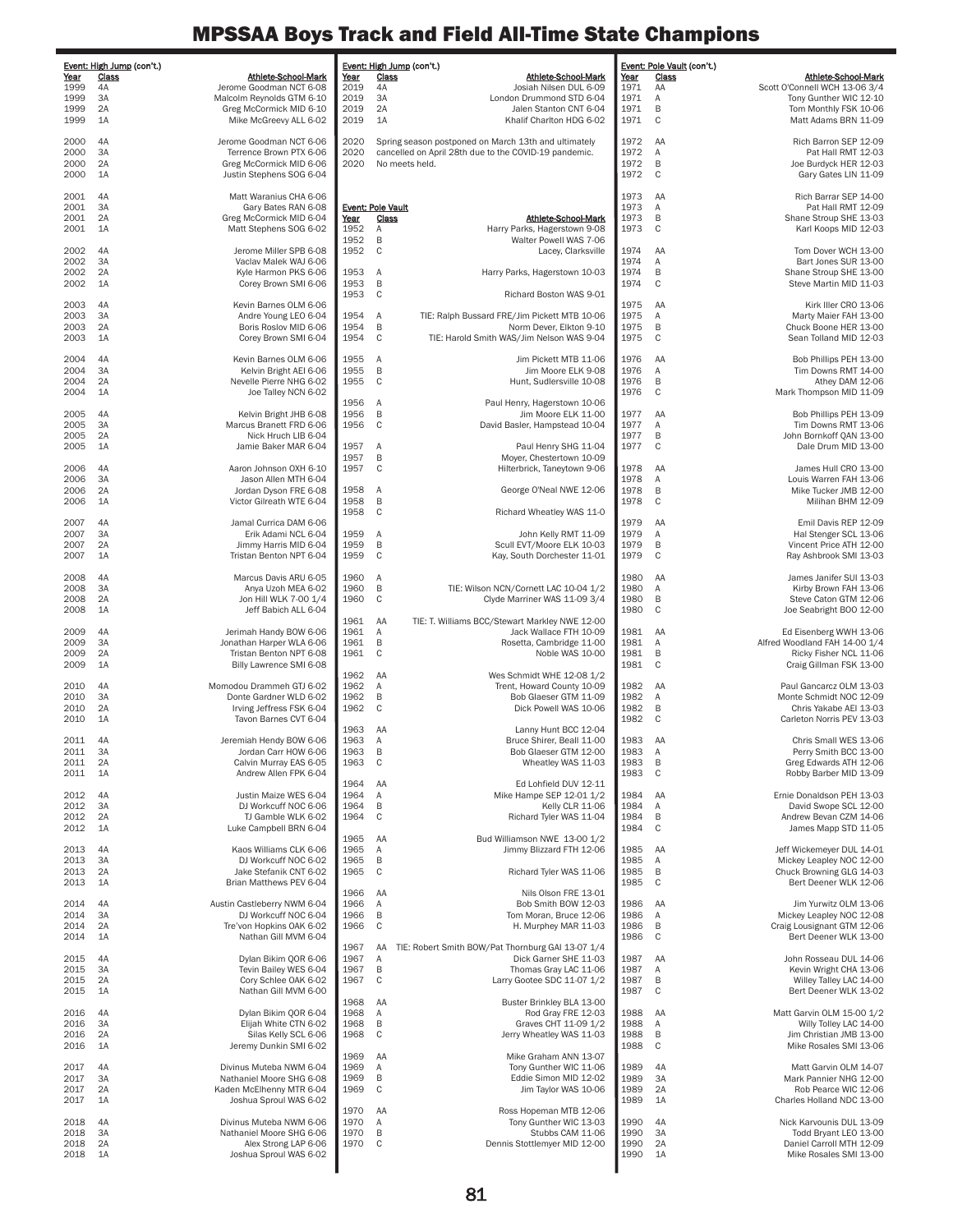|              | Event: Pole Vault (con't.) |                                                       |              | Event: Pole Vault (con't.) |                                                                                                               |              | Event: Shot Put (con't.) |                                                                   |
|--------------|----------------------------|-------------------------------------------------------|--------------|----------------------------|---------------------------------------------------------------------------------------------------------------|--------------|--------------------------|-------------------------------------------------------------------|
| Year<br>1991 | <b>Class</b><br>4A         | Athlete-School-Mark<br>Jeff Liberge WES 14-09         | Year<br>2011 | <b>Class</b><br>4A         | Athlete-School-Mark<br>Lewis Shirima GTJ 14-00                                                                | Year<br>1963 | <b>Class</b><br>AA       | Athlete-School-Mark<br>Ken Chatham NWD 53-05                      |
| 1991         | 3A                         | Joel Humenik GTM 13-00                                | 2011         | 3A                         | Bradley Hollowell STD 15-03                                                                                   | 1963         | Α                        | Dave Delmar SHE 53-06 1/2                                         |
| 1991         | 2A                         | Cole Barnhart SHG 12-00                               | 2011         | 2A                         | Nick Bowen WLK 13-09                                                                                          | 1963         | $\, {\sf B}$             | Richard Drescher, Cambridge 51-07                                 |
| 1991         | 1A                         | Howe Hildebrand BOO 11-00                             | 2011         | 1A                         | Nathan Diaz BRN 12-00                                                                                         | 1963         | C                        | Hill, Havre de Grace Consolidated 47-01 1/2                       |
| 1992         | 4A                         | Ray Richardson SUI 14-06                              | 2012         | 4A                         | Andre DiPaola CHA 13-00                                                                                       | 1964         | AA                       | Craig Brisbane NWD 54-04 3/4                                      |
| 1992<br>1992 | 3A<br>2A                   | Paul Clark LEO 14-01<br>Aaron Browning GLG 13-00      | 2012<br>2012 | 3A<br>2A                   | Robert Mercer CRO 14-06<br>Jonathan Hatcher NCN 14-08                                                         | 1964<br>1964 | Α<br>$\, {\sf B}$        | Bob Henry FTH 54-04 3/4<br>Gordon Smith WLK 47-08 1/4             |
| 1992         | 1A                         | Howe Hildebrand BOO 12-06                             | 2012         | 1A                         | Andre Pollard PIK 13-00                                                                                       | 1964         | C                        | Washington, Kennard 45-04 1/4                                     |
|              |                            |                                                       |              |                            |                                                                                                               |              |                          |                                                                   |
| 1993<br>1993 | 4A<br>3A                   | Jared Wick GLB 13-00<br>Paul Clark LEO 13-09          | 2013<br>2013 | 4A<br>3A                   | Brennan Hardesty CHA 13-00<br>Kevin Payne HER 14-06                                                           | 1965<br>1965 | AA<br>Α                  | Craig Brisbane NWD 58-00 1/4<br>Bill Sullivan AND 57-08 1/2       |
| 1993         | 2A                         | John Merritt PKS 12-09                                | 2013         | 2A                         | Nicholas Riley OAD 14-00                                                                                      | 1965         | B                        |                                                                   |
| 1993         | 1A                         | Josh Crone FSK 13-06                                  | 2013         | 1A                         | Andre Pollard PIK 13-00                                                                                       | 1965         | C                        | Ned Era NDC 49-01 1/4                                             |
| 1994         | 4A                         | Paul Day CHA 13-00                                    | 2014         | 4A                         | Trey Clark HOW 14-00                                                                                          | 1966         | AA                       | Francis Foreman FRE 59-04 3/4                                     |
| 1994         | 3A                         | Jim McClellan HOW 13-00                               | 2014         | 3A                         | Calvin Pitney GLG 13-00                                                                                       | 1966         | Α                        | Jim Bloom EDG 51-02 1/2                                           |
| 1994<br>1994 | 2A<br>1A                   | Steve Cadiz SRI 12-00<br>Joshua Crone FSK 13-00       | 2014<br>2014 | 2A<br>1A                   | Chandler Kennel CNT 15-00<br>Bryan Sloper BRN 13-00                                                           | 1966<br>1966 | B<br>C                   | Goldsboro Farrow MAL 51-01 1/4<br>Theadore Watkins, Kennard 45-08 |
|              |                            |                                                       |              |                            |                                                                                                               |              |                          |                                                                   |
| 1995<br>1995 | 4A<br>3A                   | Phillip Jones CAL 13-05<br>David Gurzick GTJ 12-06    | 2015<br>2015 | 4A<br>3A                   | Timothy Santosa CLK 13-06<br>Calvin Pitney GLG 14-06                                                          | 1967<br>1967 | AA<br>Α                  | Bill Mathis NWD 54-01 1/2<br>Fred McMillan FTH 54-00 1/4          |
| 1995         | 2A                         | Pat Tvarkunas GLG 13-00                               | 2015         | 2A                         | Nick Neral CNT 15-00                                                                                          | 1967         | $\, {\sf B}$             | Gary Getridge BOO 48-07                                           |
| 1995         | 1A                         | Tony Cahoon FSK 11-06                                 | 2015         | 1A                         | Jacob Pryor SMI 13-00                                                                                         | 1967         | C                        | Larry Clark GARN 44-11 1/2                                        |
| 1996         | 4A                         | Paul Gray GAI 14-03                                   | 2016         | 4A                         | Jaren Baluyot BDN 12-00                                                                                       | 1968         | AA                       | Tom Brosius SPB 64-06 1/2                                         |
| 1996         | 3A                         | Mike Eshoo ATH 13-06                                  | 2016         | 3A                         | George Stultz OAD 15-00                                                                                       | 1968         | Α                        | John Allen FAH 55-05-3/4                                          |
| 1996<br>1996 | 2A<br>1A                   | Pat Tvarkonas GLG 14-00<br>Tony Cahoon FSK 12-06      | 2016<br>2016 | 2A<br>1A                   | Kyle Bryant CNT 14-03<br>Carter Nave ALL 13-05                                                                | 1968<br>1968 | B<br>C                   | Clark CHT 50-06<br>Harvey Lanier FRD 41-08 1/4                    |
|              |                            |                                                       |              |                            |                                                                                                               |              |                          |                                                                   |
| 1997         | 4A                         | Michael Bourque CAL 13-06                             | 2017         | 4A                         | Jaren Baluyot BDN 13-06                                                                                       | 1969         | AA                       | Durwood Yates NWD 55-01 3/4                                       |
| 1997<br>1997 | 3A<br>2A                   | Dave Johnson CTN 13-00<br>Mike Eshoo ATH 13-10        | 2017<br>2017 | 3A<br>2A                   | Brian Lane OAD 14-00<br>Zach Stump LIB 14-00                                                                  | 1969<br>1969 | Α<br>B                   | Chuck Collins CEN 50-11 3/4<br>George Neal CHO 49-03 1/2          |
| 1997         | 1A                         | Rusty McIntire RIS 12-06                              | 2017         | 1A                         | Carter Nave ALL 14-04                                                                                         | 1969         | C                        | Jim Pyles MSD 44-09                                               |
|              |                            | Richard Stark SPB 14-06                               |              |                            |                                                                                                               |              |                          |                                                                   |
| 1998<br>1998 | 4A<br>3A                   | Jared Benoit GTJ 13-00                                | 2018<br>2018 | 4A<br>3A                   | Jaren Baluyot BDN 14-00<br>Carter Holsinger LIN 13-09                                                         | 1970<br>1970 | AA<br>Α                  | Roger DeGeorges WWH 52-05 1/4<br>Fred Tabron FAH 55-02            |
| 1998         | 2A                         | Tony Pesce ATH 13-06                                  | 2018         | 2A                         | Kareem Press WLD 14-06                                                                                        | 1970         | B                        | George Neal CHO 49-10                                             |
| 1998         | 1A                         | Steve Ferrell BRN 12-00                               | 2018         | 1A                         | Alec Horner SOG 14-00                                                                                         | 1970         | C                        | Doug Pearl BRN 46-06 1/2                                          |
| 1999         | 4A                         | Chris Stark SPB 15-01                                 | 2019         | 4A                         | Corey Troxler SRI 14-06                                                                                       | 1971         | AA                       | Roger DeGeorges WWH 56-07                                         |
| 1999<br>1999 | 3A<br>2A                   | Jared Benoit GTJ 13-09<br>Tony Pesce ATH 14-00        | 2019<br>2019 | 3A<br>2A                   | Carter Holsinger LIN 13-00<br>Erik Starks OAD 14-00                                                           | 1971<br>1971 | Α<br>B                   | Steve Stone NHG 54-04                                             |
| 1999         | 1A                         | Steve Ferrell BRN 13-09 1/2                           | 2019         | 1A                         | Jackson Tuomey BRN 13-06                                                                                      | 1971         | C                        | Ron Morley FSK 51-11 1/2<br>Jones SDC 46-04 1/2                   |
|              |                            |                                                       |              |                            |                                                                                                               |              |                          |                                                                   |
| 2000<br>2000 | 4A<br>3A                   | Chris Stark SPB 14-00<br>Jared Benoit GTJ 14-06       | 2020<br>2020 |                            | Spring season postponed on March 13th and ultimately<br>cancelled on April 28th due to the COVID-19 pandemic. | 1972<br>1972 | AA<br>Α                  | Paul Sauchuch SPB 54-11 1/4<br>Steve Stone NHG 56-10 1/4          |
| 2000         | 2A                         | David Hinton QAN 14-07                                | 2020         | No meets held.             |                                                                                                               | 1972         | B                        | Ron Morley FSK 54-00 1/2                                          |
| 2000         | 1A                         | Steve Ferrell BRN 13-06                               |              |                            |                                                                                                               | 1972         | C                        | Mike Hammond WLK 45-11 1/2                                        |
|              |                            |                                                       |              |                            |                                                                                                               |              |                          |                                                                   |
| 2001         | 4A                         | Brent McCavley GAI 13-03                              |              |                            |                                                                                                               | 1973         | AA                       | Stewart McCallum CRO 51-04 1/2                                    |
| 2001         | 3A                         | David Miller NHG 13-06                                |              | <b>Event: Shot Put</b>     |                                                                                                               | 1973         | Α                        | Mike Niner WES 55-10                                              |
| 2001         | 2A                         | Justin Ferguson HOW 13-06                             | Year         | <b>Class</b>               | <b>Athlete-School-Mark</b>                                                                                    | 1973         | $\, {\sf B}$             | John Britner WIL 54-05 1/2                                        |
| 2001         | 1A                         | Dan Tesch NEC 11-06                                   | 1952<br>1952 | Α<br>B                     | Fred Markoe FRE 50-04 1/4<br>Schidley ELK 42-06 1/2                                                           | 1973         | C                        | Rick Caldwell MSD 48-03 1/2                                       |
| 2002         | 4A                         | Nathan Anguita GAI 13-06                              | 1952         | C                          | Wilhelm, Hampstead                                                                                            | 1974         | AA                       | Pat Kehoe PKD 54-05                                               |
| 2002<br>2002 | 3A<br>2A                   | Ryan Gore LEO 14-07<br>Kristopher Greenwell LAC 13-00 | 1953         | Α                          | Therbie Markoe FRE 50-04 1/4                                                                                  | 1974<br>1974 | Α<br>B                   | Tom Deem FRI 57-08 1/2<br>Chris Gooch EAS 53-07 1/2               |
| 2002         | 1A                         | Kevin Walsh HDG 12-00                                 | 1953         | B                          |                                                                                                               | 1974         | C                        | Gordon Ausherman MID 47-01 1/4                                    |
| 2003         | 4A                         | Nathan Anguita GAI 13-00                              | 1953         | C                          |                                                                                                               | 1975         | AA                       | Cordell Martin ARU 53-00                                          |
| 2003         | 3A                         | Brian Grubel SEP 13-00                                | 1954         | Α                          | Don Murty NWE 46-08                                                                                           | 1975         | Α                        | Irvin Pankey ABE 56-02 1/2                                        |
| 2003         | 2A                         | Dan McKenzie JMB 13-00                                | 1954         | B                          | Dennis Campbell ELK 46-08                                                                                     | 1975         | B                        | Dave Lane HER 54-01 3/4                                           |
| 2003         | 1A                         | Kevin Walsh HDG 12-00                                 | 1954         | C                          | Fred Horner WLK 39-06 3/4                                                                                     | 1975         | $\mathsf C$              | Dan Swope CLS 46-08 1/2                                           |
| 2004         | 4A                         | Matt Begley SHE 13-06                                 | 1955         | A                          | Dick Murty NWE 48-05                                                                                          | 1976         | AA                       | Charles Lester GLB 57-6                                           |
| 2004<br>2004 | 3A<br>2A                   | Tom Wunderlich NCL 13-00<br>Chris Okerblom PKS 12-06  | 1955<br>1955 | B<br>$\mathsf C$           | Scott ELK 46-08<br>Norman Hazzard SOA 40-00 1/4                                                               | 1976<br>1976 | Α<br>$\, {\sf B}$        | Irvin Pankey ABE 59-09 1/2<br>Wayne Mims WLD 52-04 3/4            |
| 2004         | 1A                         | Keven Walsh HDG 12-00                                 |              |                            |                                                                                                               | 1976         | C                        | Dan Swope CLS 48-09 3/4                                           |
| 2005         | 4A                         | Chris Bryant OLM 13-06                                | 1956<br>1956 | Α<br>$\, {\sf B}$          | Paul Mankowich BAR 49-02 1/2<br>Curtis Bruffey ABE 43-01 1/2                                                  | 1977         | AA                       | Brian Holloway WCH 60-04 3/4                                      |
| 2005         | 3A                         | Tim Wunderlich NCL 13-00                              | 1956         | $\mathsf C$                | Gerald Horner WLK 43-10                                                                                       | 1977         | Α                        | Larry Rosen AEI 58-05 1/4                                         |
| 2005         | 2A                         | Nathan Wilson FTH 13-00                               |              |                            |                                                                                                               | 1977         | B                        | Ray Hicks CAL 57-01                                               |
| 2005         | 1A                         | Chad Cummings BRN 11-06                               | 1957<br>1957 | Α<br>B                     | Bowman KEN 47-01 3/4<br>Curtis Bruffey ABE 43-01 1/2                                                          | 1977         | C                        | Jim Rodgers SMI 51-03                                             |
| 2006         | 4A                         | Adam Sedlak CMW 12-06                                 | 1957         | C                          | Gerald Horner WLK 42-09 1/2                                                                                   | 1978         | AA                       | George Saah MTB 60-01 1/4                                         |
| 2006<br>2006 | 3A<br>2A                   | Erik Adami NCL 12-09<br>Jordan Wike WMI 13-06         | 1958         | Α                          | Fred Joyce FTH 46-03                                                                                          | 1978<br>1978 | Α<br>$\, {\sf B}$        | Jim Joyce GAI 58-02<br>Jim Hyson FSK 56-02                        |
| 2006         | 1A                         | Pete Frey BOO 13-06                                   | 1958         | B                          |                                                                                                               | 1978         | C                        | Jim Rodgers SMI 50-09                                             |
| 2007         | 4A                         | Cyrus Olsen SRI 13-00                                 | 1958         | $\mathsf C$                | Gerald Horner WLK 46-08 1/8                                                                                   | 1979         |                          | George Saah MTB 62-06                                             |
| 2007         | 3A                         | Erik Adami NCL 13-06                                  | 1959         | Α                          | Fred Joyce FTH 48-10 1/4                                                                                      | 1979         | AA<br>Α                  | Jim Joyce GAI 63-06                                               |
| 2007         | 2A                         | Alex Edelmann MID 13-00                               | 1959         | $\, {\sf B}$               | Barnhart NCL 44-09                                                                                            | 1979         | $\, {\sf B}$             | Don Washington CSD 49-02                                          |
| 2007         | 1A                         | Matt Baum BRN 13-00                                   | 1959         | $\mathsf C$                | Hardesty LAC 40-04 1/2                                                                                        | 1979         | C                        | Jim Rodgers SMI 55-00                                             |
| 2008         | 4A                         | Shawn Myers PEH 14-06                                 | 1960         | Α                          | Tom Murdock WAJ 50-11 1/2                                                                                     | 1980         | AA                       | J.D. Gross NWE 57-00                                              |
| 2008<br>2008 | 3A<br>2A                   | Dustin Fishman URB 13-06<br>Alex Edelmann MID 14-00   | 1960<br>1960 | B<br>C                     | Lampman EDG 42-07 1/2<br>Levi Lambert, Tubman 43-04 1/2                                                       | 1980<br>1980 | Α<br>B                   | Nick Agoris SCL 52-11 3/4<br>Jim Benfield ATH 48-03               |
| 2008         | 1A                         | Scott Rice BOO 13-10                                  |              |                            |                                                                                                               | 1980         | $\mathsf C$              | Joe Fowler FSK 49-01 1/2                                          |
|              |                            |                                                       | 1961         | AA                         | Tom Murdock WAJ 52-07 1/2                                                                                     |              |                          |                                                                   |
| 2009<br>2009 | 4A<br>3A                   | Erick Atrusio GTJ 15-02<br>Dustin Fishman URB 14-00   | 1961<br>1961 | Α<br>B                     | Richard Peck FTH 45-11<br>Renkwitz, Cambridge 47-06                                                           | 1981<br>1981 | AA<br>Α                  | Mike Bracken ELR 53-10 3/4<br>Ed Martin THS 53-11 1/4             |
| 2009         | 2A                         | Alex Edelmann MID 14-00                               | 1961         | $\mathsf C$                | E. Christy HDG 45-10 1/2                                                                                      | 1981         | $\sf B$                  | Keith Miles GLG 49-00                                             |
| 2009         | 1A                         | Nathan Diaz BRN 13-00                                 | 1962         | AA                         | Ken Chatham NWD 51-01 3/4                                                                                     | 1981         | C                        | Joe Fowler FSK 54-01                                              |
| 2010         | 4A                         | Erick Artusio GTJ 15-00                               | 1962         | Α                          | Dave Delmer SHE 45-11 3/4                                                                                     | 1982         | AA                       | Steve Olekszyk SEP 53-04 3/4                                      |
| 2010<br>2010 | 3A<br>2A                   | Bradley Hollowell STD 14-06<br>Dominic Sink NHG 14-06 | 1962<br>1962 | B<br>C                     | Richard Drescher, Cambridge 46-00 1/2<br>John Simmons, South Dorchester 43-00 1/4                             | 1982<br>1982 | Α<br>B                   | Corwin Aker NWD 51-11<br>Keith Miles GLG 48-08 3/4                |
| 2010         | 1A                         | Nathan Diaz BRN 12-00                                 |              |                            |                                                                                                               | 1982         | $\mathsf C$              | Miller HVT 46-00 1/4                                              |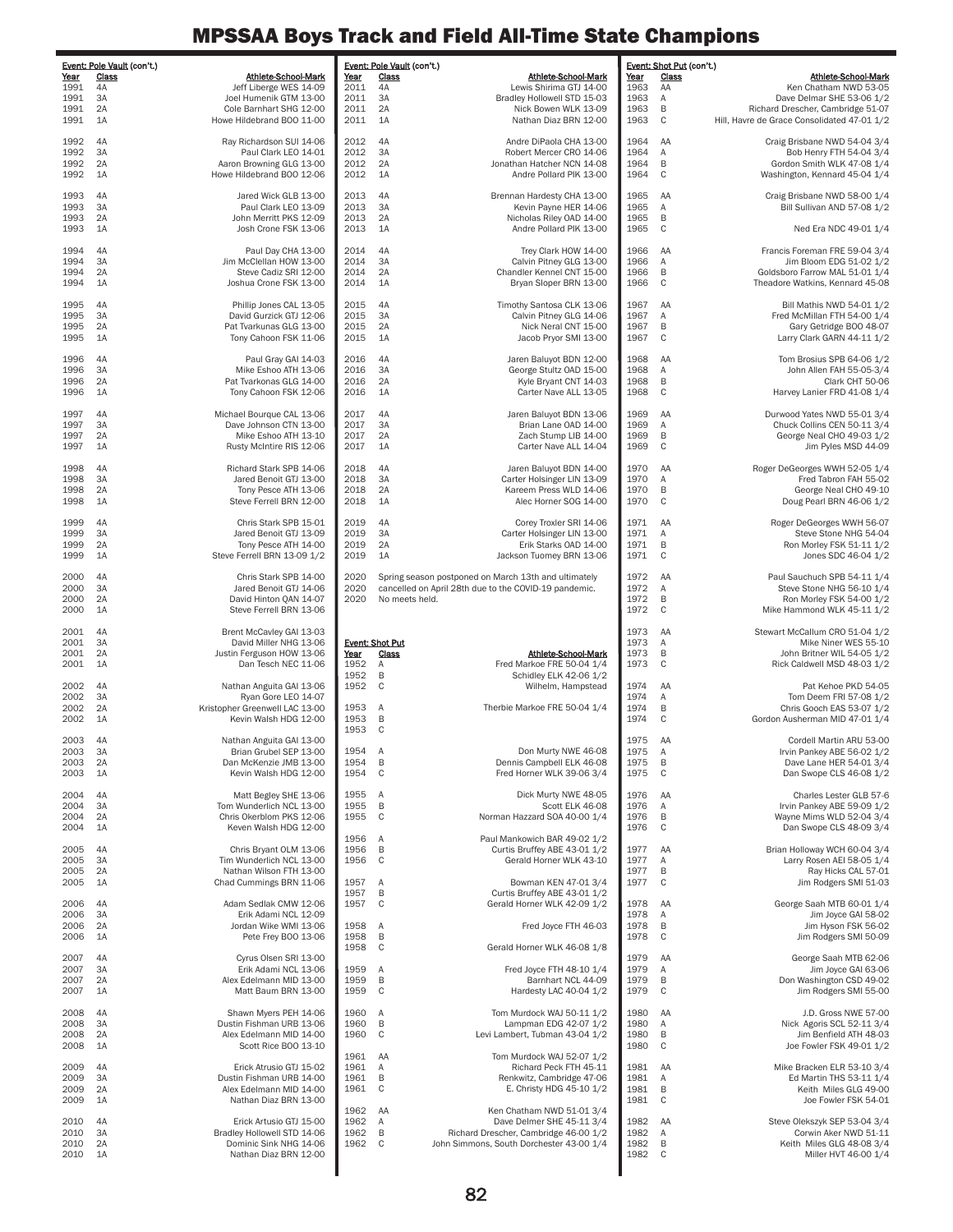1984 AA<br>1984 A

1987 AA<br>1987 A<br>1987 B<br>1987 C

1990 4A<br>1990 3A<br>1990 2A

1992 1A 1993 4A

1999 4A<br>1999 3A

 $2000$  4A<br> $2000$  3A

2000 1A

|                      | Event: Discus (con't.) |                                          |
|----------------------|------------------------|------------------------------------------|
| Year                 | <b>Class</b>           | <u>Athlete-School-Mark</u>               |
| 1954                 | Α                      | Gene Weber FTH131-07 1/2                 |
| 1954                 | B                      | Frank Stewart ELK 117-06 1/2             |
| 1954                 | C                      | Charles Muir WAS 120-01 1/4              |
| 1955                 | A                      | Don Heber MTB 140-06 1/2                 |
| 1955                 | B                      | Boetcher ELK 126-02                      |
| 1955                 | C                      | Wood, Caroline 116-03                    |
| 1956                 | A                      | Paul Mankowich BAR 144-05                |
| 1956                 | B                      | Nick Volonakis OXH 133-00 3/4            |
| 1956                 | C                      | Flater, Hampstead 115-05                 |
| 1957                 | Α                      | Dave Kaiser NWE 141-04                   |
| 1957                 | B                      | Kurt Bruffey ABE 130-00                  |
| 1957                 | С                      | Dorrell, Centreville 110-10              |
| 1958<br>1958<br>1958 | A<br>B<br>C            | Mike Lyons BCC 150-01 1/4                |
| 1959                 | A                      | Kenny Ladd NWD 161-10                    |
| 1959                 | B                      | Barnhart NCL 127-11 1/2                  |
| 1959                 | C                      | Clarence Johnson WAS 117-10              |
| 1960<br>1960<br>1960 | A<br>B<br>С            | Fred Joyce FTH 144-03 1/4<br>Olderma ABE |
| 1961                 | AA                     | Bob Windsor MTB 140-01 1/4               |
| 1961                 | Α                      | Bill Colbert FTH 128-02 1/2              |
| 1961                 | B                      | Donnie Wright, Cambridge 127-10          |
| 1961                 | C                      | Brown, Central Consolidated 113-11 1/2   |
| 1962                 | AA                     | Bob Pine RTM 143-00 3/4                  |
| 1962                 | Α                      | Alan Michael FRA 128-05 1/2              |
| 1962                 | B                      | Donnie Wright, Cambridge 150-05          |
| 1962                 | C                      | Pierce, Kennard 121-00                   |
| 1963                 | AA                     | Ken Chatham NWD 156-00                   |
| 1963                 | Α                      | Alan Michael FRA 153-11 1/2              |
| 1963                 | B                      | Richard Drescher, Cambridge 141-05 1/2   |
| 1963                 | С                      | Sconion, Havre de Grace Cons. 121-06 1/2 |
| 1964                 | AA                     | Jerry Bookin-Weiner BCC 156-07           |
| 1964                 | Α                      | Richard Drescher, Cambridge 147-11 1/2   |
| 1964                 | В                      | Gordon Smith WLK 150-00 1/2              |
| 1964                 | C                      | Meekins, Lockerman 123-04                |
| 1965                 | AA                     | Craig Brisbane NWD 152-08 1/2            |
| 1965                 | Α                      | Mace, Cambridge 146-04 3/4               |
| 1965                 | В                      | Gordon Smith WLK 154-10 1/4              |
| 1965                 | C                      | Ned Era NDC 129-06                       |
| 1966                 | AA                     | John Caldwell BCC 150-09 1/2             |
| 1966                 | Α                      | John Allen FAH 146-06                    |
| 1966                 | B                      | Ernest Johnson FRD 129-00                |
| 1966                 | C                      | Theadore Watkins, Kennard 137-05 1/2     |
| 1967                 | AA                     | Tom Brosius SPB 157-10                   |
| 1967                 | Α                      | Craig Savage SUR 150-05                  |
| 1967                 | B                      | Fetro DAM 128-11 1/2                     |
| 1967                 | C                      | Fletcher Honermond POO 128-03            |
| 1968                 | AA                     | Tom Brosius SPB 184-10 3/4               |
| 1968                 | A                      | John Allen FAH 163-01                    |
| 1968                 | В                      | Clark CHT 138-09 1/4                     |
| 1968                 | C                      | Bob Cline WLK 122-02                     |
| 1969                 | AA                     | Price Gielin HPT 159-10                  |
| 1969                 | Α                      | George Chramer POT 139-04 3/4            |
| 1969                 | B                      | Fred Tabron FAH 160-00 1/2               |
| 1969                 | С                      | Edgar Brimmer WAS 136-01                 |
| 1970                 | AA                     | Roger DeGeorges WWH 145-07               |
| 1970                 | Α                      | Fred Tabron FAH 150-10                   |
| 1970                 | B                      | George Neal CHO 156-11                   |
| 1970                 | C                      | Jones SDC 130-07 1/2                     |
| 1971                 | AA                     | Roger DeGeorges WWH 166-07               |
| 1971                 | A                      | Norbert Glahn EDG 148-04                 |
| 1971                 | В                      | George Neal CHO 161-00                   |
| 1971                 | C                      | Doug Pearl BRN 139-01                    |
| 1972                 | AA                     | Fritz Pollard MTB 163-11 1/4             |
| 1972                 | Α                      | Norbert Glahn EDG 166-02 1/2             |
| 1972                 | B                      | Steve Davis CAM 142-04                   |
| 1972                 | С                      | Brian Heinrich SMI 138-07                |
| 1973                 | AA                     | Carey Crago HPT 158-08 1/2               |
| 1973                 | Α                      | Larry Casey FRI 143-02                   |
| 1973                 | В                      | John Koester CWW 140-04 1/2              |
| 1973                 | C                      | Darryll Wolfe MID 138-07                 |
| 1974                 | AA                     | Kelvin Bell WCH 149-09                   |
| 1974                 | Α                      | Tom Deem FRI 150-05                      |
| 1974                 | В                      | Palmer Grotte FAH 136-05                 |
| 1974                 | C                      | Ken Moser MID 129-05                     |

|              | <u>Event: Shot Put</u> (con't.) |                                                         |              | Event: Shot Put (con't.) |                                                            |
|--------------|---------------------------------|---------------------------------------------------------|--------------|--------------------------|------------------------------------------------------------|
| Year         | <b>Class</b>                    | Athlete-School-Mark                                     | Year         | Class                    | Athlete-School-Mark                                        |
| 1983         | AA                              | Steve Olekszyk SEP 53-09                                | 2003         | 4A                       | Jared Wasser TSW 54-11 1/2                                 |
| 1983         | Α                               | Gary Gross NOC 53-03 1/4                                | 2003         | 3A                       | T J Foley PTX 57-00 1/4                                    |
| 1983         | В                               | Chris Miller FRE 46-05 1/2                              | 2003         | 2A                       | Glenwood Edwards LAN 58-11 3/4                             |
| 1983         | С                               | Miller HVT 52-04 1/2                                    | 2003         | 1A                       | James Price SHG 49-02                                      |
|              |                                 |                                                         |              |                          |                                                            |
| 1984         | AA                              | Joe Henicke OLM 50-07 1/4                               | 2004         | 4A                       | Chris Prior WES 49-09                                      |
| 1984         | Α                               | Chris Miller FRE 51-08 3/4                              | 2004         | 3A                       | Sean Thompson MDU 54-10 1/2                                |
| 1984         | В                               | Walter Solley NEA 50-00                                 | 2004         | 2A                       | Joshua Root FTH 53-08                                      |
| 1984         | С                               | Jeff Riley HDG 52-01 1/2                                | 2004         | 1A                       | Gerome Jones SOB 53-04                                     |
| 1985         | AA                              | Tom Mattras BOW 53-08                                   | 2005         | 4A                       | Matt Miller RMT 48-09                                      |
| 1985         | Α                               | Mike Smith SHE 55-09 1/4                                | 2005         | 3A                       | Ricky Moore NOC 54-11                                      |
| 1985         | В                               | Butch Balordi NCL 48-04                                 | 2005         | 2A                       | Johnny Cooper FTH 52-07                                    |
| 1985         | С                               | Greg McGuirk SMI 50-06 3/4                              | 2005         | 1A                       | Gerome Jones DGH 58-07 1/2                                 |
|              |                                 |                                                         |              |                          |                                                            |
| 1986         | AA                              | Vic Vali PEH 53-10                                      | 2006         | 4A                       | Marcus Green LAR 51-07 1/2                                 |
| 1986         | Α                               | Eric Fenwick CHO 52-03 1/2                              | 2006         | 3A                       | Turner Coggins LAP 48-01                                   |
| 1986         | В                               | Bill Couglas WLD 53-01 1/2                              | 2006         | 2A                       | Trey Jones SHG 50-05 3/4                                   |
| 1986         | С                               | David Bell FSK 44-11 1/4                                | 2006         | 1A                       | Ben Horner BRN 48-07 1/4                                   |
| 1987         | AA                              |                                                         | 2007         | 4A                       |                                                            |
| 1987         | Α                               | Nevin Paige HPT 53-00 1/2<br>Eric Fenwick CHO 53-03 1/2 | 2007         | 3A                       | Sean Stanley GAI 53-08 1/4<br>Turner Coggins LAP 51-07 1/2 |
| 1987         | В                               | Mike Reid ALL 52-04 1/4                                 | 2007         | 2A                       | Trey Jones SHG 49-03 1/2                                   |
| 1987         | С                               | David Bell FSK 53-03                                    | 2007         | 1A                       | Ben Horner BRN 50-00 1/4                                   |
|              |                                 |                                                         |              |                          |                                                            |
| 1988         | AA                              | Jeff Thew MEA 52-05                                     | 2008         | 4A                       | Sean Stanley GAI 60-00 1/4                                 |
| 1988         | Α                               | Wade Coleman QAN 50-09 3/4                              | 2008         | 3A                       | Kyle Heniritz NOC 50-01 1/2                                |
| 1988         | В                               | Randy Wolford ALL 47-10 3/4                             | 2008         | 2A                       | Avery Graham CLK 48-09                                     |
| 1988         | С                               | Jessie Ketterman CTT 50-08                              | 2008         | 1A                       | Davin Meggett SUR 48-09 1/2                                |
|              | 4A                              | Demark Thompson FRI 54-07                               | 2009         | 4A                       |                                                            |
| 1989         | 3A                              |                                                         | 2009         | ЗA                       | Sean Stanely GAI 60-04 3/4<br>Dimitri Brandford ANN 53-03  |
| 1989<br>1989 | 2A                              | Rodney Tasker SRI 46-08<br>Randy Wolford ALL 49-07      | 2009         | 2A                       | Christian Smith CLK 50-01                                  |
| 1989         | 1A                              | Jesse Ketterman CTT 48-04                               | 2009         | 1A                       | Grant Smith BRN 53-11 1/2                                  |
|              |                                 |                                                         |              |                          |                                                            |
| 1990         | 4A                              | Demark Thompson FRI 56-05 1/2                           | 2010         | 4A                       | Jeff Butler HWI 55-04 1/2                                  |
| 1990         | 3A                              | Rodney Tasker SRI 50-07 1/2                             | 2010         | ЗA                       | Yao Adantor RES 55-02 3/4                                  |
| 1990         | 2A                              | Ron Webb SHG 51-01 1/2                                  | 2010         | 2A                       | Lucas Dayhoff WLK 51-00 3/4                                |
| 1990         | 1A                              | Will Vogtman BEA 46-11 1/4                              | 2010         | 1A                       | Grant Smith BRN 55-06 1/2                                  |
|              |                                 |                                                         |              |                          |                                                            |
| 1991         | 4A                              | Carlos Cromwell BDN 47-04                               | 2011         | 4A                       | Avon Davey GTJ 53-03                                       |
| 1991         | 3A                              | Daryl Smith CMW 53-06 1/2                               | 2011         | 3A                       | Charlie Ryan HER 53-01 3/4                                 |
| 1991         | 2A                              | Sfron Gordon WTM 53-04                                  | 2011         | 2A                       | Rehvon Bryan SOA 49-07                                     |
| 1991         | 1A                              | Scott Baker CTT 47-06 1/2                               | 2011         | 1A                       | John Lowery BOO 53-01 3/4                                  |
| 1992         | 4A                              | Charles Adams PEH 50-06 1/2                             | 2012         | 4A                       | Isaac Rana OXH 51-01                                       |
| 1992         | 3A                              | John Seymour LIN 54-04                                  | 2012         | ЗA                       | Avon Davey GTJ 51-10                                       |
| 1992         | 2A                              | Daryl Rider WIC 53-09 1/2                               | 2012         | 2A                       | Quincey Sutton FRD 55-00                                   |
| 1992         | 1A                              | Scott Baker CTT 49-04 1/2                               | 2012         | 1A                       | John Lowery BOO 56-11 1/2                                  |
|              |                                 |                                                         |              |                          |                                                            |
| 1993         | 4A                              | Charles Adams PEH 54-06                                 | 2013         | 4A                       | Artavius Simpson RMT 49-04                                 |
| 1993         | 3A                              | John Seymour LIN 51-07 1/2                              | 2013         | ЗA                       | Nick Moorhead NEA 53-11 3/4                                |
| 1993         | 2A                              | Malik Barbour CEN 48-10                                 | 2013         | 2A                       | Godfrey Durham NEC 52-00                                   |
| 1993         | 1A                              | Jason Fazenbaker NOG 52-03                              | 2013         | 1A                       | Darryl Johnson PEV 48-01 1/2                               |
| 1994         | 4A                              | Adam Connolly SPB 55-05                                 | 2014         | 4A                       | Devonte Johnson PBR 54-01 1/2                              |
| 1994         | 3A                              | Shawn Green LAP 47-01                                   | 2014         | 3A                       | Collin McKenny HUN 55-05 1/2                               |
| 1994         | 2A                              | Bill Kidd SHG 48-03                                     | 2014         | 2A                       | Caleb Vrzak CNT 51-11                                      |
| 1994         | 1A                              | Scott Brown SMI 50-08                                   | 2014         | 1A                       | Jhamail Johnson JOP 49-00                                  |
| 1995         | 4A                              | Dave Neubeiser GAI 55-04 1/2                            | 2015         | 4A                       |                                                            |
|              | 3A                              | Arto Vartanian BDN 51-10                                | 2015         | 3A                       | Zach Delker CAT 53-01 1/2                                  |
| 1995<br>1995 | 2A                              | Steve Shaw NHF 51-00 1/2                                | 2015         | 2A                       | Nicholas Coburn CTN 49-03 1/2<br>Tyler Cox WMI 51-04 1/2   |
| 1995         | 1A                              | Jon Hall WIL 50-00                                      | 2015         | 1A                       | Chase Dewitt ALL 47-06                                     |
|              |                                 |                                                         |              |                          |                                                            |
| 1996         | 4A                              | Matt Pfferman SUI 52-00 1/2                             | 2016         | 4A                       | Charles Monie CHF 48-03 1/2                                |
| 1996         | 3A                              | Andre Daniel FRE 50-05                                  | 2016         | 3A                       | Jabari Bennett JHB 55-09 1/2                               |
| 1996         | 2A                              | Steve Shaw NHF 55-08                                    | 2016         | 2A                       | Mike Nash HER 56-09                                        |
| 1996         | 1A                              | Dave Schofield NOG 49-11                                | 2016         | 1A                       | Tim Friend FTH 49-02 1/2                                   |
| 1997         | 4A                              | Alton McCullum FRE 50-02                                | 2017         | 4A                       | Ethan Aus LEO 49-02                                        |
| 1997         | 3A                              | Lorenzo Davis GTJ 50-07 1/2                             | 2017         | ЗΑ                       | Jabari Bennett JHB 56-01                                   |
| 1997         | 2A                              | Andrew Long OAK 53-09                                   | 2017         | 2A                       | Mike Nash HER 57-10                                        |
| 1997         | 1A                              | Ryan Suter BOO 52-04                                    | 2017         | 1A                       | Nick Kidwell BOO 52-11                                     |
|              |                                 |                                                         |              |                          |                                                            |
| 1998         | 4A                              | John Rydzewski GAI 49-02 1/2                            | 2018         | 4A                       | Elian Ahmar BDN 58-09 3/4                                  |
| 1998         | 3A                              | Chris Parsons NOC 52-01 1/4                             | 2018         | 3A                       | Ryan Brown NOC 50-03 1/4                                   |
| 1998         | 2A                              | Tom Miller URB 52-08                                    | 2018         | 2A                       | Jamion Franklin NCN 55-09 1/2                              |
| 1998         | 1A                              | Andrew Long OAK 54-01 3/4                               | 2018         | 1A                       | Nick Kidwell BOO 54-09                                     |
| 1999         | 4A                              | John Rydezewski GAI 52-02                               | 2019         | 4A                       | Preston Duffield MEA 55-01                                 |
| 1999         | 3A                              | Chris Parsons NOC 54-11                                 | 2019         | 3A                       | Brian Duperval JMB 53-00                                   |
| 1999         | 2A                              | Tom Miller URB 57-07 3/4                                | 2019         | 2A                       | Waman Kendron NCN 49-11 1/2                                |
| 1999         | 1A                              | Elvis Addison CHH 51-08                                 | 2019         | 1A                       | Henry Kanu Largo 52-03                                     |
|              |                                 |                                                         |              |                          |                                                            |
| 2000         | 4A<br>3A                        | Vikas Gowda FRE 59-00                                   | 2020<br>2020 |                          | Spring season postponed on March 13th and ultimately       |
| 2000<br>2000 | 2A                              | Chris Parsons NOC 56-07 1/2<br>D. J. Costello MID 54-00 | 2020         | No meets held.           | cancelled on April 28th due to the COVID-19 pandemic.      |
| 2000         | 1A                              | Ryan McDonald WIL 51-07                                 |              |                          |                                                            |
|              |                                 |                                                         |              |                          |                                                            |
| 2001         | 4A                              | Vikas Gowda FRE 63-03 1/2                               |              | <b>Event: Discus</b>     |                                                            |
| 2001         | 3A                              | Roy Bassford THS 52-05                                  | Year         | <b>Class</b>             | <b>Athlete-School-Mark</b>                                 |
| 2001         | 2A                              | D J. Costello MID 55-08 3/4                             | 1952         | Α                        | Don Stine FTH 122-08 1/2                                   |
| 2001         | 1A                              | Adam Escamilla BRN 52-08 1/4                            | 1952         | В                        | Nebel RMT 117-07                                           |
| 2002         | 4A                              | Kelly Jackson MVT 57-01                                 | 1952         | C                        |                                                            |
| 2002         | 3A                              | Kareem Reed ANN 54-05                                   | 1953         | Α                        | TIE: Bob Baynes TOW/Bailey NWE 128-11                      |
| 2002         | 2A                              | Frederick Ballenger POT 53-03 1/2                       | 1953         | B                        | Stewart ELK 135-10                                         |
| 2002         | 1A                              | Todd Bowman BOO 49-08 1/4                               | 1953         | C                        |                                                            |

I